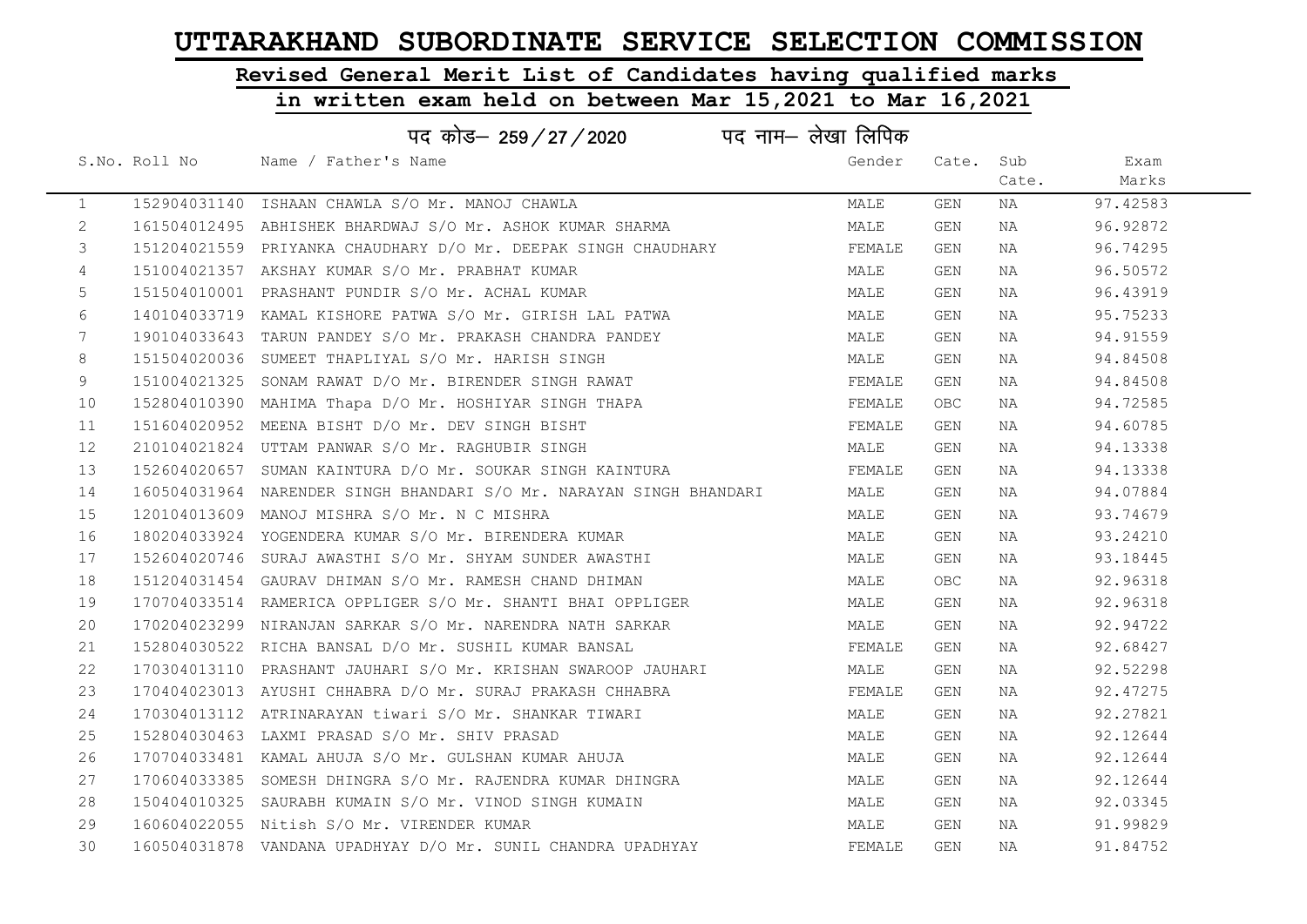# Revised General Merit List of Candidates having qualified marks

| पद नाम— लेखा लिपिक<br>पद कोड़- 259/27/2020 |               |                                                                     |        |            |       |          |  |
|--------------------------------------------|---------------|---------------------------------------------------------------------|--------|------------|-------|----------|--|
|                                            | S.No. Roll No | Name / Father's Name                                                | Gender | Cate. Sub  |       | Exam     |  |
|                                            |               |                                                                     |        |            | Cate. | Marks    |  |
| 31                                         |               | 151504030052 SHIVAM OBERAI S/O Mr. HARISH OBERAI                    | MALE   | GEN        | ΝA    | 91.56861 |  |
| 32                                         |               | 151004021409 GAURAV WADHWA S/O Mr. HANS RAJ WADHWA                  | MALE   | GEN        | NA    | 91.52382 |  |
| 33                                         |               | 151204021611 RAVINDER SINGH BHANDARI S/O Mr. RATAN SINGH BHANDARI   | MALE   | GEN        | ΝA    | 91.52382 |  |
| 34                                         |               | 152604010714 BHAWNA D/O Mr. HEM LAL                                 | FEMALE | GEN        | NA    | 91.05440 |  |
| 35                                         |               | 170704023569 MANVENDRA SINGH RAWAT S/O Mr. MOHAN SINGH RAWAT        | MALE   | GEN        | NA    | 91.04935 |  |
| 36                                         |               | 160304022381 TARUNA TYAGI D/O Mr. ARVIND TYAGI                      | FEMALE | GEN        | NA    | 91.04935 |  |
| 37                                         |               | 151804021226 SURAJ SINGH PUNDIR S/O Mr. HIMMAT SINGH PUNDIR         | MALE   | GEN        | NA    | 91.04935 |  |
| 38                                         |               | 151204011587 KAPIL SHARMA S/O Mr. JAGDISH PRASAD                    | MALE   | GEN        | NA    | 90.80963 |  |
| 39                                         |               | 170504012685 NITIN KUMAR MEHTA S/O Mr. JEET SINGH                   | MALE   | GEN        | NA    | 90.80963 |  |
| 40                                         |               | 130104011762 VIPIN SINGH S/O Mr. NARENDER SINGH                     | MALE   | GEN        | NA    | 90.80963 |  |
| 41                                         |               | 152904011178 RAHUL BISHT S/O Mr. AMIT BISHT                         | MALE   | GEN        | NA    | 90.80963 |  |
| 42                                         |               | 120104033587 POOJA KALAKOTI D/O Mr. GANESH SINGH                    | FEMALE | GEN        | NA    | 90.73186 |  |
| 43                                         |               | 150404020300 ANURADHA D/O Mr. B S RAWAT                             | FEMALE | GEN        | NA    | 90.57489 |  |
| 44                                         |               | 170404032930 HEM CHANDRA KOTHARI S/O Mr. DEVKI NANDAN KOTHARI       | MALE   | GEN        | NA    | 90.45295 |  |
| 45                                         |               | 151004031440   VIVEK BHANDARI  S/O  Mr.  KUNWAR  SINGH  BHANDARI    | MALE   | GEN        | NA    | 90.45295 |  |
| 46                                         |               | 151204021490 ABHISHEK KUMAR S/O Mr. BARAHAM KUMAR                   | MALE   | GEN        | NA    | 90.33765 |  |
| 47                                         |               | 170504022781 DALIP SINGH S/O Mr. PURAN SINGH                        | MALE   | GEN        | NA    | 90.33765 |  |
| 48                                         |               | 210104031791 ANURAG SUYAL S/O Mr. ANAND MOHAN                       | MALE   | GEN        | NA    | 90.17403 |  |
| 49                                         |               | 152804010410 PUSHPA JOSHI D/O Mr. N B JOSHI                         | FEMALE | GEN        | NA    | 90.07534 |  |
| 50                                         |               | 151504030096 NITIN PUNDIR S/O Mr. VINOD KUMAR PUNDHIR               | MALE   | GEN        | NA    | 89.89512 |  |
| 51                                         |               | 170204033219 UMESH KALRA S/O Mr. WAZIR CHAND KALRA                  | MALE   | GEN        | NA    | 89.89512 |  |
| 52                                         |               | 150404030328 SURAJ THAPLIYAL S/O Mr. CHINTA MANI THAPLIYAL          | MALE   | GEN        | NA    | 89.89512 |  |
| 53                                         |               | 150504010827 VIPIN SINGH PANWAR S/O Mr. G S PANWAR                  | MALE   | <b>OBC</b> | NA    | 89.83058 |  |
| 54                                         |               | 152804010517 MOHIT CHAMOLI S/O Mr. AJAY CHAMOLI                     | MALE   | GEN        | NA    | 89.83058 |  |
| 55                                         |               | 160604022174 HIMANSHU MASIWAL S/O Mr. HARISH CHANDER MASIWAL        | MALE   | GEN        | NA    | 89.62595 |  |
| 56                                         |               | 151604020944 SUBODH RAWAT S/O Mr. ABBAL SINGH                       | MALE   | GEN        | NA    | 89.62595 |  |
| 57                                         |               | 151504030067 BHANU PRATAPSINGH KUNWAR S/O Mr. MAHAVEER SINGH KUNWAR | MALE   | GEN        | NA    | 89.61620 |  |
| 58                                         |               | 170404032990 SHUAIB AZEEM ANSARI S/O Mr. GAUHAR ALI ANSARI          | MALE   | GEN        | NA    | 89.61620 |  |
| 59                                         |               | 170604033347 NIKHIL KUMAR SUDHA S/O Mr. VINOD KUMAR SUDHA           | MALE   | GEN        | NA    | 89.61620 |  |
| 60                                         |               | 110104032563 YOGESH CHANDRA FULORIA S/O Mr. SURESH CHANDRA FULORIA  | MALE   | GEN        | NA    | 89.61620 |  |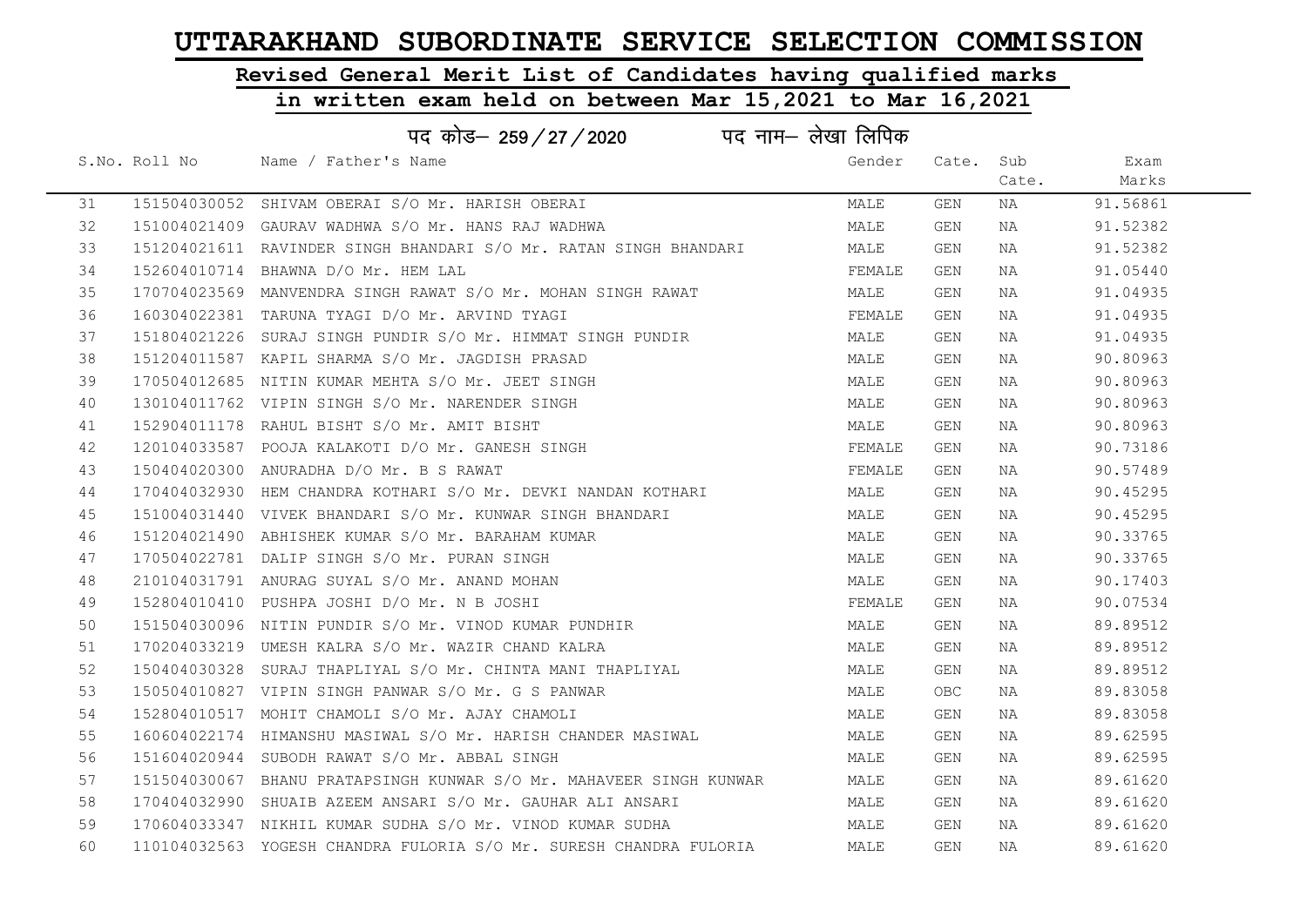# Revised General Merit List of Candidates having qualified marks

|    |               | पद कोड– 259/27/2020                                          | पद नाम– लेखा लिपिक |            |       |          |
|----|---------------|--------------------------------------------------------------|--------------------|------------|-------|----------|
|    | S.No. Roll No | Name / Father's Name                                         | Gender             | Cate.      | Sub   | Exam     |
|    |               |                                                              |                    |            | Cate. | Marks    |
| 61 |               | 170504032665 HIMANSHU JOSHI S/O Mr. MAHESH JOSHI             | MALE               | GEN        | NA    | 89.61620 |
| 62 |               | 160604012162 VISHAL DEEP S/O Mr. KAPIL DEV                   | MALE               | GEN        | NA    | 89.58582 |
| 63 |               | 170304013084 JYOTI RAWAT D/O Mr. BALBIR SINGH RAWAT          | FEMALE             | GEN        | NA    | 89.58582 |
| 64 |               | 151504020160 GAURAV SINGH NEGI S/O Mr. HARI SINGH NEGI       | MALE               | GEN        | NA    | 89.38872 |
| 65 |               | 152804020461 PRADEEP SINGH RAWAT S/O Mr. JOT SINGH RAWAT     | MALE               | OBC        | NA    | 89.38872 |
| 66 |               | 150404020258 VANDANA PANWAR D/O Mr. BEER SINGH PANWAR        | FEMALE             | <b>OBC</b> | NA    | 89.15149 |
| 67 |               | 110104022645 KANIKA KANDPAL D/O Mr. TARA DUTT KANDPAL        | FEMALE             | GEN        | NA    | 89.15149 |
| 68 |               | 151204011642 SUMIT RAWAT S/O Mr. BIRBAL SINGH RAWAT          | MALE               | GEN        | NA    | 89.09629 |
| 69 |               | 110104012611 BABITA MEHRA D/O Mr. NATHU SINGH MEHRA          | FEMALE             | GEN        | NA    | 89.09629 |
| 70 |               | 150504030849 MAHENDER SINGH RAWAT S/O Mr. BACHAN SINGH RAWAT | MALE               | GEN        | NA    | 89.05837 |
| 71 |               | 151204031608 SUNIL KALURA S/O Mr. FATEH SINGH KALURA         | MALE               | OBC        | NA    | 89.05837 |
| 72 |               | 151504020053 VANDANA JOSHI D/O Mr. POORAN CHAND JOSHI        | FEMALE             | GEN        | NA    | 88.91425 |
| 73 |               | 120104033581 RENU PADALIA D/O Mr. MAHESH CHANDER             | FEMALE             | EWS        | NA    | 88.77946 |
| 74 |               | 170204033218 SHIV KUMAR MITTAL S/O Mr. BHAVANI SHANKAR       | MALE               | EWS        | NA    | 88.77946 |
| 75 |               | 160204032197 MOHIT DWIVEDI S/O Mr. MANOHAR LAL DWIVEDI       | MALE               | GEN        | NA    | 88.77946 |
| 76 |               | 170404022953 KAMESH BHANDARI S/O Mr. P S BHANDARI            | MALE               | GEN        | NA    | 88.67702 |
| 77 |               | 152604020537 HARSHIT UPRETI S/O Mr. CHANDRA MOHAN UPRETI     | MALE               | EWS        | NA    | 88.67702 |
| 78 |               | 170204033251 PRABHAT SAXENA S/O Mr. GRAH KUMAR SAXENA        | MALE               | GEN        | NA    | 88.22162 |
| 79 |               | 152804020497 AASTHA NEGI D/O Mr. PRAKASH SINGH NEGI          | FEMALE             | GEN        | NA    | 88.20256 |
| 80 |               | 160204012265 AMIT agarwal S/O Mr. SUSHIL AGARWAL             | MALE               | GEN        | NA    | 87.87247 |
| 81 |               | 180204013896 PUNIT KUMAR SHARMA S/O Mr. SUNIL KUMAR SHARMA   | MALE               | <b>SC</b>  | NA    | 87.87247 |
| 82 |               | 150404020351 SHRUTI JASSAL D/O Mr. AVTAR SINGH               | FEMALE             | <b>OBC</b> | NA    | 87.72809 |
| 83 |               | 190104023687 LAXMAN SINGH DHAMI S/O Mr. PUSHKAR SINGH DHAMI  | MALE               | OBC.       | NA    | 87.72809 |
| 84 |               | 152804030418 PRAMOD NEGI S/O Mr. T S NEGI                    | MALE               | GEN        | NA    | 87.66379 |
| 85 |               | 151604010956 NEHA NEGI D/O Mr. GOVIND SINGH NEGI             | FEMALE             | GEN        | NA    | 87.62771 |
| 86 |               | 151604010910 DEEPANKAR PANDEY S/O Mr. R M PANDEY             | MALE               | GEN        | NA    | 87.62771 |
| 87 |               | 151204021550 MUKESH SINGH S/O Mr. LIKHWAR SINGH KAPSURI      | MALE               | GEN        | NA    | 87.49086 |
| 88 |               | 190104023683 PIYUSH PANDEY S/O Mr. PRAKASH PANDEY            | MALE               | GEN        | NA    | 87.49086 |
| 89 |               | 140104033735 ANIL SINGH MEHTA S/O Mr. JODH SINGH MEHTA       | MALE               | GEN        | NA    | 87.38488 |
| 90 |               | 152904031136 KIRAN RAWAT D/O Mr. P S RAWAT                   | FEMALE             | GEN        | ΝA    | 87.38488 |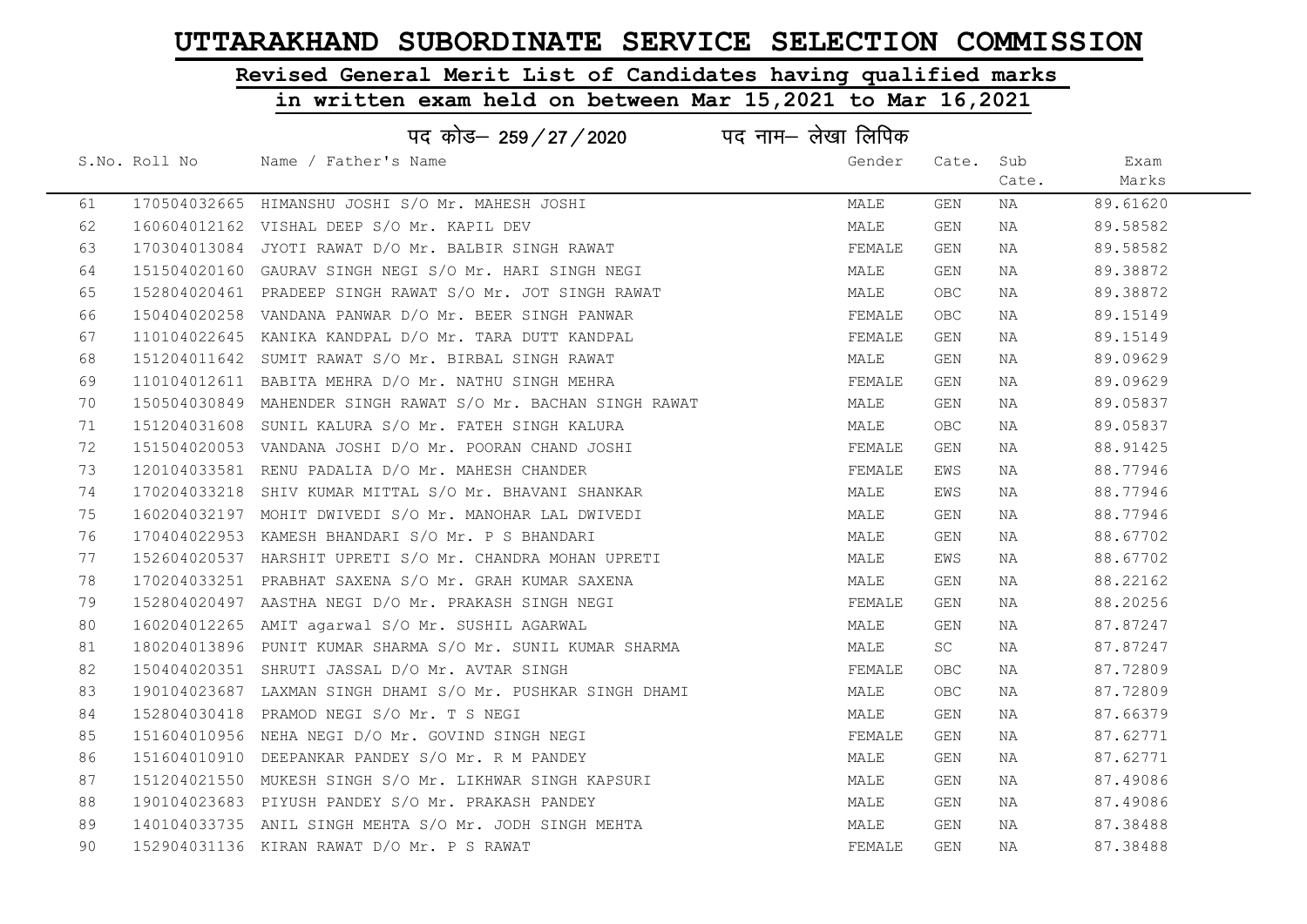# Revised General Merit List of Candidates having qualified marks

| पद नाम— लेखा लिपिक<br>पद कोड– 259/27/2020 |  |                                                                    |        |            |       |          |  |
|-------------------------------------------|--|--------------------------------------------------------------------|--------|------------|-------|----------|--|
|                                           |  | S.No. Roll No Mame / Father's Name                                 | Gender | Cate. Sub  |       | Exam     |  |
|                                           |  |                                                                    |        |            | Cate. | Marks    |  |
| 91                                        |  | 170304033070 HEMANT TANDON S/O Mr. KRISHAN CHANDRA TANDON          | MALE   | GEN        | ΝA    | 87.38488 |  |
| 92                                        |  | 152804030407 PREETY PANDEY D/O Mr. VIJAY PANDEY                    | FEMALE | GEN        | NA    | 87.38488 |  |
| 93                                        |  | 170204033267 RAJNI PALARIYA D/O Mr. BHUWAN CHANDRA PALARIYA        | FEMALE | GEN        | NA    | 87.38488 |  |
| 94                                        |  | 170404032770 MOHSIN S/O Mr. ALTAF HUSSAIN                          | MALE   | GEN        | NA    | 87.38488 |  |
| 95                                        |  | 170504032642 NEETU PANDEY D/O Mr. GOPAL DUTT PANDEY                | FEMALE | GEN        | NA    | 87.38488 |  |
| 96                                        |  | 151204021716 ASHA D/O Mr. NAVAL KIAHORE                            | FEMALE | GEN        | NA    | 87.25362 |  |
| 97                                        |  | 152804020460 SUMIT LINGWAL S/O Mr. KAMAL KISHORE LINGWAL           | MALE   | GEN        | NA    | 87.25362 |  |
| 98                                        |  | 151504010219 PRADEEP KUMAR PANWAR S/O Mr. TAJBAR SINGH PANWAR      | MALE   | GEN        | NA    | 87.13818 |  |
| 99                                        |  | 170304013108 DEEPAK SINGH GHURDAURA S/O Mr. HARISH SINGH GHURDAURA | MALE   | GEN        | NA    | 87.13818 |  |
| 100                                       |  | 190104013649 MAHESH KUMAR S/O Mr. HARI RAM                         | MALE   | SC         | NA    | 87.13818 |  |
| 101                                       |  | 161504012421 MANISHA NEGI D/O Mr. HIM SINGH NEGI                   | FEMALE | GEN        | NA    | 87.13818 |  |
| 102                                       |  | 210104011805 SUMIT BHATT S/O Mr. VINOD PRASAD BHATT                | MALE   | GEN        | NA    | 87.13818 |  |
| 103                                       |  | 152604010732 AMITABH BHATT S/O Mr. RAJENDRA PRASAD BHATT           | MALE   | GEN        | NA    | 87.13818 |  |
| 104                                       |  | 170404032763 SHADAB AKRAM S/O Mr. MOHD ABDUL SALLAM                | MALE   | OBC        | NA    | 87.10596 |  |
| 105                                       |  | 161504022490 DEEPALI CHAUDHARY D/O Mr. YASH PAL SINGH BALYAN       | FEMALE | GEN        | NA    | 87.01639 |  |
| 106                                       |  | 151504020158 NEHA D/O Mr. DEEP CHAND                               | FEMALE | GEN        | NA    | 87.01639 |  |
| 107                                       |  | 152604010689 ANUJ UNIYAL S/O Mr. DINESH DUTT UNIYAL                | MALE   | GEN        | NA    | 86.89342 |  |
| 108                                       |  | 152804010471 SAHIL S/O Mr. NAVEEN KUMAR                            | MALE   | GEN        | NA    | 86.89342 |  |
| 109                                       |  | 110104032569 VIJAY ADHIKARI S/O Mr. S S ADHIKARI                   | MALE   | EWS        | NA    | 86.82705 |  |
| 110                                       |  | 152904031102 KRITI KUKRETI D/O Mr. SHARAT KUKRETI                  | FEMALE | GEN        | NA    | 86.82705 |  |
| 111                                       |  | 170404022888 BALWANT SINGH TADAGI S/O Mr. JEEVAN SINGH TADAGI      | MALE   | GEN        | NA    | 86.77916 |  |
| 112                                       |  | 140104023744 ROHIT PANDEY S/O Mr. KAILASH CHANDRA PANDEY           | MALE   | GEN        | NA    | 86.77916 |  |
| 113                                       |  | 152604010685 KANCHAN BISHT D/O Mr. SURENDER SINGH BISHT            | FEMALE | GEN        | NA    | 86.64865 |  |
| 114                                       |  | 110104032560 DEEPAK SINGH BISHT S/O Mr. JAGDISH BISHT              | MALE   | GEN        | NA    | 86.54813 |  |
| 115                                       |  | 180204023828 ASHUTOSH NAUTIYAL S/O Mr. SUNDAR MANI NAUTIYAL        | MALE   | GEN        | NA    | 86.54192 |  |
| 116                                       |  | 151204021580 AMIT KUMAR TIWARI S/O Mr. R B TIWARI                  | MALE   | GEN        | NA    | 86.54192 |  |
| 117                                       |  | 152804020426 JITENDRA KUMAR S/O Mr. MAHESH KUMAR                   | MALE   | GEN        | NA    | 86.30469 |  |
| 118                                       |  | 160604022115 KAMAL CHAND PANDEY S/O Mr. POORAN CHAND PANDEY        | MALE   | EWS        | NA    | 86.30469 |  |
| 119                                       |  | 110104022541 ARJUN KARKI S/O Mr. HEERA SINGH KARKI                 | MALE   | GEN        | NA    | 86.30469 |  |
| 120                                       |  | 151004031399 SANDHYA YADAV D/O Mr. SURESH YADAV                    | FEMALE | <b>OBC</b> | NA    | 86.26922 |  |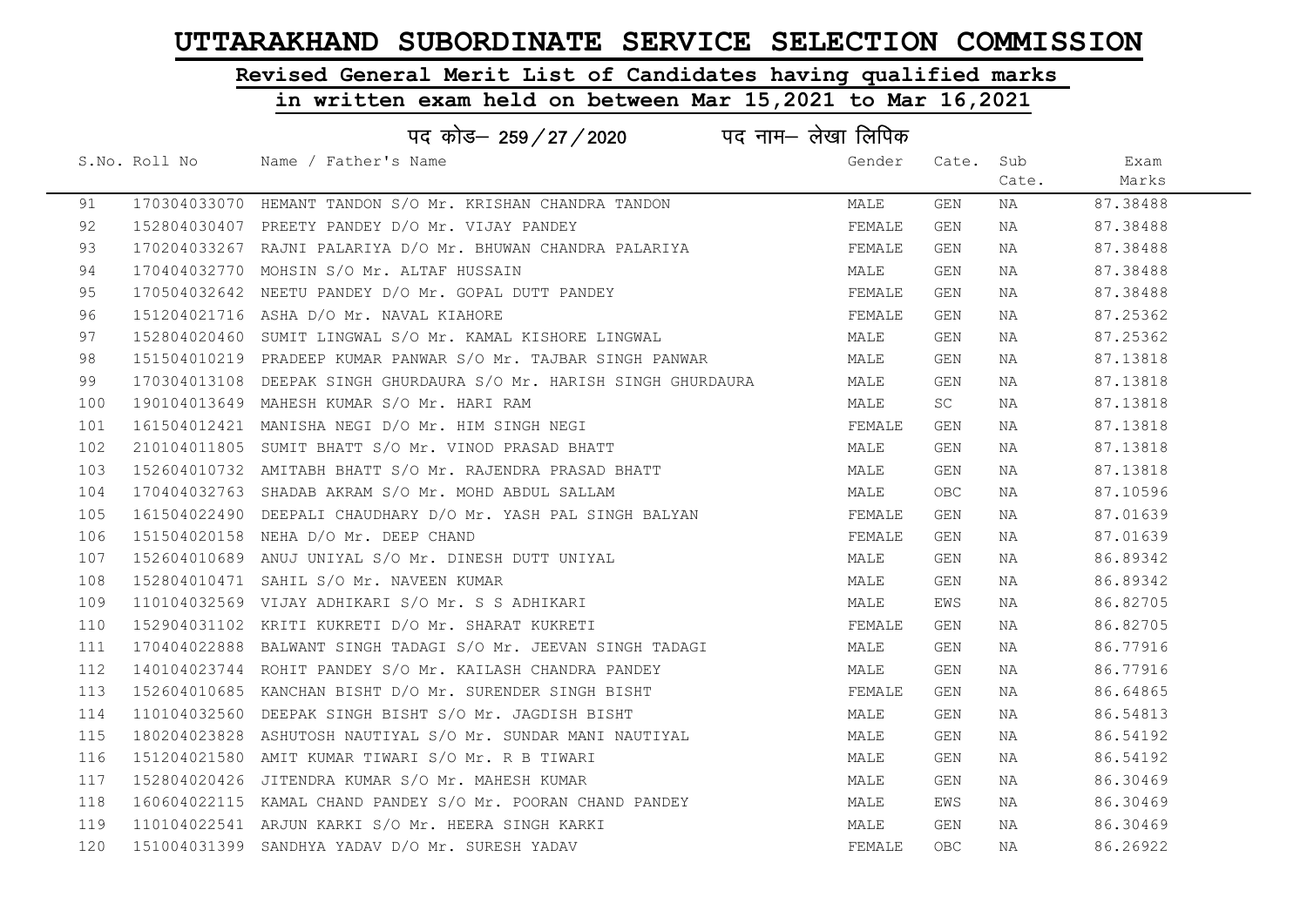# Revised General Merit List of Candidates having qualified marks

|     | पद कोड– 259/27/2020 पद नाम– लेखा लिपिक                             |        |                         |       |          |  |
|-----|--------------------------------------------------------------------|--------|-------------------------|-------|----------|--|
|     | S.No. Roll No Mame / Father's Name                                 | Gender | Cate.                   | Sub   | Exam     |  |
|     |                                                                    |        |                         | Cate. | Marks    |  |
| 121 | 152904021066 LALIT SINGH MANRAL S/O Mr. MAHENDRA SINGH MANRAL      | MALE   | GEN                     | NA    | 86.06746 |  |
| 122 | 170504022712 NIRMALA JALAL D/O Mr. K S JALAL                       | FEMALE | EWS                     | NA    | 86.06746 |  |
| 123 | 152804030420 ANJALI SAKLANI D/O Mr. HARI KISHAN SAKLANI            | FEMALE | GEN                     | NA    | 85.99030 |  |
| 124 | 170504032592 NIRMAL PANDEY S/O Mr. G D PANDEY                      | MALE   | GEN                     | NA    | 85.99030 |  |
| 125 | 151804031241 IRA DHYANI D/O Mr. RAVINDRA KUMAR DHYANI              | FEMALE | GEN                     | ΝA    | 85.99030 |  |
| 126 | 150404030247 RAJAT RAWAT S/O Mr. DHOOM SINGH RAWAT                 | MALE   | GEN                     | ΝA    | 85.99030 |  |
| 127 | 152904031117 SURYAJEET SINGH S/O Mr. RAJESH RAWAT                  | MALE   | <b>OBC</b>              | NA    | 85.99030 |  |
| 128 | 150404010328 PRADEEP DHAYANI S/O Mr. JANKI PRASAD                  | MALE   | $\mathop{\mathsf{GEN}}$ | NA    | 85.91436 |  |
| 129 | 180204013799 MANOJ KUMAR SAHNI S/O Mr. RAM PRAKASH SAHNI           | MALE   | GEN                     | NA    | 85.91436 |  |
| 130 | 152604010741 NEETU KAMBOJ D/O Mr. R S KAMBOJ                       | FEMALE | GEN                     | NA    | 85.91436 |  |
| 131 | 151204011659 SACHIN SHARMA S/O Mr. VINOD KUMAR SHARMA              | MALE   | GEN                     | NA    | 85.91436 |  |
| 132 | 190104013691 PRIYANKA DHAMI D/O Mr. GANESH SINGH DHAMI             | FEMALE | GEN                     | NA    | 85.91436 |  |
| 133 | 151804021296 MOHD SHAHNAWAZ S/O Mr. MATLOOB HASAN                  | MALE   | <b>OBC</b>              | NA    | 85.83022 |  |
| 134 | 150404020344 DHARMENDRA SINGH S/O Mr. GAMBHIR SINGH                | MALE   | GEN                     | NA    | 85.83022 |  |
| 135 | 152604030565 NEHA RANI D/O Mr. SOMNATH                             | FEMALE | OBC                     | NA    | 85.71139 |  |
| 136 | 151204021501 PIYUSH SEMWAL S/O Mr. BIRENDRA SEMWAL                 | MALE   | <b>OBC</b>              | NA    | 85.59299 |  |
| 137 | 170604033338 PRABHA D/O Mr. HARI SINGH                             | FEMALE | GEN                     | NA    | 85.43247 |  |
| 138 | 110104012674 NUTAN KUMAR GURURANI S/O Mr. BIPIN CHANDRA GURURANI   | MALE   | GEN                     | NA    | 85.42484 |  |
| 139 | 130104021745 ANKIT SINGH S/O Mr. THEPAR SINGH                      | MALE   | GEN                     | NA    | 85.35576 |  |
| 140 | 210104021816 DHARMENDAR SINGH PUNDIR S/O Mr. JAGMOHAN SINGH PUNDIR | MALE   | GEN                     | NA    | 85.35576 |  |
| 141 | 152604010661 PARDEEP KUMAR S/O Mr. DEVENDER KUMAR                  | MALE   | SC                      | NA    | 85.18007 |  |
| 142 | 151004031329 RANJITA NEGI D/O Mr. DHIRAJ SINGH NEGI                | FEMALE | GEN                     | NA    | 85.15356 |  |
| 143 | 152604030682 PRITI D/O Mr. JAGAT SINGH                             | FEMALE | GEN                     | NA    | 85.15356 |  |
| 144 | 140104023723 KAMLESH MANRAL S/O Mr. KESHAR SINGH MANRAL            | MALE   | GEN                     | ΝA    | 85.11852 |  |
| 145 | 151504020106 ABHISHEK BADONI S/O Mr. RAMESH CHANDRA BADONI         | MALE   | GEN                     | NA    | 85.11852 |  |
| 146 | 170304023195 SURAJ S/O Mr. MAN SINGH                               | MALE   | GEN                     | NA    | 85.11852 |  |
| 147 | 170604013480 UJJWAL SINGH BISHT S/O Mr. NARENDRA SINGH BISHT       | MALE   | GEN                     | NA    | 84.93531 |  |
| 148 | 160604012064 ROHIT BALUNI S/O Mr. CHANDRA MOHAN BALUNI             | MALE   | GEN                     | NA    | 84.93531 |  |
| 149 | 152604010715 KAPIL SINGH S/O Mr. TEJ SINGH                         | MALE   | GEN                     | NA    | 84.93531 |  |
| 150 | 170504012786 ISHTJOT SINGH S/O Mr. RASHPAL SINGH                   | MALE   | GEN                     | NA    | 84.93531 |  |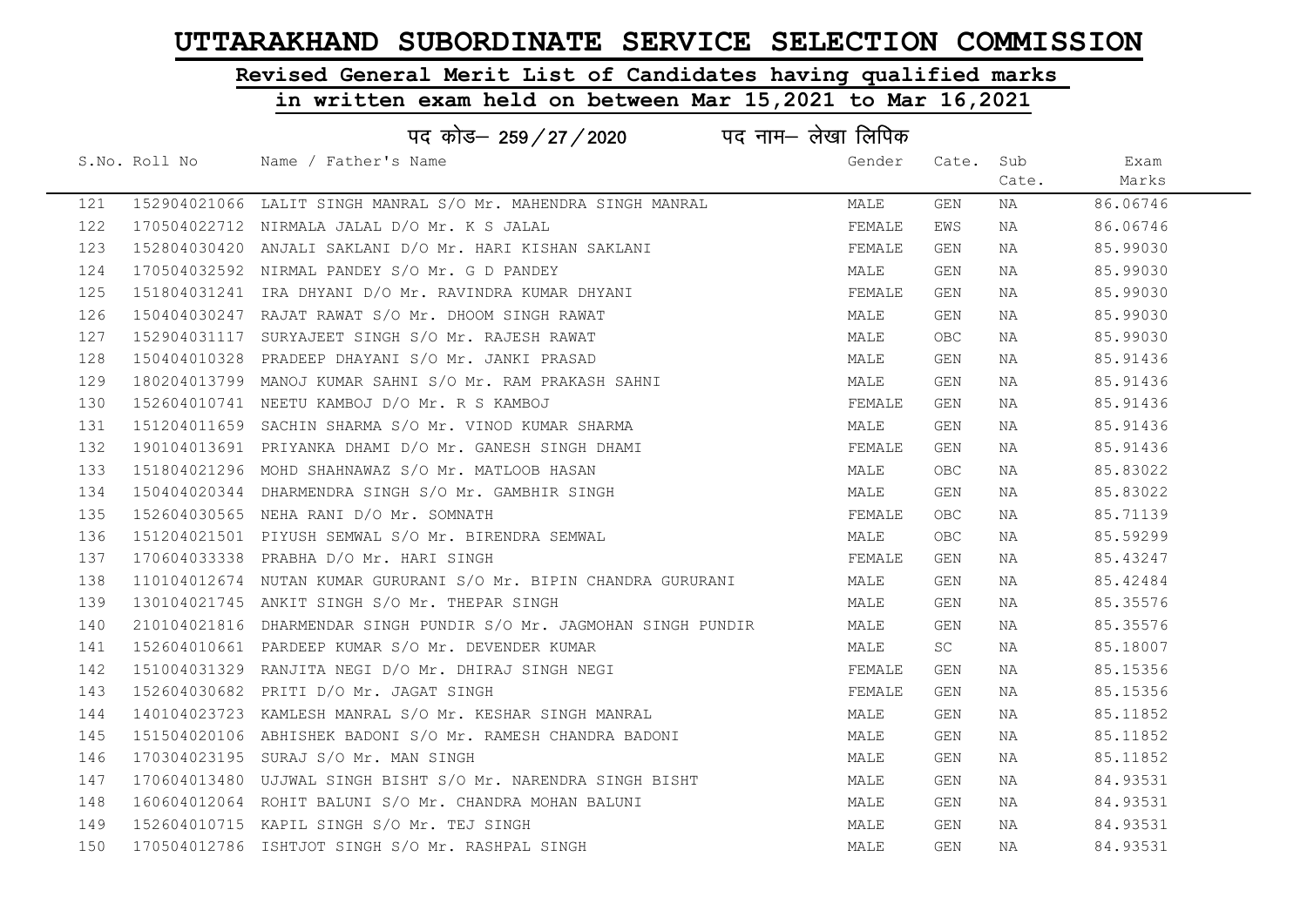# Revised General Merit List of Candidates having qualified marks

| पद नाम— लेखा लिपिक<br>पद कोड– 259/27/2020 |               |                                                                  |        |            |       |          |  |
|-------------------------------------------|---------------|------------------------------------------------------------------|--------|------------|-------|----------|--|
|                                           | S.No. Roll No | Name / Father's Name                                             | Gender | Cate.      | Sub   | Exam     |  |
|                                           |               |                                                                  |        |            | Cate. | Marks    |  |
| 151                                       |               | 151504030083 RAHUL SINGH S/O Mr. CHANDRA MOHAN SINGH             | MALE   | GEN        | NA    | 84.87464 |  |
| 152                                       |               | 160504011903 ANURAG GUPTA S/O Mr. SUBHASH CHAND GUPTA            | MALE   | GEN        | NA    | 84.69055 |  |
| 153                                       |               | 160304012300 ADESH S/O Mr. CHANDRA SHEKHER                       | MALE   | <b>OBC</b> | NA    | 84.69055 |  |
| 154                                       |               | 152804010368 DEVENDRA SINGH KUNWAR S/O Mr. RAGHUBIR SINGH KUNWAR | MALE   | GEN        | NA    | 84.69055 |  |
| 155                                       |               | 170304013100 SAHIL GABA S/O Mr. VINOD GABA                       | MALE   | GEN        | NA    | 84.69055 |  |
| 156                                       |               | 151204021546 DINESH SINGH NEGI S/O Mr. MANBAR SINGH              | MALE   | GEN        | NA    | 84.64406 |  |
| 157                                       |               | 160604022095 RAO MAZHAR KHAN S/O Mr. AJMAL KHAN                  | MALE   | GEN        | NA    | 84.64406 |  |
| 158                                       |               | 151204021495 ASHU TOMAR S/O Mr. VED PRAKASH                      | MALE   | EWS        | NA    | 84.64406 |  |
| 159                                       |               | 170204023323 SUNNY SHARMA S/O Mr. PURAN CHANDRA SHARMA           | MALE   | EWS        | NA    | 84.64406 |  |
| 160                                       |               | 190104023630 AMIT BHATT S/O Mr. JAGDISH CHANDRA BHATT            | MALE   | GEN        | NA    | 84.64406 |  |
| 161                                       |               | 190104033644 BHUPESH CHANDRA JOSHI S/O Mr. PITAMBAR DUTT JOSHI   | MALE   | GEN        | NA    | 84.59573 |  |
| 162                                       |               | 160604032077 ANKIT THAKRAL S/O Mr. ANIL THAKRAL                  | MALE   | GEN        | NA    | 84.59573 |  |
| 163                                       |               | 190104033617 AYUSHI CHAUDHARY D/O Mr. RAJENDRA LAL CHAUDHARY     | FEMALE | OBC.       | NA    | 84.59573 |  |
| 164                                       |               | 152804030383 SURBHI D/O Mr. PREM DUTT                            | FEMALE | GEN        | NA    | 84.59573 |  |
| 165                                       |               | 151204011478 MONICA RANA D/O Mr. UDAI SINGH RANA                 | FEMALE | GEN        | NA    | 84.44578 |  |
| 166                                       |               | 170604023482 VANDITA D/O Mr. VINOD KUMAR                         | FEMALE | GEN        | NA    | 84.40682 |  |
| 167                                       |               | 152804010475 ASHA JAGGI D/O Mr. BALDEV JAGGI                     | FEMALE | GEN        | NA    | 84.20102 |  |
| 168                                       |               | 160504011874 KARTIK RANA S/O Mr. SAROVER SINGH RANA              | MALE   | GEN        | NA    | 84.20102 |  |
| 169                                       |               | 160604022148 GITU BATRA D/O Mr. SUBHASH CHANDRA BATRA            | FEMALE | GEN        | NA    | 84.16959 |  |
| 170                                       |               | 110104022675 JEEVAN SINGH BISHT S/O Mr. MAN SINGH BISHT          | MALE   | GEN        | NA    | 84.16959 |  |
| 171                                       |               | 152904031084 ASHUTOSH SEMWAL S/O Mr. SURENDER DUTT SEMWAL        | MALE   | GEN        | NA    | 84.03790 |  |
| 172                                       |               | 151804031257 RAVINDRA SINGH PANWAR S/O Mr. GOPI SINGH PANWAR     | MALE   | OBC.       | NA    | 84.03790 |  |
| 173                                       |               | 170604013389 RAJ KUMARI PANDEY D/O Mr. JAMMUNA DATT              | FEMALE | GEN        | ΝA    | 83.95626 |  |
| 174                                       |               | 152604010776 TARA D/O Mr. GOPAL DUTT                             | FEMALE | GEN        | NA    | 83.95626 |  |
| 175                                       |               | 152604010753 VIVEK KUMAR S/O Mr. VIJAY VER VERMA                 | MALE   | GEN        | NA    | 83.95626 |  |
| 176                                       |               | 150504020809 PALLAVI KAPOOR D/O Mr. HARISH KAPOOR                | FEMALE | EWS        | ΝA    | 83.93236 |  |
| 177                                       |               | 152904031104 SURENDER KUMAR S/O Mr. BAL KISHAN                   | MALE   | SC         | NA    | 83.75898 |  |
| 178                                       |               | 120104013606 NARENDRA SINGH S/O Mr. GOBIND SINGH                 | MALE   | GEN        | NA    | 83.71149 |  |
| 179                                       |               | 150404010339 MANDEEP SINGH S/O Mr. HARISH CHANDRA                | MALE   | GEN        | NA    | 83.71149 |  |
| 180                                       |               | 151204011654 ANKUR RAJ CHAUHAN S/O Mr. GHANSHYAM SINGH CHAUHAN   | MALE   | <b>OBC</b> | NA    | 83.71149 |  |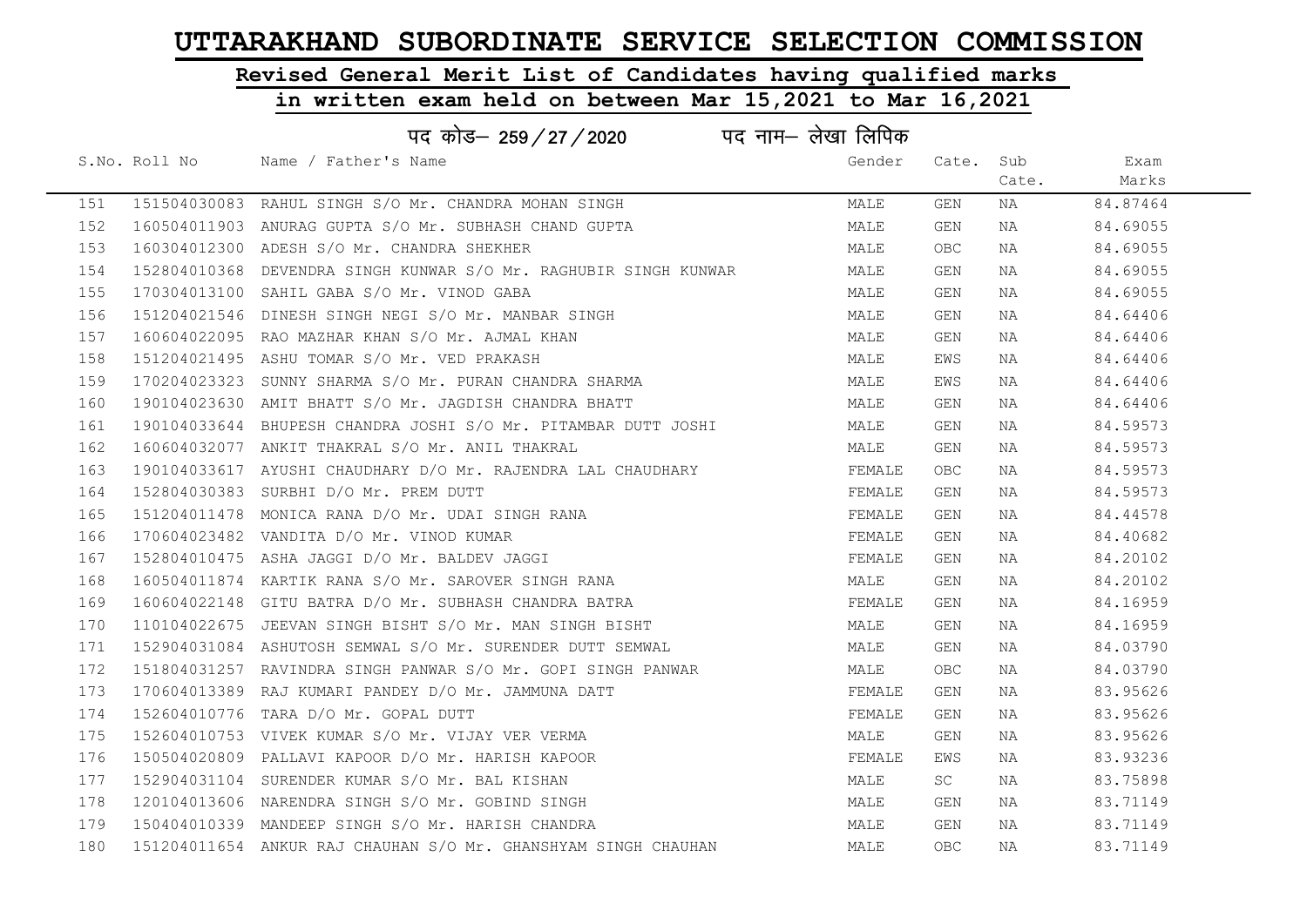# Revised General Merit List of Candidates having qualified marks

|     |               | पद कोड— 259 / 27 / 2020                                         | पद नाम– लेखा लिपिक |            |       |          |
|-----|---------------|-----------------------------------------------------------------|--------------------|------------|-------|----------|
|     | S.No. Roll No | Name / Father's Name                                            | Gender             | Cate.      | Sub   | Exam     |
|     |               |                                                                 |                    |            | Cate. | Marks    |
| 181 |               | 190104013678 SURENDRA SINGH MEHTA D/O Mr. MAHENDRA SINGH MEHTA  | FEMALE             | GEN        | NA    | 83.71149 |
| 182 |               | 170304013233 DEEPAK SINGH S/O Mr. JARNAIL SINGH                 | MALE               | <b>OBC</b> | NA    | 83.46673 |
| 183 |               | 151504010003 AJAY SINGH S/O Mr. CHOUPAL SINGH                   | MALE               | EWS        | NA    | 83.46673 |
| 184 |               | 152604010771 NEHA CHAUHAN D/O Mr. DIGAMBER SINGH CHAUHAN        | FEMALE             | GEN        | NA    | 83.46673 |
| 185 |               | 160504011916 SHIVANGI SINGH D/O Mr. VINOD KUMAR SINGH           | FEMALE             | GEN        | NA    | 83.46673 |
| 186 |               | 151504020209 RENU D/O Mr. KIRTI RAM RATURI                      | FEMALE             | GEN        | NA    | 83.45789 |
| 187 |               | 170304023175 ANITA ROY D/O Mr. DEENANATH ROY                    | FEMALE             | <b>OBC</b> | NA    | 83.45789 |
| 188 |               | 152604020645 NIDHI PUROHIT D/O Mr. BHUPESH CHANDRA PUROHIT      | FEMALE             | GEN        | NA    | 83.45789 |
| 189 |               | 160204012261 CHANCHAL D/O Mr. VIJAY KUMAR                       | FEMALE             | GEN        | ΝA    | 83.22197 |
| 190 |               | 170704013539 SUNIL RAWAT S/O Mr. KAUSTUBH KUMAR SINGH RAWAT     | MALE               | EWS        | NA    | 83.22197 |
| 191 |               | 160504021973 RAVI KUMAR BALODI S/O Mr. VIRENDRA PRASAD BALODI   | MALE               | GEN        | NA    | 83.22066 |
| 192 |               | 151004031380 SUNDEEP SINGH S/O Mr. UDAY PRATAP SINGH            | MALE               | GEN        | NA    | 83.20115 |
| 193 |               | 152804030363 ROSHAN SINGH S/O Mr. VIJAY SINGH                   | MALE               | SC         | NA    | 83.20115 |
| 194 |               | 180204033958 SANGEETA DHYANI D/O Mr. INDRAMANI DHYANI           | FEMALE             | GEN        | NA    | 83.20115 |
| 195 |               | 170704033507 GIRISH CHAND S/O Mr. TRILOK CHAND                  | MALE               | GEN        | NA    | 83.20115 |
| 196 |               | 170604033419 VEDIKA BHATT D/O Mr. D C BHATT                     | FEMALE             | GEN        | NA    | 83.20115 |
| 197 |               | 170404032780 MUSKAN SUKHIJA D/O Mr. ANIL SUKHIJA                | FEMALE             | GEN        | NA    | 83.20115 |
| 198 |               | 152604020607 MEENAKSHI RAYAL D/O Mr. DINESH DUTT RAYAL          | FEMALE             | GEN        | NA    | 82.98343 |
| 199 |               | 151204011567 RASHMI KUMAIN D/O Mr. HARI SINGH KUMAIN            | FEMALE             | GEN        | NA    | 82.97720 |
| 200 |               | 160204012209 SAHIL BHANDARI S/O Mr. DHOOM SINGH BHANDARI        | MALE               | GEN        | NA    | 82.97720 |
| 201 |               | 152904011064 ABHISHEK KANDASI S/O Mr. JYOT SINGH KANDASI        | MALE               | GEN        | NA    | 82.97720 |
| 202 |               | 152604030666 SHWETA GUPTA D/O Mr. SUNIL CHAND GUPTA             | FEMALE             | GEN        | NA    | 82.92224 |
| 203 |               | 170404013026 NARENDRA SINGH BHANDARI S/O Mr. RAM SINGH BHANDARI | MALE               | GEN        | NA    | 82.73244 |
| 204 |               | 150504010797 RAHUL NEGI S/O Mr. DALJIT SINGH NEGI               | MALE               | GEN        | ΝA    | 82.73244 |
| 205 |               | 151004011386 HIMANSHI RANA D/O Mr. BHUPENDRA SINGH              | FEMALE             | GEN        | NA    | 82.73244 |
| 206 |               | 151504010178 KIRAN DHASMANA D/O Mr. BISHAMBHAR DUTT             | FEMALE             | GEN        | NA    | 82.73244 |
| 207 |               | 130104031753 NISHANT NEGI S/O Mr. VINOD SINGH NEGI              | MALE               | GEN        | NA    | 82.64332 |
| 208 |               | 151204021544 SUBHASH NEGI S/O Mr. MANBAR SINGH                  | MALE               | GEN        | NA    | 82.50896 |
| 209 |               | 161504022518 ANIL KUMAR S/O Mr. BHAI LAL                        | MALE               | GEN        | NA    | 82.50896 |
| 210 |               | 160504012011 TRIPTI BHARDWAJ D/O Mr. PRADEEP BHARDWAJ           | FEMALE             | <b>GEN</b> | ΝA    | 82.48768 |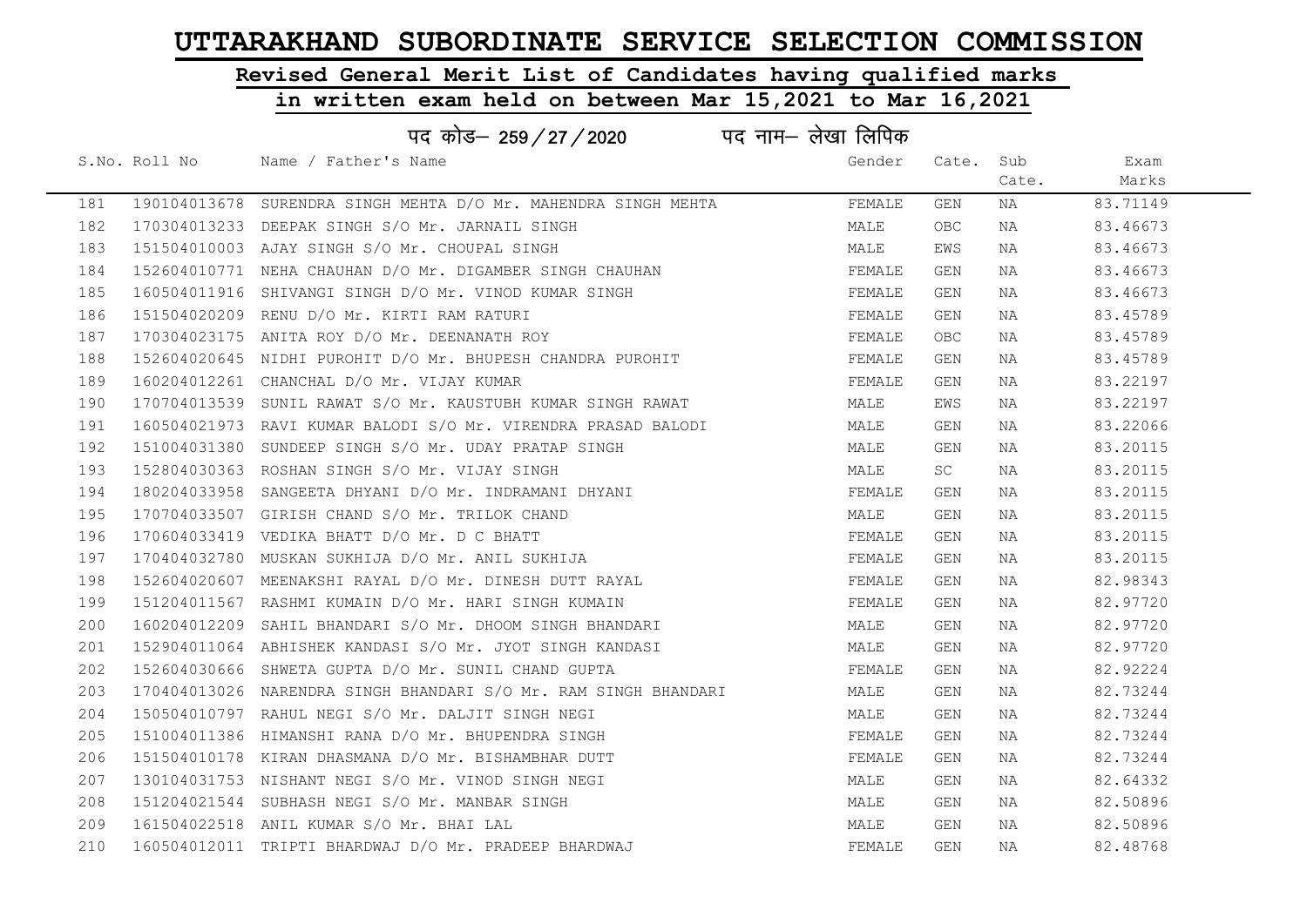# Revised General Merit List of Candidates having qualified marks

|     |               | पद कोड– 259/27/2020                                          | पद नाम– लेखा लिपिक |            |       |          |
|-----|---------------|--------------------------------------------------------------|--------------------|------------|-------|----------|
|     | S.No. Roll No | Name / Father's Name                                         | Gender             | Cate. Sub  |       | Exam     |
|     |               |                                                              |                    |            | Cate. | Marks    |
| 211 |               | 170604033414 AMIT PANDEY S/O Mr. GAURI DUTT PANDEY           | MALE               | GEN        | NA    | 82.36441 |
| 212 |               | 152804030510 SATPAL SINGH RANA S/O Mr. BAISAKH SINGH RANA    | MALE               | GEN        | NA    | 82.36441 |
| 213 |               | 161504032529 CHANDRA SHEKHAR S/O Mr. HARI SINGH              | MALE               | SC         | NA    | 82.36441 |
| 214 |               | 151004021358 SUCHIT NEGI S/O Mr. JUMMAN SINGH NEGI           | MALE               | GEN        | NA    | 82.27173 |
| 215 |               | 160604022169 VIVEK SAKLANI S/O Mr. LAXMI KANT SAKLANI        | MALE               | GEN        | NA    | 82.27173 |
| 216 |               | 151604020943 POONAM PANWAR D/O Mr. DHAN SINGH PANWAR         | FEMALE             | GEN        | NA    | 82.27173 |
| 217 |               | 170704023567 MANOJ JOSHI S/O Mr. SHANKAR DUTT JOSHI          | MALE               | GEN        | NA    | 82.27173 |
| 218 |               | 160504021995 KM SHIVANI D/O Mr. MANOHAR SINGH                | FEMALE             | GEN        | NA    | 82.27173 |
| 219 |               | 151204021479 PARAMJIT KAUR D/O Mr. SARDARI LAL               | FEMALE             | GEN        | NA    | 82.27173 |
| 220 |               | 152804010432 KRISHNA NAND S/O Mr. LAXMI PRASAD               | MALE               | GEN        | NA    | 82.24291 |
| 221 |               | 151204011505 RAJESH PRASAD S/O Mr. PITAMBAR DUTT             | MALE               | GEN        | NA    | 82.24291 |
| 222 |               | 152904011090 ARUN SINGH RAWAT S/O Mr. VIKRAM SINGH RAWAT     | MALE               | <b>OBC</b> | NA    | 82.24291 |
| 223 |               | 170704013589 RAJAT KUMAR S/O Mr. ASHOK KUMAR                 | MALE               | <b>SC</b>  | NA    | 82.24291 |
| 224 |               | 151504010028 NIKHIL BHARDWAJ S/O Mr. LALIT KUMAR BHARDWAJ    | MALE               | GEN        | NA    | 82.24291 |
| 225 |               | 161504012410 BHUPENDER SINGH S/O Mr. KHUSHAL SINGH MATKOTI   | MALE               | GEN        | NA    | 82.24291 |
| 226 |               | 170304032993 PRIYANKA KANYAL D/O Mr. GURUGOVIND KANYAL       | FEMALE             | EWS        | NA    | 82.08549 |
| 227 |               | 152604030658 REET SHARMA D/O Mr. ARUN SHARMA                 | FEMALE             | GEN        | NA    | 82.08549 |
| 228 |               | 161504022431 PANKAJ SAINI S/O Mr. TARA SINGH                 | MALE               | <b>OBC</b> | NA    | 82.03449 |
| 229 |               | 151504020003 SAJJAN SINGH BISHT S/O Mr. MADHUSUDAN           | MALE               | GEN        | NA    | 82.03449 |
| 230 |               | 170604023463 HIMANSHI UPRETI D/O Mr. NAND KISHORE            | FEMALE             | GEN        | NA    | 82.03449 |
| 231 |               | 170504022814 RAGHUNANDAN MISHRA S/O Mr. BABUNANDAN MISHRA    | MALE               | GEN        | NA    | 82.03449 |
| 232 |               | 151004011367 HIMANSHU BISHT S/O Mr. SHISHPAL SINGH BISHT     | MALE               | GEN        | NA    | 81.99815 |
| 233 |               | 210104011836 ASHISH CHAUHAN S/O Mr. VIRENDRA SINGH           | MALE               | GEN        | NA    | 81.99815 |
| 234 |               | 160604032156 AMIT KUMAR S/O Mr. RAMLAL                       | MALE               | OBC        | NA    | 81.80658 |
| 235 |               | 152804030415 SANGEETA SHARMA D/O Mr. PURNANAND SHARMA        | FEMALE             | GEN        | NA    | 81.80658 |
| 236 |               | 170404032906 TRIBHUWAN LOHANI S/O Mr. RAJENDRA PRASAD LOHANI | MALE               | GEN        | NA    | 81.80658 |
| 237 |               | 152604030603 RAJENDER SINGH S/O Mr. JAI PAL SINGH            | MALE               | GEN        | NA    | 81.80658 |
| 238 |               | 160304032356 ABDUL SAMAD SUBHANI S/O Mr. M M SUBHANI         | MALE               | GEN        | NA    | 81.80658 |
| 239 |               | 190104033655 NEELAM DHAMI D/O Mr. SAJJAN SINGH DHAMI         | FEMALE             | GEN        | NA    | 81.80658 |
| 240 |               | 230204033763 KRISHAN PAL SINGH S/O Mr. POORAN SINGH          | MALE               | <b>OBC</b> | ΝA    | 81.80658 |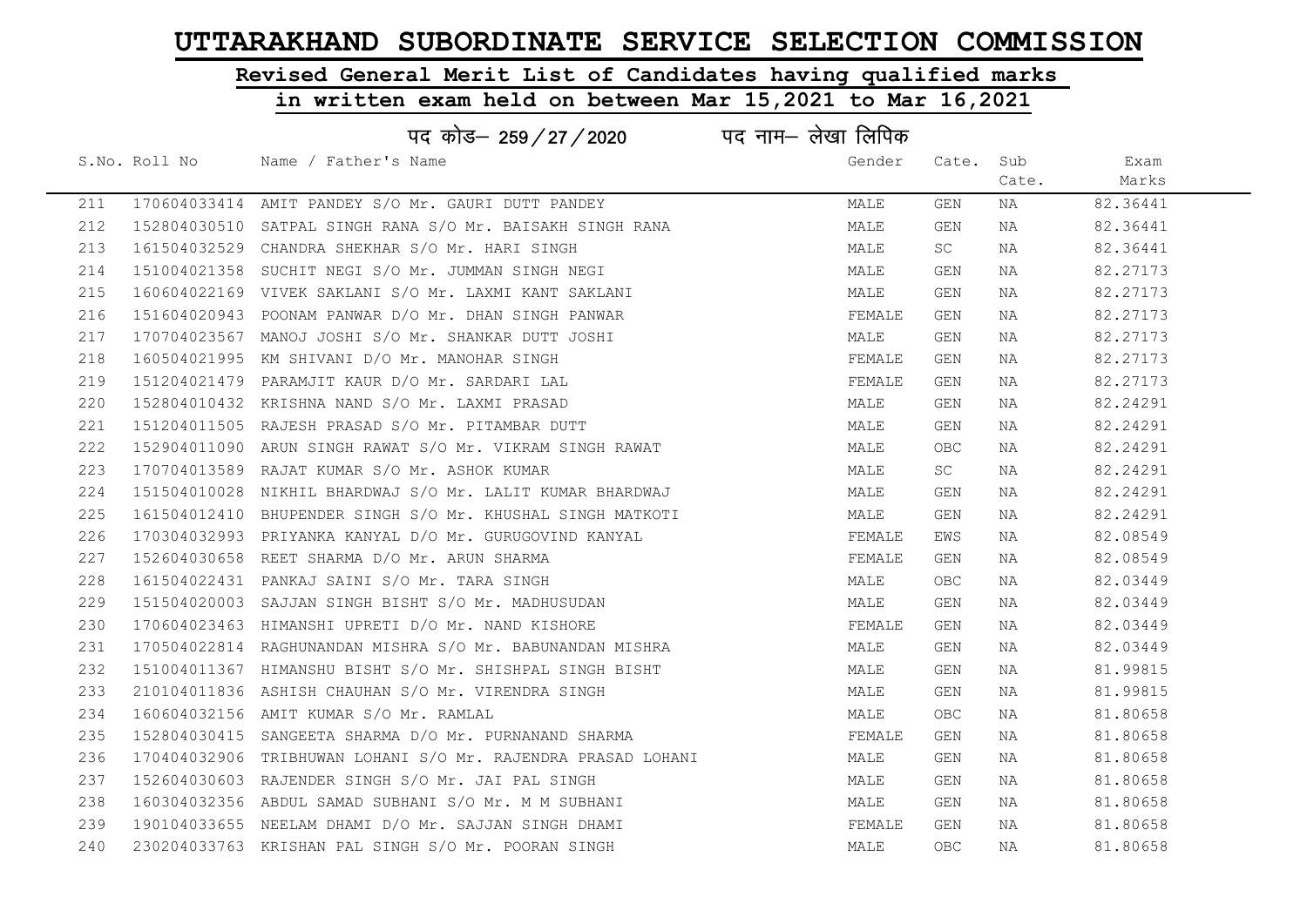# Revised General Merit List of Candidates having qualified marks

# in written exam held on between Mar 15,2021 to Mar 16,2021

|     | पद कोड– 259/27/2020 पद नाम– लेखा लिपिक |                                                                    |        |            |       |          |  |  |  |
|-----|----------------------------------------|--------------------------------------------------------------------|--------|------------|-------|----------|--|--|--|
|     | S.No. Roll No                          | Name / Father's Name                                               | Gender | Cate. Sub  |       | Exam     |  |  |  |
|     |                                        |                                                                    |        |            | Cate. | Marks    |  |  |  |
| 241 |                                        | 150504030901 SAMEEKSHA LAMA D/O Mr. I B LAMA                       | FEMALE | GEN        | NA    | 81.80658 |  |  |  |
| 242 |                                        | 152804030391 VIPIN PRASAD BIJALWAN S/O Mr. SURENDRA DUTT BIJALWAN  | MALE   | <b>OBC</b> | NA    | 81.80658 |  |  |  |
| 243 |                                        | 180204033918 KAJAL NEGI D/O Mr. SHIV SINGH NEGI                    | FEMALE | GEN        | NA    | 81.80658 |  |  |  |
| 244 |                                        | 160304032368 CHAITANYA VASHISHTHA S/O Mr. LT DR RAM KHILADI SHARMA | MALE   | GEN        | NA    | 81.80658 |  |  |  |
| 245 |                                        | 170504032723 ANKITA GUPTA D/O Mr. ASHISH GUPTA                     | FEMALE | GEN        | NA    | 81.80658 |  |  |  |
| 246 |                                        | 151504030180 PRADEEP SINGH S/O Mr. CHETAN SINGH                    | MALE   | <b>OBC</b> | NA    | 81.80658 |  |  |  |
| 247 |                                        | 170304023181 BHUPENDRA SINGH S/O Mr. VIMAL KUMAR                   | MALE   | OBC        | NA    | 81.79726 |  |  |  |
| 248 |                                        | 190104023695 ASHA D/O Mr. PREM DUTT                                | FEMALE | GEN        | NA    | 81.79726 |  |  |  |
| 249 |                                        | 170304023211 CHAMAN VERMA S/O Mr. MUKESH KUMAR VERMA               | MALE   | <b>OBC</b> | NA    | 81.79726 |  |  |  |
| 250 |                                        | 170204023360 VINOD JOSHI S/O Mr. PITAMBER JOSHI                    | MALE   | GEN        | NA    | 81.79726 |  |  |  |
| 251 |                                        | 151204021636 PRIYA KUMARI D/O Mr. DILIP SINGH                      | FEMALE | GEN        | NA    | 81.79726 |  |  |  |
| 252 |                                        |                                                                    | MALE   | GEN        | NA    | 81.75339 |  |  |  |
| 253 |                                        | 151204011542 SAGAR NEGI S/O Mr. RAJENDAR SINGH NEGI                | MALE   | GEN        | NA    | 81.75339 |  |  |  |
| 254 |                                        | 151504020136 CHETAN BISHT S/O Mr. PRATAP SINGH BISHT               | MALE   | GEN        | NA    | 81.56003 |  |  |  |
| 255 |                                        | 152604020676 ARJUN SINGH S/O Mr. SHYAM SINGH                       | MALE   | GEN        | NA    | 81.56003 |  |  |  |
| 256 |                                        | 150404020313 SURAJ SINGH BHANDARI S/O Mr. MADHO SINGH BHANDARI     | MALE   | GEN        | NA    | 81.56003 |  |  |  |
| 257 |                                        | 190104023618 ANOOP SINGH SAMANT S/O Mr. JAWAHAR SINGH SAMANT       | MALE   | GEN        | NA    | 81.56003 |  |  |  |
| 258 |                                        | 152904031166 ASHISH KUMAR CHAUHAN S/O Mr. KRISHAN PAL CHAUHAN      | MALE   | GEN        | NA    | 81.52766 |  |  |  |
| 259 |                                        | 150404030324 AKASH TOMAR S/O Mr. DINESH TOMAR                      | MALE   | EWS        | NA    | 81.52766 |  |  |  |
| 260 |                                        | 210104011818 ANJALI LAKHERA D/O Mr. AMRISH LAKHERA                 | FEMALE | GEN        | NA    | 81.50862 |  |  |  |
| 261 |                                        | 170504022790 LALIT CHANDRA KANDPAL S/O Mr. RAMESH CHANDRA KANDPAL  | MALE   | GEN        | NA    | 81.32279 |  |  |  |
| 262 |                                        | 152904021175 MOHIT SINGH CHAUDHARY S/O Mr. ASHOK SINGH CHAUDHARY   | MALE   | GEN        | NA    | 81.32279 |  |  |  |
| 263 |                                        | 152804010463 JITENDRA BADHANI S/O Mr. RAJENDRA PRASAD BADHANI      | MALE   | GEN        | NA    | 81.26386 |  |  |  |
| 264 |                                        | 151204011692 IORA KHAN D/O Mr. SHAHNAWAZ KHAN                      | FEMALE | EWS        | NA    | 81.26386 |  |  |  |
| 265 |                                        | 151504010163 DHEERAJ BHATT S/O Mr. ASHA RAM BHATT                  | MALE   | GEN        | NA    | 81.26386 |  |  |  |
| 266 |                                        | 210104011834 SUMIT RATURI S/O Mr. BIRENDRA DATT RATURI             | MALE   | GEN        | NA    | 81.26386 |  |  |  |
| 267 |                                        | 170704033522 SANJAY KUMAR S/O Mr. DEVI RAM                         | MALE   | SC         | NA    | 81.24875 |  |  |  |
| 268 |                                        | 160604032189 AMIT SINGH RAWAT S/O Mr. LAXMAN SINGH RAWAT           | MALE   | GEN        | NA    | 81.24875 |  |  |  |
| 269 |                                        | 152904021171 PRAKASH RAWAT S/O Mr. DINESH SINGH RAWAT              | MALE   | GEN        | NA    | 81.08556 |  |  |  |
| 270 |                                        | 151504020008 MEENAKSHI PANWAR D/O Mr. VIKRAM SINGH PANWAR          | FEMALE | <b>OBC</b> | NA    | 81.08556 |  |  |  |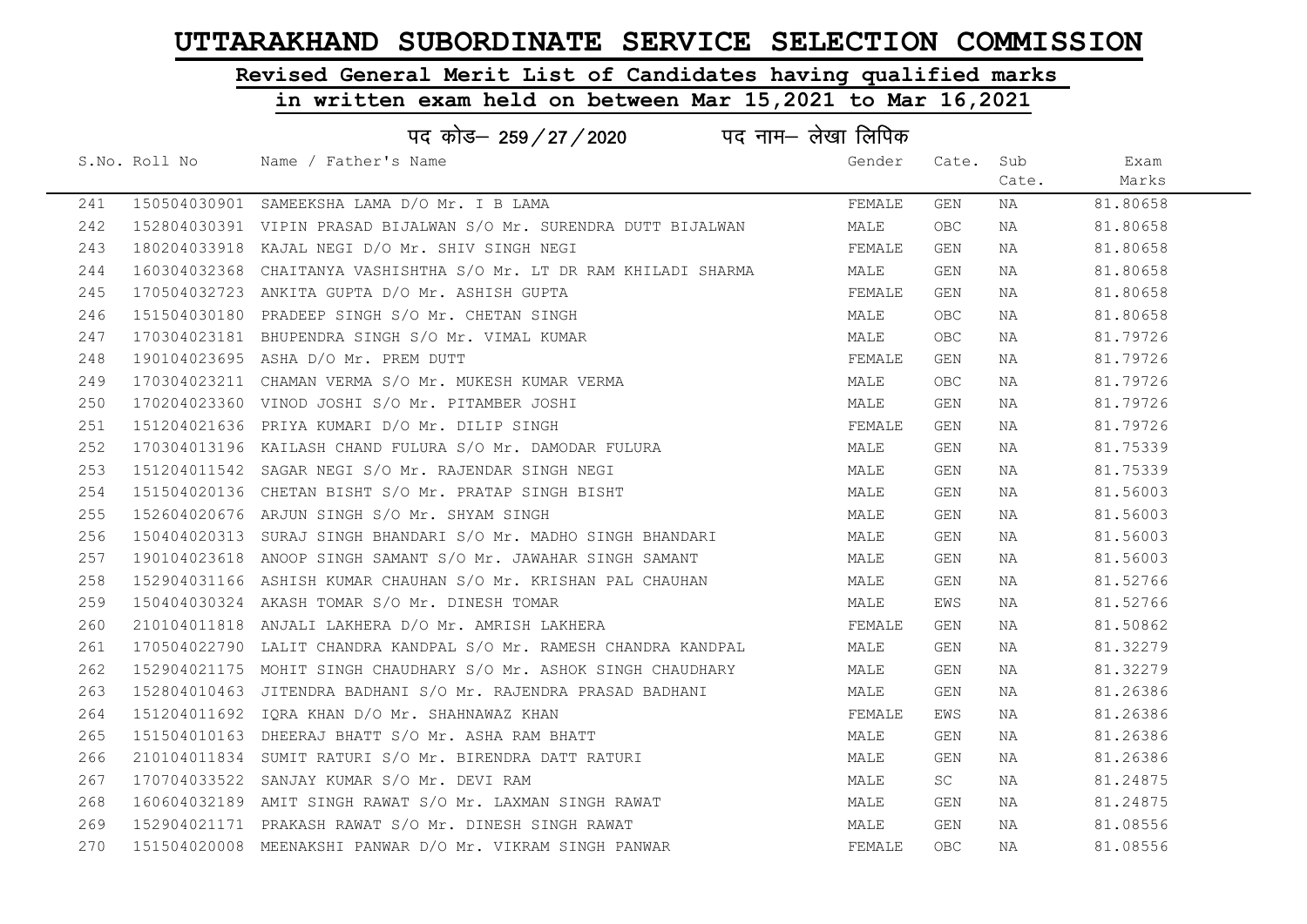# Revised General Merit List of Candidates having qualified marks

| पद कोड़- 259 / 27 / 2020 पद नाम- लेखा लिपिक |  |                                                                   |        |           |       |          |
|---------------------------------------------|--|-------------------------------------------------------------------|--------|-----------|-------|----------|
|                                             |  | S.No. Roll No Name / Father's Name                                | Gender | Cate. Sub |       | Exam     |
|                                             |  |                                                                   |        |           | Cate. | Marks    |
| 271                                         |  | 151204021500 PRAVEEEN S/O Mr. PRAKASH CHANDER                     | MALE   | GEN       | NA    | 81.08556 |
| 272                                         |  | 151804021304 YOGENDER TIWARI S/O Mr. MANGALA PRASAD TIWARI        | MALE   | GEN       | NA    | 81.08556 |
| 273                                         |  | 150504020824 SHASHI RAWAT D/O Mr. JAIBIR SINGH RAWAT              | FEMALE | GEN       | NA    | 81.08556 |
| 274                                         |  | 160504012004 YOGESH PRASAD BADONI S/O Mr. MAHAVEER PRASAD BADONI  | MALE   | GEN       | NA    | 81.01910 |
| 275                                         |  | 170604013454 SONAL SUKHIJA D/O Mr. DEVRAJ SUKHIJA                 | FEMALE | GEN       | NA    | 81.01910 |
| 276                                         |  | 151204011592 PAWAN SOLANKI S/O Mr. RAJENDRA SINGH SOLANKI         | MALE   | GEN       | NA    | 81.01910 |
| 277                                         |  | 152604010648 SHALU KAMBOJ D/O Mr. DUSHYANT KUMAR KAMBOJ           | FEMALE | OBC       | NA    | 81.01910 |
| 278                                         |  | 150404030355 PRVESH BELWAL S/O Mr. S L BELWAL                     | MALE   | GEN       | NA    | 80.96983 |
| 279                                         |  | 151204031449 SHIVAM SHARMA S/O Mr. MOHAN LAL SHARMA               | MALE   | GEN       | NA    | 80.96983 |
| 280                                         |  | 160604032104 ANSHU JOSHI D/O Mr. DAMODAR JOSHI                    | FEMALE | GEN       | NA    | 80.96983 |
| 281                                         |  | 151504030119 AYESHA SOLANKI D/O Mr. RAMESH CHAND SOLANKI          | FEMALE | GEN       | NA    | 80.96983 |
| 282                                         |  | 180204023896 SANDEEP KUMAR S/O Mr. RAJENDRA PRASAD                | MALE   | GEN       | NA    | 80.84833 |
| 283                                         |  | 151504020040 ANUP SINGH NEGI S/O Mr. BALBIR SINGH NEGI            | MALE   | GEN       | NA    | 80.84833 |
| 284                                         |  | 160504011900 LUV ARORA S/O Mr. H C ARORA                          | MALE   | GEN       | NA    | 80.77433 |
| 285                                         |  | 140104013713 AMIT TALNIYA S/O Mr. UMESH CHANDRA TALNIYA           | MALE   | GEN       | NA    | 80.77433 |
| 286                                         |  | 151604031002 SHRUTI KUKRETI D/O Mr. SHARAD KUKRETI                | FEMALE | GEN       | NA    | 80.69092 |
| 287                                         |  | 152604030698 SONALI SURI BHANDARI D/O Mr. ASHWANI KUMAR SURI      | FEMALE | GEN       | NA    | 80.69092 |
| 288                                         |  | 161504032512 RASHI JATANA D/O Mr. DURGA PRASAD JATANA             | FEMALE | GEN       | NA    | 80.69092 |
| 289                                         |  | 160304022367 MOHD SHAHNAWAZ AHAMAD S/O Mr. LIYAQUT ALI            | MALE   | OBC       | NA    | 80.61109 |
| 290                                         |  | 151204021578 SHASHI RAWAT D/O Mr. PURAN SINGH RAWAT               | FEMALE | GEN       | NA    | 80.61109 |
| 291                                         |  | 170604023476 MUKESH CHANDRA PANDEY S/O Mr. MOHAN CHANDRA PANDEY   | MALE   | GEN       | NA    | 80.61109 |
| 292                                         |  | 151804021210 DAKSHES RAWAT S/O Mr. NARENDRA SINGH RAWAT           | MALE   | GEN       | NA    | 80.61109 |
| 293                                         |  | 160304032344  MUNISH KUMAR BINJOLA S/O Mr. DIWAKER PRASAD BINJOLA | MALE   | GEN       | NA    | 80.41200 |
| 294                                         |  | 170404032802 NISHANT AGRAWAL S/O Mr. SUNIL KUMAR AGRAWAL          | MALE   | GEN       | NA    | 80.41200 |
| 295                                         |  | 170704033424 Bhaskar joshi S/O Mr. BASANT JOSHI                   | MALE   | EWS       | NA    | 80.41200 |
| 296                                         |  | 151004031362 SIMRAN RAWAT D/O Mr. JAMAN SINGH                     | FEMALE | GEN       | NA    | 80.41200 |
| 297                                         |  | 152804030393 AKASH DOBHAL S/O Mr. JANARDHAN PRASAD DOBHAL         | MALE   | GEN       | NA    | 80.41200 |
| 298                                         |  | 160204022213 ANKIT S/O Mr. VISHNU PRASAD                          | MALE   | GEN       | NA    | 80.37386 |
| 299                                         |  | 210104021820 RITURAJ SHAH S/O Mr. VIKRAM SHAH                     | MALE   | SC        | NA    | 80.37386 |
| 300                                         |  | 170404012855 PANKAJ UPRETI S/O Mr. CHHABI DATT UPRETI             | MALE   | GEN       | NA    | 80.28481 |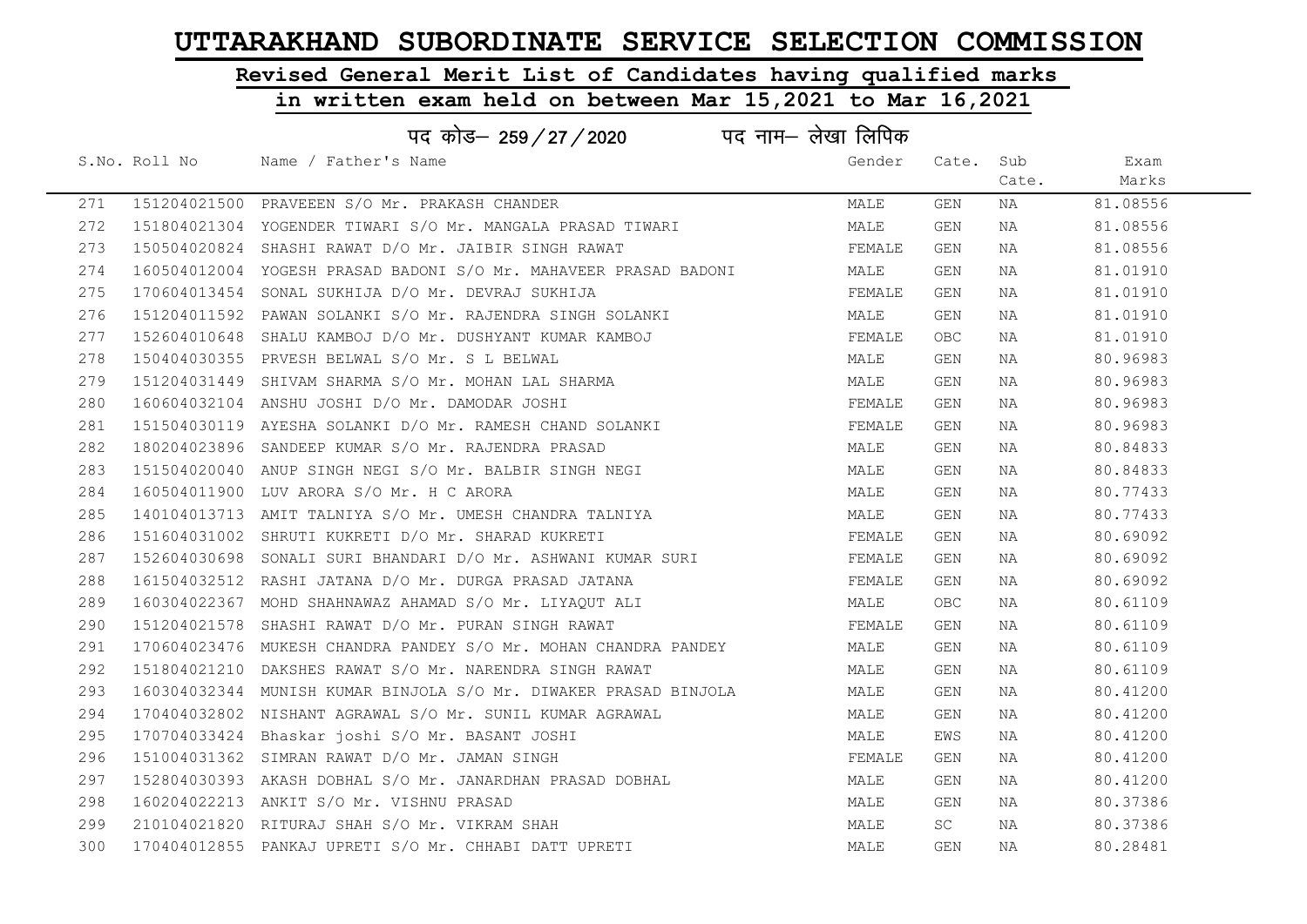# Revised General Merit List of Candidates having qualified marks

|     |               | पद कोड– 259/27/2020 पद नाम– लेखा लिपिक                        |        |            |       |          |
|-----|---------------|---------------------------------------------------------------|--------|------------|-------|----------|
|     | S.No. Roll No | Name / Father's Name                                          | Gender | Cate. Sub  |       | Exam     |
|     |               |                                                               |        |            | Cate. | Marks    |
| 301 |               | 151804021190 NITISH PHARASI S/O Mr. GCPHARASI                 | MALE   | GEN        | NA    | 80.13663 |
| 302 |               | 170204023311 PRATEEK RIKHARI S/O Mr. DINESH CHANDRA RIKHARI   | MALE   | GEN        | NA    | 80.13663 |
| 303 |               | 160604022144 NEERAJ KUMAR S/O Mr. KISHAN LAL                  | MALE   | GEN        | NA    | 80.13663 |
| 304 |               | 151204021533 MEGHA KANDPAL D/O Mr. RAJENDRA KANDPAL           | FEMALE | GEN        | NA    | 80.13663 |
| 305 |               | 170504022821 SURAJ MISHRA S/O Mr. JEEVAN CHANDRA MISHRA       | MALE   | GEN        | NA    | 80.13663 |
| 306 |               | 160504022017 RESHU D/O Mr. SANJAY                             | FEMALE | <b>OBC</b> | NA    | 80.13663 |
| 307 |               | 161504022451 KANISHAK NEGI S/O Mr. MANVENDRA SINGH NEGI       | MALE   | GEN        | NA    | 80.13663 |
| 308 |               | 170704033427 SHIVAM PANDEY S/O Mr. DEEP CHANDRA PANDEY        | MALE   | GEN        | NA    | 80.13308 |
| 309 |               | 170304013129 PREM SINGH BISHT S/O Mr. VEER SINGH BISHT        | MALE   | GEN        | NA    | 80.04004 |
| 310 |               | 170304023178 AKANSHA JOSHI D/O Mr. GANESH CHANDRA JOSHI       | FEMALE | GEN        | NA    | 79.89939 |
| 311 |               | 160504022010 MOHD SHAKIR S/O Mr. LIYAOAT ALI                  | MALE   | <b>OBC</b> | NA    | 79.89939 |
| 312 |               | 152904021133 PRIYA RAWAT D/O Mr. CHANDRA MOHAN SINGH RAWAT    | FEMALE | GEN        | NA    | 79.89939 |
| 313 |               | 170404022841 PAWAN FULORIA S/O Mr. P C FULORIA                | MALE   | GEN        | NA    | 79.89939 |
| 314 |               | 152604030574 AKHILESH SINGH BISHT S/O Mr. DEVI SINGH BISHT    | MALE   | OBC        | NA    | 79.85417 |
| 315 |               | 170404032923 SAURABH KULETHA S/O Mr. BASANT BALLABH KULETHA   | MALE   | GEN        | NA    | 79.85417 |
| 316 |               | 151504030008 ADITYA ANTHWAL S/O Mr. DINESH PRASAD ANTHWAL     | MALE   | GEN        | NA    | 79.85417 |
| 317 |               | 151204011575 DEEPAK BHATT S/O Mr. HARISH CHANDRA BHATT        | MALE   | GEN        | NA    | 79.79528 |
| 318 |               | 151204011675 PREETI BISHT D/O Mr. RANVIR SINGH BISHT          | FEMALE | GEN        | NA    | 79.79528 |
| 319 |               | 151004011317 MAYANK WADHWA S/O Mr. NARENDER KUMAR             | MALE   | GEN        | NA    | 79.79528 |
| 320 |               | 151204011685 SARVESH JAYARA S/O Mr. LT DINESH JAYARA          | MALE   | OBC        | NA    | 79.79528 |
| 321 |               | 152904021083 POONAM NEGI D/O Mr. BIKRAM SINGH NEGI            | FEMALE | GEN        | NA    | 79.66216 |
| 322 |               | 170404023059 RAJNI MAURYA D/O Mr. JAIPRAKASH MAURYA           | FEMALE | OBC        | NA    | 79.66216 |
| 323 |               | 170204023247 SHAILESH KAVIDAYAL S/O Mr. C S KAVIDAYAL         | MALE   | GEN        | NA    | 79.66216 |
| 324 |               | 160604022069 PREETI RAWAT D/O Mr. DARBAN SINGH RAWAT          | FEMALE | GEN        | NA    | 79.66216 |
| 325 |               | 170604033329 NITIN KUMAR S/O Mr. PURUSHOTTAM LAL              | MALE   | GEN        | NA    | 79.57525 |
| 326 |               | 170204033277 KARUNA KAND SHUKLA S/O Mr. DAYA SAGAR SHUKLA     | MALE   | GEN        | NA    | 79.57525 |
| 327 |               | 151204031532 RITU RANA D/O Mr. GABAR SINGH RANA               | FEMALE | GEN        | NA    | 79.57525 |
| 328 |               | 161504012494 NEHA RAWAT D/O Mr. DINESH RAWAT                  | FEMALE | GEN        | NA    | 79.55052 |
| 329 |               | 151804011221 PRATIBHA BORAI D/O Mr. AMBA DUTT BORAI           | FEMALE | GEN        | NA    | 79.55052 |
| 330 |               | 160304022316 NEERAJ KUMAR SHARMA S/O Mr. KRISHAN KUMAR SHARMA | MALE   | GEN        | NA    | 79.42493 |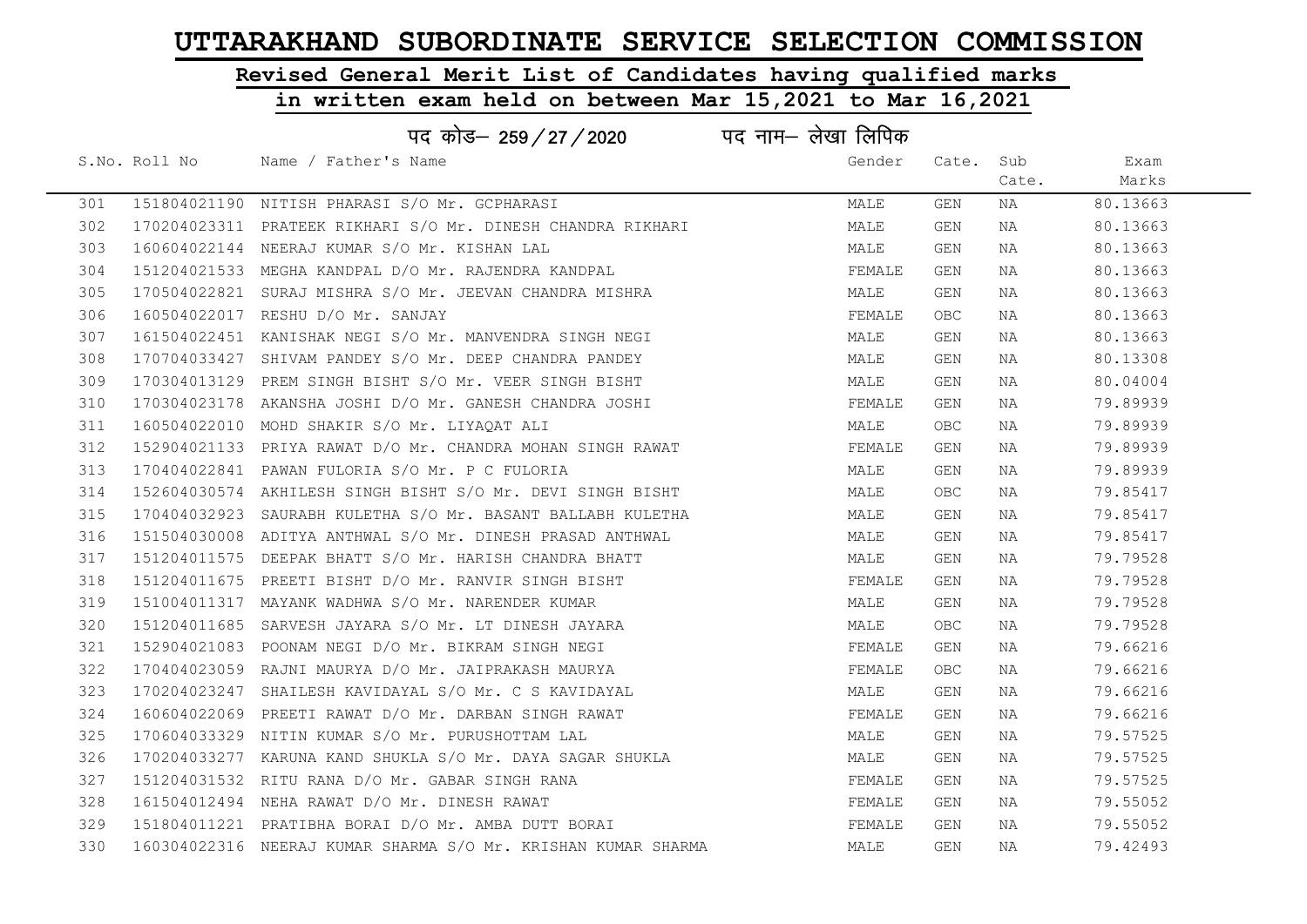# Revised General Merit List of Candidates having qualified marks

|     |               | पद कोड– 259/27/2020 पद नाम– लेखा लिपिक                        |        |            |       |          |  |
|-----|---------------|---------------------------------------------------------------|--------|------------|-------|----------|--|
|     | S.No. Roll No | Name / Father's Name                                          | Gender | Cate.      | Sub   | Exam     |  |
|     |               |                                                               |        |            | Cate. | Marks    |  |
| 331 |               | 152904021147 PRIYANKA SHARMA D/O Mr. BRIJ MOHAN SHARMA        | FEMALE | GEN        | NA    | 79.42493 |  |
| 332 |               | 170704023520 LOKESH PRASAD S/O Mr. RAMESH CHANDRA             | MALE   | SC         | NA    | 79.42493 |  |
| 333 |               | 140104023764 PRASHANT VERMA S/O Mr. VIMAL VERMA               | MALE   | OBC        | NA    | 79.42493 |  |
| 334 |               | 170404013010 DHARMESH KUMAR KUSHWAHA S/O Mr. RAM IOBAL BHAGAT | MALE   | GEN        | NA    | 79.30575 |  |
| 335 |               | 170704013545 AZEEM KHAN S/O Mr. IZHARUDDIN KHAN               | MALE   | GEN        | NA    | 79.30575 |  |
| 336 |               | 150504010896 ASHISH GAIROLA S/O Mr. ANIL KUMAR GAIROLA        | MALE   | GEN        | NA    | 79.30575 |  |
| 337 |               | 150504010843 ANKITA THAPLIYAL D/O Mr. BINOD SINGH THAPLIYAL   | FEMALE | GEN        | NA    | 79.30575 |  |
| 338 |               | 160504012002 NEEMA D/O Mr. BUDHI SINGH                        | FEMALE | GEN        | NA    | 79.30575 |  |
| 339 |               | 170404032949 SHEETAL MUNJAL D/O Mr. SURAJ PRAKASH MUNJAL      | FEMALE | GEN        | NA    | 79.29634 |  |
| 340 |               | 150404030235 HIMANSHU BISHT S/O Mr. VIRENDAR SINGH BISHT      | MALE   | GEN        | NA    | 79.29634 |  |
| 341 |               | 151804031198 AHATASAM ALI ZAIDI S/O Mr. SADAKAT ALI ZAIDI     | MALE   | GEN        | NA    | 79.29634 |  |
| 342 |               | 170504022685 LALIT MOHAN UPRETI S/O Mr. BASANT BALLABH UPRETI | MALE   | GEN        | NA    | 79.18769 |  |
| 343 |               | 151204021657 AMAN PRATAP SINGH S/O Mr. SUMAN KUMAR            | MALE   | <b>OBC</b> | NA    | 79.18769 |  |
| 344 |               | 160304022323 MANISH KUMAR S/O Mr. BHAGAT LAL                  | MALE   | <b>SC</b>  | NA    | 79.18769 |  |
| 345 |               | 170604013415 LALIT UPRETI S/O Mr. MADHAWA NAND UPRETI         | MALE   | GEN        | NA    | 79.06099 |  |
| 346 |               | 110104012648 AJAY ADHIKARI S/O Mr. S S ADHIKARI               | MALE   | EWS        | NA    | 79.06099 |  |
| 347 |               | 120104013603 KRISHNA JOSHI S/O Mr. RAMESH CHANDRA JOSHI       | MALE   | EWS        | NA    | 79.06099 |  |
| 348 |               | 160604012174 NAYAN KUMAR S/O Mr. BRAHAM PAL                   | MALE   | GEN        | NA    | 79.06099 |  |
| 349 |               | 170504032625 SURENDAR SINGH S/O Mr. HARISH CHANDRA SINGH      | MALE   | GEN        | NA    | 79.01742 |  |
| 350 |               | 160604032183 ANKUR RATURI S/O Mr. C P RATURI                  | MALE   | GEN        | NA    | 79.01742 |  |
| 351 |               | 150404030330 KM PREETI D/O Mr. ROSHAN LAL                     | FEMALE | OBC        | NA    | 79.01742 |  |
| 352 |               | 151804031290 BABITA RANGHAR D/O Mr. PYARE SINGH RANGHAR       | FEMALE | GEN        | NA    | 79.01742 |  |
| 353 |               | 170404032890 PARAS BHATEJA S/O Mr. ASHOK BHATEJA              | MALE   | GEN        | NA    | 79.01742 |  |
| 354 |               | 151004031430 SUDESH SINGH NEGI S/O Mr. SATENDER SINGH NEGI    | MALE   | GEN        | NA    | 79.01742 |  |
| 355 |               | 150504030803 JAGENDRA SINGH S/O Mr. CHATAR SINGH RANA         | MALE   | <b>OBC</b> | NA    | 79.01742 |  |
| 356 |               | 170704033452 GAURAV BISHT S/O Mr. GOVIND SINGH BISHT          | MALE   | GEN        | NA    | 79.01742 |  |
| 357 |               | 160304022385 BHAGWATI D/O Mr. PRAKASH CHANDRA                 | FEMALE | GEN        | NA    | 78.95046 |  |
| 358 |               | 150504020816 AMIT PETWAL S/O Mr. PREM DUTT PETWAL             | MALE   | GEN        | NA    | 78.95046 |  |
| 359 |               | 150404020241 AJEET NEGI S/O Mr. CHANDRA MOHAN NEGI            | MALE   | GEN        | NA    | 78.95046 |  |
| 360 |               | 151804021249 CHANDAN PANDIT S/O Mr. DINANATH PANDIT           | MALE   | GEN        | ΝA    | 78.95046 |  |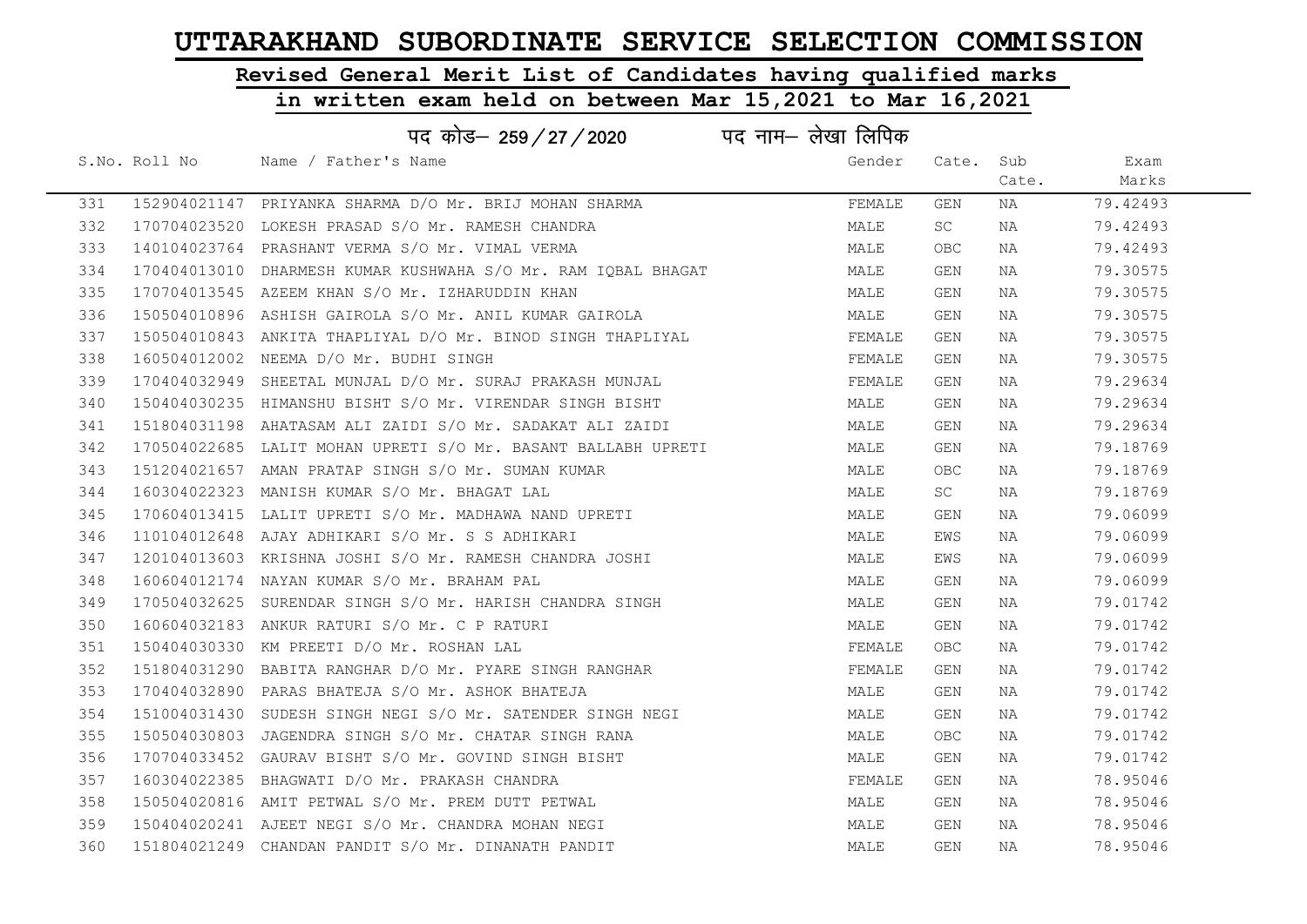# Revised General Merit List of Candidates having qualified marks

|     | पद कोड़– 259 / 27 / 2020 पद नाम– लेखा लिपिक |                                                                 |        |            |       |          |  |  |
|-----|---------------------------------------------|-----------------------------------------------------------------|--------|------------|-------|----------|--|--|
|     | S.No. Roll No                               | Name / Father's Name                                            | Gender | Cate. Sub  |       | Exam     |  |  |
|     |                                             |                                                                 |        |            | Cate. | Marks    |  |  |
| 361 |                                             | 150504010889 JAGMOHAN SINGH BISHT S/O Mr. BEER SINGH BISHT      | MALE   | GEN        | NA    | 78.81622 |  |  |
| 362 |                                             | 180204013835 VED PRAKASH RATURI S/O Mr. SHIV PRASAD RATURI      | MALE   | GEN        | NA    | 78.81622 |  |  |
| 363 |                                             | 161504012449 SHALU D/O Mr. RAMESH                               | FEMALE | OBC        | NA    | 78.81622 |  |  |
| 364 |                                             | 151204011700 RAMAN KUMAR S/O Mr. BRIJPAL SINGH                  | MALE   | OBC        | NA    | 78.81622 |  |  |
| 365 |                                             | 170604023417 CHANDRA SHEKHAR PANDEY S/O Mr. B D PANDEY          | MALE   | GEN        | NA    | 78.71323 |  |  |
| 366 |                                             | 170304023192 SANJANA CHHABRA D/O Mr. SURAJ PRAKASH CHHABRA      | FEMALE | GEN        | NA    | 78.71323 |  |  |
| 367 |                                             | 170504022730 PRAKASH CHANDRA MATHPAL S/O Mr. JAI KISHAN MATHPAL | MALE   | GEN        | NA    | 78.71323 |  |  |
| 368 |                                             | 170704023578 NEHA KANDPAL D/O Mr. YOGESHWAR PRASAD KANDPAL      | FEMALE | GEN        | NA    | 78.71323 |  |  |
| 369 |                                             | 160304022363 MANISH KUMAR KORI S/O Mr. JAMNA PRASAD             | MALE   | SC         | NA    | 78.71323 |  |  |
| 370 |                                             | 130104011780 ANAND SINGH NEGI S/O Mr. BHOPAL SINGH NEGI         | MALE   | GEN        | NA    | 78.57146 |  |  |
| 371 |                                             | 170504012754 AKHILESH BORA S/O Mr. MOHAN SINGH BORA             | MALE   | GEN        | NA    | 78.57146 |  |  |
| 372 |                                             | 152804010447 GAJENDRA SINGH NEGI S/O Mr. KHILAP SINGH NEGI      | MALE   | GEN        | NA    | 78.57146 |  |  |
| 373 |                                             | 151004011416 SHABNAM KHATOON D/O Mr. MIR HASAN                  | FEMALE | OBC        | NA    | 78.57146 |  |  |
| 374 |                                             | 151504010127 AVINASH KANDWAL S/O Mr. BHARAT MOHAN               | MALE   | GEN        | NA    | 78.57146 |  |  |
| 375 |                                             | 152604010743 SHIWANI PANWAR D/O Mr. PURAN SINGH                 | FEMALE | GEN        | NA    | 78.57146 |  |  |
| 376 |                                             | 170504012792 NEEMA BANGARI D/O Mr. BISHAN SINGH BANGARI         | FEMALE | GEN        | NA    | 78.57146 |  |  |
| 377 |                                             | 152804020366 ANOOP BHATT S/O Mr. HARSH BARDHAN BHATT            | MALE   | GEN        | NA    | 78.47599 |  |  |
| 378 |                                             | 170504022746 ANJALI ARYA D/O Mr. VIJAY KUMAR ARYA               | FEMALE | SC         | NA    | 78.47599 |  |  |
| 379 |                                             | 151804021227 NEHA ALI D/O Mr. TAHEER ALI                        | FEMALE | GEN        | NA    | 78.47599 |  |  |
| 380 |                                             | 210104021803 RAKSHA RAWAT D/O Mr. KAMAL SINGH RAWAT             | FEMALE | GEN        | NA    | 78.47599 |  |  |
| 381 |                                             | 170504032603 NITESH PANT S/O Mr. GIRISH CHANDRA PANT            | MALE   | GEN        | NA    | 78.45959 |  |  |
| 382 |                                             | 152604030796 RACHIT KUMAR S/O Mr. SURESH CHAND PREMI            | MALE   | GEN        | NA    | 78.45959 |  |  |
| 383 |                                             | 151604010994 SATISH CHANDRA TIWARI S/O Mr. KESHAV DATT TIWARI   | MALE   | GEN        | NA    | 78.32670 |  |  |
| 384 |                                             | 230204013772 AMAN JOSHI S/O Mr. OM PRAKASH JOSHI                | MALE   | GEN        | NA    | 78.32670 |  |  |
| 385 |                                             | 110104012576 ROHIT BISHT S/O Mr. KUNDAN SINGH BISHT             | MALE   | GEN        | NA    | 78.32670 |  |  |
| 386 |                                             | 110104022637 KAJAL D/O Mr. PREM SINGH KARA KOTI                 | FEMALE | GEN        | NA    | 78.23876 |  |  |
| 387 |                                             | 160504031856 RISHABH TRIPATHI S/O Mr. RAMANUJ TRIPATHI          | MALE   | GEN        | NA    | 78.18068 |  |  |
| 388 |                                             | 230204033755 AKASH NAUTIYAL S/O Mr. AMBIKA NAUTIYAL             | MALE   | <b>OBC</b> | NA    | 78.18068 |  |  |
| 389 |                                             | 152804010451 PRAMOD SINGH NEGI S/O Mr. NANDAN SINGH NEGI        | MALE   | GEN        | NA    | 78.08193 |  |  |
| 390 |                                             | 170604013425 SWARNIMA PAPNEY D/O Mr. VINOD PAPNEY               | FEMALE | GEN        | ΝA    | 78.08193 |  |  |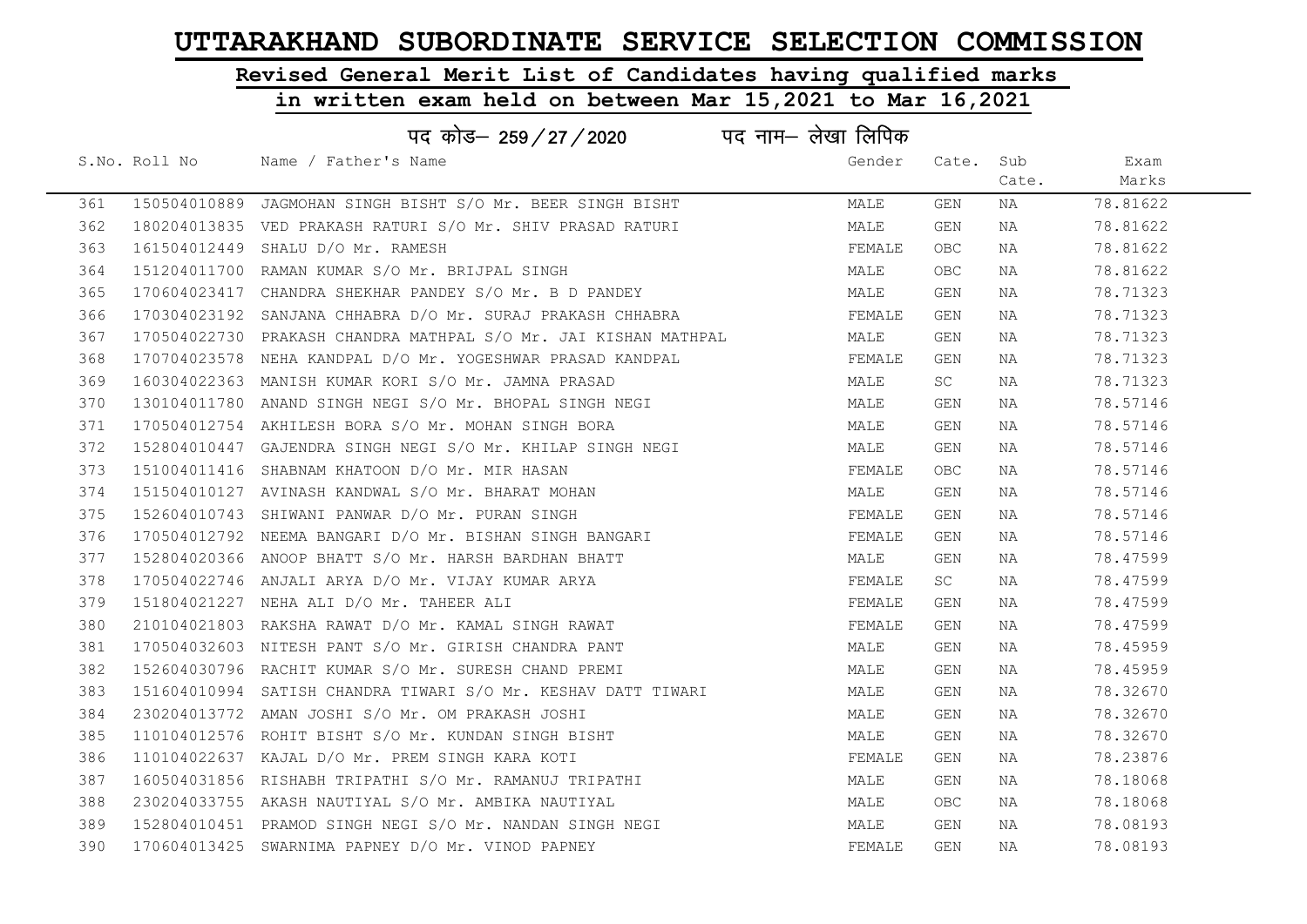# Revised General Merit List of Candidates having qualified marks

|     |               | पद कोड़- 259 / 27 / 2020 पद नाम- लेखा लिपिक                   |        |       |       |          |
|-----|---------------|---------------------------------------------------------------|--------|-------|-------|----------|
|     | S.No. Roll No | Name / Father's Name                                          | Gender | Cate. | Sub   | Exam     |
|     |               |                                                               |        |       | Cate. | Marks    |
| 391 |               | 190104013640 EKTA VERMA D/O Mr. GOVIND LAL VERMA              | FEMALE | OBC.  | ΝA    | 78.08193 |
| 392 |               | 190104013705 KAMLESH pant S/O Mr. MAHESH CHANDRA PANT         | MALE   | GEN   | NA    | 78.08193 |
| 393 |               | 151604010971 HIMANSHU RAWAT S/O Mr. ISHWAR SINGH RAWAT        | MALE   | GEN   | ΝA    | 78.08193 |
| 394 |               | 150404010302 HARSH TYAGI S/O Mr. VIRENDER KUMAR               | MALE   | GEN   | NA    | 78.08193 |
| 395 |               | 190104023670 PUSHPA KORANGA D/O Mr. LAL SINGH                 | FEMALE | OBC.  | NA    | 78.00153 |
| 396 |               | 160304022383 POONAM RANI D/O Mr. BRIJ KISHORE PRASAD          | FEMALE | GEN   | NA    | 78.00153 |
| 397 |               | 152904031113 MANISHA ARORA D/O Mr. MEHAR KUMAR ARORA          | FEMALE | GEN   | NA    | 77.90176 |
| 398 |               | 150404030236 BHAVESH CHAUBEY S/O Mr. NARAYAN DUTT             | MALE   | GEN   | NA    | 77.90176 |
| 399 |               | 151204031671 ANJALI SEMWAL D/O Mr. RAM SWAROOP SEMWAL         | FEMALE | GEN   | NA    | 77.90176 |
| 400 |               | 150404030307 ANJALI CHAUHAN D/O Mr. SHRIPAL SINGH CHAUHAN     | FEMALE | GEN   | NA    | 77.90176 |
| 401 |               | 170304013144 BHARTI PANDEY D/O Mr. G C PANDEY                 | FEMALE | GEN   | NA    | 77.83717 |
| 402 |               | 160304022308 RAJENDRA PAL S/O Mr. DEVTA PRASAD                | MALE   | GEN   | NA    | 77.76430 |
| 403 |               | 170204023287 SUBHAM JOSHI S/O Mr. MADAN MOHAN JOSHI           | MALE   | GEN   | NA    | 77.76430 |
| 404 |               | 151204021641 RADHA PAL D/O Mr. BANARSI PAL                    | FEMALE | OBC.  | NA    | 77.76430 |
| 405 |               | 170404022995 JYOTI PANDEY D/O Mr. KAILASH CHANDRA PANDEY      | FEMALE | GEN   | NA    | 77.76430 |
| 406 |               | 160204032285 ADITI LUTHRA D/O Mr. PK LUTHRA                   | FEMALE | GEN   | NA    | 77.62285 |
| 407 |               | 170704033508 MUDIT TIWARI S/O Mr. SATISH CHANDRA TIWARI       | MALE   | GEN   | NA    | 77.62285 |
| 408 |               | 151204031740 ANKIT SINGH S/O Mr. VIKRAM SINGH CHAUHAN         | MALE   | GEN   | NA    | 77.62285 |
| 409 |               | 170304033067 VIVEK AGARWAL S/O Mr. ANIL KUMAR AGARWAL         | MALE   | GEN   | NA    | 77.62285 |
| 410 |               | 151004031435 UDIT SONI S/O Mr. SANJAY SONI                    | MALE   | GEN   | NA    | 77.62285 |
| 411 |               | 170604013452 NIKITA BAURAI D/O Mr. MANOJ KUMAR BAURAI         | FEMALE | GEN   | NA    | 77.59241 |
| 412 |               | 152804020489 BRIJESH KUMAR S/O Mr. RAMCHIJ PRASAD             | MALE   | SC    | NA    | 77.52706 |
| 413 |               | 151604020910 PRATIBHA GODIYAL D/O Mr. JANARDAN PRASAD GODIYAL | FEMALE | GEN   | ΝA    | 77.52706 |
| 414 |               | 152904021139 NEELAM KALURA D/O Mr. G S KALURA                 | FEMALE | GEN   | NA    | 77.52706 |
| 415 |               | 151504020165 ANJALI SAXENA D/O Mr. PAWAN KUMAR SAXENA         | FEMALE | GEN   | ΝA    | 77.52706 |
| 416 |               | 152804020503 ANIL RAWAT S/O Mr. KUWAR SINGH RAWAT             | MALE   | GEN   | NA    | 77.52706 |
| 417 |               | 170304023196 MOHIT KOTHARI S/O Mr. HEM CHANDRA KOTHARI        | MALE   | GEN   | ΝA    | 77.52706 |
| 418 |               | 190104013626 GUNJESH TIWARI S/O Mr. RAJENDRA KUMAR TIWARI     | MALE   | GEN   | NA    | 77.34764 |
| 419 |               | 170204013245 AMAN JOSHI S/O Mr. LALIT CHANDRA JOSHI           | MALE   | GEN   | NA    | 77.34764 |
| 420 |               | 152604010654 PAYAL KATIYAR D/O Mr. PRAMOD KUMAR KATIYAR       | FEMALE | GEN   | NA    | 77.34764 |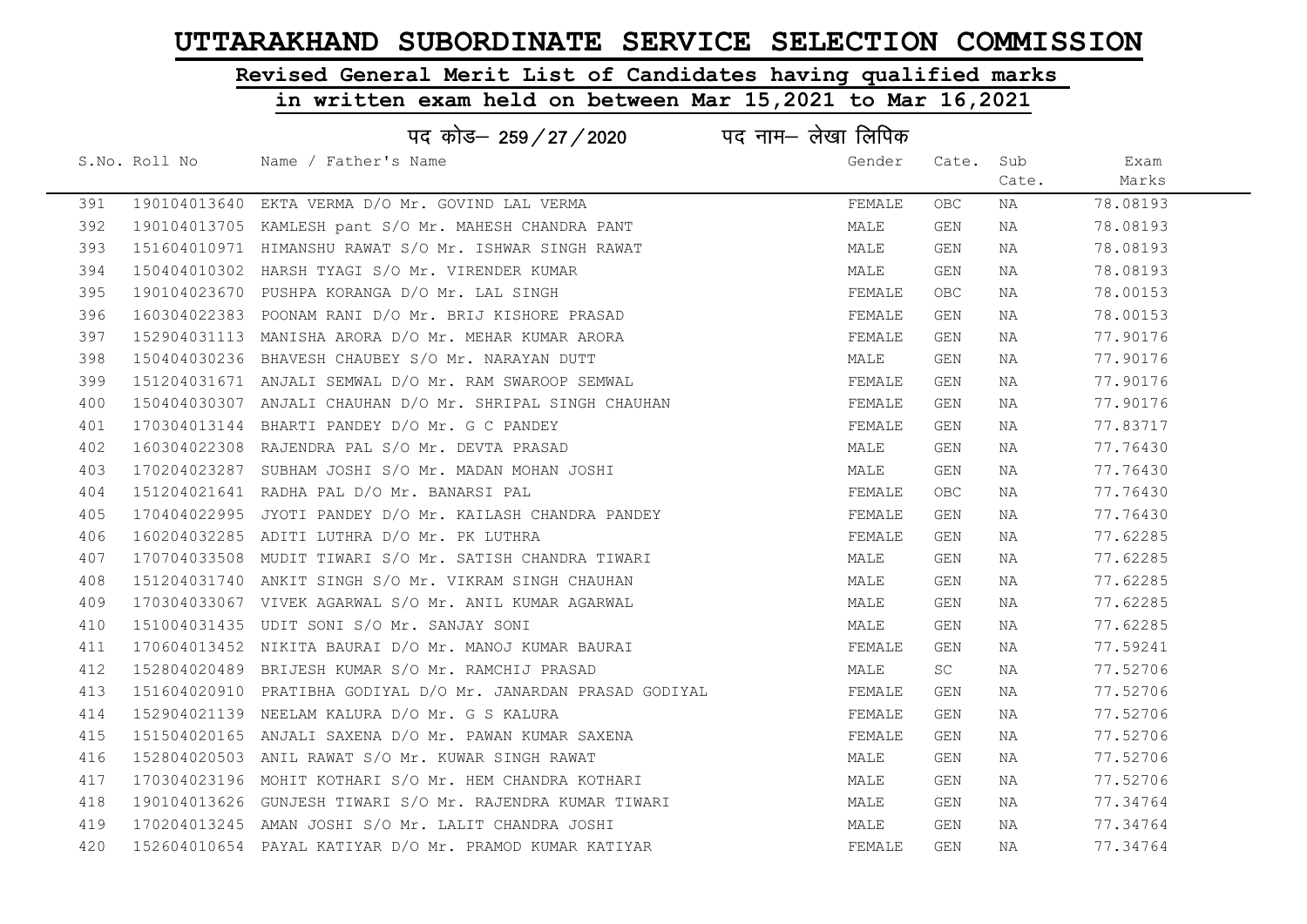# Revised General Merit List of Candidates having qualified marks

### in written exam held on between Mar 15,2021 to Mar 16,2021

|     |               | पद कोड– 259/27/2020 पद नाम– लेखा लिपिक                    |        |           |       |          |
|-----|---------------|-----------------------------------------------------------|--------|-----------|-------|----------|
|     | S.No. Roll No | Name / Father's Name                                      | Gender | Cate. Sub |       | Exam     |
|     |               |                                                           |        |           | Cate. | Marks    |
| 421 |               | 190104013636 MANMOHAN SINGH S/O Mr. BHUPAL SINGH BHANDARI | MALE   | GEN       | ΝA    | 77.34764 |
| 422 |               | 151804011299 AYUSHI JAIN D/O Mr. VIMAL KUMAR JAIN         | FEMALE | GEN       | NA    | 77.34764 |
| 423 |               | 151804011187 PARMESH THAPA S/O Mr. LAL BAHADUR THAPA      | MALE   | GEN       | NA    | 77.34764 |
| 424 |               | 160304012353 JYOTI D/O Mr. KAPTAN SINGH HOODA             | FEMALE | GEN       | NA    | 77.34764 |
| 425 |               | 160504031971 ANUJ KUMAR SHARMA S/O Mr. KUBER DUTT         | MALE   | GEN       | NA    | 77.34393 |
| 426 |               | 151204031639 ANJALI D/O Mr. MADAN LAL                     | FEMALE | GEN       | NA    | 77.34393 |
| 427 |               | 180204033986 UMESH RAWAT S/O Mr. MAHARAJ SINGH RAWAT      | MALE   | GEN       | NA    | 77.34393 |
| 428 |               | 170204013298 UMESH ARYA S/O Mr. GOPAL ARYA                | MALE   | GEN       | NA    | 77.10288 |
| 429 |               | 160604032142 VINITA SAINI D/O Mr. DHANESH KUMAR SAINI     | FEMALE | GEN       | NA    | 77.06502 |
| 430 |               | 170604033290 ANKIT VERMA S/O Mr. ASHOK KUMAR              | MALE   | OBC.      | NA    | 77.06502 |
| 431 |               | 160304032366 MANISH PANT S/O Mr. BHAIRAV DUTT PANT        | MALE   | GEN       | NA    | 77.06502 |
| 432 |               | 130104031742 ROHIT KUMAR S/O Mr. VINOD KUMAR              | MALE   | <b>SC</b> | NA    | 77.06502 |
| 433 |               | 170504032671 ABHAY JOSHI S/O Mr. POORAN CHANDRA JOSHI     | MALE   | GEN       | NA    | 77.06502 |
| 434 |               | 160604022057 UTTAM SINGH NEGI S/O Mr. KULDEEP SINGH NEGI  | MALE   | GEN       | NA    | 77.05260 |
| 435 |               | 151604020975 SAKSHI RATURI D/O Mr. BHARAT RAM RATURI      | FEMALE | GEN       | NA    | 77.05260 |
| 436 |               | 151804021290 SANDEEP BHATT S/O Mr. ID BHATT               | MALE   | GEN       | NA    | 77.05260 |
| 437 |               | 151004021414 PRATIBHA D/O Mr. BRIJNATH                    | FEMALE | GEN       | NA    | 77.05260 |
| 438 |               | 120104013590 MANISH JOSHI S/O Mr. CHARU CHANDRA JOSHI     | MALE   | EWS       | NA    | 76.85812 |
| 439 |               | 152604010680 NAVEEN SATI S/O Mr. DAYA RAM SATI            | MALE   | GEN       | DFF   | 76.85812 |
| 440 |               | 160504011872 RIZWAN ALI S/O Mr. IRFAN ALI                 | MALE   | OBC.      | NA    | 76.85812 |
| 441 |               | 160504011928 HARDEV SINGH S/O Mr. DEVENDRA SINGH          | MALE   | GEN       | NA    | 76.85812 |
| 442 |               | 160504012027 SONAM ARORA D/O Mr. SOMNATH ARORA            | FEMALE | GEN       | NA    | 76.85812 |
| 443 |               | 151004011357 AMIT NEGI S/O Mr. BALWANT SINGH NEGI         | MALE   | GEN       | NA    | 76.85812 |
| 444 |               | 150504020882 AMIT MEHTA S/O Mr. KRISHAN DEV MEHTA         | MALE   | GEN       | NA    | 76.81536 |
| 445 | 160204022242  | SABA NAAZ D/O Mr. ATAHAR WASEEM                           | FEMALE | GEN       | NA    | 76.81536 |
| 446 |               | 170404032771 ROHIT JOSHI S/O Mr. BASANT BALLABH JOSHI     | MALE   | GEN       | DFF   | 76.78610 |
| 447 |               | 152904031125 PRIYA NEGI D/O Mr. PARVENDER SINGH NEGI      | FEMALE | GEN       | NA    | 76.78610 |
| 448 |               | 160204012291 MEGHA VERMA D/O Mr. RAMESH VERMA             | FEMALE | OBC.      | NA    | 76.61335 |
| 449 |               | 150404020324 MOHD ASIF S/O Mr. MOHD IRFAN                 | MALE   | GEN       | NA    | 76.57813 |
| 450 |               | 151204031492 ANOOP KUMAR S/O Mr. RAJPAL SINGH             | MALE   | GEN       | NA    | 76.50719 |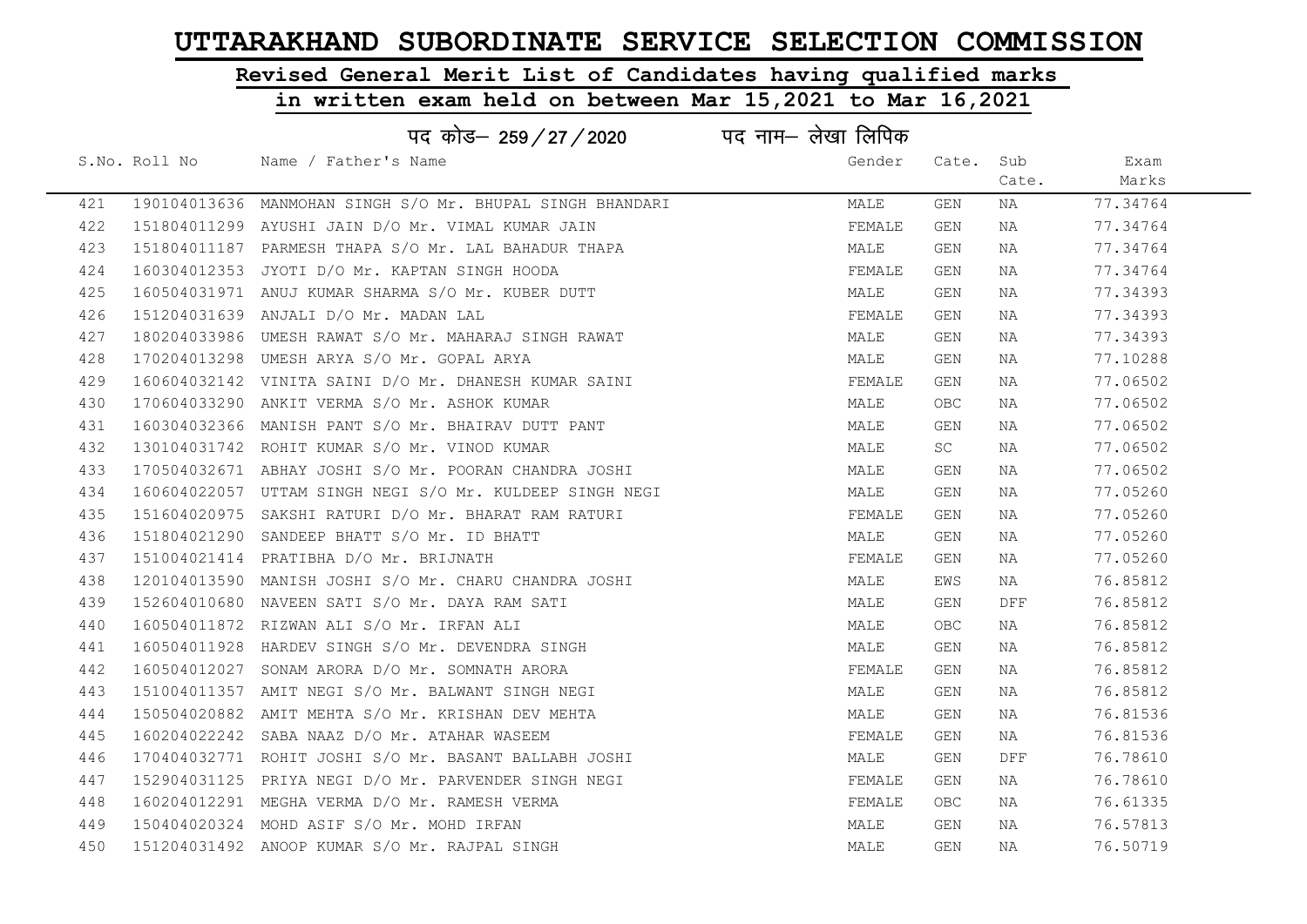# Revised General Merit List of Candidates having qualified marks

### in written exam held on between Mar 15,2021 to Mar 16,2021

| पद कोड़- 259 / 27 / 2020 पद नाम- लेखा लिपिक |               |                                                                      |        |       |       |          |  |
|---------------------------------------------|---------------|----------------------------------------------------------------------|--------|-------|-------|----------|--|
|                                             | S.No. Roll No | Name / Father's Name                                                 | Gender | Cate. | Sub   | Exam     |  |
|                                             |               |                                                                      |        |       | Cate. | Marks    |  |
| 451                                         |               | 152604030782 MEETA PAINULI D/O Mr. KUNDAN LAL PAINULI                | FEMALE | OBC.  | NA    | 76.50719 |  |
| 452                                         |               | 152804030411 KAJAL ARORA D/O Mr. RAJENDRA KUMAR ARORA                | FEMALE | GEN   | NA    | 76.50719 |  |
| 453                                         |               | 151204031543 NARINDER KAUR D/O Mr. BALDEV SINGH BEDI                 | FEMALE | GEN   | NA    | 76.50719 |  |
| 454                                         |               | 160304032363 PRIYA GHANSALA D/O Mr. BISHAMBER DUTT                   | FEMALE | GEN   | NA    | 76.50719 |  |
| 455                                         |               | 110104032555 ANKITA SAH D/O Mr. PRAMOD KUMAR SAH                     | FEMALE | GEN   | NA    | 76.50719 |  |
| 456                                         |               | 140104013719 RAJEEV SINGH DEO S/O Mr. NAVEEN SINGH DEO               | MALE   | EWS   | NA    | 76.36859 |  |
| 457                                         |               | 152804010414 DIKENDRA SINGH RAWAT S/O Mr. KISHOR SINGH RAWAT         | MALE   | GEN   | NA    | 76.36859 |  |
| 458                                         |               | 151204011611 ANKUR PRAJAPATI S/O Mr. UDAL RAM PRAJAPATI              | MALE   | OBC.  | NA    | 76.36859 |  |
| 459                                         |               | 151204011458 JYOTI THAPLIYAL D/O Mr. BALLABH PRASAD                  | FEMALE | GEN   | NA    | 76.36859 |  |
| 460                                         |               | 151004011372 MANISH SINGH CHAUHAN S/O Mr. AJAY VIR SINGH CHAUHAN     | MALE   | GEN   | NA    | 76.36859 |  |
| 461                                         |               | 151804011206 NITIN VIG S/O Mr. SURESH KUMAR VIG                      | MALE   | GEN   | NA    | 76.36859 |  |
| 462                                         |               | 151204021726 PUNEET AHUJA S/O Mr. SUSHIL KUMAR AHUJA                 | MALE   | GEN   | NA    | 76.34090 |  |
| 463                                         |               | 160604022050 SHIVANI CHAUDHARY D/O Mr. VINOD KUMAR CHAUDHARY         | FEMALE | OBC.  | NA    | 76.34090 |  |
| 464                                         |               | 140104023728 PRAKASH CHANDRA SHARMA S/O Mr. JAY DUTT SHARMA          | MALE   | GEN   | NA    | 76.34090 |  |
| 465                                         |               | 150504020815 SHIVANI BADONI D/O Mr. PRAVEEN BADONI                   | FEMALE | GEN   | NA    | 76.34090 |  |
| 466                                         |               | 160204022247 RAVI KUMAR S/O Mr. SHRAVAN KUMAR                        | MALE   | GEN   | NA    | 76.34090 |  |
| 467                                         |               | 170704033497 MOHD ZAFAR ANSARI S/O Mr. JAMIL AHAMAD                  | MALE   | OBC.  | NA    | 76.22827 |  |
| 468                                         |               | 190104033609 VIMAL KAPRI S/O Mr. BHUWAN CHANDRA KAPRI                | MALE   | GEN   | NA    | 76.22827 |  |
| 469                                         |               | 151504030160 PRAVEEN SINGH NEGI S/O Mr. PREM SINGH NEGI              | MALE   | GEN   | NA    | 76.22827 |  |
| 470                                         |               | 160604032175 RAHUL GROVER S/O Mr. DINESH GROVER                      | MALE   | GEN   | NA    | 76.22827 |  |
| 471                                         |               | 151004031332 VIVEK NEGI S/O Mr. JAGVEER SINGH                        | MALE   | OBC.  | NA    | 76.22827 |  |
| 472                                         |               | 152804010393 ANJANA SAKLANI D/O Mr. SHAMBHU PRASAD SAKLANI           | FEMALE | GEN   | NA    | 76.12383 |  |
| 473                                         |               | 160204012267 AMIT SUNDRIYAL S/O Mr. HARI PRASAD SUNDRIYAL            | MALE   | GEN   | NA    | 76.12383 |  |
| 474                                         | 150404010350  | PRASHANT KUMAR S/O Mr. SURESH CHANDRA KULASHRI                       | MALE   | GEN   | NA    | 76.12383 |  |
| 475                                         |               | 151204011677 BHUPENDER SINGH DHAMI S/O Mr. DAULAT SINGH              | MALE   | OBC.  | NA    | 76.12383 |  |
| 476                                         | 150404010298  | DEEPAK CHAND S/O Mr. KHYALI DUTT                                     | MALE   | GEN   | NA    | 76.12383 |  |
| 477                                         |               | 151604011018 NAGESH SINGH S/O Mr. NATRA SINGH                        | MALE   | GEN   | NA    | 76.12383 |  |
| 478                                         |               | 170604013433 DIVYA DHAMI D/O Mr. PRAKASH SINGH DHAMI                 | FEMALE | GEN   | NA    | 76.12383 |  |
| 479                                         |               | 170304023083 DINESH CHANDRA ADHIKARI S/O Mr. POORAN CNANDRA ADHIKARI | MALE   | GEN   | NA    | 76.10366 |  |
| 480                                         |               | 190104023647 CHETAN PANDEY S/O Mr. RAJENDRA PRASAD PANDEY            | MALE   | GEN   | NA    | 76.10366 |  |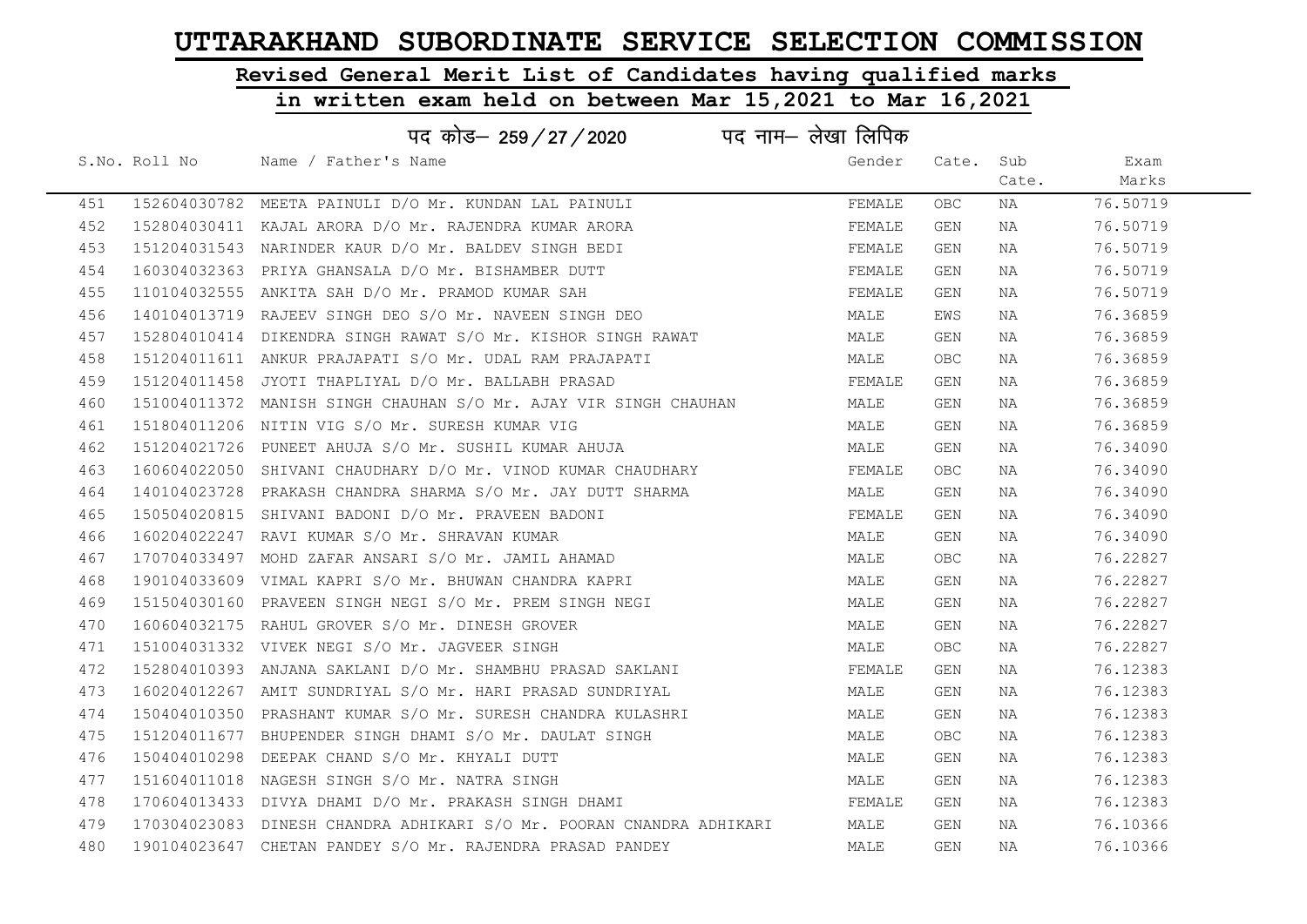# Revised General Merit List of Candidates having qualified marks

### in written exam held on between Mar 15,2021 to Mar 16,2021

|     | पद कोड़- 259 / 27 / 2020 पद नाम- लेखा लिपिक |                                                                 |        |           |       |          |  |  |  |
|-----|---------------------------------------------|-----------------------------------------------------------------|--------|-----------|-------|----------|--|--|--|
|     | S.No. Roll No                               | Name / Father's Name                                            | Gender | Cate.     | Sub   | Exam     |  |  |  |
|     |                                             |                                                                 |        |           | Cate. | Marks    |  |  |  |
| 481 |                                             | 170704033449 NAHIL D/O Mr. MAZEED AHMAD                         | FEMALE | OBC.      | ΝA    | 75.94936 |  |  |  |
| 482 |                                             | 150404010314 ANKITA D/O Mr. SOBAN SINGH                         | FEMALE | GEN       | NA    | 75.87906 |  |  |  |
| 483 |                                             | 170504022747 MAJHAR HUSSAIN S/O Mr. SHAMSHUL HUSSAIN            | MALE   | OBC.      | NA    | 75.86643 |  |  |  |
| 484 |                                             | 151804021207 PRADEEP SINGH RANA S/O Mr. UTTAM SINGH RANA        | MALE   | OBC.      | NA    | 75.86643 |  |  |  |
| 485 |                                             | 190104033669 JAYA AIRY D/O Mr. SURENDRA SINGH AIRY              | FEMALE | GEN       | NA    | 75.67044 |  |  |  |
| 486 |                                             | 170304033076 PRAIRNA PANDE D/O Mr. AJAY KUMAR PANDE             | FEMALE | GEN       | NA    | 75.67044 |  |  |  |
| 487 |                                             | 170304013222 ANJALI RAWAT D/O Mr. RAM SINGH RAWAT               | FEMALE | GEN       | NA    | 75.63430 |  |  |  |
| 488 |                                             | 152804020453 VIKASH SEMWAL S/O Mr. HIRAMANI SEMWAL              | MALE   | GEN       | NA    | 75.62920 |  |  |  |
| 489 |                                             | 160504021985 RAJ GOSWAMI S/O Mr. MANOJ GOSWAMI                  | MALE   | GEN       | NA    | 75.62920 |  |  |  |
| 490 |                                             | 150404020347 VIKAS RATURI S/O Mr. RAJENDER RATURI               | MALE   | GEN       | NA    | 75.39196 |  |  |  |
| 491 |                                             | 152804020492 ANSURYA SINGH NEGI S/O Mr. TREPAN SINGH NEGI       | MALE   | GEN       | NA    | 75.39196 |  |  |  |
| 492 |                                             | 210104031814 BRIJESH BHATT S/O Mr. DEVENDRA DUTT BHATT          | MALE   | GEN       | NA    | 75.39153 |  |  |  |
| 493 |                                             | 151204031533 POOJA THAPLIYAL D/O Mr. HARISH THAPLIYAL           | FEMALE | GEN       | NA    | 75.39153 |  |  |  |
| 494 |                                             | 161504032445 ISHIKA GHILDIYAL D/O Mr. DEEPAK GHILDIYAL          | FEMALE | GEN       | NA    | 75.39153 |  |  |  |
| 495 |                                             | 151204011534 CHARUL NEGI D/O Mr. SOBAT SINGH NEGI               | FEMALE | GEN       | NA    | 75.38954 |  |  |  |
| 496 |                                             | 160504012014 ANKIT THAKUR S/O Mr. FAKIR CHAND                   | MALE   | GEN       | NA    | 75.38954 |  |  |  |
| 497 |                                             | 160604012058 VIPIN SINGH CHOUDHARY S/O Mr. BEER SINGH CHOUDHARY | MALE   | OBC.      | NA    | 75.38954 |  |  |  |
| 498 |                                             | 151204011657 VISHAL VERMA S/O Mr. SANJEEV KUMAR VERMA           | MALE   | OBC.      | NA    | 75.38954 |  |  |  |
| 499 |                                             | 140104023727 GIRISH CHAND RAI S/O Mr. D N RAI                   | MALE   | GEN       | NA    | 75.15473 |  |  |  |
| 500 |                                             | 151604020960 GURMAN PREET SINGH S/O Mr. HARKIRAT SINGH JASSAL   | MALE   | GEN       | NA    | 75.15473 |  |  |  |
| 501 |                                             | 170604023496 RAHUL TIWARI S/O Mr. SURESH TIWARI                 | MALE   | GEN       | NA    | 75.15473 |  |  |  |
| 502 |                                             | 150504010890 NAVEEN CHANDER SAKLANI S/O Mr. GYAN DEV SAKLANI    | MALE   | GEN       | NA    | 75.14477 |  |  |  |
| 503 |                                             | 151604031038 BHASKAR CHAUHAN S/O Mr. BRIJ MOHAN                 | MALE   | <b>SC</b> | NA    | 75.11261 |  |  |  |
| 504 |                                             | 151504030018 AISHWARYAN RANA S/O Mr. BALENDRA SINGH RANA        | MALE   | GEN       | NA    | 75.11261 |  |  |  |
| 505 |                                             | 160304032354 TANISHA SHARMA D/O Mr. YOGENDRA SHARMA             | FEMALE | GEN       | NA    | 75.11261 |  |  |  |
| 506 |                                             | 150504030845 ROHIT KUMAR S/O Mr. RAJENDRA KUMAR                 | MALE   | SC        | NA    | 75.11261 |  |  |  |
| 507 |                                             | 180204033938 AYUSHI BADOLA D/O Mr. PRADEEP KUMAR BADOLA         | FEMALE | GEN       | NA    | 75.11261 |  |  |  |
| 508 |                                             | 170504022820 LALIT MATHPAL S/O Mr. RAMESH CHANDRA MATHPAL       | MALE   | GEN       | NA    | 74.91750 |  |  |  |
| 509 |                                             | 151204021691 TUSHAR NEGI S/O Mr. KAILASH SINGH NEGI             | MALE   | GEN       | NA    | 74.91750 |  |  |  |
| 510 |                                             | 151204011487 PUNEET GOEL S/O Mr. RAJESH KUMAR GOEL              | MALE   | GEN       | NA    | 74.90001 |  |  |  |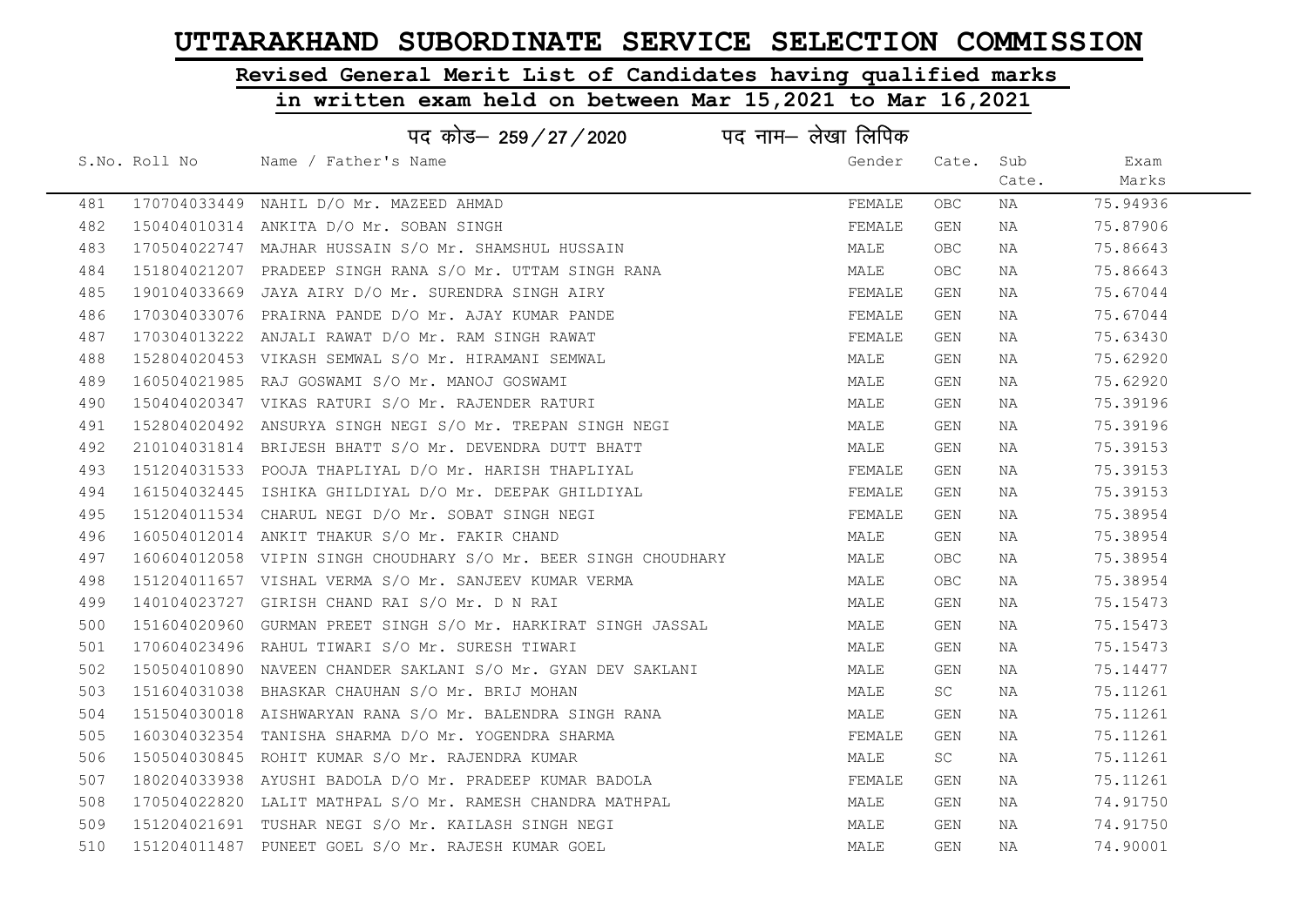# Revised General Merit List of Candidates having qualified marks

|     |               | पद कोड– 259 / 27 / 2020                                          | पद नाम– लेखा लिपिक |            |       |          |
|-----|---------------|------------------------------------------------------------------|--------------------|------------|-------|----------|
|     | S.No. Roll No | Name / Father's Name                                             | Gender             | Cate. Sub  |       | Exam     |
|     |               |                                                                  |                    |            | Cate. | Marks    |
| 511 |               | 152804010397 ASHISH RAWAT S/O Mr. KEDAR SINGH RAWAT              | MALE               | GEN        | NA    | 74.90001 |
| 512 |               | 150504010841 RAJAT SINGH RAWAT S/O Mr. SATYAPAL SINGH RAWAT      | MALE               | GEN        | NA    | 74.90001 |
| 513 |               | 152804010431 BUDHESWARI AWASTHI D/O Mr. KALLI PRASAD AWASTHI     | FEMALE             | GEN        | NA    | 74.90001 |
| 514 |               | 110104012656 MANISH KANDPAL S/O Mr. KAILASH CHANDRA KANDPAL      | MALE               | GEN        | NA    | 74.90001 |
| 515 |               | 151204011698 BABITA MEHRA D/O Mr. SUNDAR SINGH MEHRA             | FEMALE             | GEN        | NA    | 74.90001 |
| 516 |               | 151604030919 ASHISH NEGI S/O Mr. R S NEGI                        | MALE               | GEN        | NA    | 74.83370 |
| 517 |               | 152604030627 NEELAM DANGWAL D/O Mr. PITAMBAR DATT DANGWAL        | FEMALE             | GEN        | NA    | 74.83370 |
| 518 |               | 152904031097 ASHISH SHARMA S/O Mr. SHEKHAR                       | MALE               | GEN        | NA    | 74.83370 |
| 519 |               | 151204031625 KHUSHBOO DWIVEDI D/O Mr. ANIL SHARMA                | FEMALE             | GEN        | NA    | 74.83370 |
| 520 |               | 160604032124 GAURAV S/O Mr. ASHWANI KUMAR                        | MALE               | GEN        | NA    | 74.83370 |
| 521 |               | 230204033759 RAKESH RAWAT S/O Mr. SUKHBIR SINGH                  | MALE               | <b>OBC</b> | NA    | 74.83370 |
| 522 |               | 170704033463 MANVI MALIK D/O Mr. MANOJ MALIK                     | FEMALE             | GEN        | NA    | 74.83370 |
| 523 |               | 170504032736 MANMEET KAUR D/O Mr. AMREEK SINGH                   | FEMALE             | GEN        | NA    | 74.83370 |
| 524 |               | 150404030303 POOJA RAWAT D/O Mr. SHIV SINGH RAWAT                | FEMALE             | GEN        | NA    | 74.83370 |
| 525 |               | 151004021387 ANJALI KHANDURI D/O Mr. ROSHAN LAL                  | FEMALE             | <b>OBC</b> | NA    | 74.68026 |
| 526 |               | 170504022772 KHUSHAL SINGH S/O Mr. SHIV SINGH                    | MALE               | GEN        | NA    | 74.68026 |
| 527 |               | 152804010458 MANOJ KUMAR S/O Mr. JOBAN DAS                       | MALE               | SC         | NA    | 74.65525 |
| 528 |               | 170304033016 PUSHKAR SINGH S/O Mr. RAJENDER SINGH                | MALE               | GEN        | NA    | 74.55478 |
| 529 |               | 140104033751 VINOD KUMAR S/O Mr. RAGHUWAR RAM                    | MALE               | SC         | NA    | 74.55478 |
| 530 |               | 170604033405 DEEPAK KASHYAP S/O Mr. JAYPAL SINGH                 | MALE               | GEN        | NA    | 74.55478 |
| 531 |               | 150404020317 BHAGAT SINGH RAWAT S/O Mr. NANDAN SINGH RAWAT       | MALE               | GEN        | NA    | 74.44303 |
| 532 |               | 151504020125 ALKA D/O Mr. R P TRIVEDI                            | FEMALE             | EWS        | NA    | 74.44303 |
| 533 |               | 130104021750 SAPNA D/O Mr. KULDEEP SINGH                         | FEMALE             | GEN        | NA    | 74.44303 |
| 534 |               | 190104023652 KAVITA MAHAR D/O Mr. DINESH SINGH MAHAR             | FEMALE             | GEN        | NA    | 74.44303 |
| 535 |               | 152604010551 PANKAJ SINGH RAWAT S/O Mr. BALBIR SINGH             | MALE               | GEN        | NA    | 74.41048 |
| 536 |               | 110104012579 RITIKA KHALJHUNIYA D/O Mr. ISHWAR SINGH KHALJHUNIYA | FEMALE             | ST         | NA    | 74.41048 |
| 537 |               | 140104013751 ANJALI ADHIKARI D/O Mr. HARISH SINGH ADHIKARI       | FEMALE             | GEN        | NA    | 74.41048 |
| 538 |               | 151804031245 SHIVANI MEHRA D/O Mr. CHANDRA SINGH MEHRA           | FEMALE             | GEN        | NA    | 74.27587 |
| 539 |               | 150404030308 PREETI PAL D/O Mr. SUBHASH PAL                      | FEMALE             | OBC        | NA    | 74.27587 |
| 540 |               | 160504031860 SAHITYA YADAV S/O Mr. KALICHARAN YADAV              | MALE               | GEN        | NA    | 74.27587 |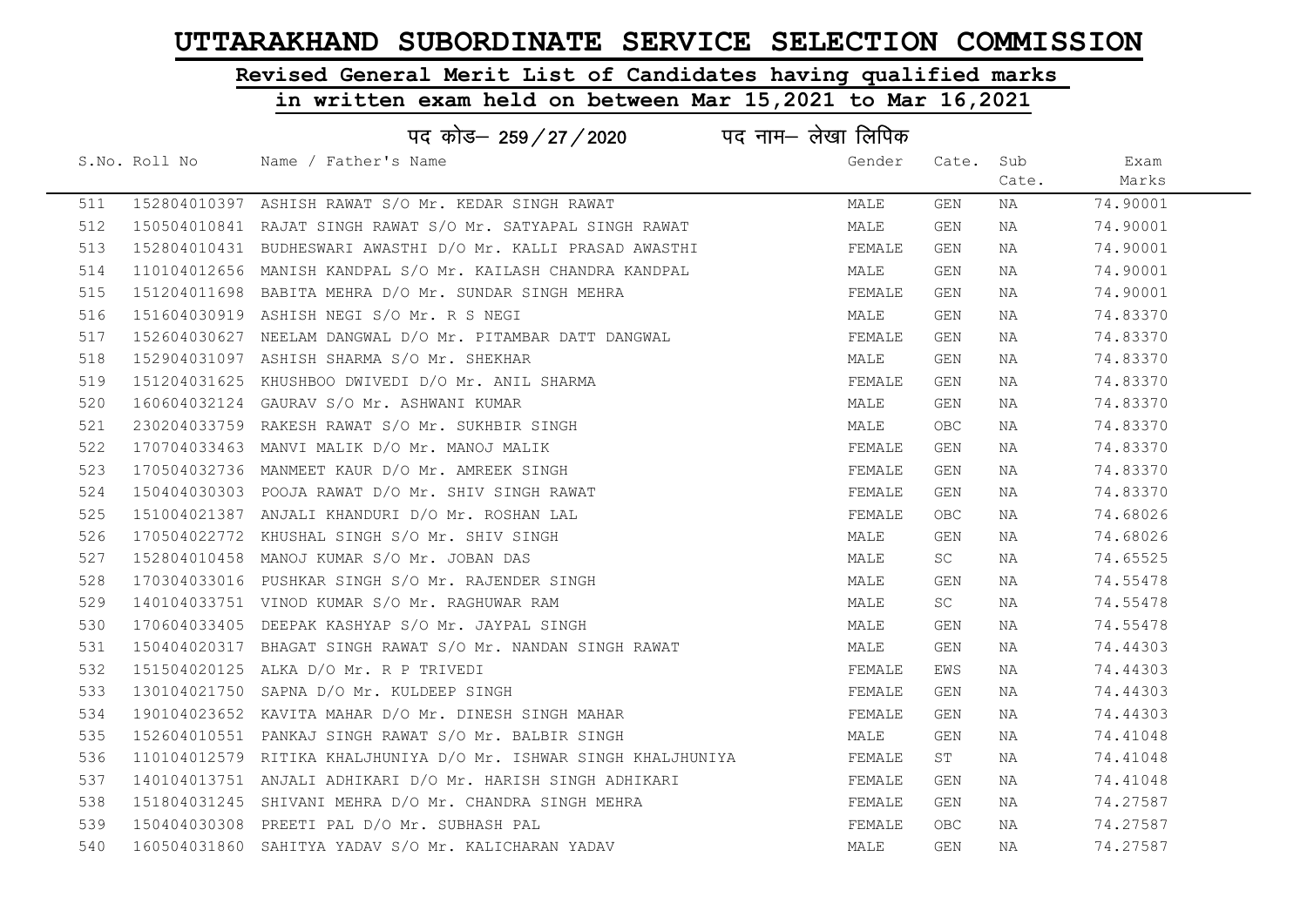# Revised General Merit List of Candidates having qualified marks

|     |               | पद कोड— 259 / 27 / 2020                                             | पद नाम– लेखा लिपिक |        |           |       |          |
|-----|---------------|---------------------------------------------------------------------|--------------------|--------|-----------|-------|----------|
|     | S.No. Roll No | Name / Father's Name                                                |                    | Gender | Cate. Sub |       | Exam     |
|     |               |                                                                     |                    |        |           | Cate. | Marks    |
| 541 |               | 110104022591 KHYALI DATT BINWAL S/O Mr. NAVEEN CHANDRA BINWAL       |                    | MALE   | EWS       | NA    | 74.20580 |
| 542 |               | 170404022890 RAHUL PATHAK S/O Mr. NANDA BALLABH PATHAK              |                    | MALE   | GEN       | NA    | 74.20580 |
| 543 |               | 151204021543 AKANSHA NANDWANI D/O Mr. RAKESH NANDWANI               |                    | FEMALE | GEN       | NA    | 74.20580 |
| 544 |               | 152604020691 SWATI THAPLIYAL D/O Mr. S P THAPLIYAL                  |                    | FEMALE | GEN       | NA    | 74.20580 |
| 545 |               | 152604020748 PRIYANKA RATURI D/O Mr. PITAMBER DUTT RATURI           |                    | FEMALE | GEN       | NA    | 74.20580 |
| 546 |               | 150404020356 AAKASH RAWAT S/O Mr. ANAND SINGH RAWAT                 |                    | MALE   | GEN       | NA    | 74.20580 |
| 547 |               | 190104013660 MANOJ CHANDRA JOSHI S/O Mr. JEEWAN CHANDRA JOSHI       |                    | MALE   | GEN       | NA    | 74.16572 |
| 548 |               | 151504010089 MITHILESH KUMARI D/O Mr. LAKSHMAN KUMAR                |                    | FEMALE | GEN       | NA    | 74.16572 |
| 549 |               | 161504012510 SAGAR thapliyal S/O Mr. SHIV KUMAR THAPLIYAL           |                    | MALE   | GEN       | NA    | 74.16572 |
| 550 |               | 160504031968 KULDEEP SINGH BHANDARI S/O Mr. BIRENDRA SINGH BHANDARI |                    | MALE   | GEN       | NA    | 73.99695 |
| 551 |               | 152904031182 POOJA PASSI D/O Mr. RADHEY SHYAM PASSI                 |                    | FEMALE | SC        | NA    | 73.99695 |
| 552 |               | 210104031811 ABHISHEK CHANDOLA S/O Mr. VIMAL CHANDOLA               |                    | MALE   | GEN       | NA    | 73.99695 |
| 553 |               | 152604020663 YOGESH KUMAR S/O Mr. RAMESH KUMAR                      |                    | MALE   | GEN       | NA    | 73.96856 |
| 554 |               | 170204023361 SUSHIL KUMAR S/O Mr. CHANDRABHAN SINGH                 |                    | MALE   | GEN       | NA    | 73.96856 |
| 555 |               | 170404022847 SAGAR ARORA S/O Mr. BHUSHAN ARORA                      |                    | MALE   | GEN       | NA    | 73.96856 |
| 556 |               | 151204021625 SHIVANI RAWAT D/O Mr. NARENDRA SINGH RAWAT             |                    | FEMALE | GEN       | NA    | 73.96856 |
| 557 |               | 230204023785 DEEPAK KUMAR S/O Mr. JAGDISH CHAND                     |                    | MALE   | SC        | NA    | 73.96856 |
| 558 |               | 151004021336 PINKY DHAPOLA D/O Mr. RAJENDRA DHAPOLA                 |                    | FEMALE | GEN       | NA    | 73.96856 |
| 559 |               | 160304022300 DOUBLE SINGH RAWAT S/O Mr. BIRWAN SINGH                |                    | MALE   | GEN       | NA    | 73.96856 |
| 560 |               | 151004011381 DEEPA SATI D/O Mr. BR SATI                             |                    | FEMALE | GEN       | NA    | 73.92096 |
| 561 |               | 170504012810 ANWAR ALI S/O Mr. RAJAMADDIN ALI                       |                    | MALE   | GEN       | NA    | 73.92096 |
| 562 |               | 151504010012 JITENDRA NEGI S/O Mr. YOGAMBER SINGH NEGI              |                    | MALE   | GEN       | NA    | 73.92096 |
| 563 |               | 152604010745 PARUL RANI S/O Mr. DHARAMVEER SINGH                    |                    | FEMALE | GEN       | NA    | 73.92096 |
| 564 |               | 160204022295 RIYA JAIN S/O Mr. ANURAG JAIN                          |                    | FEMALE | GEN       | NA    | 73.73133 |
| 565 |               | 160304032329 ANKIT ARORA S/O Mr. HARISH KUMAR ARORA                 |                    | MALE   | GEN       | NA    | 73.71804 |
| 566 |               | 180204033945 SURAJ BADOLA S/O Mr. DEEP KUMAR BADOLA                 |                    | MALE   | GEN       | NA    | 73.71804 |
| 567 |               | 180204033985 SURABHI NEGI S/O Mr. RAJENDRA SINGH NEGI               |                    | FEMALE | GEN       | NA    | 73.71804 |
| 568 |               | 150504030813 VIJAY LAKSHMI RAWAT S/O Mr. KAMAL SINGH RAWAT          |                    | FEMALE | GEN       | NA    | 73.71804 |
| 569 |               | 151004011325 PANKAJ RAWAT S/O Mr. A G S RAWAT                       |                    | MALE   | GEN       | NA    | 73.67619 |
| 570 |               | 151004011417 BHUPENDER SINGH RAWAT S/O Mr. RAM CHANDRA SINGH RAWAT  |                    | MALE   | GEN       | ΝA    | 73.67619 |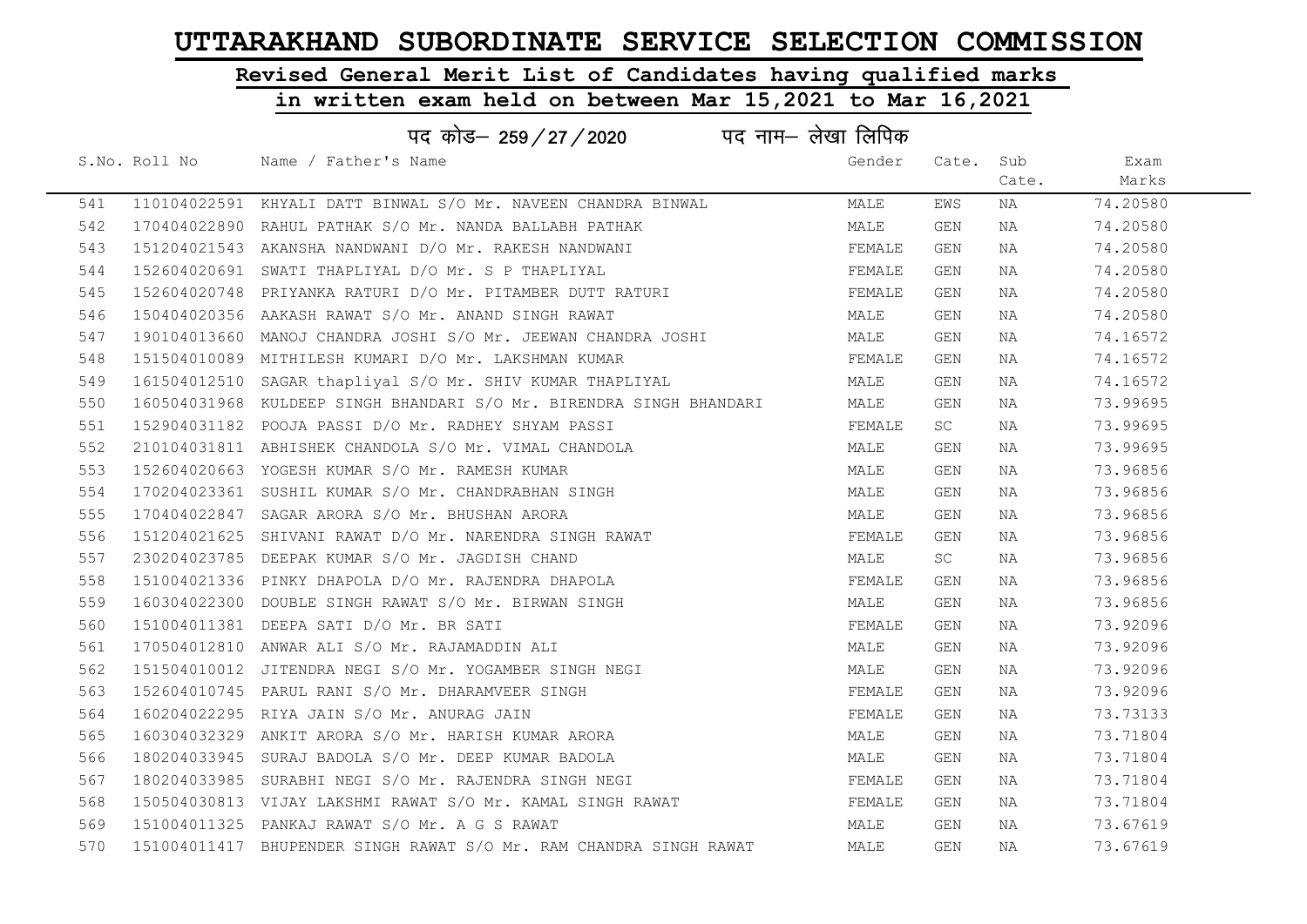# Revised General Merit List of Candidates having qualified marks

| पद नाम— लेखा लिपिक<br>पद कोड– 259 / 27 / 2020 |               |                                                                 |        |            |       |          |  |
|-----------------------------------------------|---------------|-----------------------------------------------------------------|--------|------------|-------|----------|--|
|                                               | S.No. Roll No | Name / Father's Name                                            | Gender | Cate.      | Sub   | Exam     |  |
|                                               |               |                                                                 |        |            | Cate. | Marks    |  |
| 571                                           |               | 170404013065 SARAT PANDEY S/O Mr. NAWEEN CHANDRA PANDEY         | MALE   | <b>GEN</b> | NA    | 73.67619 |  |
| 572                                           |               | 150504010883 MANOJ KUMAR SHAH S/O Mr. MADAN LAL SHAH            | MALE   | SC         | NA    | 73.67619 |  |
| 573                                           |               | 151504010023 VISHAL KUMAR S/O Mr. SURESH KUMAR                  | MALE   | SC         | NA    | 73.67619 |  |
| 574                                           |               | 151804011275 SMRITI PANWAR S/O Mr. ANIL KUMAR                   | FEMALE | GEN        | NA    | 73.67619 |  |
| 575                                           |               | 150404010284 NITISH KALA S/O Mr. RAJESH KALA                    | MALE   | GEN        | NA    | 73.67619 |  |
| 576                                           |               | 170504012789 HEMLATA BISHT S/O Mr. ANAND SINGH BISHT            | FEMALE | GEN        | NA    | 73.67619 |  |
| 577                                           |               | 152604020622 REKHA NAUTIYAL D/O Mr. JP NAUTIYAL                 | FEMALE | OBC.       | NA    | 73.49410 |  |
| 578                                           |               | 152804020395 POOJA JAWARI S/O Mr. RIDKU SINGH                   | FEMALE | GEN        | NA    | 73.49410 |  |
| 579                                           |               | 170404032937 KRISHNA CHANDRA PANDEY S/O Mr. BHAIRAV DUTT PANDEY | MALE   | GEN        | NA    | 73.43912 |  |
| 580                                           |               | 170304033011 SASHANK RAWAT S/O Mr. PAN SINGH RAWAT              | MALE   | GEN        | NA    | 73.43912 |  |
| 581                                           |               | 170204033177 SONOO ALI S/O Mr. CHANDA                           | MALE   | GEN        | NA    | 73.43912 |  |
| 582                                           |               | 160604032191 KAMAL SINGH RAWAT S/O Mr. RAMESH SINGH RAWAT       | MALE   | GEN        | ΝA    | 73.43912 |  |
| 583                                           |               | 152604030602 DIVYA DHINGRA S/O Mr. DEEPAK DHINGRA               | FEMALE | GEN        | NA    | 73.43912 |  |
| 584                                           |               | 151004031427 SANDEEP BISHT S/O Mr. JAGDISH SINGH BISHT          | MALE   | GEN        | NA    | 73.43912 |  |
| 585                                           |               | 170704033576 VIVEK LOHANI S/O Mr. LALIT MOHAN LOHANI            | MALE   | GEN        | NA    | 73.43912 |  |
| 586                                           |               | 151204031611 SHIVAM RAUTHAN S/O Mr. BRIJMOHAN RAUTHAN           | MALE   | GEN        | ΝA    | 73.43912 |  |
| 587                                           |               | 170404032897 SHIVAM ARORA S/O Mr. DARSHAN LAL ARORA             | MALE   | GEN        | ΝA    | 73.43912 |  |
| 588                                           |               | 151504030195 GEETA RAWAT S/O Mr. PUSKAR SINGH RAWAT             | FEMALE | GEN        | NA    | 73.43912 |  |
| 589                                           |               | 170604033415 NIHARIKA PANDEY S/O Mr. HARISH CHANDRA PANDEY      | FEMALE | GEN        | NA    | 73.43912 |  |
| 590                                           |               | 170304033105 ANITA PALIWAL S/O Mr. LALIT MOHAN PALIWAL          | FEMALE | GEN        | ΝA    | 73.43912 |  |
| 591                                           |               | 170204013335 MOHAMMAD AMAAN S/O Mr. MUBARAK SALIM               | MALE   | GEN        | NA    | 73.43143 |  |
| 592                                           |               | 150504010814 SANDEEP SEMWAL S/O Mr. MADAN MOHAN SEMWAL          | MALE   | <b>OBC</b> | NA    | 73.43143 |  |
| 593                                           |               | 230204023779 GAURAV GUSAIN S/O Mr. VIRENDRA SINGH GUSAIN        | MALE   | OBC        | ΝA    | 73.25686 |  |
| 594                                           |               | 170404022932 JITENDER JOSHI S/O Mr. RAMESH CHAND JOSHI          | MALE   | GEN        | ΝA    | 73.25686 |  |
| 595                                           |               | 150404020309 SAMARPIT BHALLA S/O Mr. CHANDRA PRAKASH BHALLA     | MALE   | GEN        | ΝA    | 73.25686 |  |
| 596                                           |               | 152904011180 LEELAWATI S/O Mr. KHENU PRASAD                     | FEMALE | GEN        | NA    | 73.18667 |  |
| 597                                           |               | 170304013156 DEEPAK BISHT S/O Mr. KUNWAR SINGH BISHT            | MALE   | GEN        | ΝA    | 73.18667 |  |
| 598                                           |               | 151604010947 AMISHA YADAV S/O Mr. SHRIKRISHAN YADAV             | FEMALE | OBC        | NA    | 73.18667 |  |
| 599                                           |               | 152604030687 ADARSH SINGH RANA S/O Mr. RAJENDAR SINGH RANA      | MALE   | GEN        | NA    | 73.16021 |  |
| 600                                           |               | 161504032494 RIHAN S/O Mr. HAYYAT ALI                           | MALE   | <b>GEN</b> | NA    | 73.16021 |  |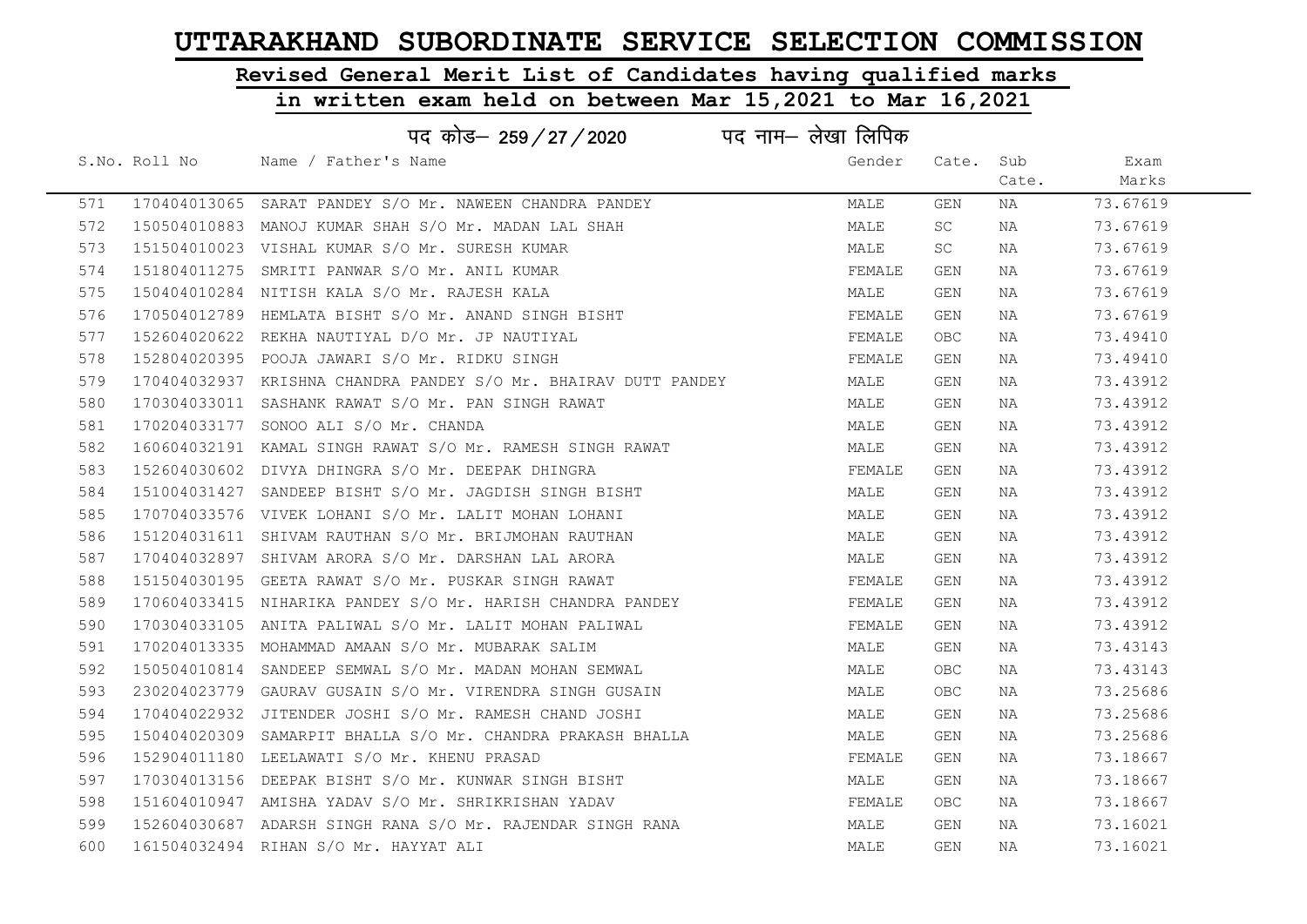# Revised General Merit List of Candidates having qualified marks

|     | पद कोड– 259/27/2020                                           | पद नाम— लेखा लिपिक |            |       |          |  |
|-----|---------------------------------------------------------------|--------------------|------------|-------|----------|--|
|     | S.No. Roll No Mame / Father's Name                            | Gender             | Cate.      | Sub   | Exam     |  |
|     |                                                               |                    |            | Cate. | Marks    |  |
| 601 | 151804021242 SUNITA CHAUHAN S/O Mr. DARMIYAN SINGH CHAUAN     | FEMALE             | GEN        | ΝA    | 73.01963 |  |
| 602 | 151204011668 PRITHU BHANDARI S/O Mr. JHAGAR SINGH BHANDARI    | MALE               | <b>OBC</b> | NA    | 72.94190 |  |
| 603 | 160604012127 SHWETA GWARI S/O Mr. LALIT MOHAN                 | FEMALE             | GEN        | NA    | 72.94190 |  |
| 604 | 170204033202 SUDHANSHU RAWAT S/O Mr. HARISH RAWAT             | MALE               | GEN        | NA    | 72.88129 |  |
| 605 | 152604030608 ANAMIKA S/O Mr. HANUMANT SINGH                   | FEMALE             | GEN        | NA    | 72.88129 |  |
| 606 | 150504030840 NEHA KALA S/O Mr. VINOD KALA                     | FEMALE             | GEN        | NA    | 72.88129 |  |
| 607 | 151604020996  MANMOHAN SINGH GUSAIN S/O Mr. VEER SINGH GUSAIN | MALE               | GEN        | NA    | 72.78240 |  |
| 608 | 152604020742 GAURAV SINGH RAWAT S/O Mr. MAKAN SINGH RAWAT     | MALE               | GEN        | NA    | 72.78240 |  |
| 609 | 150504020866 RESHAM GUJRAL S/O Mr. R K GUJRAL                 | FEMALE             | GEN        | NA    | 72.78240 |  |
| 610 | 180204023812 AJAY KUMAR S/O Mr. MOHAN LAL                     | MALE               | SC         | NA    | 72.78240 |  |
| 611 | 152804020431 NANDINI BISHT S/O Mr. MAHENDRA SINGH BISHT       | FEMALE             | GEN        | NA    | 72.78240 |  |
| 612 | 151204021678 ATIKA NAWANI S/O Mr. GIRISH KUMAR NAWANI         | FEMALE             | GEN        | NA    | 72.78240 |  |
| 613 | 110104022624 JITENDRA PANDEY S/O Mr. GANESH DUTT PANDEY       | MALE               | GEN        | NA    | 72.78240 |  |
| 614 | 170404012927 ARJUN SINGH NEGI S/O Mr. BHAGWANT SINGH NEGI     | MALE               | GEN        | NA    | 72.69714 |  |
| 615 | 170204013308 ARUN DEVRANI S/O Mr. JAGDISH PRASAD DEVRANI      | MALE               | GEN        | NA    | 72.69714 |  |
| 616 | 151204031676 JAYA BISHT S/O Mr. DUNGAR SINGH BIHST            | FEMALE             | GEN        | NA    | 72.60237 |  |
| 617 | 151204031579 ANKITA JOSHI S/O Mr. LAXMI DUTT JOSHI            | FEMALE             | GEN        | NA    | 72.60237 |  |
| 618 | 170604013487 BHASKAR CHANDRA PANT S/O Mr. HARISH CHANDRA PANT | MALE               | GEN        | NA    | 72.45238 |  |
| 619 | 151804011243 RAKHI UPADHYAY S/O Mr. GANGA PRASAD UPADHYAY     | FEMALE             | GEN        | NA    | 72.45238 |  |
| 620 | 160504011847 SAGAR BHARDWAJ S/O Mr. ASHOK KUMAR               | MALE               | GEN        | NA    | 72.45238 |  |
| 621 | 152904011104 RAJESH BAHUGUNA S/O Mr. SOMRAJ BAHUGUNA          | MALE               | GEN        | NA    | 72.45238 |  |
| 622 | 151604010934 MANDEEP RAWAT S/O Mr. GULAB SINGH RAWAT          | MALE               | <b>OBC</b> | NA    | 72.45238 |  |
| 623 | 180204013830 URVASHI BARTHWAL S/O Mr. SHIV BHAKT BARTHWAL     | FEMALE             | GEN        | NA    | 72.45238 |  |
| 624 | 151204011484 ARCHANA PUROHIT S/O Mr. UMESH CHANDRA            | FEMALE             | GEN        | NA    | 72.45238 |  |
| 625 | 150504010865 SAKSHI SILWAL S/O Mr. SUDARSHAN SINGH SILWAL     | FEMALE             | GEN        | NA    | 72.45238 |  |
| 626 | 152604010620 PINKY S/O Mr. SHER SINGH                         | FEMALE             | GEN        | NA    | 72.45238 |  |
| 627 | 110104012634 KAVITA MANRAL S/O Mr. DIGAMBER SINGH             | FEMALE             | GEN        | NA    | 72.45238 |  |
| 628 | 180204013817 ASHISH SINGH S/O Mr. DEVENDRA SINGH              | MALE               | EWS        | NA    | 72.45238 |  |
| 629 | 152604030694 ASHOK DANGWAL S/O Mr. SANTOSH DANGWAL            | MALE               | GEN        | NA    | 72.32346 |  |
| 630 | 160204032281 PRAKASH CHANDRA SINGH S/O Mr. KHEEM SINGH        | MALE               | GEN        | NA    | 72.32346 |  |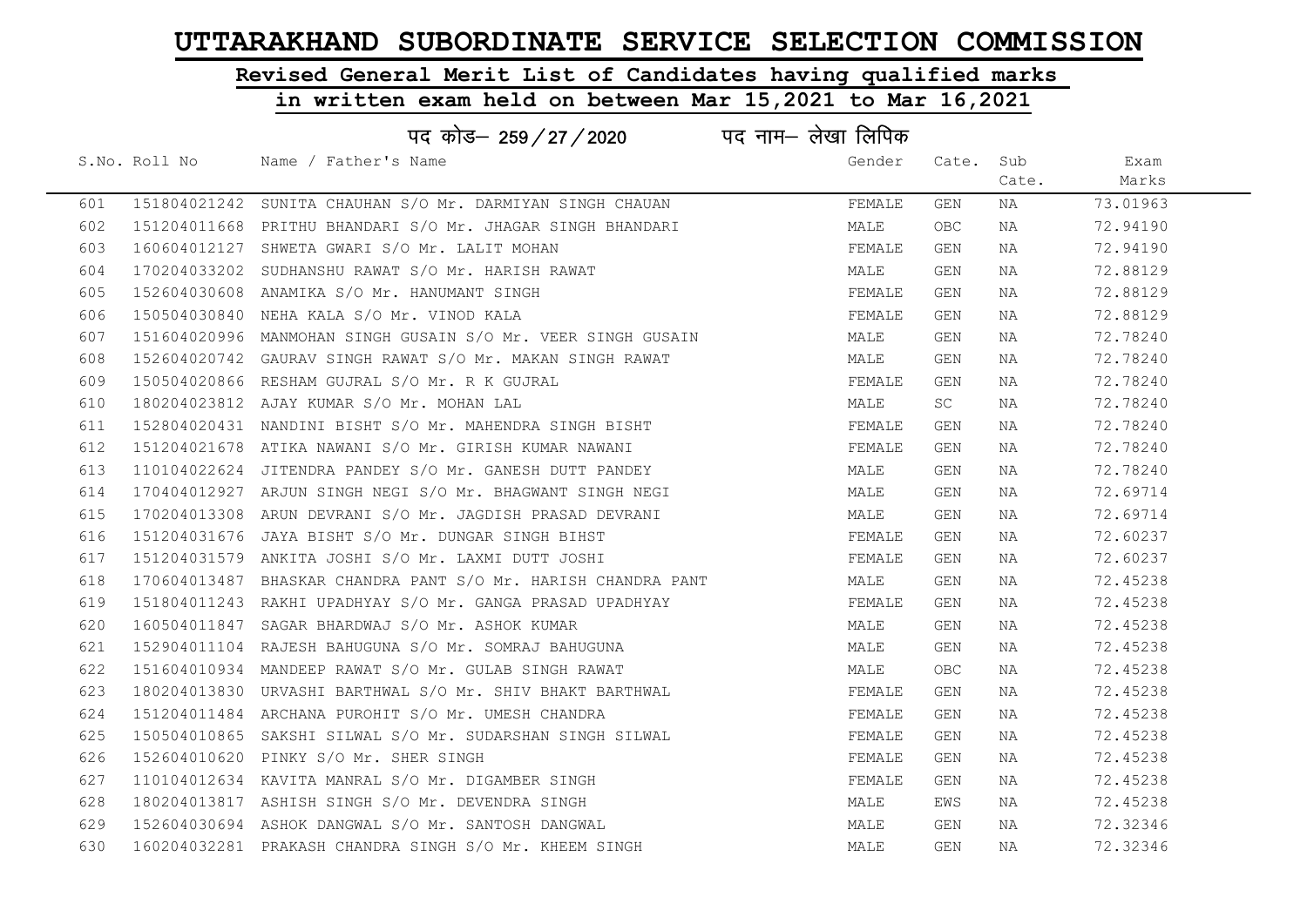# Revised General Merit List of Candidates having qualified marks

| पद नाम— लेखा लिपिक<br>पद कोड– 259 / 27 / 2020 |               |                                                                  |        |            |       |          |  |
|-----------------------------------------------|---------------|------------------------------------------------------------------|--------|------------|-------|----------|--|
|                                               | S.No. Roll No | Name / Father's Name                                             | Gender | Cate. Sub  |       | Exam     |  |
|                                               |               |                                                                  |        |            | Cate. | Marks    |  |
| 631                                           |               | 170604033302 MUKESH KUMAR BHAKUNI S/O Mr. KRIPAL SINGH BHAKUNI   | MALE   | GEN        | NA    | 72.32346 |  |
| 632                                           |               | 170304033125 MAYANK JOSHI S/O Mr. MOHAN CHANDRA JOSHI            | MALE   | GEN        | NA    | 72.32346 |  |
| 633                                           |               | 151004031438 PALLAVI CHAUHAN S/O Mr. RAMGOPAL CHAUHAN            | FEMALE | GEN        | NA    | 72.32346 |  |
| 634                                           |               | 210104011796 PRANAY NAUTIYAL S/O Mr. OM PRAKASH NAUTIYAL         | MALE   | GEN        | NA    | 72.20761 |  |
| 635                                           |               | 170604013459 VIMAL JOSHI S/O Mr. LEELADHAR JOSHI                 | MALE   | GEN        | NA    | 72.20761 |  |
| 636                                           |               | 170504022823 MAHENDRA SINGH MEHRA S/O Mr. DHAM SINGH             | MALE   | GEN        | NA    | 72.07070 |  |
| 637                                           |               | 170604023430 VISHAL KUMAR CHAUHAN S/O Mr. SARVESH SINGH          | MALE   | GEN        | NA    | 72.07070 |  |
| 638                                           |               | 161504022429 KM ARATI NAUTIYAL S/O Mr. INDRA PRAKASH NAUTIYAL    | FEMALE | <b>OBC</b> | NA    | 72.07070 |  |
| 639                                           |               | 170604023394 MAMTA BISHT S/O Mr. DIWAN SINGH BISHT               | FEMALE | EWS        | NA    | 72.07070 |  |
| 640                                           |               | 170704033478 ANUJ TARIKA S/O Mr. CHANDRA PRAKASH                 | MALE   | GEN        | NA    | 72.04454 |  |
| 641                                           |               | 150504030827 SUDARSHAN JUYAL S/O Mr. JAGDISH PRASAD JUYAL        | MALE   | GEN        | NA    | 72.04454 |  |
| 642                                           |               | 151504030114 BHIM KUMAR BANARJI S/O Mr. ASHOK KUMAR BANARJI      | MALE   | GEN        | NA    | 72.04454 |  |
| 643                                           |               | 190104033659 DIKAR DEV BHATT S/O Mr. BHAN DEV BHATT              | MALE   | GEN        | NA    | 72.04454 |  |
| 644                                           |               | 170704033531 BHUWAN CHANDRA KANDPAL S/O Mr. MAHESHA NAND KANDPAL | MALE   | GEN        | NA    | 72.04454 |  |
| 645                                           |               | 161504032536 MOHD AMIR SIDDIQUI S/O Mr. MOHD SALEEM              | MALE   | GEN        | NA    | 72.04454 |  |
| 646                                           |               | 151204031723 PRAVEEN SINGH RAWAT S/O Mr. MAHARAJ SINGH RAWAT     | MALE   | GEN        | NA    | 72.04454 |  |
| 647                                           |               | 151504030024 AAKANSHA BISHT S/O Mr. BHAGWAN SINGH BISHT          | FEMALE | GEN        | NA    | 72.04454 |  |
| 648                                           |               | 170704033544 SHYAM FULAR S/O Mr. RAMESH CHANDRA FULAR            | MALE   | GEN        | NA    | 72.04454 |  |
| 649                                           |               | 151004031421 KANUPRIYA CHAUHAN S/O Mr. RAMGOPAL CHAUHAN          | FEMALE | GEN        | NA    | 72.04454 |  |
| 650                                           |               | 152904011128 SHUBHANG UNIYAL S/O Mr. B R UNIYAL                  | MALE   | GEN        | NA    | 71.96285 |  |
| 651                                           |               | 170204013253 SHALINI JOSHI S/O Mr. RAMESH CHANDRA JOSHI          | FEMALE | GEN        | NA    | 71.96285 |  |
| 652                                           |               | 230204023770 KULDEEP BHATT S/O Mr. PREM DUTT BHATT               | MALE   | <b>OBC</b> | NA    | 71.83347 |  |
| 653                                           |               | 160604022185 MOHD INTAKHAB ALAM S/O Mr. MOHD NAFEES              | MALE   | GEN        | NA    | 71.83347 |  |
| 654                                           |               | 160604022059 SARFRAZ HUSSAIN S/O Mr. SHEED HUSSAIN               | MALE   | <b>OBC</b> | ΝA    | 71.83347 |  |
| 655                                           |               | 152604020706 SAURABH KAUSHAL S/O Mr. MAHENDRA                    | MALE   | GEN        | NA    | 71.83347 |  |
| 656                                           |               | 151804021277 ANJALI PAL S/O Mr. MUKESH KUMAR PAL                 | FEMALE | <b>OBC</b> | NA    | 71.83347 |  |
| 657                                           |               | 151004031345 MANISH SILODI S/O Mr. MAHIMA NAND SILODI            | MALE   | GEN        | NA    | 71.76563 |  |
| 658                                           |               | 170204033162 AMOL AGRAWAL S/O Mr. DEEPAK AGRAWAL                 | MALE   | GEN        | NA    | 71.76563 |  |
| 659                                           |               | 170304033006 ANJALI BHANDARI S/O Mr. HIMMAT SINGH BHANDARI       | FEMALE | GEN        | NA    | 71.76563 |  |
| 660                                           |               | 160504011952 INDU NEGI S/O Mr. KESAR SINGH NEGI                  | FEMALE | GEN        | NA    | 71.71808 |  |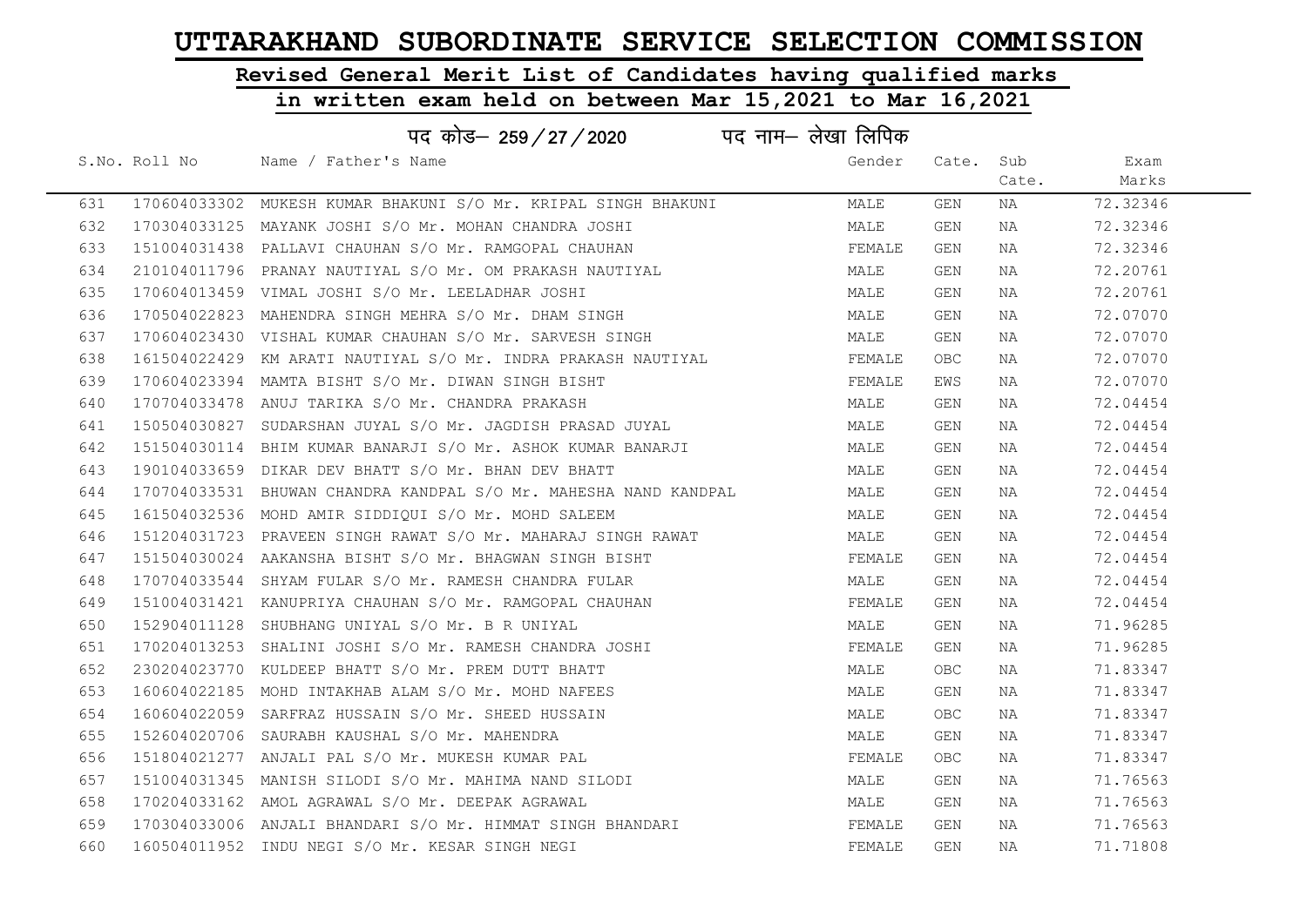# Revised General Merit List of Candidates having qualified marks

| पद नाम– लेखा लिपिक<br>पद कोड— 259 / 27 / 2020 |               |                                                                    |        |            |       |          |  |
|-----------------------------------------------|---------------|--------------------------------------------------------------------|--------|------------|-------|----------|--|
|                                               | S.No. Roll No | Name / Father's Name                                               | Gender | Cate.      | Sub   | Exam     |  |
|                                               |               |                                                                    |        |            | Cate. | Marks    |  |
| 661                                           |               | 152804010528 ROHAN RAWAT S/O Mr. DAULAT SINGH RAWAT                | MALE   | GEN        | NA    | 71.71808 |  |
| 662                                           |               | 151804011290 RASHMI ASWAL S/O Mr. RAM SINGH ASWAL                  | FEMALE | <b>OBC</b> | NA    | 71.71808 |  |
| 663                                           |               | 151804011220 ABHISHEK KAKKAR S/O Mr. PRAVESH KAKKAR                | MALE   | GEN        | NA    | 71.71808 |  |
| 664                                           |               | 190104013682 PRIYANKA RAWAT S/O Mr. BHUPAL SINGH RAWAT             | FEMALE | GEN        | NA    | 71.71808 |  |
| 665                                           |               | 150504020841 REENA GUSAIN S/O Mr. RANBIR SINGH                     | FEMALE | GEN        | NA    | 71.59623 |  |
| 666                                           |               | 160604022060 VISHWA DEEPAK GAUR S/O Mr. CHANDRA PRAKASH GAUR       | MALE   | GEN        | NA    | 71.59623 |  |
| 667                                           |               | 170404022927 AYUSH AGRAWAL S/O Mr. MANOJ KUMAR AGARWAL             | MALE   | GEN        | NA    | 71.59623 |  |
| 668                                           |               | 151204021574 MEGHA CHHETRI S/O Mr. RUK BAHADUR CHHETRI             | FEMALE | GEN        | NA    | 71.59623 |  |
| 669                                           |               | 170504022803 NAMAN GOYAL S/O Mr. KAMAL GOYAL                       | MALE   | GEN        | NA    | 71.59623 |  |
| 670                                           |               | 151504020223 YUDHVEER SINGH S/O Mr. MEHARVAN SINGH                 | MALE   | GEN        | NA    | 71.59623 |  |
| 671                                           |               | 150504020872 RAKESH PANWAR S/O Mr. SUNDER SINGH PANWAR             | MALE   | OBC.       | NA    | 71.59623 |  |
| 672                                           |               | 110104022583 MOHIT S/O Mr. ANAND SINGH                             | MALE   | GEN        | NA    | 71.59623 |  |
| 673                                           |               | 170504032690 KANCHAN KUMAR PANT S/O Mr. NANDAN KUMAR PANT          | MALE   | GEN        | NA    | 71.48671 |  |
| 674                                           |               | 120104033589 ARVINDER SHEKHAR S/O Mr. RAJENDRA KUMAR               | MALE   | <b>SC</b>  | NA    | 71.48671 |  |
| 675                                           |               | 190104033615 KAMLESH SINGH BHADARI S/O Mr. RAJENDRA SINGH BHANDARI | MALE   | <b>OBC</b> | NA    | 71.48671 |  |
| 676                                           |               | 151504030220 TANU GUSAIN S/O Mr. NARENDRA SINGH GUSAIN             | FEMALE | GEN        | NA    | 71.48671 |  |
| 677                                           |               | 152604030732 SHIVAM NEGI S/O Mr. MAHAVIR SINGH NEGI                | MALE   | GEN        | NA    | 71.48671 |  |
| 678                                           |               | 120104033586 KRISHNA PRAKASH S/O Mr. GOPAL RAM                     | MALE   | SC         | NA    | 71.48671 |  |
| 679                                           |               | 152804010469 RAJNISH KUMAR S/O Mr. NANAK CHAND                     | MALE   | OBC.       | NA    | 71.47332 |  |
| 680                                           |               | 151204011509 AMIT CHATTERJEE S/O Mr. NEEL KAMAL CHATTERJEE         | MALE   | GEN        | NA    | 71.47332 |  |
| 681                                           |               | 180204013877 AMIT RAWAT S/O Mr. AMARDEEP SINGH RAWAT               | MALE   | GEN        | NA    | 71.47332 |  |
| 682                                           |               | 170404022911 RAJENDRA PRAKASH S/O Mr. KHYALI RAM                   | MALE   | EWS        | NA    | 71.35900 |  |
| 683                                           |               | 160504021853 RAHUL KUMAR S/O Mr. MUNNA LAL                         | MALE   | GEN        | NA    | 71.35900 |  |
| 684                                           |               | 140104013742 DEEPAK KUMAR VERMA S/O Mr. K L VERMA                  | MALE   | <b>OBC</b> | NA    | 71.22856 |  |
| 685                                           |               | 170504012795 BHUWAN JOSHI S/O Mr. DURGA DATT JOSHI                 | MALE   | GEN        | NA    | 71.22856 |  |
| 686                                           |               | 152604010748 ASHISH SUNDRIYAL S/O Mr. RAM PRASAD SUNDRIYAL         | MALE   | GEN        | NA    | 71.22856 |  |
| 687                                           |               | 210104011819 ASHEESH KUMAR S/O Mr. SUNDAR LAL                      | MALE   | GEN        | NA    | 71.22856 |  |
| 688                                           |               | 151204011620 RAKESH GODIYAL S/O Mr. RAMESH PRASAD GODIYAL          | MALE   | GEN        | NA    | 71.22856 |  |
| 689                                           |               | 170304013080 KAJOL DIXIT S/O Mr. KAMAL KANT DIXIT                  | FEMALE | GEN        | NA    | 71.22856 |  |
| 690                                           |               | 151204011492 BABY MEWAR S/O Mr. SHASHIPAL SINGH                    | FEMALE | <b>OBC</b> | ΝA    | 71.22856 |  |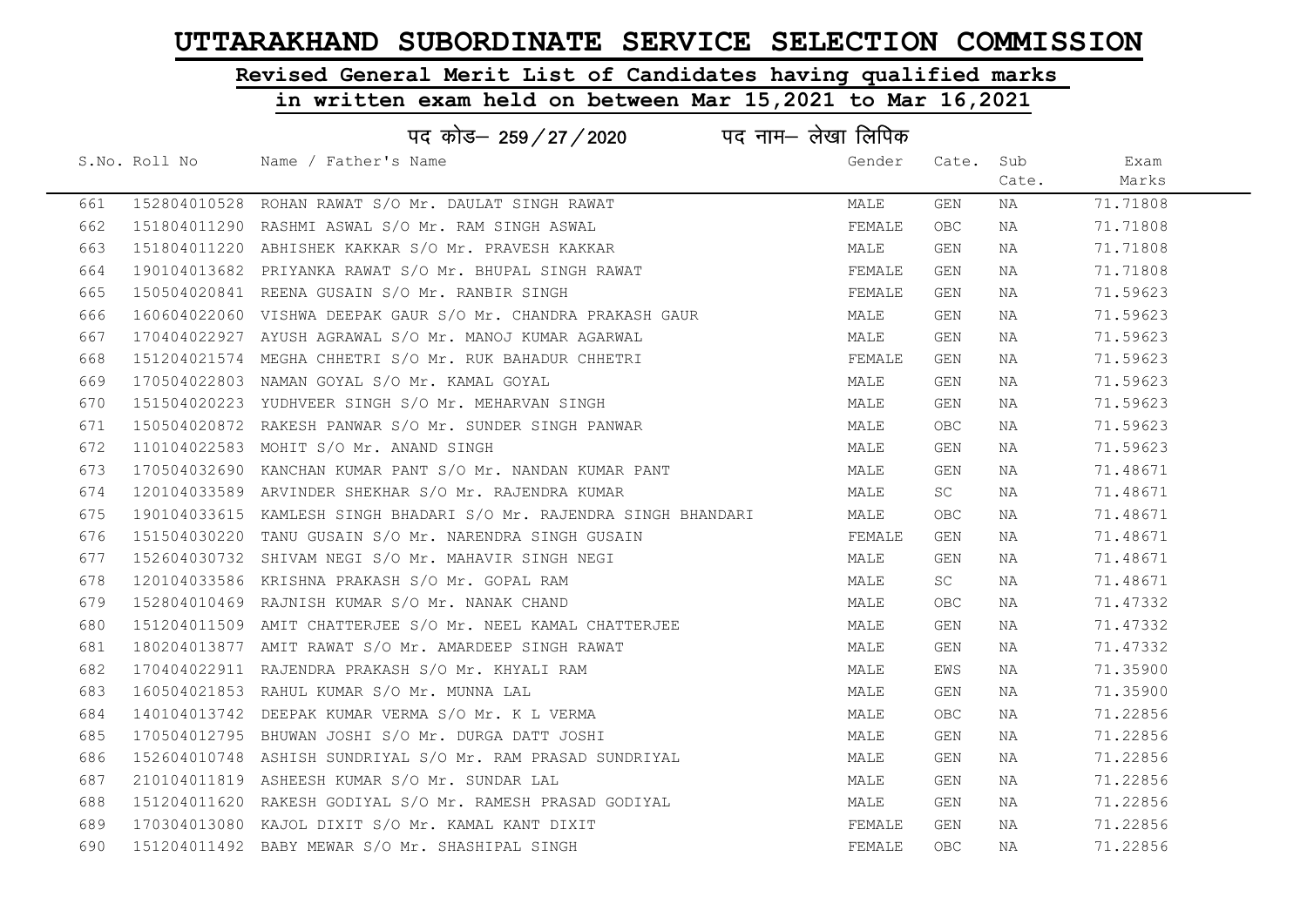# Revised General Merit List of Candidates having qualified marks

|     |               | पद कोड़- 259 / 27 / 2020 पद नाम- लेखा लिपिक                 |        |            |       |          |
|-----|---------------|-------------------------------------------------------------|--------|------------|-------|----------|
|     | S.No. Roll No | Name / Father's Name                                        | Gender | Cate. Sub  |       | Exam     |
|     |               |                                                             |        |            | Cate. | Marks    |
| 691 |               | 110104012644 PANKAJ KUMAR S/O Mr. KUNDAN RAM                | MALE   | SC         | ΝA    | 71.22856 |
| 692 |               | 160504012008 NEHA PANDEY S/O Mr. SURESH CHAND PANDEY        | FEMALE | GEN        | NA    | 71.22856 |
| 693 |               | 180204013861 DEEPAK BISHT S/O Mr. R S BISHT                 | MALE   | GEN        | NA    | 71.22856 |
| 694 |               | 170304013128 ANANT VIJAY YADAV S/O Mr. KRIPAL SINGH YADAV   | MALE   | GEN        | NA    | 71.22856 |
| 695 |               | 160304032307 REKHA PANDEY S/O Mr. HARISH CHANDRA PANDEY     | FEMALE | GEN        | NA    | 71.20780 |
| 696 |               | 160504031906 NIDHI BHARDWAJ S/O Mr. VIRENDRA KUMAR SHARMA   | FEMALE | GEN        | NA    | 71.20780 |
| 697 |               | 152604030571 PRIYANKA KALURA S/O Mr. G S KALURA             | FEMALE | OBC.       | NA    | 71.20780 |
| 698 |               | 160204032292 ROHIT NEGI S/O Mr. MATWAR NEGI                 | MALE   | GEN        | NA    | 71.20780 |
| 699 |               | 170504032612 UDIT SATI S/O Mr. PREM CHANDRA SATI            | MALE   | GEN        | NA    | 71.20780 |
| 700 |               | 152904021087 MANISHA JAYARA S/O Mr. MS JAYARA               | FEMALE | GEN        | NA    | 71.12177 |
| 701 |               | 152904021099 SHEFALI SHARMA S/O Mr. DEVENDER SHARMA         | FEMALE | GEN        | NA    | 71.12177 |
| 702 |               | 170504012799 FIROJ HUSSAIN S/O Mr. MOHAMAMD TASIM           | MALE   | OBC.       | NA    | 70.98379 |
| 703 |               | 110104012639 ASHUTOSH SHAH S/O Mr. LAXMAN                   | MALE   | GEN        | NA    | 70.98379 |
| 704 |               | 170304033004 MANOJ SINGH S/O Mr. ARJUN SINGH                | MALE   | GEN        | NA    | 70.92888 |
| 705 |               | 151504030122 AYUSH CHANDOLA S/O Mr. GIRISH CHANDRA CHANDOLA | MALE   | GEN        | NA    | 70.92888 |
| 706 |               | 150504030867 RAJENDRA SINGH NEGI S/O Mr. GAJE SINGH NEGI    | MALE   | GEN        | NA    | 70.92888 |
| 707 |               | 152804030447 ALOK BARTHWAL S/O Mr. O P BARTHWAL             | MALE   | GEN        | NA    | 70.92888 |
| 708 |               | 170504032637 SANDEEP SINGH S/O Mr. VIKRAM SINGH             | MALE   | EWS        | NA    | 70.92888 |
| 709 |               | 150504030837 DEEPAK KOSHYARI S/O Mr. MAHENDER SINGH         | MALE   | GEN        | NA    | 70.92888 |
| 710 |               | 160504032038 BHAVYA BHAGAT S/O Mr. BRIJ MOHAN BHAGAT        | FEMALE | GEN        | NA    | 70.92888 |
| 711 |               | 170604023369 SHASHI DUA S/O Mr. ASHOK DUA                   | MALE   | GEN        | NA    | 70.88453 |
| 712 |               | 152804020448 SAURAV THAPLIYAL S/O Mr. SHIV PRASAD THAPLIYAL | MALE   | GEN        | NA    | 70.88453 |
| 713 |               | 150404020257 SWATI CHOUDHARY S/O Mr. TARUN KUMAR CHOUDHARY  | FEMALE | GEN        | NA    | 70.88453 |
| 714 |               | 170404023001 PREETI UPADHYAY S/O Mr. MOHAN CHANDRA UPADHYAY | FEMALE | GEN        | NA    | 70.88453 |
| 715 |               | 160504021898 RASHI S/O Mr. DEEPAK KUMAR                     | FEMALE | OBC.       | NA    | 70.88453 |
| 716 |               | 151204021456 MEENAKSHI GOSWAMI S/O Mr. PUSHKAR GIRI         | FEMALE | OBC.       | NA    | 70.88453 |
| 717 |               | 170204023305 ABHISHEK KUMAR S/O Mr. SOMNATH                 | MALE   | GEN        | NA    | 70.88453 |
| 718 |               | 130104011777 ROSHNI BHANDARI S/O Mr. LAKHPAT SINGH BHANDARI | FEMALE | GEN        | NA    | 70.73903 |
| 719 |               | 170404013004 PRASOON KAMBOJ S/O Mr. BULKAR SINGH KAMBOJ     | FEMALE | GEN        | NA    | 70.73903 |
| 720 |               | 152604010619 RAJU YADAV S/O Mr. JIYALAL YADAV               | MALE   | <b>OBC</b> | NA    | 70.73903 |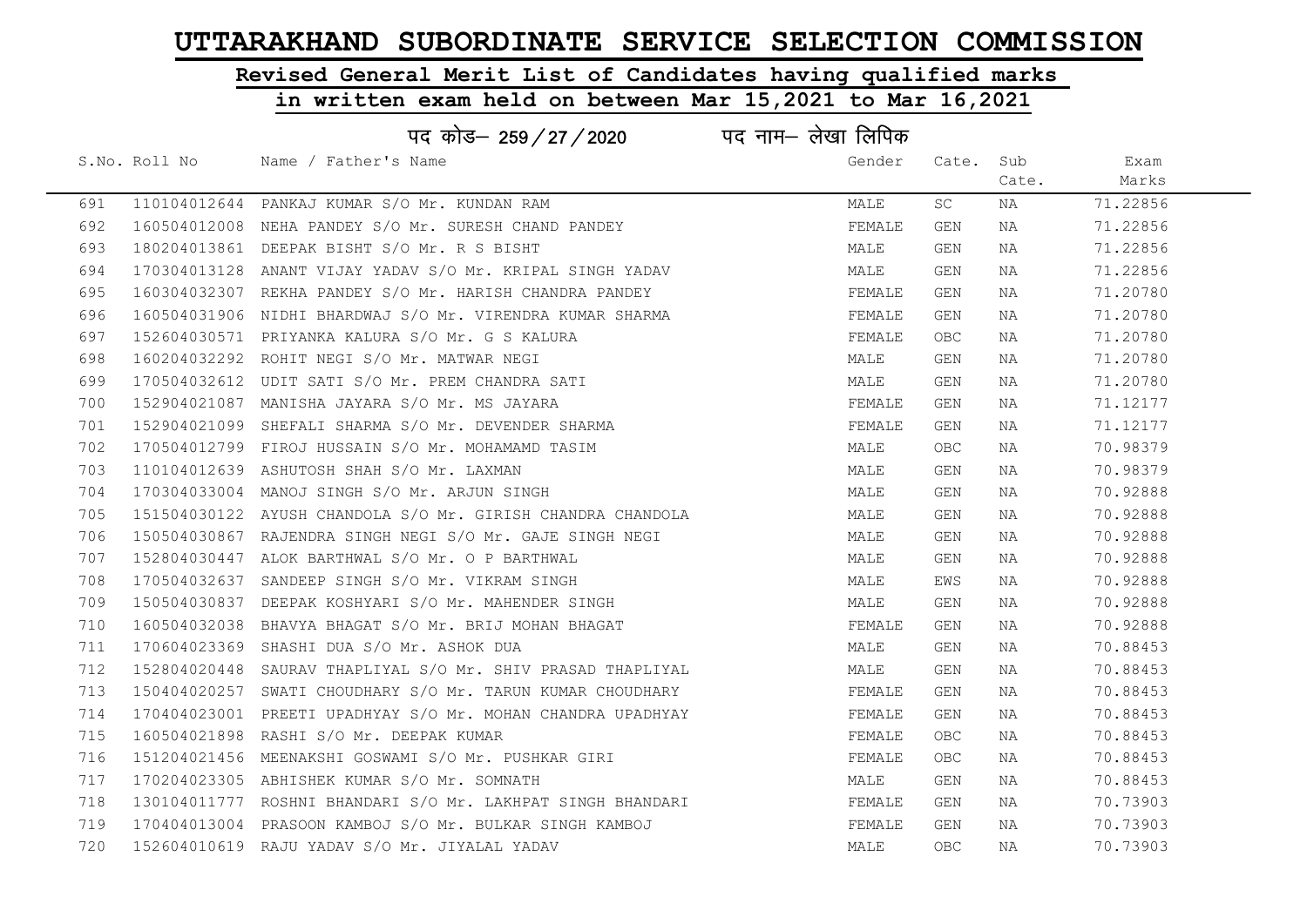# Revised General Merit List of Candidates having qualified marks

### in written exam held on between Mar 15,2021 to Mar 16,2021

| पद कोड़– 259 / 27 / 2020 पद नाम– लेखा लिपिक |               |                                                                   |        |       |       |          |  |  |
|---------------------------------------------|---------------|-------------------------------------------------------------------|--------|-------|-------|----------|--|--|
|                                             | S.No. Roll No | Name / Father's Name                                              | Gender | Cate. | Sub   | Exam     |  |  |
|                                             |               |                                                                   |        |       | Cate. | Marks    |  |  |
| 721                                         |               | 161504012394 ABHISHEK MUKHERJEE S/O Mr. K B MUKHERJEE             | MALE   | GEN   | NA    | 70.73903 |  |  |
| 722                                         |               | 150504010903 SANDEEP RAWAT S/O Mr. RAGHUNATH SINGH RAWAT          | MALE   | EWS   | NA    | 70.73903 |  |  |
| 723                                         |               | 160504012037 JYOTI YADAV S/O Mr. UDAY BHAN YADAV                  | FEMALE | OBC   | NA    | 70.73903 |  |  |
| 724                                         |               | 190104033637 MANOJ VERMA S/O Mr. KESHAV LAL VERMA                 | MALE   | OBC   | NA    | 70.64997 |  |  |
| 725                                         | 152604030726  | PALLAVI SHARMA S/O Mr. ASHOK KUMAR SHARMA                         | FEMALE | GEN   | NA    | 70.64997 |  |  |
| 726                                         |               | 151204031453 BALA DEVI S/O Mr. JAGDISH SINGH                      | FEMALE | SC    | NA    | 70.64997 |  |  |
| 727                                         |               | 170204033230 AVTAR SINGH S/O Mr. MANGAL SINGH                     | MALE   | OBC.  | NA    | 70.64997 |  |  |
| 728                                         |               | 151204031551 SAURAV JUYAL S/O Mr. SOHAN CHANDRA JUYAL             | MALE   | GEN   | NA    | 70.64997 |  |  |
| 729                                         |               | 152604030629 ASHISH KUMAR AGGARWAL S/O Mr. DINESH KUMAR AGGARWAL  | MALE   | GEN   | NA    | 70.64997 |  |  |
| 730                                         |               | 170404023031 MANOJ SHAH S/O Mr. MOTILAL SHAH                      | MALE   | GEN   | NA    | 70.64730 |  |  |
| 731                                         |               | 160504022036 GAURAV DUA S/O Mr. KEWL KISHAN DUA                   | MALE   | GEN   | NA    | 70.64730 |  |  |
| 732                                         |               | 151604021006 ROHIT SEMWAL S/O Mr. SATYA PRASAD SEMWAL             | MALE   | OBC   | NA    | 70.64730 |  |  |
| 733                                         |               | 160304022322 DHEERAJ S/O Mr. SHASHI MOHAN                         | MALE   | SC .  | NA    | 70.64730 |  |  |
| 734                                         |               | 151504020169 AMIT RAWAT S/O Mr. BHAROSHA SINGH RAWAT              | MALE   | GEN   | NA    | 70.64730 |  |  |
| 735                                         |               | 110104022609 KALPANA BISHT S/O Mr. MOHAN SINGH BISHT              | FEMALE | GEN   | NA    | 70.64730 |  |  |
| 736                                         |               | 150504020833 ADITI TYAGI S/O Mr. VIRENDRA KUMAR                   | FEMALE | GEN   | NA    | 70.64730 |  |  |
| 737                                         |               | 150404020242 ANJALI JOSHI S/O Mr. JEEVAN PRAKASH JOSHI            | FEMALE | GEN   | NA    | 70.64730 |  |  |
| 738                                         |               | 170404012890 CHARANJEET ARYA S/O Mr. HARISH CHANDRA ARYA          | MALE   | SC    | NA    | 70.49427 |  |  |
| 739                                         |               | 170704023533 SANJEEV KUMAR S/O Mr. MANOHAR LAL                    | MALE   | GEN   | NA    | 70.41007 |  |  |
| 740                                         |               | 151204021601 SAURABH KUMAR SINGH S/O Mr. SH DHARAMBIR SINGH       | MALE   | GEN   | NA    | 70.41007 |  |  |
| 741                                         |               | 170404022935 DIWAKAR SINGH RANA S/O Mr. RAMESH CHANDRA SINGH RANA | MALE   | GEN   | NA    | 70.41007 |  |  |
| 742                                         |               | 151504020132 AMIT SINGH DHIRWAN S/O Mr. DAN SINGH DHIRWAN         | MALE   | GEN   | NA    | 70.41007 |  |  |
| 743                                         |               | 170704023564 NIKITA KHANAYAT S/O Mr. POORAN SINGH KHANAYAT        | FEMALE | GEN   | NA    | 70.41007 |  |  |
| 744                                         |               | 151804021243 HIMANSHU JAKHMOLA S/O Mr. VIKRAM JAKHMOLA            | MALE   | GEN   | NA    | 70.41007 |  |  |
| 745                                         | 170404032916  | SURENDRA SINGH S/O Mr. PREM SINGH                                 | MALE   | GEN   | NA    | 70.37105 |  |  |
| 746                                         |               | 151504030136 MEENU NAUTIYAL S/O Mr. SATYA PRASAD NAUTIYAL         | FEMALE | GEN   | NA    | 70.37105 |  |  |
| 747                                         |               | 170504012694 NITIN JOSHI S/O Mr. M C JOSHI                        | MALE   | GEN   | DFF   | 70.24950 |  |  |
| 748                                         |               | 152904011181 NAHID PARVEEN S/O Mr. SHAMSHER ALI                   | FEMALE | OBC.  | NA    | 70.24950 |  |  |
| 749                                         |               | 160604012090 ZOYA SIDDIOUI S/O Mr. MOHD MASUD JAAN                | FEMALE | GEN   | NA    | 70.24950 |  |  |
| 750                                         |               | 152804020389 SUSHMITA BISHT S/O Mr. KAMAL SINGH BISHT             | FEMALE | GEN   | ΝA    | 70.17283 |  |  |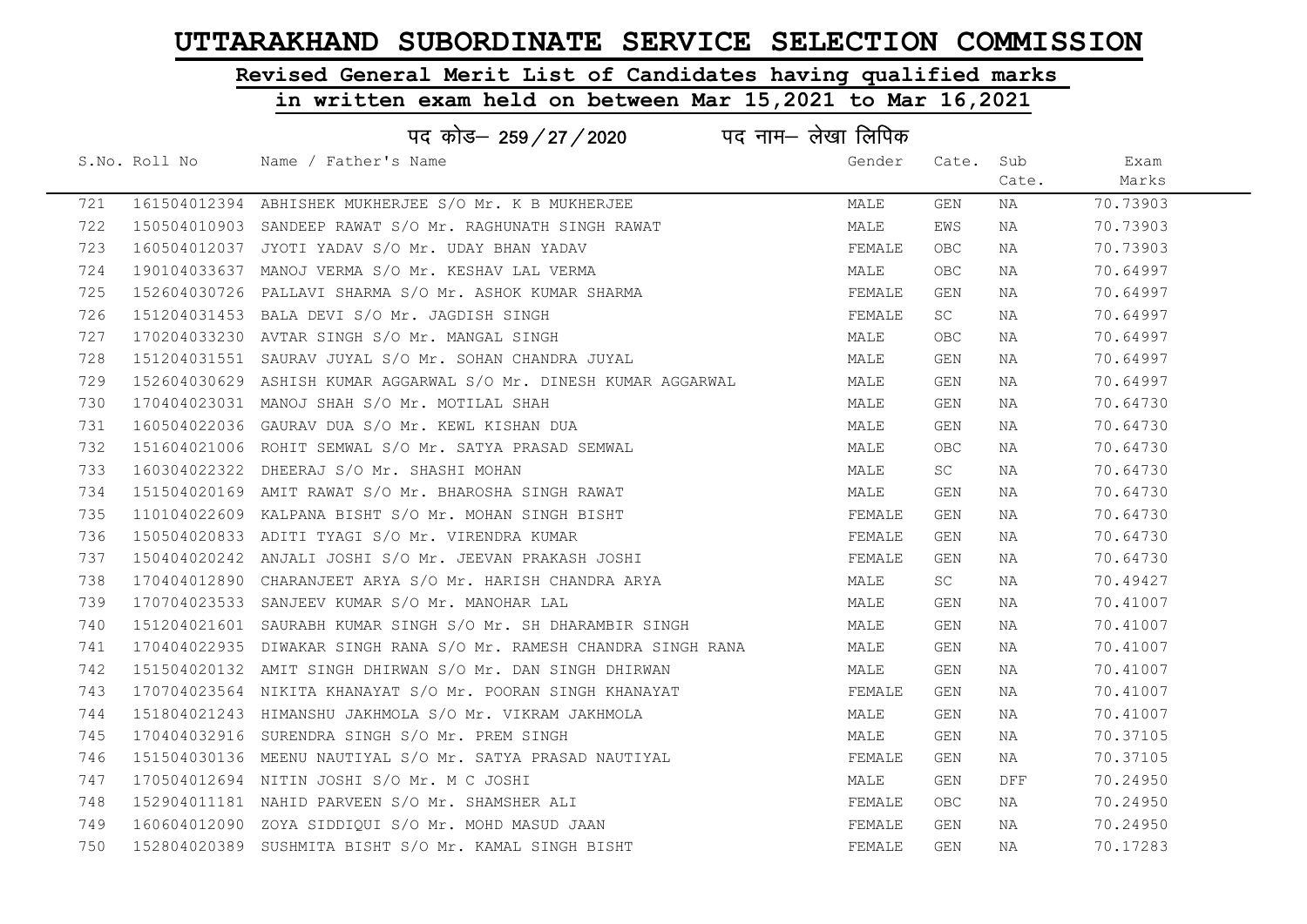# Revised General Merit List of Candidates having qualified marks

|     |               | पद कोड– 259 / 27 / 2020                                        | पद नाम— लेखा लिपिक |            |       |          |
|-----|---------------|----------------------------------------------------------------|--------------------|------------|-------|----------|
|     | S.No. Roll No | Name / Father's Name                                           | Gender             | Cate. Sub  |       | Exam     |
|     |               |                                                                |                    |            | Cate. | Marks    |
| 751 |               | 151804021308 AZAD NAUTIYAL S/O Mr. VIRENDRA DUTT NAUTIYAL      | MALE               | <b>OBC</b> | NA    | 70.17283 |
| 752 |               | 151504020004 RANJANA NEGI S/O Mr. BALBIR SINGH NEGI            | FEMALE             | GEN        | NA    | 70.17283 |
| 753 |               | 152804020528 AYUSH RAWAT S/O Mr. KUNDAN SINGH RAWAT            | MALE               | GEN        | NA    | 70.17283 |
| 754 |               | 130104031779 POOJA S/O Mr. KHEM SINGH                          | FEMALE             | GEN        | NA    | 70.09214 |
| 755 |               | 170404032892 KAMLESH KUMAR S/O Mr. GOPAL RAM                   | MALE               | SC         | NA    | 70.09214 |
| 756 |               | 160604012182 YASHU BAJAJ S/O Mr. SUBHASH BAJAJ                 | MALE               | GEN        | NA    | 70.00474 |
| 757 |               | 152604010566 ANKIT NEGI S/O Mr. SUMER SINGH NEGI               | MALE               | GEN        | NA    | 70.00474 |
| 758 |               | 160304012385 NAVEEN DHYANI S/O Mr. DAULAT RAM DHYANI           | MALE               | GEN        | NA    | 70.00474 |
| 759 |               | 152804010365 PRIYANKA KUMARI S/O Mr. MOHAN SINGH               | FEMALE             | GEN        | NA    | 70.00474 |
| 760 |               | 152604010777 KALPANA MEHTA S/O Mr. KD MEHTA                    | FEMALE             | GEN        | NA    | 70.00474 |
| 761 |               | 152904011168 PRIYALI SRIVASTAVA S/O Mr. RAJIV SRIVASTAVA       | FEMALE             | GEN        | NA    | 70.00474 |
| 762 |               | 150404010273 SARITA GOSAIN S/O Mr. BIKRAM SINGH GOSAIN         | FEMALE             | GEN        | NA    | 70.00474 |
| 763 |               | 230204013774 ANKUSH PANWAR S/O Mr. DHANPAL SINGH               | MALE               | OBC        | NA    | 70.00474 |
| 764 |               | 151804021283 AMAN UNIYAL S/O Mr. VINOD UNIYAL                  | MALE               | GEN        | NA    | 69.93560 |
| 765 |               | 150404020272 GAURAV CHAMOLI S/O Mr. LATE RAM CHANDRA CHAMOLI   | MALE               | GEN        | NA    | 69.93560 |
| 766 |               | 170404023017 AYUSH PUROHIT S/O Mr. T R PUROHIT                 | MALE               | EWS        | NA    | 69.93560 |
| 767 |               | 152904031106 NARESH SINGH S/O Mr. GIRISH SINGH                 | MALE               | GEN        | NA    | 69.81322 |
| 768 |               | 170504032745 TARUNA KHATRI S/O Mr. GOPAL SINGH KHATRI          | FEMALE             | GEN        | NA    | 69.81322 |
| 769 |               | 151004031356 VINAY SONIYAL S/O Mr. BUDDHI LAL                  | MALE               | SC.        | NA    | 69.81322 |
| 770 |               | 130104031763 RUCHI KATHAIT S/O Mr. RAM CHANDRA SINGH KATHAIT   | FEMALE             | GEN        | NA    | 69.81322 |
| 771 |               | 160204032251 SHUBHAM DHYANI S/O Mr. SANTOSH DHYANI             | MALE               | GEN        | NA    | 69.81322 |
| 772 |               | 152604030730 ARTI NEGI S/O Mr. TEJ SINGH NEGI                  | FEMALE             | GEN        | NA    | 69.81322 |
| 773 |               | 110104012659 NANDAN SINGH S/O Mr. DIWAN SINGH                  | MALE               | GEN        | NA    | 69.75998 |
| 774 |               | 160204012241 ROHIT RATURI S/O Mr. BANWARI LAL RATURI           | MALE               | GEN        | ΝA    | 69.75998 |
| 775 |               | 210104021843 USHA DOBHAL S/O Mr. BADRI PRASAD DOBHAL           | FEMALE             | GEN        | NA    | 69.69837 |
| 776 |               | 152904021114 RAHUL SAUND S/O Mr. D S SAUND                     | MALE               | GEN        | NA    | 69.69837 |
| 777 |               | 151004021367 NEERAJ BARMOLA S/O Mr. MOHAN PRASAD               | MALE               | GEN        | NA    | 69.69837 |
| 778 |               | 170404022910 NEERAJ GARWAL S/O Mr. MATHURA DUTT                | MALE               | GEN        | NA    | 69.69837 |
| 779 |               | 170504032593 KAMLESH RAWAT S/O Mr. SHYAM SINGH RAWAT           | MALE               | GEN        | NA    | 69.53431 |
| 780 |               | 151204011588 ARUN KUMAR DWIVEDI S/O Mr. SHAMBHU PRASAD DWIVEDI | MALE               | GEN        | NA    | 69.51521 |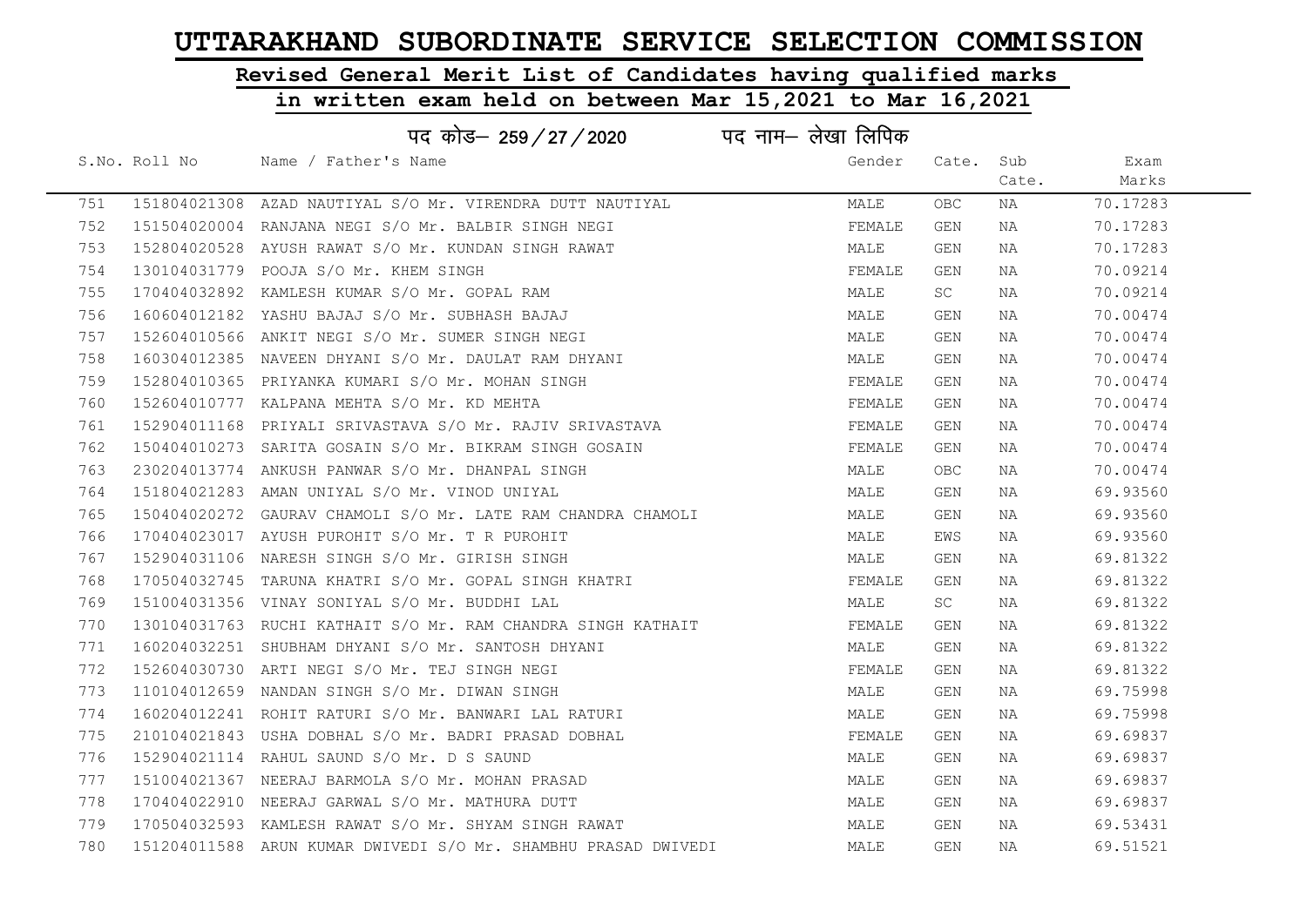# Revised General Merit List of Candidates having qualified marks

### in written exam held on between Mar 15,2021 to Mar 16,2021

|     |               | पद कोड़– 259 / 27 / 2020 पद नाम– लेखा लिपिक                |        |       |       |          |
|-----|---------------|------------------------------------------------------------|--------|-------|-------|----------|
|     | S.No. Roll No | Name / Father's Name                                       | Gender | Cate. | Sub   | Exam     |
|     |               |                                                            |        |       | Cate. | Marks    |
| 781 | 151604010968  | ANKIT BISHT S/O Mr. GANGA SINGH BISHT                      | MALE   | GEN   | NA    | 69.51521 |
| 782 | 110104022656  | MOHIT BISHT S/O Mr. INDRA SINGH BISHT                      | FEMALE | EWS   | NA    | 69.46113 |
| 783 | 170204023266  | KAMAL SINGH KARAKOTI S/O Mr. BAHADUR SINGH                 | MALE   | GEN   | NA    | 69.46113 |
| 784 |               | 170304023110 MAYUR BAGHARWAL S/O Mr. I P BAGHARWAL         | MALE   | SC    | NA    | 69.46113 |
| 785 | 151204021497  | DEEPIKA NEGI S/O Mr. GHANSHYAM SINGH NEGI                  | FEMALE | EWS   | NA    | 69.46113 |
| 786 |               | 151504020046 MAMTA S/O Mr. GANGA SINGH                     | FEMALE | GEN   | NA    | 69.46113 |
| 787 |               | 151804021236 SWETA BISHT S/O Mr. ANUP SINGH BISHT          | FEMALE | OBC   | NA    | 69.46113 |
| 788 |               | 151604021051 RISHIKA S/O Mr. VATAN SINGH                   | FEMALE | OBC   | NA    | 69.46113 |
| 789 | 152904021088  | ROSHAN SINGH BISHT S/O Mr. AVTAR SINGH BISHT               | MALE   | GEN   | NA    | 69.46113 |
| 790 | 152804020513  | PRIYANKA S/O Mr. PRADEEP NEGI                              | FEMALE | GEN   | NA    | 69.46113 |
| 791 |               | 152904011123 NEERAJ DANU S/O Mr. KUNDAN SINGH              | MALE   | GEN   | NA    | 69.27045 |
| 792 | 170204013330  | BHAVNA PINDARI S/O Mr. PURAN SINGH PINDARI                 | FEMALE | GEN   | NA    | 69.27045 |
| 793 |               | 170504032601 GAGAN KUMAR ARORA S/O Mr. BABU RAM ARORA      | MALE   | GEN   | NA    | 69.25539 |
| 794 | 110104032574  | DEEPESH SINGH BISHT S/O Mr. BHUPENDRA SINGH BISHT          | MALE   | GEN   | NA    | 69.25539 |
| 795 |               | 170204033246 DEEPAK SINGH BISHT S/O Mr. ALAM SINGH BISHT   | MALE   | GEN   | NA    | 69.25539 |
| 796 |               | 150404030246 KANHAIYA KUMAR JHA S/O Mr. SURESH JHA         | MALE   | GEN   | NA    | 69.25539 |
| 797 | 152804030530  | MANOJ SINGH DIGARI S/O Mr. NAIN SINGH DIGARI               | MALE   | GEN   | NA    | 69.25539 |
| 798 | 152604030617  | SUMAN SINGH RAWAT S/O Mr. STAY SINGH RAWAT                 | MALE   | GEN   | NA    | 69.25539 |
| 799 |               | 151204031526 MEGHA SILMANA S/O Mr. ANAND SILMANA           | FEMALE | GEN   | NA    | 69.25539 |
| 800 |               | 190104033672 KAVITA BHANDARI S/O Mr. KISHAN SINGH          | FEMALE | GEN   | NA    | 69.25539 |
| 801 |               | 170504032643 RUDRA PRATAP SINGH S/O Mr. NAVRATNA SINGH     | MALE   | GEN   | NA    | 69.25539 |
| 802 |               | 210104031802 YOGESH GUNSOLA S/O Mr. BHAGWAN SINGH GUNSOLA  | MALE   | GEN   | NA    | 69.25539 |
| 803 |               | 152604030633 TUSHAR GOYAL S/O Mr. KISHAN KUMAR GOYAL       | MALE   | GEN   | NA    | 69.25539 |
| 804 |               | 170304023091 TARA SINGH S/O Mr. UTTAM SINGH                | MALE   | GEN   | NA    | 69.22390 |
| 805 | 170304023228  | SAURABH TIWARI S/O Mr. N K TIWARI                          | MALE   | GEN   | NA    | 69.22390 |
| 806 |               | 170404022971 NEEMA S/O Mr. CHANDAN SINGH MEHRA             | FEMALE | GEN   | NA    | 69.22390 |
| 807 |               | 152604020702 ARTI KULIYAL S/O Mr. JAGDISH PRASAD KULIYAL   | FEMALE | GEN   | NA    | 69.22390 |
| 808 |               | 170604023411 NISCHAL SINGH BORA S/O Mr. CHANDAN SINGH BORA | MALE   | GEN   | NA    | 69.22390 |
| 809 |               | 150404020276 DEEPAK RANA S/O Mr. VINOD RANA                | MALE   | GEN   | NA    | 69.22390 |
| 810 |               | 161504022491 KM MOHANI S/O Mr. RAKESH KUMAR TOMAR          | FEMALE | OBC   | ΝA    | 69.22390 |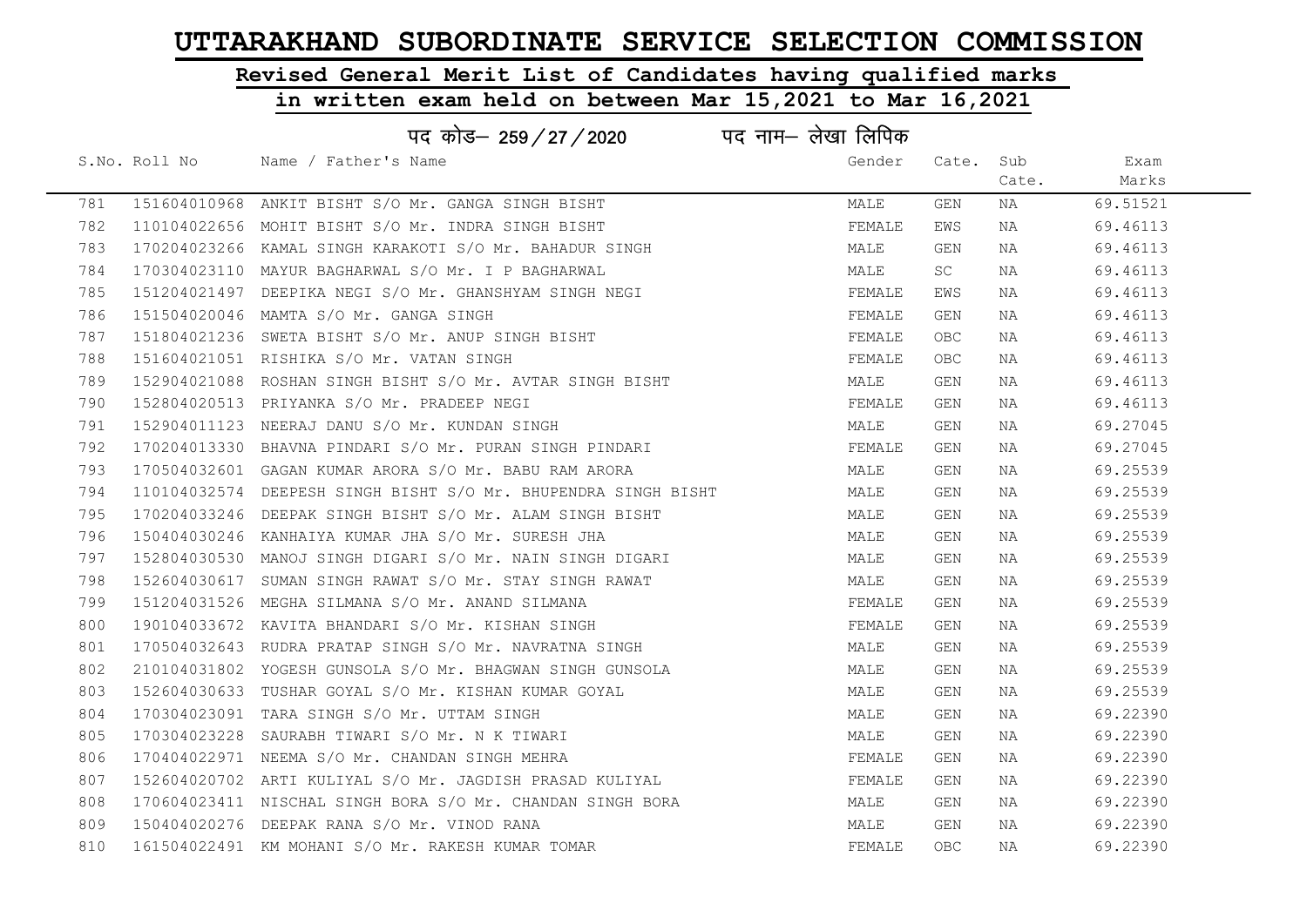# Revised General Merit List of Candidates having qualified marks

|     |               | पद कोड– 259/27/2020                                               | पद नाम– लेखा लिपिक |                     |       |          |  |
|-----|---------------|-------------------------------------------------------------------|--------------------|---------------------|-------|----------|--|
|     | S.No. Roll No | Name / Father's Name                                              | Gender             | Cate.               | Sub   | Exam     |  |
|     |               |                                                                   |                    |                     | Cate. | Marks    |  |
| 811 |               | 161504012426 GIREESH SINGH RAWAT S/O Mr. DHEERAJ SINGH RAWAT      | MALE               | GEN                 | NA    | 69.02569 |  |
| 812 |               | 170404013024 SONAM RANI S/O Mr. SATENDRA KUMAR                    | FEMALE             | OBC.                | NA    | 69.02569 |  |
| 813 |               | 190104013685 LAXMI DEVI S/O Mr. DAULAT SINGH                      | FEMALE             | GEN                 | NA    | 69.02569 |  |
| 814 |               | 151004011343 HARSH GAUR S/O Mr. SATISH GAUR                       | MALE               | SC                  | NA    | 69.02569 |  |
| 815 |               | 160504011971 KHUSHI S/O Mr. NAVNEET KUMAR                         | FEMALE             | GEN                 | NA    | 69.02569 |  |
| 816 |               | 170704023534 NEHA DUMKA S/O Mr. L M DUMKA                         | FEMALE             | GEN                 | DFF   | 68.98667 |  |
| 817 |               | 152604020567 SONALI BHATT S/O Mr. PANKAJ BHATT                    | FEMALE             | GEN                 | NA    | 68.98667 |  |
| 818 |               | 151504020152 ANMOL AGGARWAL S/O Mr. DINESH KUMAR AGGARWAL         | MALE               | GEN                 | ΝA    | 68.98667 |  |
| 819 |               | 170304033046 SUMAN KANDPAL S/O Mr. MAHESH CH KANDPAL              | FEMALE             | GEN                 | NA    | 68.97648 |  |
| 820 |               | 170304013086 YOGESH CHAND JOSHI S/O Mr. PRAKASH CHAND JOSHI       | MALE               | <b>GEN</b>          | NA    | 68.78092 |  |
| 821 |               | 110104012625 CHETAN KHEMWAL S/O Mr. RAMCHANDER KHEMWAL            | MALE               | SC                  | NA    | 68.78092 |  |
| 822 |               | 152804010423 NEERAJ RAWAT S/O Mr. HARINDER SINGH RAWAT            | MALE               | GEN                 | NA    | 68.78092 |  |
| 823 |               | 170704013567 ANAND KAFALTYA S/O Mr. PITAMBER                      | MALE               | GEN                 | NA    | 68.78092 |  |
| 824 |               | 170504012695 GEETA BHAISOSRA S/O Mr. MOHAN SINGH BHAISORA         | FEMALE             | GEN                 | NA    | 68.78092 |  |
| 825 |               | 110104012621 RAHUL SINGH NEGI S/O Mr. RAM CHANDRA SINGH           | MALE               | GEN                 | NA    | 68.78092 |  |
| 826 |               | 170204023290 OM PRAKASH JOSHI S/O Mr. BISHAN DUTT JOSHI           | MALE               | <b>GEN</b>          | NA    | 68.74943 |  |
| 827 |               | 152604020723 SONIKA SENWAL S/O Mr. CHARAN SINGH SENWAL            | FEMALE             | GEN                 | NA    | 68.74943 |  |
| 828 |               | 152904031126 SANJU S/O Mr. KEDAR SINGH                            | MALE               | SC                  | NA    | 68.69756 |  |
| 829 |               | 152904031064 ROHIT SHARMA S/O Mr. VASVA NAND SHARMA               | MALE               | GEN                 | NA    | 68.69756 |  |
| 830 |               | 180204033901 NEELAM S/O Mr. RAVINDRA SINGH                        | FEMALE             | $\operatorname{SC}$ | NA    | 68.69756 |  |
| 831 |               | 170704033435 YASHVARDHAN SINGH MEHRA S/O Mr. NARENDER SINGH MEHRA | MALE               | GEN                 | NA    | 68.69756 |  |
| 832 |               | 151504030174 BABITA S/O Mr. JAIPAL SHARMA                         | FEMALE             | GEN                 | NA    | 68.69756 |  |
| 833 |               | 152604030772 NIKHIL PATWAL S/O Mr. LAXMAN SINGH                   | MALE               | GEN                 | ΝA    | 68.69756 |  |
| 834 |               | 151204031455 SHEETAL UNIYAL S/O Mr. KAILASH CHANDRA UNIYAL        | FEMALE             | GEN                 | ΝA    | 68.69756 |  |
| 835 |               | 130104031759 NEELESH GOSWAMI S/O Mr. NARENDRA PRASAD GOSWAMI      | MALE               | GEN                 | NA    | 68.69756 |  |
| 836 |               | 152804010422 KUSUM NEGI S/O Mr. MOHAN SINGH NEGI                  | FEMALE             | GEN                 | NA    | 68.53616 |  |
| 837 |               | 170604023428 KULDEV LOSHALI S/O Mr. S C LOSHALI                   | MALE               | GEN                 | NA    | 68.51220 |  |
| 838 |               | 151204021511 HIMANGI SAKLANI S/O Mr. SHIV PRASAD SAKLANI          | FEMALE             | GEN                 | NA    | 68.51220 |  |
| 839 |               | 151204021711 YASHPAL SINGH CHAUHAN S/O Mr. DHARAM SINGH CHAUHAN   | MALE               | GEN                 | NA    | 68.51220 |  |
| 840 |               | 152604020683 ARCHANA S/O Mr. MANBAR SINGH RANA                    | FEMALE             | GEN                 | ΝA    | 68.51220 |  |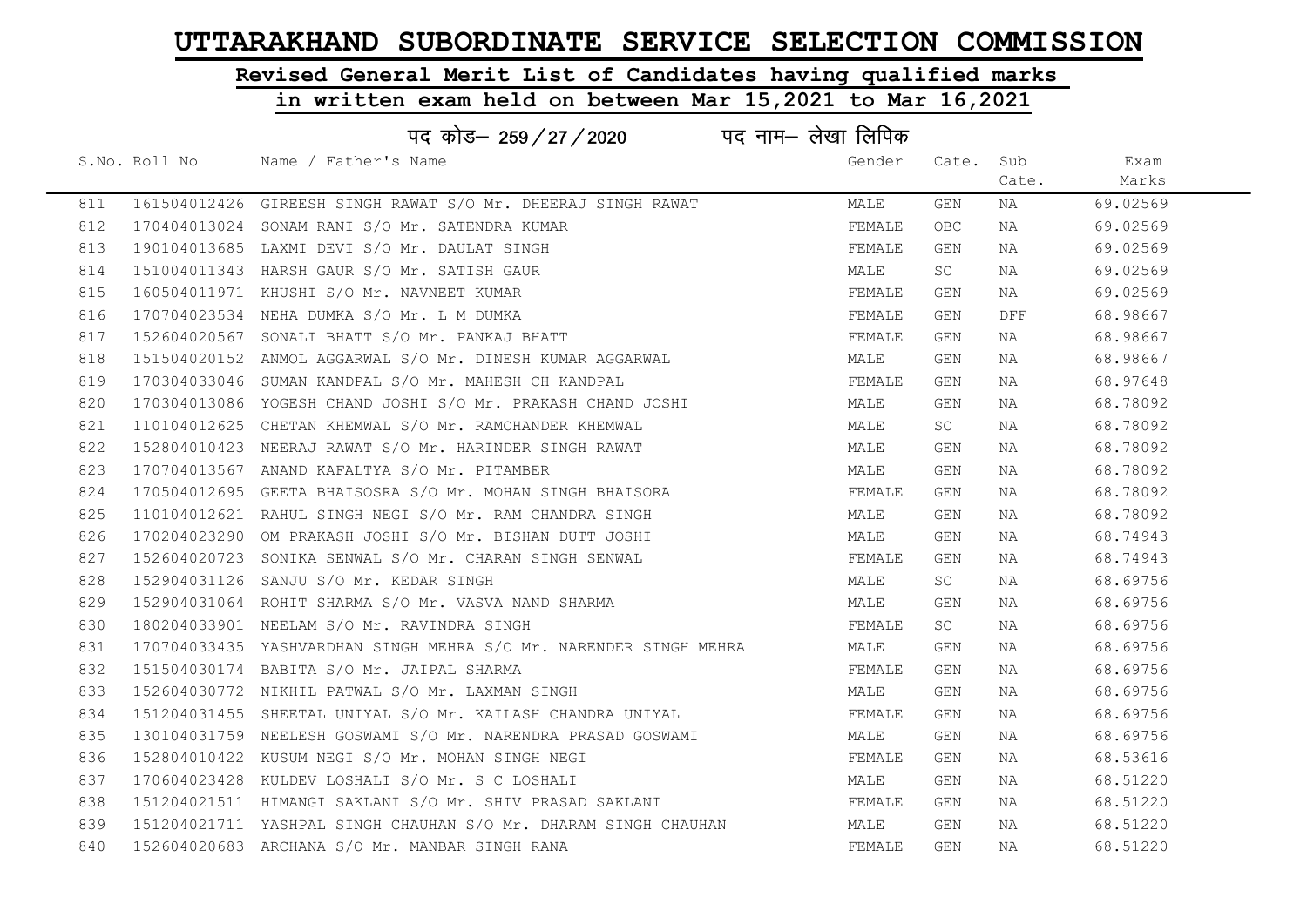# Revised General Merit List of Candidates having qualified marks

|     |               | पद कोड– 259 / 27 / 2020                                       | पद नाम– लेखा लिपिक |            |       |          |  |
|-----|---------------|---------------------------------------------------------------|--------------------|------------|-------|----------|--|
|     | S.No. Roll No | Name / Father's Name                                          | Gender             | Cate.      | Sub   | Exam     |  |
|     |               |                                                               |                    |            | Cate. | Marks    |  |
| 841 |               | 160304032296 GAURAV BUDAKOTI S/O Mr. G N BUDAKOTI             | MALE               | GEN        | DFF   | 68.41865 |  |
| 842 |               | 170204033166 RAM PRAVESH PAL S/O Mr. MAKKHU PAL               | MALE               | GEN        | NA    | 68.41865 |  |
| 843 |               | 161504032487 SHUBHAM KUMAR S/O Mr. RADHEY SHAYAM              | MALE               | OBC        | ΝA    | 68.41865 |  |
| 844 |               | 180204033941 OSHIN GHILDIYAL S/O Mr. MAHESH CHANDRA GHILDIYAL | FEMALE             | GEN        | NA    | 68.41865 |  |
| 845 |               | 151504030095 DIVYA BISHT S/O Mr. NARAYAN SINGH BISHT          | FEMALE             | GEN        | NA    | 68.41865 |  |
| 846 |               | 140104013758 DEVENDER SINGH RAWAT S/O Mr. NARAYAN SINGH RAWAT | MALE               | GEN        | NA    | 68.29140 |  |
| 847 |               | 151804011240 DIVYA CHHETRI S/O Mr. JEET SINGH CHHETRI         | FEMALE             | GEN        | NA    | 68.29140 |  |
| 848 |               | 151204011602 NAVEEN CHAND RAMOLA S/O Mr. SS RAMOLA            | MALE               | GEN        | NA    | 68.29140 |  |
| 849 |               | 170404012934 SHRI HARI SHARMA S/O Mr. MADHUSUDAN SHARMA       | MALE               | <b>GEN</b> | ΝA    | 68.29140 |  |
| 850 |               | 190104013708 JYOTI THAPA S/O Mr. KISHAN BAHADUR THAPA         | FEMALE             | OBC        | NA    | 68.29140 |  |
| 851 |               | 151504010030 ANUSHKA KAPOOR S/O Mr. PRAVEEN KUMAR KAPOOR      | FEMALE             | GEN        | NA    | 68.29140 |  |
| 852 |               | 190104023694 REKHA KUMARI S/O Mr. PREM DUTT                   | FEMALE             | GEN        | NA    | 68.27497 |  |
| 853 |               | 170304023140 JYOTI GAUTAM S/O Mr. ASHOK KUMAR                 | FEMALE             | GEN        | NA    | 68.27497 |  |
| 854 |               | 150504030875 AAKANKSHA RAWAT S/O Mr. MANWAR SINGH RAWAT       | FEMALE             | GEN        | NA    | 68.13973 |  |
| 855 |               | 210104031801 KAUSHAL UNIYAL S/O Mr. RAMCHANDRA UNIYAL         | MALE               | GEN        | NA    | 68.13973 |  |
| 856 |               | 152604030756 PANKAJ NEGI S/O Mr. VIKRAM SINGH                 | MALE               | <b>GEN</b> | NA    | 68.13973 |  |
| 857 |               | 151504010061 ARTI BHATT S/O Mr. RAJENDRA PRASAD BHATT         | FEMALE             | GEN        | NA    | 68.04663 |  |
| 858 |               | 110104012652 YOGESH SINGH S/O Mr. CHANDAN SINGH               | MALE               | GEN        | ΝA    | 68.04663 |  |
| 859 |               | 151604010969 ANSHUL AGGARWAL S/O Mr. NEERAJ AGGARWAL          | MALE               | GEN        | ΝA    | 68.04663 |  |
| 860 |               | 170604013492 RAVI PANDEY S/O Mr. BASANT PANDEY                | MALE               | GEN        | NA    | 68.04663 |  |
| 861 |               | 160204022217 ANSHU RANI S/O Mr. LEELA DHAR                    | FEMALE             | GEN        | NA    | 68.03773 |  |
| 862 |               | 190104023632 ASHUTOSH KHATRI S/O Mr. NARENDRA KHATRI          | MALE               | GEN        | ΝA    | 68.03773 |  |
| 863 |               | 151204031554 RAJESH S/O Mr. HRIDAY RAM BADOLA                 | MALE               | GEN        | ΝA    | 67.86082 |  |
| 864 |               | 170304033068 PRACHI SHARMA S/O Mr. ASHOK SHARMA               | FEMALE             | GEN        | NA    | 67.86082 |  |
| 865 |               | 152604030604 JITENDRA SINGH S/O Mr. JAIPAL SINGH              | MALE               | GEN        | NA    | 67.86082 |  |
| 866 |               | 151604031004 BHAGWAT SINGH S/O Mr. HEMWANT SINGH              | MALE               | GEN        | NA    | 67.86082 |  |
| 867 |               | 180204033974 FAIZAN SIDDIQUI S/O Mr. SALIM AKHTAR             | MALE               | <b>OBC</b> | NA    | 67.86082 |  |
| 868 |               | 170604033345 MOHD SHAWEZ ALI S/O Mr. SHAKEEL AHMAD            | MALE               | OBC        | NA    | 67.86082 |  |
| 869 |               | 170504032628 SANJAY KUMAR DHYANI S/O Mr. GANESH DATT DHYANI   | MALE               | GEN        | ΝA    | 67.86082 |  |
| 870 |               | 151804031242 VINAY PRASAD S/O Mr. DHARMENDRA PRASAD           | MALE               | <b>GEN</b> | ΝA    | 67.86082 |  |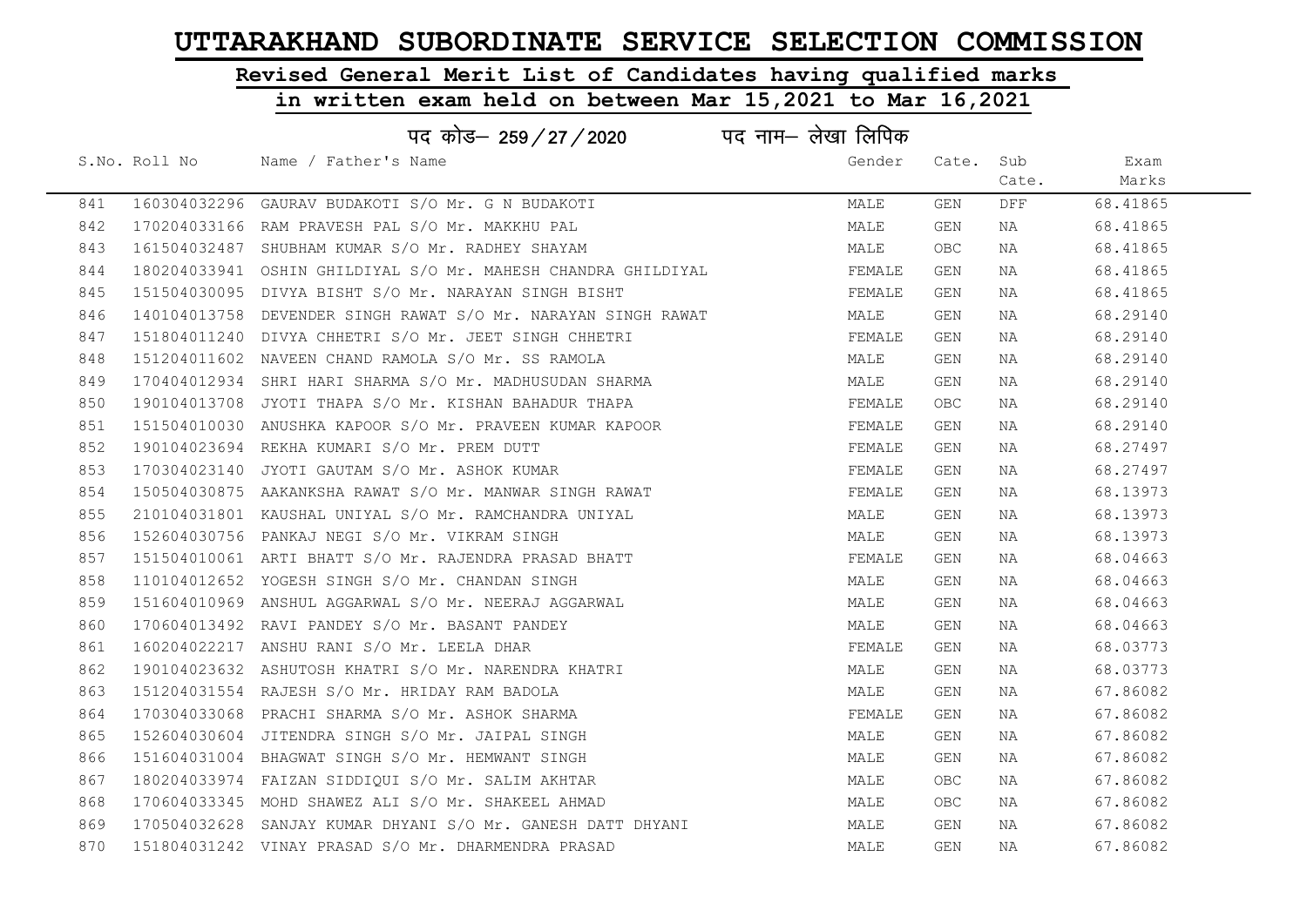# Revised General Merit List of Candidates having qualified marks

|     |               |                                              | पद कोड– 259/27/2020                                             | पद नाम— लेखा लिपिक |        |             |       |          |
|-----|---------------|----------------------------------------------|-----------------------------------------------------------------|--------------------|--------|-------------|-------|----------|
|     | S.No. Roll No | Name / Father's Name                         |                                                                 |                    | Gender | Cate.       | Sub   | Exam     |
|     |               |                                              |                                                                 |                    |        |             | Cate. | Marks    |
| 871 |               |                                              | 170304033010 RITIK KUMAR S/O Mr. PRAMOD KUMAR                   |                    | MALE   | SC          | NA    | 67.86082 |
| 872 |               |                                              | 150404010355 PARVATI S/O Mr. JAGDISH PARSHAD                    |                    | FEMALE | <b>GEN</b>  | NA    | 67.80187 |
| 873 |               |                                              | 230204013787 ASHISH BHATT S/O Mr. VASHISHT PRASAD BHATT         |                    | MALE   | <b>OBC</b>  | NA    | 67.80187 |
| 874 |               |                                              | 152604010763 ABHISHEK BADONI S/O Mr. RAJEEV NAYAN BADONI        |                    | MALE   | EWS         | NA    | 67.80187 |
| 875 |               |                                              | 152904011108 SANTOSHI S/O Mr. RAVINDER SINGH RAUTHAN            |                    | FEMALE | <b>GEN</b>  | ΝA    | 67.80187 |
| 876 |               |                                              | 151004011336 ABHISHEK BAGRI S/O Mr. BIJENDRA SINGH BAGRI        |                    | MALE   | GEN         | NA    | 67.80187 |
| 877 |               |                                              | 160504021993 ANAM MUJEEB S/O Mr. ABDUL MUJEEB                   |                    | FEMALE | GEN         | NA    | 67.80050 |
| 878 |               |                                              | 190104023655 MANOJ BHATT S/O Mr. SHIV DATT BHATT                |                    | MALE   | GEN         | NA    | 67.80050 |
| 879 |               |                                              | 110104022567 AYUSHI SHAH S/O Mr. RAJESH SHAH                    |                    | FEMALE | <b>GEN</b>  | NA    | 67.80050 |
| 880 |               |                                              | 170504032666 MEENA S/O Mr. RAMESH CHANDRA SINGH                 |                    | FEMALE | GEN         | NA    | 67.58190 |
| 881 |               | 151604030964 SUMAN S/O Mr. DAULAT RAM BADONI |                                                                 |                    | FEMALE | GEN         | NA    | 67.58190 |
| 882 |               |                                              | 190104033618 LAXMI KUMARI S/O Mr. PUSHKAR SINGH                 |                    | FEMALE | GEN         | NA    | 67.58190 |
| 883 |               |                                              | 170404032773 AAMIR ALAM S/O Mr. SALEEM AHMAD                    |                    | MALE   | GEN         | NA    | 67.58190 |
| 884 |               |                                              | 151204021604 ABHISHEK BHANDARI S/O Mr. K S BHANDARI             |                    | MALE   | <b>GEN</b>  | NA    | 67.56327 |
| 885 |               |                                              | 161504022512 LAXMI RAWAT S/O Mr. SOHAN RAWAT                    |                    | FEMALE | <b>GEN</b>  | NA    | 67.56327 |
| 886 |               |                                              | 151604010970 SHASHI NEGI S/O Mr. DHYAN SINGH NEGI               |                    | FEMALE | ${\sf OBC}$ | ΝA    | 67.55711 |
| 887 |               | 170504012771 MOHAMMADDIN S/O Mr. GHULAM NABI |                                                                 |                    | MALE   | OBC         | ΝA    | 67.55711 |
| 888 |               |                                              | 151004011371 AMIT SINGH RANA S/O Mr. DINESH SINGH RANA          |                    | MALE   | GEN         | ΝA    | 67.55711 |
| 889 |               |                                              | 180204013845 ARUN BHANDARI S/O Mr. TIRATH SINGH BHANDARI        |                    | MALE   | GEN         | ΝA    | 67.55711 |
| 890 |               | 151004011393 SHUBHAM S/O Mr. BRAM CHAND      |                                                                 |                    | MALE   | SC          | NA    | 67.55711 |
| 891 | 160304012388  |                                              | SAKSHI PATWAL S/O Mr. NARENDERA SINGH PATWAL                    |                    | FEMALE | GEN         | NA    | 67.55711 |
| 892 |               |                                              | 150404010274 MOHDFARAZ AHMED S/O Mr. MUMTAZ AHMED               |                    | MALE   | GEN         | NA    | 67.55711 |
| 893 |               |                                              | 190104013639 LOKESH MEHTA S/O Mr. PRAHLAD SINGH                 |                    | MALE   | GEN         | NA    | 67.55711 |
| 894 |               |                                              | 151204011549 KAJAL NEGI S/O Mr. SUNIL SINGH NEGI                |                    | FEMALE | GEN         | NA    | 67.55711 |
| 895 |               |                                              | 130104021752 PANKAJ BISHT S/O Mr. SAYAN SINGH BISHT             |                    | MALE   | GEN         | NA    | 67.32604 |
| 896 |               | 152604020740 ISHWAR BISHT S/O Mr. BIRENDER   |                                                                 |                    | MALE   | GEN         | NA    | 67.32604 |
| 897 |               |                                              | 120104023588 RAKESH CHANDER JOSHI S/O Mr. CHANDRA SHEKHAR JOSHI |                    | MALE   | GEN         | NA    | 67.32604 |
| 898 |               |                                              | 170404022933 KAJAL SHARMA S/O Mr. SUBHASH CHANDER SHARMA        |                    | FEMALE | GEN         | NA    | 67.32604 |
| 899 |               |                                              | 140104023713 LOKESH GOSWAMI S/O Mr. KISHAN GIRI GOSWAMI         |                    | MALE   | OBC         | NA    | 67.32604 |
| 900 |               | 152804010383 POOJA S/O Mr. RAMESHWAR PARSAD  |                                                                 |                    | FEMALE | GEN         | ΝA    | 67.31234 |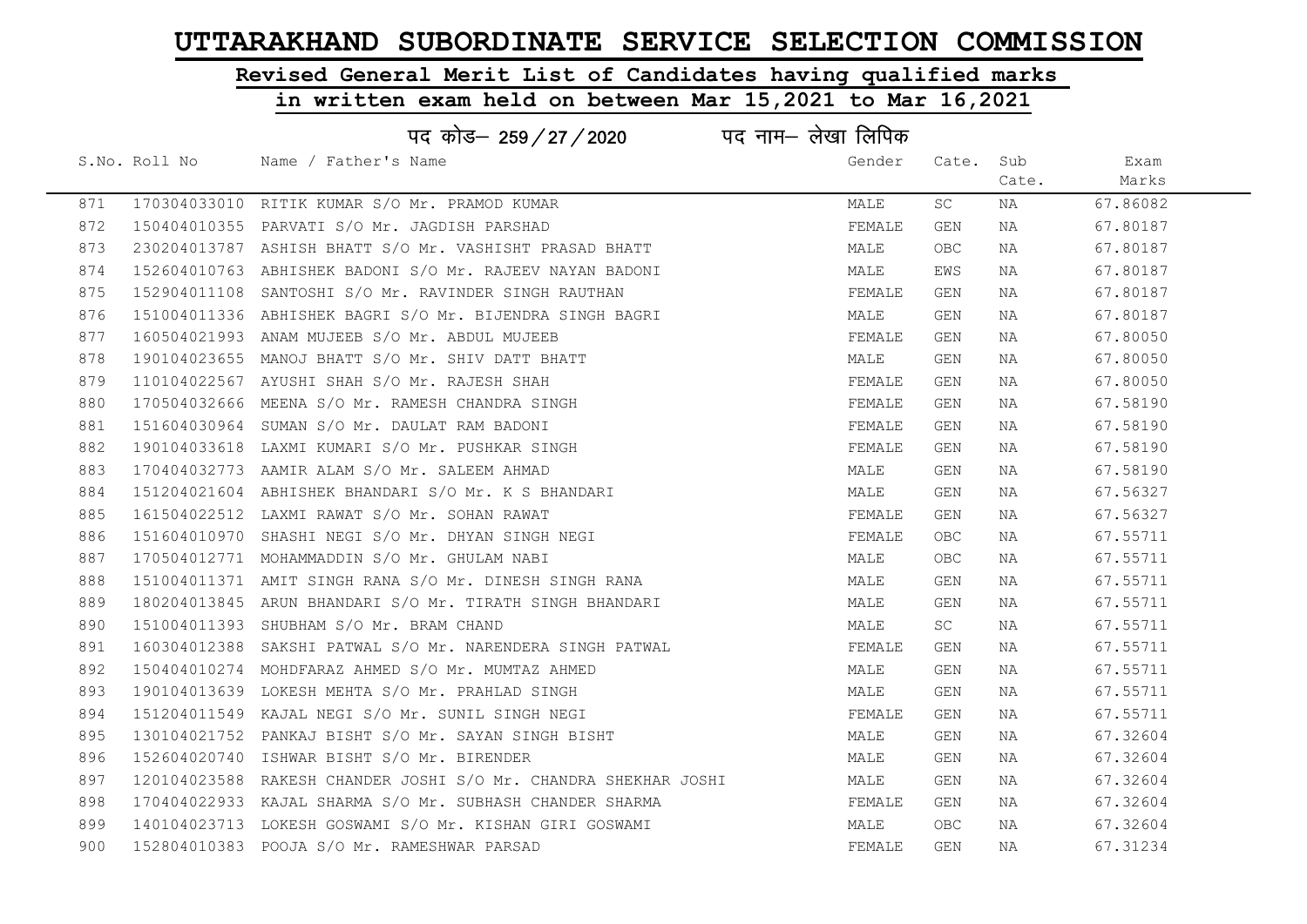# Revised General Merit List of Candidates having qualified marks

|     |               | पद कोड– 259 / 27 / 2020                                       | पद नाम– लेखा लिपिक |       |       |          |  |
|-----|---------------|---------------------------------------------------------------|--------------------|-------|-------|----------|--|
|     | S.No. Roll No | Name / Father's Name                                          | Gender             | Cate. | Sub   | Exam     |  |
|     |               |                                                               |                    |       | Cate. | Marks    |  |
| 901 |               | 152804010531 RACHIT RAWAT S/O Mr. MANBAR SINGH RAWAT          | MALE               | GEN   | NA    | 67.31234 |  |
| 902 |               | 152904011126 SHIKHA RANA S/O Mr. BIJENDER SINGH RANA          | FEMALE             | GEN   | NA    | 67.31234 |  |
| 903 |               | 152904031099 KASHISH THAPA S/O Mr. GAGAN SINGH THAPA          | FEMALE             | GEN   | NA    | 67.30299 |  |
| 904 |               | 151804031309 SUMIT SINGH S/O Mr. UTTAM SINGH                  | MALE               | GEN   | ΝA    | 67.30299 |  |
| 905 |               | 160604022062 MADHAVANAND S/O Mr. BHASKARA NAND                | MALE               | GEN   | NA    | 67.08880 |  |
| 906 |               | 152804020487 SANDEEP CHANDRA S/O Mr. BRAHMANAND KHANTWAL      | MALE               | GEN   | NA    | 67.08880 |  |
| 907 |               | 151604020916 PRAMOD SINGH S/O Mr. SATE SINGH                  | MALE               | GEN   | NA    | 67.08880 |  |
| 908 |               | 170404023056 MAYANK PATNI S/O Mr. JAGAT SINGH PATNI           | MALE               | GEN   | NA    | 67.08880 |  |
| 909 |               | 190104013679 KAUSTUBHA NAND UPRETI S/O Mr. KEWALA NAND UPRETI | MALE               | GEN   | NA    | 67.06758 |  |
| 910 |               | 152604010678 AMIT NARAYAN SINGH S/O Mr. KISHORI LAL           | MALE               | SC    | NA    | 67.06758 |  |
| 911 |               | 152804010441 KM JYOTI S/O Mr. SARDAR SINGH NEGI               | FEMALE             | OBC.  | NA    | 67.06758 |  |
| 912 |               | 170404032801 RADHIKA S/O Mr. RATAN SINGH                      | FEMALE             | GEN   | NA    | 67.02407 |  |
| 913 |               | 170704033429 ARUN KUMAR GANGWAR S/O Mr. MAHENDRA PAL GANGWAR  | MALE               | GEN   | NA    | 67.02407 |  |
| 914 |               | 110104032580 DHEERAJ LOHANI S/O Mr. MAHESH CHANDRA LOHANI     | MALE               | GEN   | NA    | 67.02407 |  |
| 915 |               | 160204032196 SOMYA BHATT S/O Mr. RAVINDRA NATH BHATT          | FEMALE             | GEN   | NA    | 67.02407 |  |
| 916 |               | 160504021961 BHAWNA S/O Mr. DAVINDER KUMAR                    | FEMALE             | GEN   | NA    | 66.85157 |  |
| 917 |               | 170404022873 RAVINDER SINGH S/O Mr. JOGA SINGH                | MALE               | GEN   | ΝA    | 66.85157 |  |
| 918 |               | 170504022687 SARASWATI BOHRA S/O Mr. CHANDER SINGH BOHRA      | FEMALE             | GEN   | NA    | 66.85157 |  |
| 919 |               | 170704023565 NIHARIKA BANSAL S/O Mr. RAVIKANT BANSAL          | FEMALE             | GEN   | NA    | 66.85157 |  |
| 920 |               | 152804020368 SABA NAAZ S/O Mr. SHAMSHAD AHMAD                 | FEMALE             | GEN   | ΝA    | 66.85157 |  |
| 921 |               | 152904021075 YOGITA NEGI S/O Mr. LAXMAN SINGH NEGI            | FEMALE             | GEN   | NA    | 66.85157 |  |
| 922 |               | 180204023820 SAURAV KUMAR S/O Mr. KUNDI LAL                   | MALE               | SC    | NA    | 66.85157 |  |
| 923 |               | 150504020835 RISHABH BISHT S/O Mr. ASHOK KUMAR BISHT          | MALE               | GEN   | NA    | 66.85157 |  |
| 924 |               | 152804020387 JAI KANDPAL S/O Mr. RAMESH CHANDER               | MALE               | GEN   | ΝA    | 66.85157 |  |
| 925 |               | 151004021324 RASHMI NEGI S/O Mr. LT SABAR SINGH NEGI          | FEMALE             | GEN   | NA    | 66.85157 |  |
| 926 |               | 160504022011 AKHILESH KOTHIYAL S/O Mr. UPENDRA KOTHIYAL       | MALE               | GEN   | NA    | 66.85157 |  |
| 927 |               | 160604022084 HIMANSHU S/O Mr. RAM AVTAR                       | MALE               | GEN   | NA    | 66.85157 |  |
| 928 |               | 160204022220 SAURAV SATI S/O Mr. PRAKASH CHANDRA SATI         | MALE               | GEN   | NA    | 66.85157 |  |
| 929 |               | 150404010262 SUNITA S/O Mr. PUSHKAR SINGH                     | FEMALE             | GEN   | NA    | 66.82282 |  |
| 930 |               | 170704033446 ASHISH KUMAR S/O Mr. SHYAM LAL SAHU              | MALE               | OBC   | NA    | 66.74516 |  |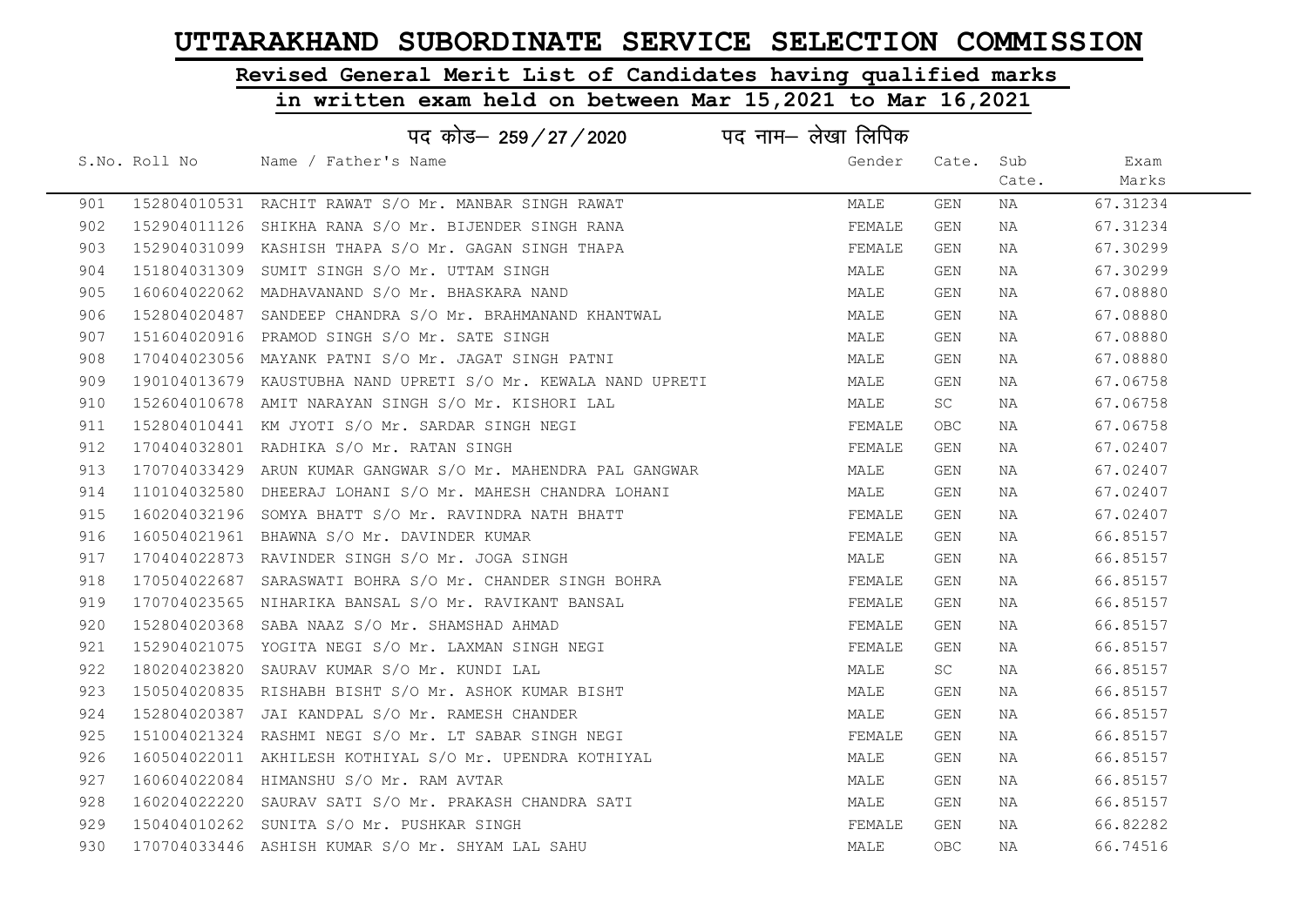# Revised General Merit List of Candidates having qualified marks

### in written exam held on between Mar 15,2021 to Mar 16,2021

|     |               | पद कोड़- 259 / 27 / 2020 पद नाम- लेखा लिपिक                       |        |           |       |          |
|-----|---------------|-------------------------------------------------------------------|--------|-----------|-------|----------|
|     | S.No. Roll No | Name / Father's Name                                              | Gender | Cate. Sub |       | Exam     |
|     |               |                                                                   |        |           | Cate. | Marks    |
| 931 |               | 151804021306 TANUJA NEGI S/O Mr. SURENDRA SINGH NEGI              | FEMALE | GEN       | NA    | 66.61434 |
| 932 |               | 161504022393 ANSHUMAN SARIYAL S/O Mr. SURENDER SINGH SARIYAL      | MALE   | GEN       | NA    | 66.61434 |
| 933 |               | 151604020955 SNEHA BAHUGUNA S/O Mr. SHIV CHARAN BAHUGUNA          | FEMALE | GEN       | NA    | 66.61434 |
| 934 |               | 170504012737 LAVI JAIN S/O Mr. MUKESH JAIN                        | FEMALE | GEN       | NA    | 66.57805 |
| 935 |               | 160504011849  MUSKAN SINGHAL S/O Mr. RAKESH KUMAR SINGHAL         | FEMALE | GEN       | NA    | 66.57805 |
| 936 |               | 170704033558 PUSHPESH BANKOTI S/O Mr. UTTAM SINGH BANKOTI         | MALE   | GEN       | NA    | 66.46624 |
| 937 |               | 180204033902 PRAMOD CHANDRA S/O Mr. PURNANAND                     | MALE   | GEN       | NA    | 66.46624 |
| 938 |               | 151204031547 HIMANI NAUDIYAL S/O Mr. PRAMOD KUMAR NAUDIYAL        | FEMALE | GEN       | NA    | 66.46624 |
| 939 |               | 151004031410 NISHA KANDARI S/O Mr. KRIPAL SINGH KANDARI           | FEMALE | GEN       | NA    | 66.46624 |
| 940 |               | 170504032668 GAURAV JOSHI S/O Mr. DURGA DUTT JOSHI                | MALE   | GEN       | NA    | 66.46624 |
| 941 |               | 152604030587 NITIN KUMAR S/O Mr. JAI BEER SINGH                   | MALE   | OBC.      | NA    | 66.46624 |
| 942 |               | 170404032940 SUCHITRA KHULBE S/O Mr. JAGDISH CHANDRA KHULBE       | FEMALE | GEN       | NA    | 66.46624 |
| 943 |               | 190104033619 UMA PUNETHA S/O Mr. DAYAKISHAN PUNETHA               | FEMALE | GEN       | NA    | 66.46624 |
| 944 |               | 152904031115 KAMAL S/O Mr. NAVAL KISHOR                           | MALE   | GEN       | NA    | 66.46624 |
| 945 |               | 151204031499 ANITA RANA S/O Mr. S S RANA                          | FEMALE | GEN       | NA    | 66.46624 |
| 946 |               | 152804030525 SHUBHAM BIJALWAN S/O Mr. ROSHAN BIJALWAN             | MALE   | GEN       | NA    | 66.46624 |
| 947 |               | 180204033979 ANOOP S/O Mr. BALBIR SINGH                           | MALE   | GEN       | NA    | 66.46624 |
| 948 |               | 160604032047 AKSHAY SHARMA S/O Mr. BALESH KUMAR                   | MALE   | GEN       | NA    | 66.46624 |
| 949 |               | 152604020575 JYOTI JOSHI S/O Mr. HARISH CHANDRA JOSHI             | FEMALE | GEN       | NA    | 66.37710 |
| 950 |               | 152604020653 KAMAL CHANDRA DWIVEDI S/O Mr. RAMESH CHANDRA DWIVEDI | MALE   | OBC.      | NA    | 66.37710 |
| 951 |               | 151804021256 VIKRAM SINGH S/O Mr. RANJIT SINGH                    | MALE   | GEN       | NA    | 66.37710 |
| 952 |               | 152604020614 TABISH AKHTAR S/O Mr. ABDUL RAHIM                    | MALE   | GEN       | NA    | 66.37710 |
| 953 |               | 150504010888 PARDEEP SINGH S/O Mr. KEDAR SINGH                    | MALE   | GEN       | NA    | 66.33329 |
| 954 |               | 151204011503 YOGENDRA SINGH S/O Mr. MAN SINGH                     | MALE   | GEN       | NA    | 66.33329 |
| 955 |               | 151504010033 HARSHMANI KOTHIYAL S/O Mr. DEVENDRA PRASAD KOTHIYAL  | MALE   | GEN       | NA    | 66.33329 |
| 956 |               | 180204013890 SHREYA RAWAT S/O Mr. BHAGWAN SINGH RAWAT             | FEMALE | GEN       | NA    | 66.33329 |
| 957 |               | 152804010464 ANKIT RAWAT S/O Mr. AMAR SINGH RAWAT                 | MALE   | GEN       | NA    | 66.33329 |
| 958 |               | 170304033062 AYUSHI TAMTA S/O Mr. NC TAMTA                        | FEMALE | SC        | NA    | 66.18733 |
| 959 |               | 151604031013 ASHISH PRASAD S/O Mr. VINOD PRASAD                   | MALE   | EWS       | NA    | 66.18733 |
| 960 |               | 140104033749 MANISHA RAI S/O Mr. SHAYAM DATT RAI                  | FEMALE | GEN       | NA    | 66.18733 |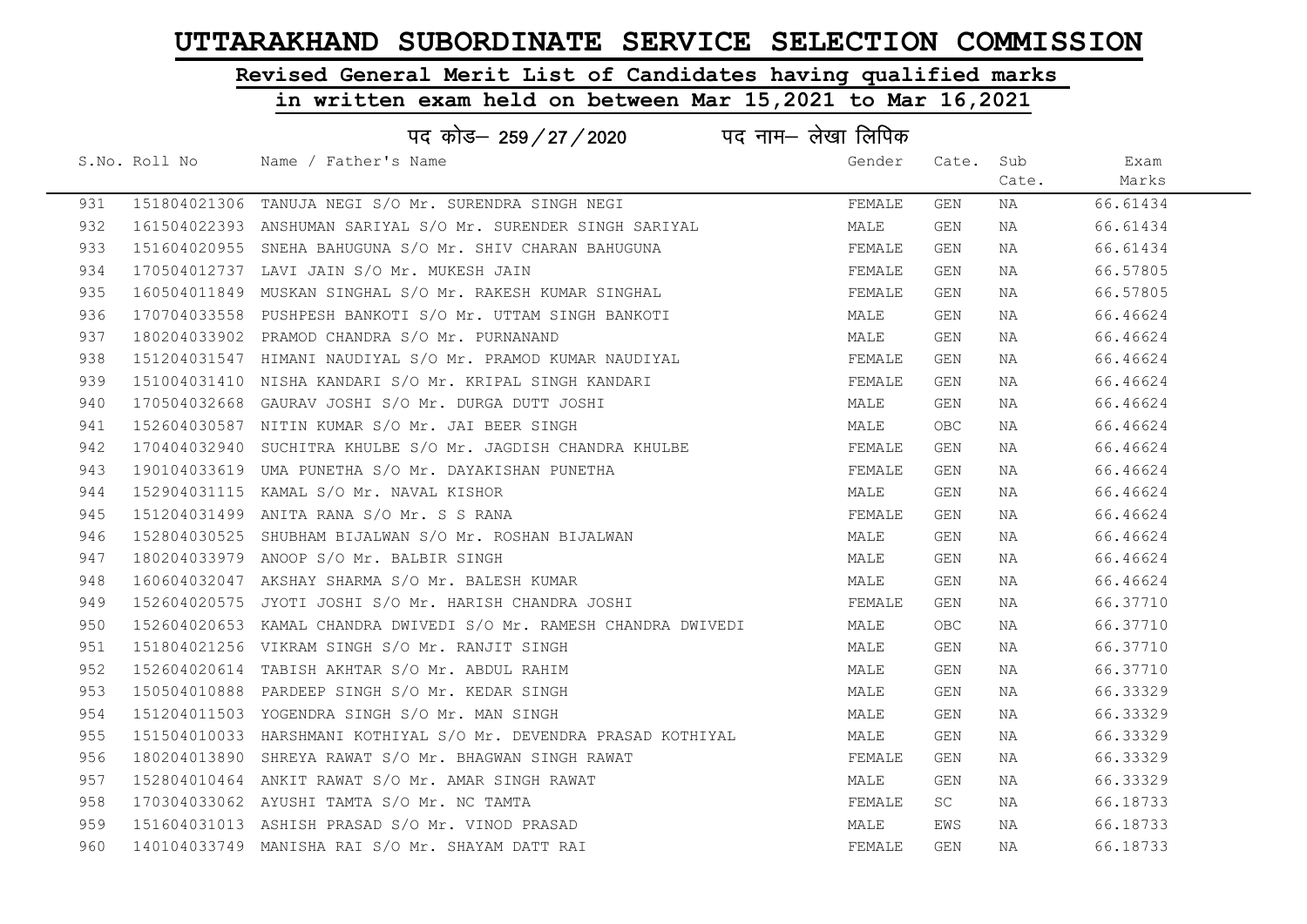# Revised General Merit List of Candidates having qualified marks

| पद कोड– 259/27/2020<br>पद नाम– लेखा लिपिक |               |                                                                       |        |       |       |          |  |  |
|-------------------------------------------|---------------|-----------------------------------------------------------------------|--------|-------|-------|----------|--|--|
|                                           | S.No. Roll No | Name / Father's Name                                                  | Gender | Cate. | Sub   | Exam     |  |  |
|                                           |               |                                                                       |        |       | Cate. | Marks    |  |  |
| 961                                       |               | 151204031461 AVANTIKA MALL S/O Mr. RATAN BAHADUR                      | FEMALE | GEN   | NA    | 66.18733 |  |  |
| 962                                       |               | 110104022602 ALMIYA DEEPA DIWAN SINGH S/O Mr. DIWAN SINGH ALMIYA      | FEMALE | GEN   | NA    | 66.13987 |  |  |
| 963                                       |               | 151604020991 MANISHA RANA S/O Mr. BRIJ MOHAN SINGH RANA               | FEMALE | GEN   | NA    | 66.13987 |  |  |
| 964                                       |               | 110104022584 MOHD AZIM MUSTFA S/O Mr. MOHD ALEEM MUSTFA               | MALE   | OBC   | NA    | 66.13987 |  |  |
| 965                                       |               | 230204023769 OMRAJ BISHT S/O Mr. GIREESH BISHT                        | MALE   | OBC.  | NA    | 66.13987 |  |  |
| 966                                       |               | 170604013442 NAKUL RAWAT S/O Mr. JIWAN SINGH RAWAT                    | MALE   | GEN   | NA    | 66.08853 |  |  |
| 967                                       |               | 151504010206 REKHA DABRAL S/O Mr. HARI KISHAN DABRAL                  | FEMALE | GEN   | NA    | 66.08853 |  |  |
| 968                                       |               | 161504012526 NAMAN CHAUDHARY S/O Mr. GOPAL CHAUDHARY                  | MALE   | GEN   | NA    | 66.08853 |  |  |
| 969                                       |               | 152904031167 AJEET MOHAN BIJLWAN S/O Mr. VISHALMANI BIJLWAN           | MALE   | GEN   | NA    | 65.90841 |  |  |
| 970                                       |               | 150504030830 YOGESH PANT S/O Mr. HEM CHANDER PANT                     | MALE   | GEN   | NA    | 65.90841 |  |  |
| 971                                       |               | 190104033612 PRIYA BISHT S/O Mr. T S BISHT                            | FEMALE | GEN   | NA    | 65.90841 |  |  |
| 972                                       |               | 170304023206 TARUN SINGH GHUGHUTIYAL S/O Mr. RAMESH SINGH GHUGHUTIYAL | MALE   | GEN   | NA    | 65.90264 |  |  |
| 973                                       |               | 151204021707 SHIVANI PAL S/O Mr. RAMESH PAL                           | FEMALE | GEN   | NA    | 65.90264 |  |  |
| 974                                       |               | 151504020058 NEELAM RANA S/O Mr. VIJENDER SINGH RANA                  | FEMALE | GEN   | NA    | 65.90264 |  |  |
| 975                                       |               | 152604020546 SANDEEP RAMOLA S/O Mr. RAKESH CHAND RAMOLA               | MALE   | GEN   | NA    | 65.90264 |  |  |
| 976                                       |               | 152604020768 AMIT NAWANI S/O Mr. GIRISH CHAND NAWANI                  | MALE   | GEN   | NA    | 65.90264 |  |  |
| 977                                       |               | 130104011742 AKHILESH PUROHIT S/O Mr. MAHAVIR PRASAD                  | MALE   | GEN   | NA    | 65.84376 |  |  |
| 978                                       |               | 151604011055 SEEMA RAWAT S/O Mr. JAGMOHAN SINGH RAWAT                 | FEMALE | OBC.  | NA    | 65.84376 |  |  |
| 979                                       |               | 170304013133 VASVANAND S/O Mr. GOPAL DUTT                             | MALE   | EWS   | NA    | 65.84376 |  |  |
| 980                                       |               | 151204011464 NEHA RAWAT S/O Mr. MAHARAJ SINGH RAWAT                   | FEMALE | GEN   | NA    | 65.84376 |  |  |
| 981                                       |               | 130104011756 ANCHAL S/O Mr. YASHWANT SINGH                            | FEMALE | GEN   | NA    | 65.84376 |  |  |
| 982                                       |               | 152604020549 RAHUL SINGH NEGI S/O Mr. KUNDAN SINGH NEGI               | MALE   | OBC.  | NA    | 65.66540 |  |  |
| 983                                       |               | 170304023079 MANISH KUMAR ARYA S/O Mr. PREM LAL ARYA                  | MALE   | SC    | NA    | 65.66540 |  |  |
| 984                                       |               | 140104023741 DHEERAJ SINGH LADWAL S/O Mr. MOHAN SINGH LADWAL          | MALE   | GEN   | NA    | 65.66540 |  |  |
| 985                                       |               | 170204023355 DEEPAK PALIWAL S/O Mr. MOHAN CHAND PALIWAL               | MALE   | GEN   | NA    | 65.66540 |  |  |
| 986                                       |               | 180204023900 SHRADHA Kala S/O Mr. ARVIND KALA                         | FEMALE | GEN   | NA    | 65.66540 |  |  |
| 987                                       |               | 170204023282 LALITA MISHRA S/O Mr. PURAN CHANDRA MISHRA               | FEMALE | GEN   | NA    | 65.66540 |  |  |
| 988                                       |               | 160304022303 DEV RATURI S/O Mr. DARSHAN LAL RATURI                    | MALE   | GEN   | NA    | 65.66540 |  |  |
| 989                                       |               | 170604023493 DEEPIKA ADHIKARI S/O Mr. PURAN SINGH                     | FEMALE | GEN   | NA    | 65.66540 |  |  |
| 990                                       |               | 151204021536 ASHISH RAWAT S/O Mr. BIKRAM SINGH RAWAT                  | MALE   | OBC.  | NA    | 65.66540 |  |  |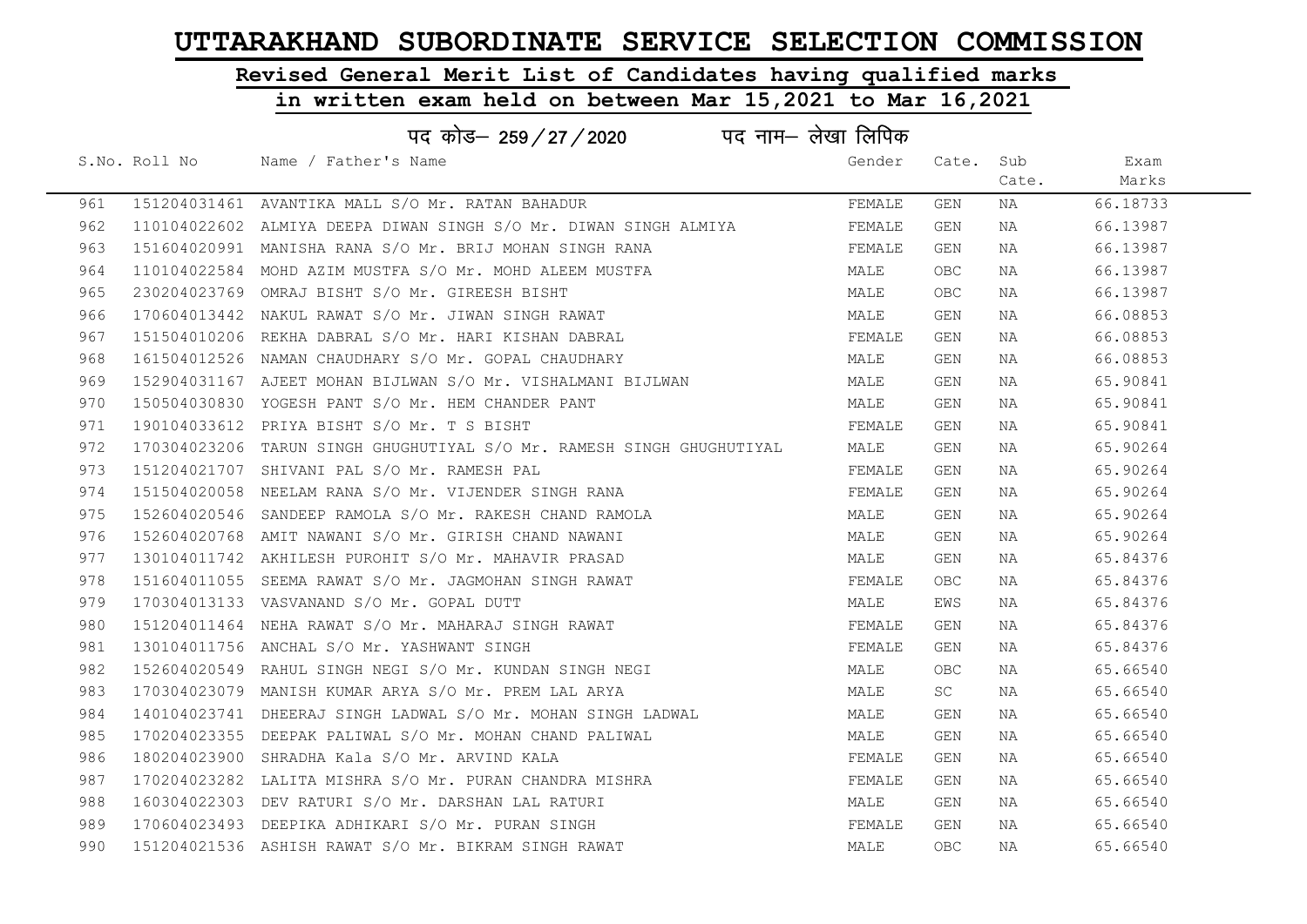# Revised General Merit List of Candidates having qualified marks

|      |               | पद कोड– 259/27/2020                                               | पद नाम– लेखा लिपिक |        |            |         |          |
|------|---------------|-------------------------------------------------------------------|--------------------|--------|------------|---------|----------|
|      | S.No. Roll No | Name / Father's Name                                              |                    | Gender | Cate.      | Sub     | Exam     |
|      |               |                                                                   |                    |        |            | Cate.   | Marks    |
| 991  |               | 140104033720 ASHISH CHANDRA UPRETI S/O Mr. SURESH CHANDRA UPRETI  |                    | MALE   | GEN        | NA      | 65.62950 |
| 992  |               | 151804031271 BALPREET SINGH S/O Mr. AMARJEET SINGH                |                    | MALE   | <b>GEN</b> | NA      | 65.62950 |
| 993  |               | 161504032514 RAGHAV AGARWAL S/O Mr. NAGENDRA AGARWAL              |                    | MALE   | GEN        | NA      | 65.62950 |
| 994  |               | 150404010266 ANURAG GOUNIYAL S/O Mr. SOHAN LAL GOUNIYAL           |                    | MALE   | GEN        | NA      | 65.59900 |
| 995  |               | 152904011129 SUNIL DUTT SATI S/O Mr. RATTAN SATI                  |                    | MALE   | GEN        | NA      | 65.59900 |
| 996  |               | 152604010779 SUMIT BISHT S/O Mr. M S BISHT                        |                    | MALE   | GEN        | NA      | 65.59900 |
| 997  |               | 170304013141 DEEPA BISHT S/O Mr. D S BISHT                        |                    | FEMALE | GEN        | NA      | 65.59900 |
| 998  |               | 160604012060 MOHIT CHOUHAN S/O Mr. MADAN CHOUHAN                  |                    | MALE   | <b>GEN</b> | NA      | 65.59900 |
| 999  |               | 151804011262 VARUN GAUR S/O Mr. DEVENDRA GAUR                     |                    | MALE   | GEN        | NA      | 65.59900 |
| 1000 |               | 150404020231 RAHUL BAGRIYAL S/O Mr. SHER SINGH BAGRIYAL           |                    | MALE   | GEN        | NA      | 65.42817 |
| 1001 |               | 170504022710 SWATI SINGH S/O Mr. ARJUN SINGH                      |                    | FEMALE | GEN        | NA      | 65.42817 |
| 1002 |               | 160604022046 ANSHITA SHARMA S/O Mr. SURENDER KUMAR SHARMA         |                    | FEMALE | GEN        | NA      | 65.42817 |
|      |               | 1003 170704023586 MANISH KUMAR S/O Mr. MADAN LAL                  |                    | MALE   | GEN        | NA      | 65.42817 |
|      |               | 1004 150504020813 ANKITA BALODI S/O Mr. SUNIL KUMAR BALODI        |                    | FEMALE | GEN        | NA      | 65.42817 |
|      |               | 1005 151204011477 NISHANT THAPA S/O Mr. RAMESH THAPA              |                    | MALE   | GEN        | NA      | 65.35424 |
| 1006 |               | 170704013528 SAURABH PHUTELA S/O Mr. DHARAMPAL PHUTELA            |                    | MALE   | GEN        | NA      | 65.35424 |
|      |               | 1007 151204011581 SIDHARTH CHAUHAN S/O Mr. NARENDRA SINGH CHAUHAN |                    | MALE   | GEN        | NA      | 65.35424 |
| 1008 |               | 170504012700 KAUSHAL MATHPAL S/O Mr. PRAKASH CHANDRA MATHPAL      |                    | MALE   | GEN        | NA      | 65.35424 |
|      |               | 1009 152804010503 ANJALI S/O Mr. BHUWAN CHANDRA UPRETI            |                    | FEMALE | GEN        | NA      | 65.35424 |
|      |               | 1010 170204033233 MOHD FARHAN S/O Mr. MOHD MERAJ                  |                    | MALE   | GEN        | NA      | 65.35058 |
|      |               | 1011 110104032573 PUSHPA BHOJ S/O Mr. RAM SINGH BHOJ              |                    | FEMALE | <b>GEN</b> | NA      | 65.35058 |
|      |               | 1012 140104033716 RAJINDER JOSHI S/O Mr. CHANDRA DUTT JOSHI       |                    | MALE   | GEN        | NA      | 65.35058 |
|      |               | 1013 170604033287 NEERAJ MEHRA S/O Mr. BHAGAT SINGH               |                    | MALE   | GEN        | NA      | 65.35058 |
| 1014 |               | 120104033606 RAHUL SINGH S/O Mr. NANDAN SINGH                     |                    | MALE   | GEN        | NA      | 65.35058 |
|      |               | 1015 110104032538 LALITA RAWAT S/O Mr. MOHAN SINGH RAWAT          |                    | FEMALE | GEN        | NA      | 65.35058 |
| 1016 |               | 170304023204 PURAN SINGH S/O Mr. PIRTHI SINGH                     |                    | MALE   | GEN        | EX-Army | 65.19094 |
|      |               | 1017 152804020515 PREETI BANSAL S/O Mr. SUBHASH CHAND             |                    | FEMALE | GEN        | NA      | 65.19094 |
|      |               | 1018 190104023659 POOJA BISHT S/O Mr. LAXMAN SINGH                |                    | FEMALE | OBC        | NA      | 65.19094 |
|      |               | 1019 180204023797 PRITYKA S/O Mr. RAGHUBEER SINGH                 |                    | FEMALE | GEN        | NA      | 65.19094 |
|      |               | 1020 152604020638 KAJAL RANA S/O Mr. NARENDER SINGH RANA          |                    | FEMALE | <b>GEN</b> | ΝA      | 65.19094 |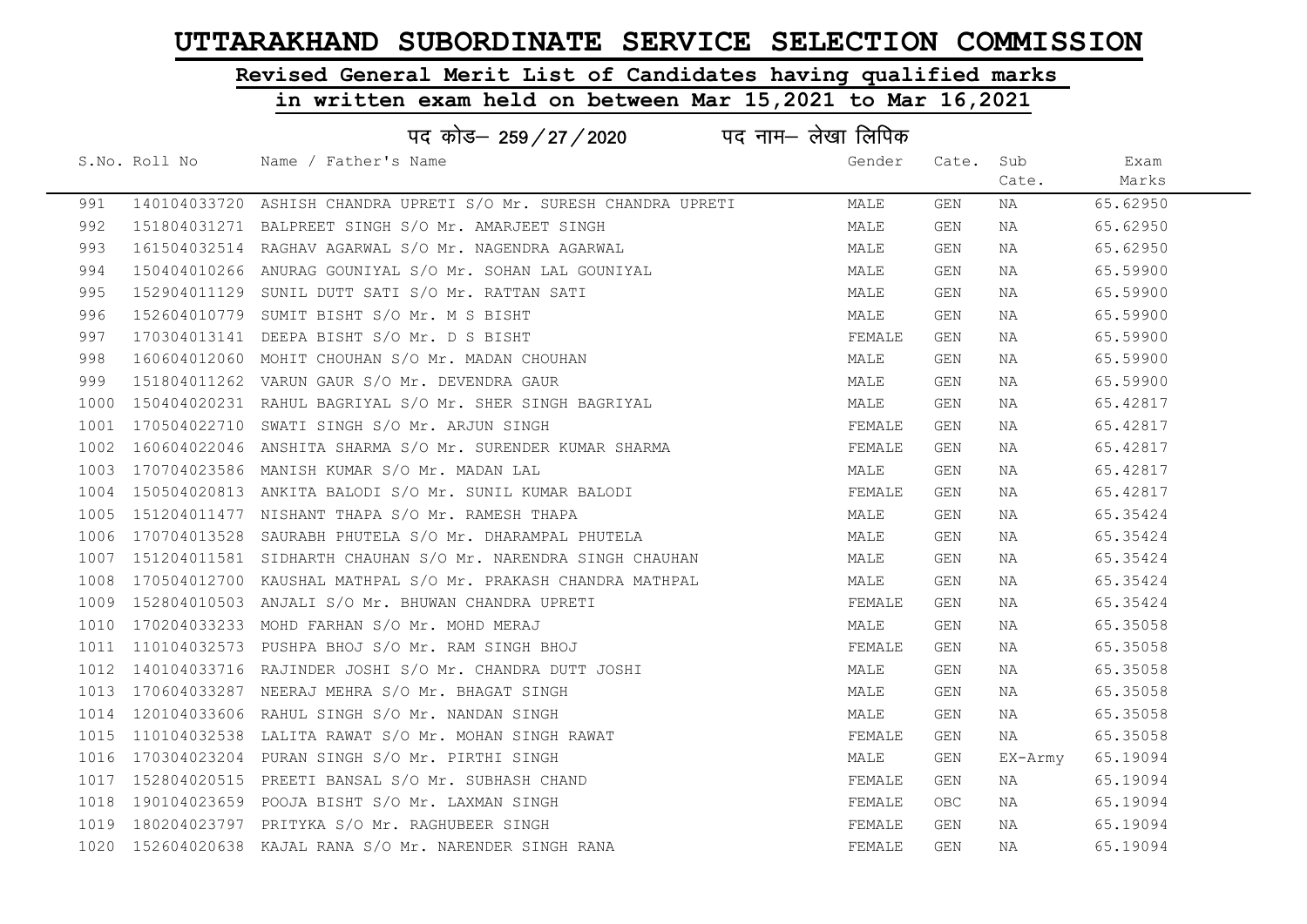# Revised General Merit List of Candidates having qualified marks

|      |               | पद कोड– 259 / 27 / 2020                                             | पद नाम— लेखा लिपिक |            |       |          |  |
|------|---------------|---------------------------------------------------------------------|--------------------|------------|-------|----------|--|
|      | S.No. Roll No | Name / Father's Name                                                | Gender             | Cate.      | Sub   | Exam     |  |
|      |               |                                                                     |                    |            | Cate. | Marks    |  |
|      |               | 1021 151504010166 SONI NEGI S/O Mr. DIWAN SINGH NEGI                | FEMALE             | GEN        | NA    | 65.10947 |  |
|      |               | 1022 150404010241 NEHA DABRAL S/O Mr. KANHIYA LAL DABRAL            | FEMALE             | <b>GEN</b> | NA    | 65.10947 |  |
|      |               | 1023 152604010544 ANKUR TYAGI S/O Mr. SANJEEV TYAGI                 | MALE               | <b>GEN</b> | NA    | 65.10947 |  |
|      |               | 1024 170504012743 SUNDER SINGH RAWAT S/O Mr. MOHAN SINGH RAWAT      | MALE               | GEN        | NA    | 65.10947 |  |
|      |               | 1025 151504010103 KM JYOTI S/O Mr. DHARM PAL SHARMA                 | FEMALE             | EWS        | NA    | 65.10947 |  |
|      |               | 1026 152904011162 SUMAN CHAMOLI S/O Mr. GANGA PRASAD CHAMOLI        | FEMALE             | GEN        | NA    | 65.10947 |  |
|      |               | 1027 151204011577 NEHA S/O Mr. BRIJ MOHAN ARYA                      | FEMALE             | SC         | NA    | 65.10947 |  |
| 1028 |               | 152604010645 VARSHA RAWAT S/O Mr. SHIVRAJ SINGH RAWAT               | FEMALE             | GEN        | NA    | 65.10947 |  |
|      |               | 1029 160204012282 SHAHBAJ ALI S/O Mr. MEHBOOB ALI                   | MALE               | GEN        | NA    | 65.10947 |  |
|      |               | 1030 151004011395 SHIVANI SHARMA S/O Mr. VINOD SHARMA               | FEMALE             | GEN        | NA    | 65.10947 |  |
|      |               | 1031 110104012604 ROSHAN KUMAR S/O Mr. KAILASH CHANDRA              | MALE               | <b>SC</b>  | NA    | 65.10947 |  |
|      |               | 1032 152904011121 RAO JUNAID S/O Mr. FAZIL HUSSAIN                  | MALE               | GEN        | NA    | 65.10947 |  |
|      |               | 1033 180204013856 ANEESH CHAUHAN S/O Mr. JAIDAYAL SINGH CHAUHAN     | MALE               | GEN        | NA    | 65.10947 |  |
|      |               | 1034 170304013178 HIMANSHU AGRAWAL S/O Mr. VIKAS AGRAWAL            | MALE               | GEN        | NA    | 65.10947 |  |
|      |               | 1035 151204031502 MOHIT BADOLA S/O Mr. CHANDRA BALLABH              | MALE               | GEN        | NA    | 65.07167 |  |
|      |               | 1036 151504030037 SUMITEE KAPOOR S/O Mr. JAGDISH CHANDRA KAPOOR     | FEMALE             | GEN        | NA    | 65.07167 |  |
|      |               | 1037 210104031841 VARSHA PUNDIR S/O Mr. SHOORBIR SINGH PUNDIR       | FEMALE             | GEN        | NA    | 65.07167 |  |
|      |               | 1038 160604032069 VINOD KUMAR S/O Mr. DIWAN PURI                    | MALE               | <b>OBC</b> | NA    | 65.07167 |  |
|      |               | 1039 152804030451 RACHIT GUPTA S/O Mr. SANJAY GUPTA                 | MALE               | GEN        | NA    | 65.07167 |  |
|      |               | 1040 152804030461 ABHISHEK BHANDARI S/O Mr. SURENDER SINGH BHANDARI | MALE               | GEN        | NA    | 65.07167 |  |
|      |               | 1041 170204033164 DIVYANSH TRIPATHI S/O Mr. HARISH CHANDRA TRIPATHI | MALE               | EWS        | NA    | 65.07167 |  |
|      |               | 1042 170504032698 MOHAMMAD JAVED S/O Mr. SALEEM AHMAD               | MALE               | GEN        | NA    | 65.07167 |  |
|      |               | 1043 170404032952 SAKSHAM JALHOTRA S/O Mr. RAJKUMAR JALHOTRA        | MALE               | GEN        | NA    | 65.07167 |  |
| 1044 |               | 160504021926 SHAILY S/O Mr. IMRAT SINGH                             | FEMALE             | SC         | NA    | 64.95370 |  |
|      |               | 1045 170204023250 AMIT KUMAR S/O Mr. ANIL KUMAR                     | MALE               | SC         | NA    | 64.95370 |  |
|      |               | 1046 170404022928 PRIYANKA JOSHI S/O Mr. LATE BC JOSHI              | FEMALE             | GEN        | NA    | 64.95370 |  |
|      |               | 1047 152604020554 RAHUL BANDUNI S/O Mr. KHUSHIRAM BANDUNI           | MALE               | GEN        | NA    | 64.95370 |  |
|      |               | 1048 180204013823 JITENDRA SINGH S/O Mr. OMPARKASH SINGH            | MALE               | GEN        | NA    | 64.86471 |  |
|      |               | 1049 170604033326 NASEEM AHMAD S/O Mr. SAYEED AHMAD                 | MALE               | GEN        | NA    | 64.79275 |  |
|      |               | 1050 151804031260 ANKIT MANDAL S/O Mr. LALIT KUMAR MANDAL           | MALE               | <b>GEN</b> | ΝA    | 64.79275 |  |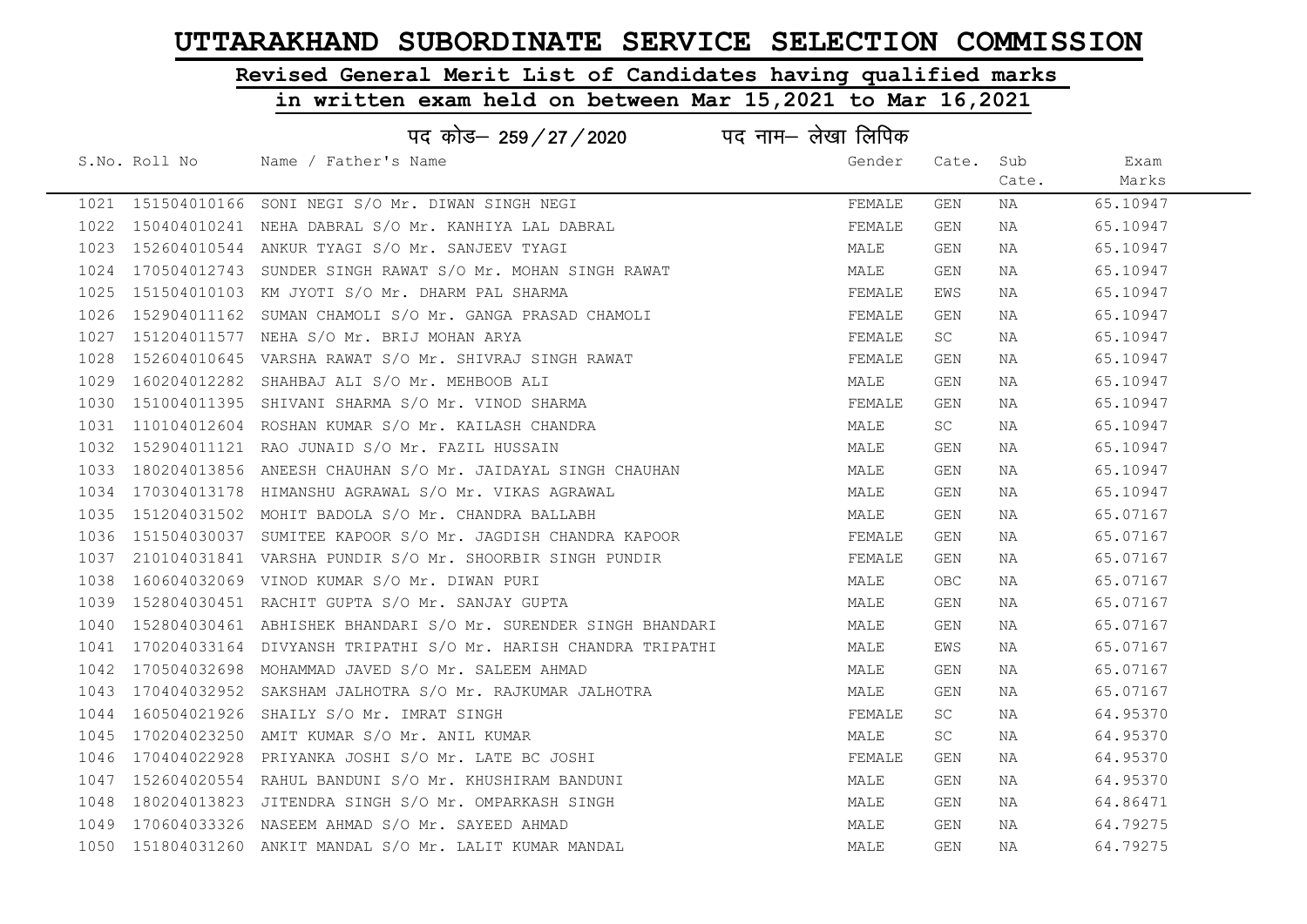# Revised General Merit List of Candidates having qualified marks

|      | पद नाम– लेखा लिपिक<br>पद कोड– 259 / 27 / 2020 |                                                                       |        |            |       |          |  |  |  |
|------|-----------------------------------------------|-----------------------------------------------------------------------|--------|------------|-------|----------|--|--|--|
|      | S.No. Roll No                                 | Name / Father's Name                                                  | Gender | Cate. Sub  |       | Exam     |  |  |  |
|      |                                               |                                                                       |        |            | Cate. | Marks    |  |  |  |
|      |                                               | 1051 151604031031 VANDANA S/O Mr. BACHAN SINGH                        | FEMALE | GEN        | NA    | 64.79275 |  |  |  |
|      |                                               | 1052 120104033595 MANISHA PANDEY S/O Mr. JEEVAN PANDEY                | FEMALE | GEN        | NA    | 64.79275 |  |  |  |
|      |                                               | 1053 152804020437 KAMAL SINGH BHANDARI S/O Mr. BALWANT SINGH BHANDARI | MALE   | GEN        | NA    | 64.71647 |  |  |  |
|      |                                               | 1054 140104023759 CHANDRA SHEKHAR PANDEY S/O Mr. BHAIRAV DUTT PANDEY  | MALE   | GEN        | NA    | 64.71647 |  |  |  |
|      |                                               | 1055 152604020730 SAROJ CHAUHAN S/O Mr. KUNDAN SINGH                  | FEMALE | ST         | NA    | 64.71647 |  |  |  |
|      |                                               | 1056 151204021681 SURYA KIRAN S/O Mr. DAMODAR SINGH                   | MALE   | GEN        | NA    | 64.71647 |  |  |  |
|      |                                               | 1057 152904021103 PRIYANKA BINJOLA S/O Mr. SUNIL CHAND BIJNOLA        | FEMALE | GEN        | NA    | 64.71647 |  |  |  |
|      |                                               | 1058 151204021637 AMAN Saxena S/O Mr. UMESH CHAND SAXENA              | MALE   | GEN        | NA    | 64.71647 |  |  |  |
|      |                                               | 1059 160204012251 PRADEEP KUMAR AGRAWAL S/O Mr. SHYAM SUNDER AGRAWAL  | MALE   | GEN        | NA    | 64.61995 |  |  |  |
|      |                                               | 1060 152604010725 GUNDEEP SINGH S/O Mr. UPVINDER SINGH                | MALE   | GEN        | NA    | 64.61995 |  |  |  |
|      |                                               | 1061 150404010310 ANKITA NEGI S/O Mr. GAJENDRA SINGH NEGI             | FEMALE | OBC        | DFF   | 64.61995 |  |  |  |
|      |                                               | 1062 160604012098 ARUN CHAUDHARY S/O Mr. JAIPAL SINGH                 | MALE   | OBC        | NA    | 64.61995 |  |  |  |
|      |                                               | 1063 151504030155 SURAJ S/O Mr. SUNDER LAL KANOJIA                    | MALE   | SC         | NA    | 64.51383 |  |  |  |
|      |                                               | 1064 140104033714 BABITA RANI S/O Mr. LAKSHMAN SINGH                  | FEMALE | GEN        | NA    | 64.51383 |  |  |  |
|      |                                               | 1065 160504031884 SHIVANI KANTI S/O Mr. GHANSHYAM KANTI               | FEMALE | GEN        | NA    | 64.51383 |  |  |  |
| 1066 |                                               | 150404030244 SHALINI RAWAT S/O Mr. SHIV CHARAN RAWAT                  | FEMALE | GEN        | NA    | 64.51383 |  |  |  |
|      |                                               | 1067 151004031411 KARAN KUMAR S/O Mr. GULAB SINGH                     | MALE   | <b>OBC</b> | NA    | 64.51383 |  |  |  |
|      |                                               | 1068 152804030367 AMIT SINGH BHANDARI S/O Mr. HARI SINGH BHANDARI     | MALE   | <b>OBC</b> | NA    | 64.51383 |  |  |  |
|      |                                               | 1069 160604032065 SHWETA TRIPATHI S/O Mr. JAI PRAKASH TRIPATHI        | FEMALE | GEN        | NA    | 64.51383 |  |  |  |
|      |                                               | 1070 152604020765 MUKESH S/O Mr. GANGA DUTT                           | MALE   | GEN        | NA    | 64.47924 |  |  |  |
|      |                                               | 1071 150504020901 ARVIND SINGH RAWAT S/O Mr. SURBIR SINGH RAWAT       | MALE   | GEN        | NA    | 64.47924 |  |  |  |
|      |                                               | 1072 160604022157 KAJAL SHARMA S/O Mr. SURENDRA KUMAR SHARMA          | FEMALE | GEN        | NA    | 64.47924 |  |  |  |
|      |                                               | 1073 151804021274 MONIKA RAWAT S/O Mr. BHAGAT SINGH RAWAT             | FEMALE | GEN        | NA    | 64.47924 |  |  |  |
|      |                                               | 1074 130104021748 ABHISHEK CHANDRA S/O Mr. GOKUL CHNADRA              | MALE   | SC         | NA    | 64.47924 |  |  |  |
|      |                                               | 1075 151504020142 ARUNIMA MITTAL S/O Mr. ANUJ MITTAL                  | FEMALE | GEN        | NA    | 64.47924 |  |  |  |
|      |                                               | 1076 161504012502 JYOTI RAWAT S/O Mr. BHARAT SINGH RAWAT              | FEMALE | GEN        | NA    | 64.37518 |  |  |  |
|      |                                               | 1077 110104012618 AANCHAL MAHESHWARI S/O Mr. PYARE LAL MAHESHWARI     | FEMALE | GEN        | NA    | 64.37518 |  |  |  |
|      |                                               | 1078 170204013286 DEEPESH SINGH RAWAT S/O Mr. GOPAL SINGH RAWAT       | MALE   | GEN        | NA    | 64.37518 |  |  |  |
|      |                                               | 1079 170404023011 RAKESH PANT S/O Mr. NAVEEN CHANDRA PANT             | MALE   | GEN        | NA    | 64.24200 |  |  |  |
|      |                                               | 1080 151204021706 ASHISH GUSAIN S/O Mr. SURENDER SINGH GUSAIN         | MALE   | GEN        | NA    | 64.24200 |  |  |  |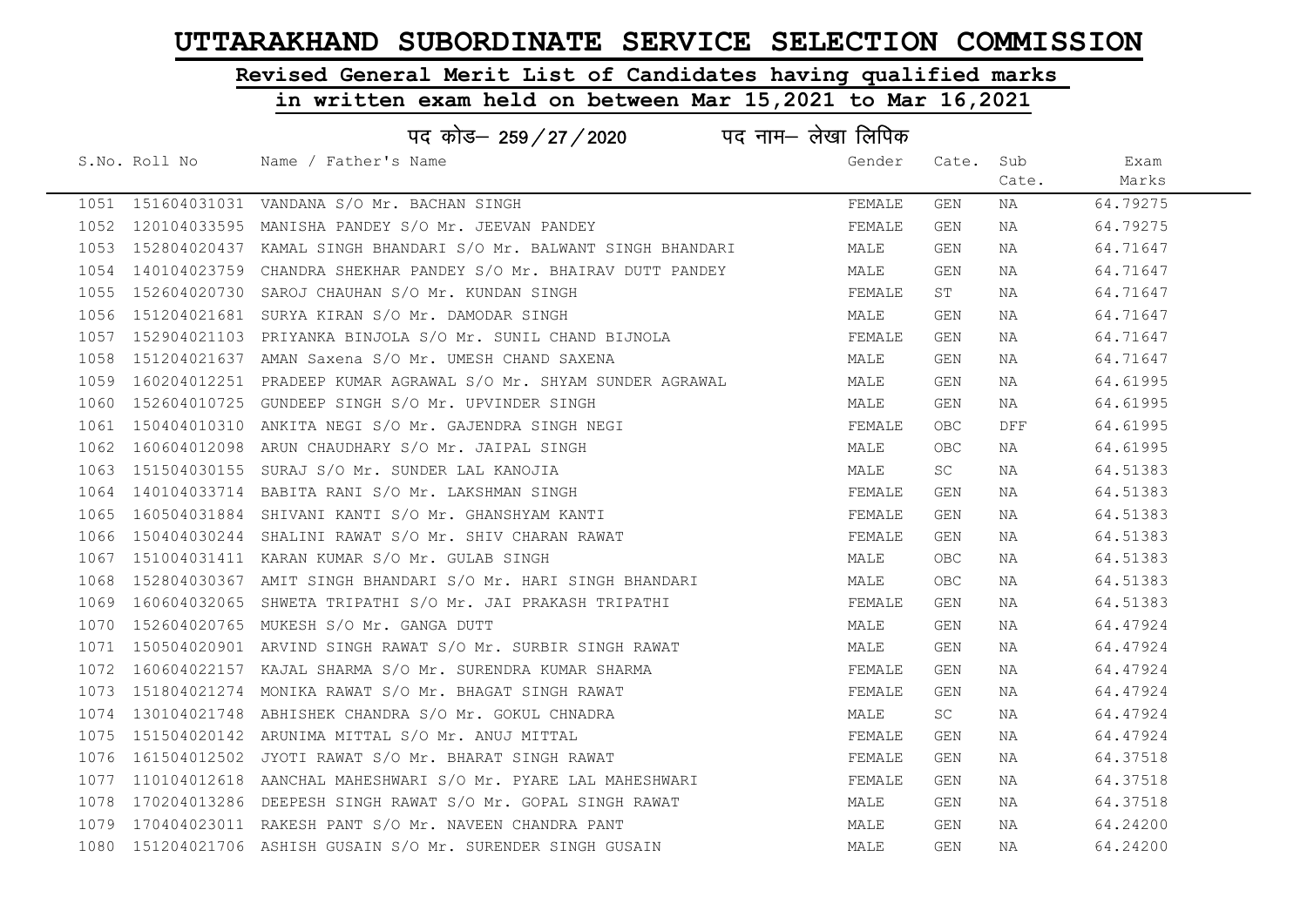# Revised General Merit List of Candidates having qualified marks

|      |               | पद कोड– 259/27/2020 पद नाम– लेखा लिपिक                          |        |            |       |          |
|------|---------------|-----------------------------------------------------------------|--------|------------|-------|----------|
|      | S.No. Roll No | Name / Father's Name                                            | Gender | Cate.      | Sub   | Exam     |
|      |               |                                                                 |        |            | Cate. | Marks    |
|      |               | 1081 170404022858 JUNAID MALIK S/O Mr. AFAK MALIK               | MALE   | OBC.       | NA    | 64.24200 |
| 1082 |               | 151504020203 PRINCY RAWAT S/O Mr. UTTAM SINGH RAWAT             | FEMALE | GEN        | NA    | 64.24200 |
| 1083 |               | 170504032631 BHOPAL SINGH BISHT S/O Mr. DHAN SINGH BISHT        | MALE   | EWS        | NA    | 64.23492 |
| 1084 |               | 152804030429 LAXMI GUSAIN S/O Mr. DHIRENDRA SINGH GUSAIN        | FEMALE | GEN        | NA    | 64.23492 |
| 1085 |               | 161504032426 MOHD SALIM S/O Mr. NAFEES AHMAD                    | MALE   | OBC.       | NA    | 64.23492 |
|      |               | 1086 151204031683 VIVEK SINGH KATHAIT S/O Mr. GAJENDRA SINGH    | MALE   | GEN        | NA    | 64.23492 |
| 1087 |               | 152904031114 YAMINI GUPTA S/O Mr. SUNIL CHAND GUPTA             | FEMALE | GEN        | NA    | 64.23492 |
| 1088 |               | 150504030890 CHUNNU CHAUHAN S/O Mr. RAJPAL SINGH CHAUHAN        | FEMALE | OBC.       | NA    | 64.23492 |
| 1089 |               | 160504031974 YASHDEEP SINGH S/O Mr. SATYAVEER SINGH             | MALE   | <b>OBC</b> | NA    | 64.23492 |
| 1090 | 170404013043  | SNEHA GUPTA S/O Mr. SUDHIR KUMAR GUPTA                          | FEMALE | OBC.       | NA    | 64.13042 |
| 1091 |               | 170704013531 KAMAL SINGH RAWAT S/O Mr. RAM SINGH                | MALE   | GEN        | NA    | 64.13042 |
| 1092 |               | 110104012622 GAUTAM SINGH RAWAT S/O Mr. BHAGWAT SINGH RAWAT     | MALE   | GEN        | NA    | 64.13042 |
|      |               | 1093 151204011497 SOURABH TARIYAL S/O Mr. BEER SINGH TARIYAL    | MALE   | GEN        | NA    | 64.13042 |
| 1094 |               | 170204013247 BHAVNA BISHT S/O Mr. MAHIPAL SINGH                 | FEMALE | GEN        | NA    | 64.13042 |
| 1095 |               | 110104022581  PUSHKAR SINGH RAWAT S/O Mr. BUDHI SINGH RAWAT     | MALE   | GEN        | NA    | 64.00477 |
| 1096 |               | 151804031280 RAJAT RAWAT S/O Mr. YASHPAL RAWAT                  | MALE   | GEN        | NA    | 63.95600 |
| 1097 |               | 210104031836 VIKRAM SINGH S/O Mr. GOPAL SINGH                   | MALE   | OBC.       | NA    | 63.95600 |
| 1098 |               | 110104012643 NEERAJ JOSHI S/O Mr. B N JOSHI                     | MALE   | GEN        | NA    | 63.88565 |
| 1099 |               | 110104012599  MAHENDRA CHANDRA ARYA S/O Mr. KISHAN RAM ARYA     | MALE   | SC.        | NA    | 63.88565 |
| 1100 |               | 160504011851 ATUL NEGI S/O Mr. NAIN SINGH NEGI                  | MALE   | GEN        | NA    | 63.88565 |
| 1101 |               | 160504011886 ABHISHEK S/O Mr. VIKAS                             | MALE   | OBC.       | NA    | 63.88565 |
| 1102 |               | 230204013778 SANTOSHI PANWAR S/O Mr. JAGDISH SINGH              | FEMALE | OBC.       | NA    | 63.88565 |
| 1103 |               | 151204021643  AJAY PAL SINGH RAWAT S/O Mr. CHANDER SINGH RAWAT  | MALE   | GEN        | NA    | 63.76754 |
| 1104 |               | 151204021503 ARUNA BHANDARI S/O Mr. VIJAY SINGH BHANDARI        | FEMALE | GEN        | NA    | 63.76754 |
| 1105 |               | 151604021032 DEEPAK NAUTIYAL S/O Mr. VIRENDRA DUTT NAUTIYAL     | MALE   | OBC.       | NA    | 63.76754 |
| 1106 |               | 152804020415 MANJEET SINGH S/O Mr. VIJENDRA SINGH               | MALE   | OBC.       | NA    | 63.76754 |
| 1107 |               | 151804021252 SIMMI RANA S/O Mr. JAGDEEP KUMAR RANA              | FEMALE | GEN        | NA    | 63.76754 |
| 1108 |               | 152604030653 ANUJ SHARMA S/O Mr. ISHWAR CHAND SHARMA            | MALE   | GEN        | NA    | 63.67709 |
| 1109 |               | 170404032757 ANAND SINGH S/O Mr. TRILOK SINGH                   | MALE   | EWS        | NA    | 63.67709 |
|      |               | 1110 151604030933 RAVINDER SINGH NEGI S/O Mr. DHIRAJ SINGH NEGI | MALE   | GEN        | NA    | 63.67709 |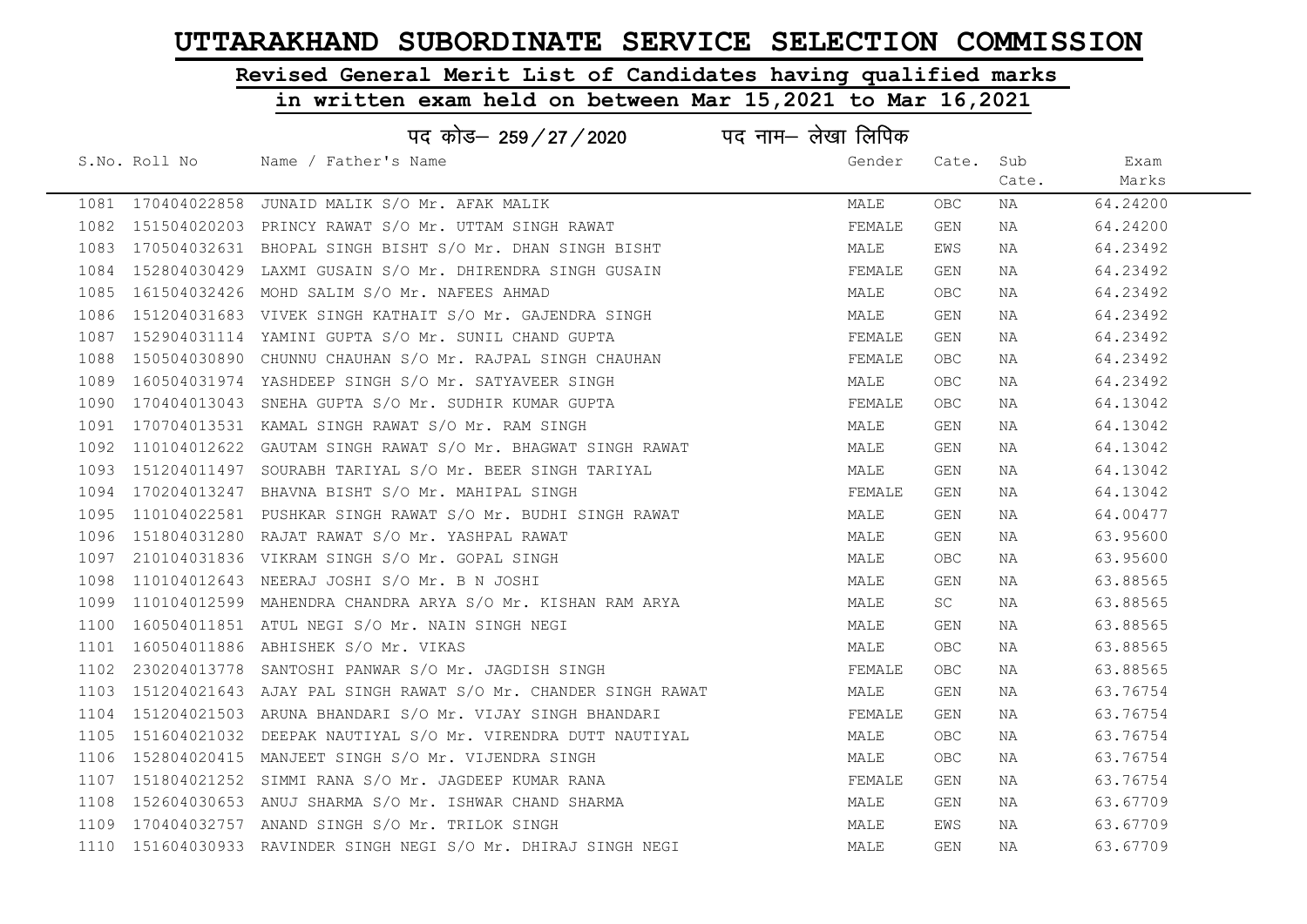# Revised General Merit List of Candidates having qualified marks

|      |               | पद कोड़- 259/27/2020                                                | पद नाम– लेखा लिपिक |            |       |          |
|------|---------------|---------------------------------------------------------------------|--------------------|------------|-------|----------|
|      | S.No. Roll No | Name / Father's Name                                                | Gender             | Cate. Sub  |       | Exam     |
|      |               |                                                                     |                    |            | Cate. | Marks    |
|      |               | 1111 151504030032 RAJEEV THAKUR S/O Mr. ANIL KUMAR                  | MALE               | GEN        | NA    | 63.67709 |
|      |               | 1112 170604033352 ANURAG TAMTA S/O Mr. VISHAN DEV                   | MALE               | SC         | NA    | 63.67709 |
|      |               | 1113 161504032448 GANESH S/O Mr. RAGUBIR                            | MALE               | SC         | NA    | 63.67709 |
| 1114 |               | 170204033187 VARUN DHAILA S/O Mr. PREM SINGH DHAILA                 | MALE               | GEN        | NA    | 63.67709 |
|      |               | 1115 151204031684 VIKASH SINGH CHAUHAN S/O Mr. JAIPAL SINGH         | MALE               | GEN        | NA    | 63.67709 |
|      |               | 1116 160504031952 ABHISHEK KUMAR SINGH S/O Mr. UMESH SINGH          | MALE               | GEN        | NA    | 63.67709 |
| 1117 |               | 230204033767 SAURAV RAWAT S/O Mr. SUKHBEER SINGH RAWAT              | MALE               | GEN        | NA    | 63.67709 |
| 1118 |               | 160304012304 POORNIMA RAUTELA S/O Mr. TRILOK SINGH RAUTELA          | FEMALE             | <b>GEN</b> | NA    | 63.64089 |
|      |               | 1119 151004011362 GAURAV RAJPUT S/O Mr. RAJENDER SINGH              | MALE               | GEN        | NA    | 63.64089 |
| 1120 |               | 150404010330 KHUSHBOO ABIDI S/O Mr. ASIF ABBAS ABIDI                | FEMALE             | GEN        | NA    | 63.64089 |
|      |               | 1121 110104012558 POOJA BHATT S/O Mr. KAILASH CHANDRA               | FEMALE             | GEN        | NA    | 63.64089 |
|      |               | 1122 110104022619 KABIRAJ SINGH RAWAT S/O Mr. MAHENDRA SINGH RAWAT  | MALE               | ST         | NA    | 63.53030 |
|      |               | 1123 170404022856 SUSHMA RANI S/O Mr. RAJA RAM SINGH                | FEMALE             | GEN        | NA    | 63.53030 |
|      |               | 1124 151604030999 SAWAN KUMAR NEGI S/O Mr. TIKENDER SINGH NEGI      | MALE               | GEN        | NA    | 63.39817 |
|      |               | 1125 170404032919 UMESH BELWAL S/O Mr. BHUWAN BELWAL                | MALE               | GEN        | NA    | 63.39817 |
| 1126 |               | 151504030040 PREETI RAWAT S/O Mr. VIRENDRA SINGH                    | FEMALE             | GEN        | NA    | 63.39817 |
|      |               | 1127 170504032629 PRASHANT SATI S/O Mr. K N SATI                    | MALE               | GEN        | NA    | 63.39817 |
| 1128 |               | 150504030885 RAGHUBIR KANDPAL S/O Mr. SHEKHAR CHANDRA KANDPAL       | MALE               | GEN        | NA    | 63.39817 |
|      |               | 1129 152904031086 SONAM S/O Mr. SUBHASH CHANDRA                     | FEMALE             | GEN        | NA    | 63.39817 |
|      |               | 1130 170404032954 AVNI AGARWAL S/O Mr. SANJAY KUMAR AGARWAL         | FEMALE             | GEN        | NA    | 63.39817 |
|      |               | 1131 150504030878 PRACHI KAILKHURA S/O Mr. DINESH CHANDRA KAILKHURA | FEMALE             | GEN        | NA    | 63.39817 |
|      |               | 1132 151204031688 DIPANSHU NEGI S/O Mr. ARVIND SINGH NEGI           | MALE               | GEN        | NA    | 63.39817 |
|      |               | 1133 151504030138 KAMINI S/O Mr. RAJENDRA KUMAR                     | FEMALE             | SC         | NA    | 63.39817 |
| 1134 |               | 170704033436 SHUAIB AHMAD S/O Mr. ATEEQUE AHMAD                     | MALE               | <b>OBC</b> | NA    | 63.39817 |
|      |               | 1135 152604010682 SURYA KANT SHARMA S/O Mr. J P SHARMA              | MALE               | GEN        | NA    | 63.39613 |
|      |               | 1136 160604012067 MUKESH SAJWAN S/O Mr. BALWANT SINGH SAJWAN        | MALE               | GEN        | NA    | 63.39613 |
|      |               | 1137 152804010380 SAMIKSHA RAUTELA S/O Mr. DEEPAK RAUTELA           | FEMALE             | GEN        | NA    | 63.39613 |
|      |               | 1138 151504010090 MANISH BAILWAL S/O Mr. KUSHI RAM                  | MALE               | GEN        | NA    | 63.39613 |
|      |               | 1139 190104023676 NARENDRA YADAV S/O Mr. YAD RAM YADAV              | MALE               | <b>OBC</b> | NA    | 63.29307 |
|      |               | 1140 170604023492 VINMAY S/O Mr. SHIV DUTT LOHANI                   | MALE               | GEN        | NA    | 63.29307 |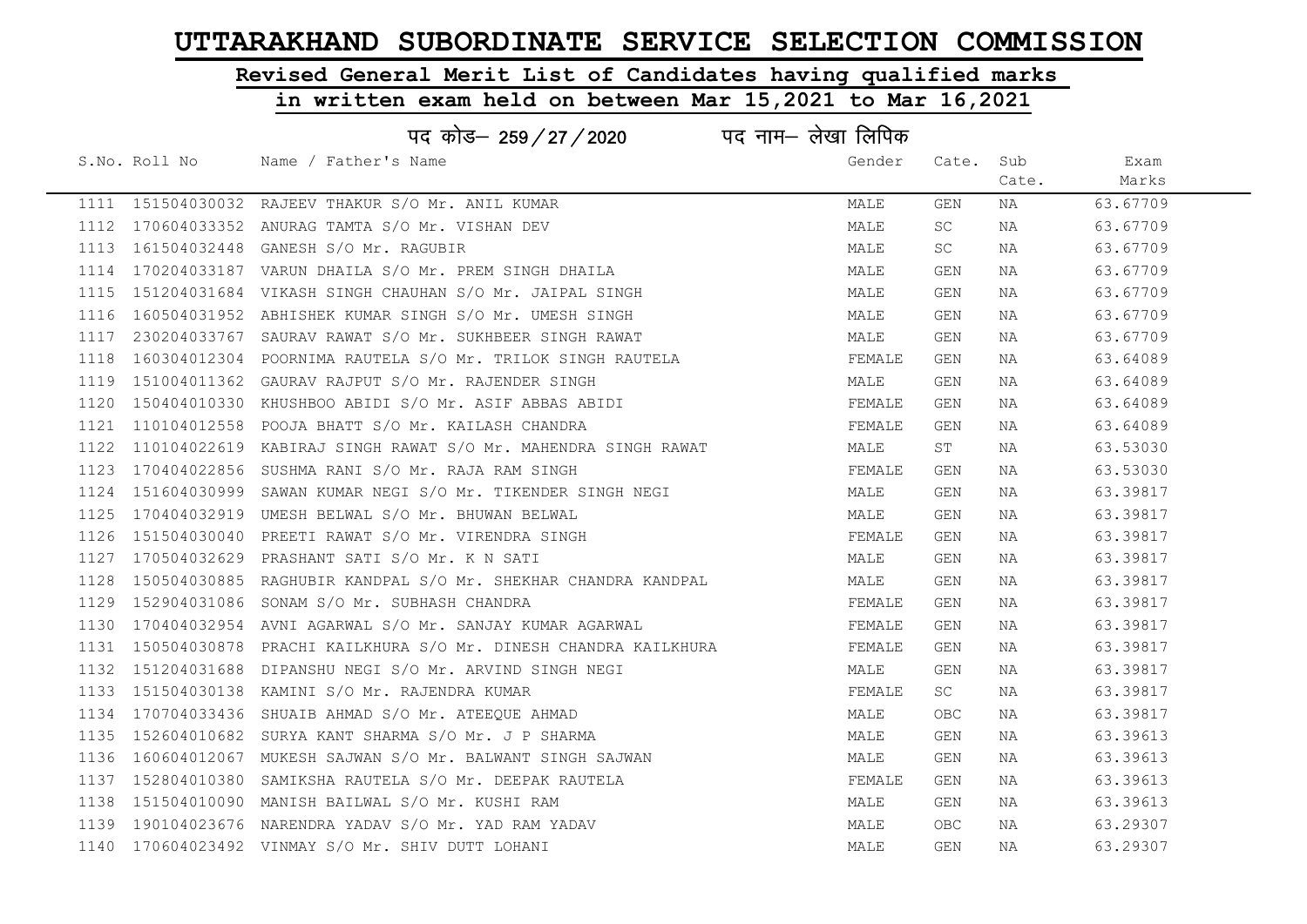# Revised General Merit List of Candidates having qualified marks

|      |               | पद कोड– 259/27/2020                                              | पद नाम– लेखा लिपिक |                                  |       |          |
|------|---------------|------------------------------------------------------------------|--------------------|----------------------------------|-------|----------|
|      | S.No. Roll No | Name / Father's Name                                             | Gender             | Cate. Sub                        |       | Exam     |
|      |               |                                                                  |                    |                                  | Cate. | Marks    |
|      |               | 1141 152604020790 SOURABH TIWARI S/O Mr. BIJENDER PRASHAD TIWARI | MALE               | GEN                              | NA    | 63.29307 |
|      |               | 1142 160304022302 SWAPNIL SHARMA S/O Mr. PUNEET SHARMA           | MALE               | GEN                              | NA    | 63.29307 |
|      |               | 1143 160604022140 ROHIT Pandey S/O Mr. SHRI NIWAS PANDEY         | MALE               | GEN                              | NA    | 63.29307 |
|      |               | 1144 160504021992 TANU KUMARI S/O Mr. BRAHAMPAL SINGH            | FEMALE             | <b>OBC</b>                       | NA    | 63.29307 |
|      |               | 1145 152904011063 DEEPAK CHANDRA PANT S/O Mr. KAUSTUWANAND PANT  | MALE               | GEN                              | NA    | 63.15136 |
|      |               | 1146 161504012399 MAROOF ALI S/O Mr. MARGOOB ALI                 | MALE               | OBC                              | NA    | 63.15136 |
|      |               | 1147 151204011502 ROUNAK PRAJAPATI S/O Mr. J P PRAJAPATI         | MALE               | GEN                              | NA    | 63.15136 |
| 1148 |               | 160204012220 SUYASH RAWAT S/O Mr. ALAM SINGH RAWAT               | MALE               | GEN                              | NA    | 63.15136 |
|      |               | 1149 151204011687 SHEETAL RAWAT S/O Mr. BHAG SINGH RAWAT         | FEMALE             | GEN                              | NA    | 63.15136 |
| 1150 |               | 150504010844 ANNU CHANCHAL S/O Mr. RAJKUMAR                      | FEMALE             | GEN                              | NA    | 63.15136 |
|      |               | 1151 150404030326 DEEPIKA payal S/O Mr. BHAGWAN SINGH PAYAL      | FEMALE             | GEN                              | NA    | 63.11926 |
|      |               | 1152 160204032205 GURJEET SINGH PANNU S/O Mr. NIRMAL SINGH PANNU | MALE               | GEN                              | NA    | 63.11926 |
|      |               | 1153 151504030181 OSHITA SHARMA S/O Mr. PRAKASH CHANDRA SHARMA   | FEMALE             | GEN                              | NA    | 63.11926 |
|      |               | 1154 170404032983 POOJA JOSHI S/O Mr. S C JOSHI                  | FEMALE             | GEN                              | NA    | 63.11926 |
|      |               | 1155 170204033184 SNEHA PALNI S/O Mr. ASHOK KUMA                 | FEMALE             | GEN                              | NA    | 63.11926 |
| 1156 |               | 152804030366 PRIYANKA SHARMA S/O Mr. MANOJ KUMAR SHARMA          | FEMALE             | <b>OBC</b>                       | NA    | 63.11926 |
|      |               | 1157 170404022976 HARISH JOSHI S/O Mr. JAMUNA DATT JOSHI         | MALE               | GEN                              | NA    | 63.05584 |
| 1158 |               | 180204023909 SRISTI ARYA S/O Mr. VIJAY PRAKASH ARYA              | FEMALE             | SC                               | NA    | 63.05584 |
|      |               | 1159 170504012746 TUSHAR CHOUDHARY S/O Mr. MEGHRAJ SINGH         | MALE               | <b>GEN</b>                       | NA    | 62.90660 |
| 1160 |               | 151504010155 HARISH BHATT S/O Mr. SATYA NARAYAN BHATT            | MALE               | $\mathsf{O}\mathsf{B}\mathsf{C}$ | NA    | 62.90660 |
|      |               | 1161 170304013099 PANKAJ PALARIA S/O Mr. RAMESH CHANDRA PALARIA  | MALE               | GEN                              | NA    | 62.90660 |
|      |               | 1162 151504010068 RAHUL BISHT S/O Mr. MOHAN SINGH BISHT          | MALE               | GEN                              | NA    | 62.90660 |
|      |               | 1163 151204011515 DIKSHA PHARASI S/O Mr. DEEPAK KUMAR            | FEMALE             | GEN                              | NA    | 62.90660 |
|      |               | 1164 150504010856 SWATI CHAMOLI S/O Mr. RAMSWAROOP CHAMOLI       | FEMALE             | <b>GEN</b>                       | NA    | 62.90660 |
|      |               | 1165 160304012355 KM UNNATI S/O Mr. BHOLA                        | FEMALE             | GEN                              | NA    | 62.90660 |
|      |               | 1166 170404013061 SIDDHANT VERMA S/O Mr. VIRENDRA VERMA          | MALE               | GEN                              | NA    | 62.90660 |
|      |               | 1167 160504032043 ASHISH KUMAR S/O Mr. MANOJ DHIMAN              | MALE               | GEN                              | NA    | 62.84034 |
| 1168 |               | 151604030930 AMITA GUSAIN S/O Mr. PURAN SINGH                    | FEMALE             | GEN                              | NA    | 62.84034 |
|      |               | 1169 110104032568 HIMANI BISHT S/O Mr. NANDAN SINGH BISHT        | FEMALE             | GEN                              | NA    | 62.84034 |
|      |               | 1170 161504022498 JEET SINGH S/O Mr. MAHAVEER                    | MALE               | GEN                              | NA    | 62.81860 |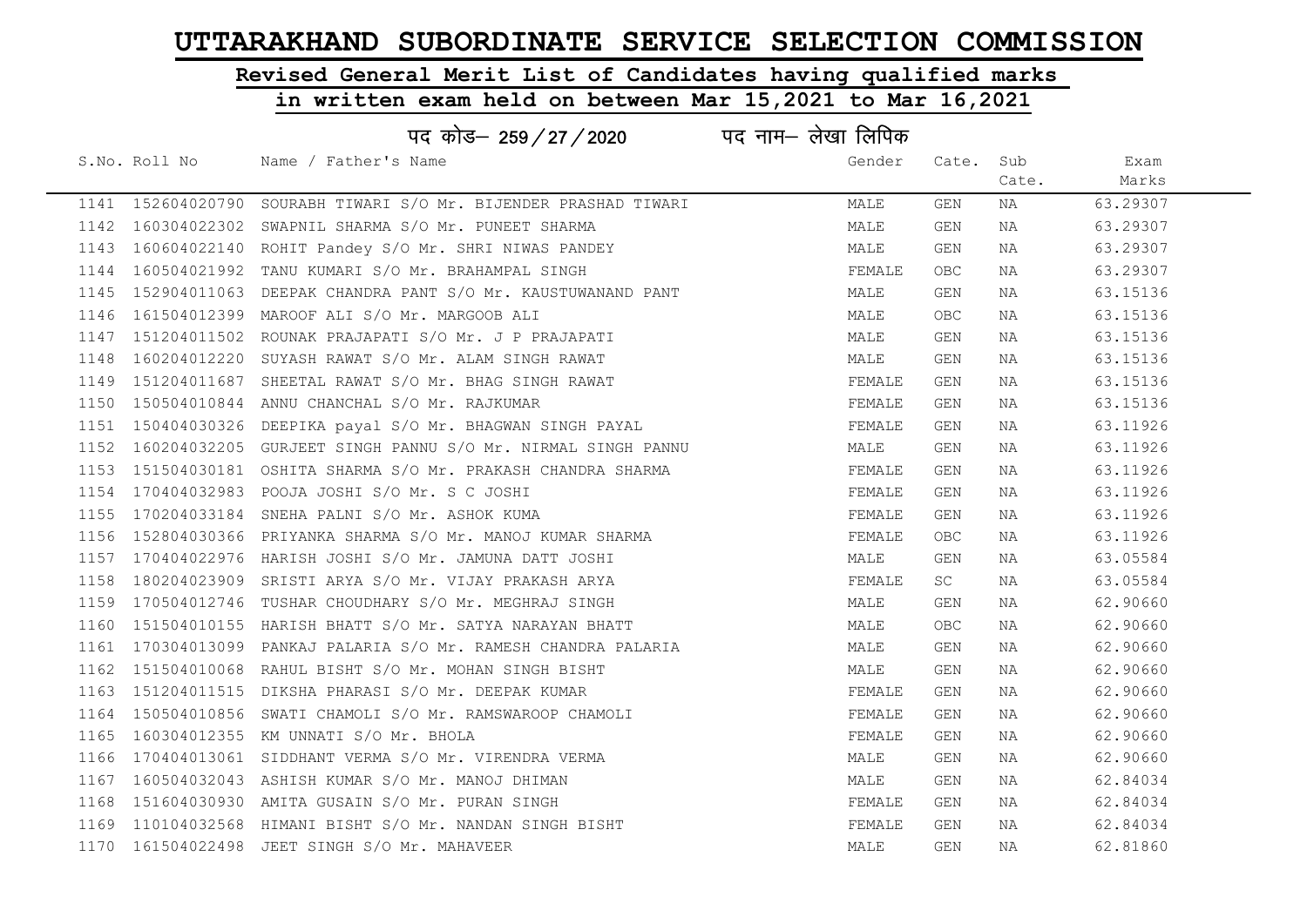## Revised General Merit List of Candidates having qualified marks

|      |               | पद कोड़- 259/27/2020<br>पद नाम— लेखा लिपिक                          |        |            |       |          |
|------|---------------|---------------------------------------------------------------------|--------|------------|-------|----------|
|      | S.No. Roll No | Name / Father's Name                                                | Gender | Cate.      | Sub   | Exam     |
|      |               |                                                                     |        |            | Cate. | Marks    |
|      |               | 1171 161504022521 LOVE SHARMA S/O Mr. SURENDER KUMAR SHARMA         | MALE   | GEN        | NA    | 62.81860 |
|      |               | 1172 160604022133 SHIVANI PATEL S/O Mr. HEMSINGH PATEL              | FEMALE | SC.        | NA    | 62.81860 |
|      |               | 1173 161504022433 PRIYANKA BISHT S/O Mr. SATISH BISHT               | FEMALE | GEN        | NA    | 62.81860 |
|      |               | 1174 151004021320 PRADEEP SINGH GUSAIN S/O Mr. TREPAN SINGH GUSAIN  | MALE   | <b>OBC</b> | NA    | 62.81860 |
|      |               | 1175 152804010466 NAVEEN SATI S/O Mr. KANTA MOHAN SATI              | MALE   | GEN        | NA    | 62.66184 |
|      |               | 1176 151004011404 AJAY S/O Mr. PRAKASH VEER                         | MALE   | GEN        | NA    | 62.66184 |
|      |               | 1177 170404013011 TARA DATT TEWARI S/O Mr. CHANDRAMANI              | MALE   | GEN        | NA    | 62.66184 |
| 1178 |               | 152604010575 SIMRAN RAWAT S/O Mr. SATYAPAL SINGH RAWAT              | FEMALE | GEN        | NA    | 62.66184 |
|      |               | 1179 151204011545 SANDEEP BHANDARI S/O Mr. BHAGWAN SINGH BHANDARI   | MALE   | GEN        | NA    | 62.66184 |
| 1180 |               | 150404010345 RAHUL KUMAR S/O Mr. MAHIPAT LAL                        | MALE   | SC         | NA    | 62.66184 |
|      |               | 1181 170504012719 SAKSHITA JOSHI S/O Mr. PURAN CHANDRA JOSHI        | FEMALE | GEN        | NA    | 62.66184 |
|      |               | 1182 152604020584 HIMANSHU SHARMA S/O Mr. URBADUTT SHARMA           | MALE   | <b>GEN</b> | NA    | 62.58137 |
|      |               | 1183 152804020452 ABHISHEK S/O Mr. MAHENDER SINGH                   | MALE   | GEN        | NA    | 62.58137 |
|      |               | 1184 170304023133 KAVITA MAHTOLIA S/O Mr. KEDAR DATT MAHATOLIA      | FEMALE | GEN        | NA    | 62.58137 |
|      |               | 1185 170204023308 RINKI S/O Mr. SHER SINGH                          | FEMALE | GEN        | NA    | 62.58137 |
| 1186 |               | 151504030051 RAJENDRA SINGH PANWAR S/O Mr. PREM SINGH PANWAR        | MALE   | GEN        | NA    | 62.56143 |
|      |               | 1187 130104031743 DEEPAK KUMAR GUSAIN S/O Mr. DEVENDRA SINGH GUSAIN | MALE   | OBC        | NA    | 62.56143 |
| 1188 |               | 140104033707 PRAKASH CHANDRA JOSHI S/O Mr. NAVEEN CHANDRA JOSHI     | MALE   | GEN        | NA    | 62.56143 |
|      |               | 1189 180204033932 KRISHNKANT GULATI S/O Mr. BIRENDRA GULATI         | MALE   | GEN        | NA    | 62.56143 |
| 1190 |               | 161504032520 HEMANT UNIYAL S/O Mr. BHOLA DUTT UNIYAL                | MALE   | GEN        | NA    | 62.56143 |
|      |               | 1191 160204032199 HIMANSHI AGGARWAL S/O Mr. SANDEEP KUMAR AGGARWAL  | FEMALE | GEN        | NA    | 62.56143 |
|      |               | 1192 170304033028 DHRUV PAL S/O Mr. AJAY PAL                        | MALE   | SC         | NA    | 62.56143 |
|      |               | 1193 110104012679 SEEMA TILARA S/O Mr. KUNDAN SINGH TILARA          | FEMALE | EWS        | NA    | 62.41707 |
| 1194 |               | 150504010835 RESHMA S/O Mr. UDAY SINGH RAWAT                        | FEMALE | GEN        | NA    | 62.41707 |
| 1195 |               | 190104023685 YOGESH SINGH JETHI S/O Mr. DEB SINGH JETHI             | MALE   | GEN        | NA    | 62.34414 |
| 1196 |               | 151004021315 SAKSHI NEGI S/O Mr. PADAM SINGH NEGI                   | FEMALE | GEN        | NA    | 62.34414 |
|      |               | 1197 110104022657 DHEERAJ GUPTA S/O Mr. KAMLESH GUPTA               | MALE   | <b>OBC</b> | NA    | 62.34414 |
| 1198 |               | 160304032346 ANKIT BANSAL S/O Mr. VIJAY KUMAR BANSAL                | MALE   | <b>GEN</b> | NA    | 62.28251 |
|      |               | 1199 151004031381 ARVIND RAWAT S/O Mr. MANWAR SINGH RAWAT           | MALE   | GEN        | NA    | 62.28251 |
|      |               | 1200 170404032947 INDRA NATH S/O Mr. PRATAP NATH                    | MALE   | OBC        | NA    | 62.28251 |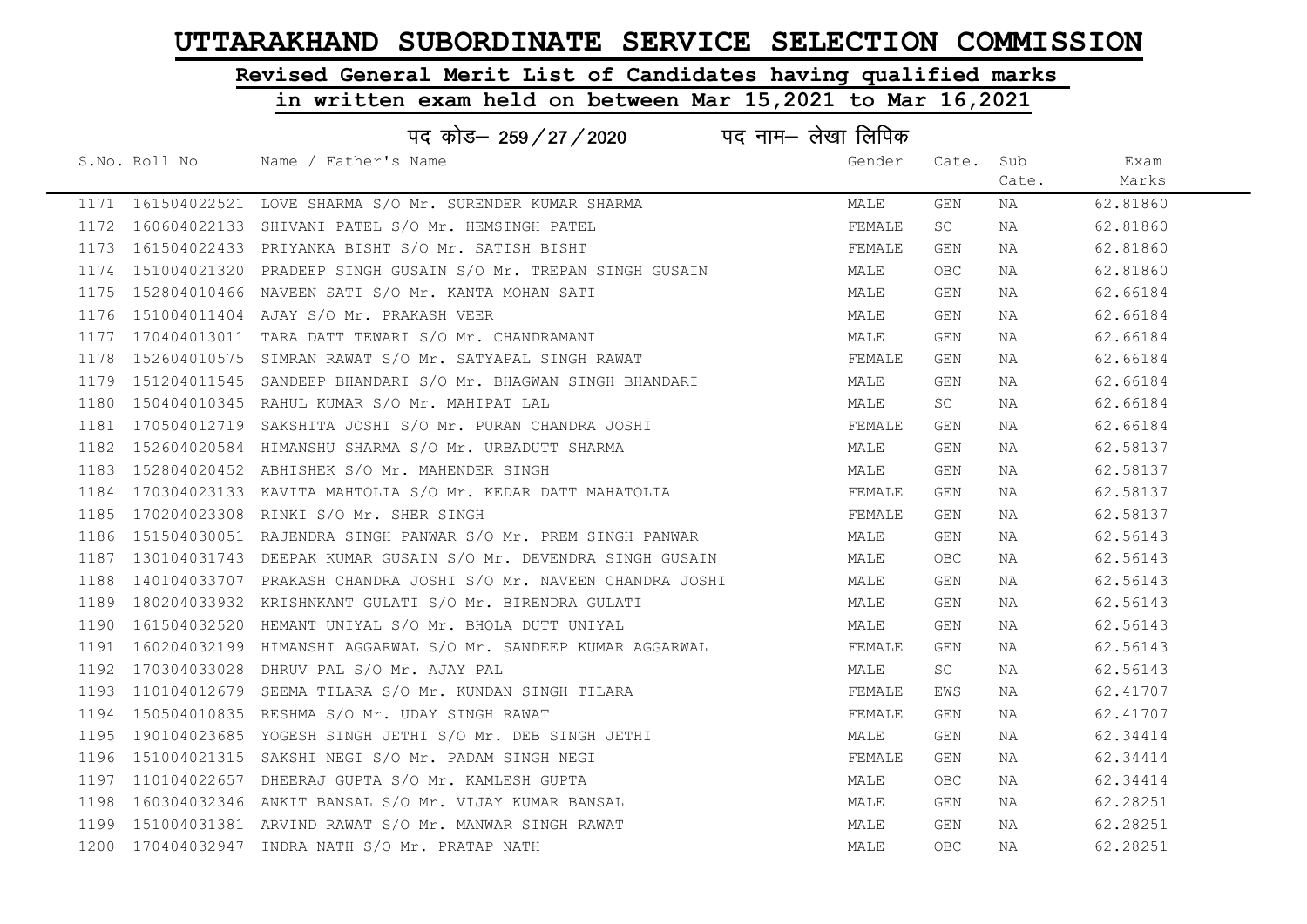# Revised General Merit List of Candidates having qualified marks

|      |               | पद कोड– 259/27/2020                                                | पद नाम– लेखा लिपिक |            |       |          |  |
|------|---------------|--------------------------------------------------------------------|--------------------|------------|-------|----------|--|
|      | S.No. Roll No | Name / Father's Name                                               | Gender             | Cate.      | Sub   | Exam     |  |
|      |               |                                                                    |                    |            | Cate. | Marks    |  |
|      |               | 1201 152804030377 DEEPIKA CHANDEL S/O Mr. HAKAM CHAND              | FEMALE             | GEN        | NA    | 62.28251 |  |
|      |               | 1202 152804030395 BABITA RAWAT S/O Mr. D S RAWAT                   | FEMALE             | <b>GEN</b> | NA    | 62.28251 |  |
|      |               | 1203 151004031314 DEEPSHIKHA SEMALTY S/O Mr. UMA DUTT SEMALTY      | FEMALE             | GEN        | NA    | 62.28251 |  |
|      |               | 1204 170504032656 MAMTA BHATT S/O Mr. DEVAKI NANDAN BHATT          | FEMALE             | GEN        | NA    | 62.28251 |  |
|      |               | 1205 160604032051 RISHI RAJ BEHL S/O Mr. PRINCE BEHL               | MALE               | GEN        | NA    | 62.28251 |  |
|      |               | 1206  210104031804  AKHILESH PANWAR  S/O  Mr. NETRA SINGH PANWAR   | MALE               | GEN        | NA    | 62.28251 |  |
|      |               | 1207 160204012266 SHIVANI CHAUHAN S/O Mr. JOGENDRA SINGH CHAUHAN   | FEMALE             | GEN        | NA    | 62.17231 |  |
| 1208 |               | 150404010358 SAPNA RANA S/O Mr. RAJENDRA SINGH RANA                | FEMALE             | GEN        | NA    | 62.17231 |  |
|      |               | 1209 150504010852 PRASHANT S/O Mr. JAGDISH                         | MALE               | <b>SC</b>  | NA    | 62.17231 |  |
|      |               | 1210 170504022835 VINOD SINGH PHARTYAL S/O Mr. BALAM SINGH         | MALE               | GEN        | NA    | 62.10691 |  |
|      |               | 1211 152604020704 KAMAL SATI S/O Mr. BHUBAN CHANDRA SATI           | MALE               | EWS        | NA    | 62.10691 |  |
|      |               | 1212 151804021260 VIJAY SINGH bhandari S/O Mr. R S BHANDARI        | MALE               | GEN        | NA    | 62.10691 |  |
|      |               | 1213 152604020565 ANJALI GAIROLA S/O Mr. NATHI LAL GAIROLA         | FEMALE             | GEN        | NA    | 62.10691 |  |
|      |               | 1214 160504021940 RAVI S/O Mr. TIRATH LAL                          | MALE               | GEN        | NA    | 62.10691 |  |
|      |               | 1215 110104022546 MEGHA BHANDARI S/O Mr. BHUPENDRA SINGH BHANDARI  | FEMALE             | GEN        | NA    | 62.10691 |  |
| 1216 |               | 160604022134 VAISHALI GUPTA S/O Mr. AKHILESH GUPTA                 | FEMALE             | GEN        | NA    | 62.10691 |  |
| 1217 |               | 210104021793 SARTHAK SAJWAN S/O Mr. PREM SINGH SAJWAN              | MALE               | GEN        | NA    | 62.10691 |  |
|      |               | 1218 152804020363 KARTIKAY KOTNALA S/O Mr. CHANDRA MOHAN KOTNALA   | MALE               | GEN        | NA    | 62.10691 |  |
|      |               | 1219 150404030265 ANJALI NEGI S/O Mr. DEVENDER SINGH NEGI          | FEMALE             | GEN        | NA    | 62.00360 |  |
|      |               | 1220 152604030758 PUSHKAR SINGH S/O Mr. THAKUR SINGH               | MALE               | GEN        | NA    | 62.00360 |  |
|      |               | 1221 120104033607 RAKHI NAGARKOTI S/O Mr. DIWAN SINGH NAGARKOTI    | FEMALE             | GEN        | NA    | 62.00360 |  |
| 1222 |               | 160204032194 MUKUL SINGH S/O Mr. MAHENDER SINGH                    | MALE               | OBC        | NA    | 62.00360 |  |
|      |               | 1223 170604033389 CHANDAN SINGH CHAUHAN S/O Mr. AMAR SINGH CHAUHAN | MALE               | ST         | NA    | 62.00360 |  |
| 1224 |               | 151004011389 SANDEEP SINGH S/O Mr. HARSHPAL SINGH                  | MALE               | GEN        | NA    | 61.92755 |  |
| 1225 |               | 110104012580 PURAN S/O Mr. NARAYAN DUTT                            | MALE               | GEN        | NA    | 61.92755 |  |
| 1226 |               | 170304013163 MANISH KARKI S/O Mr. KHEEM SINGH KARKI                | MALE               | GEN        | NA    | 61.92755 |  |
|      |               | 1227 150404010283 SACHIN NEGI S/O Mr. MATWAR SINGH NEGI            | MALE               | ST         | NA    | 61.92755 |  |
| 1228 |               | 170504022682 SHUBHAM KUMAR S/O Mr. SANTOSH KUMAR                   | MALE               | GEN        | NA    | 61.86967 |  |
|      |               | 1229 161504022414 ANKIT BHATT S/O Mr. HIRA BALLABH BHATT           | MALE               | GEN        | NA    | 61.86967 |  |
|      |               | 1230 190104023686 DEVRAJ SINGH S/O Mr. BHIM SINGH                  | MALE               | <b>GEN</b> | ΝA    | 61.86967 |  |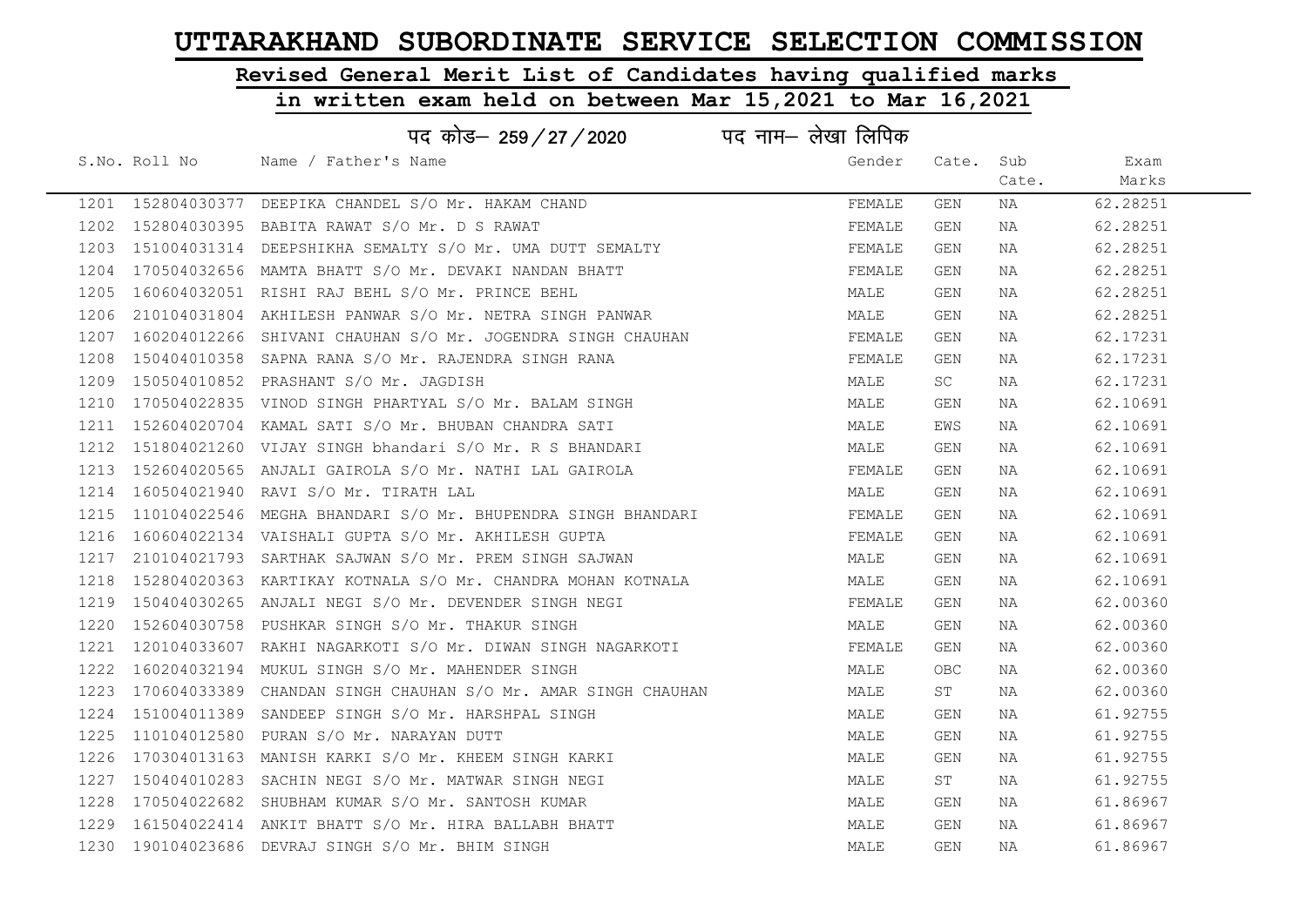# Revised General Merit List of Candidates having qualified marks

|      |               | पद कोड– 259 / 27 / 2020                                        | पद नाम– लेखा लिपिक |            |       |          |
|------|---------------|----------------------------------------------------------------|--------------------|------------|-------|----------|
|      | S.No. Roll No | Name / Father's Name                                           | Gender             | Cate. Sub  |       | Exam     |
|      |               |                                                                |                    |            | Cate. | Marks    |
|      |               | 1231 170604023455 RAJEEV PAL S/O Mr. VIJAY PAL                 | MALE               | OBC        | NA    | 61.86967 |
|      |               | 1232 152804020459 SHUBHAM KASHYAP S/O Mr. OM PRAKASH KASHYAP   | MALE               | <b>OBC</b> | NA    | 61.86967 |
|      |               | 1233 151504030173 CHANDRASHEKHAR UPADHYAY S/O Mr. BANSI DHAR   | MALE               | GEN        | DFF   | 61.72468 |
|      |               | 1234 152604030794 KANU PRIYA S/O Mr. BHAGWAN SINGH             | FEMALE             | GEN        | NA    | 61.72468 |
| 1235 |               | 130104031755 ANJALI BISHT S/O Mr. JAGMOHAN SINGH BISHT         | FEMALE             | GEN        | NA    | 61.72468 |
|      |               | 1236 152904011185 SABHYA MORYA S/O Mr. SURAJ PRAKASH MORYA     | FEMALE             | <b>OBC</b> | NA    | 61.68278 |
| 1237 |               | 160204012296 AKASH KUMAR S/O Mr. VINOD KUMAR                   | MALE               | <b>OBC</b> | NA    | 61.68278 |
| 1238 |               | 151804011252 ANKIT BAURIYAN S/O Mr. MANMOHAN BAURIYAN          | MALE               | SC.        | NA    | 61.68278 |
|      |               | 1239 151804011192 MOHIT JOSHI S/O Mr. SURESH CHANDRA JOSHI     | MALE               | GEN        | NA    | 61.68278 |
| 1240 |               | 151204011664 KAILASH SINGH BISHT S/O Mr. KISHAN SINGH BISHT    | MALE               | GEN        | NA    | 61.68278 |
|      |               | 1241 160504011915 ANUKUL S/O Mr. BRIJESH KUMAR                 | MALE               | GEN        | NA    | 61.68278 |
|      |               | 1242 170704023509 AJAY JOSHI S/O Mr. M C JOSHI                 | MALE               | GEN        | NA    | 61.63244 |
|      |               | 1243 180204023876 AMAN RAWAT S/O Mr. SUNDAR SINGH RAWAT        | MALE               | GEN        | NA    | 61.63244 |
|      |               | 1244 160504021957 SHILPI PANT S/O Mr. SUBHASH CHAND PANT       | FEMALE             | GEN        | NA    | 61.63244 |
| 1245 |               | 151004021405 PRAJJWAL CHANDOLA S/O Mr. VINOD CHANDOLA          | MALE               | GEN        | ΝA    | 61.63244 |
| 1246 |               | 150404020302 POOJA S/O Mr. SHRI RAM                            | FEMALE             | SC         | NA    | 61.63244 |
|      |               | 1247 152604020741 AMAN KOTHARI S/O Mr. KUSHALA NAND KOTHARI    | MALE               | <b>GEN</b> | NA    | 61.63244 |
|      |               | 1248 170704033492 NARESH BHATT S/O Mr. JAGDISH PRASAD BHATT    | MALE               | <b>GEN</b> | NA    | 61.44577 |
|      |               | 1249  151504030139  VIPIN SINGH S/O Mr. PREM SINGH             | MALE               | GEN        | NA    | 61.44577 |
|      |               | 1250 160604032106 RANJEET KUMAR S/O Mr. RAJENDER KUMAR         | MALE               | SC         | NA    | 61.44577 |
|      |               | 1251 151204031522 RIYA GANGWAL S/O Mr. NARESH CHAND            | FEMALE             | SC.        | NA    | 61.44577 |
|      |               | 1252 170604033318 ABHISHEK BISHT S/O Mr. ANAND SINGH BISHT     | MALE               | GEN        | NA    | 61.44577 |
| 1253 |               | 170304033088 PRIYA PAL S/O Mr. SURAJ PAL                       | FEMALE             | SC.        | NA    | 61.44577 |
| 1254 |               | 170504032652 SWETA JOSHI S/O Mr. LALIT KISHORE JOSHI           | FEMALE             | GEN        | NA    | 61.44577 |
| 1255 |               | 170604033413 TANUJA COLONEY S/O Mr. SANTOSH COLONEY            | FEMALE             | GEN        | NA    | 61.44577 |
|      |               | 1256 150504010863 ANJU RAWAT S/O Mr. JYOTI SINGHA RAWAT        | FEMALE             | GEN        | NA    | 61.43802 |
| 1257 |               | 151204011646 GURLEEN KAUR ANAND S/O Mr. LT DALJEET SINGH ANAND | FEMALE             | GEN        | NA    | 61.43802 |
|      |               | 1258 170204013350 MUKESH SINGH S/O Mr. NARENDER SINGH RAUTELA  | MALE               | EWS        | NA    | 61.43802 |
|      |               | 1259 151204011606 SANDEEP UNIYAL S/O Mr. SURENDRA DATT UNIYAL  | MALE               | OBC.       | NA    | 61.43802 |
|      |               | 1260 161504012423 TAJBAR SINGH JALAL S/O Mr. KUBER SINGH JALAL | MALE               | GEN        | NA    | 61.43802 |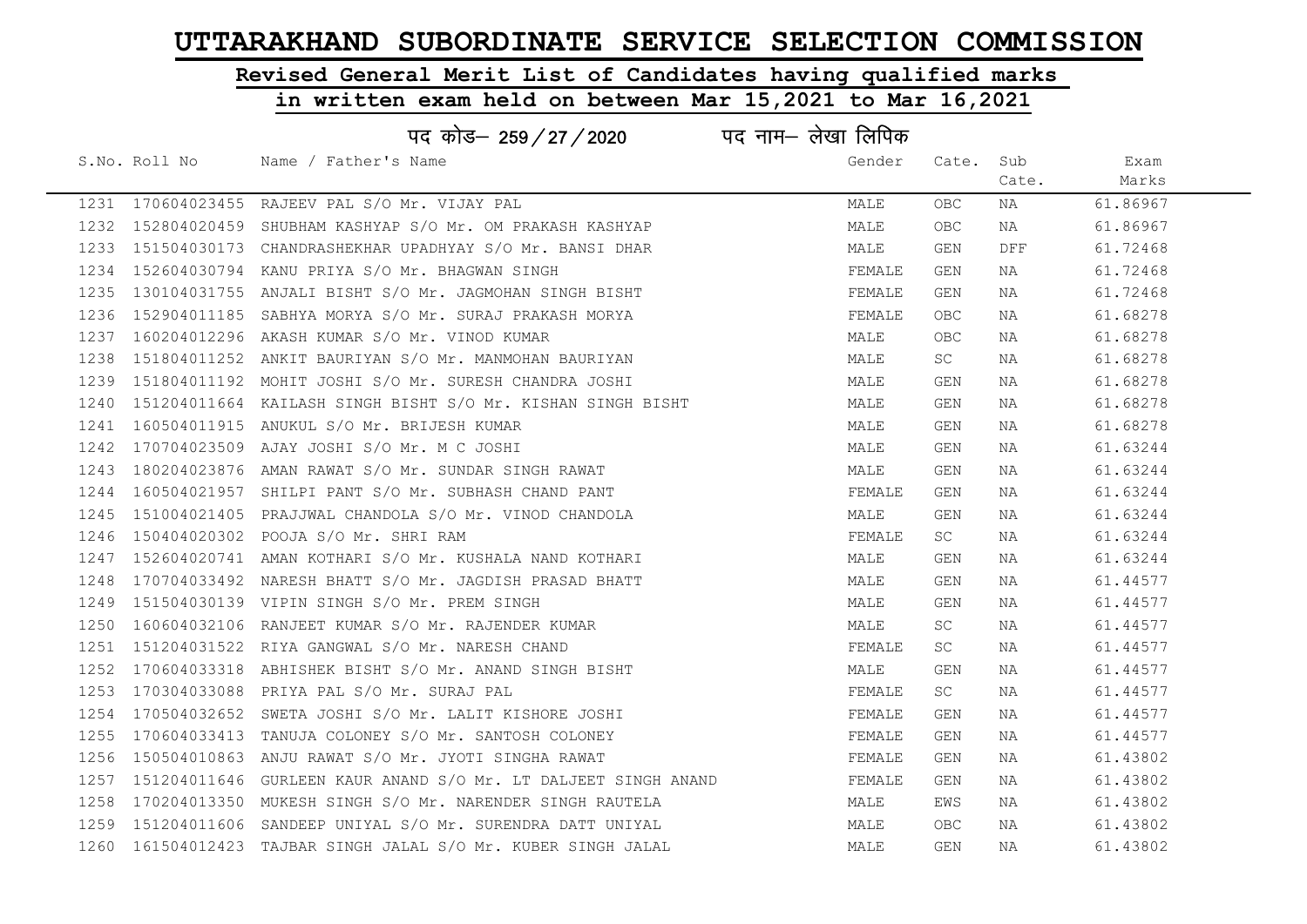# Revised General Merit List of Candidates having qualified marks

### in written exam held on between Mar 15,2021 to Mar 16,2021

| पद नाम– लेखा लिपिक<br>पद कोड– 259 / 27 / 2020 |               |                                                                 |        |       |       |          |  |
|-----------------------------------------------|---------------|-----------------------------------------------------------------|--------|-------|-------|----------|--|
|                                               | S.No. Roll No | Name / Father's Name                                            | Gender | Cate. | Sub   | Exam     |  |
|                                               |               |                                                                 |        |       | Cate. | Marks    |  |
|                                               |               | 1261 160304012368 RAHUL PANDEY S/O Mr. SURESH CHAND PANDEY      | MALE   | GEN   | NA    | 61.43802 |  |
| 1262                                          |               | 151004011312 AAKRITI BISHT S/O Mr. ANIL SINGH BISHT             | FEMALE | GEN   | NA    | 61.43802 |  |
| 1263                                          |               | 130104011743 MOHIT RAWAT S/O Mr. GANGA SINGH RAWAT              | MALE   | GEN   | NA    | 61.43802 |  |
| 1264                                          |               | 170304013158 SURAJ KUMAR S/O Mr. KAUSHAL SINGH                  | MALE   | GEN   | NA    | 61.43802 |  |
| 1265                                          |               | 140104013712 NIKHILESH DHEK S/O Mr. PRAVEEN SINGH DHEK          | MALE   | GEN   | NA    | 61.43802 |  |
| 1266                                          |               | 151204011712 NEETU BHATT S/O Mr. SURENDRA BHATT                 | FEMALE | GEN   | NA    | 61.43802 |  |
| 1267                                          |               | 161504012408 VIVEK KUMAR S/O Mr. CHANDRA PAL SINGH              | MALE   | GEN   | NA    | 61.43802 |  |
| 1268                                          |               | 190104023631 SAJAN CHANDRA OJHA S/O Mr. BHAWANI DUTT OJHA       | MALE   | GEN   | NA    | 61.39521 |  |
| 1269                                          |               | 151204021606 LOKESH JOSHI S/O Mr. MADAN MOHAN JOSHI             | MALE   | GEN   | NA    | 61.39521 |  |
| 1270                                          |               | 151204021532 MOHIT BHANDARI S/O Mr. DEVENDRA SINGH              | MALE   | GEN   | NA    | 61.39521 |  |
| 1271                                          |               | 152904011142 PUSHPA BHUWAN PANDEY S/O Mr. BHUWAN CHANDRA PANDEY | FEMALE | GEN   | NA    | 61.19326 |  |
| 1272                                          |               | 230204013784 SHWETA DOBHAL S/O Mr. MOHAN PRASAD DOBHAL          | FEMALE | OBC.  | NA    | 61.19326 |  |
| 1273                                          |               | 170404013003 RAJNI BISHT S/O Mr. HARI SINGH BISHT               | FEMALE | GEN   | NA    | 61.19326 |  |
| 1274                                          |               | 151604010957 SHWETA NEGI S/O Mr. BRIJMOHAN SINGH NEGI           | FEMALE | GEN   | NA    | 61.19326 |  |
| 1275                                          |               | 170604013460 HEMANT KUMAR S/O Mr. SHIV KUMAR                    | MALE   | GEN   | NA    | 61.19326 |  |
| 1276                                          |               | 170404012936 SHIVANGI SINGH S/O Mr. MAHENDRA SINGH              | FEMALE | GEN   | NA    | 61.19326 |  |
| 1277                                          |               | 170404012971 DEEPAK BISHT S/O Mr. LAL SINGH BISHT               | MALE   | GEN   | NA    | 61.19326 |  |
| 1278                                          |               | 151204031490 VASIM AHMAD S/O Mr. SHAMEEM AHMAD                  | MALE   | OBC.  | ΝA    | 61.16685 |  |
| 1279                                          |               | 151504030188 ARVIND GODIYAL S/O Mr. KHEMANAND GODIYAL           | MALE   | OBC.  | NA    | 61.16685 |  |
| 1280                                          |               | 161504032422 MOHIT KUMAR S/O Mr. AJAY KUMAR ARORA               | MALE   | EWS   | NA    | 61.16685 |  |
| 1281                                          |               | 151004031318 ARPIT PANTHARI S/O Mr. PREM CHANDRA PANTHARI       | MALE   | GEN   | NA    | 61.16685 |  |
| 1282                                          |               | 160204022256 MONIKA S/O Mr. BRIJ NANDAN SHUKLA                  | FEMALE | GEN   | NA    | 61.15797 |  |
| 1283                                          |               | 152904021106 VIVIDH SINGH NEGI S/O Mr. ISHWAR NEGI              | MALE   | GEN   | NA    | 61.15797 |  |
| 1284                                          |               | 160204022266 NEERAJ PAL S/O Mr. DURVESH PAL                     | MALE   | GEN   | NA    | 61.15797 |  |
| 1285                                          |               | 130104021787 MAYANAND S/O Mr. DARSHAN LAL                       | MALE   | SC    | NA    | 61.15797 |  |
| 1286                                          |               | 180204013899 VINAY RAUTHAN S/O Mr. MATBAR SINGH RAUTHAN         | MALE   | GEN   | NA    | 60.94849 |  |
| 1287                                          |               | 151204011537 AJEET RAWAT S/O Mr. DALBIR SINGH RAWAT             | MALE   | GEN   | NA    | 60.94849 |  |
| 1288                                          |               | 151004011400 NEHA S/O Mr. DIGAMBER PRASAD CHAMOLA               | FEMALE | GEN   | NA    | 60.94849 |  |
| 1289                                          |               | 152904021157 DEVANSH MISHRA S/O Mr. S K MISHRA                  | MALE   | GEN   | NA    | 60.92074 |  |
|                                               |               | 1290 110104022564 ABHILASHA KANDPAL S/O Mr. PARMANAND KANDPAL   | FEMALE | GEN   | NA    | 60.92074 |  |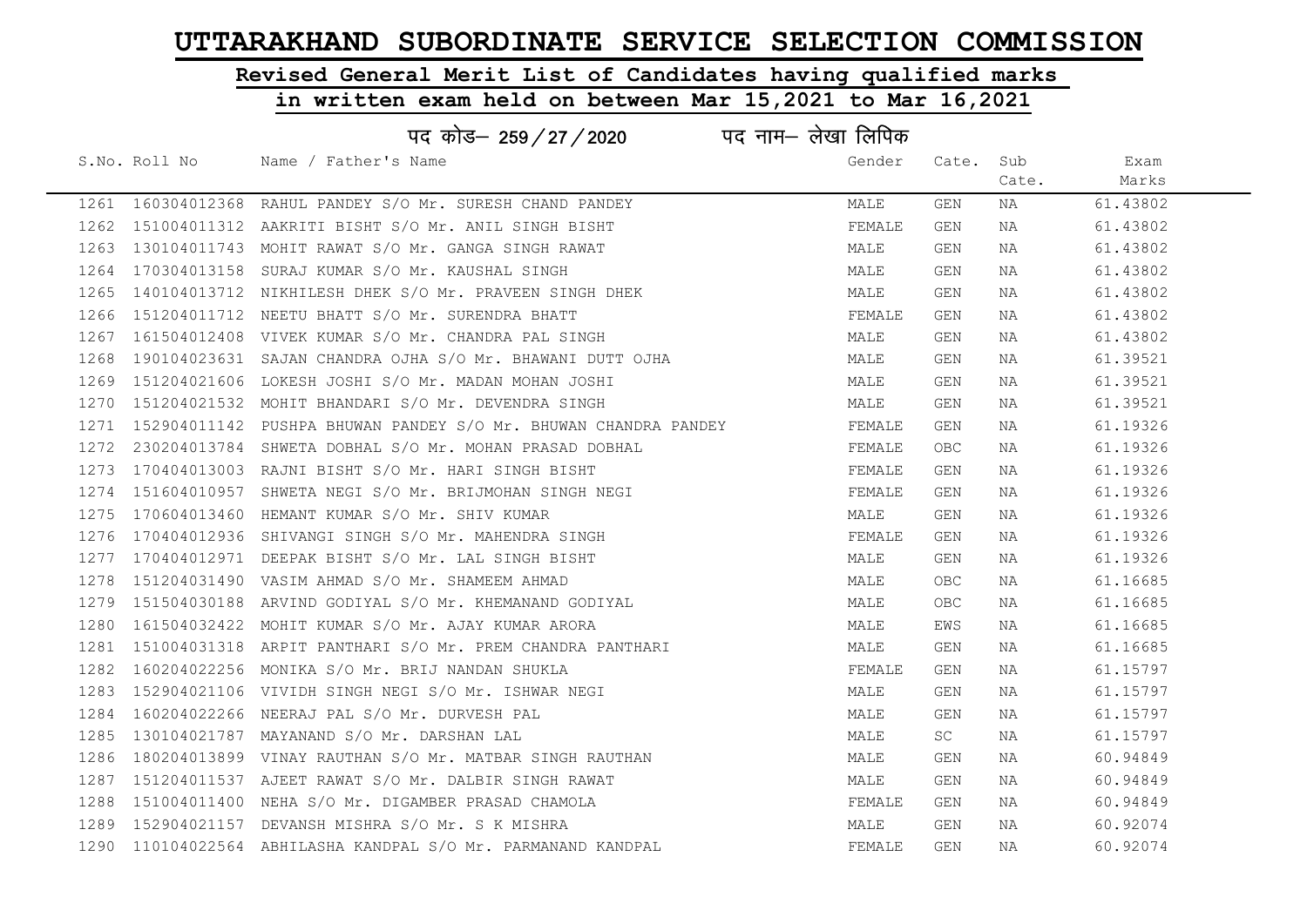# Revised General Merit List of Candidates having qualified marks

|      |               | पद कोड– 259/27/2020                                               | पद नाम– लेखा लिपिक |            |       |          |
|------|---------------|-------------------------------------------------------------------|--------------------|------------|-------|----------|
|      | S.No. Roll No | Name / Father's Name                                              | Gender             | Cate. Sub  |       | Exam     |
|      |               |                                                                   |                    |            | Cate. | Marks    |
|      |               | 1291 151504020104 PRIYA THAPA S/O Mr. VIJAY BAHADUR               | FEMALE             | GEN        | NA    | 60.92074 |
|      |               | 1292 151204021515 SWATI PANWAR S/O Mr. DIWAN SINGH PANWAR         | FEMALE             | GEN        | NA    | 60.92074 |
|      |               | 1293 130104021770 SAURABH BHANDARI S/O Mr. BHAGWAT SINGH BHANDARI | MALE               | GEN        | NA    | 60.92074 |
|      |               | 1294 170704023561 GEETIKA UPADHYAY S/O Mr. UMA SHANKAR UPADHYAY   | FEMALE             | GEN        | NA    | 60.92074 |
| 1295 |               | 152804020480 ANIKET PRAJAPATI S/O Mr. TIRASPAL PRAJAPATI          | MALE               | GEN        | NA    | 60.92074 |
|      |               | 1296 151504020077 ANKIT YADAV S/O Mr. RAVINDRA YADAV              | MALE               | <b>OBC</b> | NA    | 60.92074 |
| 1297 |               | 160504032013 FARHA SUBHANI S/O Mr. M M SUBHANI                    | FEMALE             | GEN        | NA    | 60.88794 |
| 1298 |               | 152604030676 SANDEEP KUMAR S/O Mr. SHAMBHU PRASAD AMOLI           | MALE               | GEN        | NA    | 60.88794 |
| 1299 |               | 150504030852 HIMANSHU RAWAT S/O Mr. BIRENDRA SINGH RAWAT          | MALE               | GEN        | NA    | 60.88794 |
| 1300 |               | 170204033269 ANJU KORANGA S/O Mr. JAWAHAR SINGH                   | FEMALE             | GEN        | NA    | 60.88794 |
|      |               | 1301 160304032379 PARAS GULATI S/O Mr. LATE SURENDRA KUMAR GULATI | MALE               | GEN        | NA    | 60.88794 |
| 1302 |               | 170204033264 SHUBHAM KUMAR S/O Mr. MUKESH                         | MALE               | GEN        | NA    | 60.88794 |
|      |               | 1303 160504031873 ABHISHEK NANETA S/O Mr. RAMU ARYA NANETA        | MALE               | SC.        | NA    | 60.88794 |
|      |               | 1304 152904031074 SHUBHAM SINGH S/O Mr. SUNIL SINGH               | MALE               | GEN        | NA    | 60.88794 |
|      |               | 1305 152604030606 RAJANI RAWAT S/O Mr. RAM SINGH RAWAT            | FEMALE             | GEN        | NA    | 60.88794 |
| 1306 |               | 151204011527 SHRADDHA RANA S/O Mr. MANOJ RANA                     | FEMALE             | GEN        | NA    | 60.70373 |
|      |               | 1307 152804020451 SUNITA S/O Mr. SOHAN LAL                        | FEMALE             | GEN        | NA    | 60.68351 |
| 1308 |               | 180204023890 MEENAKSHI BHANDARI S/O Mr. RAKESH BHANDARI           | FEMALE             | GEN        | NA    | 60.68351 |
| 1309 |               | 170404023050 MANISH KUMAR S/O Mr. GYAN CHANDRA                    | MALE               | SC         | NA    | 60.68351 |
| 1310 |               | 130104021782 SADHANA S/O Mr. MANGAL SINGH                         | FEMALE             | EWS        | NA    | 60.68351 |
|      |               | 1311 151504020192 MONIKA RAWAT S/O Mr. VIKRAM RAWAT               | FEMALE             | GEN        | NA    | 60.68351 |
|      |               | 1312 170504032616 JALAJ JOSHI S/O Mr. RAJESH KUMAR JOSHI          | MALE               | GEN        | NA    | 60.60902 |
|      |               | 1313 152604030569 TANUJ RANA S/O Mr. JAGMOHAN SINGH RANA          | MALE               | OBC        | NA    | 60.60902 |
| 1314 |               | 152804030443 DEEPAK BISHT S/O Mr. SURENDER SINGH BISHT            | MALE               | GEN        | NA    | 60.60902 |
|      |               | 1315 151504010125 VINOD KUMAR S/O Mr. BAHADUR RAM                 | MALE               | SC         | NA    | 60.45897 |
| 1316 |               | 151004011345 AKSHAY CHAMOLI S/O Mr. GRIESH CHAMOLI                | MALE               | GEN        | NA    | 60.45897 |
|      |               | 1317 151204021668 NITESH KUMAR S/O Mr. SHIV CHAND RAM             | MALE               | SC         | NA    | 60.44627 |
| 1318 |               | 170404023073 DIVYA S/O Mr. LALIT KUMAR                            | FEMALE             | GEN        | NA    | 60.44627 |
|      |               | 1319 151604021052 KARISHMA KAINTURA S/O Mr. LAKSHMAN              | FEMALE             | GEN        | NA    | 60.44627 |
|      |               | 1320 150504030888 RAVINDER SINGH RAWAT S/O Mr. SHIV SINGH RAWAT   | MALE               | GEN        | NA    | 60.33011 |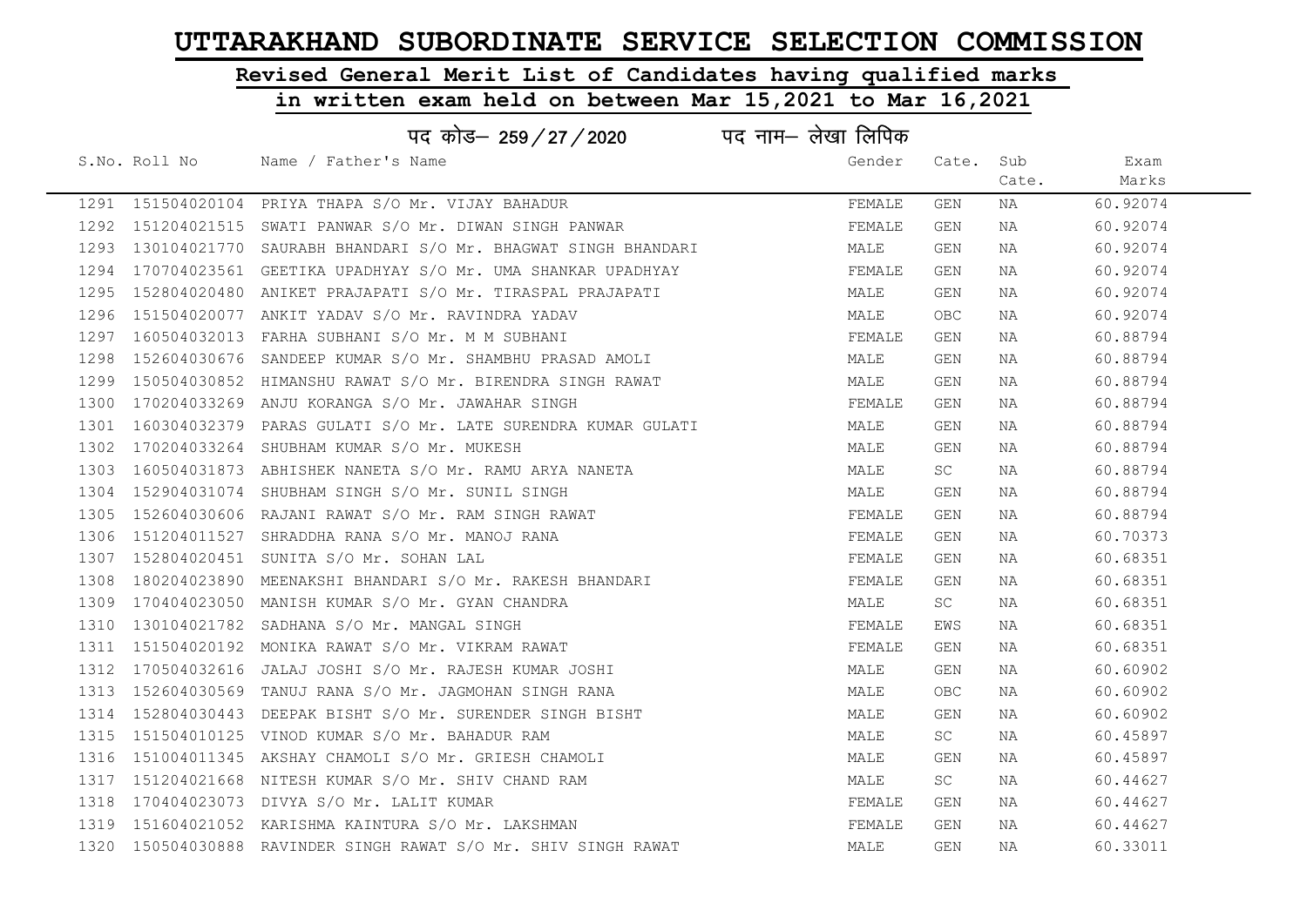# Revised General Merit List of Candidates having qualified marks

|      |                   | पद कोड– 259/27/2020                                                    | पद नाम– लेखा लिपिक |            |       |          |
|------|-------------------|------------------------------------------------------------------------|--------------------|------------|-------|----------|
|      | S.No. Roll No     | Name / Father's Name                                                   | Gender             | Cate. Sub  |       | Exam     |
|      |                   |                                                                        |                    |            | Cate. | Marks    |
|      |                   | 1321 151504030013 SAVITA S/O Mr. INDRI RAM                             | FEMALE             | SC.        | NA    | 60.33011 |
|      |                   | 1322 160204032293 PRASHANT SATIJA S/O Mr. HANSRAJ SATIJA               | MALE               | GEN        | NA    | 60.33011 |
|      |                   | 1323 151204031735 NEETA SANGELA S/O Mr. SURENDRA SANGELA               | FEMALE             | GEN        | NA    | 60.33011 |
|      |                   | 1324 190104033629 UMESH CHANDRA JOSHI S/O Mr. SHYAM DATT JOSHI         | MALE               | OBC        | NA    | 60.33011 |
|      | 1325 151504010222 | DEVENDRA PRASAD S/O Mr. VED PRAKASH                                    | MALE               | GEN        | NA    | 60.21420 |
|      |                   | 1326 161504012444 ANURAG BHANDARI S/O Mr. DASHRATH SINGH BHANDARI      | MALE               | GEN        | NA    | 60.21420 |
|      |                   |                                                                        | MALE               | OBC        | NA    | 60.21420 |
| 1328 |                   | 170204013276 PRIYANKA CHAMYAL S/O Mr. KUNDAN SINGH CHAMYAL             | FEMALE             | GEN        | NA    | 60.21420 |
|      |                   | 1329 170304013164 SADDAM AHMAD S/O Mr. SAKOOR AHMAD                    | MALE               | GEN        | NA    | 60.21420 |
|      |                   | 1330 150504010884 HIMANSHU NEGI S/O Mr. BALBIR SINGH NEGI              | MALE               | <b>OBC</b> | NA    | 60.21420 |
|      |                   | 1331 170504012724 HIMANI CHAND S/O Mr. DINESH CHAND                    | FEMALE             | GEN        | NA    | 60.21420 |
|      |                   | 1332 170504012831 NARESH SINGH S/O Mr. POORAN SINGH                    | MALE               | GEN        | NA    | 60.21420 |
|      |                   | 1333 170404013015 AJAY SINGH RAWAT S/O Mr. MANOJ RAWAT                 | MALE               | GEN        | NA    | 60.21420 |
|      |                   | 1334 150404020254 RENU ASWAL S/O Mr. GAJENDRA SINGH ASWAL              | FEMALE             | GEN        | NA    | 60.20904 |
|      |                   | 1335 150404020260 PARIDHI SHARMA S/O Mr. SATYA PARSAD SHARMA           | FEMALE             | GEN        | NA    | 60.20904 |
| 1336 |                   | 160504021885 KIRAN MUDGIL S/O Mr. SUBHASH MUDGIL                       | FEMALE             | GEN        | NA    | 60.20904 |
|      |                   | 1337 151504020072 NIKHIL JOSHI S/O Mr. PRAVEEN JOSHI                   | MALE               | GEN        | NA    | 60.20904 |
|      |                   | 1338 151504020133 SHIVANSHU RANA S/O Mr. SURENDER PAL SINGH RANA       | MALE               | GEN        | NA    | 60.20904 |
|      |                   | 1339 170204023336 AKASH SAXENA S/O Mr. OM PRAKASH SAXENA               | MALE               | OBC        | NA    | 60.20904 |
|      |                   | 1340 151204031493 SURYA SINGH PUSHPWAN S/O Mr. RAJENDRA SINGH PUSHPWAN | MALE               | GEN        | NA    | 60.05119 |
|      |                   | 1341 170204033258 GARIMA SHARMA S/O Mr. G C SHARMA                     | FEMALE             | GEN        | NA    | 60.05119 |
|      |                   | 1342 170204023257 PRAMOD CHANDER KANDPAL S/O Mr. KEWLA NAND KANDPAL    | MALE               | EWS        | NA    | 59.97181 |
|      |                   | 1343 170604023444 JEEWAN CHANDRA TEWARI S/O Mr. DHARMANAND TEWARI      | MALE               | EWS        | NA    | 59.97181 |
|      |                   | 1344 152604020569 AMAN KANDWAL S/O Mr. D K KANDWAL                     | MALE               | GEN        | NA    | 59.97181 |
|      |                   | 1345 190104023679 UMA PATNI S/O Mr. ISHWARI DUTT PATNI                 | FEMALE             | GEN        | ΝA    | 59.97181 |
|      |                   | 1346 170204023319 KAPIL CHAND S/O Mr. MOHAN CHAND                      | MALE               | GEN        | NA    | 59.97181 |
|      |                   | 1347 151804021228 ISHIKA S/O Mr. YASHPAL SINGH GUSAIN                  | FEMALE             | GEN        | NA    | 59.97181 |
|      |                   | 1348 152604010772 ASHA VERMA S/O Mr. D SINGH                           | FEMALE             | GEN        | NA    | 59.96944 |
|      |                   | 1349 151604011013 SHIPRA NAITHANI S/O Mr. MANOJ NAITHANI               | FEMALE             | GEN        | NA    | 59.96944 |
|      |                   | 1350 180204013844 PRIYANKA RAWAT S/O Mr. SUKHBIR SINGH                 | FEMALE             | GEN        | NA    | 59.96944 |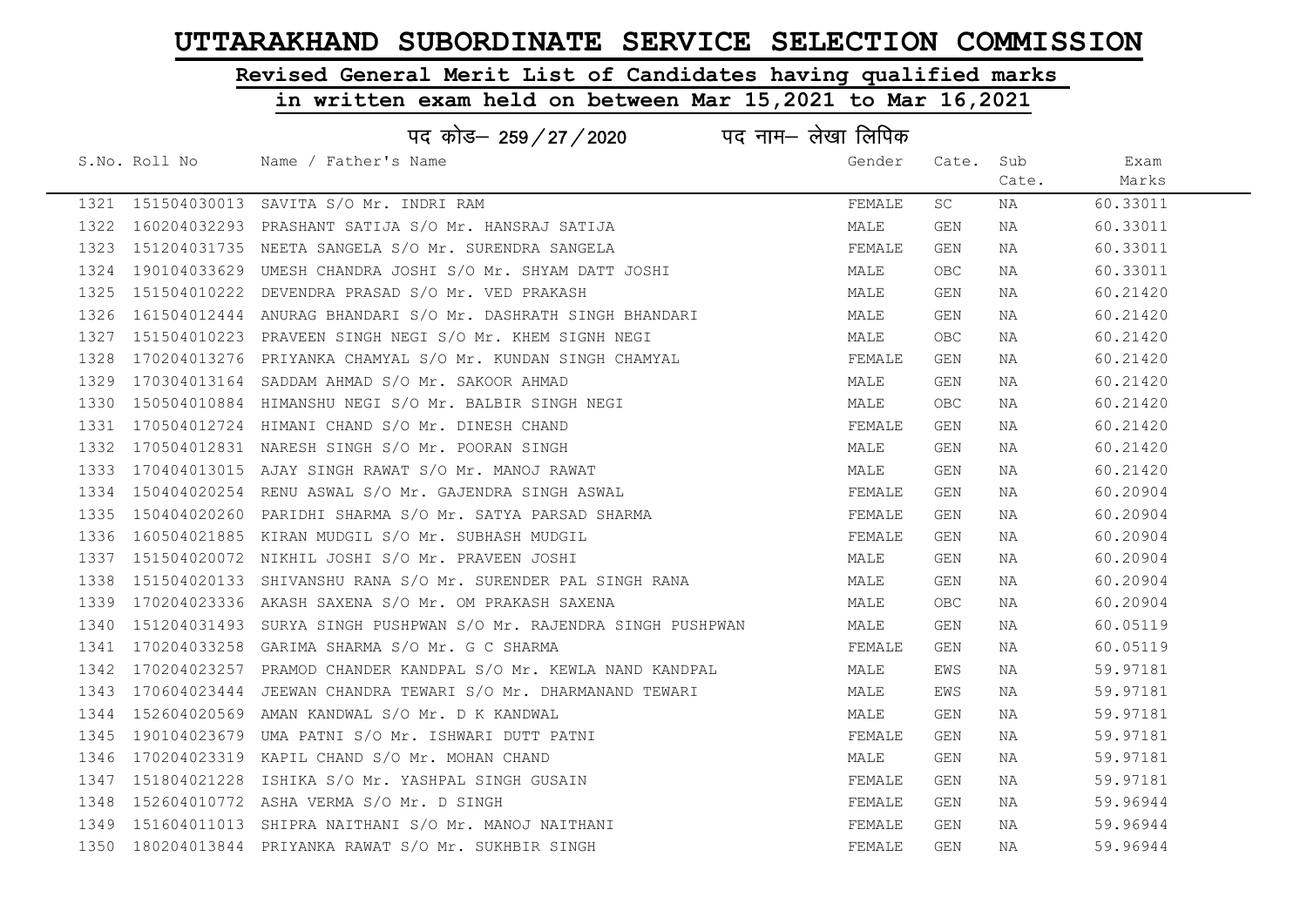# Revised General Merit List of Candidates having qualified marks

|      |                   | पद कोड– 259/27/2020                                                  | पद नाम– लेखा लिपिक |            |       |          |
|------|-------------------|----------------------------------------------------------------------|--------------------|------------|-------|----------|
|      | S.No. Roll No     | Name / Father's Name                                                 | Gender             | Cate.      | Sub   | Exam     |
|      |                   |                                                                      |                    |            | Cate. | Marks    |
|      |                   | 1351 160504011853 ANMOL SINGH JAMWAL S/O Mr. RAVINDER JAMWAL         | MALE               | <b>GEN</b> | NA    | 59.96944 |
|      |                   | 1352 151204031582 PANKAJ SHARMA S/O Mr. SURENDER KUMAR               | MALE               | GEN        | NA    | 59.77228 |
|      |                   | 1353 151504030200 PRIYANKA PARASHAR S/O Mr. R D PARASHAR             | FEMALE             | GEN        | NA    | 59.77228 |
| 1354 |                   | 210104031815 SHAILENDRA RAWAT S/O Mr. SAUDAN SINGH RAWAT             | MALE               | GEN        | NA    | 59.77228 |
|      |                   | 1355 170604033374 MAHESH CHANDRA BHATT S/O Mr. LEELA DHAR BHATT      | MALE               | GEN        | NA    | 59.77228 |
|      |                   | 1356 170604023443 KRISHNA CHANDRA ARYA S/O Mr. JAGDISH RAM ARYA      | MALE               | SC.        | NA    | 59.73457 |
|      |                   | 1357 150404020244 ARCHANA KHANDURI S/O Mr. PRAKASH CHANDRA KHANDURI  | FEMALE             | GEN        | NA    | 59.73457 |
| 1358 |                   | 110104022655 AMAR SINGH S/O Mr. DIWAKAR SINGH                        | MALE               | SC.        | NA    | 59.73457 |
|      | 1359 151504020038 | SHIVANGI NEGI S/O Mr. NARENDRA SINGH NEGI                            | FEMALE             | GEN        | NA    | 59.73457 |
| 1360 |                   | 190104023689 BHUPENDRA SINGH BHANDARI S/O Mr. BISHAN SINGH           | MALE               | GEN        | ΝA    | 59.73457 |
| 1361 |                   | 160304022353 NEERAJ KUMAR MUNDEPI S/O Mr. SITARAM MUNDEPI            | MALE               | GEN        | NA    | 59.73457 |
| 1362 |                   | 152804020374 SURAJ WAHI S/O Mr. ASHOK KUMAR WAHI                     | MALE               | GEN        | NA    | 59.73457 |
|      |                   | 1363 151604020969 RAHUL JAIN S/O Mr. MANOJ JAIN                      | MALE               | GEN        | NA    | 59.73457 |
| 1364 |                   | 230204023789 SAURABH BHANDARI S/O Mr. KRIPAL SINGH                   | MALE               | OBC        | NA    | 59.73457 |
|      |                   | 1365 190104023653 NAMAN PANDEY S/O Mr. RAJENDRA PRASAD PANDEY        | MALE               | GEN        | NA    | 59.73457 |
| 1366 |                   | 151604021013 MONIKA KHETARPAL S/O Mr. PREM KUMAR KHETARPAL           | FEMALE             | GEN        | NA    | 59.73457 |
|      |                   | 1367 151804021234 BHUPENDRA SINGH BORA S/O Mr. DIWAN SINGH BORA      | MALE               | GEN        | NA    | 59.73457 |
| 1368 |                   | 120104013601 PREETI JOSHI S/O Mr. TEEKA RAM JOSHI                    | FEMALE             | GEN        | ΝA    | 59.72468 |
| 1369 |                   | 160204012280 SAYED ZUBER S/O Mr. SHER ALAM                           | MALE               | GEN        | NA    | 59.72468 |
| 1370 |                   | 151604011007 NATASHA THAPA S/O Mr. PRADEEP KUMAR THAPA               | FEMALE             | GEN        | NA    | 59.72468 |
|      |                   | 1371 152804010489 DEEPAK SINGH PATWAL S/O Mr. SHIVDAYAL SINGH PATWAL | MALE               | GEN        | NA    | 59.72468 |
| 1372 |                   | 170604023471 AJEEM AHAMAD S/O Mr. NASEEM AHAMAD                      | MALE               | GEN        | NA    | 59.49734 |
|      |                   | 1373 151204021661 ABHINAV RAWAT S/O Mr. PRAKASH SINGH RAWAT          | MALE               | GEN        | NA    | 59.49734 |
| 1374 |                   | 140104033752 BIPIN PUNETHA S/O Mr. LAXMI DATT PUNETHA                | MALE               | GEN        | NA    | 59.49336 |
| 1375 |                   | 170504032604 MEENAKSHI S/O Mr. MAHESA NAND JUYAL                     | FEMALE             | GEN        | NA    | 59.49336 |
| 1376 |                   | 170304033040 FAIMUDDIN AHMAD S/O Mr. SHAMSUDDIN AHMAD                | MALE               | GEN        | NA    | 59.49336 |
|      |                   | 1377 160504031857 PINKI SHARMA S/O Mr. RAJESH SHARMA                 | FEMALE             | GEN        | NA    | 59.49336 |
| 1378 |                   | 230204033783 ASHU RANA S/O Mr. VIJENDRA SINGH RANA                   | MALE               | <b>OBC</b> | NA    | 59.49336 |
|      |                   | 1379 152604030752 VARSHA VERMA S/O Mr. ASHOK VERMA                   | FEMALE             | GEN        | NA    | 59.49336 |
|      |                   | 1380 170704033550 PAWAN SINGH BHAISORA S/O Mr. GOPAL BHAISORA        | MALE               | <b>GEN</b> | ΝA    | 59.49336 |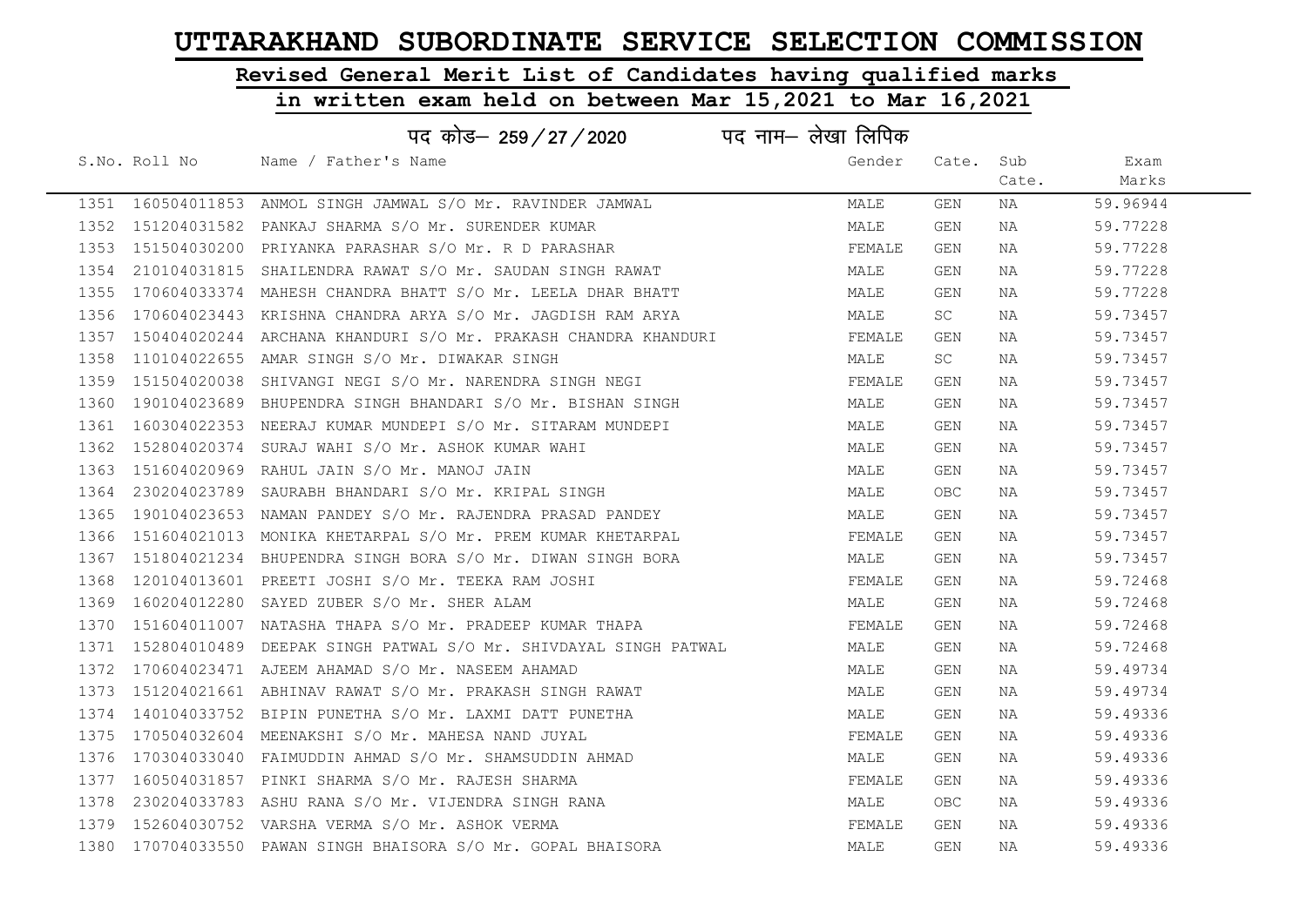# Revised General Merit List of Candidates having qualified marks

|      |               | पद कोड– 259 / 27 / 2020                                             | पद नाम– लेखा लिपिक |            |       |          |  |
|------|---------------|---------------------------------------------------------------------|--------------------|------------|-------|----------|--|
|      | S.No. Roll No | Name / Father's Name                                                | Gender             | Cate.      | Sub   | Exam     |  |
|      |               |                                                                     |                    |            | Cate. | Marks    |  |
|      |               | 1381 230204033765 DEEPAK NAUTIYAL S/O Mr. RAMNATH NAUTIYAL          | MALE               | OBC.       | NA    | 59.49336 |  |
|      |               | 1382 170704013541 SUSHILA S/O Mr. PREM SINGH                        | FEMALE             | GEN        | NA    | 59.47991 |  |
|      |               | 1383 170404013022 KANCHAN MAINALI S/O Mr. GOPAL DUTT MAINALI        | FEMALE             | GEN        | NA    | 59.47991 |  |
|      |               | 1384 151204011536 RAHUL SINGH NEGI S/O Mr. SARDAR SINGH NEGI        | MALE               | GEN        | NA    | 59.47991 |  |
|      |               | 1385 150504010878 AKANKSHA RAJPUT S/O Mr. SURENDRA RAJPUT           | FEMALE             | GEN        | NA    | 59.47991 |  |
|      |               | 1386 152804010501 AARTI S/O Mr. SURBIR SINGH                        | FEMALE             | GEN        | NA    | 59.47991 |  |
|      |               | 1387 170604023488 LALIT MOHAN JOSHI S/O Mr. BHUWAN CHAND JOSHI      | MALE               | GEN        | NA    | 59.26011 |  |
| 1388 |               | 151504020093 ANSHUL NEGI S/O Mr. VINOD KUMAR NEGI                   | MALE               | GEN        | NA    | 59.26011 |  |
|      |               | 1389 161504012397 BHASKAR GWADI S/O Mr. GANGA PRASAD                | MALE               | GEN        | NA    | 59.23515 |  |
|      |               | 1390 170504012725 BHAVANA SATI S/O Mr. P C UPADHYAYA                | FEMALE             | GEN        | NA    | 59.23515 |  |
|      |               | 1391 130104011755 AMAN SEMWAL S/O Mr. DINESH CHANDRA                | MALE               | GEN        | NA    | 59.23515 |  |
|      |               | 1392 170504012815 MOHAN SINGH VERMA S/O Mr. VIMAL PRAKASH           | MALE               | GEN        | NA    | 59.23515 |  |
|      |               | 1393 152804010400 JAYENDRA SINGH S/O Mr. OM PRAKASH                 | MALE               | SC         | NA    | 59.23515 |  |
|      |               | 1394 180204013813 SHREYA KHUGSHAL S/O Mr. VIDYA DUTT KHUGSHAL       | FEMALE             | GEN        | NA    | 59.23515 |  |
|      |               | 1395 152804030384 AKANSHA RATURI S/O Mr. LAXMI KANT RATURI          | FEMALE             | GEN        | NA    | 59.21445 |  |
|      |               | 1396 151504030177 MAYANK VERMA S/O Mr. RAJESH KUMAR VERMA           | MALE               | GEN        | NA    | 59.21445 |  |
|      |               | 1397 140104033717 RAJESH GOSWAMI S/O Mr. BHAWAN NATH GOSWAMI        | MALE               | OBC        | NA    | 59.21445 |  |
| 1398 |               | 152804030526 SURESH THAPLIYAL S/O Mr. CHINTAMANI THAPLIYAL          | MALE               | <b>GEN</b> | NA    | 59.21445 |  |
| 1399 |               | 190104033676 KAJAL BHATT S/O Mr. DINESH BHATT                       | FEMALE             | GEN        | NA    | 59.21445 |  |
|      |               | 1400 150504030844 MANISHA BISHT S/O Mr. MADAN SINGH                 | FEMALE             | GEN        | NA    | 59.21445 |  |
|      |               | 1401 190104023646 BHARAT SINGH KUNWAR S/O Mr. HOSHIYAR SINGH KUNWAR | MALE               | GEN        | NA    | 59.02287 |  |
| 1402 |               | 150404020269 DEVENDRA SINGH S/O Mr. SHER SINGH                      | MALE               | OBC        | NA    | 59.02287 |  |
|      |               | 1403 170404022954 NEETU KARKI S/O Mr. GAJENDRA SINGH KARKI          | FEMALE             | GEN        | NA    | 59.02287 |  |
| 1404 |               | 110104022672 SUMIT BORA S/O Mr. KRISHNA PAL                         | MALE               | GEN        | NA    | 59.02287 |  |
|      |               | 1405 151004021411 MANISHA SAJWAN S/O Mr. SHEESHPAL SINGH            | FEMALE             | GEN        | NA    | 59.02287 |  |
|      |               | 1406 151204011693 POORAN SINGH SAMANT S/O Mr. JAGAT SINGH           | MALE               | GEN        | NA    | 58.99039 |  |
|      |               | 1407 151604011002 SANDEEP AIR S/O Mr. KESHAB SINGH AIR              | MALE               | GEN        | NA    | 58.99039 |  |
| 1408 |               | 170204013284 VINAY BISHT S/O Mr. PURAN SINGH BISHT                  | MALE               | GEN        | NA    | 58.99039 |  |
|      |               | 1409 170404012841 VIMAL KUMAR S/O Mr. JAILAL                        | MALE               | SC         | NA    | 58.99039 |  |
|      |               | 1410 170604013504 DEEPAK JOSHI S/O Mr. MADAN GOPAL JOSHI            | MALE               | <b>GEN</b> | ΝA    | 58.99039 |  |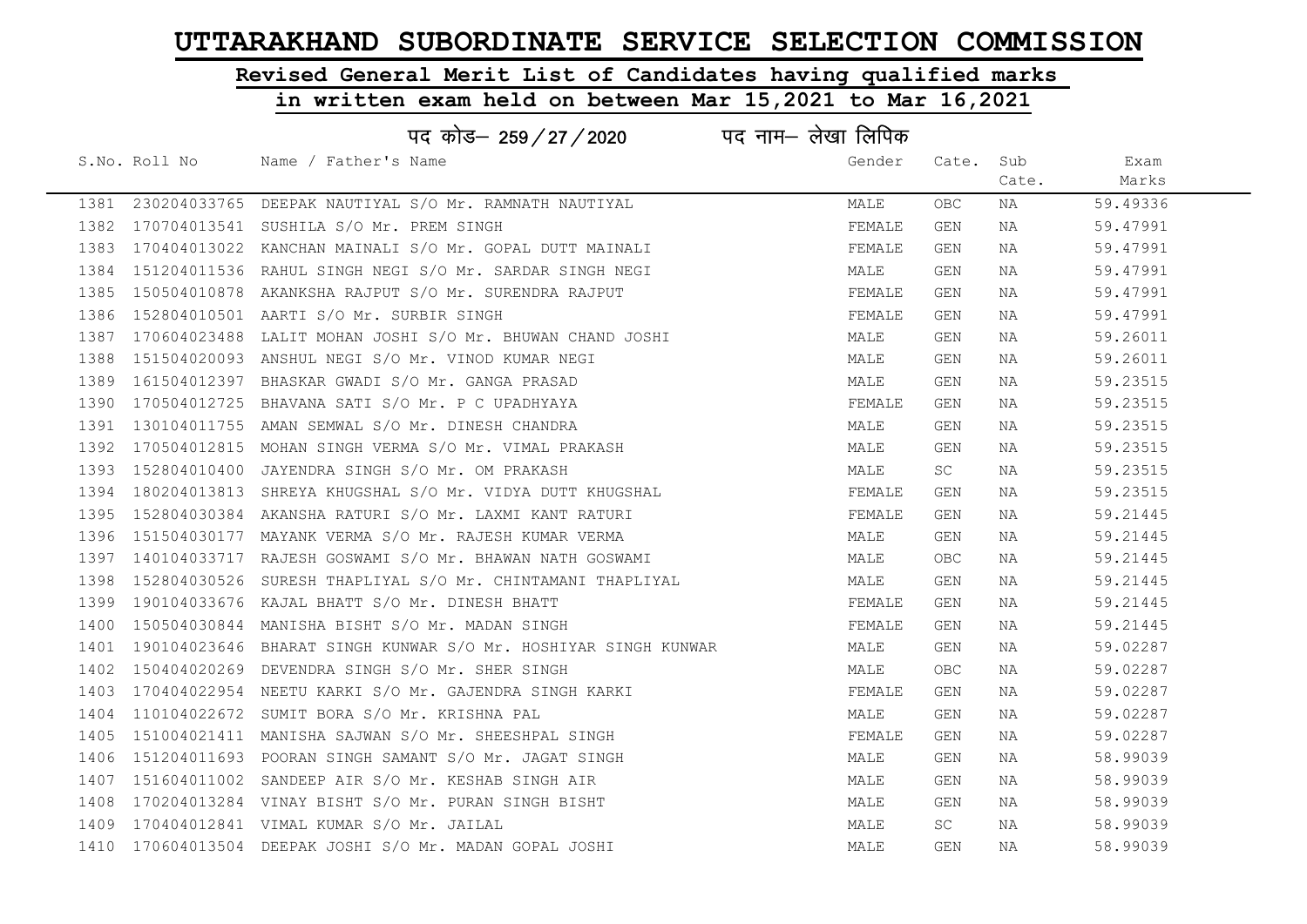# Revised General Merit List of Candidates having qualified marks

|      |                   | पद कोड– 259 / 27 / 2020                                         | पद नाम– लेखा लिपिक |            |       |          |  |
|------|-------------------|-----------------------------------------------------------------|--------------------|------------|-------|----------|--|
|      | S.No. Roll No     | Name / Father's Name                                            | Gender             | Cate.      | Sub   | Exam     |  |
|      |                   |                                                                 |                    |            | Cate. | Marks    |  |
|      |                   | 1411 150404010304 SHALINI KOTIYAL S/O Mr. SANTOSH KUMAR KOTIYAL | FEMALE             | GEN        | NA    | 58.99039 |  |
|      |                   | 1412 151004011388 NIKHILESH SINGH S/O Mr. KAMAL SINGH           | MALE               | GEN        | NA    | 58.99039 |  |
|      |                   | 1413 152604010634 CHARU NEGI S/O Mr. TRILOK SINGH NEGI          | FEMALE             | GEN        | NA    | 58.99039 |  |
|      | 1414 170604013445 | SHITAL S/O Mr. SURESH CHANDRA                                   | FEMALE             | SC.        | NA    | 58.99039 |  |
|      | 1415 170204013262 | GAURAV SINGH KANYAL S/O Mr. MAHIMAN SINGH KANYAL                | MALE               | GEN        | NA    | 58.99039 |  |
| 1416 | 110104012572      | DEEPA PHARTIYAL S/O Mr. DEVENDRA SINGH PHARTIYAL                | FEMALE             | GEN        | NA    | 58.99039 |  |
| 1417 | 152604010564      | SEETA SATI S/O Mr. CHAKRADHAR SATI                              | FEMALE             | GEN        | NA    | 58.99039 |  |
| 1418 | 160504012013      | AMIT BISHT S/O Mr. KAMAL SINGH BISHT                            | MALE               | GEN        | NA    | 58.99039 |  |
| 1419 | 210104011824      | SAMEER PANWAR S/O Mr. VIJENDRA SINGH PANWAR                     | MALE               | GEN        | NA    | 58.99039 |  |
| 1420 |                   | 151004011350 NEHA DEVRANI S/O Mr. SHUDHAKAR DEVRANI             | FEMALE             | GEN        | NA    | 58.99039 |  |
| 1421 |                   | 152804010520 ABHISHEK GUNSOLA S/O Mr. BEER SINGH GUNSOLA        | MALE               | GEN        | NA    | 58.99039 |  |
| 1422 | 160204012274      | DEVANSH BHATNAGAR S/O Mr. ASHOK BHATNAGAR                       | MALE               | GEN        | NA    | 58.99039 |  |
|      |                   | 1423 152804030524 AKASH MISHRA S/O Mr. SHESH NATH MISHRA        | MALE               | GEN        | NA    | 58.93553 |  |
|      |                   | 1424 150404020288 ANNU GUPTA S/O Mr. SIYARAM GUPTA              | FEMALE             | GEN        | NA    | 58.78564 |  |
| 1425 |                   | 160504022038 PRAVEEN KUMAR S/O Mr. NAND KISHOR                  | MALE               | GEN        | NA    | 58.78564 |  |
| 1426 |                   | 110104022638 BHARAT JOSHI S/O Mr. LT D N JOSHI                  | MALE               | EWS        | NA    | 58.78564 |  |
|      |                   | 1427 170404022851 MANOJ SINGH S/O Mr. HEERA SINGH               | MALE               | <b>OBC</b> | NA    | 58.78564 |  |
| 1428 |                   | 151604021003 BHARAT SINGH SHAHI S/O Mr. B S SHAHI               | MALE               | GEN        | NA    | 58.78564 |  |
| 1429 |                   | 170604023412 BHAWESH BISHT S/O Mr. RAM SINGH BISHT              | MALE               | GEN        | NA    | 58.78564 |  |
| 1430 |                   | 151804011242 ARTI NAKOTI S/O Mr. PURAN SINGH NAKOTI             | FEMALE             | OBC        | NA    | 58.74562 |  |
|      |                   | 1431 160604012177 KUMARI KAJAL S/O Mr. NARESH KUMAR             | FEMALE             | OBC        | NA    | 58.74562 |  |
|      |                   | 1432 151204011556 UDIT BHATT S/O Mr. NAVEEN CHANDRA BHATT       | MALE               | GEN        | NA    | 58.74562 |  |
| 1433 |                   | 151204031550 AISHWARYA SRIVASTAVA S/O Mr. ABHAY KUMAR           | FEMALE             | GEN        | NA    | 58.65662 |  |
| 1434 |                   | 160604032075 AKANSHA KOTNALA S/O Mr. LAXMAN KOTNALA             | FEMALE             | GEN        | NA    | 58.65662 |  |
|      |                   | 1435 152804030509 VIKASH KUMAR S/O Mr. SURENDRA KUMAR           | MALE               | SC.        | NA    | 58.65662 |  |
| 1436 |                   | 160604032064 MANSI PANT S/O Mr. SUBHASH CHAND PANT              | FEMALE             | GEN        | NA    | 58.65662 |  |
| 1437 |                   | 160604022153 PRITI KUSHWAHA S/O Mr. PRANAV KUMAR KUSHWAHA       | FEMALE             | GEN        | NA    | 58.54841 |  |
| 1438 |                   | 160504021859 BABITA CHOUDHARY S/O Mr. G S CHOUDHARY             | FEMALE             | GEN        | NA    | 58.54841 |  |
|      |                   | 1439 190104023662 GIRISH PANT S/O Mr. PURAN CHANDRA PANT        | MALE               | GEN        | NA    | 58.54841 |  |
| 1440 |                   | 170304023108 HIMANSHU PANCHOLI S/O Mr. RAMESH CHANDRA PANCHOLI  | MALE               | GEN        | ΝA    | 58.54841 |  |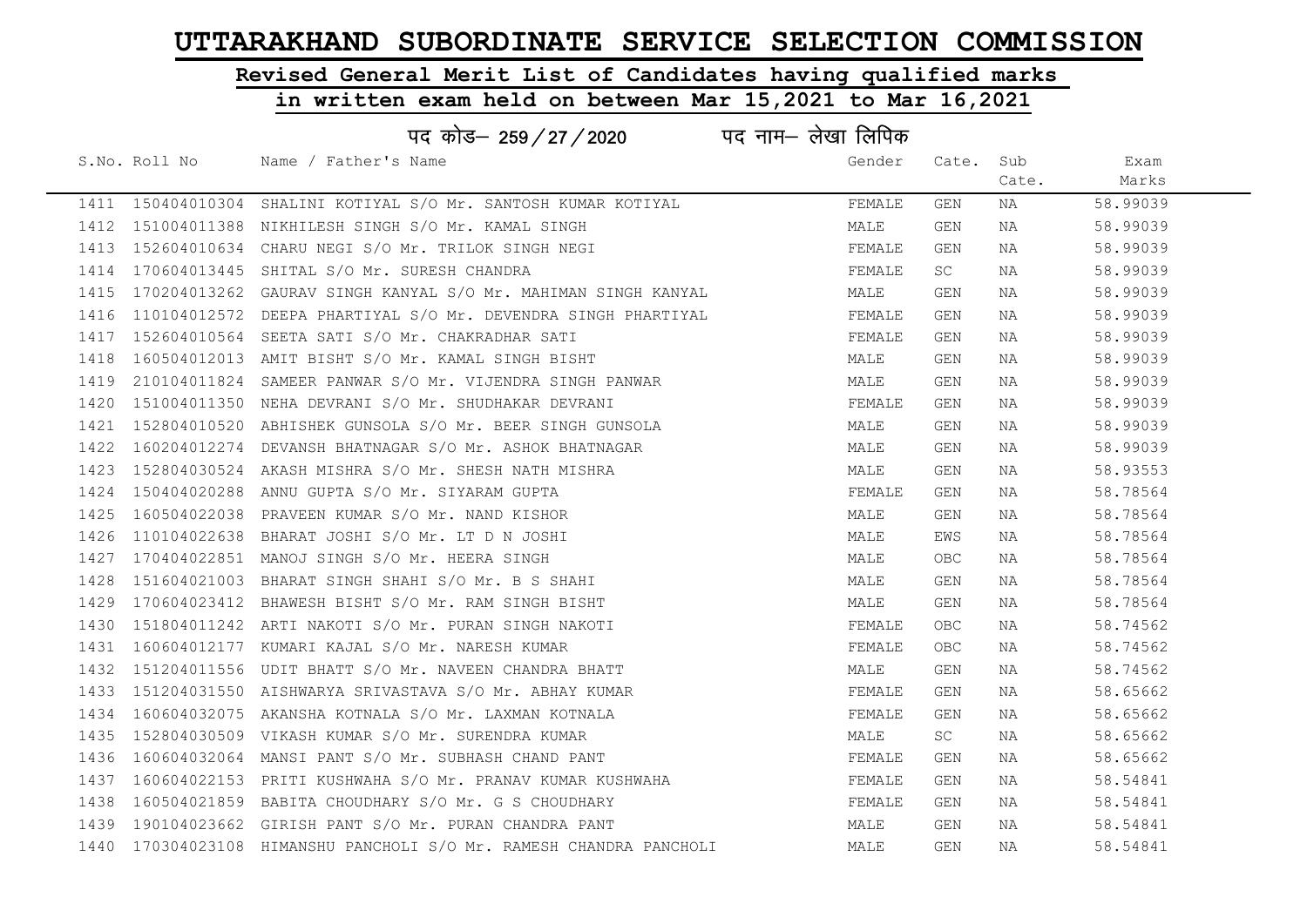# Revised General Merit List of Candidates having qualified marks

|      |               | पद नाम— लेखा लिपिक<br>पद कोड– 259 / 27 / 2020                        |        |            |       |          |
|------|---------------|----------------------------------------------------------------------|--------|------------|-------|----------|
|      | S.No. Roll No | Name / Father's Name                                                 | Gender | Cate.      | Sub   | Exam     |
|      |               |                                                                      |        |            | Cate. | Marks    |
|      |               | 1441 180204023847 ASHISH SAJWAN S/O Mr. BIRENDER SAJWAN              | MALE   | <b>GEN</b> | NA    | 58.54841 |
|      |               | 1442 170204023297 AAOIB SAIFI S/O Mr. JALISH AHMAD                   | MALE   | <b>GEN</b> | NA    | 58.54841 |
|      |               | 1443 151204011510 MEENAKSHI NEGI S/O Mr. GHANSHYAM SINGH NEGI        | FEMALE | EWS        | NA    | 58.50086 |
|      |               | 1444 152904011143 JITENDER KUMAR S/O Mr. HUKUM CHAND                 | MALE   | SC.        | NA    | 58.50086 |
| 1445 |               | 151804011310 SUNITA S/O Mr. RAGHUNATH                                | FEMALE | EWS        | NA    | 58.50086 |
| 1446 |               | 110104012547 SANCHIT CHANDRA S/O Mr. SUNDER LAL                      | MALE   | SC.        | NA    | 58.50086 |
|      |               | 1447 170504012697 ANMOL RAJAK S/O Mr. AJIT RAJAK                     | MALE   | GEN        | NA    | 58.50086 |
| 1448 |               | 152604030678 POONAM SHRESTH S/O Mr. CHANDAN SINGH                    | FEMALE | <b>GEN</b> | NA    | 58.37770 |
|      |               | 1449 170304033071 AKASH S/O Mr. PANNA LAL                            | MALE   | GEN        | NA    | 58.37770 |
| 1450 |               | 190104033651 DEEPAK SINGH BORA S/O Mr. MAHAJAN SINGH BORA            | MALE   | GEN        | NA    | 58.37770 |
|      |               | 1451 151604031006 HUSSAIN ABBAS S/O Mr. SHAMEEM HAIDER               | MALE   | OBC        | NA    | 58.37770 |
|      |               | 1452 151604010917 AMIT KUMAR S/O Mr. BIJENDRA KUMAR                  | MALE   | SC.        | NA    | 58.25610 |
|      |               | 1453 151204011598 VIKAS SINGH CHAND S/O Mr. KRIT SINGH CHAND         | MALE   | GEN        | NA    | 58.25610 |
|      |               | 1454 151604011006 HARISH CHANDRA BHATT S/O Mr. LOKENDRA PRASAD BHATT | MALE   | GEN        | NA    | 58.25610 |
| 1455 |               | 152604010768 GUDDI S/O Mr. VEER SINGH                                | FEMALE | GEN        | NA    | 58.25610 |
| 1456 |               | 151804011195 SANDEEP UNIYAL S/O Mr. DINESH UNIYAL                    | MALE   | <b>GEN</b> | NA    | 58.25610 |
|      |               | 1457 170204013285 MANAS JOSHI S/O Mr. G C JOSHI                      | MALE   | GEN        | NA    | 58.25610 |
| 1458 |               | 170604013438 KHUSHAL SINGH S/O Mr. KUNWAR SINGH                      | MALE   | ST         | NA    | 58.25610 |
|      |               | 1459 160304032365 ARUN CHANDNA S/O Mr. DILBAG RAI CHANDNA            | MALE   | GEN        | NA    | 58.09879 |
| 1460 |               | 170704033440 GURPREET SINGH GILL S/O Mr. PRABHJEET SINGH GILL        | MALE   | EWS        | NA    | 58.09879 |
|      |               | 1461 151504030159 JYOTI KHALI S/O Mr. VIJAY KUMAR KHALI              | FEMALE | GEN        | NA    | 58.09879 |
| 1462 |               | 160304032353 ANJALI S/O Mr. R M NAUTIYAL                             | FEMALE | GEN        | NA    | 58.09879 |
| 1463 |               | 150404030345 RAHUL RAWAT S/O Mr. MANOHAR SINGH RAWAT                 | MALE   | GEN        | NA    | 58.09879 |
| 1464 |               | 190104033653 SHWETA S/O Mr. KKAMAL SINGH                             | FEMALE | GEN        | NA    | 58.09879 |
|      |               | 1465 170404032785 PARAS KUMAR ARYA S/O Mr. MADAN RAM ARYA            | MALE   | SC         | NA    | 58.09879 |
| 1466 |               | 152604030780 PRIYANSHU KALRA S/O Mr. RAJESH KUMAR KALRA              | MALE   | GEN        | NA    | 58.09879 |
|      |               | 1467 151604030980 ANIKET S/O Mr. PRAMOD KUMAR                        | MALE   | SC         | NA    | 58.09879 |
| 1468 |               | 152604030543 RIYA BUDAKOTI S/O Mr. SANTOSH BUDAKOTI                  | FEMALE | GEN        | DFF   | 58.09879 |
|      |               | 1469 150404030253 VARUN GOSWAMI S/O Mr. SUBHASH GOSWAMI              | MALE   | GEN        | NA    | 58.09879 |
|      |               | 1470 140104033747 MANISH UPADHYAY S/O Mr. JAGDISH UPADHYAY           | MALE   | <b>GEN</b> | ΝA    | 58.09879 |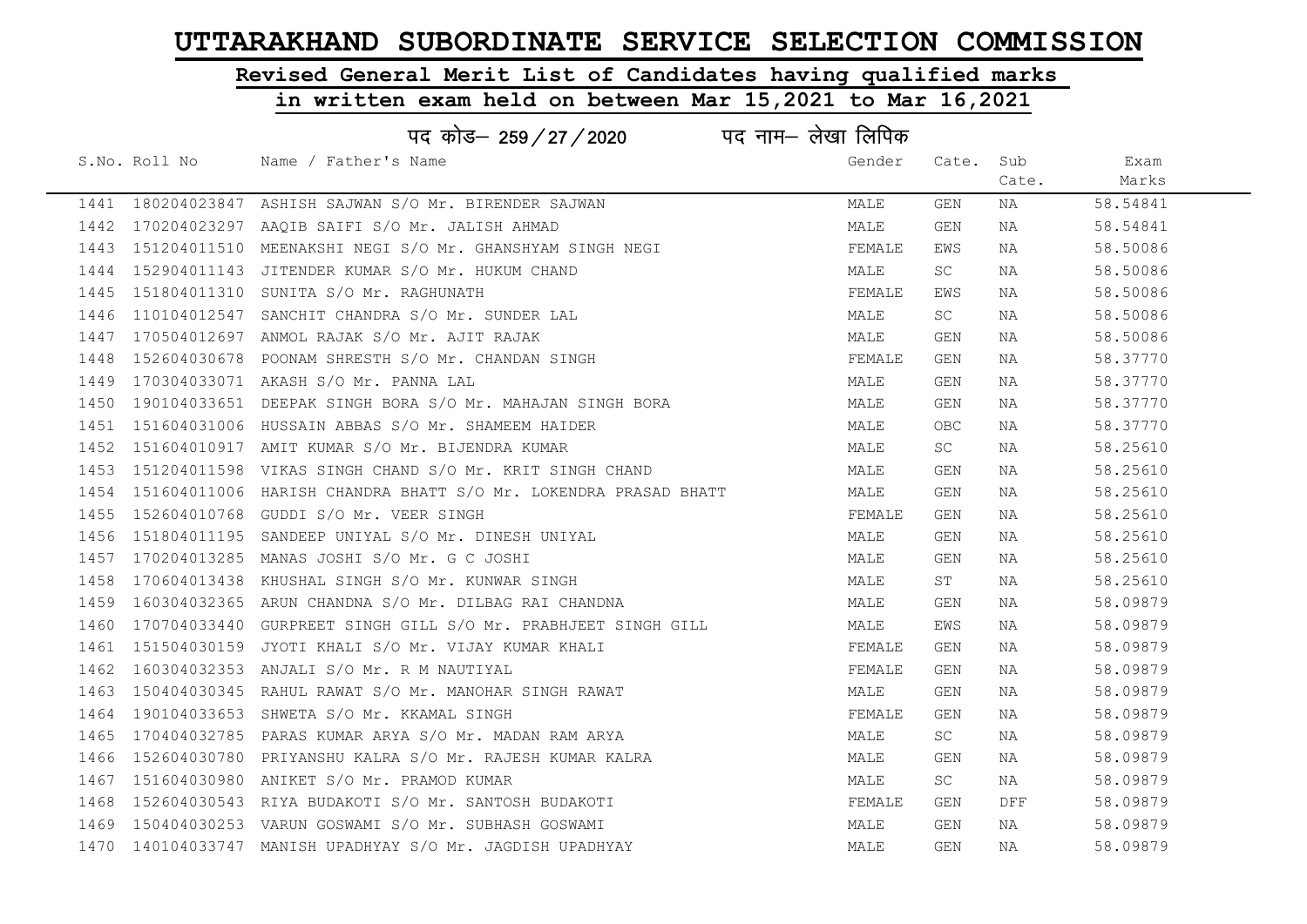# Revised General Merit List of Candidates having qualified marks

|      | पद नाम– लेखा लिपिक<br>पद कोड– 259/27/2020 |                                                                 |        |           |       |          |  |  |
|------|-------------------------------------------|-----------------------------------------------------------------|--------|-----------|-------|----------|--|--|
|      | S.No. Roll No                             | Name / Father's Name                                            | Gender | Cate. Sub |       | Exam     |  |  |
|      |                                           |                                                                 |        |           | Cate. | Marks    |  |  |
|      |                                           | 1471 150404030338 HIMANSHU NEGI S/O Mr. SANJEEV KUMAR           | MALE   | GEN       | NA    | 58.09879 |  |  |
|      |                                           | 1472 151504020168 SUNITA S/O Mr. DILBAR SINGH                   | FEMALE | GEN       | NA    | 58.07394 |  |  |
|      |                                           | 1473 151004021332 YATENDRA NAUGAIN S/O Mr. BENI PRASAD NAUGAIN  | MALE   | GEN       | NA    | 58.07394 |  |  |
|      |                                           | 1474 152804020430 VIKRAM GURUNG S/O Mr. SHER BAHADUR GURUNG     | MALE   | GEN       | NA    | 58.07394 |  |  |
|      |                                           | 1475 152804020364 SHRISHTI THAPA S/O Mr. VIKRAM SINGH THAPA     | FEMALE | GEN       | NA    | 58.07394 |  |  |
|      |                                           | 1476 130104021783 MANISH KUMAR S/O Mr. NAND LAL                 | MALE   | SC        | NA    | 58.07394 |  |  |
| 1477 |                                           | 161504022402 ANUBHAV MITTAL S/O Mr. SUDHIR MITTAL               | MALE   | GEN       | NA    | 58.07394 |  |  |
| 1478 |                                           | 160604012123 RANJEET SINGH S/O Mr. DARSHAN SINGH                | MALE   | OBC       | NA    | 58.01133 |  |  |
|      |                                           | 1479 170604013488 KOMAL SINGH S/O Mr. BALVEER SINGH             | MALE   | GEN       | NA    | 58.01133 |  |  |
| 1480 |                                           | 170404023054 CHANDANI MEHARA S/O Mr. NANDAN SINGH               | FEMALE | GEN       | NA    | 57.83671 |  |  |
| 1481 |                                           | 152604020680 PREETI BISHT S/O Mr. PREM SINGH BISHT              | FEMALE | GEN       | NA    | 57.83671 |  |  |
| 1482 |                                           | 150504020826 SURAJ KUMAR S/O Mr. HARI RAM                       | MALE   | SC        | NA    | 57.83671 |  |  |
|      |                                           | 1483 151604021039 MANISH RAI S/O Mr. ATAR SINGH                 | MALE   | ST        | NA    | 57.83671 |  |  |
|      |                                           | 1484 160304022387 SHIVANI SHARMA S/O Mr. LATE PARMAAL SINGH     | FEMALE | GEN       | NA    | 57.83671 |  |  |
| 1485 |                                           | 170504032670 NEERAJ SINGH BHANDARI S/O Mr. HEERA SINGH BHANDARI | MALE   | GEN       | NA    | 57.81987 |  |  |
| 1486 |                                           | 150404030240 ABHISHEK RANA S/O Mr. NARENDRA SINGH RANA          | MALE   | GEN       | NA    | 57.81987 |  |  |
|      |                                           | 1487 170704033515 JYOTI KIROULA S/O Mr. NANDAN SINGH KIROULA    | FEMALE | GEN       | NA    | 57.81987 |  |  |
| 1488 |                                           | 152904031066 PRAGATI KHATRI S/O Mr. UDAY CHAND                  | FEMALE | GEN       | NA    | 57.81987 |  |  |
| 1489 |                                           | 151004011412 SANGEETA S/O Mr. SUKHDEV SING                      | FEMALE | GEN       | NA    | 57.76657 |  |  |
| 1490 |                                           | 110104012606 JAGDISH SINGH BISHT S/O Mr. DIWAN SINGH BISHT      | MALE   | GEN       | NA    | 57.76657 |  |  |
|      |                                           | 1491 151504010119 DHARAMVIR KONDEL S/O Mr. JAI PAL SINGH KONDEL | MALE   | GEN       | NA    | 57.76657 |  |  |
|      |                                           | 1492 160304012343 GAURAV SINGH BHANDARI S/O Mr. SUNDER SINGH    | MALE   | GEN       | NA    | 57.76657 |  |  |
| 1493 |                                           | 190104013644 DEEPAK KANDPAL S/O Mr. KESHAB DUTT KANDPAL         | MALE   | GEN       | NA    | 57.76657 |  |  |
| 1494 |                                           | 170704013510 AJAY CHAUHAN S/O Mr. B S CHAUHAN                   | MALE   | GEN       | NA    | 57.76657 |  |  |
| 1495 | 160204012249                              | PREETI S/O Mr. RAMESH KUMAR                                     | FEMALE | SC.       | NA    | 57.76657 |  |  |
| 1496 |                                           | 151204011524 ABHA S/O Mr. RAVINDRA KUMAR                        | FEMALE | GEN       | NA    | 57.76657 |  |  |
|      |                                           | 1497 110104012605 GAURAV SINGH MEHTA S/O Mr. HAR SINGH MEHTA    | MALE   | GEN       | NA    | 57.76657 |  |  |
| 1498 |                                           | 110104012626 HEMA RAWAT S/O Mr. HIRA SINGH RAWAT                | FEMALE | GEN       | NA    | 57.76657 |  |  |
|      |                                           | 1499 152604020654 PREYRNA S/O Mr. SURESH C TIWARI               | FEMALE | GEN       | NA    | 57.59947 |  |  |
|      |                                           | 1500 161504022406 BHAWANA SINGH S/O Mr. DINESH SINGH            | FEMALE | GEN       | NA    | 57.59947 |  |  |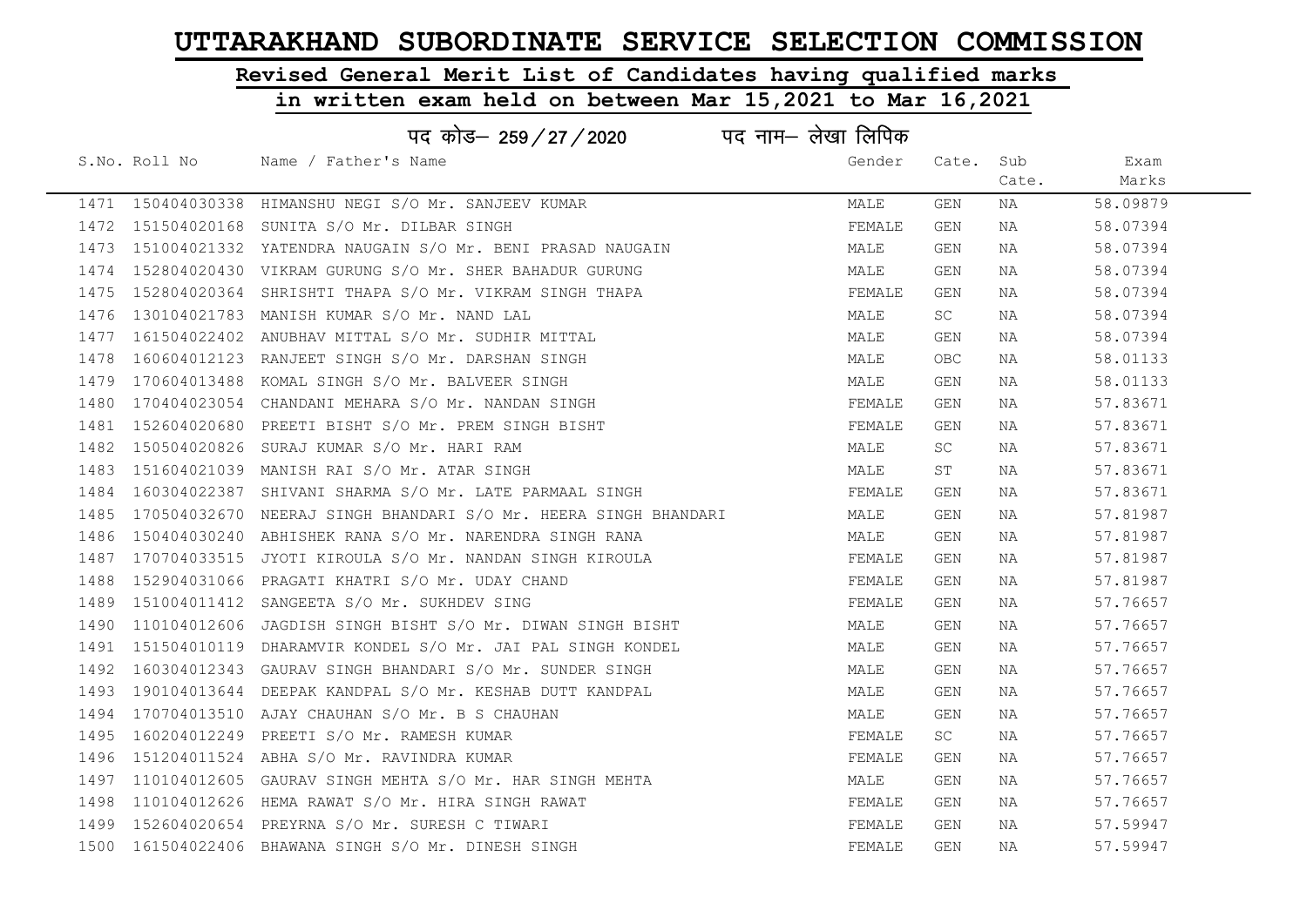# Revised General Merit List of Candidates having qualified marks

### in written exam held on between Mar 15,2021 to Mar 16,2021

|      |               | पद कोड़- 259 / 27 / 2020 पद नाम- लेखा लिपिक                         |        |           |       |          |
|------|---------------|---------------------------------------------------------------------|--------|-----------|-------|----------|
|      | S.No. Roll No | Name / Father's Name                                                | Gender | Cate.     | Sub   | Exam     |
|      |               |                                                                     |        |           | Cate. | Marks    |
|      |               | 1501 151604020953 NEHA SEMWAL S/O Mr. DEVI PRASAD SEMWAL            | FEMALE | GEN       | NA    | 57.59947 |
| 1502 |               | 160304032311 NEHA SHARMA S/O Mr. VIRENDRA KUMAR SHARMA              | FEMALE | GEN       | NA    | 57.54096 |
| 1503 |               | 152604030539 AKANSHA TOMAR S/O Mr. DINESH KUMAR                     | FEMALE | EWS       | NA    | 57.54096 |
| 1504 |               | 151504010195  RAJIV CHANDRA KANDWAL S/O Mr. VINOD KUMAR KANDWAL     | MALE   | GEN       | NA    | 57.52181 |
| 1505 | 190104013648  | PINKI JANGPANGI S/O Mr. TRILOK SINGH JANGPANGI                      | FEMALE | ST        | NA    | 57.52181 |
| 1506 |               | 170604013434 KRITIKA RANI S/O Mr. PRADEEP CHANDRA                   | FEMALE | SC        | NA    | 57.52181 |
| 1507 |               | 160204012269 AASHITA SAINI S/O Mr. DEVRAJ SAINI                     | FEMALE | GEN       | NA    | 57.52181 |
| 1508 | 152804020454  | SITA S/O Mr. DHYAN SINGH                                            | FEMALE | GEN       | NA    | 57.36224 |
| 1509 |               | 152804020468 KAVITA S/O Mr. MOHAN SINGH                             | FEMALE | GEN       | NA    | 57.36224 |
| 1510 |               | 151804021212 NEELAM S/O Mr. DIWAN SINGH                             | FEMALE | GEN       | NA    | 57.36224 |
| 1511 |               | 151204021539 KHUSHBOO KUNJWAL S/O Mr. GULAB SINGH                   | FEMALE | GEN       | NA    | 57.36224 |
| 1512 |               | 160204022290 SHALINI BISHT S/O Mr. SURESH CHAND BISHT               | FEMALE | GEN       | NA    | 57.36224 |
|      |               | 1513 150404020250 ANUP BANGARI S/O Mr. JAIBIR SINGH                 | MALE   | OBC.      | NA    | 57.36224 |
| 1514 |               | 152804020483 ANJALI SEMWAL S/O Mr. GOPAL DUTT SEMWAL                | FEMALE | GEN       | NA    | 57.36224 |
|      |               | 1515 140104023711 SHEETAL BOHRA S/O Mr. RANJEET SINGH BOHRA         | FEMALE | GEN       | NA    | 57.36224 |
| 1516 |               | 190104023629 DEEPA SAMANT S/O Mr. BHAGWAN SINGH                     | FEMALE | GEN       | NA    | 57.36224 |
| 1517 |               | 150404020328  HIMANSHU DANGWAL S/O Mr. ANSUYA PRASAD DANWAL         | MALE   | GEN       | NA    | 57.36224 |
| 1518 | 151204021548  | JYOTI RANA S/O Mr. SURAT SINGH RANA                                 | FEMALE | GEN       | NA    | 57.36224 |
| 1519 |               | 160604012094 VISHAL KANNOZIYA S/O Mr. SURESH CHAND KANNOZIYA        | MALE   | <b>SC</b> | NA    | 57.27704 |
| 1520 |               | 170404012887 MUDIT SINGH RAWAT S/O Mr. P N SINGH RAWAT              | MALE   | GEN       | NA    | 57.27704 |
| 1521 |               | 151504010008 VINNY TOMAR S/O Mr. JAIDEEP TOMAR                      | FEMALE | GEN       | NA    | 57.27704 |
| 1522 |               | 130104031746  RAKESH THAPALIYAL S/O Mr. SURYA MANI THAPALIYAL       | MALE   | GEN       | NA    | 57.26204 |
|      |               | 1523 152804030503 NEHA RAWAT CHAUHAN S/O Mr. BIR BIKRAM SINGH RAWAT | FEMALE | GEN       | NA    | 57.26204 |
| 1524 |               | 170604033336 YOGESH SINGH SAMMAL S/O Mr. KUNDAN SINGH SAMMAL        | MALE   | GEN       | NA    | 57.26204 |
| 1525 |               | 120104033608  AJAY SINGH MALARA S/O Mr. BISHAN SINGH MALARA         | MALE   | GEN       | NA    | 57.26204 |
| 1526 |               | 150404030305 RAHUL GUSAIN S/O Mr. SWAROOP SINGH                     | MALE   | GEN       | NA    | 57.26204 |
| 1527 |               | 152604030634 SHIVAM KUMAR PAL S/O Mr. SURESH KUMAR PAL              | MALE   | GEN       | NA    | 57.26204 |
| 1528 |               | 160604022109 AMBIKA SHARMA S/O Mr. LATE DURGA PRASAD SHARMA         | FEMALE | GEN       | NA    | 57.12501 |
| 1529 |               | 160504021955 MOHD VASEEM S/O Mr. FAYYAZ AHMAD                       | MALE   | OBC       | NA    | 57.12501 |
|      |               | 1530 170604023451 PRIYA JOSHI S/O Mr. B B JOSHI                     | FEMALE | GEN       | NA    | 57.12501 |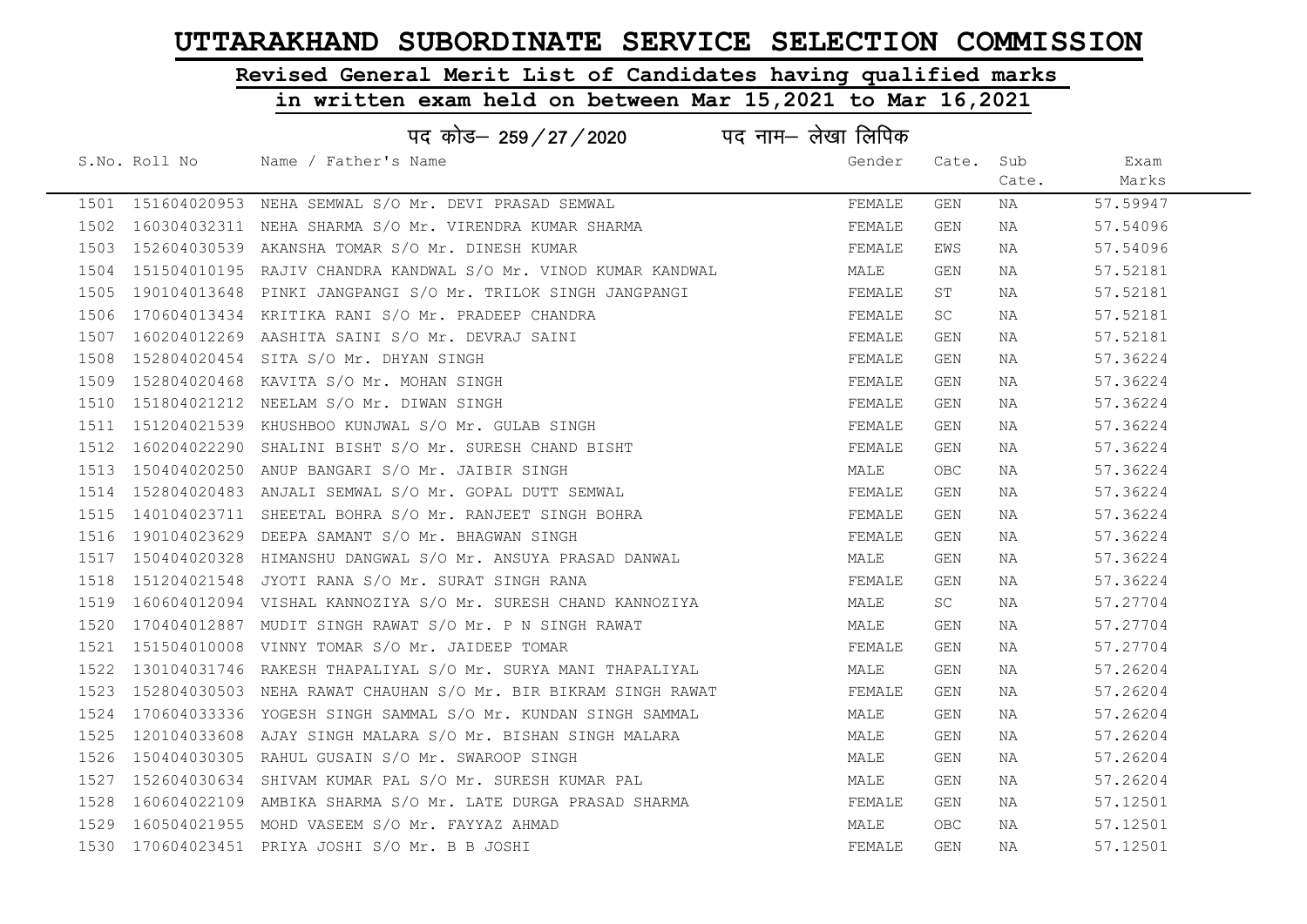# Revised General Merit List of Candidates having qualified marks

|      |               | पद कोड– 259/27/2020                                        | पद नाम— लेखा लिपिक |            |       |          |  |
|------|---------------|------------------------------------------------------------|--------------------|------------|-------|----------|--|
|      | S.No. Roll No | Name / Father's Name                                       | Gender             | Cate.      | Sub   | Exam     |  |
|      |               |                                                            |                    |            | Cate. | Marks    |  |
|      |               | 1531 152804020463 VIKAS NEGI S/O Mr. KUNWAR SINGH NEGI     | MALE               | GEN        | NA    | 57.12501 |  |
| 1532 |               | 151604020913 RAJENDRA PARSAD MAMGAI S/O Mr. DEVI DATT      | MALE               | <b>GEN</b> | NA    | 57.12501 |  |
| 1533 |               | 152904021079 PRASHANSA NATHWANI S/O Mr. NAVNEET NATHWANI   | FEMALE             | GEN        | NA    | 57.12501 |  |
| 1534 |               | 151604021048 HARPREET KAUR S/O Mr. GURDEV SINGH            | FEMALE             | <b>OBC</b> | NA    | 57.12501 |  |
| 1535 |               | 152604020539 ABHISHEK S/O Mr. HARISH CHANDRA ARYA          | MALE               | SC.        | NA    | 57.12501 |  |
| 1536 |               | 170304013088 SIRAJ AHMAD S/O Mr. HAZI FIDA HUSAIN          | MALE               | GEN        | NA    | 57.03228 |  |
| 1537 |               | 160204012290 AKIB S/O Mr. MUZAHID HASAN                    | MALE               | OBC        | NA    | 57.03228 |  |
| 1538 | 152804010485  | SEEMA JAYARA S/O Mr. VIRENDRA SINGH JAYARA                 | FEMALE             | GEN        | NA    | 57.03228 |  |
| 1539 | 160504011862  | RAVINDRA SINGH S/O Mr. PURAN SINGH                         | MALE               | GEN        | NA    | 57.03228 |  |
| 1540 |               | 180204013851 SHAILESH BHATT S/O Mr. DINESH CHANDRA BHATT   | MALE               | GEN        | NA    | 57.03228 |  |
| 1541 |               | 170304013103 SHUBHAM JOSHI S/O Mr. POORAN CHANDRA JOSHI    | MALE               | GEN        | NA    | 57.03228 |  |
| 1542 |               | 151604010966 RAVEEN SINGH S/O Mr. YASHWANT SINGH           | MALE               | GEN        | NA    | 57.03228 |  |
| 1543 |               | 151804031278 MANISH SAJWAN S/O Mr. PREM SINGH SAJWAN       | MALE               | GEN        | NA    | 56.98312 |  |
| 1544 |               | 152604030664 MUKESH CHANDRA SAKLANI S/O Mr. RAMESH CHANDRA | MALE               | <b>OBC</b> | NA    | 56.98312 |  |
| 1545 |               | 170404032812 RUPAL GUPTA S/O Mr. SURESH CHANDRA GUPTA      | FEMALE             | GEN        | NA    | 56.98312 |  |
| 1546 |               | 160504031993 HRITIK CHOUDHARY S/O Mr. RAJ KUAMR            | MALE               | GEN        | NA    | 56.98312 |  |
| 1547 | 170604033409  | PAWAN CHAUHAN S/O Mr. SHYAMU CHAUHAN                       | MALE               | GEN        | NA    | 56.98312 |  |
| 1548 |               | 190104023636 DEEPTI PATNI S/O Mr. GIRISH CHANDRA PATNI     | FEMALE             | GEN        | NA    | 56.88778 |  |
| 1549 |               | 160304022315 MANJEET SAINI S/O Mr. AVNISH SAINI            | MALE               | <b>OBC</b> | NA    | 56.88778 |  |
| 1550 |               | 130104021764 GAURAV BHETWAL S/O Mr. ROSHAN LAL BHETWAL     | MALE               | SC         | NA    | 56.88778 |  |
| 1551 |               | 180204023861 AMAN CHANDOLA S/O Mr. AJAY CHANDOLA           | MALE               | GEN        | NA    | 56.88778 |  |
|      |               | 1552 152904011179 ANKIT RAWAT S/O Mr. SURENDRA SINGH RAWAT | MALE               | GEN        | NA    | 56.78752 |  |
| 1553 |               | 190104013703 MOHIT KAPRI S/O Mr. RAJENDRA CH KAPRI         | MALE               | GEN        | NA    | 56.78752 |  |
| 1554 |               | 151204011694 SHUBHAM DHIMAN S/O Mr. RAMESH KUMAR DHIMAN    | MALE               | SC         | NA    | 56.78752 |  |
|      |               | 1555 151804011235 AYUSHI SHARMA S/O Mr. MANOJ SHARMA       | FEMALE             | GEN        | NA    | 56.78752 |  |
|      |               | 1556 160204012207 PANKAJ PANCHAL S/O Mr. AMAR SINGH        | MALE               | GEN        | NA    | 56.78752 |  |
| 1557 |               | 150404010342 SHUBHANGINI TOMAR S/O Mr. ARUN KUMAR TOMAR    | FEMALE             | GEN        | NA    | 56.78752 |  |
| 1558 |               | 210104011832 ABHA SAUDIYAL S/O Mr. VED PRAKASH             | FEMALE             | SC         | NA    | 56.78752 |  |
|      |               | 1559 160604032105 SATISH CHANDRA S/O Mr. BACHAN SINGH      | MALE               | <b>OBC</b> | NA    | 56.70421 |  |
|      |               | 1560 160504031958 GAURAV BHATIA S/O Mr. HARISH KUMAR       | MALE               | <b>GEN</b> | NA    | 56.70421 |  |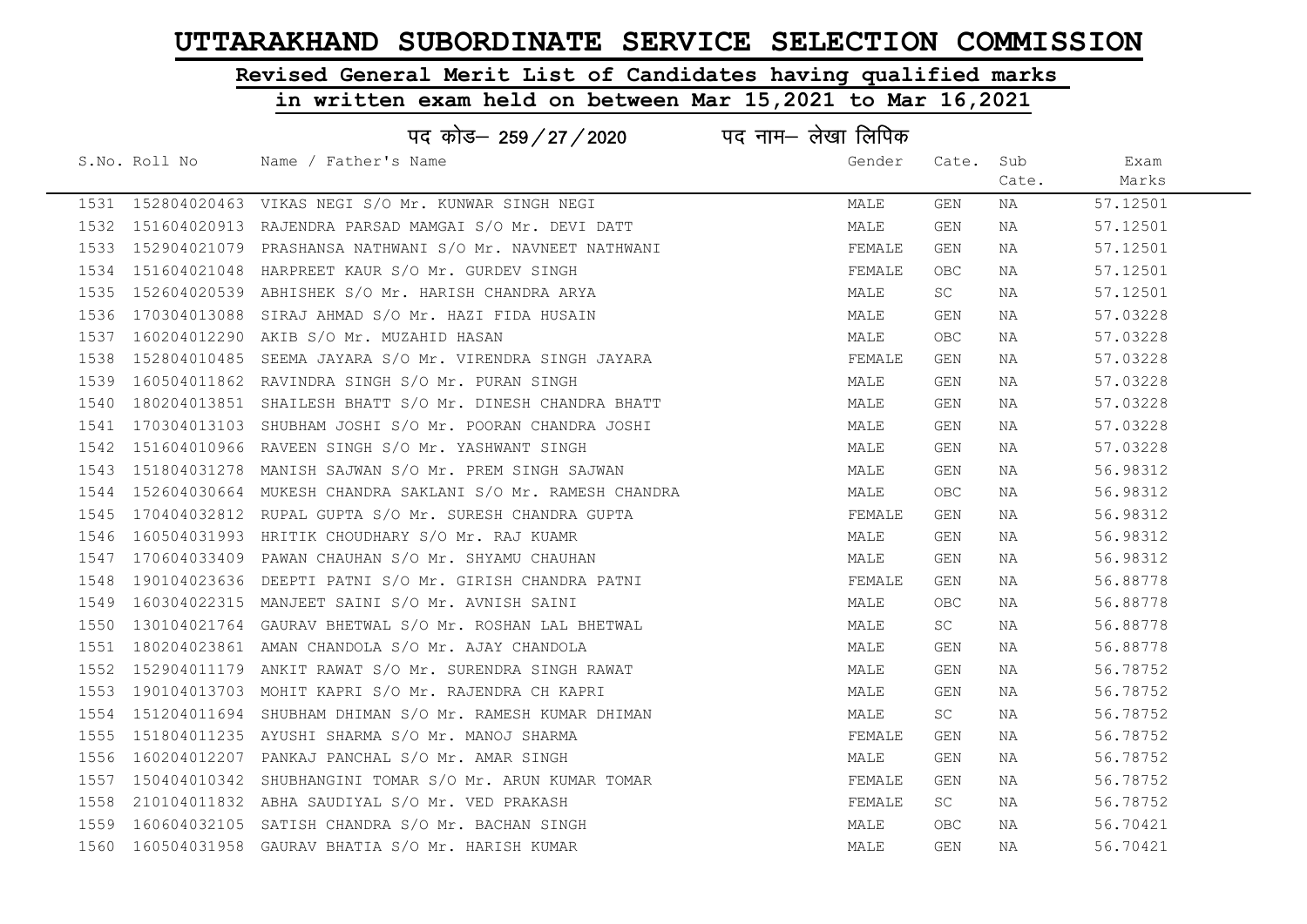# Revised General Merit List of Candidates having qualified marks

|      | पद नाम— लेखा लिपिक<br>पद कोड– 259/27/2020 |                                                                        |        |            |       |          |  |  |
|------|-------------------------------------------|------------------------------------------------------------------------|--------|------------|-------|----------|--|--|
|      | S.No. Roll No                             | Name / Father's Name                                                   | Gender | Cate. Sub  |       | Exam     |  |  |
|      |                                           |                                                                        |        |            | Cate. | Marks    |  |  |
|      |                                           | 1561 140104033724 SUNIL KUMAR RAI S/O Mr. DINESH CHANDRA RAI           | MALE   | GEN        | NA    | 56.70421 |  |  |
|      |                                           | 1562 160604032121 VANDANA NEGI S/O Mr. UMED SINGH NEGI                 | FEMALE | GEN        | NA    | 56.70421 |  |  |
|      |                                           | 1563 150404030319 PRIYANKA GUSAIN S/O Mr. PRITHVI SINGH GUSAIN         | FEMALE | GEN        | NA    | 56.70421 |  |  |
|      |                                           | 1564 151504030102 MANOJ VERMA S/O Mr. RAVI SHANKER VERMA               | MALE   | <b>OBC</b> | NA    | 56.70421 |  |  |
|      |                                           | 1565 152604030784 SUSHANT LAKHERA S/O Mr. SHIVANAND LAKHERA            | MALE   | <b>OBC</b> | NA    | 56.70421 |  |  |
|      |                                           | 1566 160604032078 ABHINAV CHAUHAN S/O Mr. KISHAN LAL                   | MALE   | GEN        | NA    | 56.70421 |  |  |
|      |                                           | 1567 151504030058 NIKLESH KUMAR BANDHANI S/O Mr. LAXMI PRASAD BANDHANI | MALE   | GEN        | NA    | 56.70421 |  |  |
| 1568 |                                           | 170204033257 AKSHAY PANDEY S/O Mr. LALIT MOHAN PANDEY                  | MALE   | GEN        | NA    | 56.70421 |  |  |
|      |                                           | 1569 140104033708 NAMAN WALIA S/O Mr. VIJAY WALIA                      | MALE   | GEN        | NA    | 56.70421 |  |  |
|      |                                           | 1570  152604030668  MUKESH KUMAR S/O Mr. MAHIPAT LAL                   | MALE   | SC         | ΝA    | 56.70421 |  |  |
|      |                                           | 1571 170404032838 MANISH BISHT S/O Mr. BAHADUR SINGH BISHT             | MALE   | GEN        | NA    | 56.70421 |  |  |
|      |                                           | 1572 190104033678 BHARAT BHUSHAN JOSHI S/O Mr. MOHAN CHANDRA JOSHI     | MALE   | GEN        | NA    | 56.70421 |  |  |
|      |                                           | 1573  151204021644  RITA NEGI S/O Mr. JOT SINGH NEGI                   | FEMALE | GEN        | NA    | 56.65054 |  |  |
|      |                                           | 1574 170504022817 SANTOSH RATHOR S/O Mr. NANDAN SINGH RATHOR           | MALE   | GEN        | NA    | 56.65054 |  |  |
|      |                                           | 1575 151504020025 SONALI RAWAT S/O Mr. BIJENDRA SINGH RAWAT            | FEMALE | GEN        | NA    | 56.65054 |  |  |
| 1576 |                                           | 152804020520 MUSKAN ASWAL S/O Mr. UTTAM SINGH ASWAL                    | FEMALE | GEN        | NA    | 56.65054 |  |  |
|      |                                           | 1577 160604012089 PRIYANK KUMAR S/O Mr.                                | MALE   | GEN        | NA    | 56.54275 |  |  |
|      |                                           | 1578 170504012780 VIJAY KUMAR ARYA S/O Mr. MADAN RAM ARYA              | MALE   | SC         | NA    | 56.54275 |  |  |
|      |                                           | 1579 170404012877 SHILPI NEGI S/O Mr. MANVAR SINGH NEGI                | FEMALE | GEN        | NA    | 56.54275 |  |  |
| 1580 |                                           | 152804010409 RAMAN PRASAD PANDEY S/O Mr. SABAL SINGH PANDEY            | MALE   | ST         | NA    | 56.54275 |  |  |
|      |                                           | 1581 120104013608 VIKRAM JEET SINGH S/O Mr. PUSHKAR SINGH MALRA        | MALE   | GEN        | NA    | 56.54275 |  |  |
|      |                                           | 1582 160504031847 MOHIT KUMAR S/O Mr. RANBEER SINGH                    | MALE   | SC.        | NA    | 56.42529 |  |  |
|      |                                           | 1583 151504030007 MITU PAL S/O Mr. SURESH PAL                          | FEMALE | OBC        | NA    | 56.42529 |  |  |
| 1584 |                                           | 151804031219 JATIN KAPOOR S/O Mr. MAHESH KAPOOR                        | MALE   | <b>GEN</b> | NA    | 56.42529 |  |  |
|      |                                           | 1585 151604030941 KRITIKA BALUNI S/O Mr. KRISHAN GOPAL BALUNI          | FEMALE | GEN        | NA    | 56.42529 |  |  |
|      |                                           | 1586 151504030094 SARIKA BISHT S/O Mr. ANUP SINGH BISHT                | FEMALE | <b>OBC</b> | NA    | 56.42529 |  |  |
|      |                                           | 1587 170504032648 RAHUL BHANDARI S/O Mr. LAKHAN SINGH                  | MALE   | GEN        | NA    | 56.42529 |  |  |
| 1588 |                                           | 160504022013 PRAVEEN KUMAR S/O Mr. BUDHI LAL                           | MALE   | SC         | NA    | 56.41331 |  |  |
|      |                                           | 1589 170704023522 NEERAJ DHYANI S/O Mr. GOPAL DUTT DHYANI              | MALE   | <b>GEN</b> | NA    | 56.41331 |  |  |
|      |                                           | 1590 150504020803 BHUVANES S/O Mr. KALPESAVR                           | MALE   | GEN        | ΝA    | 56.41331 |  |  |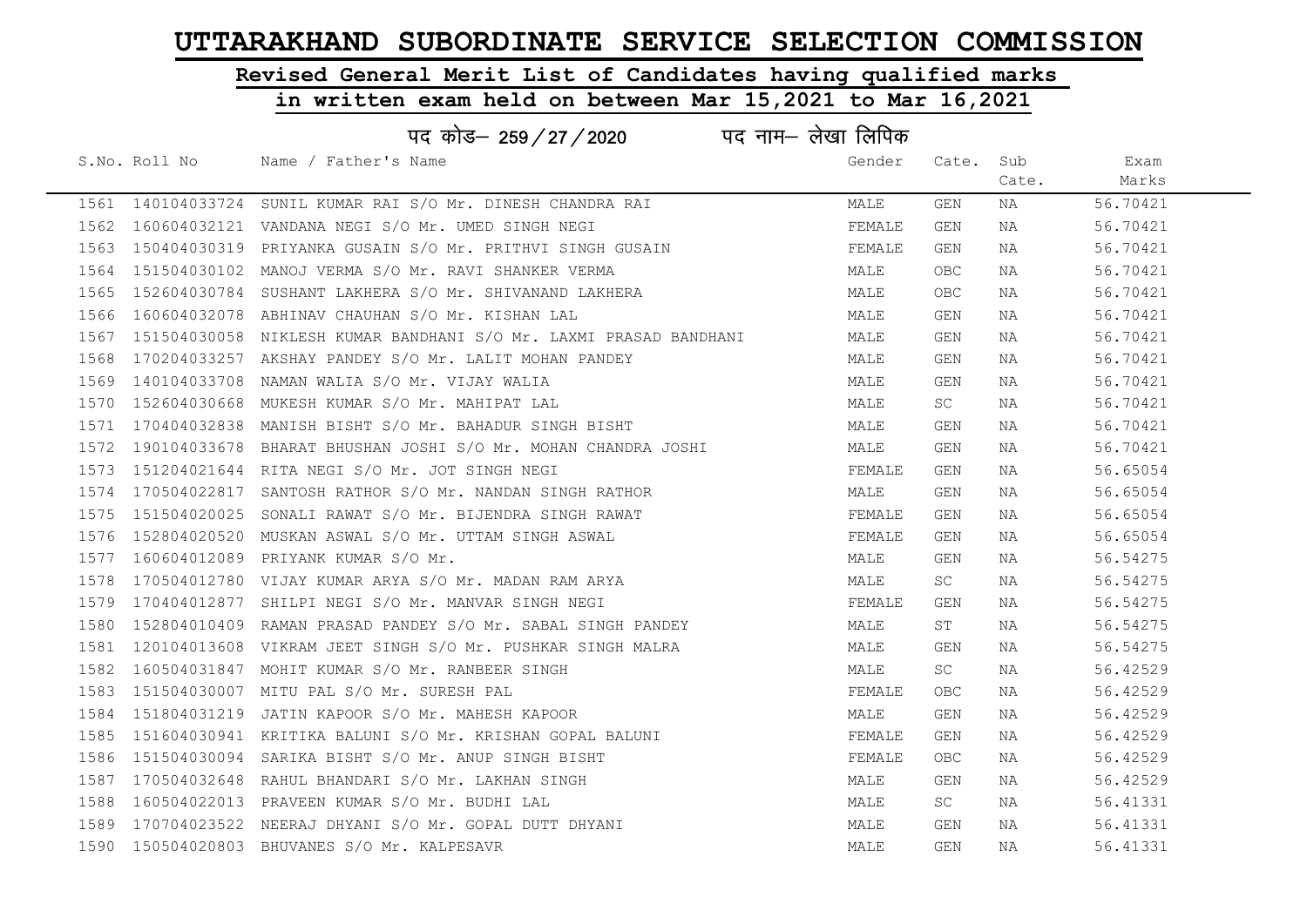# Revised General Merit List of Candidates having qualified marks

|      | पद नाम– लेखा लिपिक<br>पद कोड– 259/27/2020 |                                                                       |        |           |       |          |  |  |  |
|------|-------------------------------------------|-----------------------------------------------------------------------|--------|-----------|-------|----------|--|--|--|
|      | S.No. Roll No                             | Name / Father's Name                                                  | Gender | Cate. Sub |       | Exam     |  |  |  |
|      |                                           |                                                                       |        |           | Cate. | Marks    |  |  |  |
|      |                                           | 1591 152904021162 MANVI BISHT S/O Mr. DABBAL SINGH BISHT              | FEMALE | GEN       | NA    | 56.41331 |  |  |  |
|      |                                           | 1592 151204021498 DEEPAK SINGH BHANDARI S/O Mr. JAGMOHAN SINGH        | MALE   | OBC       | NA    | 56.41331 |  |  |  |
|      |                                           | 1593 170404022958 PREETI KUMARI S/O Mr. KAMAL KISHOR                  | FEMALE | SC        | ΝA    | 56.41331 |  |  |  |
|      |                                           | 1594 151604021047 SHIKHA PANWAR S/O Mr. RAJENDRA SINGH PANWAR         | FEMALE | GEN       | NA    | 56.41331 |  |  |  |
|      |                                           | 1595 170404012938 BHARTI RAI S/O Mr. BHUWAN CHANDRA RAI               | FEMALE | GEN       | NA    | 56.29799 |  |  |  |
|      |                                           | 1596 170604013496 POOJA TEWARI S/O Mr. NAVIN CHANDRA TEWARI           | FEMALE | GEN       | NA    | 56.29799 |  |  |  |
|      |                                           | 1597 150504010818 RAHUL KUMAR S/O Mr. RAMESH KUMAR                    | MALE   | SC        | NA    | 56.29799 |  |  |  |
| 1598 |                                           | 151804021219 LAXMI NEGI S/O Mr. JASBIR SINGH NEGI                     | FEMALE | GEN       | NA    | 56.17608 |  |  |  |
|      |                                           | 1599 170304023231 DHARAM PRAKASH GAUTAM S/O Mr. RAJENDRA KUMAR GAUTAM | MALE   | SC.       | ΝA    | 56.17608 |  |  |  |
| 1600 |                                           | 170604023373 RAVINDRA ADHIKARI S/O Mr. HARISH ADHIKARI                | MALE   | GEN       | NA    | 56.17608 |  |  |  |
|      |                                           | 1601 151604021012 SHASHANK CHAUDHARY S/O Mr. AMRISH KUMAR CHAUDHARY   | MALE   | OBC       | NA    | 56.17608 |  |  |  |
|      |                                           | 1602 151604020999 VINIT SINGHAL S/O Mr. MUKESH KUMAR                  | MALE   | GEN       | NA    | 56.17608 |  |  |  |
|      |                                           | 1603 151804021220 SURENDRA SINGH RAWAT S/O Mr. RAJENDRA SINGH RAWAT   | MALE   | GEN       | NA    | 56.17608 |  |  |  |
|      |                                           | 1604 150404020357 KAVITA CHAUHAN S/O Mr. SHOORVEER SINGH CHAUHN       | FEMALE | OBC.      | NA    | 56.17608 |  |  |  |
|      |                                           | 1605 151204021721 RAKSHIT TARIYAL S/O Mr. RAJPAL SINGH TARIYAL        | MALE   | GEN       | NA    | 56.17608 |  |  |  |
| 1606 |                                           | 152604020609 ANJALI SAJWAN S/O Mr. DARMIYAN SINGH SAJWAN              | FEMALE | GEN       | NA    | 56.17608 |  |  |  |
|      |                                           | 1607 170204023260 ANJALI RAWAT S/O Mr. KAMAL RAWAT                    | FEMALE | GEN       | NA    | 56.17608 |  |  |  |
| 1608 |                                           | 152804020397 PRIYANKA GUPTA S/O Mr. SANJEEV GUPTA                     | FEMALE | GEN       | NA    | 56.17608 |  |  |  |
| 1609 |                                           | 160304032305 SAGAR GIRI S/O Mr. LOKESHWAR GIRI                        | MALE   | OBC       | NA    | 56.14638 |  |  |  |
| 1610 |                                           | 152804030506 SHUBHAM KUMAR S/O Mr. SUDISH KUMAR                       | MALE   | SC        | NA    | 56.14638 |  |  |  |
|      |                                           | 1611 151504030085 POOJA POKHRIYAL S/O Mr. DHANANJAY POKHRIYAL         | FEMALE | GEN       | NA    | 56.14638 |  |  |  |
|      |                                           | 1612 161504032397 PRIYANKA PANDEY S/O Mr. SURENDRA PANDEY             | FEMALE | GEN       | NA    | 56.14638 |  |  |  |
|      |                                           | 1613 151204031633 GARVIT ARORA S/O Mr. GIRISH KUMAR                   | MALE   | GEN       | NA    | 56.14638 |  |  |  |
| 1614 |                                           | 170304013227 BRIJ MOHAN JOSHI S/O Mr. NANDA BALLABH JOSHI             | MALE   | GEN       | ΝA    | 56.05322 |  |  |  |
|      |                                           | 1615 152804010519 PRABHAT NEGI S/O Mr. TRILOK SINGH NEGI              | MALE   | GEN       | ΝA    | 56.05322 |  |  |  |
| 1616 |                                           | 152604010565 ABHISHEK PRASAD S/O Mr. MAHESHWAR DUTT                   | MALE   | GEN       | NA    | 56.05322 |  |  |  |
|      |                                           | 1617 170304023241 REKHA ARYA S/O Mr. GOPAL RAM ARYA                   | FEMALE | SC        | NA    | 55.93884 |  |  |  |
| 1618 |                                           | 161504022465 RAJAT KUMAR S/O Mr. PURAN SINGH                          | MALE   | GEN       | NA    | 55.93884 |  |  |  |
|      |                                           | 1619 180204023893 MOHAMMAD ASHIQ S/O Mr. MEHMOOD AHMAD                | MALE   | GEN       | NA    | 55.93884 |  |  |  |
|      |                                           | 1620 151804031233 KHEM SINGH BISHT S/O Mr. JAGAT SINGH BISHT          | MALE   | GEN       | ΝA    | 55.86746 |  |  |  |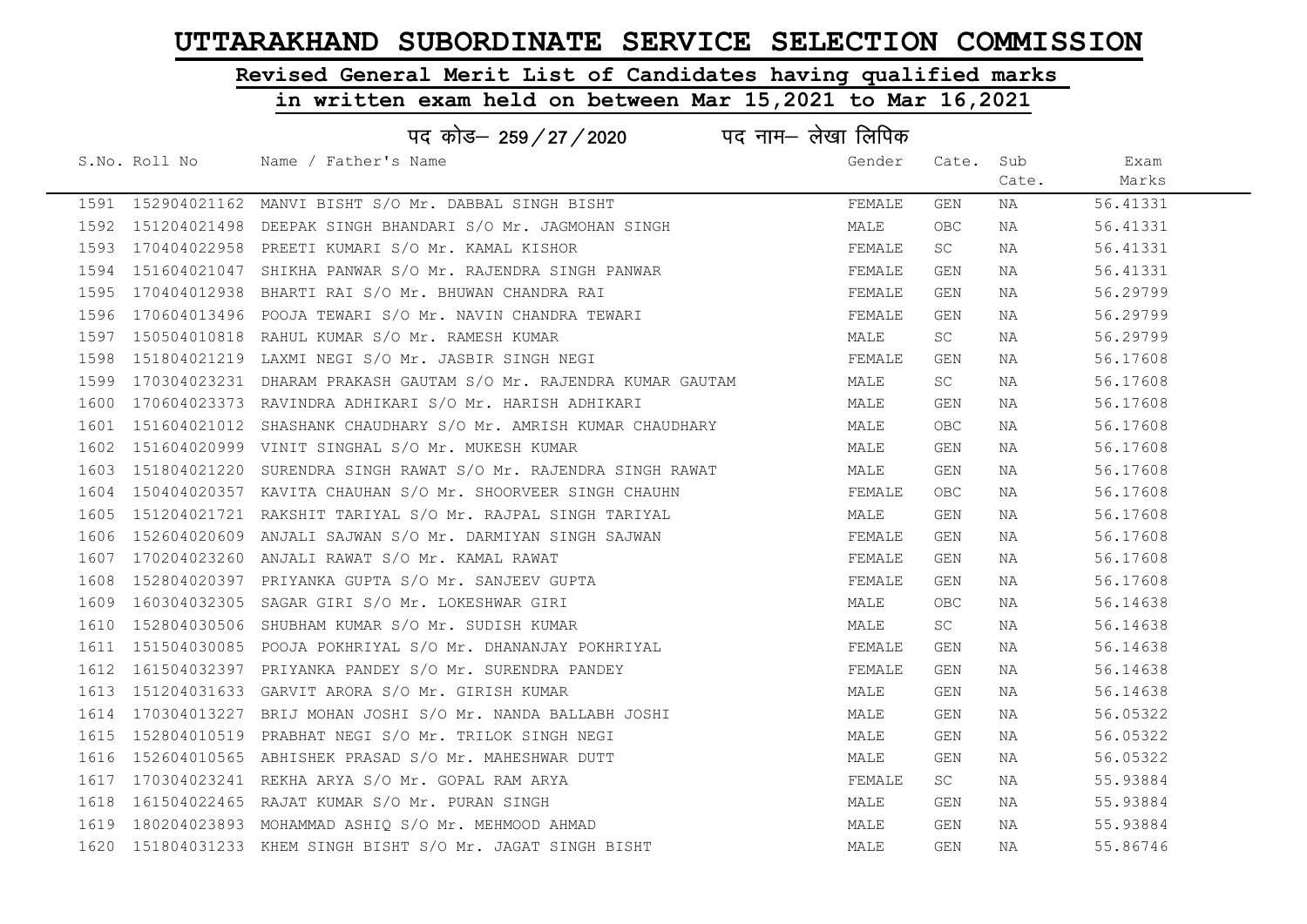# Revised General Merit List of Candidates having qualified marks

|               | पद कोड– 259 / 27 / 2020                                               | पद नाम— लेखा लिपिक |           |       |          |  |
|---------------|-----------------------------------------------------------------------|--------------------|-----------|-------|----------|--|
| S.No. Roll No | Name / Father's Name                                                  | Gender             | Cate. Sub |       | Exam     |  |
|               |                                                                       |                    |           | Cate. | Marks    |  |
|               | 1621 152904031096 ASHISH KUMAR S/O Mr. HANSLAL MASTWAL                | MALE               | GEN       | NA    | 55.86746 |  |
|               | 1622 170604033360 ASHMITA RANA S/O Mr. GHANSHYAM SINGH RANA           | FEMALE             | GEN       | NA    | 55.86746 |  |
|               | 1623 160504031913 POOJA S/O Mr. SHIV KUMAR                            | FEMALE             | SC        | NA    | 55.86746 |  |
|               | 1624 170604013408 SURENDER SINGH BISHT S/O Mr. NANDAN SINGH BISHT     | MALE               | GEN       | NA    | 55.80846 |  |
|               | 1625 152804010440 SUSHMA UNIYAL S/O Mr. KISHORI LAL UNIYAL            | FEMALE             | GEN       | NA    | 55.80846 |  |
|               | 1626 150404010245 AMAN SINGH RAWAT S/O Mr. JAIMAL SINGH               | MALE               | GEN       | NA    | 55.80846 |  |
|               | 1627 160504011963 SANJAY NEGI S/O Mr. DAYAL SINGH                     | MALE               | GEN       | NA    | 55.80846 |  |
|               | 1628 151604010931 ANURADHA KAUR S/O Mr. BALDEV SINGH                  | FEMALE             | GEN       | NA    | 55.80846 |  |
|               | 1629 151504020090 RAMAN JUYAL S/O Mr. DHANIRAM JUYAL                  | MALE               | GEN       | NA    | 55.70161 |  |
|               | 1630 151504020173 NIDHI RAWAT S/O Mr. MANBAR SINGH RAWAT              | FEMALE             | GEN       | NA    | 55.70161 |  |
|               | 1631 151204021504 RUBY RANA S/O Mr. BACHAN SINGH RANA                 | FEMALE             | ST        | NA    | 55.70161 |  |
|               | 1632  230204023773  JAIDEEP NATH S/O Mr. SUNDAR LAL                   | MALE               | SC        | NA    | 55.70161 |  |
|               | 1633 160504032021 PRIYANSH VASHISHTH S/O Mr. ASHUTOSH SHARMA          | MALE               | GEN       | NA    | 55.58855 |  |
|               | 1634 151604030945 VIKAS BISHT S/O Mr. PRADEEP SINGH BISHT             | MALE               | GEN       | NA    | 55.58855 |  |
|               | 1635 151204031636 SHIVANI RANA S/O Mr. KARAN SINGH RANA               | FEMALE             | GEN       | NA    | 55.58855 |  |
|               | 1636 151504030056 ANKITA VERMA S/O Mr. VISHNU VERMA                   | FEMALE             | SC        | NA    | 55.58855 |  |
|               | 1637   230204033777   SHIVRAJ GUSAIN S/O Mr. MADAN SINGH GUSAIN       | MALE               | GEN       | NA    | 55.58855 |  |
|               | 1638 110104033504 AKANSHA TAKWAL S/O Mr. MASHEEHA TAKWAL              | FEMALE             | SC        | NA    | 55.58855 |  |
|               | 1639 151004031413 INDU GUSAIN S/O Mr. PREETAM SINGH GUSAIN            | FEMALE             | GEN       | NA    | 55.58855 |  |
|               | 1640 140104013723 MAHESH CHANDRA PANDEY S/O Mr. GIRISH CHANDRA PANDEY | MALE               | GEN       | NA    | 55.56370 |  |
|               | 1641 151204011568 GAUTAM RAWAT S/O Mr. MAHARAJAN SINGH RAWAT          | MALE               | GEN       | NA    | 55.56370 |  |
|               | 1642 130104011772 ANSHU KUMAR S/O Mr. KASHMIRI LAL                    | MALE               | SC.       | NA    | 55.56370 |  |
|               | 1643 151204011624 ABHINAV SINGH S/O Mr. PADMENDER SINGH RAWAT         | MALE               | GEN       | NA    | 55.56370 |  |
|               | 1644 170404012907 NEHA BORA S/O Mr. RAJENDRA SINGH BORA               | FEMALE             | GEN       | NA    | 55.56370 |  |
|               | 1645 150404010252 GEETIKA GUSAIN S/O Mr. DAULAT SINGH GUSAIN          | FEMALE             | GEN       | NA    | 55.56370 |  |
|               | 1646 152804020495 RAVINDER MAINI S/O Mr. RAJINDER SINGH               | MALE               | GEN       | NA    | 55.46438 |  |
|               | 1647 151204021560 RANJANA RAWAT S/O Mr. BALBIR SINGH NEGI             | FEMALE             | GEN       | NA    | 55.46438 |  |
|               | 1648 170704023545 ARJUN KUMAR BHARTI S/O Mr. JAGDISH BHARTI           | MALE               | SC        | NA    | 55.46438 |  |
|               | 1649 151604020927 ABHISHEK DABRAL S/O Mr. SACHIDA NAND DABRAL         | MALE               | GEN       | NA    | 55.46438 |  |
|               | 1650 170204013310 BHEEM SINGH BISHT S/O Mr. JOODH SINGH BISHT         | MALE               | GEN       | NA    | 55.31893 |  |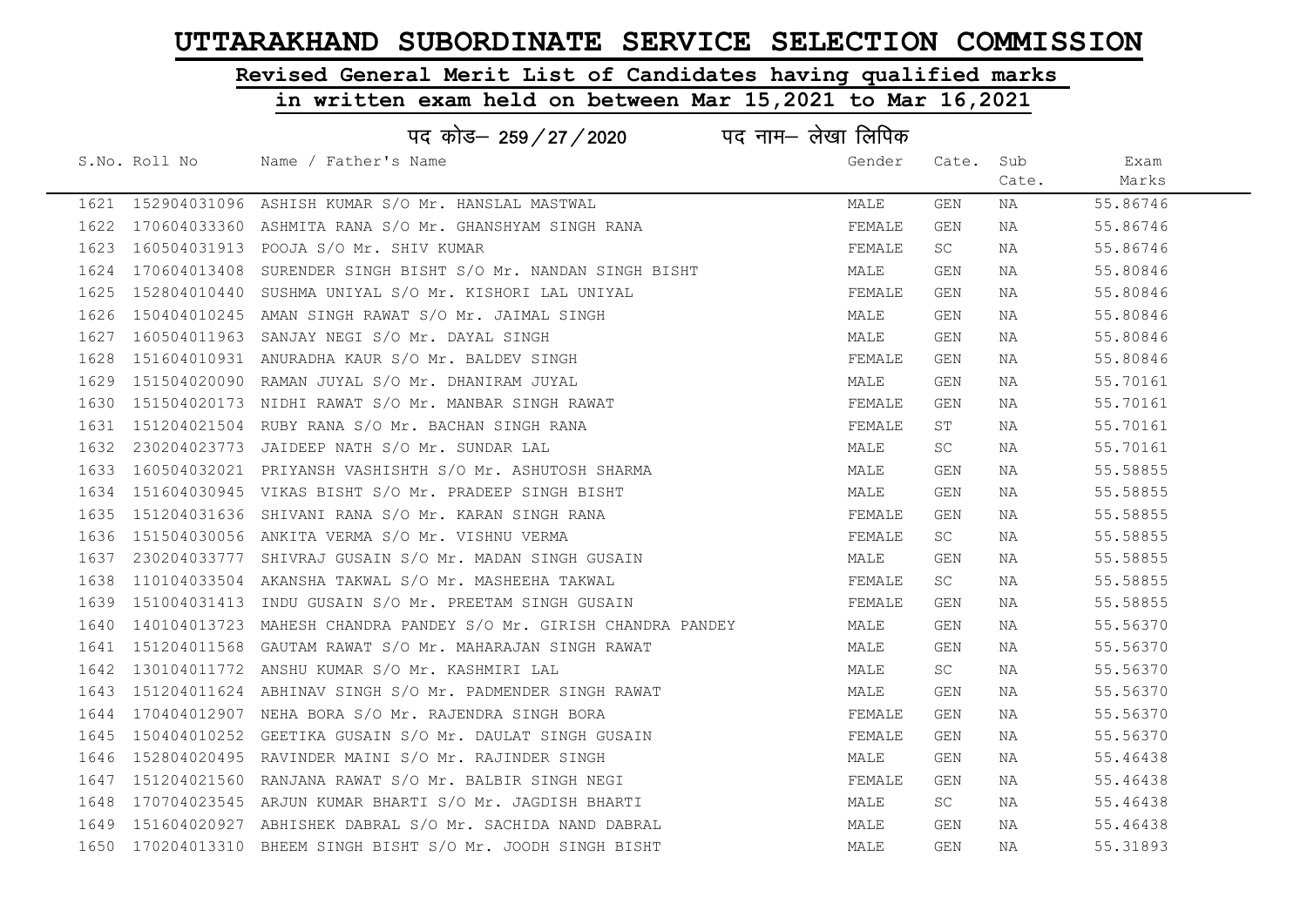# Revised General Merit List of Candidates having qualified marks

### in written exam held on between Mar 15,2021 to Mar 16,2021

|      |                   | पद कोड– 259 / 27 / 2020                                           | पद नाम– लेखा लिपिक |       |       |          |
|------|-------------------|-------------------------------------------------------------------|--------------------|-------|-------|----------|
|      | S.No. Roll No     | Name / Father's Name                                              | Gender             | Cate. | Sub   | Exam     |
|      |                   |                                                                   |                    |       | Cate. | Marks    |
|      | 1651 120104013594 | BHUWAN CHANDRA S/O Mr. NARAYAN DATT CHANDOLA                      | MALE               | GEN   | NA    | 55.31893 |
| 1652 | 170504012800      | MOHD ZAKI S/O Mr. ZAKIR HUSSAIN                                   | MALE               | OBC   | NA    | 55.31893 |
| 1653 | 151504010052      | SWATI BALODI S/O Mr. BIJENDRA BALODI                              | FEMALE             | GEN   | NA    | 55.31893 |
| 1654 | 150404010290      | ARTI BHATT S/O Mr. ASHA RAM BHATT                                 | FEMALE             | GEN   | NA    | 55.31893 |
| 1655 | 151004011338      | PRADEEP BANGARI S/O Mr. JAIBEER SINGH                             | MALE               | OBC.  | NA    | 55.31893 |
|      |                   | 1656 151604010943 NEHA NEGI S/O Mr. TS NEGI                       | FEMALE             | GEN   | NA    | 55.31893 |
| 1657 |                   | 152804010499 AMIT UNIYAL S/O Mr. YOGENDRA UNIYAL                  | MALE               | GEN   | NA    | 55.31893 |
| 1658 | 151804011305      | RENU S/O Mr. SABAR SINGH                                          | FEMALE             | GEN   | NA    | 55.31893 |
| 1659 | 160204012236      | SAKSHI TYAGI S/O Mr. NEERAJ KUMAR TYAGI                           | FEMALE             | GEN   | NA    | 55.31893 |
| 1660 | 161504012418      | HARIOM THAKUR S/O Mr. VINOD THAKUR                                | MALE               | GEN   | NA    | 55.31893 |
| 1661 |                   | 152904031151 NEETIKA UPADHYAYA S/O Mr. RK UPADHYAYA               | FEMALE             | GEN   | NA    | 55.30963 |
| 1662 |                   | 151204031655 KAVITA JAKHMOLA S/O Mr. BALIRAM JAKHMOLA             | FEMALE             | GEN   | NA    | 55.30963 |
|      |                   | 1663 170404032934 VIKASH SINGH S/O Mr. DAN SINGH                  | MALE               | GEN   | NA    | 55.30963 |
|      |                   | 1664 151204031479 DEEPIKA NAUTIYAL S/O Mr. KRISHNA NAND NAUTIYAL  | FEMALE             | OBC.  | NA    | 55.30963 |
| 1665 |                   | 210104031796 ASHISH GUSAIN S/O Mr. CHATAR SINGH GUSAIN            | MALE               | OBC.  | NA    | 55.30963 |
| 1666 |                   | 151204031612 MAMTA S/O Mr. JAGAT SINGH                            | FEMALE             | GEN   | NA    | 55.30963 |
|      | 1667 170304033061 | SALMAN HUSSAIN S/O Mr. SALEEM                                     | MALE               | OBC   | NA    | 55.30963 |
| 1668 |                   | 170404032827 MOHD NADEEM MALIK S/O Mr. NASEEM AHMAD               | MALE               | OBC   | NA    | 55.30963 |
| 1669 |                   | 170604033404 ANKITA KABIDYAL S/O Mr. HARISH CHANDRA KABIDYAL      | FEMALE             | GEN   | NA    | 55.30963 |
| 1670 |                   | 152804030513 KARTIK KUMAR S/O Mr. VINOD KUMAR                     | MALE               | GEN   | NA    | 55.30963 |
|      |                   | 1671 151504030207 MIMANSA UNIYAL S/O Mr. JAI PRAKASH UNIYAL       | FEMALE             | GEN   | NA    | 55.30963 |
| 1672 |                   | 151604021043 SUBODH KUMAR GHANSELA S/O Mr. CHANDI PRASAD GHANSELA | MALE               | GEN   | NA    | 55.22714 |
| 1673 |                   | 170304023098 SHAKTI RUPAM GOEL S/O Mr. DEVI DAYAL GUPTA           | MALE               | GEN   | NA    | 55.22714 |
| 1674 | 170604023470      | WASEEM AHAMAD S/O Mr. RAYEES AHAMAD                               | MALE               | GEN   | NA    | 55.22714 |
| 1675 |                   | 170304023213 AMIT BHATT S/O Mr. ASHOK BHATT                       | MALE               | GEN   | NA    | 55.22714 |
| 1676 |                   | 152804020462 ARTI RAWAT S/O Mr. KARAN SINGH RAWAT                 | FEMALE             | GEN   | NA    | 55.22714 |
| 1677 |                   | 170504012686 RENU ASWAL S/O Mr. JIWAN SINGH ASWAL                 | FEMALE             | GEN   | NA    | 55.07417 |
| 1678 | 151504010007      | SAUMYA BHATT S/O Mr. DINESH CHAND BHATT                           | MALE               | GEN   | NA    | 55.07417 |
|      | 1679 170704013544 | DEEPAK BISHT S/O Mr. PURAN SINGH                                  | MALE               | GEN   | NA    | 55.07417 |
|      |                   | 1680 160204032215 RAJU KUMAR SINGH S/O Mr. ARUN KUMAR SINGH       | MALE               | GEN   | ΝA    | 55.03072 |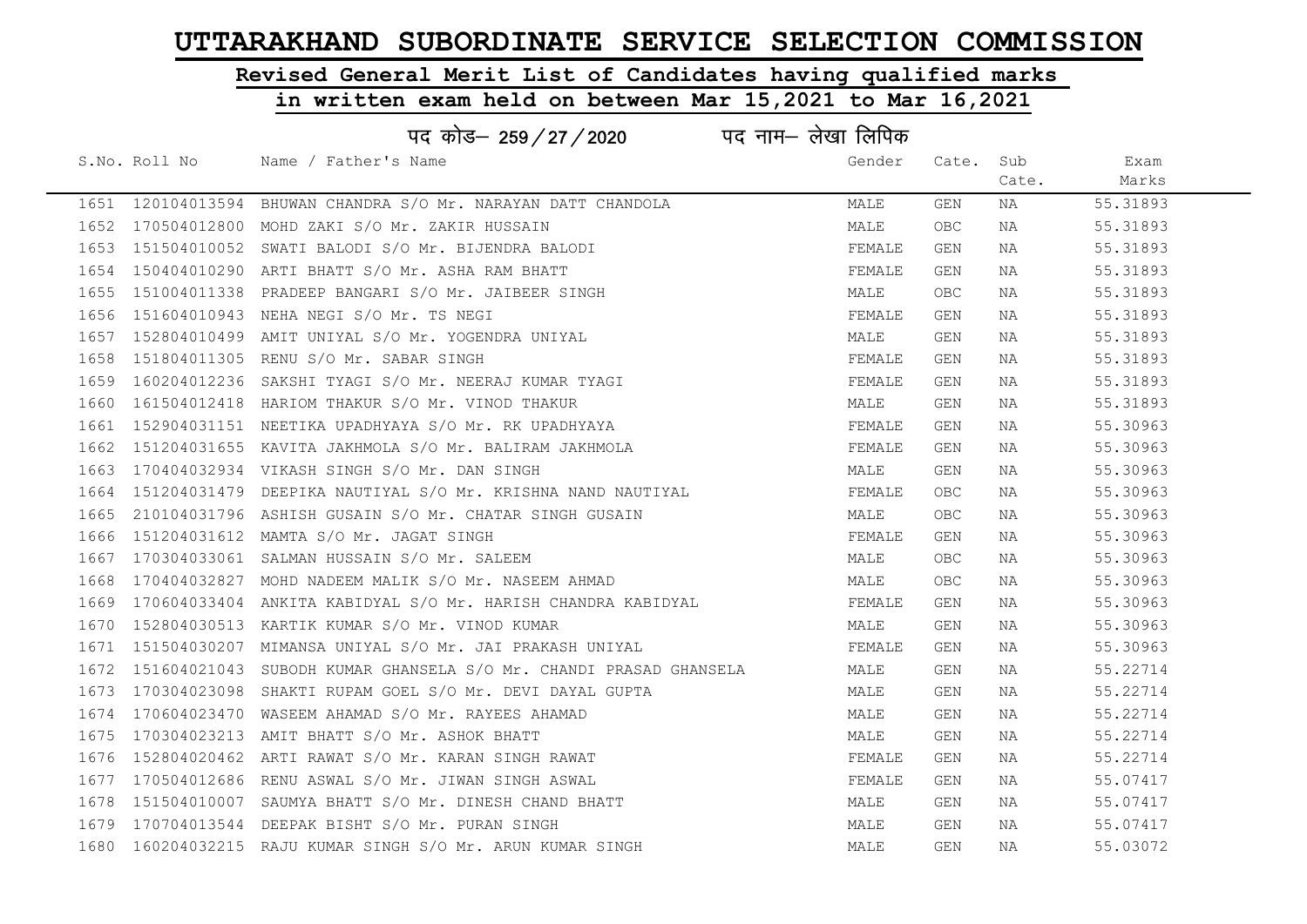# Revised General Merit List of Candidates having qualified marks

|      | पद नाम– लेखा लिपिक<br>पद कोड– 259/27/2020 |                                                                      |        |            |       |          |  |  |
|------|-------------------------------------------|----------------------------------------------------------------------|--------|------------|-------|----------|--|--|
|      | S.No. Roll No                             | Name / Father's Name                                                 | Gender | Cate.      | Sub   | Exam     |  |  |
|      |                                           |                                                                      |        |            | Cate. | Marks    |  |  |
|      |                                           | 1681 170504032621 MAHESH CHANDRA BHATT S/O Mr. JAGDISH CHANDRA BHATT | MALE   | GEN        | NA    | 55.03072 |  |  |
|      |                                           | 1682 152904031081 DEEPAK ASWAL S/O Mr. JAGAT SINGH ASWAL             | MALE   | <b>OBC</b> | NA    | 55.03072 |  |  |
| 1683 |                                           | 152604030654 ARTI ASWAL S/O Mr. GOVIND SINGH ASWAL                   | FEMALE | <b>GEN</b> | NA    | 55.03072 |  |  |
| 1684 |                                           | 150504030850 RUKSAAR S/O Mr. JANMOHAMMAD                             | FEMALE | OBC.       | NA    | 55.03072 |  |  |
| 1685 | 140104033715                              | JAGDISH SINGH S/O Mr. HARISH SINGH                                   | MALE   | GEN        | NA    | 55.03072 |  |  |
|      |                                           | 1686 152804020475 PRADEEP SEMWAL S/O Mr. JAGDAMBA PRASAD SEMWAL      | MALE   | OBC.       | NA    | 54.98991 |  |  |
| 1687 |                                           | 150504020829 VIPIN SINGH NEGI S/O Mr. KRIPAL SINGH NEGI              | MALE   | GEN        | NA    | 54.98991 |  |  |
| 1688 | 160204022253                              | DANISH S/O Mr. SHAMSHAD AHMAD                                        | MALE   | <b>OBC</b> | NA    | 54.98991 |  |  |
|      | 1689 151504020178                         | JYOTI GUPTA S/O Mr. MAHESH GUPTA                                     | FEMALE | GEN        | NA    | 54.98991 |  |  |
| 1690 |                                           | 152604020720 DINESH GONIA S/O Mr. S S GONIA                          | MALE   | GEN        | NA    | 54.98991 |  |  |
| 1691 |                                           | 170404022894 SHUBHAM KHURANA S/O Mr. SUSHIL KUMAR                    | MALE   | GEN        | NA    | 54.98991 |  |  |
| 1692 |                                           | 210104021807 JAGDEEP SINGH S/O Mr. MAHESH KUMAR                      | MALE   | SC         | NA    | 54.98991 |  |  |
|      |                                           | 1693 170304013157 SHIKHAR PANDE S/O Mr. AJAY KUMAR PANDE             | MALE   | GEN        | NA    | 54.82941 |  |  |
|      |                                           | 1694 151804011207 SHUBHAM POKHRIYAL S/O Mr. RAJENDER POKHRIYAL       | MALE   | GEN        | NA    | 54.82941 |  |  |
|      |                                           | 1695 152804010454 PRADEEP RAWAT S/O Mr. SANTAN SINGH                 | MALE   | GEN        | NA    | 54.82941 |  |  |
| 1696 |                                           | 151204011605 NAINA TYAGI S/O Mr. RAKESH MOHAN TYAGI                  | FEMALE | GEN        | NA    | 54.82941 |  |  |
| 1697 |                                           | 150404010251 SIPRA RAWAT S/O Mr. TRILOK SINGH RAWAT                  | FEMALE | GEN        | NA    | 54.82941 |  |  |
| 1698 |                                           | 190104023666 NEERAJ KUMAR DWIVEDI S/O Mr. HEERA BALLABH DWIVEDI      | MALE   | <b>OBC</b> | NA    | 54.75268 |  |  |
|      |                                           | 1699 110104022641 ASHOK SINGH S/O Mr. PRATAP SINGH                   | MALE   | GEN        | NA    | 54.75268 |  |  |
| 1700 |                                           | 151604021026 MANOJ SINGH BISHT S/O Mr. PRATAP SINGH BISHT            | MALE   | GEN        | NA    | 54.75268 |  |  |
|      |                                           | 1701 170204023341 TWINKLE PRAKASH S/O Mr. VED PRAKASH                | FEMALE | SC         | NA    | 54.75268 |  |  |
| 1702 |                                           | 152804020373 SRIDHAR KHANAL S/O Mr. MEGHNATH KHANAL                  | MALE   | GEN        | NA    | 54.75268 |  |  |
| 1703 |                                           | 150504030811 SAGAR THAPLIYAL S/O Mr. VIMAL PRASAD THAPLIYAL          | MALE   | GEN        | NA    | 54.75180 |  |  |
| 1704 |                                           | 152604030774 RAVI KANT JOSHI S/O Mr. GITA RAM JOSHI                  | MALE   | GEN        | NA    | 54.75180 |  |  |
| 1705 |                                           | 170504032675 PARAS SHARMA S/O Mr. VIVEK KUMAR SHARMA                 | MALE   | GEN        | NA    | 54.75180 |  |  |
| 1706 |                                           | 170404032875 MANEESH NAYAL S/O Mr. KAILASH SINGH NAYAL               | MALE   | GEN        | NA    | 54.75180 |  |  |
| 1707 |                                           | 151604030976 VIKAS KAINTURA S/O Mr. SURVEER SINGH KAINTURA           | MALE   | GEN        | NA    | 54.75180 |  |  |
| 1708 |                                           | 170704033533 MAHIPAL SINGH S/O Mr. GOVIND SINGH                      | MALE   | GEN        | NA    | 54.75180 |  |  |
|      |                                           | 1709 170604013436 PRAMOD KUMAR JOSHI S/O Mr. MADAN MOHAN JOSHI       | MALE   | EWS        | NA    | 54.58464 |  |  |
|      |                                           | 1710 161504012412 KAVINDER SINGH S/O Mr. KUNDAL SINGH                | MALE   | GEN        | NA    | 54.58464 |  |  |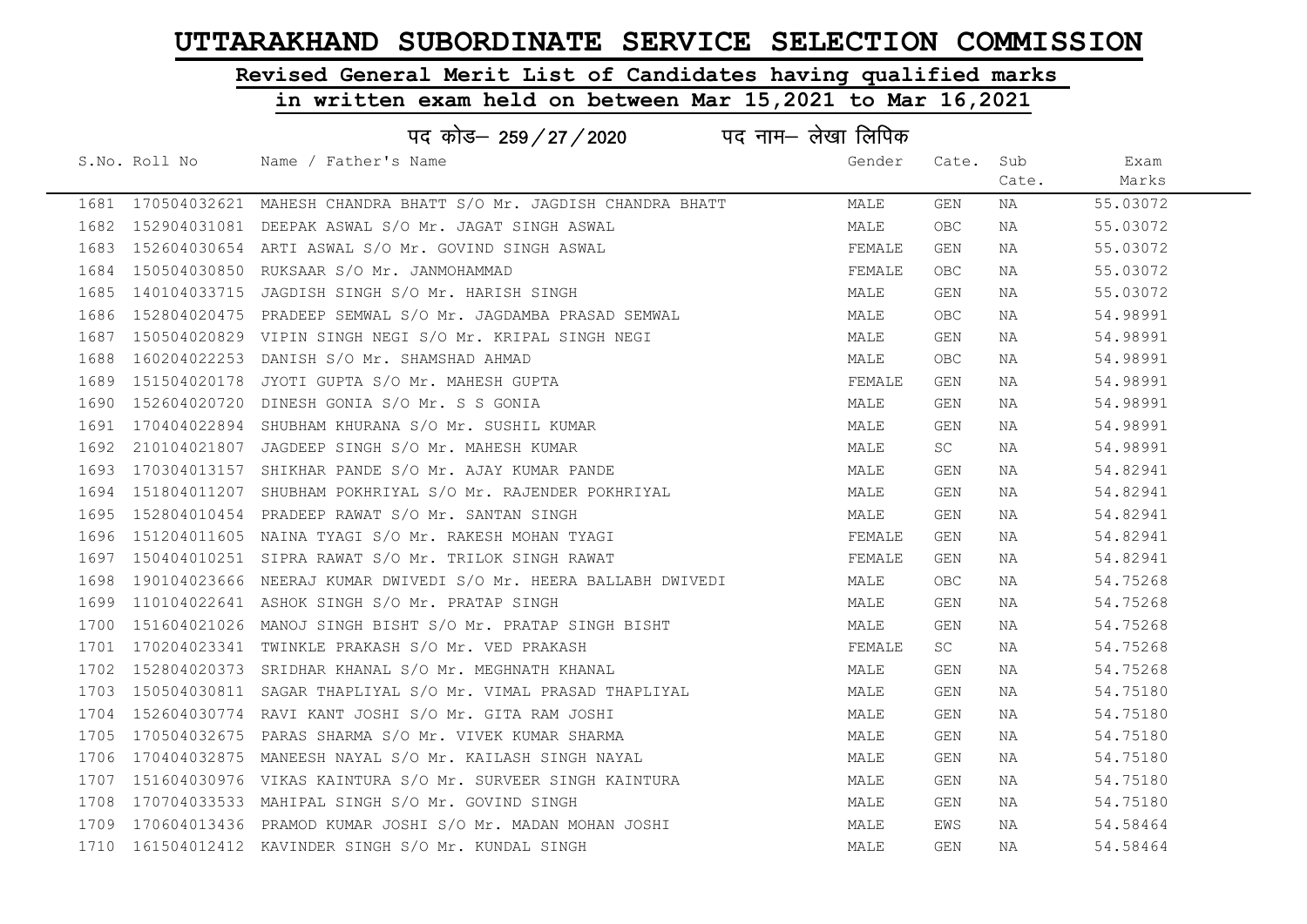# Revised General Merit List of Candidates having qualified marks

|      |               | पद कोड– 259/27/2020                                           | पद नाम— लेखा लिपिक |            |       |          |  |
|------|---------------|---------------------------------------------------------------|--------------------|------------|-------|----------|--|
|      | S.No. Roll No | Name / Father's Name                                          | Gender             | Cate.      | Sub   | Exam     |  |
|      |               |                                                               |                    |            | Cate. | Marks    |  |
|      |               | 1711 151004011361 ASHISH RAWAT S/O Mr. MAHAVEER SINGH RAWAT   | MALE               | GEN        | NA    | 54.58464 |  |
|      |               | 1712 151604011040 AKASH GUSAIN S/O Mr. RANJEET SINGH GUSAIN   | MALE               | GEN        | NA    | 54.58464 |  |
|      |               | 1713 161504012503 KAJAL S/O Mr. AADESH KUMAR                  | FEMALE             | GEN        | NA    | 54.58464 |  |
|      |               | 1714 140104013737 GULSHAN JOSHI S/O Mr. BHUWAN CHANDRA JOSHI  | MALE               | GEN        | NA    | 54.58464 |  |
|      |               | 1715 151204011626 ISHA KHANTWAL S/O Mr. HARISH KHANTWAL       | FEMALE             | GEN        | NA    | 54.58464 |  |
|      |               | 1716 170404012991 ABHISHEK CHAUHAN S/O Mr. BABU SINGH CHAUHAN | MALE               | GEN        | NA    | 54.58464 |  |
|      |               | 1717 110104022544 VIPIN MISRA S/O Mr. NAVIN CHAND MISRA       | MALE               | GEN        | NA    | 54.51544 |  |
| 1718 |               | 180204023798 JITENDER SINGH RAWAT S/O Mr. RAJE SINGH RAWAT    | MALE               | GEN        | NA    | 54.51544 |  |
|      |               | 1719 180204023829 RAHUL NEGI S/O Mr. SAJJAN SINGH NEGI        | MALE               | GEN        | NA    | 54.51544 |  |
| 1720 |               | 160604022149 NEELAM S/O Mr. BHUWAN CHANDRA UPRETI             | FEMALE             | GEN        | NA    | 54.51544 |  |
|      |               | 1721 170504022702 BHUMIKA LATWAL S/O Mr. VIJAY SINGH LATWAL   | FEMALE             | GEN        | NA    | 54.51544 |  |
| 1722 |               | 150404030344 BANITA BHANDARI S/O Mr. US BHANDARI              | FEMALE             | OBC        | NA    | 54.47289 |  |
|      |               | 1723 151604030971 MUKUL TYAGI S/O Mr. ANAND PRAKASH TYAGI     | MALE               | GEN        | NA    | 54.47289 |  |
|      |               | 1724 151004031382 RITIKA YADAV S/O Mr. GAJAY SINGH            | FEMALE             | GEN        | NA    | 54.47289 |  |
|      |               | 1725 151204031469 AMIT KUMAR PUNN S/O Mr. VIJAY PUNN          | MALE               | GEN        | NA    | 54.47289 |  |
| 1726 |               | 150404030267 VICKY NEGI S/O Mr. S S NEGI                      | MALE               | GEN        | NA    | 54.47289 |  |
|      |               | 1727 151504030101 AYUSH PAL S/O Mr. CHOTEY LAL                | MALE               | GEN        | NA    | 54.47289 |  |
| 1728 |               | 160504032042 ANJALI S/O Mr. AJAY KUMAR                        | FEMALE             | GEN        | NA    | 54.47289 |  |
| 1729 |               | 152904011102 KAMLESH BHATT S/O Mr. N D BHATT                  | MALE               | GEN        | NA    | 54.33988 |  |
| 1730 |               | 110104012550 SANJEEV PANDEY S/O Mr. PRAN DATT PANDEY          | MALE               | GEN        | NA    | 54.33988 |  |
|      |               | 1731 151504010014 NAVED ALI S/O Mr. SABIR ALI                 | MALE               | GEN        | NA    | 54.33988 |  |
| 1732 |               | 170704013546 JEEVAN VARIYAL S/O Mr. LAXMI DUTT VARIYAL        | MALE               | GEN        | NA    | 54.33988 |  |
| 1733 |               | 170204013363 SWETA DARMWAL S/O Mr. SANJAY SINGH DARMWAL       | FEMALE             | GEN        | NA    | 54.33988 |  |
| 1734 |               | 190104013627 NISHA CHLKOTI S/O Mr. MOHAN CHANDRA CHILKOTI     | FEMALE             | GEN        | NA    | 54.33988 |  |
| 1735 |               | 152904011085 PIYUSH BIJALWAN S/O Mr. SUSHIL BIJALWAN          | MALE               | <b>GEN</b> | NA    | 54.33988 |  |
| 1736 | 170604013380  | SHEETAL GOSWAMI S/O Mr. DHANI NATH GOSWAMI                    | FEMALE             | OBC        | NA    | 54.33988 |  |
| 1737 |               | 151604011052 KOMAL RANA S/O Mr. AZAD SINGH RANA               | FEMALE             | OBC.       | NA    | 54.33988 |  |
| 1738 |               | 151204021685 VERSHA DHIMAN S/O Mr. VIJAY DHIMAN               | FEMALE             | <b>OBC</b> | NA    | 54.27821 |  |
|      |               | 1739 170304023132 JASWANT RATHOR S/O Mr. BABU RAM RATHOR      | MALE               | OBC        | NA    | 54.27821 |  |
|      |               | 1740 180204023878 VIMLA S/O Mr. BALBEER SINGH RAWAT           | FEMALE             | GEN        | NA    | 54.27821 |  |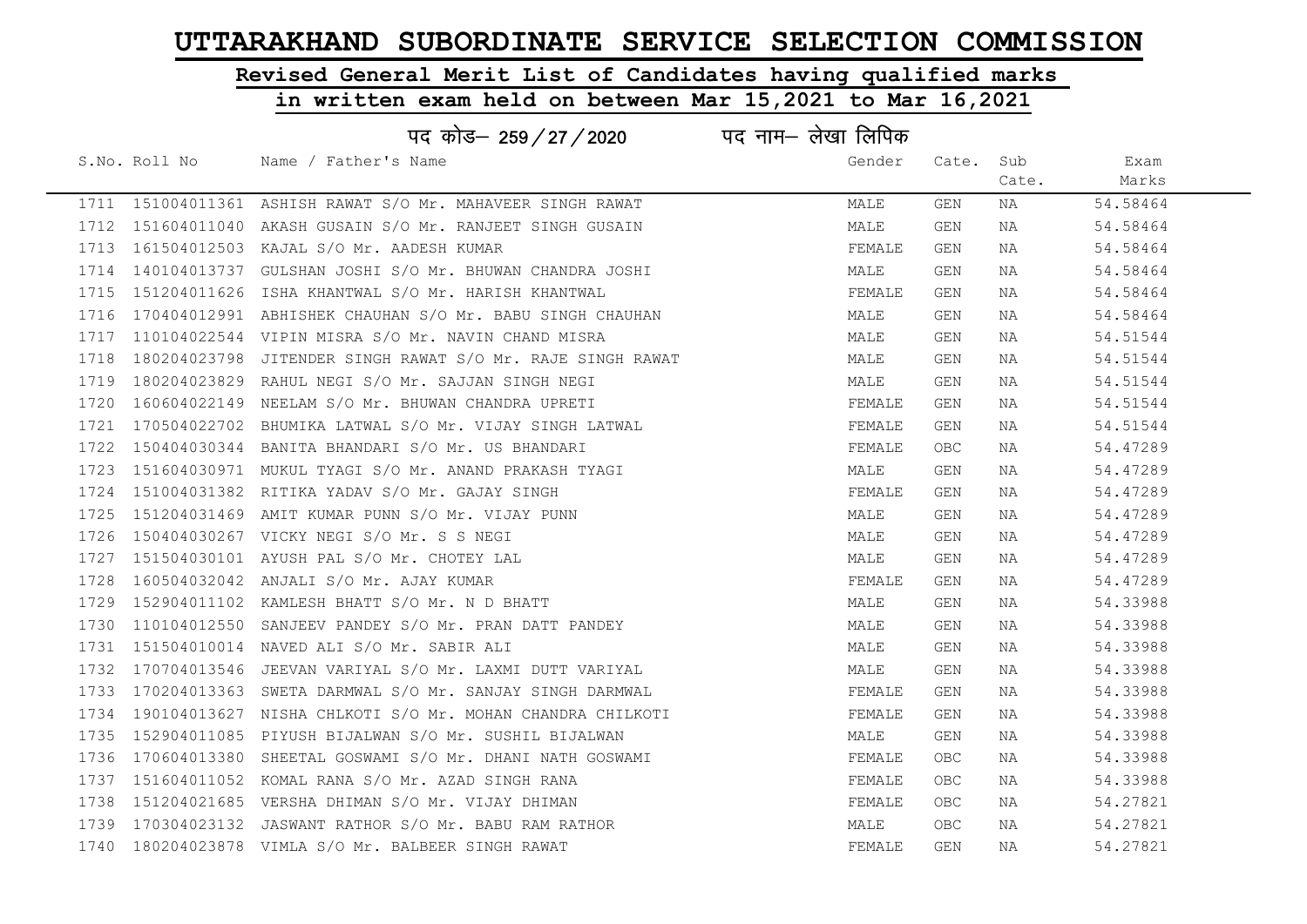# Revised General Merit List of Candidates having qualified marks

|      |               | पद कोड– 259/27/2020                                                | पद नाम— लेखा लिपिक |            |       |          |
|------|---------------|--------------------------------------------------------------------|--------------------|------------|-------|----------|
|      | S.No. Roll No | Name / Father's Name                                               | Gender             | Cate.      | Sub   | Exam     |
|      |               |                                                                    |                    |            | Cate. | Marks    |
|      |               | 1741 151204021626 SACHIN BHATT S/O Mr. DINESH PRASAD BHATT         | MALE               | <b>GEN</b> | NA    | 54.27821 |
|      |               | 1742 170404022862 DIMPLE PANT S/O Mr. NARENDRA CHANDRA PANT        | FEMALE             | GEN        | NA    | 54.27821 |
|      |               | 1743 160304032325 RAHUL DHIMAN S/O Mr. BHAGAT SINGH DHIMAN         | MALE               | OBC        | NA    | 54.19397 |
|      |               | 1744 152804030518 SUMAN KANDPAL S/O Mr. NANDA BALLABH KANDPAL      | FEMALE             | GEN        | NA    | 54.19397 |
|      |               | 1745 151504030190 NISHAT PRAVEEN S/O Mr. IDREED AHMAD              | FEMALE             | GEN        | NA    | 54.19397 |
|      |               | 1746 151804031302 ASHISH JOSHI S/O Mr. PURSHOTTAM JOSHI            | MALE               | OBC        | NA    | 54.19397 |
|      |               | 1747 161504032470 PANKAJ SINGH RAWAT S/O Mr. VEER SINGH RAWAT      | MALE               | GEN        | NA    | 54.19397 |
| 1748 |               | 170504032708 AANCHAL BORA S/O Mr. DS BORA                          | FEMALE             | GEN        | NA    | 54.19397 |
|      |               | 1749 180204033961 DEEPIKA BHANDARI S/O Mr. DIGAMBAR BHANDARI       | FEMALE             | GEN        | NA    | 54.19397 |
| 1750 |               | 170504012837 HARERAM RAI S/O Mr. JAGDAMBA RAI                      | MALE               | GEN        | NA    | 54.09512 |
|      |               | 1751 150504010862 NIDA PARVEEN S/O Mr. SYED BEDAR ALI              | FEMALE             | GEN        | NA    | 54.09512 |
|      |               | 1752 161504012516 NEERAJ KUMAR S/O Mr. SATENDER PRASAD             | MALE               | GEN        | NA    | 54.09512 |
|      |               | 1753 150404010349 GAURAV NAUTIYAL S/O Mr. CHANDRA SHEKHAR NAUTIYAL | MALE               | GEN        | NA    | 54.09512 |
|      |               | 1754 170404012950 SHEFALI GHAGHAT S/O Mr. SOHAN LAL GHAGHAT        | FEMALE             | SC.        | NA    | 54.09512 |
|      |               | 1755  151504010123  AYUSH SEMWAL S/O Mr. J P SEMWAL                | MALE               | GEN        | NA    | 54.09512 |
| 1756 |               | 160304012364 RIHAN ALI S/O Mr. MEHBOOB ALI                         | MALE               | OBC        | NA    | 54.09512 |
|      |               | 1757 230204013775 ASHISH RAWAT S/O Mr. SURESH SINGH RAWAT          | MALE               | <b>GEN</b> | NA    | 54.09512 |
| 1758 |               | 150504010869 ABHISHEK KUMAR S/O Mr. PARMESHWAR RAM                 | MALE               | SC         | NA    | 54.09512 |
| 1759 |               | 170304013122 NEHA KUSHWAHA S/O Mr. RAKESH KUMAR KUSHWAHA           | FEMALE             | OBC        | NA    | 54.09512 |
| 1760 |               | 151504010018 JYOTI AWASTHI S/O Mr. R K AWASTHI                     | FEMALE             | GEN        | NA    | 54.09512 |
|      |               | 1761 151504010096 SHASHANK BHATT S/O Mr. B R BHATT                 | MALE               | GEN        | NA    | 54.09512 |
| 1762 |               | 170304023217 KAMLESH SINGH BISHT S/O Mr. ANAND SINGH BISHT         | MALE               | GEN        | NA    | 54.04098 |
|      |               | 1763 151604020998 UMESH BANGWAL S/O Mr. JAGDISH PRASAD BANGWAL     | MALE               | <b>GEN</b> | NA    | 54.04098 |
| 1764 |               | 160504021960 NAKUL NARAYAN TYAGI S/O Mr. ARUN KUMAR TYAGI          | MALE               | GEN        | NA    | 54.04098 |
|      |               | 1765 170304023082 VISHAL BISHT S/O Mr. MADAN SINGH BISHT           | MALE               | GEN        | NA    | 54.04098 |
| 1766 | 150504020817  | PREETI GUSAIN S/O Mr. RAMESH SINGH                                 | FEMALE             | GEN        | NA    | 54.04098 |
|      |               | 1767 170604023461 MOHIT CHAUHAN S/O Mr. VINOD KUMAR                | MALE               | GEN        | NA    | 54.04098 |
| 1768 |               | 170304023239 SAUMYA BISHT S/O Mr. VIRENDRA SINGH BISHT             | FEMALE             | GEN        | NA    | 54.04098 |
|      |               | 1769 152804020530 NITISH KOTNALA S/O Mr. RADHA KRISHNA KOTNALA     | MALE               | GEN        | NA    | 54.04098 |
|      |               | 1770 152904021086 RAHUL RAWAT S/O Mr. RAMENDER SINGH RAWAT         | MALE               | <b>GEN</b> | ΝA    | 54.04098 |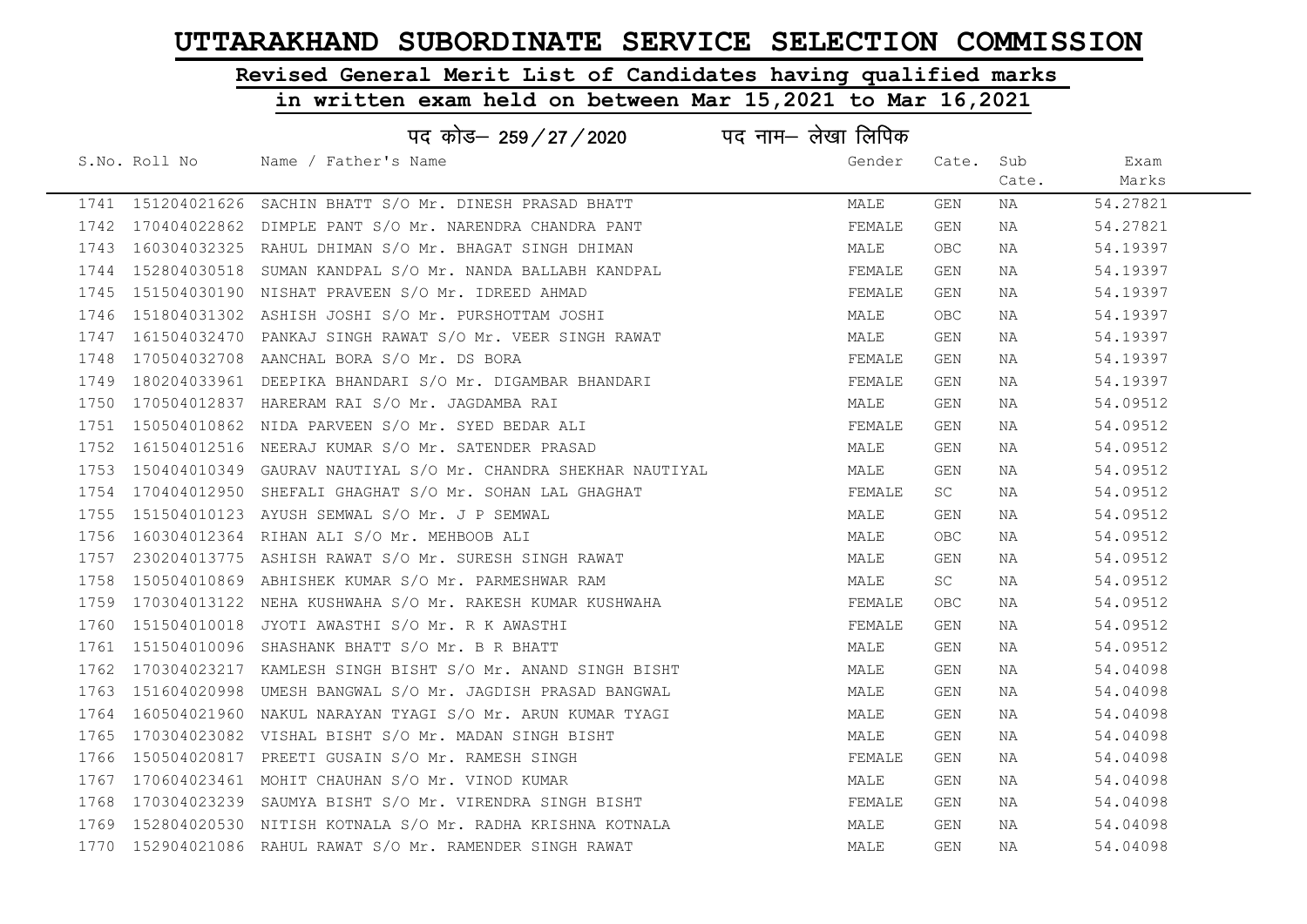# Revised General Merit List of Candidates having qualified marks

|      |                   | पद नाम– लेखा लिपिक<br>पद कोड– 259 / 27 / 2020                        |        |            |       |          |  |
|------|-------------------|----------------------------------------------------------------------|--------|------------|-------|----------|--|
|      | S.No. Roll No     | Name / Father's Name                                                 | Gender | Cate.      | Sub   | Exam     |  |
|      |                   |                                                                      |        |            | Cate. | Marks    |  |
|      |                   | 1771 152604020671 VISHAL GOYAL S/O Mr. PRADEEP KUMAR GOYAL           | MALE   | GEN        | NA    | 54.04098 |  |
|      |                   | 1772 150404030275 RAJESHWAR S/O Mr. MUKANDRAM                        | MALE   | <b>GEN</b> | NA    | 53.91506 |  |
|      |                   | 1773 151204031730 PALLAVI ASTHANA S/O Mr. SURENDRA KUMAR ASTHANA     | FEMALE | GEN        | NA    | 53.91506 |  |
|      |                   | 1774 170404032855 POORAN CHANDRA PANDEY S/O Mr. MOTI DUTT PANDEY     | MALE   | GEN        | NA    | 53.91506 |  |
| 1775 |                   | 180204033908 BHEEM SINGH S/O Mr. BAHADUR SINGH                       | MALE   | GEN        | NA    | 53.91506 |  |
|      |                   | 1776 160504031947 SONALI GUPTA S/O Mr. MANOJ KUMAR GUPTA             | FEMALE | GEN        | NA    | 53.91506 |  |
|      |                   | 1777 160304032338 ANUJ SHARMA S/O Mr. NARESH KUMAR SHARMA            | MALE   | GEN        | NA    | 53.91506 |  |
| 1778 |                   | 152804030396 MONIKA RAWAT S/O Mr. LAXMAN SINGH                       | FEMALE | GEN        | NA    | 53.91506 |  |
|      |                   | 1779 151604031046 HIMANSU GUSAIN S/O Mr. DHEERAJ SINGH               | MALE   | GEN        | NA    | 53.91506 |  |
|      |                   | 1780 150404030287 NIKHIL BISHT S/O Mr. MUKUL BISHT                   | MALE   | <b>GEN</b> | NA    | 53.91506 |  |
|      |                   | 1781 150404010253 SHAIFALI TYAGI S/O Mr. KRISHAN KUMAR TYAGI         | FEMALE | GEN        | NA    | 53.85035 |  |
|      |                   | 1782 151004011434 SARFARAZ REHMAN S/O Mr. ABDUL REHMAN               | MALE   | OBC        | NA    | 53.85035 |  |
|      |                   | 1783 170504012829 LAXMI NIVAS JOSHI S/O Mr. MOHAN CHANDRA JOSHI      | MALE   | GEN        | NA    | 53.85035 |  |
|      |                   | 1784 180204013854 MOHAN GODIYAL S/O Mr. SURESH GODIYAL               | MALE   | SC.        | NA    | 53.85035 |  |
|      |                   | 1785 151804011277 RAJEEV S/O Mr. RAJ KUMAR                           | MALE   | OBC        | NA    | 53.85035 |  |
|      |                   | 1786 160204012200 KUNAL MAURYA S/O Mr. NEERAJ MAURYA                 | MALE   | OBC        | NA    | 53.85035 |  |
|      | 1787 161504022455 | SUSHIL KUMAR SINGH S/O Mr. RAJENDRA SINGH                            | MALE   | SC         | NA    | 53.80374 |  |
|      |                   | 1788 110104022633 KUBER S/O Mr. RANJEET SINGH                        | MALE   | <b>GEN</b> | NA    | 53.80374 |  |
|      |                   | 1789 160604022161 MANWAR SINGH S/O Mr. KHILAP SINGH                  | MALE   | GEN        | NA    | 53.80374 |  |
|      |                   | 1790 152604020553 SHIVANGI THAPA S/O Mr. SHASHI SHAMSHER THAPA       | FEMALE | OBC        | NA    | 53.80374 |  |
|      |                   | 1791 170704023508 ASHISH KATHAET S/O Mr. SHISHPAL SINGH              | MALE   | GEN        | NA    | 53.80374 |  |
|      |                   | 1792 170304023194 JYOTI SAGAR S/O Mr. ASHOK KUMAR                    | FEMALE | SC.        | NA    | 53.80374 |  |
|      |                   | 1793 190104023649 DIKSHYA MAKHOLIYA S/O Mr. GIRISH CHANDRA MAKHOLIYA | FEMALE | GEN        | NA    | 53.80374 |  |
|      |                   | 1794 151504020161 MANUSHREE JOSHI S/O Mr. SHEKHAR CHANDRA JOSHI      | FEMALE | GEN        | NA    | 53.80374 |  |
|      |                   | 1795 160504022031 ASTHA THAPLIYAL S/O Mr. ROSHAN LAL                 | FEMALE | GEN        | NA    | 53.80374 |  |
|      |                   | 1796 160504032012 HEMANT KUMAR S/O Mr. CHANDRA PAL SINGH             | MALE   | GEN        | NA    | 53.63614 |  |
|      |                   | 1797 170704033487 RAJENDRA NATH S/O Mr. DINESH NATH                  | MALE   | GEN        | NA    | 53.63614 |  |
|      |                   | 1798 150504030855 RANJEET SINGH S/O Mr. DURLABH SINGH                | MALE   | GEN        | NA    | 53.63614 |  |
|      |                   | 1799 150504030865 ANKIT RATURI S/O Mr. KIRTI DUTT RATURI             | MALE   | OBC        | NA    | 53.63614 |  |
|      |                   | 1800 170404032862 TRIBHUWAN BAGDWAL S/O Mr. KARAM SINGH BAGDWAL      | MALE   | <b>GEN</b> | ΝA    | 53.63614 |  |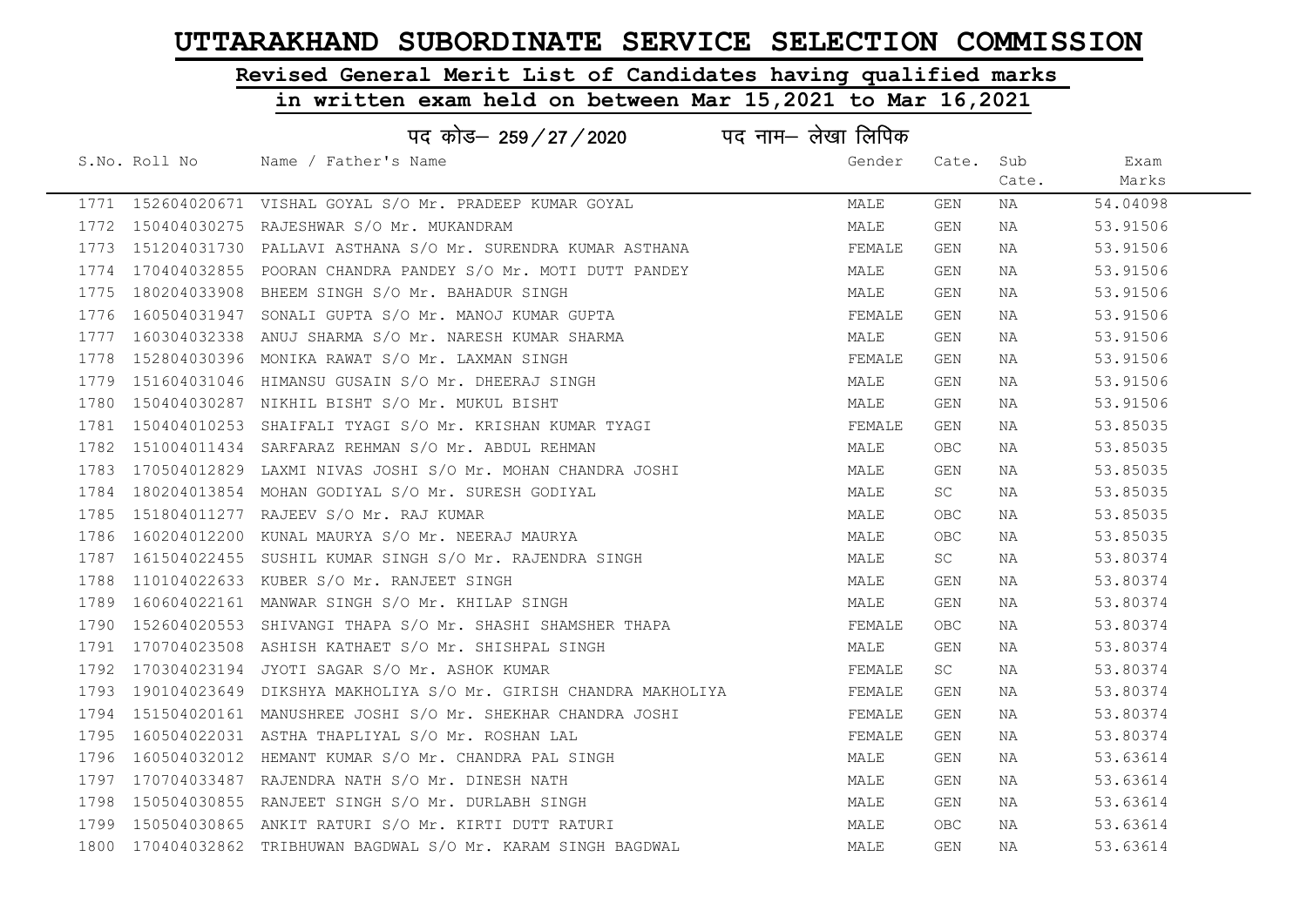# Revised General Merit List of Candidates having qualified marks

|      |                   | पद कोड– 259 / 27 / 2020                                    | पद नाम– लेखा लिपिक |       |       |          |
|------|-------------------|------------------------------------------------------------|--------------------|-------|-------|----------|
|      | S.No. Roll No     | Name / Father's Name                                       | Gender             | Cate. | Sub   | Exam     |
|      |                   |                                                            |                    |       | Cate. | Marks    |
|      | 1801 190104033645 | CHANDRIKA S/O Mr. JAMUNA PRASAD                            | FEMALE             | OBC.  | NA    | 53.63614 |
| 1802 | 151604030962      | ARJUN SAINI S/O Mr. RAJESH KUMAR                           | MALE               | GEN   | NA    | 53.63614 |
| 1803 |                   | 151204011607 RAHUL YADAV S/O Mr. RAJENDRA YADAV            | MALE               | OBC.  | NA    | 53.60559 |
| 1804 | 150404010288      | DEEPA THAPA S/O Mr. KEDARNATH THAPA                        | FEMALE             | OBC.  | NA    | 53.60559 |
| 1805 |                   | 152604010774 AARTI BHANDARI S/O Mr. PREM SINGH BHANDARI    | FEMALE             | GEN   | NA    | 53.60559 |
| 1806 |                   | 180204013815 DEEPAK GHILDIYAL S/O Mr. MADHUSUDAN GHILDIYAL | MALE               | GEN   | NA    | 53.60559 |
| 1807 |                   | 151604010978 SHOBHA JOSHI S/O Mr. HARI KRISHNA JOSHI       | FEMALE             | GEN   | NA    | 53.60559 |
| 1808 |                   | 150404010248 ASHUTOSH PAL S/O Mr. RAJESH PAL               | MALE               | GEN   | NA    | 53.60559 |
| 1809 |                   | 152804020386 UJAWAL KUMAR S/O Mr. ARUN KUMAR DEVRANI       | MALE               | GEN   | NA    | 53.56651 |
| 1810 | 150504020868      | ANKIT S/O Mr. VINOD SHARMA                                 | MALE               | OBC   | NA    | 53.56651 |
| 1811 |                   | 152604020708 ASTHA PANWAR S/O Mr. SHIVOM SINGH PANWAR      | FEMALE             | OBC.  | NA    | 53.56651 |
| 1812 |                   | 152804010433 RAHUL YADAV S/O Mr. RAJENDRA PRAKASH          | MALE               | OBC.  | NA    | 53.36083 |
| 1813 |                   | 151004011399 AMIT GAIROLA S/O Mr. RAJENDRA PRASAD GAIROLA  | MALE               | GEN   | NA    | 53.36083 |
| 1814 |                   | 151504010009 ATUL SINGH NEGI S/O Mr. MAHENDRA SINGH NEGI   | MALE               | GEN   | NA    | 53.36083 |
| 1815 | 161504012488      | SHIKHA BHARDWAJ S/O Mr. ASHOK KUMAR                        | FEMALE             | GEN   | NA    | 53.36083 |
| 1816 |                   | 170404012913 NIRMALENDU MANDAL S/O Mr. SUKUMAR MANDAL      | MALE               | GEN   | NA    | 53.36083 |
| 1817 |                   | 151504010152 HRITIK MAITHANI S/O Mr. ANIL MAITHANI         | MALE               | EWS   | NA    | 53.36083 |
| 1818 | 160504032039      | VARUN KUMAR S/O Mr. ANIRUDH KUMAR                          | MALE               | OBC   | NA    | 53.35723 |
| 1819 |                   | 160204032284 POOJA RANA S/O Mr. YOGENDRA SINGH             | FEMALE             | GEN   | NA    | 53.35723 |
| 1820 | 151604030940      | NEHA BISHT S/O Mr. MAHAVIR SINGH                           | FEMALE             | GEN   | NA    | 53.35723 |
| 1821 | 152604030537      | DHIRENDER SINGH CHAUHAN S/O Mr. JAYENDER SINGH CHAUHAN     | MALE               | ST    | NA    | 53.35723 |
| 1822 |                   | 151504030054 AMAN SINGH S/O Mr. RANJEET SINGH              | MALE               | GEN   | NA    | 53.35723 |
| 1823 |                   | 151604030944 SUSHMA CHAUHAN S/O Mr. DHARAM SINGH           | FEMALE             | OBC   | NA    | 53.35723 |
| 1824 | 160304032388      | DIVYA SINDHU S/O Mr. HARENDRA SINDHU                       | FEMALE             | GEN   | NA    | 53.35723 |
| 1825 |                   | 130104021786 ASHISH MALETHA S/O Mr. DIWAKAR DUTT           | MALE               | GEN   | NA    | 53.32928 |
| 1826 | 160604022082      | SWATI YADAV S/O Mr. VIRENDRA YADAV                         | FEMALE             | OBC.  | NA    | 53.32928 |
| 1827 |                   | 160604012134 MOHD SAHIL ANWAR S/O Mr. MOHD SHAMSHAD        | MALE               | OBC   | NA    | 53.11606 |
| 1828 | 210104011826      | MINAKSHI PANWAR S/O Mr. MEHARBAN SINGH PANWAR              | FEMALE             | GEN   | NA    | 53.11606 |
| 1829 |                   | 151804011300 MOHIT DORA S/O Mr. PRADEEP DORA               | MALE               | EWS   | NA    | 53.11606 |
|      |                   | 1830 160604012075 PRAMOD S/O Mr. SOMPAL                    | MALE               | OBC   | NA    | 53.11606 |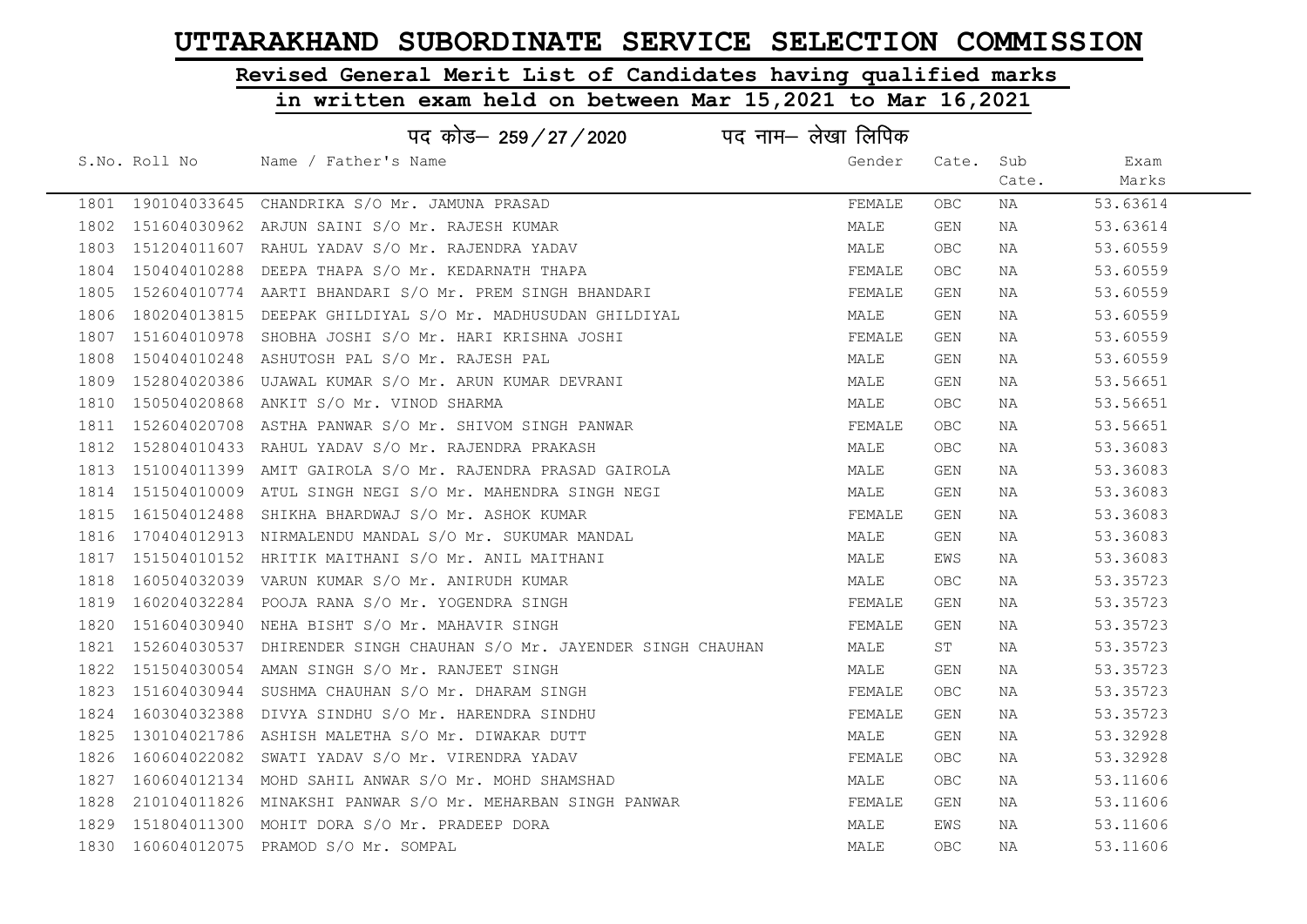# Revised General Merit List of Candidates having qualified marks

|      |               | पद कोड– 259/27/2020                                                | पद नाम– लेखा लिपिक |            |       |          |
|------|---------------|--------------------------------------------------------------------|--------------------|------------|-------|----------|
|      | S.No. Roll No | Name / Father's Name                                               | Gender             | Cate. Sub  |       | Exam     |
|      |               |                                                                    |                    |            | Cate. | Marks    |
|      |               | 1831 152804010535 NISHA SEMWAL S/O Mr. RAJENDRA SEMWAL             | FEMALE             | GEN        | NA    | 53.11606 |
|      |               | 1832 160604012149 DEEPTI BHARDWAJ S/O Mr. PRADEEP KUMAR BHARDWAJ   | FEMALE             | <b>GEN</b> | NA    | 53.11606 |
|      |               | 1833 160504011948 VANSH SHARMA S/O Mr. PRADEEP KUMAR SHARMA        | MALE               | <b>GEN</b> | NA    | 53.11606 |
|      |               | 1834 160504021866 DEEPSHIKHA CHAUHAN S/O Mr. ASHOK KUMAR CHAUHAN   | FEMALE             | GEN        | NA    | 53.09204 |
|      |               | 1835 152904021126 DEVENDRA DUTT PANDEY S/O Mr. MOHAN CHAND PANDEY  | MALE               | GEN        | NA    | 53.09204 |
|      |               | 1836 170304013146 PARAMVEER SINGH S/O Mr. TRILOK SINGH             | MALE               | GEN        | NA    | 52.87130 |
|      |               | 1837 160204012222 GIREESH DUA S/O Mr. MATHURA DASS DUA             | MALE               | GEN        | NA    | 52.87130 |
| 1838 |               | 190104013673 NEERAJ SINGH RAWAT S/O Mr. PUSHKAR SINGH RAWAT        | MALE               | ST         | NA    | 52.87130 |
|      |               | 1839 151604010983 NITESH VERMA S/O Mr. JAGGU LAL VERMA             | MALE               | SC.        | NA    | 52.87130 |
|      |               | 1840 170404012868 NAVIN KUMAR ARYA S/O Mr. JAI RAM ARYA            | MALE               | SC.        | NA    | 52.87130 |
|      |               | 1841 152604010637 RAJWANT SINGH RAWAT S/O Mr. DIWAN SINGH RAWAT    | MALE               | EWS        | NA    | 52.87130 |
|      |               | 1842 150504010834 BADOLA KUMARIRASHMI SATISH S/O Mr. SATISH BADOLA | FEMALE             | GEN        | NA    | 52.87130 |
|      |               | 1843 150504010804 ASHISH JAISWAL S/O Mr. SOMPRAKASH                | MALE               | GEN        | NA    | 52.87130 |
|      |               | 1844 170504012813 MANAS BISHT S/O Mr. BHUPAL SINGH BISHT           | MALE               | GEN        | NA    | 52.87130 |
|      |               | 1845 170604013377 KALPANA KARNATAK S/O Mr. PRAMOD KUMAR KARNATAK   | FEMALE             | GEN        | NA    | 52.87130 |
| 1846 |               | 152904011081 POONAM S/O Mr. VINOD KUMAR                            | FEMALE             | <b>GEN</b> | NA    | 52.87130 |
|      |               | 1847 150504010892 RICHA NEGI S/O Mr. SATENDRA SINGH NEGI           | FEMALE             | GEN        | NA    | 52.87130 |
|      |               | 1848 151504010112 VIKRANT MANWAL S/O Mr. MAN SINGH MANWAL          | MALE               | <b>GEN</b> | NA    | 52.87130 |
|      |               | 1849 160604012116 AYUSHI VISHNOI S/O Mr. SANJEEV KUMAR VISHNOI     | FEMALE             | GEN        | NA    | 52.87130 |
|      |               | 1850 150504010811 ANURAG DOBHAL S/O Mr. SURESH DOBHAL              | MALE               | GEN        | NA    | 52.87130 |
|      |               | 1851 170704013533 ANKIT DOSAD S/O Mr. DHYAN SINGH DOSAD            | MALE               | GEN        | NA    | 52.87130 |
|      |               | 1852 151004011403 SURAJ S/O Mr. SOHAN SINGH CHAUHAN                | MALE               | GEN        | NA    | 52.87130 |
|      |               | 1853 151604010916 RIYA RANA S/O Mr. VIJAY SINGH RANA               | FEMALE             | GEN        | NA    | 52.87130 |
|      |               | 1854 140104023758 DEEPAK SINGH S/O Mr. PURAN SINGH                 | MALE               | GEN        | NA    | 52.85481 |
|      |               | 1855 170304023158 MOHAN CHANDRA S/O Mr. GIRISH CHANDRA             | MALE               | EWS        | NA    | 52.85481 |
|      |               | 1856 120104023597 BEENA BASWAL S/O Mr. KAILASH CHANDRA BASWAL      | FEMALE             | GEN        | NA    | 52.85481 |
|      |               | 1857 151604021002 MONIKA BHATT S/O Mr. BHAGAT RAM BHATT            | FEMALE             | GEN        | NA    | 52.85481 |
|      |               | 1858 151604020950 NAYAN SHARMA S/O Mr. B R SHARMA                  | MALE               | GEN        | NA    | 52.85481 |
|      |               | 1859 151604021004 KM PRIYANKA S/O Mr. GANGADHAR DHYANI             | FEMALE             | GEN        | NA    | 52.85481 |
|      |               | 1860 160604022107 RITIKA RAWAT S/O Mr. VINOD SINGH RAWAT           | FEMALE             | <b>GEN</b> | ΝA    | 52.85481 |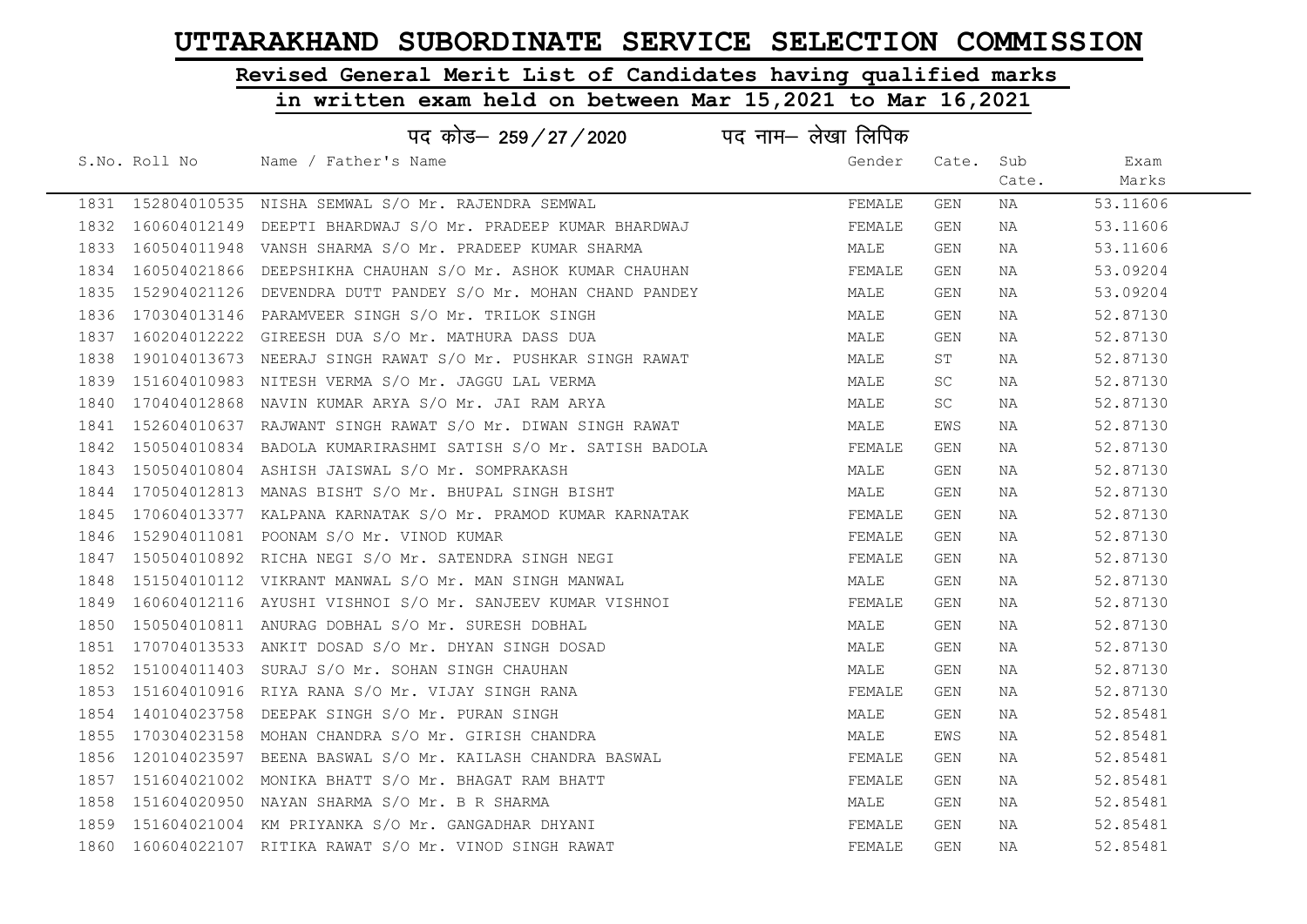# Revised General Merit List of Candidates having qualified marks

|      |               | पद कोड– 259 / 27 / 2020                                         | पद नाम— लेखा लिपिक |        |           |       |          |
|------|---------------|-----------------------------------------------------------------|--------------------|--------|-----------|-------|----------|
|      | S.No. Roll No | Name / Father's Name                                            |                    | Gender | Cate.     | Sub   | Exam     |
|      |               |                                                                 |                    |        |           | Cate. | Marks    |
|      |               | 1861 151204021561 SHEHREEN ANSARI S/O Mr. PARVEZ ANSARI         |                    | FEMALE | GEN       | NA    | 52.85481 |
|      |               | 1862 152804030489 DEEPTI TAMTA S/O Mr. L R TAMTA                |                    | FEMALE | SC        | NA    | 52.79940 |
|      |               | 1863 151604030985 VANDANA S/O Mr. KANTA PRASAD                  |                    | FEMALE | GEN       | NA    | 52.79940 |
|      |               | 1864 160204032277 AMAN CHAUDHARY S/O Mr. ANAND PAL SINGH        |                    | MALE   | GEN       | NA    | 52.79940 |
| 1865 |               | 151504030059 RUCHI S/O Mr. RAMESH PRASAD                        |                    | FEMALE | GEN       | NA    | 52.79940 |
|      |               | 1866 160204032291 SUKANYA BHATT S/O Mr. SAVENDRA BHATT          |                    | FEMALE | GEN       | NA    | 52.79940 |
| 1867 |               | 180204033789 MOHIT RAWAT S/O Mr. VIRENDER RAWAT                 |                    | MALE   | GEN       | NA    | 52.79940 |
| 1868 |               | 170604033406 CHANDAN RAI S/O Mr. SANJAY RAI                     |                    | MALE   | OBC       | NA    | 52.79940 |
|      |               | 1869 151004031338 ANJALI RAWAT S/O Mr. DHARAMPAL SINGH          |                    | FEMALE | GEN       | NA    | 52.79940 |
|      |               | 1870 170304033027 KAVITA MANRAL S/O Mr. MAHESHWAR MANRAL        |                    | FEMALE | GEN       | NA    | 52.79940 |
|      |               | 1871 151804011282 ABHISHEK RAWAT S/O Mr. M S RAWAT              |                    | MALE   | GEN       | NA    | 52.62654 |
|      |               | 1872 152904011144 MONIKA S/O Mr. CHAKRADHAR PRASAD              |                    | FEMALE | GEN       | NA    | 52.62654 |
|      |               | 1873 151504020153 SANJAY KUMAR S/O Mr. SUSHIL KUMAR             |                    | MALE   | GEN       | NA    | 52.61758 |
|      |               | 1874 160204022235 RAVI BUTOLA S/O Mr. RAJENDRA SINGH BUTOLA     |                    | MALE   | GEN       | NA    | 52.61758 |
|      |               | 1875 151004021407 ANUBHAV PUNDIR S/O Mr. RAGHUVEER SINGH PUNDIR |                    | MALE   | GEN       | NA    | 52.61758 |
| 1876 |               | 110104022561 YOGESH CHANDRA S/O Mr. GOPAL DUTT                  |                    | MALE   | GEN       | NA    | 52.61758 |
|      |               | 1877 170504022703 AYUSH BAGOULI S/O Mr. NAVEEN CHANDRA BAGOULI  |                    | MALE   | GEN       | NA    | 52.61758 |
| 1878 |               | 160304022374 GURSEVAK SINGH S/O Mr. JAGJEET SINGH               |                    | MALE   | GEN       | NA    | 52.61758 |
|      |               | 1879 170704023548 DHEERAJ SINGH S/O Mr. RAJENDRA SINGH          |                    | MALE   | ST        | NA    | 52.61758 |
| 1880 |               | 160504021896 SHALU GOSWAMI S/O Mr. SURENDER GIRI                |                    | FEMALE | OBC       | NA    | 52.61758 |
|      |               | 1881 170404023076 JYOTI S/O Mr. LALIT MOHAN                     |                    | FEMALE | SC        | NA    | 52.61758 |
| 1882 |               | 160504031923 PRADEEP KUMAR S/O Mr. JAY PRAKASH                  |                    | MALE   | GEN       | NA    | 52.52048 |
| 1883 |               | 151504030081 DEEPAK KANDARI S/O Mr. SHIV CHARAN KANDARI         |                    | MALE   | OBC       | NA    | 52.52048 |
| 1884 |               | 160504031978 ASS MOHAMMAD S/O Mr. MUHARRAM ALI                  |                    | MALE   | OBC       | NA    | 52.52048 |
|      |               | 1885 170604033365 KANIKA BISHT S/O Mr. PUSHKAR SINGH BISHT      |                    | FEMALE | GEN       | NA    | 52.52048 |
| 1886 |               | 180204033992 SACHIN NEGI S/O Mr. PREM SINGH NEGI                |                    | MALE   | GEN       | NA    | 52.52048 |
|      |               | 1887 190104033613 JAGJEEVAN KUMAR S/O Mr. HARISH KUMAR          |                    | MALE   | SC        | NA    | 52.52048 |
| 1888 |               | 151504030011 VIPIN KUMAR S/O Mr. VIRANDRA SINGH                 |                    | MALE   | GEN       | NA    | 52.52048 |
|      |               | 1889 170204033196 SUNITA BHANDARI S/O Mr. TARA SINGH BHADARI    |                    | FEMALE | GEN       | NA    | 52.52048 |
|      |               | 1890 170204033247 AKRITI SINGH S/O Mr. MAHENDRA SINGH           |                    | FEMALE | <b>SC</b> | NA    | 52.52048 |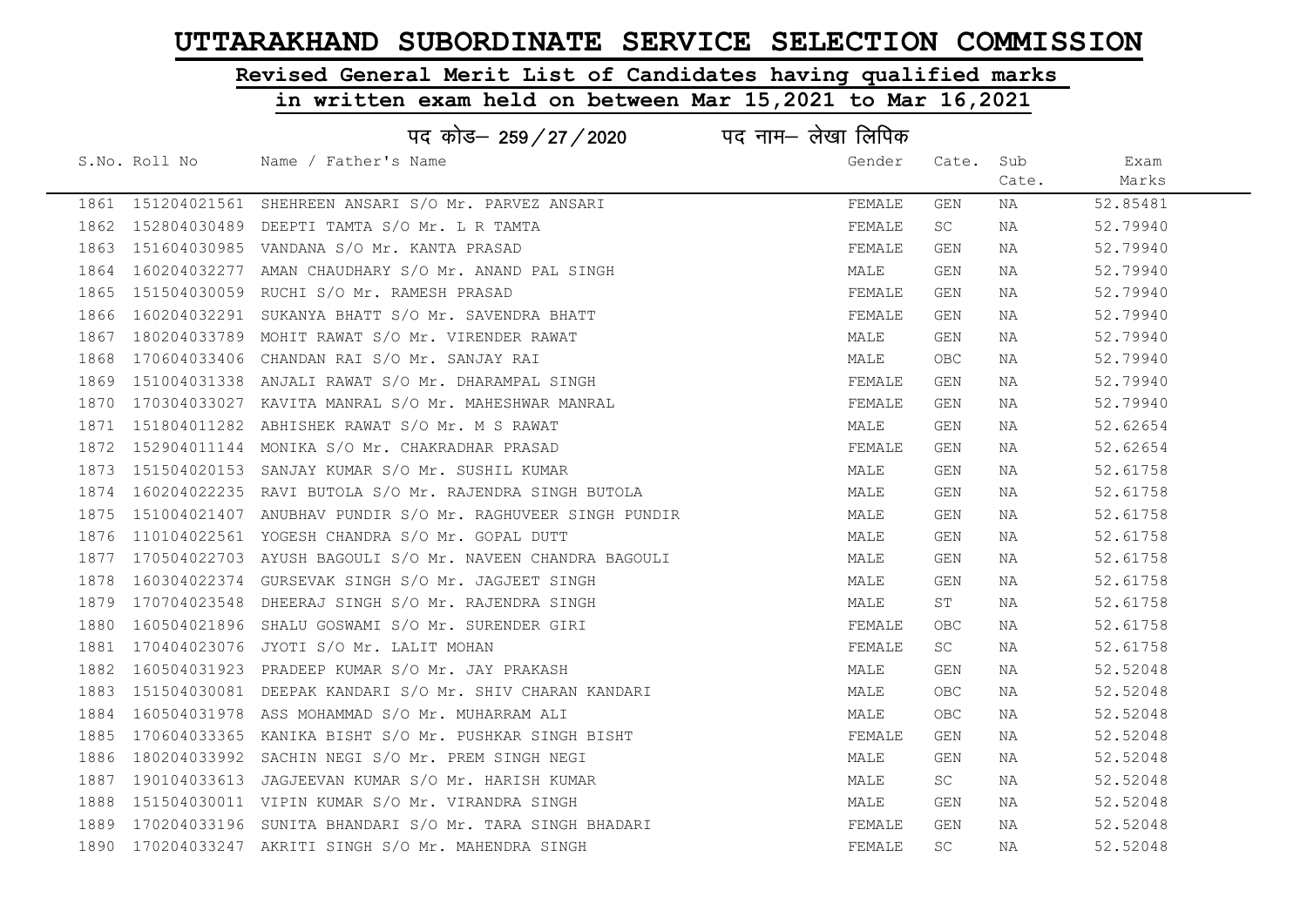# Revised General Merit List of Candidates having qualified marks

|      | पद नाम– लेखा लिपिक<br>पद कोड– 259/27/2020 |                                                                            |        |            |       |          |  |  |
|------|-------------------------------------------|----------------------------------------------------------------------------|--------|------------|-------|----------|--|--|
|      | S.No. Roll No                             | Name / Father's Name                                                       | Gender | Cate.      | Sub   | Exam     |  |  |
|      |                                           |                                                                            |        |            | Cate. | Marks    |  |  |
|      |                                           | 1891 151004031407 SHIVANI DOGRA S/O Mr. RAJESH DOGRA                       | FEMALE | GEN        | NA    | 52.52048 |  |  |
|      |                                           | 1892 151504030002 JATIN BISHT S/O Mr. VIKRAM SINGH BISHT                   | MALE   | <b>GEN</b> | NA    | 52.52048 |  |  |
|      |                                           | 1893 151504030204 ASHISH PANWAR S/O Mr. RANJEET SINGH PANWAR               | MALE   | GEN        | NA    | 52.52048 |  |  |
| 1894 |                                           | 151204031471 ANKITA PUNN S/O Mr. VIJAY PUNN                                | FEMALE | <b>GEN</b> | NA    | 52.52048 |  |  |
| 1895 |                                           | 151204031518 MEGHA KALA S/O Mr. ANIL KUMAR KALA                            | FEMALE | GEN        | NA    | 52.52048 |  |  |
|      |                                           | 1896 170504032712 SWETA CHAUHAN S/O Mr. KAMAL KANT                         | FEMALE | GEN        | NA    | 52.52048 |  |  |
| 1897 |                                           | 151804011256 RITIKA DIXIT S/O Mr. PRAMOD KUMAR                             | FEMALE | GEN        | NA    | 52.38177 |  |  |
| 1898 |                                           | 151804011219 DHEERAJ JOSHI S/O Mr. RAMESH CHANDRA JOSHI                    | MALE   | GEN        | NA    | 52.38177 |  |  |
| 1899 |                                           | 152804010491 SHIVAM SINGH KATHAIT S/O Mr. VIKRAM SINGH KATHAIT             | MALE   | GEN        | NA    | 52.38177 |  |  |
| 1900 |                                           | 151604010926 ABHISHEK BHUSHAN S/O Mr. VIJENDER BHUSHAN                     | MALE   | SC         | NA    | 52.38177 |  |  |
| 1901 |                                           | 160504021881 RAKESH PRASAD JOSHI S/O Mr. LATE SHRI CHIRANJI LAL            | MALE   | EWS        | NA    | 52.38034 |  |  |
|      |                                           | 1902 152604020738 RANJANA KASHYAP S/O Mr. RAVI PAL KASHYAP                 | FEMALE | GEN        | NA    | 52.38034 |  |  |
|      |                                           | 1903 170404022869 GIRISH CHANDRA PANDEY S/O Mr. RADHESHYAM PANDEY          | MALE   | GEN        | NA    | 52.38034 |  |  |
|      |                                           | 1904 151604020964 AKASH RAWAT S/O Mr. ANIL RAWAT                           | MALE   | GEN        | NA    | 52.38034 |  |  |
|      |                                           | 1905 161504022395 ASHISH RAWAT S/O Mr. SATYAPAL SINGH RAWAT                | MALE   | GEN        | NA    | 52.38034 |  |  |
| 1906 |                                           | 210104021826 VIKAS NEGI S/O Mr. VIJAY SINGH NEGI                           | MALE   | OBC        | NA    | 52.38034 |  |  |
| 1907 |                                           | 152804030421 KAMAL KUMAR PAL S/O Mr. BIJENDER PAL                          | MALE   | OBC        | NA    | 52.24157 |  |  |
| 1908 |                                           | 151804031311 NAVEEN CHANDER S/O Mr. SOHAN LAL                              | MALE   | SC         | NA    | 52.24157 |  |  |
|      |                                           | 1909 110104032554 MOHSIN Akhtar S/O Mr. MUNNA BAKSH                        | MALE   | OBC        | NA    | 52.24157 |  |  |
|      |                                           | 1910 110104032575 VISHAL BISHT S/O Mr. MADAN SINGH BISHT                   | MALE   | GEN        | NA    | 52.24157 |  |  |
|      |                                           | 1911 151504020070 DEEPAK KUMAR S/O Mr. PRADEEP KUMAR                       | MALE   | SC.        | NA    | 52.14311 |  |  |
|      |                                           | 1912 151604021034 DEVENDRA SINGH CHAUHAN S/O Mr. CHANDRABIR SINGH          | MALE   | GEN        | NA    | 52.14311 |  |  |
|      |                                           | 1913 170404022852 SIDDHARTH PRAJAPATI S/O Mr. SUDARSHAN PRAJAPATI          | MALE   | GEN        | NA    | 52.14311 |  |  |
| 1914 |                                           | 160204022258 SARTHAK CHAUHAN S/O Mr. PRAVEEN KUMAR                         | MALE   | <b>GEN</b> | NA    | 52.14311 |  |  |
|      |                                           | 1915 151204011619 SHIVANI S/O Mr. YASHODHAR BHATT                          | FEMALE | GEN        | NA    | 52.13701 |  |  |
|      |                                           | 1916 170404012866 YATEESH CHANDRA KOTHYARI S/O Mr. BHUWAN CHANDRA KOTHYARI | MALE   | GEN        | NA    | 52.13701 |  |  |
|      |                                           | 1917 151204011643 PREETI NEGI S/O Mr. JITAR SINGH                          | FEMALE | GEN        | NA    | 52.13701 |  |  |
|      |                                           | 1918 152904011059 PARAS LASIYAL S/O Mr. SHIROMANI LASIYAL                  | MALE   | GEN        | NA    | 52.13701 |  |  |
|      |                                           | 1919 152604010736 SANSKRITI MISHRA S/O Mr. SHAMBHU NATH MISHRA             | FEMALE | GEN        | NA    | 52.13701 |  |  |
|      |                                           | 1920 170604013370 BHANU JOSHI S/O Mr. HARISH CHANDRA JOSHI                 | MALE   | <b>GEN</b> | NA    | 52.13701 |  |  |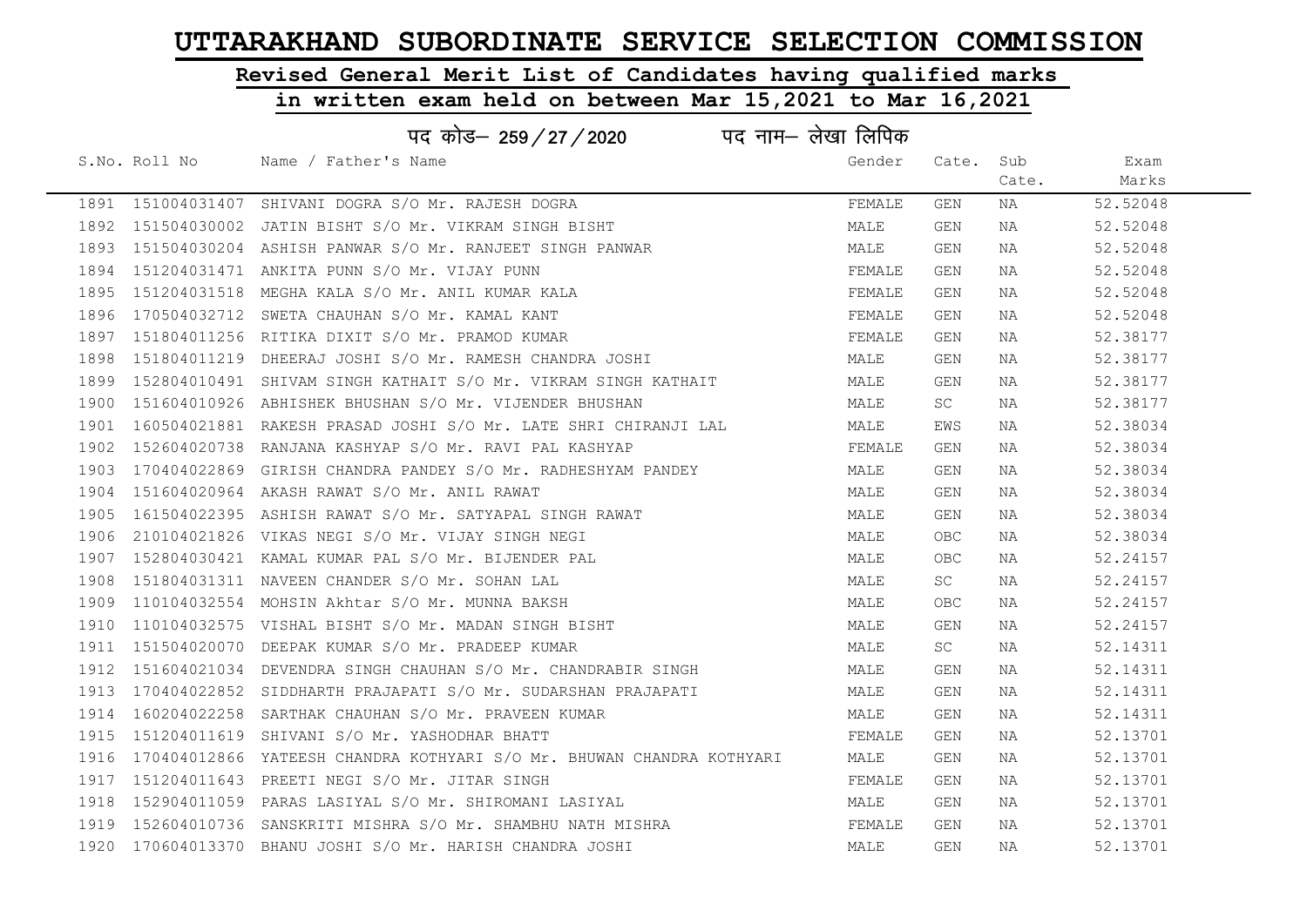# Revised General Merit List of Candidates having qualified marks

|      | पद नाम– लेखा लिपिक<br>पद कोड– 259/27/2020 |                                                                     |        |            |       |          |  |  |
|------|-------------------------------------------|---------------------------------------------------------------------|--------|------------|-------|----------|--|--|
|      | S.No. Roll No                             | Name / Father's Name                                                | Gender | Cate.      | Sub   | Exam     |  |  |
|      |                                           |                                                                     |        |            | Cate. | Marks    |  |  |
|      |                                           | 1921 151004031366 RENU S/O Mr. PREM SINGH                           | FEMALE | GEN        | NA    | 51.96265 |  |  |
| 1922 | 150404030271                              | SHUBHAM GOSWAMI GIRI S/O Mr. SURESH GIRI                            | MALE   | OBC        | NA    | 51.96265 |  |  |
| 1923 |                                           | 150504030838 SACHIN RANGHER S/O Mr. PRITAM RANGHER                  | MALE   | GEN        | NA    | 51.96265 |  |  |
| 1924 |                                           | 161504032473 RAJAT BISHT S/O Mr. KAVINDRA SINGH BISHT               | MALE   | GEN        | NA    | 51.96265 |  |  |
| 1925 |                                           | 151504020186 LAXMAN SINGH DANU S/O Mr. KHADAK SINGH                 | MALE   | GEN        | NA    | 51.90588 |  |  |
| 1926 |                                           | 140104023740 RAVEENA GAHTORI S/O Mr. NAVEEN CHANDRA GAHTORI         | FEMALE | GEN        | NA    | 51.90588 |  |  |
| 1927 |                                           | 152604010609 SAGAR NEGI S/O Mr. DALIP SINGH NEGI                    | MALE   | GEN        | NA    | 51.89225 |  |  |
| 1928 |                                           | 151204011593 SEEMA PANWAR S/O Mr. SURENDER SINGH PANWAR             | FEMALE | GEN        | NA    | 51.89225 |  |  |
| 1929 |                                           | 151604011014 MEGHA KAUSHIK S/O Mr. RAVI SHANKER KAUSHIK             | FEMALE | SC         | NA    | 51.89225 |  |  |
| 1930 |                                           | 110104012546 ARUN JAMNAL S/O Mr. GOPAL SINGH                        | MALE   | GEN        | NA    | 51.89225 |  |  |
| 1931 |                                           | 151804011250 ANJALI RAWAT S/O Mr. LAXMAN SINGH RAWAT                | FEMALE | GEN        | NA    | 51.89225 |  |  |
| 1932 |                                           | 170304013104 RITU NEGI S/O Mr. PURAN SINGH NEGI                     | FEMALE | GEN        | NA    | 51.89225 |  |  |
| 1933 |                                           | 160604032125 HIMANSHU SHARMA S/O Mr. ARUN KUMAR SHARMA              | MALE   | GEN        | NA    | 51.68374 |  |  |
| 1934 |                                           | 160604032089 SACHIN SAINI S/O Mr. PAWAN SAINI                       | MALE   | <b>OBC</b> | NA    | 51.68374 |  |  |
| 1935 |                                           | 160504032029 JAHNVI AGGARWAL S/O Mr. NEERAJ AGGARWAL                | FEMALE | GEN        | NA    | 51.68374 |  |  |
| 1936 |                                           | 170604033327 ANJALI SUDHA S/O Mr. ARVIND KUMAR SUDHA                | FEMALE | GEN        | NA    | 51.68374 |  |  |
| 1937 | 150404020235                              | DEEPAK KUMAR S/O Mr. OM PRAKASH                                     | MALE   | SC         | NA    | 51.66865 |  |  |
| 1938 |                                           | 151004021319 ANUJ SHARMA S/O Mr. DINISH CHANDRA SHARMA              | MALE   | GEN        | NA    | 51.66865 |  |  |
| 1939 |                                           | 170704023521 MANOJ CHANDRA UPADHYAY S/O Mr. RAMESH CHANDRA UPADHYAY | MALE   | GEN        | NA    | 51.66865 |  |  |
| 1940 |                                           | 151004021374 REEMA CHAUHAN S/O Mr. SANJAY SINGH CHAUHAN             | FEMALE | GEN        | NA    | 51.66865 |  |  |
| 1941 |                                           | 150404020345 AKASH DWIVEDI S/O Mr. SATISH CHANDRA DWIVEDI           | MALE   | GEN        | NA    | 51.66865 |  |  |
| 1942 |                                           | 230204023781 DURGESH PANWAR S/O Mr. ANAND SINGH PANWAR              | MALE   | <b>OBC</b> | NA    | 51.66865 |  |  |
| 1943 |                                           | 170204013302 MANJOT SINGH S/O Mr. BHUPINDER JEET SINGH              | MALE   | GEN        | NA    | 51.64748 |  |  |
| 1944 |                                           | 151804011233 POOJA PANT S/O Mr. SATISH CHANDRA PANT                 | FEMALE | GEN        | NA    | 51.64748 |  |  |
| 1945 | 150404010297                              | BALDEV SINGH S/O Mr. SANGRAM SINGH                                  | MALE   | GEN        | NA    | 51.64748 |  |  |
| 1946 |                                           | 151204011485 SUBHASH DANGWAL S/O Mr. TIKA RAM DANGWAL               | MALE   | GEN        | NA    | 51.64748 |  |  |
| 1947 |                                           | 170404012900 SHUBHAM JOSHI S/O Mr. DEEN DAYAL JOSHI                 | MALE   | GEN        | NA    | 51.64748 |  |  |
| 1948 |                                           | 152604010671 ANKIT YADAV S/O Mr. RAMJEET YADAV                      | MALE   | GEN        | NA    | 51.64748 |  |  |
| 1949 |                                           | 170404012862 DIXIT TIWARI S/O Mr. KAILASH CHANDRA TIWARI            | MALE   | GEN        | NA    | 51.64748 |  |  |
|      |                                           | 1950 152804010461 SHALINI RAMOLA S/O Mr. SUMER CHAND RAMOLA         | FEMALE | OBC        | ΝA    | 51.64748 |  |  |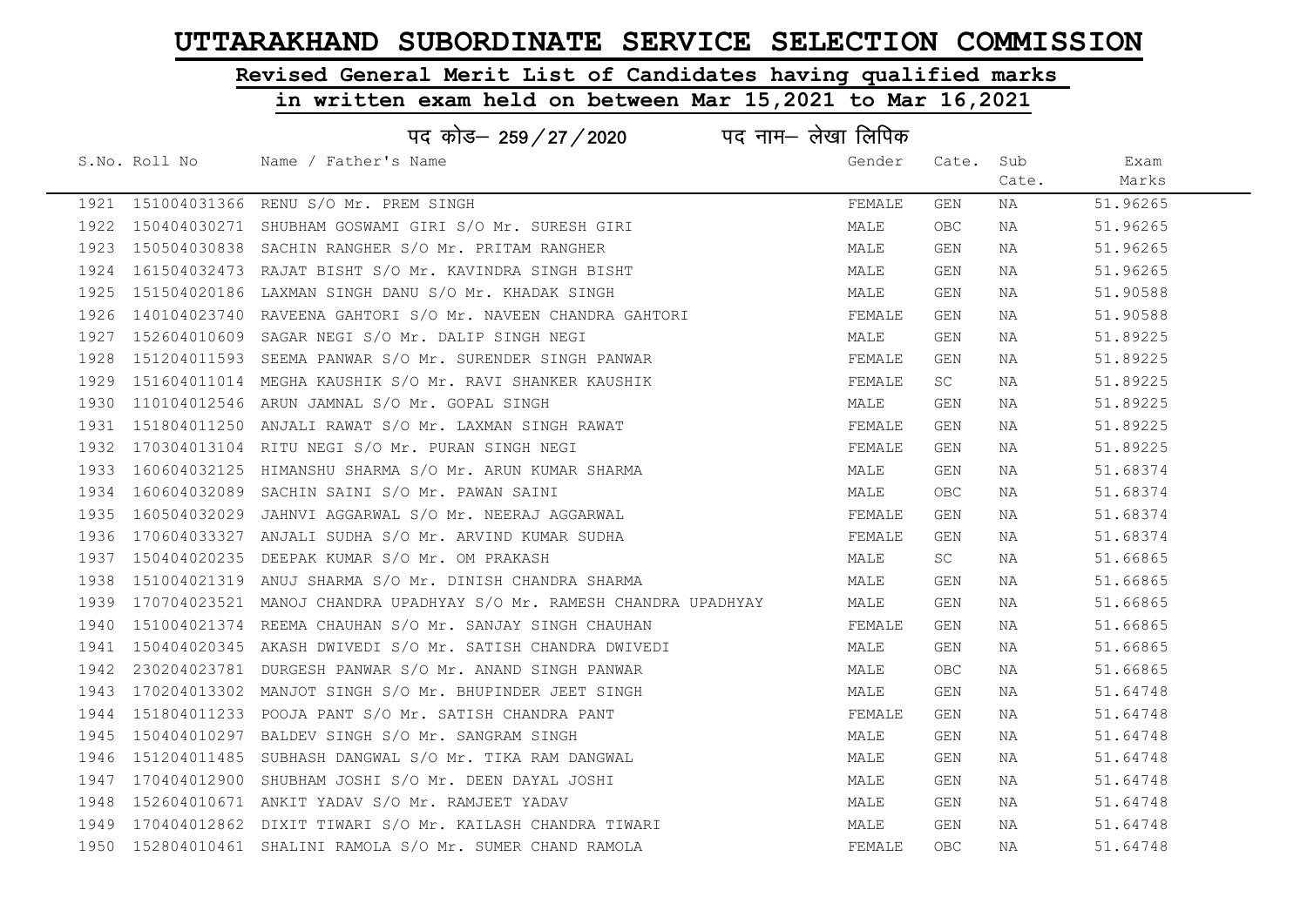# Revised General Merit List of Candidates having qualified marks

|      | पद नाम— लेखा लिपिक<br>पद कोड– 259 / 27 / 2020 |                                                                         |  |        |            |       |          |  |
|------|-----------------------------------------------|-------------------------------------------------------------------------|--|--------|------------|-------|----------|--|
|      | S.No. Roll No                                 | Name / Father's Name                                                    |  | Gender | Cate.      | Sub   | Exam     |  |
|      |                                               |                                                                         |  |        |            | Cate. | Marks    |  |
|      |                                               | 1951 151604011000 JAIDEEP SINGH RAWAT S/O Mr. NARAYAN SINGH RAWAT       |  | MALE   | GEN        | NA    | 51.64748 |  |
|      |                                               | 1952 151004021426 HARISH CHANDRA NARIYAL S/O Mr. BHAIRAV DUTT NARIYAL   |  | MALE   | <b>GEN</b> | NA    | 51.43141 |  |
|      |                                               | 1953 130104021791 RAVINDRA SINGH NEGI S/O Mr. RAGHUNATH SINGH NEGI      |  | MALE   | EWS        | NA    | 51.43141 |  |
|      |                                               | 1954 140104023729 VINOD RAM S/O Mr. JAGDISH RAM                         |  | MALE   | SC         | NA    | 51.43141 |  |
|      |                                               | 1955 151604020933 ANSHUL BHATNAGAR S/O Mr. MADAN BHATNAGAR              |  | FEMALE | GEN        | NA    | 51.43141 |  |
|      |                                               | 1956 151504020057 AJAY PURI S/O Mr. MOHAN SINGH                         |  | MALE   | <b>OBC</b> | NA    | 51.43141 |  |
|      |                                               | 1957 151604021056 PRAKASH JOSHI S/O Mr. HANS RAM JOSHI                  |  | MALE   | GEN        | NA    | 51.43141 |  |
| 1958 |                                               | 151604020993 DEEPIKA S/O Mr. SURENDER SINGH                             |  | FEMALE | GEN        | NA    | 51.43141 |  |
|      |                                               | 1959 151004021365 AMIT RAWAT S/O Mr. MANMOHAN SINGH RAWAT               |  | MALE   | GEN        | NA    | 51.43141 |  |
|      |                                               | 1960 152804020432 NAINIKA NEGI S/O Mr. SHISHPAL SINGH NEGI              |  | FEMALE | GEN        | NA    | 51.43141 |  |
|      |                                               | 1961 110104022572 AJAY CHANDRA ARYA S/O Mr. MOHAN RAM                   |  | MALE   | <b>SC</b>  | NA    | 51.43141 |  |
|      |                                               | 1962 230204033770 MANISHA VERMA S/O Mr. RP VERMA                        |  | FEMALE | GEN        | NA    | 51.40482 |  |
|      |                                               | 1963 160204032231 VIKAS KUMAR S/O Mr. ATAR SINGH                        |  | MALE   | GEN        | NA    | 51.40482 |  |
|      |                                               | 1964 140104033740 BRIJESH KUMAR S/O Mr. PUSHKAR RAM                     |  | MALE   | SC.        | NA    | 51.40482 |  |
|      |                                               | 1965 150504030883 NAVEEN RAWAT S/O Mr. RAM SINGH RAWAT                  |  | MALE   | GEN        | NA    | 51.40482 |  |
| 1966 |                                               | 160304032306 KM AAISHA S/O Mr. MOHD IOBAL                               |  | FEMALE | <b>OBC</b> | NA    | 51.40482 |  |
|      |                                               | 1967 151504030077 CHARUL GUPTA S/O Mr. ARUN KUMAR GUPTA                 |  | FEMALE | GEN        | NA    | 51.40482 |  |
| 1968 |                                               | 151204031525 ANJALI NAITHANI S/O Mr. JANKI BALLBH NAITHANI              |  | FEMALE | <b>GEN</b> | NA    | 51.40482 |  |
|      |                                               | 1969 152604030647 PRACHI RAWAT S/O Mr. R S RAWAT                        |  | FEMALE | GEN        | NA    | 51.40482 |  |
|      |                                               | 1970 152804030466 RAWAT ROHIT SINGH RAJENDRA SIN S/O Mr. RAJENDRA SINGH |  | MALE   | GEN        | NA    | 51.40482 |  |
|      |                                               | 1971 151204031718 SAPNA MAURYA S/O Mr. RAMSEVAK                         |  | FEMALE | GEN        | NA    | 51.40482 |  |
| 1972 |                                               | 210104011800 GANESH JOSHI S/O Mr. MAHESH JOSHI                          |  | MALE   | GEN        | NA    | 51.40272 |  |
|      |                                               | 1973 180204013824 SANDEEP SINGH RAWAT S/O Mr. KHEM SINGH RAWAT          |  | MALE   | GEN        | NA    | 51.40272 |  |
| 1974 |                                               | 170504012776 NAVIN CHANDRA S/O Mr. PREM RAM                             |  | MALE   | SC         | NA    | 51.40272 |  |
|      |                                               | 1975 140104013729 DHEERAJ KUMAR BHATT S/O Mr. KHEEMANAND BHATT          |  | MALE   | EWS        | NA    | 51.40272 |  |
|      |                                               | 1976 140104013756 RAWAL SINGH DHEK S/O Mr. MAHENDRA SINGH DHEK          |  | MALE   | GEN        | NA    | 51.40272 |  |
|      |                                               | 1977 152604010739 SHUBHAM MAMGAIN S/O Mr. RAKESH PRASAD MAMGAIN         |  | MALE   | GEN        | NA    | 51.40272 |  |
|      |                                               | 1978 120104013618 PANKAJ CHAURIYA S/O Mr. NARAYAN SINGH CHAURIYA        |  | MALE   | ST         | NA    | 51.40272 |  |
|      |                                               | 1979 170304013096 SOOFIYA SAQLAIN S/O Mr. SYED MANZAR ALI               |  | FEMALE | GEN        | NA    | 51.40272 |  |
|      |                                               | 1980 160604022066 SHIVANI S/O Mr. AVDHESH SHARMA                        |  | FEMALE | <b>GEN</b> | ΝA    | 51.19418 |  |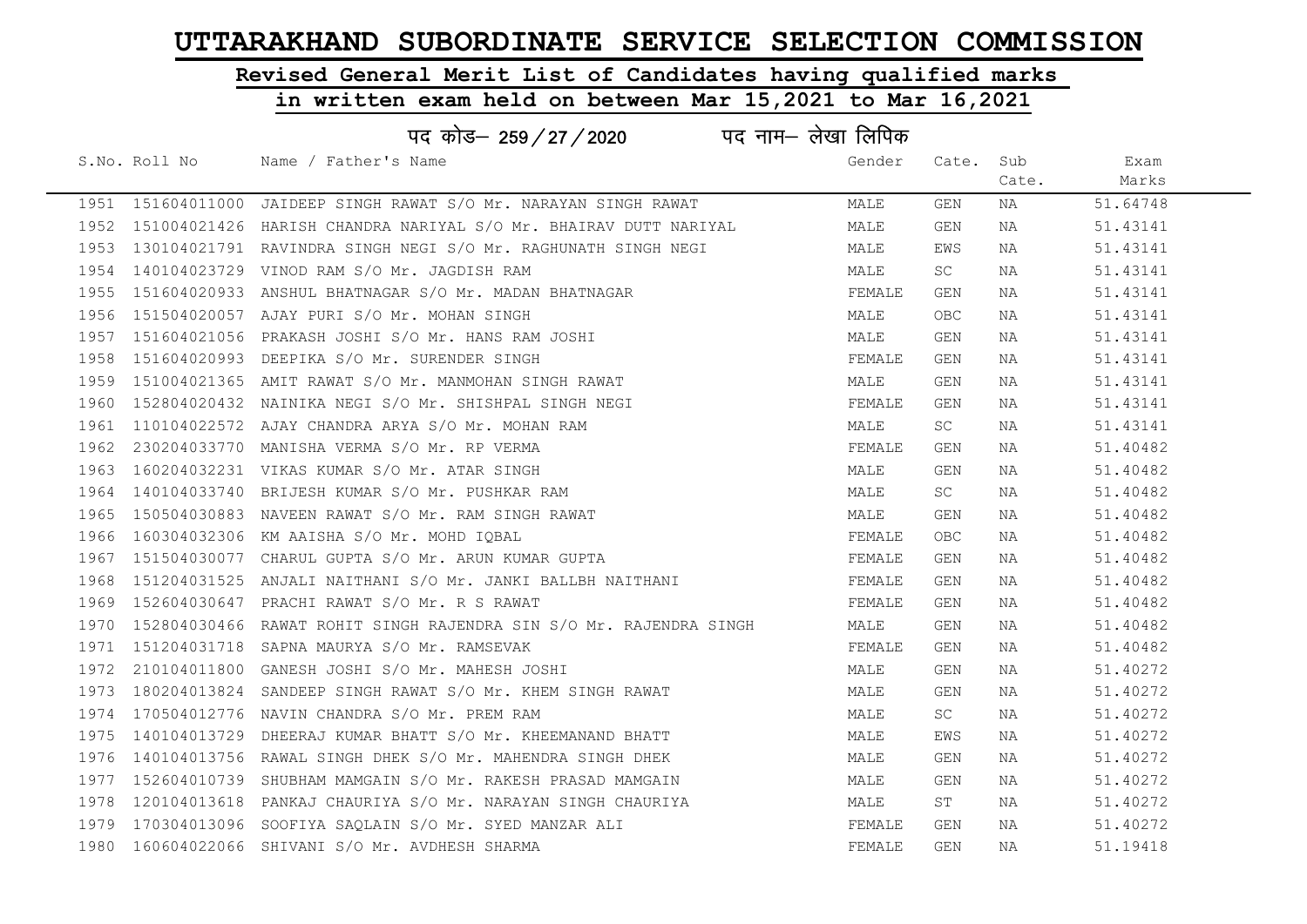# Revised General Merit List of Candidates having qualified marks

|      | पद नाम– लेखा लिपिक<br>पद कोड– 259 / 27 / 2020 |                                                                            |        |            |       |          |  |  |
|------|-----------------------------------------------|----------------------------------------------------------------------------|--------|------------|-------|----------|--|--|
|      | S.No. Roll No                                 | Name / Father's Name                                                       | Gender | Cate.      | Sub   | Exam     |  |  |
|      |                                               |                                                                            |        |            | Cate. | Marks    |  |  |
|      |                                               | 1981 152804020485 PRATIBHA S/O Mr. MAN MOHAN                               | FEMALE | SC.        | NA    | 51.19418 |  |  |
|      |                                               | 1982 160504021976 DEVENDRA SINGH BHANDARI S/O Mr. GOVERDHAN SINGH BHANDARI | MALE   | OBC        | NA    | 51.19418 |  |  |
|      |                                               | 1983 150504020871 SHAILESH TOMAR S/O Mr. NS TOMAR                          | MALE   | GEN        | NA    | 51.19418 |  |  |
|      |                                               | 1984 151204021487 JATIN SINGH S/O Mr. DIGAMBAR SINGH                       | MALE   | SC         | NA    | 51.19418 |  |  |
|      |                                               | 1985 151204021698 SHUBHAM BADONI S/O Mr. RAKESH BADONI                     | MALE   | GEN        | NA    | 51.19418 |  |  |
|      |                                               | 1986 151804021188 RICHA PANDEY S/O Mr. SURESH CHANDRA PANDEY               | FEMALE | GEN        | NA    | 51.19418 |  |  |
|      |                                               | 1987 170504012734 ZULFIQAR AHMED S/O Mr. QUAMRUDDIN                        | MALE   | <b>OBC</b> | NA    | 51.15796 |  |  |
| 1988 |                                               | 110104012597 ANTASHA RAJ S/O Mr. RAM LAL                                   | FEMALE | SC         | NA    | 51.15796 |  |  |
|      |                                               | 1989 151604011017 RAJESH RAWAT S/O Mr. SUKHDEV SINGH RAWAT                 | MALE   | GEN        | NA    | 51.15796 |  |  |
| 1990 |                                               | 150404010338 POOJA S/O Mr. MAHENDER SINGH                                  | FEMALE | <b>GEN</b> | NA    | 51.15796 |  |  |
|      |                                               | 1991 151504010101 KIRAN BIJALWAN S/O Mr. SUNIL BIJALWAN                    | FEMALE | GEN        | NA    | 51.15796 |  |  |
|      |                                               | 1992 170304013087 HRISHABH KOLI S/O Mr. VINOD KUMAR                        | MALE   | SC         | NA    | 51.15796 |  |  |
|      |                                               | 1993 190104013675 SHIVANI CHAND S/O Mr. RAJENDRA CHAND                     | FEMALE | <b>OBC</b> | NA    | 51.15796 |  |  |
|      |                                               | 1994 152604030717 SUBHASH KUMAR DHINGIA S/O Mr. BHAGWAT PRASAD             | MALE   | GEN        | NA    | 51.12591 |  |  |
|      |                                               | 1995 170404032938 NAWAL KISHOR PANT S/O Mr. CHANDRA DATT PANT              | MALE   | GEN        | NA    | 51.12591 |  |  |
| 1996 |                                               | 170704033571 NARENDRA SINGH RAUTELA S/O Mr. CHATUR SINGH RAUTELA           | MALE   | GEN        | NA    | 51.12591 |  |  |
|      |                                               | 1997 151204031602 MANMOHAN KUMAR S/O Mr. NARESH KUMAR THUKRAL              | MALE   | GEN        | NA    | 51.12591 |  |  |
| 1998 |                                               | 151204031568 SUMIT KUMAR S/O Mr. KAILASH CHANDRA                           | MALE   | <b>GEN</b> | NA    | 51.12591 |  |  |
|      |                                               | 1999 152604030788 BOBBY S/O Mr. VISHWANATH                                 | MALE   | SC         | NA    | 51.12591 |  |  |
| 2000 |                                               | 150404030318 KIRTI SINGH NEGI S/O Mr. SATENDRA SINGH NEGI                  | MALE   | GEN        | NA    | 51.12591 |  |  |
|      |                                               | 2001 151604030951 MOHIT GUPTA S/O Mr. HANSRAJ GUPTA                        | MALE   | GEN        | NA    | 51.12591 |  |  |
| 2002 |                                               | 180204033909 KESHAV RANA S/O Mr. PRAKASH RANA                              | MALE   | <b>GEN</b> | NA    | 51.12591 |  |  |
|      |                                               | 2003 170304033001 MANSI TIWARI S/O Mr. KAILASH TIWARI                      | FEMALE | <b>GEN</b> | NA    | 51.12591 |  |  |
| 2004 |                                               | 160304032342 VAISHNAVI BALYAN S/O Mr. YOGESH KUMAR                         | FEMALE | <b>OBC</b> | NA    | 51.12591 |  |  |
| 2005 |                                               | 140104023765 KISHOR SINGH S/O Mr. DEEWAN SINGH                             | MALE   | GEN        | NA    | 50.95695 |  |  |
| 2006 |                                               | 170504022718 RAJKISHOR SINGH RANA S/O Mr. BALDEV SINGH RANA                | MALE   | ST         | NA    | 50.95695 |  |  |
|      |                                               | 2007 151204021572 ASHISH S/O Mr. KESHAR SINGH GUSAIN                       | MALE   | <b>GEN</b> | NA    | 50.95695 |  |  |
| 2008 |                                               | 140104023746 KARN BAHADUR S/O Mr. HARISH SINGH SARKI                       | MALE   | SC         | NA    | 50.95695 |  |  |
| 2009 |                                               | 180204023872 POONAM BHARTI S/O Mr. MOHAN LAL BHARTI                        | FEMALE | SC         | NA    | 50.95695 |  |  |
|      |                                               | 2010 151504020112 SUSHMITA RAMOLA S/O Mr. TILAK CHAND RAMOLA               | FEMALE | <b>OBC</b> | NA    | 50.95695 |  |  |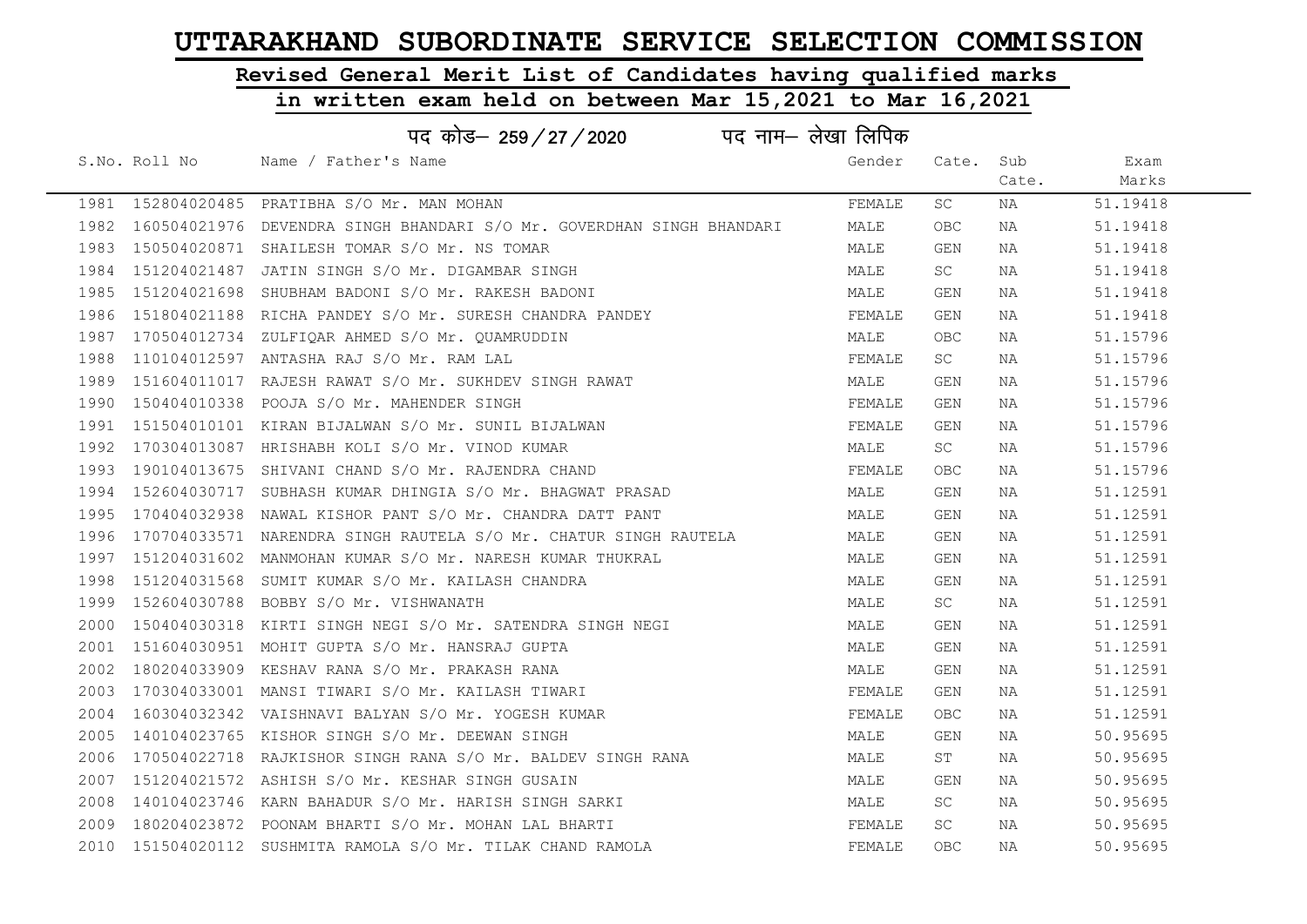# Revised General Merit List of Candidates having qualified marks

|      | पद नाम– लेखा लिपिक<br>पद कोड– 259/27/2020 |                                                                         |        |            |       |          |  |  |
|------|-------------------------------------------|-------------------------------------------------------------------------|--------|------------|-------|----------|--|--|
|      | S.No. Roll No                             | Name / Father's Name                                                    | Gender | Cate.      | Sub   | Exam     |  |  |
|      |                                           |                                                                         |        |            | Cate. | Marks    |  |  |
|      |                                           | 2011 160504021894 AKANKSHA CHAURASIA S/O Mr. JITENDRA KUMAR CHAURASIA   | FEMALE | <b>OBC</b> | NA    | 50.95695 |  |  |
|      |                                           | 2012 161504022407 ANURAG PAL S/O Mr. RAJ KUMAR PAL                      | MALE   | OBC        | NA    | 50.95695 |  |  |
|      |                                           | 2013 152604010632 RAJESH SINGH S/O Mr. JAGMOHAN SINGH                   | MALE   | OBC        | NA    | 50.91319 |  |  |
| 2014 | 170304013137                              | BABLU KUMAR PANDIT S/O Mr. SURENDRA PANDIT                              | MALE   | GEN        | NA    | 50.91319 |  |  |
| 2015 |                                           | 152804010505 SHIVANI RAWAT S/O Mr. MANMOHAN SINGH RAWAT                 | FEMALE | GEN        | NA    | 50.91319 |  |  |
|      |                                           | 2016 180204033786 MUKESH CHANDRA KUKRETI S/O Mr. BASANT CHANDRA KUKRETI | MALE   | GEN        | NA    | 50.84699 |  |  |
|      |                                           | 2017 152604030581 AKSHAY SEN S/O Mr. RAMESHWAR SEN                      | MALE   | <b>OBC</b> | NA    | 50.84699 |  |  |
| 2018 |                                           | 161504032534 NEHA S/O Mr. ASHARAM                                       | FEMALE | SC         | NA    | 50.84699 |  |  |
| 2019 | 152604030659                              | CHHAYA MISHRA S/O Mr. VIRENDRA KUMAR MISHRA                             | FEMALE | GEN        | NA    | 50.84699 |  |  |
| 2020 |                                           | 151004031371 AKHILESH CHAUHAN S/O Mr. RAJENDRA SINGH CHAUHAN            | MALE   | GEN        | NA    | 50.84699 |  |  |
| 2021 |                                           | 120104033580 MUKESH GIRI GOSWAMI S/O Mr. HARISH GIRI GOSWAMI            | MALE   | OBC        | NA    | 50.84699 |  |  |
| 2022 |                                           | 150404030321 GARIMA VERMA S/O Mr. ASHWANI KUMAR VERMA                   | FEMALE | GEN        | NA    | 50.84699 |  |  |
| 2023 | 190104033621                              | SUNITA S/O Mr. LAXAMN KUMAR                                             | FEMALE | SC         | NA    | 50.84699 |  |  |
|      |                                           | 2024 150504030797 SUNNY CHAUTALA S/O Mr. KAMAL KISHORE CHAUTALA         | MALE   | SC.        | NA    | 50.84699 |  |  |
| 2025 |                                           | 170504032695 ASHISH KUMAR S/O Mr. ANIL KUMAR                            | MALE   | SC.        | NA    | 50.84699 |  |  |
| 2026 | 170604033317                              | SHIVAM S/O Mr. ADHAR CHAND                                              | MALE   | GEN        | NA    | 50.84699 |  |  |
| 2027 | 160204022207                              | SUBODH KUMAR SILSWAL S/O Mr. JEET MANI SILSWAL                          | MALE   | GEN        | NA    | 50.71971 |  |  |
| 2028 |                                           | 170204023318 LALIT JOSHI S/O Mr. B K JOSHI                              | MALE   | GEN        | NA    | 50.71971 |  |  |
|      |                                           | 2029 110104022612 REETA S/O Mr. GOVIND SINGH                            | FEMALE | GEN        | NA    | 50.71971 |  |  |
| 2030 |                                           | 152904021058 SAURABH KUMAR S/O Mr. SHANKAR LAL                          | MALE   | OBC        | NA    | 50.71971 |  |  |
|      |                                           | 2031 152604010733 KULDEEP KUKRETI S/O Mr. DEVI DAYAL KUKRETI            | MALE   | GEN        | NA    | 50.66843 |  |  |
| 2032 |                                           | 151604011044 PRAVEEN MALL S/O Mr. BAL BAHADUR MALL                      | MALE   | OBC        | NA    | 50.66843 |  |  |
| 2033 |                                           | 110104012562 SURAJ SINGH MEHRA S/O Mr. HEMANT SINGH MEHRA               | MALE   | GEN        | NA    | 50.66843 |  |  |
| 2034 | 151204011490                              | SANDEEP SINGH RAWAT S/O Mr. SHISHUPAL SINGH                             | MALE   | GEN        | NA    | 50.66843 |  |  |
| 2035 | 151504010015                              | SAKSHI GUPTA S/O Mr. O P GUPTA                                          | FEMALE | GEN        | NA    | 50.66843 |  |  |
| 2036 |                                           | 110104012640 GOURAV ARYA S/O Mr. PRAKASH CHANDRA ARYA                   | MALE   | SC.        | NA    | 50.66843 |  |  |
| 2037 |                                           | 170404012973 MOHAMMAD YASEEN S/O Mr. MOHAMMAD ISHTIYAO                  | MALE   | GEN        | NA    | 50.66843 |  |  |
| 2038 |                                           | 210104011839 AMIT BHANDARI S/O Mr. BIRBAL BHANDARI                      | MALE   | GEN        | NA    | 50.66843 |  |  |
|      |                                           | 2039 170604013447 PRIYANKA JALAL S/O Mr. HEMANT SINGH JALAL             | FEMALE | GEN        | NA    | 50.66843 |  |  |
|      |                                           | 2040 151004031330 ANKIT RAWAT S/O Mr. RANJEET SINGH RAWAT               | MALE   | <b>GEN</b> | ΝA    | 50.56808 |  |  |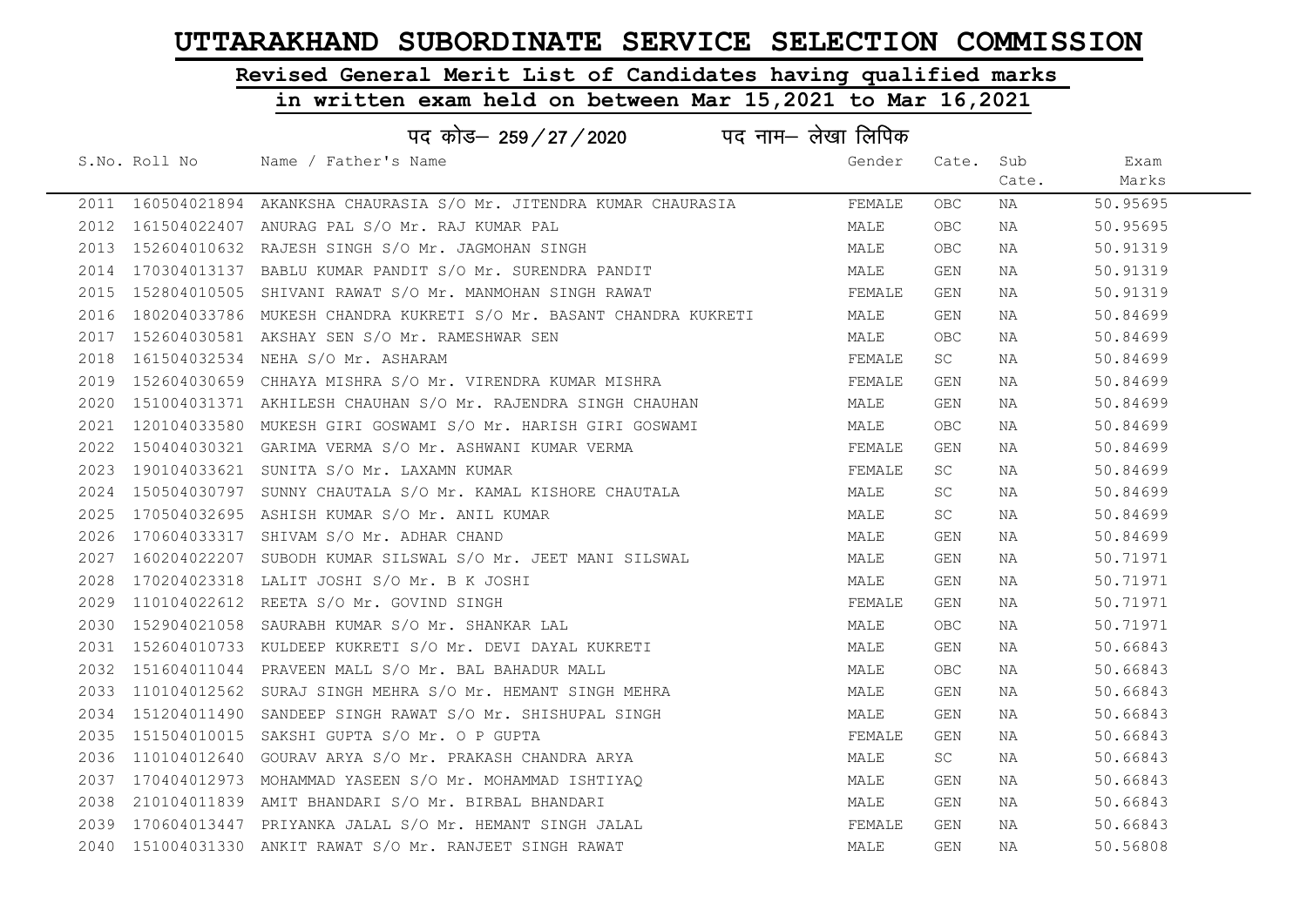## Revised General Merit List of Candidates having qualified marks

| पद कोड– 259/27/2020<br>पद नाम– लेखा लिपिक |               |                                                                 |        |            |       |          |  |
|-------------------------------------------|---------------|-----------------------------------------------------------------|--------|------------|-------|----------|--|
|                                           | S.No. Roll No | Name / Father's Name                                            | Gender | Cate.      | Sub   | Exam     |  |
|                                           |               |                                                                 |        |            | Cate. | Marks    |  |
| 2041                                      |               | 160304032378 ANSHUL TOMAR S/O Mr. SOM PAL TOMAR                 | MALE   | <b>OBC</b> | NA    | 50.56808 |  |
| 2042                                      |               | 151004031354 GAURI BHATT S/O Mr. BHARAT BHUSHAN BHATT           | FEMALE | <b>GEN</b> | NA    | 50.56808 |  |
| 2043                                      |               | 152604020760 NAVEEN RAM ARYA S/O Mr. BACHI RAM                  | MALE   | SC         | NA    | 50.48248 |  |
| 2044                                      |               | 151504020094 AKASH PANWAR S/O Mr. MADAN SINGH PANWAR            | MALE   | GEN        | NA    | 50.48248 |  |
| 2045                                      |               | 151204021635 BIPIN SINGH CHAUHAN S/O Mr. SHISHPAL SINGH CHAUHAN | MALE   | OBC        | NA    | 50.48248 |  |
| 2046                                      |               | 151204021513 MEENA CHOUHAN S/O Mr. DIGAMBER SINGH CHOUHAN       | FEMALE | GEN        | NA    | 50.48248 |  |
| 2047                                      |               | 152804020422 NEELAM RAWAT S/O Mr. SOBAN SINGH RAWAT             | FEMALE | GEN        | NA    | 50.48248 |  |
| 2048                                      |               | 160504021929 NISHI MORYA S/O Mr. TILAK RAJ                      | FEMALE | SC         | NA    | 50.48248 |  |
| 2049                                      | 150504020867  | SONIA RANI S/O Mr. MUKESH KUMAR                                 | FEMALE | GEN        | NA    | 50.48248 |  |
| 2050                                      |               | 170404022866 GOURAV CHAND PANDEY S/O Mr. HARISH CHAND PANDEY    | MALE   | GEN        | NA    | 50.48248 |  |
| 2051                                      |               | 170304023190 PANKAJ KUMAR TAMTA S/O Mr. DILIP KUMAR TAMTA       | MALE   | SC         | NA    | 50.48248 |  |
| 2052                                      |               | 151604011021 AKANSHA KUKRETI S/O Mr. MANMOHAN KUKRETI           | FEMALE | GEN        | NA    | 50.42367 |  |
| 2053                                      | 151004011405  | SAURAV SINGH NEGI S/O Mr. GOVIND SINGH NEGI                     | MALE   | GEN        | NA    | 50.42367 |  |
| 2054                                      |               | 160504011934 SANJAY BHATTACHARYA S/O Mr. NITAI BHATTACHARYA     | MALE   | GEN        | NA    | 50.42367 |  |
| 2055                                      |               | 170204013252 KAMAL SINGH MEHTA S/O Mr. PADAM SINGH MEHTA        | MALE   | GEN        | NA    | 50.42367 |  |
| 2056                                      |               | 151204011572 VAIBHAV RAWAT S/O Mr. LAKHAN SINGH                 | MALE   | <b>GEN</b> | NA    | 50.42367 |  |
| 2057                                      |               | 160204012254 ANANYA DUTT S/O Mr. RAVI DUTT                      | FEMALE | <b>OBC</b> | NA    | 50.42367 |  |
| 2058                                      |               | 180204013800 PRACHI KOTHIYAL S/O Mr. SAMBHO PRASAD KOTHIYAL     | FEMALE | GEN        | NA    | 50.42367 |  |
| 2059                                      |               | 152804010511 KALPANA S/O Mr. RUPESH KUMAR                       | FEMALE | SC.        | NA    | 50.42367 |  |
| 2060                                      |               | 151604011026 SANGEETA RAJ S/O Mr. RAJENDRA RAM                  | FEMALE | GEN        | NA    | 50.42367 |  |
| 2061                                      |               | 160504032007 VIKAS ARORA S/O Mr. ISHWAR LAL ARORA               | MALE   | GEN        | NA    | 50.28916 |  |
| 2062                                      | 160504031977  | SHUBHAM GAUR S/O Mr. RAJENDER GAUR                              | MALE   | GEN        | NA    | 50.28916 |  |
| 2063                                      |               | 230204033778 POOJA S/O Mr. AJAY PARKASH                         | FEMALE | OBC        | NA    | 50.28916 |  |
| 2064                                      |               | 150504030843 PRIYANKA S/O Mr. RAM SINGH NEGI                    | FEMALE | GEN        | NA    | 50.28916 |  |
| 2065                                      |               | 151604031041 NIDHI RAWAT S/O Mr. GAMBHIR SINGH RAWAT            | FEMALE | OBC        | NA    | 50.28916 |  |
| 2066                                      |               | 151604030947 HRITHIK RAWAT S/O Mr. MAN MOHAN SINGH RAWAT        | MALE   | GEN        | NA    | 50.28916 |  |
| 2067                                      |               | 230204023790 JAGBEER SINGH BIST S/O Mr. CHANDRA SINGH BIST      | MALE   | OBC        | NA    | 50.24525 |  |
| 2068                                      |               | 161504022537 PAWAN DHULIYA S/O Mr. JAGDISH PRASAD DHULIYA       | MALE   | GEN        | NA    | 50.24525 |  |
| 2069                                      |               | 180204023840 ANKUSH SAROHI S/O Mr. BHOPAL SINGH SAROHI          | MALE   | SC         | NA    | 50.24525 |  |
|                                           |               | 2070 152804020518 VISHAL MEHTA S/O Mr. GANGA SINGH MEHTA        | MALE   | <b>GEN</b> | ΝA    | 50.24525 |  |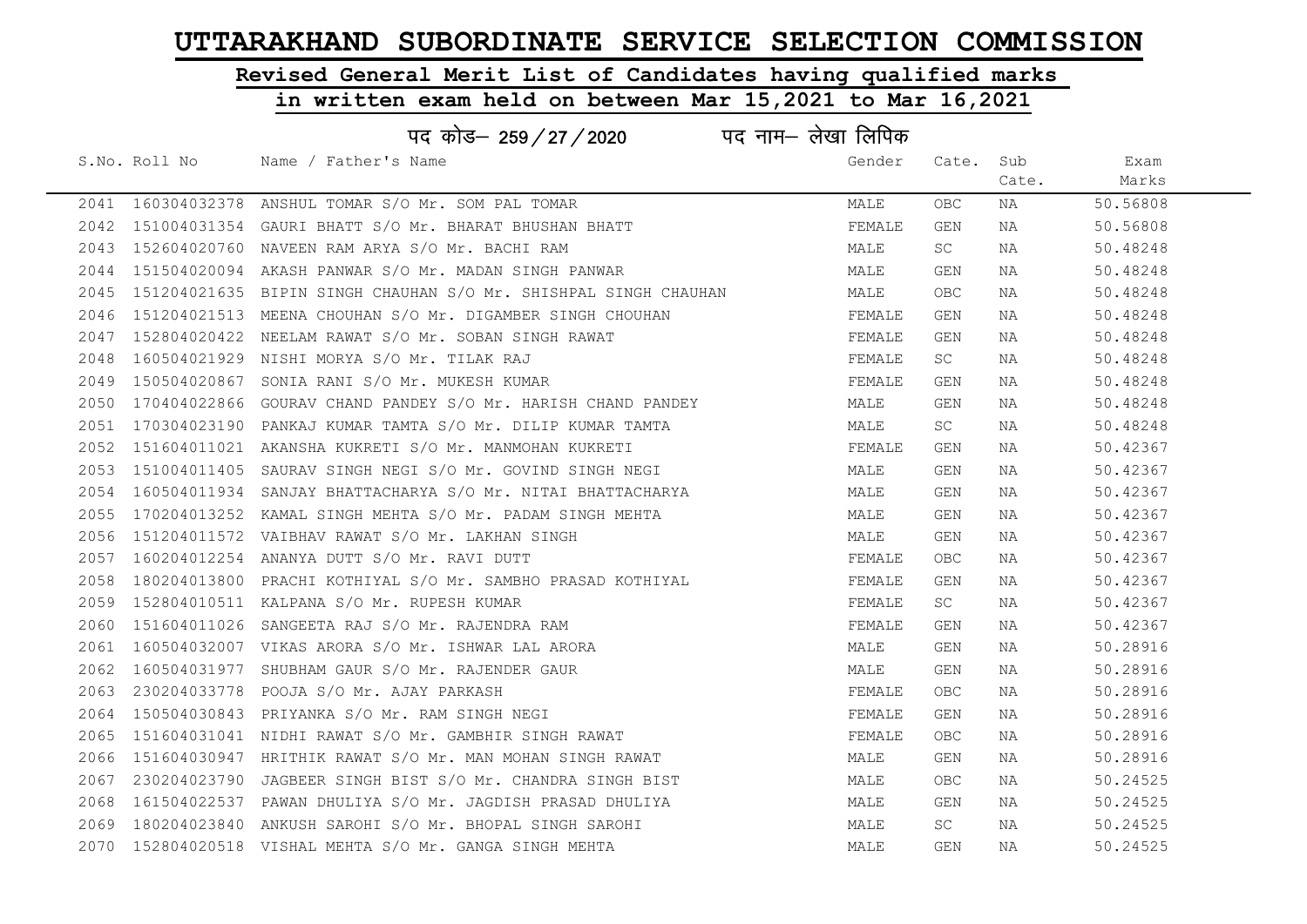# Revised General Merit List of Candidates having qualified marks

|      |               | पद कोड– 259/27/2020                                                | पद नाम– लेखा लिपिक |            |       |          |
|------|---------------|--------------------------------------------------------------------|--------------------|------------|-------|----------|
|      | S.No. Roll No | Name / Father's Name                                               | Gender             | Cate. Sub  |       | Exam     |
|      |               |                                                                    |                    |            | Cate. | Marks    |
|      |               | 2071 152604020668 ASHISH NEGI S/O Mr. GAJE SINGH                   | MALE               | GEN        | NA    | 50.24525 |
|      |               | 2072 170704023566 SAKSHI BAHARWAL S/O Mr. PRAMOD BAHARWAL          | FEMALE             | GEN        | NA    | 50.24525 |
| 2073 |               | 170304023210 BHUPENDRA SINGH KARKI S/O Mr. KHARAK SINGH KARKI      | MALE               | <b>GEN</b> | NA    | 50.24525 |
| 2074 |               | 170304023134 DIVYANSHI BHARDWAJ S/O Mr. NARESH KUMAR SHARMA        | FEMALE             | GEN        | NA    | 50.24525 |
| 2075 |               | 152604020700 SHIVANSH SHAH S/O Mr. SARWAN SINGH                    | MALE               | OBC.       | NA    | 50.24525 |
|      |               | 2076 170604023418 MANISH BHATT S/O Mr. REWADHAR                    | MALE               | GEN        | NA    | 50.24525 |
| 2077 |               | 151204021582 RIYA RAWAT S/O Mr. DHIRENDRA SINGH RAWAT              | FEMALE             | GEN        | NA    | 50.24525 |
| 2078 |               | 170404013049 SANDEEP KUMAR ARYA S/O Mr. HARISH RAM ARYA            | MALE               | GEN        | NA    | 50.17890 |
|      |               | 2079  170704013586  ASHISH KUMAR ARYA S/O Mr. SATYENDRA KUMAR ARYA | MALE               | SC.        | NA    | 50.17890 |
| 2080 |               | 152604010719 AYUSH BISHT S/O Mr. NARENDRA SINGH BISHT              | MALE               | GEN        | NA    | 50.17890 |
| 2081 |               | 151604011036 KUSUM RAWAT S/O Mr. KIRPAL SINGH                      | FEMALE             | OBC        | NA    | 50.17890 |
|      |               | 2082 160204012229 ANKUR S/O Mr. VISHNU PRASAD                      | MALE               | GEN        | NA    | 50.17890 |
|      |               | 2083 152804010436 UMESH CHANDRA ARYA S/O Mr. CHANDAN RAM           | MALE               | SC         | NA    | 50.17890 |
|      |               | 2084 151004011326 RASHMI CHAUHAN S/O Mr. VIRENDER SINGH            | FEMALE             | GEN        | NA    | 50.17890 |
|      |               | 2085 170504012816 MANISH SHARMA S/O Mr. KRISHNA KUMAR SHARMA       | MALE               | GEN        | NA    | 50.17890 |
| 2086 |               | 170704033448 BHASKARA NAND BAHUGUNA S/O Mr. PADMA DUTT             | MALE               | GEN        | NA    | 50.01025 |
| 2087 | 152804030446  | SUMIT RAWAT S/O Mr. SHAYAN SINGH RAWAT                             | MALE               | GEN        | NA    | 50.01025 |
| 2088 |               | 152904031142 GITIKA S/O Mr. ASHOK MALHOTRA                         | FEMALE             | GEN        | NA    | 50.01025 |
| 2089 |               | 160204032273 NIDHI S/O Mr. DEEPAK KUMAR SHARMA                     | FEMALE             | GEN        | NA    | 50.01025 |
| 2090 |               | 150404030356 MANISHA S/O Mr. JAIPAL SINGH                          | FEMALE             | GEN        | NA    | 50.01025 |
| 2091 |               | 170404022963 LALIT KUMAR S/O Mr. PREM RAM                          | MALE               | SC         | NA    | 50.00801 |
| 2092 |               | 170604023419 SAGAR KUMAR S/O Mr. TEJPAL SINGH                      | MALE               | OBC        | NA    | 50.00801 |
| 2093 |               | 180204013864 SHILPEE GAIROLA S/O Mr. LAKHI RAM GAIROLA             | FEMALE             | GEN        | NA    | 49.93414 |
| 2094 |               | 170604013426 RAHUL CHAUHAN S/O Mr. GOPAL SINGH CHAUHAN             | MALE               | GEN        | NA    | 49.93414 |
| 2095 |               | 160604012109 NEHA RANI S/O Mr. JASBIR SINGH                        | FEMALE             | GEN        | NA    | 49.93414 |
| 2096 |               | 170604013473 PAWAN SINGH BISHT S/O Mr. BAHADUR SINGH BISHT         | MALE               | EWS        | NA    | 49.93414 |
| 2097 |               | 150404010289 ANKESH NAUDIYAL S/O Mr. PRAMOD NAUDIYAL               | MALE               | GEN        | NA    | 49.93414 |
| 2098 |               | 151804011223 SUMIT BISHT S/O Mr. PRITAM SINGH BISHT                | MALE               | GEN        | NA    | 49.93414 |
| 2099 |               | 190104013641 RAVI GHATAL S/O Mr. CHANCHAL SINGH                    | MALE               | GEN        | NA    | 49.93414 |
|      |               | 2100 160204012244 SHAHRUKH S/O Mr. MOHD IMRAN                      | MALE               | <b>OBC</b> | NA    | 49.93414 |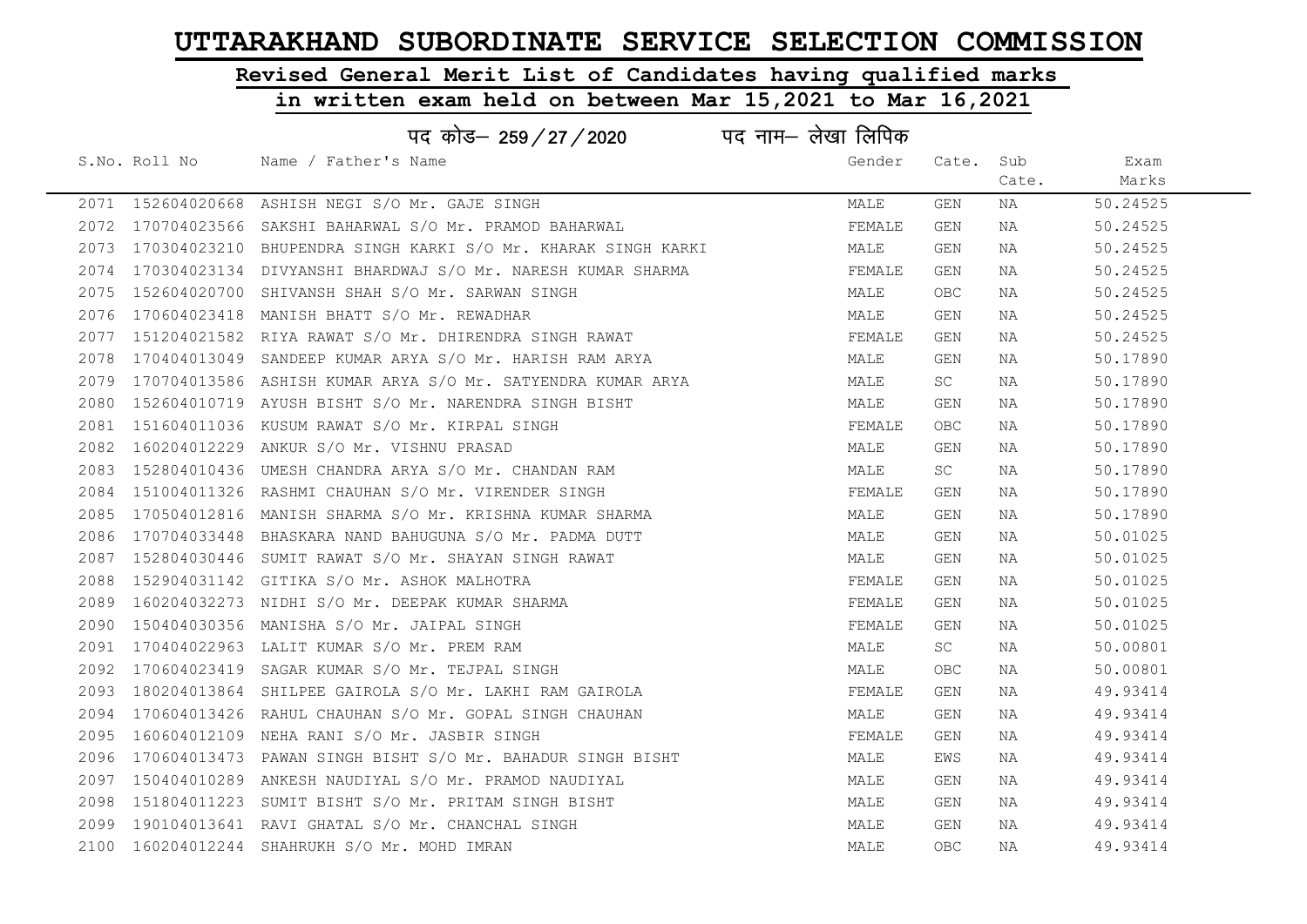# Revised General Merit List of Candidates having qualified marks

|      | पद कोड– 259/27/2020 पद नाम– लेखा लिपिक                           |        |           |         |          |
|------|------------------------------------------------------------------|--------|-----------|---------|----------|
|      | S.No. Roll No Name / Father's Name                               | Gender | Cate. Sub |         | Exam     |
|      |                                                                  |        |           | Cate.   | Marks    |
|      | 2101 170304013145 KM SONY PAL S/O Mr. RAJESH PAL                 | FEMALE | GEN       | NA      | 49.93414 |
| 2102 | 161504012467 TANUJA FULARA S/O Mr. BIPIN CHANDRA FULARA          | FEMALE | GEN       | NA      | 49.93414 |
| 2103 | 160504021949 SANDEEP KUMAR S/O Mr. KAMAL KISHORE PURI            | MALE   | OBC       | NA      | 49.77078 |
| 2104 | 151204021571 ANJU RAWAT S/O Mr. DARSHAN SINGH RAWAT              | FEMALE | GEN       | NA      | 49.77078 |
| 2105 | 151604021038 RASHMI BADHANI S/O Mr. LOKENDRA DUTT BADHANI        | FEMALE | OBC.      | NA      | 49.77078 |
| 2106 | 160504021905 MONIKA BISHT S/O Mr. MAHENDRA SINGH BISHT           | FEMALE | GEN       | NA      | 49.77078 |
| 2107 | 151804021206 SONIA JOSHI S/O Mr. SHAMBHU DUTT JOSHI              | FEMALE | GEN       | NA      | 49.77078 |
| 2108 | 151204021621 AKASH RAWAT S/O Mr. PRAVINDRA SINGH                 | MALE   | GEN       | NA      | 49.77078 |
| 2109 | 150504030896 ALPI RANA S/O Mr. NARENDRA SINGH RANA               | FEMALE | GEN       | NA      | 49.73133 |
| 2110 | 151004031378 VISHAL GUPTA S/O Mr. RAGHUVAR DAYAL GUPTA           | MALE   | GEN       | NA      | 49.73133 |
| 2111 | 170404032767 HEM CHANDRA JOSHI S/O Mr. DAYA KISHAN JOSHI         | MALE   | GEN       | NA      | 49.73133 |
| 2112 | 151604030915 SHOYEB MOHD S/O Mr. ASLAM MOHD                      | MALE   | OBC       | NA      | 49.73133 |
| 2113 | 160204032222 CHANCHAL CHAUHAN S/O Mr. SUNIL KUMAR CHAUHAN        | FEMALE | GEN       | NA      | 49.73133 |
| 2114 | 152804030480 PRADEEP SINGH CHAUHAN S/O Mr. BHARAT SINGH          | MALE   | GEN       | NA      | 49.73133 |
| 2115 | 170404032908 GEETA S/O Mr. GEETA PARIHAR                         | FEMALE | GEN       | NA      | 49.73133 |
| 2116 | 180204033911 DEEPAK Rawat S/O Mr. GAJENDER SINGH RAWAT           | MALE   | GEN       | NA      | 49.73133 |
| 2117 | 151204031498 SHIVAM RAWAT S/O Mr. SABAL SINGH RAWAT              | MALE   | GEN       | NA      | 49.73133 |
| 2118 | 152604030646 ANSHUL DOTIYAL S/O Mr. RAJINDER SINGH DOTIYAL       | MALE   | GEN       | NA      | 49.73133 |
| 2119 | 151504030079 SHUBHAM BISHT S/O Mr. SHUBHAM BISHT                 | MALE   | GEN       | NA      | 49.73133 |
| 2120 | 151604030989 MAHIMA S/O Mr. BHARAT SINGH                         | FEMALE | GEN       | NA      | 49.73133 |
| 2121 | 151204031690 ABHISHEK NEGI S/O Mr. GUMAN SINGH NEGI              | MALE   | GEN       | NA NA   | 49.73133 |
| 2122 | 151504030004 RISHI SAKHUJA S/O Mr. RAMESH KUMAR SAKHUJA          | MALE   | GEN       | NA      | 49.73133 |
| 2123 | 120104013607 BALWANT PRASAD S/O Mr. DEV RAM                      | MALE   | SC -      | EX-Army | 49.68938 |
| 2124 | 152904011057 YATENDRA CHAUDHARY S/O Mr. DEVENDRA CHAUDHARY       | MALE   | GEN       | NA      | 49.68938 |
| 2125 | 170304013211 BHOPAL SINGH BORA S/O Mr. BHEEM SINGH BORA          | MALE   | GEN       | NA      | 49.68938 |
| 2126 | 152804010472 VIRENDRA SINGH MANRAL S/O Mr. MAHENDRA SINGH MANRAL | MALE   | GEN       | NA      | 49.68938 |
| 2127 | 151504010199 PRIYANKA S/O Mr. DALBIR SINGH                       | FEMALE | GEN       | NA      | 49.68938 |
| 2128 | 151004011385 ROBIN SINGH RAWAT S/O Mr. JASPAL SINGH RAWAT        | MALE   | GEN       | NA      | 49.68938 |
| 2129 | 152904021140 MANISH PAL S/O Mr. SOM PAL                          | MALE   | OBC.      | NA      | 49.53355 |
|      | 2130 152804020467 NIKHIL KUMAR S/O Mr. SUNDER LAL                | MALE   | SC        | NA      | 49.53355 |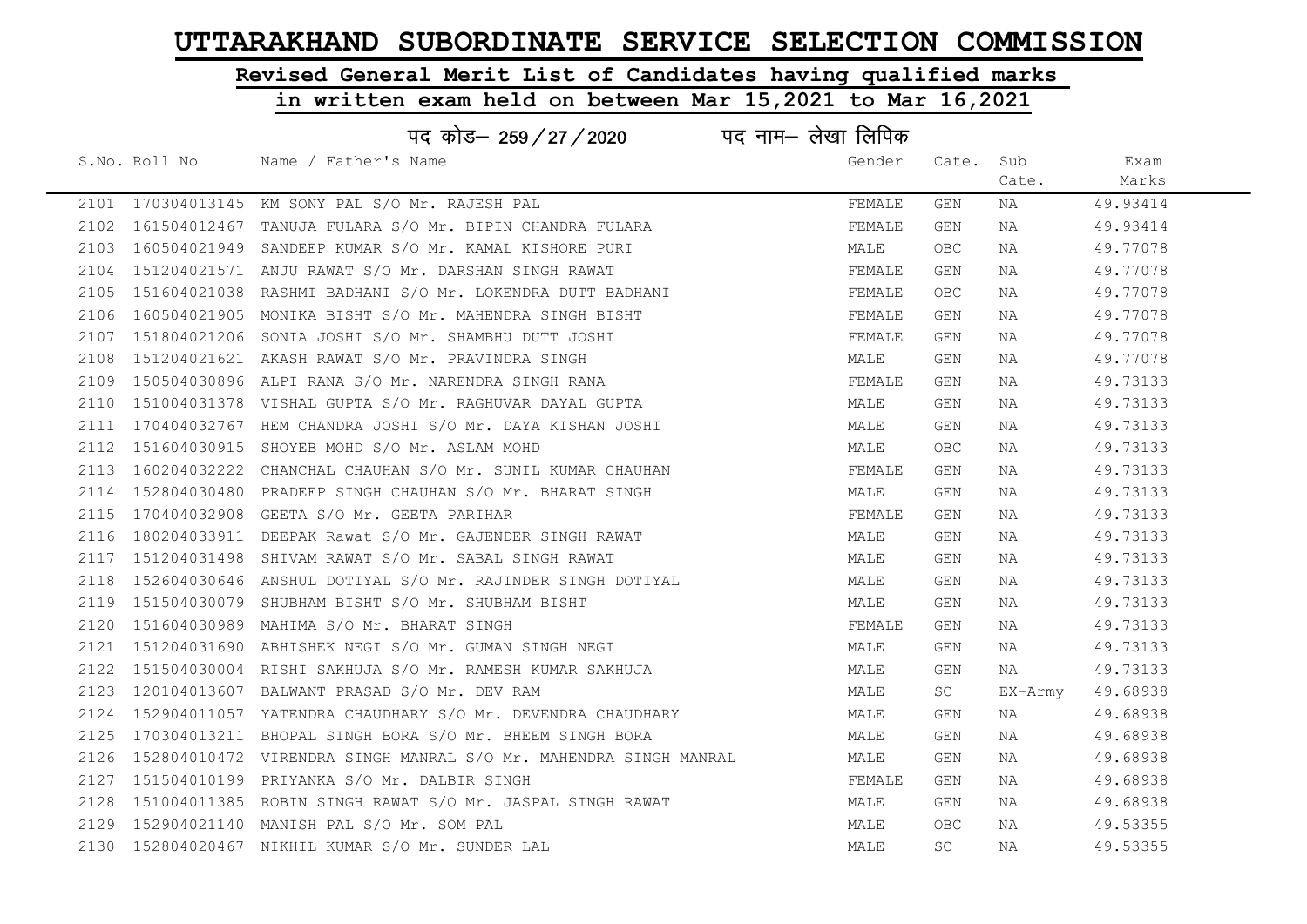# Revised General Merit List of Candidates having qualified marks

|      |               | पद कोड– 259/27/2020                                                 | पद नाम– लेखा लिपिक |            |       |          |
|------|---------------|---------------------------------------------------------------------|--------------------|------------|-------|----------|
|      | S.No. Roll No | Name / Father's Name                                                | Gender             | Cate. Sub  |       | Exam     |
|      |               |                                                                     |                    |            | Cate. | Marks    |
|      |               | 2131 151004021382 ARTI RANA S/O Mr. PRATAP SINGH RANA               | FEMALE             | GEN        | NA    | 49.53355 |
|      |               | 2132 170704023573 MEENA JOSHI S/O Mr. PRAKASH CHANDRA JOSHI         | FEMALE             | GEN        | NA    | 49.53355 |
|      |               | 2133 170204023343 JEEWAN KANDPAL S/O Mr. NILAMBAR DATT              | MALE               | GEN        | NA    | 49.53355 |
|      |               | 2134 152604020577 KAILASH CHANDRA UNIYAL S/O Mr. ATMA RAM UNIYAL    | MALE               | GEN        | NA    | 49.53355 |
|      |               | 2135 170204023359 MEGHA KANDPAL S/O Mr. PRAKASH CHANDRA             | FEMALE             | GEN        | NA    | 49.53355 |
|      |               | 2136 170504022696 JAYA S/O Mr. M K SINGH                            | FEMALE             | GEN        | NA    | 49.53355 |
|      |               | 2137 152604030696 VIPIN CHANDER S/O Mr. JAGAT RAM                   | MALE               | <b>OBC</b> | NA    | 49.45242 |
| 2138 |               | 151504030144 AMIT KASHYAP S/O Mr. CHANDRA MOHAN KASHYAP             | MALE               | <b>GEN</b> | NA    | 49.45242 |
|      |               | 2139 190104033616 JAGRITI KHANKA S/O Mr. GANESH SINGH KHANKA        | FEMALE             | OBC        | NA    | 49.45242 |
| 2140 |               | 151204031516 SURBHI VERMA S/O Mr. GHANSHYAM VERMA                   | FEMALE             | GEN        | NA    | 49.45242 |
|      |               | 2141 150504030872 SANDHYA NAUTIYAL S/O Mr. PRAKASH NAUTIYAL         | FEMALE             | GEN        | NA    | 49.45242 |
|      |               | 2142 160504031928 MOHIT NEGI S/O Mr. NARENDRA                       | MALE               | GEN        | NA    | 49.45242 |
|      |               | 2143 170704033490 HUMA KASHYAP S/O Mr. RAGHUVEER SINGH              | FEMALE             | GEN        | NA    | 49.45242 |
|      |               | 2144 170404032831 MEENA KANDPAL S/O Mr. VINOD KANDPAL               | FEMALE             | GEN        | NA    | 49.45242 |
|      |               | 2145 152804030394 KIRAN SHARMA S/O Mr. RAJENDRA SHARMA              | FEMALE             | ST         | NA    | 49.45242 |
|      |               | 2146 160204032202 AYUSH RAWAT S/O Mr. RAJESH SINGH RAWAT            | MALE               | GEN        | NA    | 49.45242 |
|      |               | 2147 170604013424 ASHU S/O Mr. HARI SINGH                           | MALE               | SC         | NA    | 49.44461 |
| 2148 |               | 152604010606 NISHA CHAUHAN S/O Mr. AMAR SINGH CHAUHAN               | FEMALE             | GEN        | NA    | 49.44461 |
|      |               | 2149 151004011407 SNEHA KUMARI S/O Mr. SUNIL KUMAR SAH              | FEMALE             | GEN        | NA    | 49.44461 |
|      |               | 2150 151604020961 KANCHAN SAJWAN S/O Mr. SURESH SAJWAN              | FEMALE             | GEN        | NA    | 49.29631 |
|      |               | 2151 170404022916 PANKAJ ASWAL S/O Mr. MADAN SINGH ASWAL            | MALE               | GEN        | NA    | 49.29631 |
|      |               | 2152 170704023550 ALOK MANDAL S/O Mr. ASHOK KUMAR MANDAL            | MALE               | GEN        | NA    | 49.29631 |
|      |               | 2153 152604020713 JYOTI RAUTHAN S/O Mr. RAJENDER SINGH              | FEMALE             | SC         | NA    | 49.29631 |
| 2154 |               | 152804020512 ANSHIKA THAPA S/O Mr. HARISH SINGH                     | FEMALE             | OBC        | NA    | 49.29631 |
|      |               | 2155 170604013393 SANJEEV KUMAR S/O Mr. MOHAN LAL                   | MALE               | SC         | NA    | 49.19985 |
|      |               | 2156 152804010375 ARJUN SINGH RAWAT S/O Mr. BHAWANI SINGH RAWAT     | MALE               | GEN        | NA    | 49.19985 |
| 2157 |               | 170404012871 MRINAL HEERA S/O Mr. MANTU RANJAN HEERA                | MALE               | GEN        | NA    | 49.19985 |
| 2158 |               | 160604012137 RITU DHIMAN S/O Mr. KASHI RAM                          | FEMALE             | GEN        | NA    | 49.19985 |
|      |               | 2159 170404013009 DEEPAK SINGH LASPAL S/O Mr. DEVENDRA SINGH LASPAL | MALE               | ST         | NA    | 49.19985 |
|      |               | 2160 210104011810 SIDDHARTHA CHAUHAN S/O Mr. BHAGWAN SINGH          | MALE               | GEN        | NA    | 49.19985 |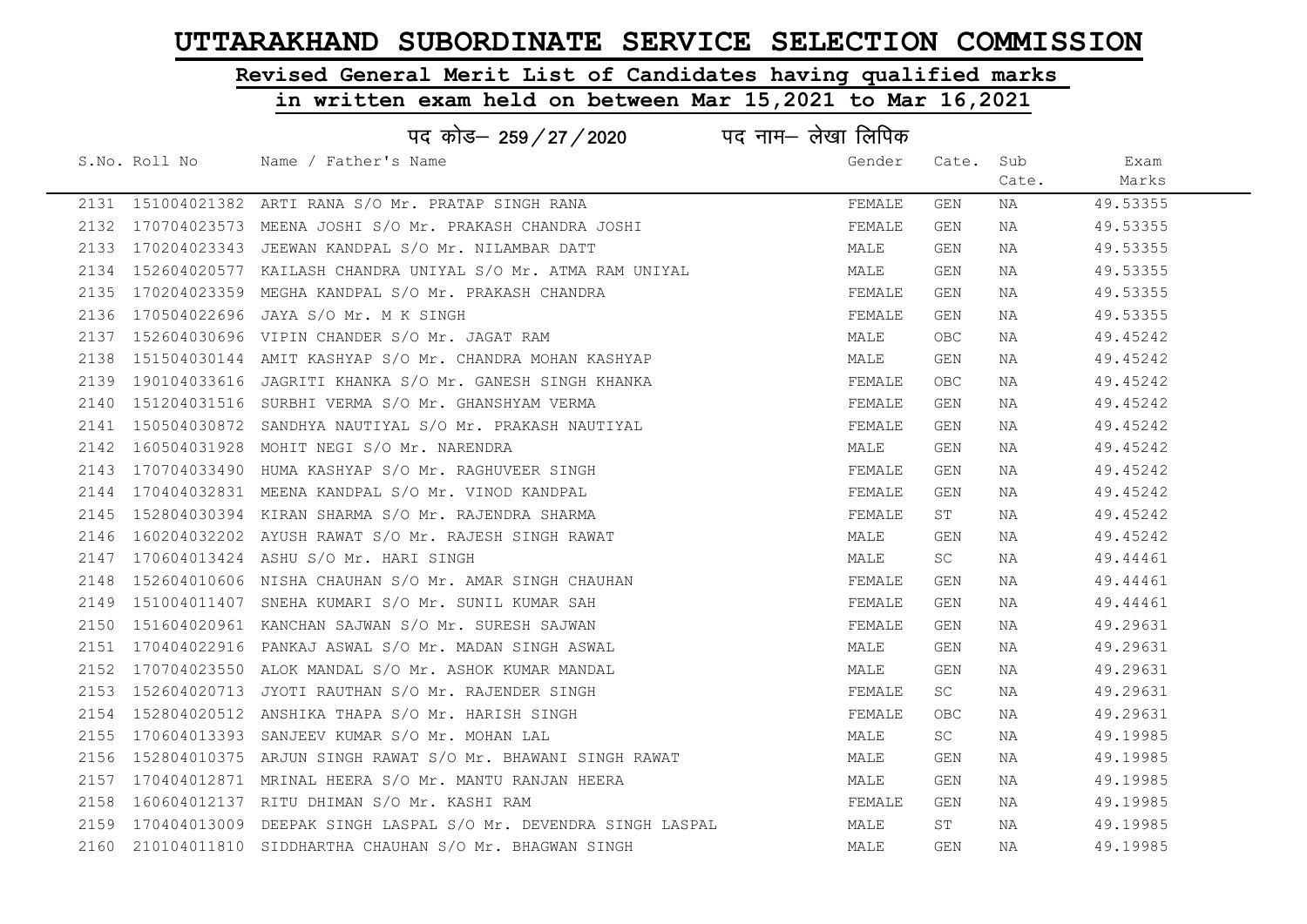# Revised General Merit List of Candidates having qualified marks

|      |               | पद कोड— 259 / 27 / 2020                                           | पद नाम– लेखा लिपिक |            |       |          |
|------|---------------|-------------------------------------------------------------------|--------------------|------------|-------|----------|
|      | S.No. Roll No | Name / Father's Name                                              | Gender             | Cate.      | Sub   | Exam     |
|      |               |                                                                   |                    |            | Cate. | Marks    |
|      |               | 2161 160204012258 AKANKSHA gautam S/O Mr. SUSHIL KUMAR GAUTAM     | FEMALE             | GEN        | NA    | 49.19985 |
|      |               | 2162 170204013359 PRASHANT GUPTA S/O Mr. ASHOK KUMAR GUPTA        | MALE               | GEN        | NA    | 49.19985 |
|      |               | 2163 170304013176 PRADEEP KUMAR S/O Mr. DILIP KUMAR               | MALE               | GEN        | NA    | 49.19985 |
|      |               | 2164 160504011850 KAMAL KISHOR S/O Mr. MEGHRAJ SINGH              | MALE               | SC.        | NA    | 49.19985 |
|      |               | 2165 170404013058 VIJAY SINGH S/O Mr. PURAN SINGH                 | MALE               | GEN        | NA    | 49.19985 |
|      |               | 2166 170704013551 NEHA BORA S/O Mr. R S BORA                      | FEMALE             | GEN        | NA    | 49.19985 |
|      |               | 2167 170304013118 PREETI BHATT S/O Mr. SURESH CHANDRA BHATT       | FEMALE             | EWS        | NA    | 49.19985 |
| 2168 |               | 161504012484 ARJUN CHAUDHARY S/O Mr. KULDEEP KUMAR                | MALE               | GEN        | NA    | 49.19985 |
|      |               | 2169 170504012696 VISHESH KUMAR S/O Mr. RAMESH CHANDRA            | MALE               | SC.        | NA    | 49.19985 |
|      |               | 2170 160504011955 AMAN SHARMA S/O Mr. DINESH KUMAR SHARMA         | MALE               | GEN        | NA    | 49.19985 |
|      |               | 2171 151204031673 NAVEEN RATURI S/O Mr. RAMANAND RATURI           | MALE               | <b>OBC</b> | NA    | 49.17350 |
|      |               | 2172 170404032789 SURAJ SINGH S/O Mr. HEERA SINGH                 | MALE               | GEN        | NA    | 49.17350 |
|      |               | 2173 140104033701 NAVEEN CHANDRA JOSHI S/O Mr. GANGA DATT JOSHI   | MALE               | GEN        | NA    | 49.17350 |
|      |               | 2174 152604030611 GARIMA THAPA S/O Mr. OM BAHADUR THAPA           | FEMALE             | GEN        | NA    | 49.17350 |
|      |               | 2175 151204031558 AJAY KUMAR S/O Mr. RADHESHYAM NISHAD            | MALE               | GEN        | NA    | 49.17350 |
|      |               | 2176 161504022426 PARVEEN SINGH RAWAT S/O Mr. LATE SATINDER SINGH | MALE               | GEN        | NA    | 49.05908 |
|      |               | 2177 110104022552 BISHAN SINGH NEGI S/O Mr. BALWANT SINGH NEGI    | MALE               | GEN        | NA    | 49.05908 |
|      |               | 2178 161504022486 PIYUSH BHARGAVA S/O Mr. VIJAY KUMAR BHARGAVA    | MALE               | EWS        | NA    | 49.05908 |
|      |               | 2179 151504020105 MAHENDRA RAWAT S/O Mr. KEDAR SINGH RAWAT        | MALE               | ST         | NA    | 49.05908 |
|      |               | 2180 170304023177 AKSHAY MATHPAL S/O Mr. SANTOSH KUMAR MATHPAL    | MALE               | GEN        | NA    | 49.05908 |
|      |               | 2181 160604022125 VINEET SINGH S/O Mr. JAIDEV SINGH               | MALE               | OBC        | NA    | 49.05908 |
|      |               | 2182 170304023121 GIRDHAR SINGH BISHT S/O Mr. PRATAP SINGH BISHT  | MALE               | GEN        | NA    | 49.05908 |
|      |               | 2183 151204021600 DEEPAK SINGH TOMAR S/O Mr. MOHAN SINGH TOMAR    | MALE               | ST         | NA    | 49.05908 |
|      |               | 2184 180204023849 RAKHI RAWAT S/O Mr. VIKRAM                      | FEMALE             | GEN        | NA    | 49.05908 |
|      |               | 2185 152604020542 SANCHIT GUPTA S/O Mr. SANDEEP GUPTA             | MALE               | GEN        | NA    | 49.05908 |
|      |               | 2186 152804020509 VINEET CHAUDHARY S/O Mr. RAM SEWAK CHAUDHARY    | MALE               | <b>OBC</b> | NA    | 49.05908 |
|      |               | 2187 160604022049 ANMOL S/O Mr. SANJAY SHAKTI                     | MALE               | SC         | NA    | 49.05908 |
|      |               | 2188 151804021223 RAHUL MATTA S/O Mr. DEVENDRA MATTA              | FEMALE             | GEN        | NA    | 49.05908 |
|      |               | 2189 160604022105 HIMANSHU SHARMA S/O Mr. SANJAY SHARMA           | MALE               | GEN        | NA    | 49.05908 |
|      |               | 2190 160304012316 RAVINDER KUMAR S/O Mr. TEJPAL SINGH             | MALE               | GEN        | NA    | 48.95509 |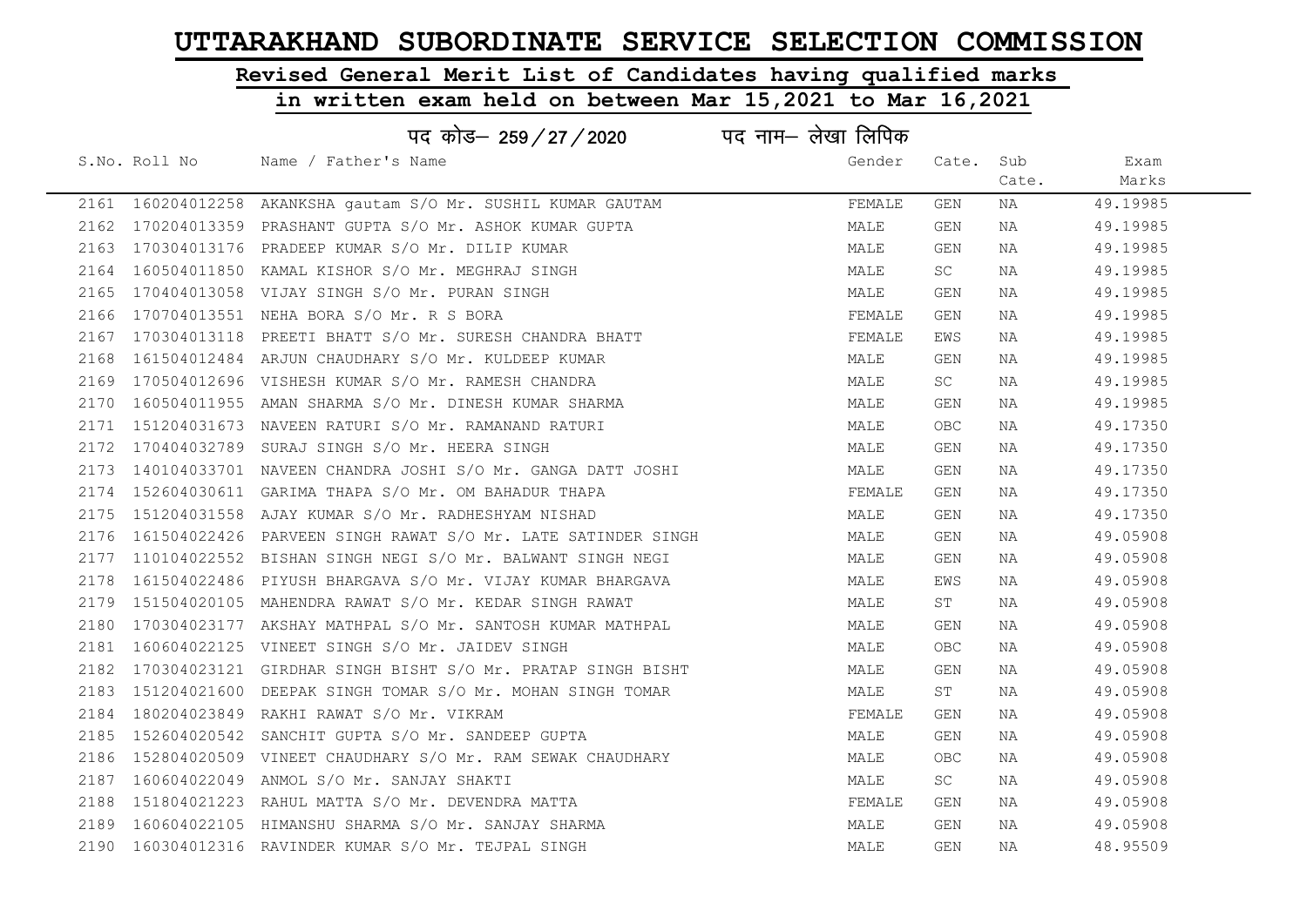## Revised General Merit List of Candidates having qualified marks

#### in written exam held on between Mar 15,2021 to Mar 16,2021

|      |                   | पद कोड– 259 / 27 / 2020                                             | पद नाम– लेखा लिपिक |        |       |       |          |
|------|-------------------|---------------------------------------------------------------------|--------------------|--------|-------|-------|----------|
|      | S.No. Roll No     | Name / Father's Name                                                |                    | Gender | Cate. | Sub   | Exam     |
|      |                   |                                                                     |                    |        |       | Cate. | Marks    |
|      |                   | 2191 152904011077 NAYAN PANTHRI S/O Mr. HARI SHANKAR PRASAD PANTHRI |                    | MALE   | GEN   | NA    | 48.95509 |
| 2192 |                   | 140104013761 SANJAY THAPA S/O Mr. BACHI SINGH THAPA                 |                    | MALE   | SC    | NA    | 48.95509 |
| 2193 |                   | 151804011280 SANGEETA S/O Mr. SHIV SINGH RAWAT                      |                    | FEMALE | GEN   | NA    | 48.95509 |
| 2194 |                   | 180204013825 AYUSH DOBHAL S/O Mr. CHANDRA KANT DOBHAL               |                    | MALE   | GEN   | NA    | 48.95509 |
| 2195 |                   | 151504010157 AKHIL SUNDRIYAL S/O Mr. HARISH CHANDRA SUNDRIYAL       |                    | MALE   | GEN   | NA    | 48.95509 |
|      |                   | 2196 151204031557 ANIL KUMAR S/O Mr. SARDAR SINGH                   |                    | MALE   | OBC.  | NA    | 48.89458 |
| 2197 |                   | 150404030309 ANUJ BISHT S/O Mr. RAKESH BISHT                        |                    | MALE   | GEN   | NA    | 48.89458 |
| 2198 | 151004031436      | DEEPAK PAINULY S/O Mr. NAND KISHOR                                  |                    | MALE   | OBC.  | NA    | 48.89458 |
| 2199 |                   | 151004031401 AAYUSHI VERMA S/O Mr. ASHOK VERMA                      |                    | FEMALE | GEN   | NA    | 48.89458 |
| 2200 |                   | 170204033200 BABITA KANDARI S/O Mr. GANGA SINGH KANDARI             |                    | FEMALE | GEN   | NA    | 48.89458 |
| 2201 |                   | 151504030165 SHIVAM KUMAR S/O Mr. DHARAMVEER SINGH                  |                    | MALE   | GEN   | NA    | 48.89458 |
| 2202 |                   | 170604023480 BHUPENDRA CHAND S/O Mr. GOPAL CHAND                    |                    | MALE   | GEN   | NA    | 48.82185 |
| 2203 |                   | 160204022214 RAKHI KALA S/O Mr. NARESH KUMAR KALA                   |                    | FEMALE | GEN   | NA    | 48.82185 |
| 2204 |                   | 151604021035  MEENAKSHI KANOJIA S/O Mr. RAMESH KUMAR KANOJIA        |                    | FEMALE | SC    | NA    | 48.82185 |
| 2205 |                   | 180204023842 PALLAWI RAWAT S/O Mr. DARSHAN SINGH RAWAT              |                    | FEMALE | GEN   | NA    | 48.82185 |
| 2206 |                   | 140104013759 MUKESH KUMAR S/O Mr. SURESH LAL                        |                    | MALE   | GEN   | NA    | 48.71032 |
| 2207 |                   | 170704013537  NEELAM RAUTELA S/O Mr. HARISH CHANDRA SINGH RAUTELA   |                    | FEMALE | GEN   | NA    | 48.71032 |
| 2208 | 161504012452      | DEEPIKA PANT S/O Mr. PURAN PANT                                     |                    | FEMALE | GEN   | NA    | 48.71032 |
| 2209 |                   | 151804011214 ANIL RAWAT S/O Mr. RANJEET SINGH                       |                    | MALE   | GEN   | NA    | 48.71032 |
| 2210 |                   | 151604031008 RAHUL KUMAR S/O Mr. KL KUNDAN                          |                    | MALE   | SC    | NA    | 48.61567 |
|      | 2211 160504031939 | PARUL MEHRA S/O Mr. BISHAN                                          |                    | FEMALE | GEN   | NA    | 48.61567 |
| 2212 |                   | 160304032323 POOJA RAWAT S/O Mr. SOBAN SINGH                        |                    | FEMALE | GEN   | NA    | 48.61567 |
| 2213 |                   | 210104031794 NAVEEN DHANAI S/O Mr. KRIPAL SINGH DHANAI              |                    | MALE   | GEN   | NA    | 48.61567 |
| 2214 |                   | 160604032174 KOMAL KHEDA S/O Mr. CHANDAR PRAKASH KHEDA              |                    | FEMALE | GEN   | NA    | 48.61567 |
| 2215 |                   | 190104033610 DEVENDRA SINGH DHAMI S/O Mr. GAGAN SINGH               |                    | MALE   | OBC   | NA    | 48.61567 |
| 2216 |                   | 170704033527 AKSHAY MEHRA S/O Mr. GAJENDRA SINGH MEHRA              |                    | MALE   | GEN   | NA    | 48.61567 |
| 2217 |                   | 160304032318 VANSHIKA SINGHAL S/O Mr. MANOJ SINGHAL                 |                    | FEMALE | GEN   | NA    | 48.61567 |
| 2218 |                   | 170304033025 DIPANK BHATT S/O Mr. GANGA PRASAD BHATT                |                    | MALE   | GEN   | NA    | 48.61567 |
| 2219 |                   | 161504022522 KM RACHNA S/O Mr. RAM SWAROOP SAINI                    |                    | FEMALE | GEN   | NA    | 48.58461 |
|      |                   | 2220 152604020600 HIMANI NEGI S/O Mr. BAHADUR SINGH NEGI            |                    | FEMALE | GEN   | NA    | 48.58461 |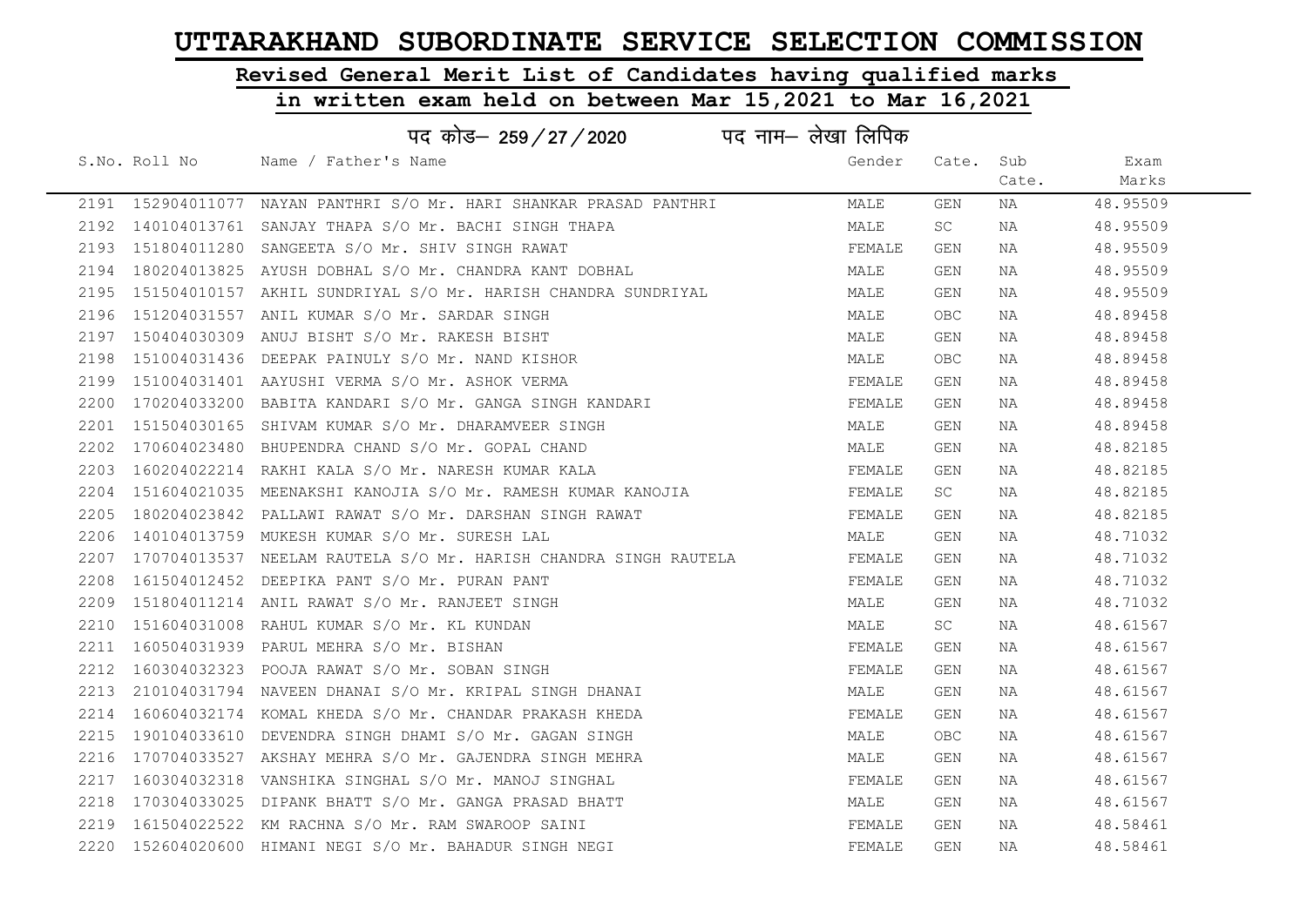## Revised General Merit List of Candidates having qualified marks

|      |               | पद कोड– 259/27/2020                                               | पद नाम— लेखा लिपिक |            |       |          |  |
|------|---------------|-------------------------------------------------------------------|--------------------|------------|-------|----------|--|
|      | S.No. Roll No | Name / Father's Name                                              | Gender             | Cate. Sub  |       | Exam     |  |
|      |               |                                                                   |                    |            | Cate. | Marks    |  |
|      |               | 2221 152804020450 ABHISHEK SUYAL S/O Mr. DAYARAM SUYAL            | MALE               | GEN        | NA    | 48.58461 |  |
|      |               | 2222 152804020365 ANKIT RAWAT S/O Mr. BEERENDRA SINGH RAWAT       | MALE               | GEN        | NA    | 48.58461 |  |
|      |               | 2223 151004021390 RISHABH DEV S/O Mr. SUKH DEV                    | MALE               | SC         | NA    | 48.58461 |  |
|      |               | 2224 170604013423 JAGDISH JOSHI S/O Mr. KAILASH CHAND JOSHI       | MALE               | GEN        | NA    | 48.46556 |  |
| 2225 |               | 160204012224 PARDEEP S/O Mr. BHAGAT SINGH                         | MALE               | GEN        | NA    | 48.46556 |  |
|      |               | 2226 140104013749 NARENDRA SINGH DHEK S/O Mr. DALEEP SINGH DHEK   | MALE               | GEN        | NA    | 48.46556 |  |
|      |               | 2227 170304013232 NAMRATA S/O Mr. GOPAL SINGH KORANGA             | FEMALE             | GEN        | NA    | 48.46556 |  |
| 2228 |               | 170604013463 KAMAL CHANDRA JOSHI S/O Mr. RAMESH CHANDRA           | MALE               | GEN        | NA    | 48.46556 |  |
|      |               | 2229 170404013072 DEEKSHA SAINI S/O Mr. RAM AUTAR SINGH SAINI     | FEMALE             | GEN        | NA    | 48.46556 |  |
|      |               | 2230 160204012198 POORNIMA KAUSHIK S/O Mr. PRASHANT KAUSHIK       | FEMALE             | GEN        | NA    | 48.46556 |  |
|      |               | 2231 151004021335 SUKHENDER SINGH RAWAT S/O Mr. KAMAL SINGH RAWAT | MALE               | GEN        | NA    | 48.34738 |  |
|      |               | 2232 170704023558 RAJANEE DHAMI S/O Mr. SHYAM SINGH DHAMI         | FEMALE             | OBC        | NA    | 48.34738 |  |
|      |               | 2233 151204021448 ASHISH RATURI S/O Mr. SARVESH NAND RATURI       | MALE               | GEN        | NA    | 48.34738 |  |
|      |               | 2234 160304022336 KIRTI S/O Mr. LAKHVINDER SINGH                  | FEMALE             | GEN        | NA    | 48.34738 |  |
|      |               | 2235 152604030733 SANJAY THAPLIYAL S/O Mr. M L THAPLIYAL          | MALE               | GEN        | NA    | 48.33675 |  |
| 2236 |               | 170204033253 SUNDEEP KUMAR SHARMA S/O Mr. HRIDESH KUMAR           | MALE               | EWS        | NA    | 48.33675 |  |
|      |               | 2237 170404032885 RAKESH KUMAR S/O Mr. PUSHKAR SINGH              | MALE               | GEN        | NA    | 48.33675 |  |
|      |               | 2238 152904031180 DEEPAK RAWAT S/O Mr. MANGAL SINGH RAWAT         | MALE               | <b>OBC</b> | NA    | 48.33675 |  |
|      |               | 2239 151804031189 SONIYA JATAV S/O Mr. SUDESH KUMAR               | FEMALE             | SC         | NA    | 48.33675 |  |
|      |               | 2240 151204031468 AVIJIT PATWAL S/O Mr. RAGHUPAL SINGH PATWAL     | MALE               | GEN        | NA    | 48.33675 |  |
|      |               | 2241 150404030361 AJAY NAUTIYAL S/O Mr. BRIJ MOHAN NAUTIYAL       | MALE               | EWS        | NA    | 48.33675 |  |
|      |               | 2242 150404030269 SATYENDRA BHANDARI S/O Mr. ARJUN SINGH BHANDARI | MALE               | GEN        | NA    | 48.33675 |  |
|      |               | 2243 152904031138 NISHITA VASUDEV S/O Mr. AJAY VASUDEV            | FEMALE             | GEN        | NA    | 48.33675 |  |
|      |               | 2244 151504030084 AMIT S/O Mr. NANAK CHAND                        | MALE               | SC         | NA    | 48.33675 |  |
|      |               | 2245 161504032454 SUVIGYA DHASMANA S/O Mr. SURESH KUMAR DHASMANA  | FEMALE             | GEN        | NA    | 48.33675 |  |
|      |               | 2246 160204032218 SHIVANI SHIVA S/O Mr. KISHOR KUMAR              | FEMALE             | SC         | NA    | 48.33675 |  |
|      |               | 2247 170404032985 SHUBHAM FARTYAL S/O Mr. NAVEEN SINGH FARTYAL    | MALE               | GEN        | NA    | 48.33675 |  |
|      |               | 2248 151604031014 VIKAS NEGI S/O Mr. NARENDRA SINGH NEGI          | MALE               | OBC        | NA    | 48.33675 |  |
|      |               | 2249 190104033654 BHUPENDER SINGH RAWAT S/O Mr. DHAN SINGH RAWAT  | MALE               | GEN        | NA    | 48.33675 |  |
|      |               | 2250 151804031236 JAVED AHMED S/O Mr. SABIR AHMED                 | MALE               | <b>OBC</b> | NA    | 48.33675 |  |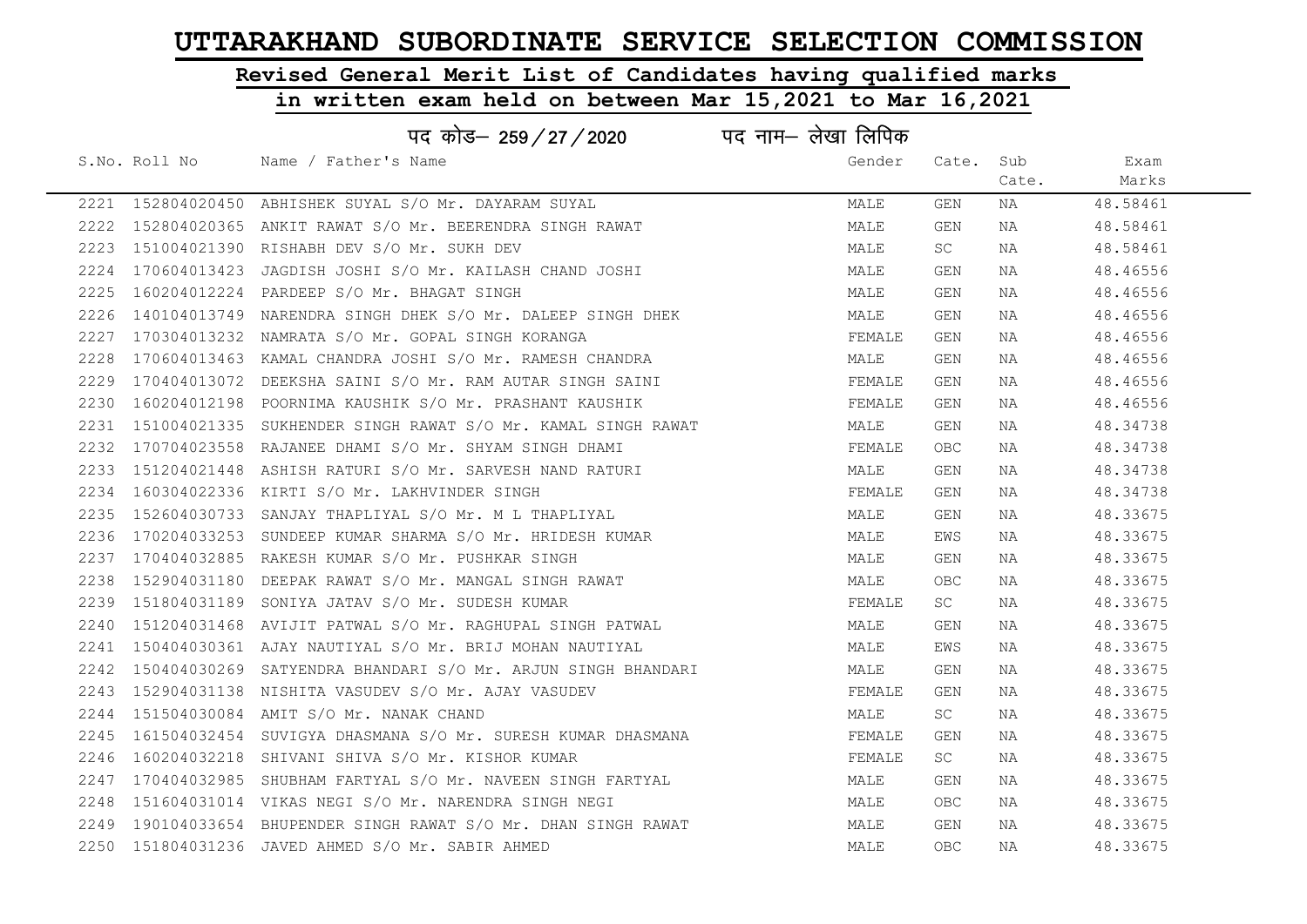## Revised General Merit List of Candidates having qualified marks

|      | पद कोड़- 259 / 27 / 2020 पद नाम- लेखा लिपिक                           |        |           |       |          |
|------|-----------------------------------------------------------------------|--------|-----------|-------|----------|
|      | S.No. Roll No Mame / Father's Name                                    | Gender | Cate. Sub |       | Exam     |
|      |                                                                       |        |           | Cate. | Marks    |
|      | 2251 170704033511 BABITA PANA S/O Mr. NARAYAN SINGH PANA              | FEMALE | GEN       | NA    | 48.33675 |
|      | 2252 151504030146 ROHIT RAWAT S/O Mr. VIRENDER SINGH RAWAT            | MALE   | GEN       | NA    | 48.33675 |
| 2253 | 170704033546 RAVINDER S/O Mr. BACHAN SINGH                            | MALE   | GEN       | NA    | 48.33675 |
|      | 2254  161504032417  ANANYA MAHESHWARI S/O Mr. NAVEEN KUMAR MAHESHWARI | FEMALE | GEN       | NA    | 48.33675 |
| 2255 | 170604013490 MOHD ZEESHAN S/O Mr. ANVAR AHMAD                         | MALE   | GEN       | NA    | 48.22079 |
|      | 2256 151504010202 AABHAS WADHWA S/O Mr. RAJENDER KUMAR WADHWA         | MALE   | GEN       | NA    | 48.22079 |
| 2257 | 152604010698 NISHA S/O Mr. DESHVEER SINGH                             | FEMALE | GEN       | NA    | 48.22079 |
| 2258 | 152904011182 HIMANSHU NEGI S/O Mr. MAAN SINGH NEGI                    | MALE   | EWS       | NA    | 48.22079 |
| 2259 | 151204011582 KHUSHBU PENULY S/O Mr. RAMESH PENULY                     | FEMALE | GEN       | NA    | 48.22079 |
| 2260 | 110104022599 SUNIL SEMWAL S/O Mr. ATMA RAM SEMWAL                     | MALE   | GEN       | NA    | 48.11015 |
| 2261 | 152604020718 ABHAY PANDEY S/O Mr. OM PRAKASH PANDEY                   | MALE   | GEN       | NA    | 48.11015 |
|      | 2262 152904021143 KULDEEP SINGH S/O Mr. RANVEER SINGH                 | MALE   | GEN       | NA    | 48.11015 |
| 2263 | 151004021364 HARSHIT SANTOKHI S/O Mr. DEVENDER KUMAR SANTOKHI         | MALE   | GEN       | NA    | 48.11015 |
|      | 2264 170704023523 SURAJ KABDWAL S/O Mr. TILLOCHAN KABDWAL             | MALE   | GEN       | NA    | 48.11015 |
| 2265 | 180204023862 NAVEEN SINGH NEGI S/O Mr. UTTAM SINGH NEGI               | MALE   | GEN       | NA    | 48.11015 |
| 2266 | 170304033033 SAURABH SHARMA S/O Mr. RAM PRATAP SHARMA                 | MALE   | GEN       | NA    | 48.05784 |
| 2267 | 160204032288 VIPIN KUMAR S/O Mr. PADAM SINGH                          | MALE   | SC        | NA    | 48.05784 |
| 2268 | 151604031003 RITU RAWAT S/O Mr. BALBEER SINGH                         | FEMALE | GEN       | NA    | 48.05784 |
| 2269 | 170604033357 MOHD AWEZ S/O Mr. NASEEM JAVED                           | MALE   | GEN       | NA    | 48.05784 |
| 2270 | 151504030213 SAUMYA SINGH S/O Mr. KUNWER PAL SINGH                    | FEMALE | GEN       | NA    | 48.05784 |
| 2271 | 160304032327 AKHILESH KUMAR CHAUBEY S/O Mr. RAMANAND CHAUBEY          | MALE   | GEN       | NA    | 48.05784 |
| 2272 | 151004011354 JASPAL SINGH S/O Mr. CHANDER SINGH                       | MALE   | GEN       | NA    | 47.97603 |
| 2273 | 170404013023 MAHESH CHANDRA S/O Mr. MOHAN CHANDRA                     | MALE   | GEN       | NA    | 47.97603 |
| 2274 | 170604013481  SAURABH ADHIKARI S/O Mr. VIKRAM SINGH ADHIKARI          | MALE   | GEN       | NA    | 47.97603 |
| 2275 | 152804010508 YOGENDRA BALLABH S/O Mr. PREM BALLABH KHATRI             | MALE   | SC .      | NA    | 47.97603 |
|      | 2276 151204011496 ANURAG BORAI S/O Mr. KANTI PRASAD BORAI             | MALE   | GEN       | NA    | 47.97603 |
| 2277 | 170704013578 UMESH CHANDRA BHATT S/O Mr. GANGA DUTT BHATT             | MALE   | GEN       | NA    | 47.97603 |
| 2278 | 151204011584 SACHIN NAUTIYAL S/O Mr. Y N NAUTIYAL                     | MALE   | GEN       | NA    | 47.97603 |
| 2279 | 151204011666 ADARSH KUMAR PASWAN S/O Mr. MAYARAM PASWAN               | MALE   | SC        | NA    | 47.97603 |
|      | 2280 150404010256 ANKIT RAWAT S/O Mr. BALAM SINGH RAWAT               | MALE   | GEN       | NA    | 47.97603 |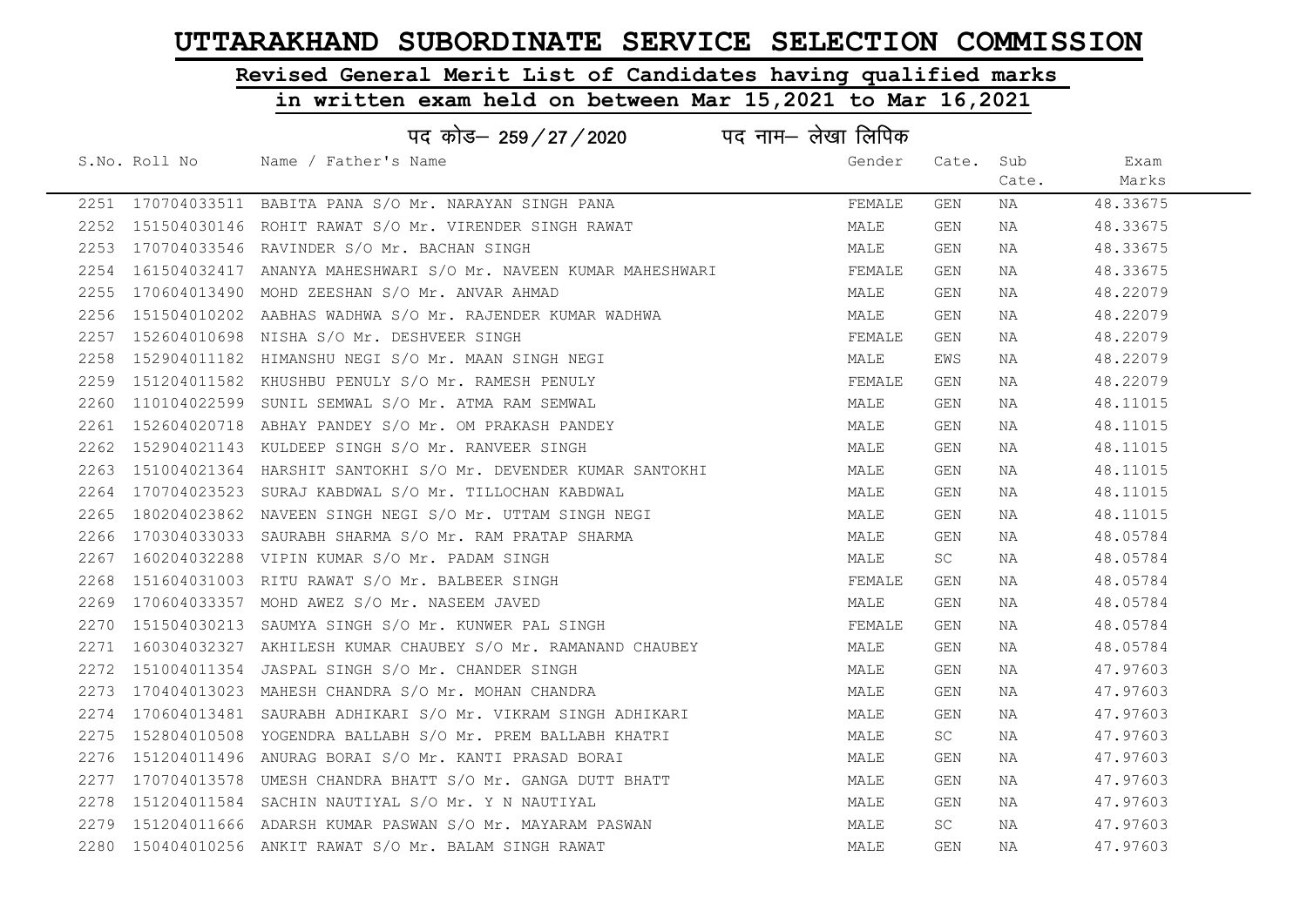# Revised General Merit List of Candidates having qualified marks

|      |              | पद कोड– 259 / 27 / 2020                                       | पद नाम— लेखा लिपिक |            |       |          |
|------|--------------|---------------------------------------------------------------|--------------------|------------|-------|----------|
|      |              | S.No. Roll No Mame / Father's Name                            | Gender             | Cate.      | Sub   | Exam     |
|      |              |                                                               |                    |            | Cate. | Marks    |
|      |              | 2281 160304012312 SATAKSHI SAINI S/O Mr. TARACHAND            | FEMALE             | OBC.       | NA    | 47.97603 |
| 2282 |              | 151604010963 KAMLESH LINGWAL S/O Mr. MANVENDRA LINGWAL        | MALE               | GEN        | NA    | 47.97603 |
| 2283 |              | 160304012311 AYUSH NIGAM S/O Mr. RAJESH KUMAR NIGAM           | MALE               | GEN        | NA    | 47.97603 |
| 2284 |              | 151204011526 AYUSH CHAUHAN S/O Mr. MUKESH CHAUHAN             | MALE               | GEN        | NA    | 47.97603 |
| 2285 |              | 160304022311 VIKAS KASHYAP S/O Mr. ASHOK KUMAR KASHYAP        | MALE               | OBC.       | NA    | 47.87291 |
| 2286 |              | 160204022240 SUNIL KUMAR BARTHWAL S/O Mr. GOVIND RAM BARTHWAL | MALE               | GEN        | NA    | 47.87291 |
| 2287 |              | 151504020213 KARAN SINGH BISHT S/O Mr. HARENDRA SINGH BISHT   | MALE               | GEN        | NA    | 47.87291 |
| 2288 |              | 160504021970 AMIT KUMAR S/O Mr. SALEKH CHAND                  | MALE               | <b>OBC</b> | NA    | 47.87291 |
| 2289 | 170304023208 | SUNIL KUMAR GAUTAM S/O Mr. JANPRIY GAUTAM                     | MALE               | SC .       | NA    | 47.87291 |
| 2290 |              | 190104023628 MANOHAR SINGH BISHT S/O Mr. CHANCHAL SINGH BISHT | MALE               | GEN        | NA    | 47.87291 |
| 2291 |              | 160304022335 PANKAJ KUMAR SAINI S/O Mr. SUSHIL KUMAR SAINI    | MALE               | OBC.       | NA    | 47.87291 |
| 2292 |              | 151004021345 SANDEEP KUMAR S/O Mr. RANJHA RAM                 | MALE               | GEN        | NA    | 47.87291 |
| 2293 |              | 151204021508 HEMLATA BISHT S/O Mr. GAJEY SINGH BISHT          | FEMALE             | GEN        | NA    | 47.87291 |
| 2294 |              | 140104023731  MANMOHAN SINGH DANGI S/O Mr. PURAN SINGH DANGI  | MALE               | GEN        | NA    | 47.87291 |
| 2295 |              | 150404020299 SAMEER RAWAT S/O Mr. JAGMOHAN SINGH RAWAT        | MALE               | GEN        | NA    | 47.87291 |
| 2296 |              | 151204021655 ROHIT SINGH CHAUHAN S/O Mr. KHAJAN SINGH         | MALE               | ST         | NA    | 47.87291 |
| 2297 |              | 161504022418 ANKIT KUMAR S/O Mr. BIJENDER SINGH               | MALE               | GEN        | NA    | 47.87291 |
| 2298 |              | 152804020473 SHIVANI RAWAT S/O Mr. BIRENDRA SINGH RAWAT       | FEMALE             | GEN        | NA    | 47.87291 |
| 2299 |              | 150504020873 SAURAV PANDEY S/O Mr. ANIL PANDEY                | MALE               | GEN        | NA    | 47.87291 |
| 2300 |              | 151504020045 RITIK SHARMA S/O Mr. KAMAL SHARMA                | MALE               | GEN        | NA    | 47.87291 |
| 2301 | 151204021627 | SHUBHAM BAMRARA S/O Mr. ANUSUYA PRASAD BAMRARA                | MALE               | GEN        | NA    | 47.87291 |
| 2302 |              | 151804021300 AYUSH S/O Mr. MAHABEER SINGH                     | MALE               | GEN        | NA    | 47.87291 |
| 2303 | 161504022458 | SURAJ SINGH GUSAIN S/O Mr. RANJEET SINGH GUSAIN               | MALE               | GEN        | NA    | 47.87291 |
| 2304 |              | 151504020108 ABHISHEK BHATT S/O Mr. VIJAY BHATT               | MALE               | GEN        | NA    | 47.87291 |
| 2305 | 151004021333 | SHWETA CHAPRALI S/O Mr. NARENDER KUMAR                        | FEMALE             | SC -       | NA    | 47.87291 |
| 2306 |              | 160504021945 VIKAS AGGARWAL S/O Mr. AMIT AGGARWAL             | MALE               | GEN        | NA    | 47.87291 |
| 2307 |              | 120104033579 KAMAL RAWAL S/O Mr. RAJENDRA SINGH RAWAL         | MALE               | GEN        | NA    | 47.77892 |
| 2308 |              | 151204031614 DHEERAJ MOHAN RAWAT S/O Mr. HEM SINGH RAWAT      | MALE               | GEN        | NA    | 47.77892 |
| 2309 |              | 161504032392 AARZOO VERMA S/O Mr. MANOJ KUMAR                 | FEMALE             | OBC.       | NA    | 47.77892 |
| 2310 |              | 151504030098 HIMANSHU TAILWAL S/O Mr. GIRISH CHAND TAILWAL    | MALE               | GEN        | NA    | 47.77892 |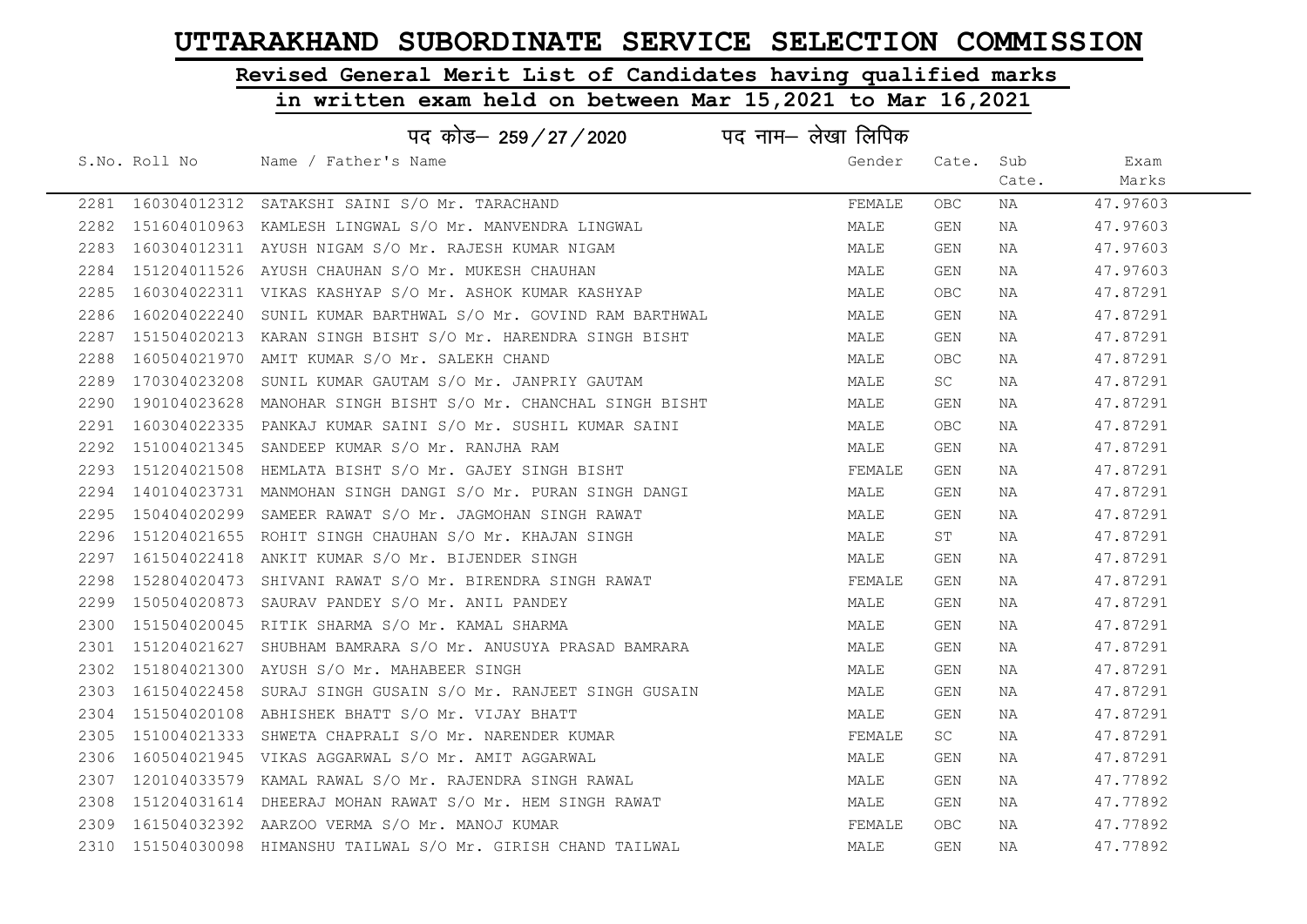# Revised General Merit List of Candidates having qualified marks

#### in written exam held on between Mar 15,2021 to Mar 16,2021

|      |                   | पद कोड़- 259 / 27 / 2020 पद नाम- लेखा लिपिक                 |        |           |       |          |
|------|-------------------|-------------------------------------------------------------|--------|-----------|-------|----------|
|      | S.No. Roll No     | Name / Father's Name                                        | Gender | Cate.     | Sub   | Exam     |
|      |                   |                                                             |        |           | Cate. | Marks    |
|      | 2311 150404030232 | SHIKHA KOTHARI S/O Mr. PYARELAL KOTHARI                     | FEMALE | GEN       | NA    | 47.77892 |
| 2312 | 190104033685      | NEERAJ SINGH DHAMI S/O Mr. KRISHAN SINGH DHAMI              | MALE   | GEN       | ΝA    | 47.77892 |
| 2313 |                   | 151204031481 KARAN SINGH S/O Mr. RAJENDER SINGH             | MALE   | GEN       | ΝA    | 47.77892 |
| 2314 | 160504031963      | SHIVAM ARORA S/O Mr. MUKESH ARORA                           | MALE   | GEN       | NA    | 47.77892 |
| 2315 |                   | 170604013449 NOOR HASAN S/O Mr. ILAHIBUX                    | MALE   | OBC.      | NA    | 47.73127 |
| 2316 |                   | 151504010205 REEPAN CHAUHAN S/O Mr. JAGAT SINGH CHAUHAN     | FEMALE | OBC.      | NA    | 47.73127 |
| 2317 |                   | 110104012620 NILAY SAMIR S/O Mr. JIWAN SINGH PATHANI        | MALE   | GEN       | NA    | 47.73127 |
| 2318 | 151504010097      | SURUCHI CHAUHAN S/O Mr. SOBAT SINGH CHAUHAN                 | FEMALE | OBC.      | NA    | 47.73127 |
| 2319 | 170204013278      | ROHIT CHAND S/O Mr. HARISH CHAND                            | MALE   | OBC.      | ΝA    | 47.73127 |
| 2320 |                   | 190104013690 NIDHI BAM S/O Mr. D K BAM                      | FEMALE | OBC       | NA    | 47.73127 |
| 2321 |                   | 161504012448 KANIKA SAINI S/O Mr. ARVIND SAINI              | FEMALE | OBC.      | NA    | 47.73127 |
| 2322 | 170604023502      | SHAILY S/O Mr. K R ARYA                                     | FEMALE | SC        | NA    | 47.63568 |
| 2323 |                   | 170404022957 HEMANT KUMAR S/O Mr. GIRVAR SINGH              | MALE   | GEN       | NA    | 47.63568 |
| 2324 |                   | 151204021719 KARAN SINGH LATWAL S/O Mr. KHEEM SINGH LATWAL  | MALE   | GEN       | NA    | 47.63568 |
| 2325 |                   | 151204021620 MUSKAN KANOJIA S/O Mr. KAMLESH PAL             | FEMALE | <b>SC</b> | NA    | 47.63568 |
| 2326 |                   | 160604022103 SAMRAGI KOTHARI S/O Mr. SPKOTHARI              | FEMALE | GEN       | NA    | 47.63568 |
| 2327 | 170704033538      | JEEVAN SINGH MEHATA S/O Mr. SHOBAN SINGH MEHATA             | MALE   | EWS       | NA    | 47.50001 |
| 2328 | 151804031240      | JYOTI RAWAT S/O Mr. LILA SINGH RAWAT                        | FEMALE | GEN       | NA    | 47.50001 |
| 2329 | 151004031425      | DEEPIKA ROHILLA S/O Mr. YASHPAL ROHILLA                     | FEMALE | OBC       | NA    | 47.50001 |
| 2330 | 150404030350      | SONAM LAYER S/O Mr. NATHI RAM LAYER                         | FEMALE | GEN       | ΝA    | 47.50001 |
| 2331 | 152804030388      | DINESH SINGH RAWAT S/O Mr. NARENDRA SINGH RAWAT             | MALE   | OBC.      | NA    | 47.50001 |
| 2332 |                   | 150404030276 TANUJA SAINI S/O Mr. SATPAL SAINI              | FEMALE | OBC.      | NA    | 47.50001 |
|      |                   | 2333 152604010644 SHUBHAM SINGH S/O Mr. S K SINGH           | MALE   | GEN       | NA    | 47.48650 |
| 2334 |                   | 160604012105 JUHI TYAGI S/O Mr. MUKESH TYAGI                | FEMALE | GEN       | NA    | 47.48650 |
| 2335 |                   | 170504012767 AMRIT SINGH MALLHI S/O Mr. JAGTAR SINGH MALLHI | MALE   | GEN       | NA    | 47.48650 |
| 2336 | 120104013604      | RAKESH ARYA S/O Mr. JEEWAN RAM                              | MALE   | SC        | NA    | 47.48650 |
| 2337 |                   | 160604012077 MAYANK SOFAT S/O Mr. PRADEEP KUMAR SOFAT       | MALE   | GEN       | NA    | 47.48650 |
| 2338 | 151204011719      | SUMIT BISHT S/O Mr. RAJENDRA BISHT                          | MALE   | GEN       | NA    | 47.48650 |
| 2339 |                   | 151504010126 ADITI RANA S/O Mr. AJIT RANA                   | FEMALE | GEN       | NA    | 47.48650 |
|      |                   | 2340 140104013738 PRIYA TAMTA S/O Mr. GOPAL RAM             | FEMALE | <b>SC</b> | NA    | 47.48650 |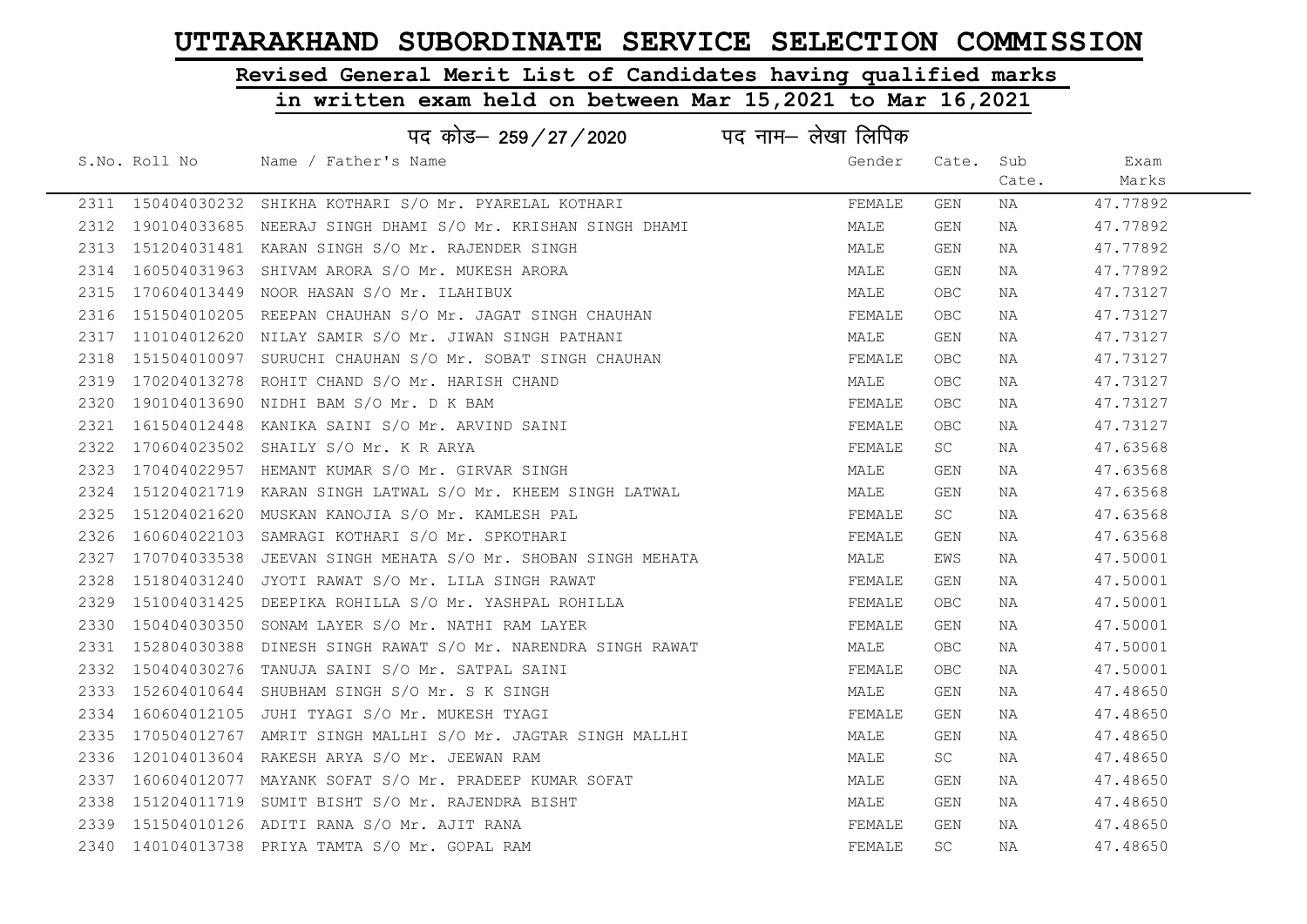## Revised General Merit List of Candidates having qualified marks

|      |               | पद कोड– 259 / 27 / 2020                                               | पद नाम– लेखा लिपिक |        |            |       |          |
|------|---------------|-----------------------------------------------------------------------|--------------------|--------|------------|-------|----------|
|      | S.No. Roll No | Name / Father's Name                                                  |                    | Gender | Cate.      | Sub   | Exam     |
|      |               |                                                                       |                    |        |            | Cate. | Marks    |
|      |               | 2341 230204023776 RAGHUVEER SINGH PANWAR S/O Mr. SAROP SINGH PANWAR   |                    | MALE   | GEN        | NA    | 47.39845 |
|      |               | 2342 190104023635 RAVINDER RAWAL S/O Mr. PREM SINGH RAWAL             |                    | MALE   | <b>GEN</b> | NA    | 47.39845 |
|      |               | 2343 152604020596 MANISHA KAUR S/O Mr. KARAN SINGH                    |                    | FEMALE | GEN        | NA    | 47.39845 |
|      |               | 2344 151204021469 SAPNA RANA S/O Mr. ALEL SINGH RANA                  |                    | FEMALE | OBC        | NA    | 47.39845 |
| 2345 |               | 150404010250 GAJPAL SINGH RAWAT S/O Mr. MOHAN SINGH RAWAT             |                    | MALE   | GEN        | NA    | 47.24174 |
|      |               | 2346 190104013689 BABITA S/O Mr. HARI SINGH                           |                    | FEMALE | GEN        | NA    | 47.24174 |
|      |               | 2347 160304012363 RASHID ALI S/O Mr. MUKIM RAO                        |                    | MALE   | GEN        | NA    | 47.24174 |
| 2348 |               | 161504012429 NIKHIL SHARMA S/O Mr. PRADEEP KUMAR SHARMA               |                    | MALE   | GEN        | NA    | 47.24174 |
|      |               | 2349 150404010287 HARSHIT KUMAR KASIWAL S/O Mr. VIJESH KUMAR          |                    | MALE   | <b>OBC</b> | NA    | 47.24174 |
|      |               | 2350 152804010484 SURAJ BHATT S/O Mr. SHAKTI PRASAD BHATT             |                    | MALE   | OBC        | NA    | 47.24174 |
|      |               | 2351 151004031397 ANAMIKA TIWARI S/O Mr. BP TIWARI                    |                    | FEMALE | GEN        | NA    | 47.22109 |
|      |               | 2352 150404030299 REENA PATWAL S/O Mr. SOHAN SINGH PATWAL             |                    | FEMALE | GEN        | NA    | 47.22109 |
|      |               | 2353 151604031056 MANISH NEGI S/O Mr. HARI SINGH NEGI                 |                    | MALE   | GEN        | NA    | 47.22109 |
|      |               | 2354 151504030015 GARIMA KUKREJA S/O Mr. MAHINDAR SINGH KUKREJA       |                    | FEMALE | GEN        | NA    | 47.22109 |
|      |               | 2355 151004031388 NAVEEN RAWAT S/O Mr. RAJKUMAR RAWAT                 |                    | MALE   | GEN        | NA    | 47.22109 |
|      |               | 2356 152604030737 RITESH SINGH RAPHAL S/O Mr. MAN SINGH               |                    | MALE   | <b>GEN</b> | NA    | 47.22109 |
|      |               | 2357 151504030147 SAKSHI MAITHANI S/O Mr. SUBHASH CHAND MAITHANI      |                    | FEMALE | GEN        | NA    | 47.22109 |
| 2358 |               | 160204032262 RIYA SINGH S/O Mr. RAVINDRA KUMAR SINGH                  |                    | FEMALE | GEN        | NA    | 47.22109 |
|      |               | 2359 170404022914 ANTRIKSH TAMTA S/O Mr. SURESH TAMTA                 |                    | MALE   | SC.        | NA    | 47.16121 |
| 2360 |               | 152604020643 SAPNA RAWAT S/O Mr. UTTAM PAL GORLA                      |                    | FEMALE | GEN        | NA    | 47.16121 |
|      |               | 2361 161504022511 PARDEEP KUMAR S/O Mr. JAICHAND                      |                    | MALE   | <b>OBC</b> | NA    | 47.16121 |
|      |               | 2362 152604020709 SHIVANI CHAUHAN S/O Mr. MAHIPAT SINGH CHAUHAN       |                    | FEMALE | GEN        | NA    | 47.16121 |
|      |               | 2363 170304023236 KAJAL S/O Mr. GULSHAN KUMAR                         |                    | FEMALE | GEN        | NA    | 47.16121 |
| 2364 |               | 151504020126 NITIKA PAL S/O Mr. MADAN PAL                             |                    | FEMALE | GEN        | NA    | 47.16121 |
| 2365 |               | 230204023794 MANISH PANWAR S/O Mr. MADAN SINGH PANWAR                 |                    | MALE   | <b>OBC</b> | NA    | 47.16121 |
|      |               | 2366 152804010492 RADHA PRAJULI S/O Mr. CHHABILAL PRAJULI             |                    | FEMALE | GEN        | NA    | 46.99698 |
|      |               | 2367  110104012647  BHANU PRATAP SINGH S/O Mr. CHANDAN SINGH ADHIKARI |                    | MALE   | EWS        | NA    | 46.99698 |
| 2368 |               | 170604013428 RAHUL BORA S/O Mr. A K BORA                              |                    | MALE   | GEN        | NA    | 46.99698 |
|      |               | 2369 170304033140 JITENDER SINGH TOLIA S/O Mr. BHAGAT SINGH           |                    | MALE   | ST         | NA    | 46.94218 |
|      |               | 2370 170404032972 SOHAN SINGH NAGDALI S/O Mr. UMED SINGH NAGDALI      |                    | MALE   | <b>GEN</b> | ΝA    | 46.94218 |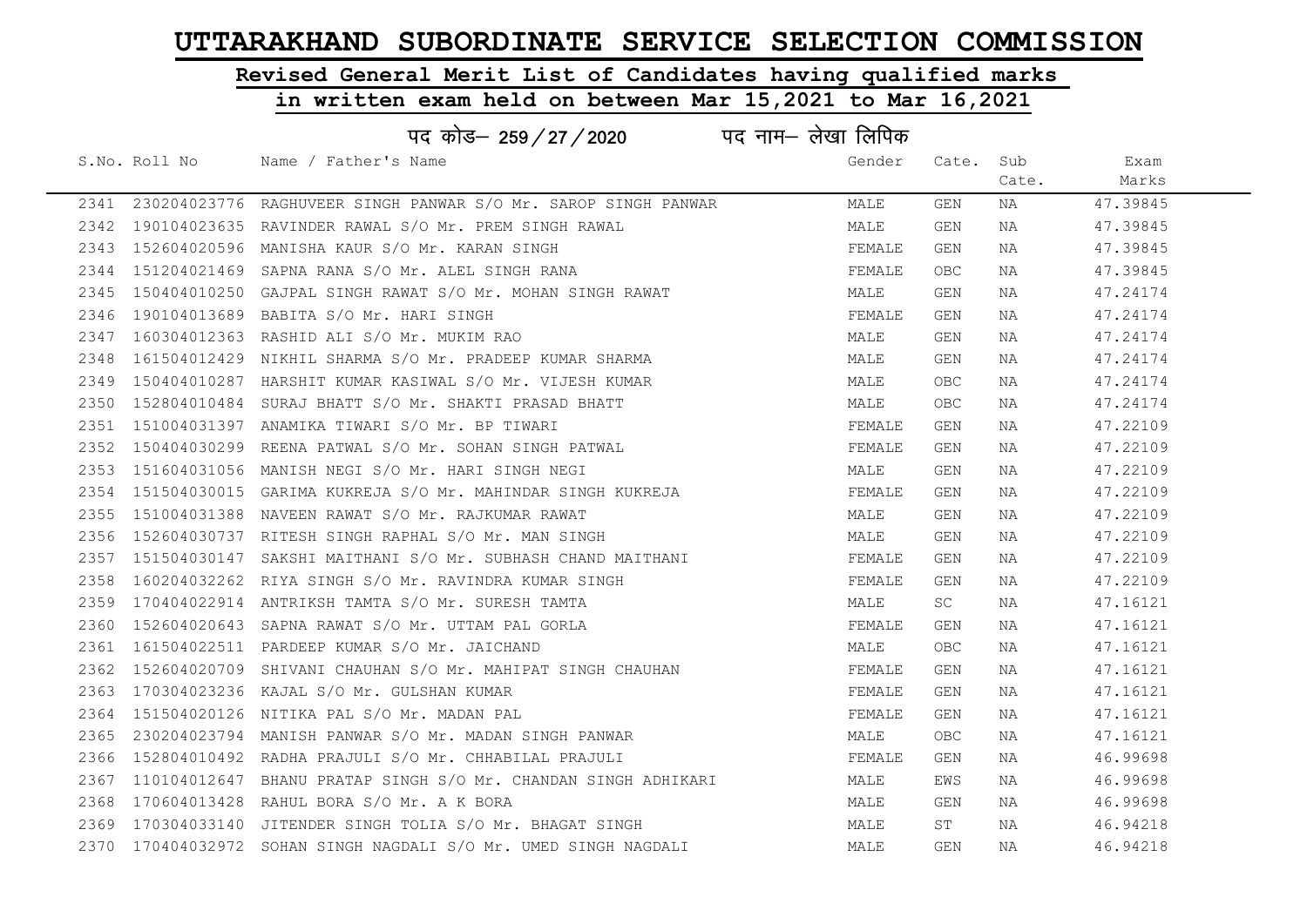## Revised General Merit List of Candidates having qualified marks

#### in written exam held on between Mar 15,2021 to Mar 16,2021

| पद कोड– 259/27/2020 पद नाम– लेखा लिपिक |               |                                                                     |        |           |       |          |  |  |
|----------------------------------------|---------------|---------------------------------------------------------------------|--------|-----------|-------|----------|--|--|
|                                        | S.No. Roll No | Name / Father's Name                                                | Gender | Cate. Sub |       | Exam     |  |  |
|                                        |               |                                                                     |        |           | Cate. | Marks    |  |  |
|                                        |               | 2371 170404032815 PRADEEP SINGH S/O Mr. UJJAWL SINGH                | MALE   | GEN       | NA    | 46.94218 |  |  |
|                                        |               | 2372 152604030618 LAL SINGH S/O Mr. PAN SINGH                       | MALE   | GEN       | NA    | 46.94218 |  |  |
| 2373                                   |               | 152904031163 ATUL UNIYAL S/O Mr. MAHANAND UNIYAL                    | MALE   | GEN       | NA    | 46.94218 |  |  |
| 2374                                   |               | 170504032598  HITESH SINGH BHANDARI S/O Mr. NARENDRA SINGH BHANDARI | MALE   | GEN       | NA    | 46.94218 |  |  |
| 2375                                   |               | 170204033263 JASPAL SINGH S/O Mr. KUNWAR SINGH                      | MALE   | GEN       | NA    | 46.94218 |  |  |
|                                        |               | 2376 170204033176 ADITYA CHOWDHARY S/O Mr. V N CHOWDHARY            | MALE   | GEN       | NA    | 46.94218 |  |  |
| 2377                                   |               | 152604030605 POOJA SARKAR S/O Mr. GOVIND SARKAR                     | FEMALE | GEN       | NA    | 46.94218 |  |  |
| 2378                                   |               | 170504032597 AMBA DUTT BAHUGUNA S/O Mr. SHANKAR DUTT BAHUGUNA       | MALE   | GEN       | NA    | 46.94218 |  |  |
| 2379                                   |               | 152804030400 KM NIDHI S/O Mr. SUNIL KUMAR KAMBOJ                    | FEMALE | OBC.      | NA    | 46.94218 |  |  |
| 2380                                   |               | 170304033122 HARISUMAN SINGH NEGI S/O Mr. GANGA SINGH NEGI          | MALE   | GEN       | NA    | 46.94218 |  |  |
| 2381                                   |               | 150404030343 SANDHYA S/O Mr. RAKESH CHANDRA BANGWAL                 | FEMALE | GEN       | NA    | 46.94218 |  |  |
| 2382                                   |               | 152804030478 KARAN DEWAN S/O Mr. MAHENDER PAL DEWAN                 | MALE   | GEN       | NA    | 46.94218 |  |  |
|                                        |               | 2383 161504032471 KUMARI KAJAL S/O Mr. MOOLCHANDRA SHARMA           | FEMALE | GEN       | NA    | 46.94218 |  |  |
|                                        |               | 2384 180204033964 SARITA S/O Mr. MOHAN LAL                          | FEMALE | GEN       | NA    | 46.94218 |  |  |
| 2385                                   |               | 170304033147 MAHIMA GAHTORI S/O Mr. VIPIN CHANDRA GAHTORI           | FEMALE | GEN       | NA    | 46.94218 |  |  |
| 2386                                   |               | 152804030386 BOBY RAWAT S/O Mr. JEET SINGH RAWAT                    | FEMALE | GEN       | NA    | 46.94218 |  |  |
| 2387                                   |               | 170504032605 GAURAV RAWAT S/O Mr. BALWANT SINGH RAWAT               | MALE   | GEN       | NA    | 46.94218 |  |  |
| 2388                                   |               | 152604030626 GAURAV SINGH ASWAL S/O Mr. KAMAL SINGH ASWAL           | MALE   | GEN       | NA    | 46.94218 |  |  |
| 2389                                   |               | 151204031444 PRIYAM SHARMA S/O Mr. ARJUN KUMAR SHARMA               | MALE   | EWS       | NA    | 46.94218 |  |  |
| 2390                                   |               | 170204033159 RIYA BISHT S/O Mr. MAHIPAL SINGH BISHT                 | FEMALE | EWS       | NA    | 46.94218 |  |  |
| 2391                                   |               | 152604020682 NITIN S/O Mr. PRAMOD KUMAR                             | MALE   | GEN       | NA    | 46.92398 |  |  |
| 2392                                   |               | 140104023724 NEERAJ UPRETI S/O Mr. GANGA DUTT UPRETI                | MALE   | GEN       | NA    | 46.92398 |  |  |
| 2393                                   |               | 152904021168 SUNITA BHANDARI S/O Mr. R S BHANDARI                   | FEMALE | GEN       | NA    | 46.92398 |  |  |
| 2394                                   |               | 151204021494  MEENAKSHI DUKLAN S/O Mr. BISHESHWAR PRASAD DUKLAN     | FEMALE | GEN       | NA    | 46.92398 |  |  |
| 2395                                   |               | 170604023401 ADHAR GUPTA S/O Mr. LOKESH GUPTA                       | MALE   | GEN       | NA    | 46.92398 |  |  |
| 2396                                   |               | 170304023207 OMPAL SINGH S/O Mr. MOTI SINGH                         | MALE   | GEN       | NA    | 46.92398 |  |  |
| 2397                                   |               | 180204023818 PAWAN SINGH NEGI S/O Mr. GANGA SINGH                   | MALE   | GEN       | NA    | 46.92398 |  |  |
| 2398                                   |               | 152604020787 DIKSHA JAISWAL S/O Mr. SATPAL JAISWAL                  | FEMALE | GEN       | NA    | 46.92398 |  |  |
| 2399                                   |               | 160504021932 ABHILASHA CHAUDHARY S/O Mr. SUDHIR KUMAR               | FEMALE | OBC.      | NA    | 46.92398 |  |  |
|                                        |               | 2400 150504020797 ADITYA GODIYAL S/O Mr. ASHESH GODIYAL             | MALE   | GEN       | NA    | 46.92398 |  |  |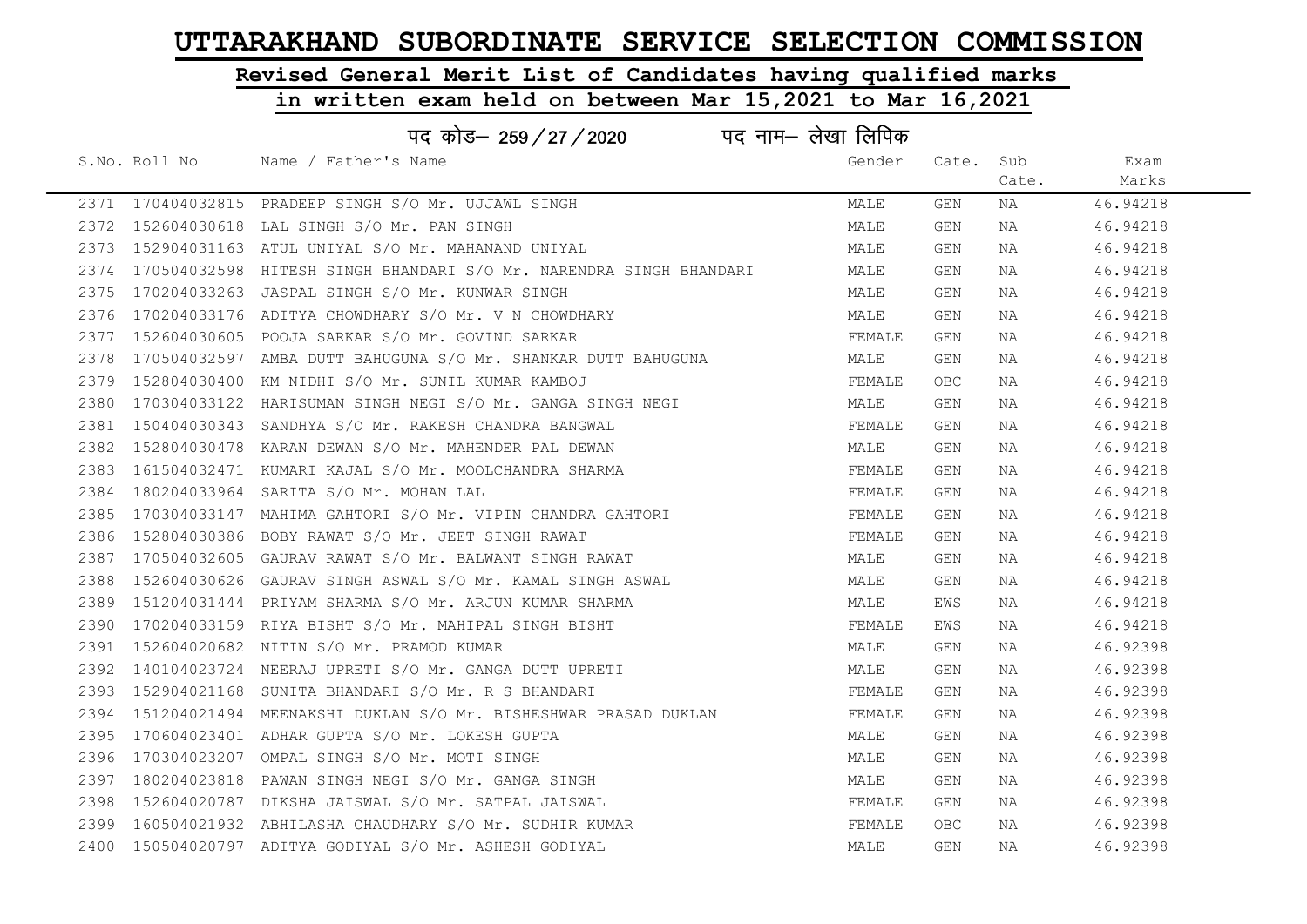# Revised General Merit List of Candidates having qualified marks

|      | पद नाम– लेखा लिपिक<br>पद कोड– 259 / 27 / 2020 |                                                                     |        |            |       |          |  |  |
|------|-----------------------------------------------|---------------------------------------------------------------------|--------|------------|-------|----------|--|--|
|      | S.No. Roll No                                 | Name / Father's Name                                                | Gender | Cate. Sub  |       | Exam     |  |  |
|      |                                               |                                                                     |        |            | Cate. | Marks    |  |  |
|      |                                               | 2401 150504010855 MAYA RAM S/O Mr. DAYA RAM                         | MALE   | GEN        | NA    | 46.75221 |  |  |
|      |                                               | 2402 151204011590 ARUN KUMAR S/O Mr. SHRI KRISHAN PAL               | MALE   | SC         | NA    | 46.75221 |  |  |
|      |                                               | 2403 170604013383 GAURAV KUMAR SAXENA S/O Mr. SATISH CHANDRA SAXENA | MALE   | GEN        | NA    | 46.75221 |  |  |
|      |                                               | 2404 190104013687 PAWAN PATHAK S/O Mr. JAGDISH CHANDRA PATHAK       | MALE   | GEN        | DFF   | 46.75221 |  |  |
| 2405 |                                               | 151504010187 SANJEEV SHARMA S/O Mr. ANIL SHARMA                     | MALE   | GEN        | NA    | 46.75221 |  |  |
| 2406 |                                               | 130104011747 ASHOK BISHT S/O Mr. KUNWAR SINGH BISHT                 | MALE   | GEN        | NA    | 46.75221 |  |  |
|      |                                               | 2407 110104012589 JYOTI S/O Mr. RAJENDRA SINGH                      | FEMALE | GEN        | NA    | 46.75221 |  |  |
| 2408 |                                               | 110104012563 DEEPAK CHANDRA BHATT S/O Mr. HARISH CHANDRA BHATT      | MALE   | EWS        | NA    | 46.75221 |  |  |
|      |                                               | 2409 151204011686 ADITYA RAWAT S/O Mr. SURENDRA SINGH RAWAT         | MALE   | GEN        | NA    | 46.75221 |  |  |
|      |                                               | 2410 152604010579 PRADEEP THAPLIYAL S/O Mr. RAMESH CHAND THAPLIYAL  | MALE   | GEN        | NA    | 46.75221 |  |  |
|      |                                               | 2411 160204012286 ADITI SHARMA S/O Mr. RAMESHWAR PRASAD             | FEMALE | GEN        | NA    | 46.75221 |  |  |
|      |                                               | 2412 150504010801 VIVEK SINGH S/O Mr. HOSHIYAR SINGH                | MALE   | GEN        | NA    | 46.75221 |  |  |
|      |                                               | 2413 180204013895 RAHUL NEGI S/O Mr. MAHENDRA SINGH NEGI            | MALE   | GEN        | NA    | 46.75221 |  |  |
|      |                                               | 2414 160204012235 NITIN KUMAR S/O Mr. BRAHM PRAKASH                 | MALE   | GEN        | NA    | 46.75221 |  |  |
|      |                                               | 2415 151504010011 RUPAM TIWARI S/O Mr. RAJKISHORE TIWARI            | FEMALE | GEN        | NA    | 46.75221 |  |  |
| 2416 |                                               | 151204011540 ABHISHEK DEVRANI S/O Mr. AKHILESH KUMAR                | MALE   | GEN        | NA    | 46.75221 |  |  |
| 2417 |                                               | 170304013154 PANKAJ NEGI S/O Mr. HARISH SINGH NEGI                  | MALE   | GEN        | NA    | 46.75221 |  |  |
| 2418 |                                               | 160304012375 SHIVAM KUMAR S/O Mr. NARESH KUMAR                      | MALE   | <b>OBC</b> | NA    | 46.75221 |  |  |
|      |                                               | 2419 160504011956 SONAM AGNIHOTRI S/O Mr. INDRA PRAKASH AGNIHOTRI   | FEMALE | GEN        | NA    | 46.75221 |  |  |
|      |                                               | 2420 152904021145 VISHAL S/O Mr. SURENDER KUMAR                     | MALE   | SC         | NA    | 46.68675 |  |  |
|      |                                               | 2421 170204023356 JYOTI TARAGI S/O Mr. H S TARAGI                   | FEMALE | GEN        | NA    | 46.68675 |  |  |
|      |                                               | 2422 150404020310 KULDEEP SINGH BISHT S/O Mr. KALYAN SINGH BISHT    | MALE   | GEN        | NA    | 46.68675 |  |  |
|      |                                               | 2423 160204022285 ASTHA KASHYAP S/O Mr. HIMMAT RAI KASHYAP          | FEMALE | GEN        | NA    | 46.68675 |  |  |
|      |                                               | 2424 150404020236 RAHUL KANOJIYA S/O Mr. CHIRANJEE LAL KANOJIYA     | MALE   | SC.        | NA    | 46.68675 |  |  |
|      |                                               | 2425 170204023312 VINOD SHARMA S/O Mr. DAYAL CHAND                  | MALE   | GEN        | NA    | 46.68675 |  |  |
|      |                                               | 2426 152604020737 SHAMA SIDDIOUI S/O Mr. M A A SIDDIOUI             | FEMALE | GEN        | NA    | 46.68675 |  |  |
|      |                                               | 2427  152804020499  KRITIKA BANDOONI S/O Mr. VINOD KUMAR BANDOONI   | FEMALE | GEN        | NA    | 46.68675 |  |  |
| 2428 |                                               | 152604020594 PREETI DHAUNDIYAL S/O Mr. SUDHAKAR DHAUNDIYAL          | FEMALE | GEN        | NA    | 46.68675 |  |  |
|      |                                               | 2429 170504022804 CHETAN JOSHI S/O Mr. B M JOSHI                    | MALE   | GEN        | NA    | 46.68675 |  |  |
|      |                                               | 2430 151204021704 ABHIJEET SINGH S/O Mr. SURESH KUMAR               | MALE   | GEN        | NA    | 46.68675 |  |  |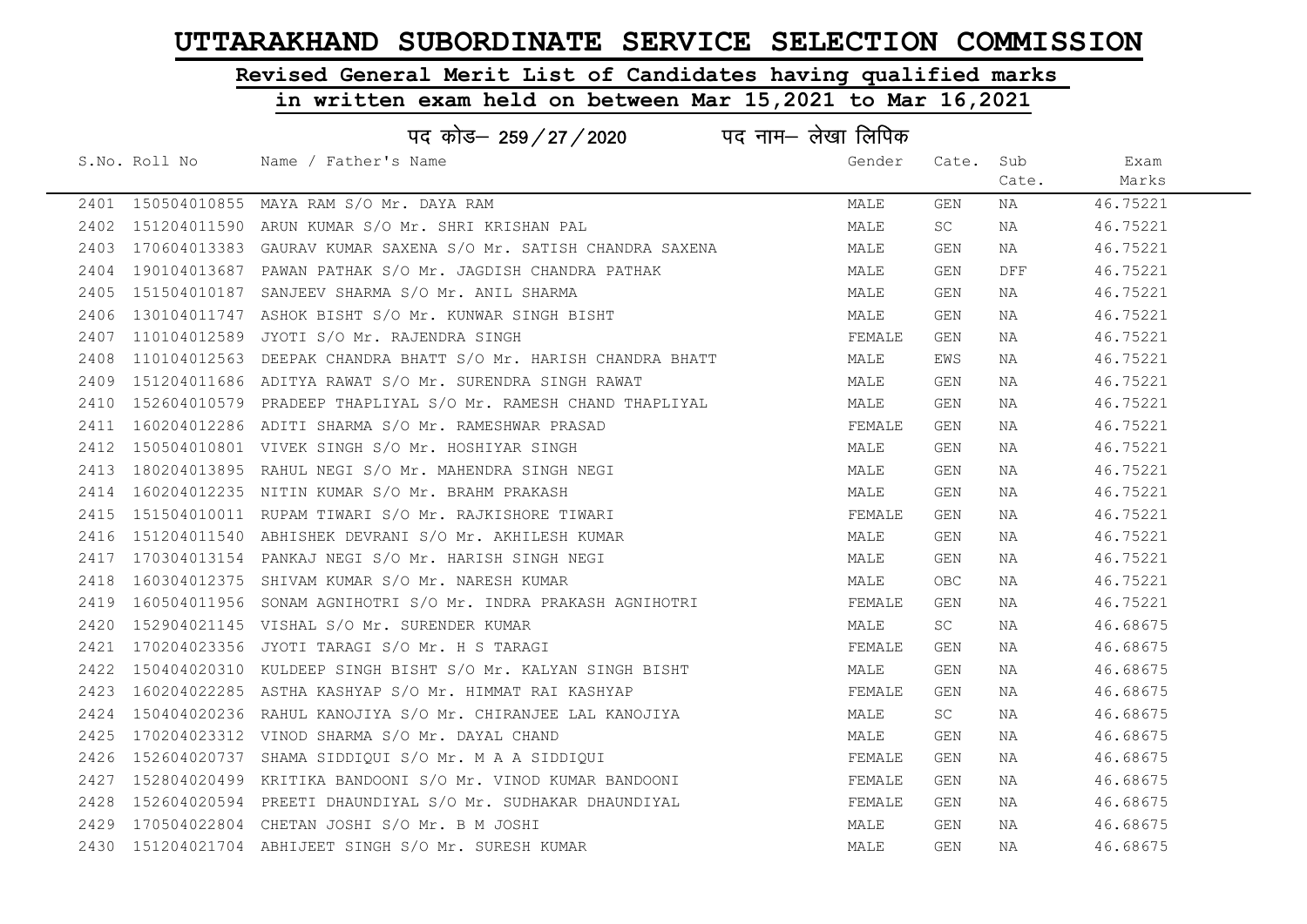# Revised General Merit List of Candidates having qualified marks

|      |                   | पद कोड– 259/27/2020                                              | पद नाम– लेखा लिपिक |            |       |          |
|------|-------------------|------------------------------------------------------------------|--------------------|------------|-------|----------|
|      | S.No. Roll No     | Name / Father's Name                                             | Gender             | Cate. Sub  |       | Exam     |
|      |                   |                                                                  |                    |            | Cate. | Marks    |
|      |                   | 2431 170604023423 KIRAN KARAKOTI S/O Mr. KUNDAN SINGH            | FEMALE             | GEN        | NA    | 46.68675 |
|      | 2432 170404022939 | SANDEEP KUMAR BHASHKAR S/O Mr. SATYPAL BHASHKAR                  | MALE               | <b>SC</b>  | NA    | 46.68675 |
| 2433 |                   | 180204023841 ANKIT S/O Mr. MOHAN CHANDRA MANJERA                 | MALE               | GEN        | NA    | 46.68675 |
| 2434 |                   | 160304022324 ANMOL VERMA S/O Mr. SANJAY VERMA                    | MALE               | GEN        | NA    | 46.68675 |
| 2435 |                   | 151604030992 DEEPAK CHAND KALA S/O Mr. SOHAN LAL KALA            | MALE               | GEN        | NA    | 46.66326 |
| 2436 |                   | 151204031587 MONICA RAWAT S/O Mr. BIRENDER SINGH RAWAT           | FEMALE             | GEN        | NA    | 46.66326 |
| 2437 |                   | 170604033324 GARIMA JOSHI S/O Mr. DAYA KRISHNA JOSHI             | FEMALE             | GEN        | NA    | 46.66326 |
| 2438 |                   | 170404032958 SHYAM SINGH RAWAT S/O Mr. RAJENDER SINGH RAWAT      | MALE               | GEN        | NA    | 46.66326 |
| 2439 |                   | 151804031231 RENU RAMOLA S/O Mr. BHAG CHAND RAMOLA               | FEMALE             | GEN        | NA    | 46.66326 |
| 2440 |                   | 150404030268 SAPNA PANWAR S/O Mr. VINOD SINGH PANWAR             | FEMALE             | OBC        | NA    | 46.66326 |
| 2441 |                   | 140104033725 MILAN SINGH BHANDARI S/O Mr. PUSHKAR SINGH BHANDARI | MALE               | GEN        | NA    | 46.66326 |
| 2442 |                   | 160304032331 UJJWAL KHATRI S/O Mr. DILIP KHATRI                  | MALE               | GEN        | NA    | 46.66326 |
| 2443 |                   | 120104033601 RAVINDRA CHAUBEY S/O Mr. DAYA KISHAN CHAUBEY        | MALE               | GEN        | NA    | 46.66326 |
| 2444 |                   | 170304033039 DEEPAK VERMA S/O Mr. VIJAY VERMA                    | MALE               | OBC        | NA    | 46.66326 |
| 2445 |                   | 152604030754 KESSHAV PANDEY S/O Mr. AGYARAM PANDEY               | MALE               | GEN        | NA    | 46.66326 |
| 2446 |                   | 170404032961 MEGHA BISHT S/O Mr. M S BISHT                       | FEMALE             | GEN        | NA    | 46.66326 |
| 2447 |                   | 170504032704 KAVITA JEENA S/O Mr. NARAYAN SINGH                  | FEMALE             | GEN        | NA    | 46.66326 |
| 2448 |                   | 160504031880 AMAN GIRI S/O Mr. PRAVESH GIRI                      | MALE               | GEN        | NA    | 46.66326 |
| 2449 |                   | 190104013688 GAURAV SINGH BISHT S/O Mr. LALIT MOHAN BISHT        | MALE               | GEN        | NA    | 46.50745 |
| 2450 |                   | 151204011501 JYOTI SHAH S/O Mr. BHARPOOR LAL SHAH                | FEMALE             | SC         | NA    | 46.50745 |
| 2451 | 180204013828      | SHIVANI NEGI S/O Mr. BHAGWAN SINGH NEGI                          | FEMALE             | GEN        | NA    | 46.50745 |
| 2452 |                   | 152604010679 SAURAV RAWAT S/O Mr. SUMAN SINGH RAWAT              | MALE               | GEN        | NA    | 46.50745 |
| 2453 |                   | 151004011390 NITIN MEHRA S/O Mr. TARA SINGH MEHRA                | MALE               | GEN        | NA    | 46.50745 |
| 2454 | 170304013102      | PRIYANKA NEGI S/O Mr. ANAND SINGH NEGI                           | FEMALE             | GEN        | NA    | 46.50745 |
| 2455 |                   | 110104022543 KULWANT KUMAR S/O Mr. MAHENDRA LAL                  | MALE               | SC         | NA    | 46.44952 |
| 2456 |                   | 151604020931 PARUL KOTHIYAL S/O Mr. HARI KRISHAN KOTHIYAL        | FEMALE             | GEN        | NA    | 46.44952 |
| 2457 |                   | 160604022070 SWATI CHAUDHARY S/O Mr. SHRIPAL SINGH               | FEMALE             | <b>OBC</b> | NA    | 46.44952 |
| 2458 |                   | 180204023830 SUSHMA BISHT S/O Mr. KULDEEP SINGH BISHT            | FEMALE             | GEN        | NA    | 46.44952 |
|      |                   | 2459 170404022850 PIYUSH BHATT S/O Mr. GIRISH CHANDRA BHATT      | MALE               | GEN        | NA    | 46.44952 |
|      |                   | 2460  161504032396  SANDEEP KUMAR S/O Mr. GANESH PRASAD          | MALE               | SC.        | NA    | 46.38435 |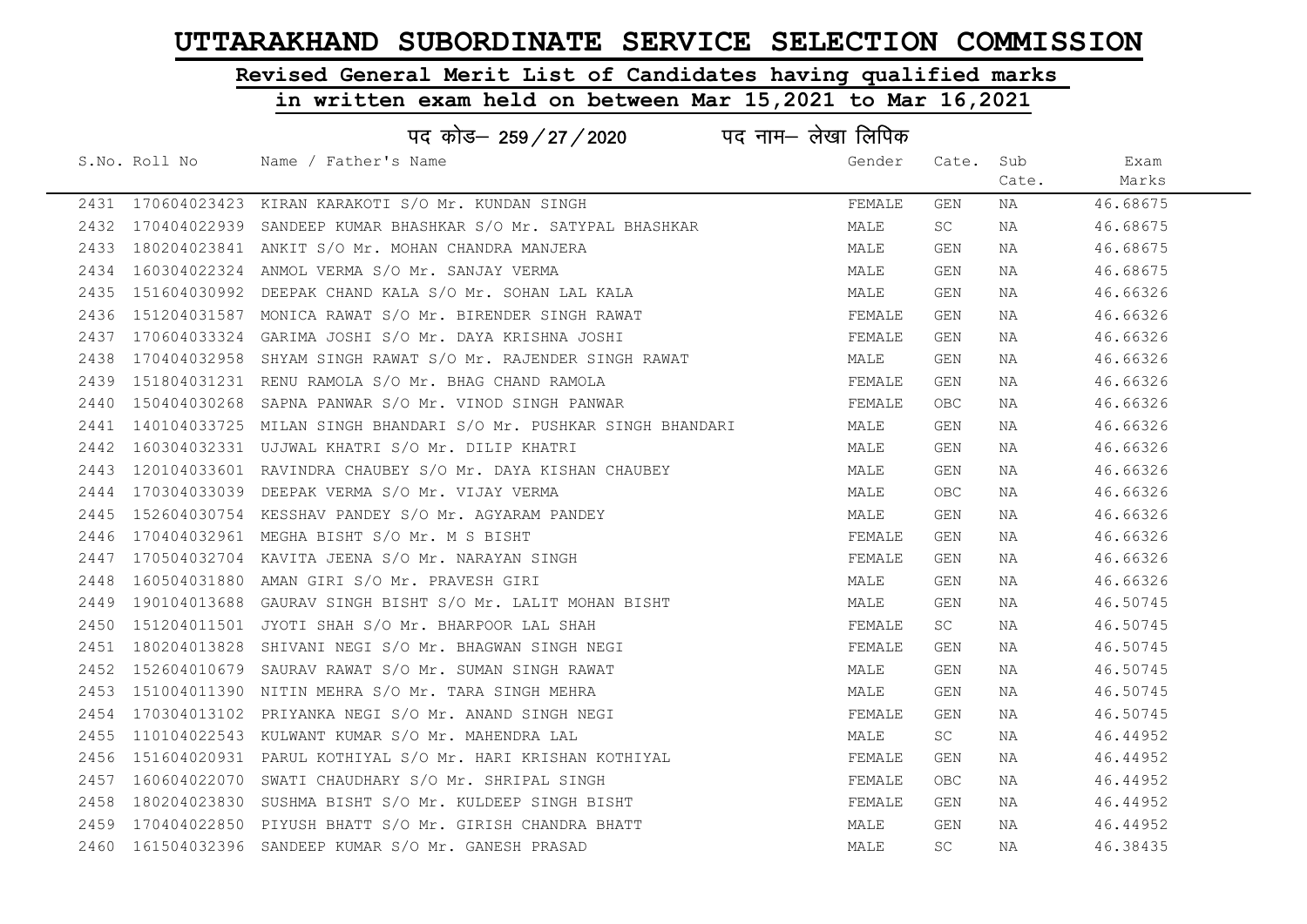# Revised General Merit List of Candidates having qualified marks

| पद नाम– लेखा लिपिक<br>पद कोड– 259/27/2020 |  |                                                                     |        |           |       |          |  |
|-------------------------------------------|--|---------------------------------------------------------------------|--------|-----------|-------|----------|--|
|                                           |  | S.No. Roll No Mame / Father's Name                                  | Gender | Cate. Sub |       | Exam     |  |
|                                           |  |                                                                     |        |           | Cate. | Marks    |  |
|                                           |  | 2461 151604031030 AJAY SATI S/O Mr. KANTA PRASAD SATI               | MALE   | GEN       | NA    | 46.38435 |  |
|                                           |  | 2462 152604030609 SANNU NEGI S/O Mr. SURENDRA SINGH                 | FEMALE | GEN       | NA    | 46.38435 |  |
| 2463                                      |  | 151504030215 ANITA BISHT S/O Mr. NARAYAN SINGH BISHT                | FEMALE | GEN       | NA    | 46.38435 |  |
| 2464                                      |  | 152604030566 PRIYANKA BANGARI S/O Mr. ROSHAN LAL                    | FEMALE | SC.       | NA    | 46.38435 |  |
| 2465                                      |  | 151504030126 ADITYA BANGWAL S/O Mr. DEVESH BANGWAL                  | MALE   | GEN       | NA    | 46.38435 |  |
| 2466                                      |  | 170304013170 SACHIN NEGI S/O Mr. BHUPENDRA PAL SINGH                | MALE   | GEN       | NA    | 46.26269 |  |
| 2467                                      |  | 161504012451 NAMAN PANT S/O Mr. PURAN PANT                          | MALE   | GEN       | NA    | 46.26269 |  |
| 2468                                      |  | 151604010981 ANIL SINGH FARSWAN S/O Mr. BALWANT SINGH FARSWAN       | MALE   | GEN       | NA    | 46.26269 |  |
| 2469                                      |  | 152604010603 NITIKA BHATTWAL S/O Mr. SOHAN KUMAR                    | FEMALE | SC.       | NA    | 46.26269 |  |
| 2470                                      |  | 170504012740 SURAJ GHOSH S/O Mr. RANJAN GHOSH                       | MALE   | GEN       | NA    | 46.26269 |  |
| 2471                                      |  | 151004021347 VIKAS KUMAR S/O Mr. SOMPAL SINGH                       | MALE   | SC.       | NA    | 46.21228 |  |
|                                           |  | 2472 152904021178 PRAGYA S/O Mr. UDAY SINGH MEHAR                   | FEMALE | GEN       | NA    | 46.21228 |  |
| 2473                                      |  | 160604022071 MAUSAM LAKHERA S/O Mr. OMPRAKASH                       | FEMALE | GEN       | NA    | 46.21228 |  |
| 2474                                      |  | 210104021832 JAYANT RAWAT S/O Mr. SURAT SINGH RAWAT                 | MALE   | GEN       | NA    | 46.21228 |  |
| 2475                                      |  | 150504020891  CHARUSHIKHA KUMAR KATHAIT S/O Mr. SUNIL KUMAR KATHAIT | FEMALE | GEN       | NA    | 46.21228 |  |
| 2476                                      |  | 152804020441 MANISHA CHETTRI S/O Mr. MOHAN CHETTRI                  | FEMALE | GEN       | NA    | 46.21228 |  |
| 2477                                      |  | 180204023885 AAKANKSHA CHOPRA S/O Mr. ANIL KUMAR                    | FEMALE | SC        | NA    | 46.21228 |  |
| 2478                                      |  | 160204022237 MUKUL PANWAR S/O Mr. PRADEEP KUMAR                     | MALE   | GEN       | NA    | 46.21228 |  |
| 2479                                      |  | 170704033556 MANIK PANDEY S/O Mr. VINOD KUMAR PANDEY                | MALE   | GEN       | NA    | 46.10543 |  |
| 2480                                      |  | 170704033482 RISHI GROVER S/O Mr. AMREEK SINGH                      | MALE   | GEN       | NA    | 46.10543 |  |
| 2481                                      |  | 151204031473 PREETI RAWAT S/O Mr. KUNWAR SINGH RAWAT                | FEMALE | GEN       | NA    | 46.10543 |  |
| 2482                                      |  | 152904031172 YASHWANT SINGH S/O Mr. JAGDISH SINGH                   | MALE   | GEN       | NA    | 46.10543 |  |
| 2483                                      |  | 170204033281 MOHAMMED ADNAN S/O Mr. MAZHAR SIDDIQUI                 | MALE   | OBC       | NA    | 46.10543 |  |
| 2484                                      |  | 150504030894 NEHA BHARTI S/O Mr. SUNIL KUMAR                        | FEMALE | SC.       | NA    | 46.10543 |  |
| 2485                                      |  | 160304032317 VISHAL TOMAR S/O Mr. SANJAY KUMAR                      | MALE   | GEN       | NA    | 46.10543 |  |
| 2486                                      |  | 180204033929 SHIVANI RAWAT S/O Mr. ASHOK SINGH RAWAT                | FEMALE | GEN       | NA    | 46.10543 |  |
| 2487                                      |  | 170404032991 KHASHTI NANDAN PANDEY S/O Mr. JAGDISH CHANDRA PANDEY   | MALE   | GEN       | NA    | 46.10543 |  |
| 2488                                      |  | 170404012886 VASEEM MALIK S/O Mr. SHAMIM MALIK                      | MALE   | OBC.      | NA    | 46.01792 |  |
| 2489                                      |  | 190104013674 RENU RAWAL S/O Mr. BHUWAN SINGH RAWAL                  | FEMALE | GEN       | NA    | 46.01792 |  |
|                                           |  | 2490 152904011156 AYSHA REHMANI S/O Mr. ABDUL SALAM                 | FEMALE | GEN       | ΝA    | 46.01792 |  |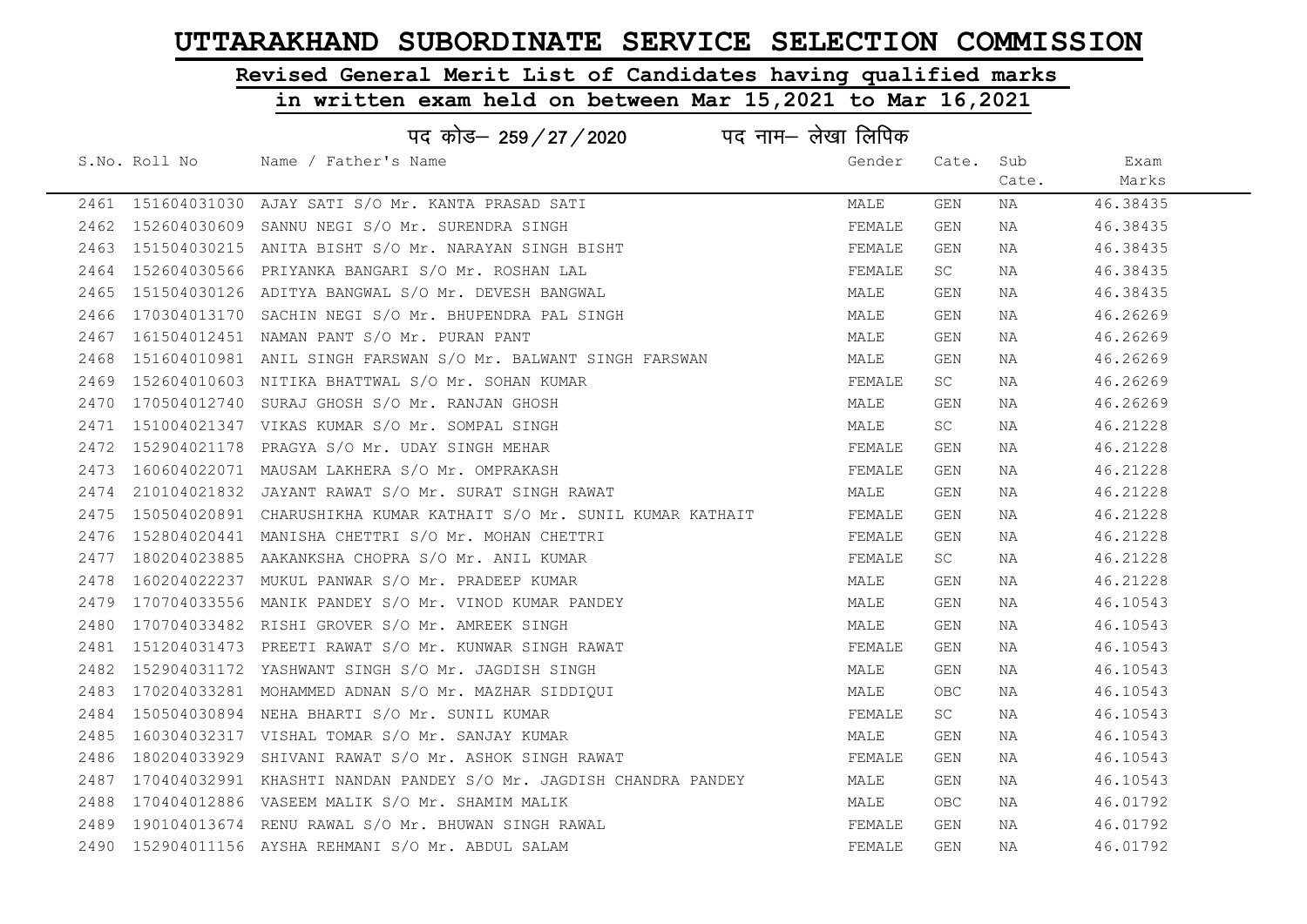# Revised General Merit List of Candidates having qualified marks

#### in written exam held on between Mar 15,2021 to Mar 16,2021

|      |               | पद कोड– 259/27/2020                                            | पद नाम– लेखा लिपिक |       |       |          |
|------|---------------|----------------------------------------------------------------|--------------------|-------|-------|----------|
|      | S.No. Roll No | Name / Father's Name                                           | Gender             | Cate. | Sub   | Exam     |
|      |               |                                                                |                    |       | Cate. | Marks    |
|      |               | 2491 140104013765 SANJAY MURARI S/O Mr. BADRI DATT MURARI      | MALE               | GEN   | NA    | 46.01792 |
| 2492 | 170604013499  | TANUJA Dasila S/O Mr. GANESH SINGH                             | FEMALE             | GEN   | NA    | 46.01792 |
| 2493 |               | 151204011579 ANIKET SINGH S/O Mr. JAGDISH SINGH                | MALE               | SC    | NA    | 46.01792 |
| 2494 |               | 152604010569 MOHIT TIWARI S/O Mr. CHANDI PRASAD TIWARI         | MALE               | GEN   | NA    | 46.01792 |
| 2495 | 170204013314  | SAKSHI MAURYA S/O Mr. NAURATAN SINGH                           | FEMALE             | OBC.  | NA    | 46.01792 |
| 2496 | 130104021790  | SHIV PRASAD S/O Mr. HARI BALLABH BHATT                         | MALE               | EWS   | NA    | 45.97505 |
| 2497 |               | 180204023864 VICKY KUMAR S/O Mr. RAMRATAN                      | MALE               | SC    | NA    | 45.97505 |
| 2498 |               | 170604023429 NARENDRA SINGH KHARAYAT S/O Mr. MANOHAR SINGH     | MALE               | GEN   | NA    | 45.97505 |
| 2499 | 151204021740  | SUKHVINDER KAUR S/O Mr. BALVINDER SINGH                        | FEMALE             | GEN   | NA    | 45.97505 |
| 2500 |               | 150504020799 DEEPAK S/O Mr. RAMESH PRASAD                      | MALE               | GEN   | NA    | 45.97505 |
| 2501 |               | 170604023410 ZAFRUDDIN S/O Mr. MOINUDDIN                       | MALE               | GEN   | NA    | 45.97505 |
| 2502 |               | 151504020010 SHOURYA GAIROLA S/O Mr. RAJESH GAIROLA            | MALE               | GEN   | NA    | 45.97505 |
| 2503 |               | 170504032635 GANESH SINGH DANGI S/O Mr. SHYAM SINGH DANGI      | MALE               | GEN   | NA    | 45.82652 |
| 2504 |               | 170304033128 BHAWANA SHAHI S/O Mr. KAMAL SINGH                 | FEMALE             | GEN   | NA    | 45.82652 |
| 2505 |               | 152604030781 ASHOK K KALRA S/O Mr. RAMESH MOHAN KALRA          | MALE               | GEN   | NA    | 45.82652 |
| 2506 |               | 150504030868 PUJA GUPTA S/O Mr. MANOJ KUMAR                    | FEMALE             | GEN   | NA    | 45.82652 |
| 2507 |               | 160504031893 AMAN DHULIYA S/O Mr. ANAND DHULIYA                | MALE               | GEN   | NA    | 45.82652 |
| 2508 | 170504032682  | MAMTA ARYA S/O Mr. UMMED RAM                                   | FEMALE             | SC    | ΝA    | 45.82652 |
| 2509 |               | 151604030922 VARTIKA PATWAL S/O Mr. UMESH SINGH PATWAL         | FEMALE             | GEN   | NA    | 45.82652 |
| 2510 |               | 151804011297 RAKESH BHATT S/O Mr. V P BHATT                    | MALE               | GEN   | NA    | 45.77316 |
| 2511 |               | 151204011736 UMESH PRAKASH GAUR S/O Mr. VED PRAKASH GAUR       | MALE               | GEN   | NA    | 45.77316 |
| 2512 |               | 151204011676 SRISHTI RAWAT S/O Mr. HINWAL SINGH RAWAT          | FEMALE             | ST    | NA    | 45.77316 |
|      |               | 2513 150404010269 AYUSH RAWAT S/O Mr. GAJENDRA PAL SINGH RAWAT | MALE               | GEN   | NA    | 45.77316 |
| 2514 |               | 150404010341 HIMANSHU THAPA S/O Mr. KUNDAN THAPA               | MALE               | GEN   | NA    | 45.77316 |
| 2515 |               | 180204023816 VEERENDRA RANA S/O Mr. RAJENDRA SINGH RANA        | MALE               | GEN   | NA    | 45.73782 |
| 2516 |               | 151204021734 KOMAL S/O Mr. PARMENDRA DUTT                      | FEMALE             | GEN   | NA    | 45.73782 |
| 2517 |               | 160604022175 SANJAY KUMAR S/O Mr. KANTI PRASAD                 | MALE               | SC    | NA    | 45.73782 |
| 2518 |               | 152604020566 ARUN GUSAIN S/O Mr. RAM CHANDER SINGH GUSAIN      | MALE               | GEN   | NA    | 45.73782 |
| 2519 |               | 150404020298 RADHIKA S/O Mr. KHUSHI RAM                        | FEMALE             | GEN   | NA    | 45.73782 |
|      |               | 2520 151004021353 AKANSHA S/O Mr. VINOD BALUNI                 | FEMALE             | GEN   | NA    | 45.73782 |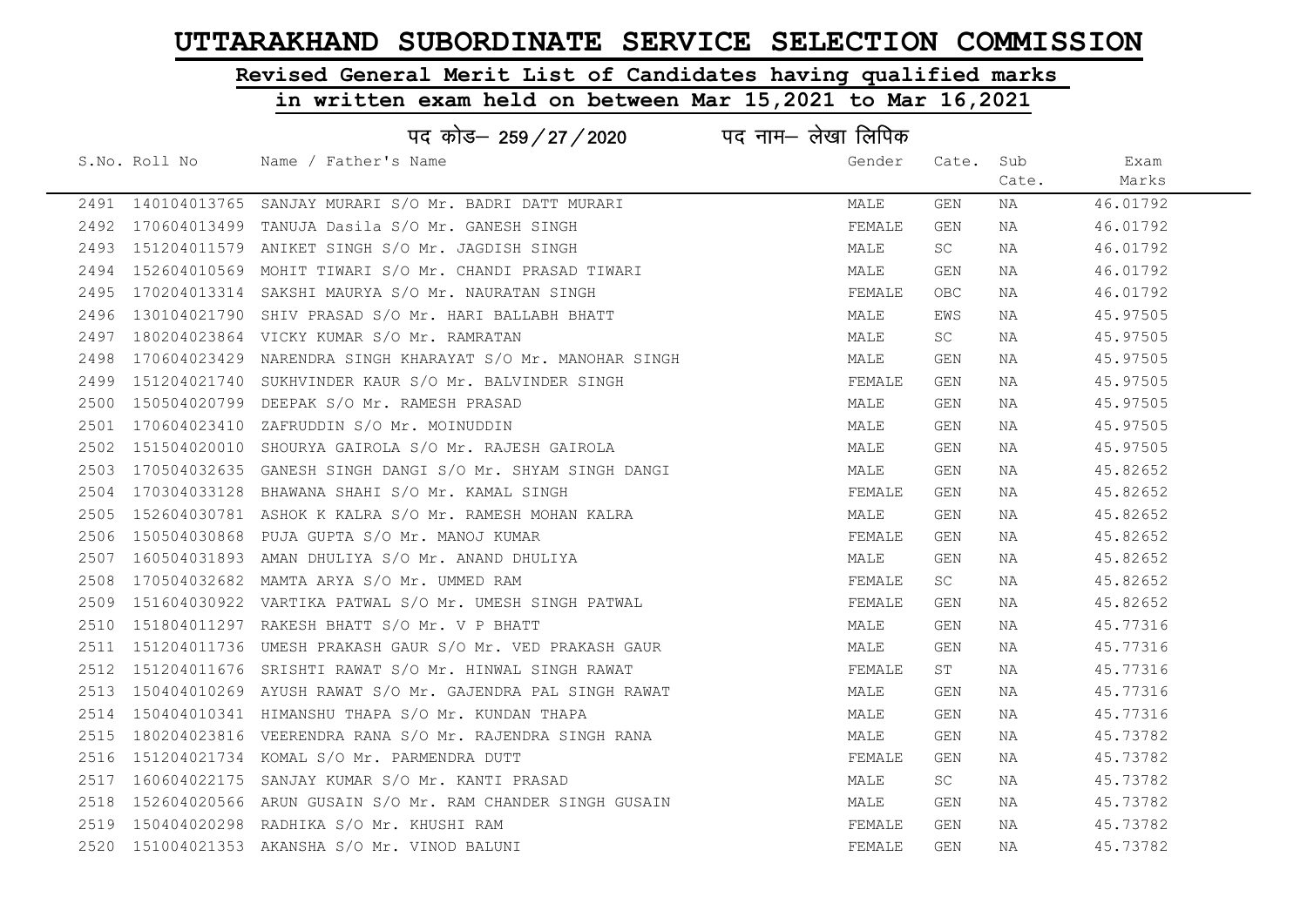# Revised General Merit List of Candidates having qualified marks

#### in written exam held on between Mar 15,2021 to Mar 16,2021

|      |               | पद कोड– 259/27/2020 पद नाम– लेखा लिपिक                            |        |       |       |          |
|------|---------------|-------------------------------------------------------------------|--------|-------|-------|----------|
|      | S.No. Roll No | Name / Father's Name                                              | Gender | Cate. | Sub   | Exam     |
|      |               |                                                                   |        |       | Cate. | Marks    |
|      |               | 2521 150504020851 MEGHA PUNDIR S/O Mr. K S PUNDIR                 | FEMALE | GEN   | NA    | 45.73782 |
| 2522 | 152604020779  | DIKSHA RATURI S/O Mr. SHRI KANT RATURI                            | FEMALE | GEN   | NA    | 45.73782 |
| 2523 |               | 140104033723 RAJESH CHANDRA JOSHI S/O Mr. PITAMBAR DATT JOSHI     | MALE   | GEN   | NA    | 45.54760 |
| 2524 | 170504032620  | PANKAJ CHAUHAN S/O Mr. CHANDRAPAL SINGH                           | MALE   | GEN   | NA    | 45.54760 |
| 2525 | 152604030597  | PANKAJ SEMWAL S/O Mr. MURTI RAM SEMWAL                            | MALE   | GEN   | NA    | 45.54760 |
| 2526 |               | 161504032393 AASH MOHAMMAD S/O Mr. SALEEM AHEMAD                  | MALE   | OBC   | NA    | 45.54760 |
| 2527 |               | 160504031995 BHAWANA BEDI S/O Mr. RAJU KASHLAY                    | FEMALE | SC    | NA    | 45.54760 |
| 2528 |               | 151204031511 HEMANT BISHT S/O Mr. MEHERWAN SINGH BISHT            | MALE   | GEN   | DFF   | 45.54760 |
| 2529 | 161504032449  | KUMARI DIPIKA S/O Mr. KEDAR SINGH                                 | FEMALE | GEN   | NA    | 45.54760 |
| 2530 | 160604032070  | AMAN KUMAR S/O Mr. NAND LAL                                       | MALE   | SC    | NA    | 45.54760 |
| 2531 |               | 152804030424  RAJESH SINGH S/O Mr. RAJENDRA SINGH BHANDARI        | MALE   | GEN   | NA    | 45.54760 |
| 2532 |               | 160504032011 NIDHI BHATT S/O Mr. NAND KISHORE                     | FEMALE | GEN   | NA    | 45.54760 |
| 2533 |               | 170304033130 YASH AGGARWAL S/O Mr. GOVIND AGGARWAL                | MALE   | GEN   | NA    | 45.54760 |
| 2534 |               | 170504032734 MOHIT SINGH DARMAL S/O Mr. PURAN SINGH DARMAL        | MALE   | GEN   | NA    | 45.54760 |
| 2535 |               | 160204032227 SHOBHIT GUPTA S/O Mr. RAMESH CHAND GUPTA             | MALE   | GEN   | NA    | 45.54760 |
| 2536 | 180204033987  | SAGAR RAWAT S/O Mr. HARENDRA SINGH RAWAT                          | MALE   | GEN   | NA    | 45.54760 |
| 2537 |               | 160504031957 KM RUCHI S/O Mr. SURENDRA KUMAR                      | FEMALE | OBC   | NA    | 45.54760 |
| 2538 | 152604030655  | NIKHIL ADHIKARI S/O Mr. KRIPAL SINGH ADHIKARI                     | MALE   | GEN   | NA    | 45.54760 |
| 2539 |               | 152604030651 RAJAT KUMAR S/O Mr. SOHAN KUMAR                      | MALE   | GEN   | NA    | 45.54760 |
| 2540 |               | 130104031790 RAVEENA RAWAT S/O Mr. GAMBHIR SINGH                  | FEMALE | GEN   | NA    | 45.54760 |
| 2541 |               | 170404012957 HARISH CHANDER UPRETI S/O Mr. NARAYAN DUTT UPRETI    | MALE   | GEN   | NA    | 45.52840 |
| 2542 | 170604013457  | PANKAJ KUMAR KHARKWAL S/O Mr. LALIT MOHAN KHARKWAL                | MALE   | GEN   | NA    | 45.52840 |
| 2543 |               | 160604012168  MANOJ SINGH BHANDARI S/O Mr. KARAN SINGH BHANDARI   | MALE   | GEN   | NA    | 45.52840 |
| 2544 | 151604010959  | SUMAN BISHT S/O Mr. GAJENDRA SINGH BISHT                          | FEMALE | GEN   | NA    | 45.52840 |
| 2545 | 152604010742  | MANISH SINGH NEGI S/O Mr. UMED SINGH NEGI                         | MALE   | OBC   | NA    | 45.52840 |
| 2546 | 170504012819  | ROHIT KUMAR S/O Mr. SAMAR PAL SINGH                               | MALE   | GEN   | NA    | 45.52840 |
| 2547 |               | 160604012049 VAIBHAV CHAUHAN S/O Mr. RAJKUMAR CHAUHAN             | MALE   | GEN   | NA    | 45.52840 |
| 2548 | 151804011199  | ROHAN BILWAL S/O Mr. SATENDRA KUMAR                               | MALE   | SC    | NA    | 45.52840 |
| 2549 | 152904011132  | SHAKSHI BHATT S/O Mr. OM PRAKASH BHATT                            | FEMALE | GEN   | NA    | 45.52840 |
|      |               | 2550 151804011295 ARVIND SINGH BARTWAL S/O Mr. UMED SINGH BARTWAL | MALE   | GEN   | NA    | 45.52840 |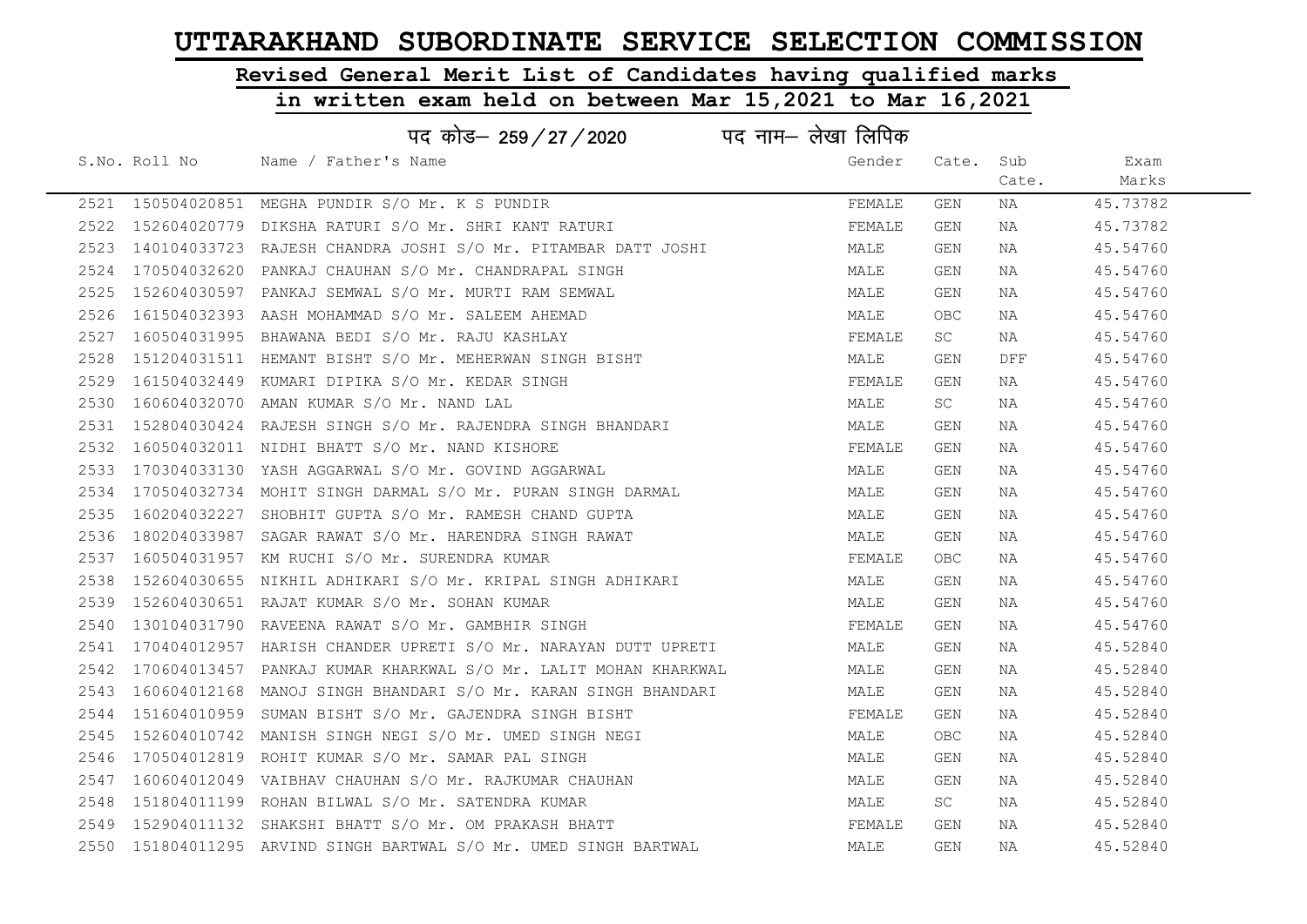# Revised General Merit List of Candidates having qualified marks

|      |               | पद नाम– लेखा लिपिक<br>पद कोड– 259 / 27 / 2020                    |        |            |            |          |
|------|---------------|------------------------------------------------------------------|--------|------------|------------|----------|
|      | S.No. Roll No | Name / Father's Name                                             | Gender | Cate.      | Sub        | Exam     |
|      |               |                                                                  |        |            | Cate.      | Marks    |
|      |               | 2551 160504012046 BHAVANA RAWAT S/O Mr. SURENDRA SINGH RAWAT     | FEMALE | GEN        | <b>DFF</b> | 45.52840 |
|      |               | 2552 150504010849 ASMITA SACHDEVA S/O Mr. ANAND PRAKASH SACHDEVA | FEMALE | GEN        | NA         | 45.52840 |
| 2553 |               | 151204011727 SUMIT BHATT S/O Mr. OM PRAKASH                      | MALE   | OBC        | NA         | 45.52840 |
| 2554 |               | 210104011815 LAKSHMI BHATT S/O Mr. GAUTAM PRASAD BHATT           | FEMALE | GEN        | NA         | 45.52840 |
| 2555 |               | 170304013083 ANUJ RANA S/O Mr. MANOJVEER SINGH RANA              | MALE   | GEN        | NA         | 45.52840 |
|      |               | 2556 151204011709 MEETALI MAHESHWARI S/O Mr. SANJAY TAORI        | FEMALE | GEN        | NA         | 45.52840 |
| 2557 |               | 170504012723 HARSHITA TEWARI S/O Mr. PRADEEP TEWARI              | FEMALE | GEN        | NA         | 45.52840 |
| 2558 |               | 160504011919 SAKSHI RATURI S/O Mr. DINESH CHANDRA RATURI         | FEMALE | GEN        | NA         | 45.52840 |
| 2559 | 160204012208  | SHWETA RAWAT S/O Mr. ELAM SINGH RAWAT                            | FEMALE | GEN        | NA         | 45.52840 |
| 2560 |               | 170604023478 SANJAY KUMAR S/O Mr. LACHCHHI RAM                   | MALE   | SC         | NA         | 45.50058 |
| 2561 |               | 170304023151 HEMRAJ SINGH BISHT S/O Mr. RAJENDRA SINGH BISHT     | MALE   | GEN        | NA         | 45.50058 |
| 2562 |               | 170504022832 RADHIKA CHAND S/O Mr. LALIT CHAND                   | FEMALE | GEN        | NA         | 45.50058 |
|      |               | 2563 152904021100 PRIYANKA S/O Mr. SHIV PRAKASH MAMGAIN          | FEMALE | GEN        | NA         | 45.50058 |
|      |               | 2564 170504022809 GOVIND SINGH S/O Mr. CHANDAN SINGH SATYAPAL    | MALE   | GEN        | NA         | 45.50058 |
| 2565 |               | 160604022190 MUNISH BALYAN S/O Mr. YASHPAL SINGH BALYAN          | MALE   | GEN        | NA         | 45.50058 |
| 2566 | 152604020586  | RAKHI GAUR S/O Mr. DINESH GAUR                                   | FEMALE | GEN        | NA         | 45.50058 |
|      |               | 2567 152604020752 MUKUL PANDEY S/O Mr. ANIL PANDEY               | MALE   | GEN        | NA         | 45.50058 |
| 2568 |               | 190104023637 KAMAL SINGH MARKAN S/O Mr. SHER SINGH MARKAN        | MALE   | GEN        | NA         | 45.50058 |
| 2569 |               | 170304023093 ESHA SARKAR S/O Mr. GOURANG CHANDRA SARKAR          | FEMALE | GEN        | NA         | 45.50058 |
| 2570 |               | 151204021454 BIPUL SINGH S/O Mr. RANBIR SINGH                    | MALE   | GEN        | NA         | 45.50058 |
|      |               | 2571 161504022497 ASHUTOSH S/O Mr. ANKUR KUMAR                   | MALE   | OBC        | NA         | 45.50058 |
| 2572 |               | 170404023053 PRABHAT UPADHYAY S/O Mr. BHUPENDRA DATT UPADHYAY    | MALE   | GEN        | NA         | 45.50058 |
| 2573 |               | 160604022052 PRATEEK CHAUHAN S/O Mr. SURENDRA SINGH CHAUHAN      | MALE   | GEN        | NA         | 45.50058 |
| 2574 |               | 151504020111 AMIT BHATT S/O Mr. MANOJ BHATT                      | MALE   | GEN        | NA         | 45.50058 |
| 2575 |               | 152904021063 ANKIT KUMAR BHATT S/O Mr. PRADEEP BHATT             | MALE   | GEN        | NA         | 45.50058 |
| 2576 |               | 170304023166 MADHUR KANOJIA S/O Mr. AJAY KANOJIA                 | MALE   | SC         | NA         | 45.50058 |
| 2577 |               | 170304023120 GAGAN PAL S/O Mr. MOTI RAM PAL                      | MALE   | GEN        | NA         | 45.50058 |
| 2578 |               | 170604023388 VISHAL GOSWAMI S/O Mr. DINESH GOSWAMI               | MALE   | <b>OBC</b> | NA         | 45.50058 |
|      |               | 2579 152604020642 AMAN MUNGRAJ S/O Mr. KANWAR SINGH              | MALE   | GEN        | NA         | 45.50058 |
|      |               | 2580 152604020734 YOUKTA VEDI S/O Mr. GURU SHARAN SINGH          | FEMALE | GEN        | NA         | 45.50058 |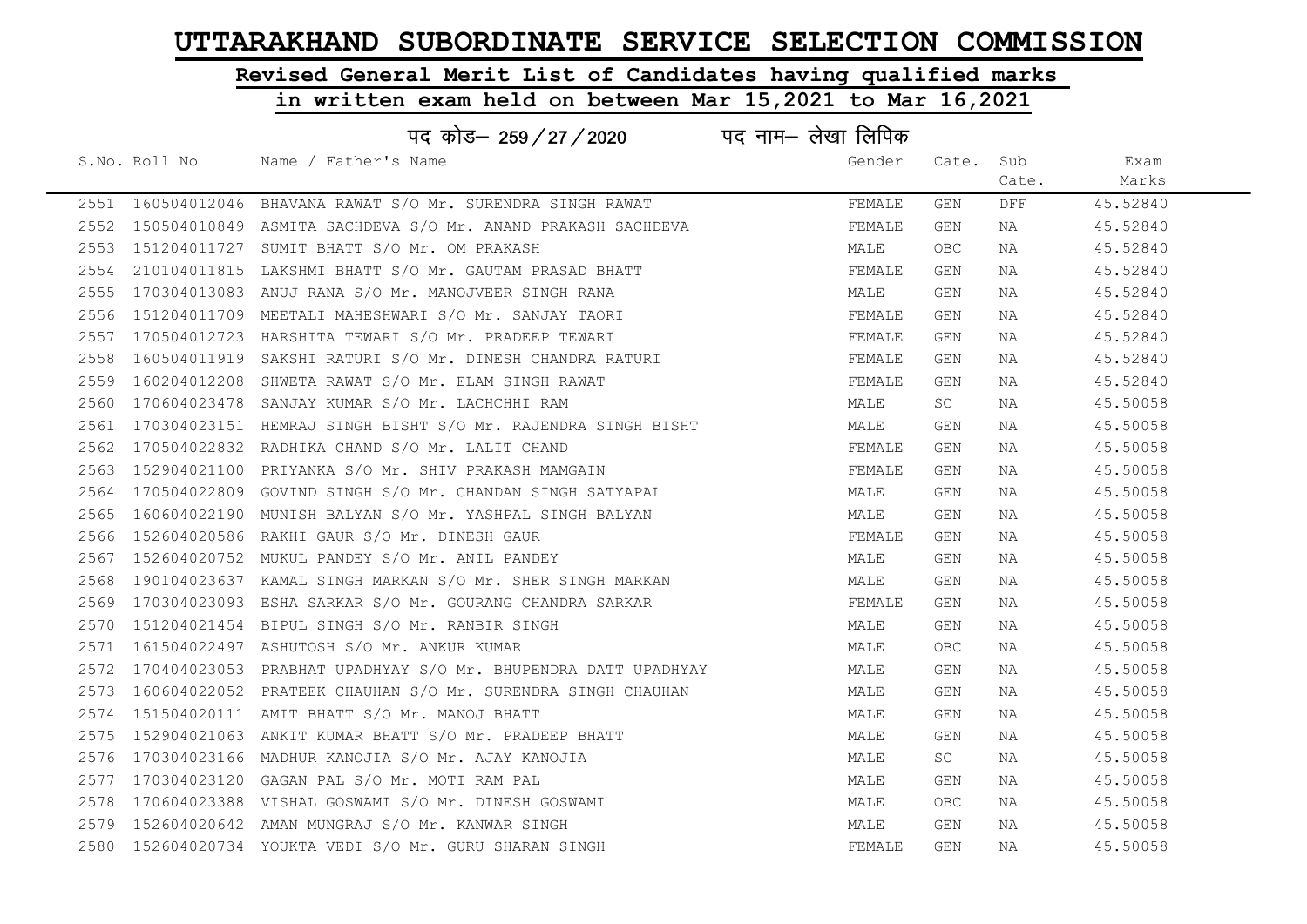# Revised General Merit List of Candidates having qualified marks

|      |               | पद कोड– 259/27/2020                                            | पद नाम– लेखा लिपिक |            |       |          |
|------|---------------|----------------------------------------------------------------|--------------------|------------|-------|----------|
|      | S.No. Roll No | Name / Father's Name                                           | Gender             | Cate. Sub  |       | Exam     |
|      |               |                                                                |                    |            | Cate. | Marks    |
|      |               | 2581 152904021159 ARUN TOMAR S/O Mr. VINOD KUMAR               | MALE               | GEN        | NA    | 45.50058 |
|      |               | 2582 110104022545 NAVEEN NATH S/O Mr. AMAR NATH                | MALE               | <b>OBC</b> | NA    | 45.50058 |
|      |               | 2583 152904021184 ANJALI CHAUHAN S/O Mr. ANAND SINGH CHAUHAN   | FEMALE             | ST         | NA    | 45.50058 |
| 2584 |               | 151004021350 KARAN SINGH RAWAT S/O Mr. HARI SINGH RAWAT        | MALE               | GEN        | NA    | 45.50058 |
| 2585 |               | 151504010074 ASHISH PRASAD S/O Mr. DEVI PRASAD                 | MALE               | GEN        | NA    | 45.28363 |
|      |               | 2586 152604010710 ANSHU THAKURI S/O Mr. MAN BAHADUR THAKURI    | MALE               | OBC        | NA    | 45.28363 |
| 2587 |               | 170404012985 SHEKHAR PRATAP SINGH S/O Mr. JAI PRAKASH SINGH    | MALE               | GEN        | NA    | 45.28363 |
| 2588 |               | 180204013859 AJENDER SINGH BISHT S/O Mr. HOSHIYAR SINGH BISHT  | MALE               | <b>GEN</b> | NA    | 45.28363 |
| 2589 |               | 190104013638 ARUN CHAND S/O Mr. BHAGWAN CHAND                  | MALE               | GEN        | NA    | 45.28363 |
| 2590 |               | 152804010399 TANYA DEVAL S/O Mr. VIJAY KUMAR DEVAL             | FEMALE             | GEN        | NA    | 45.28363 |
| 2591 |               | 180204013803 AMIT RAWAT S/O Mr. GAJENDER SINGH RAWAT           | MALE               | SC         | NA    | 45.28363 |
|      |               | 2592 160304012342 SANKET BISHT S/O Mr. BHIM SINGH BISHT        | MALE               | GEN        | NA    | 45.28363 |
|      |               | 2593 152604030713 SURABHI THAKUR S/O Mr. A K THAKUR            | FEMALE             | GEN        | NA    | 45.26869 |
|      |               | 2594 152604030716 PRIYANKA BHARTI S/O Mr. MOOL CHAND           | FEMALE             | SC         | NA    | 45.26869 |
| 2595 |               | 170404032753 BHOOMIKA PANT S/O Mr. GIRISH CHANDRA PANT         | FEMALE             | EWS        | NA    | 45.26869 |
| 2596 |               | 152604030768 ANSHIKA RAWAT S/O Mr. VIRENDRA SINGH RAWAT        | FEMALE             | GEN        | NA    | 45.26869 |
| 2597 |               | 210104031822 GAURAV KHATI S/O Mr. BAISAKH SINGH KHATI          | MALE               | GEN        | NA    | 45.26869 |
| 2598 |               | 150404030314 MAHENDRA SINGH NEGI S/O Mr. CHANDAN SINGH NEGI    | MALE               | GEN        | NA    | 45.26869 |
| 2599 |               | 170404023048 ANURADHA S/O Mr. RANJEET SINGH SONKAR             | FEMALE             | SC         | NA    | 45.26335 |
|      |               | 2600 152604020692 SHALU UBHIYAN S/O Mr. ATAR SINGH             | FEMALE             | <b>SC</b>  | NA    | 45.26335 |
| 2601 |               | 130104021742 VIKRAM Singh S/O Mr. NANDAN SINGH                 | MALE               | GEN        | NA    | 45.26335 |
|      |               | 2602 170604023422 MANOJ KATHAYAT S/O Mr. PURAN SINGH KATHAYAT  | MALE               | GEN        | NA    | 45.26335 |
| 2603 |               | 140104023742 PANKAJ OLI S/O Mr. AMAR SINGH OLI                 | MALE               | GEN        | NA    | 45.26335 |
| 2604 |               | 170304023116 CHANDRA SHEKHAR ARYA S/O Mr. BHEEM RAM ARYA       | MALE               | SC         | NA    | 45.26335 |
| 2605 |               | 152604020673 NIKITA SEMWAL S/O Mr. RAKESH SEMWAL               | FEMALE             | GEN        | NA    | 45.26335 |
|      |               | 2606 170204013272 BHOOPAL SINGH S/O Mr. NAIN SINGH             | MALE               | GEN        | NA    | 45.03887 |
| 2607 |               | 151504010212 ARVIND PRATAP SINGH BIST S/O Mr. AVTAR SINGH BIST | MALE               | GEN        | NA    | 45.03887 |
|      |               | 2608 110104012628 NEERAJ KUMAR S/O Mr. PUSHKAR LAL             | MALE               | SC         | NA    | 45.03887 |
| 2609 |               | 150404010311 SONAM RAWAT S/O Mr. BHAGAT SINGH RAWAT            | FEMALE             | GEN        | NA    | 45.03887 |
|      |               | 2610 170204013361 LUBINA MALIK S/O Mr. SHARIF AHMAD MALIK      | FEMALE             | <b>OBC</b> | NA    | 45.03887 |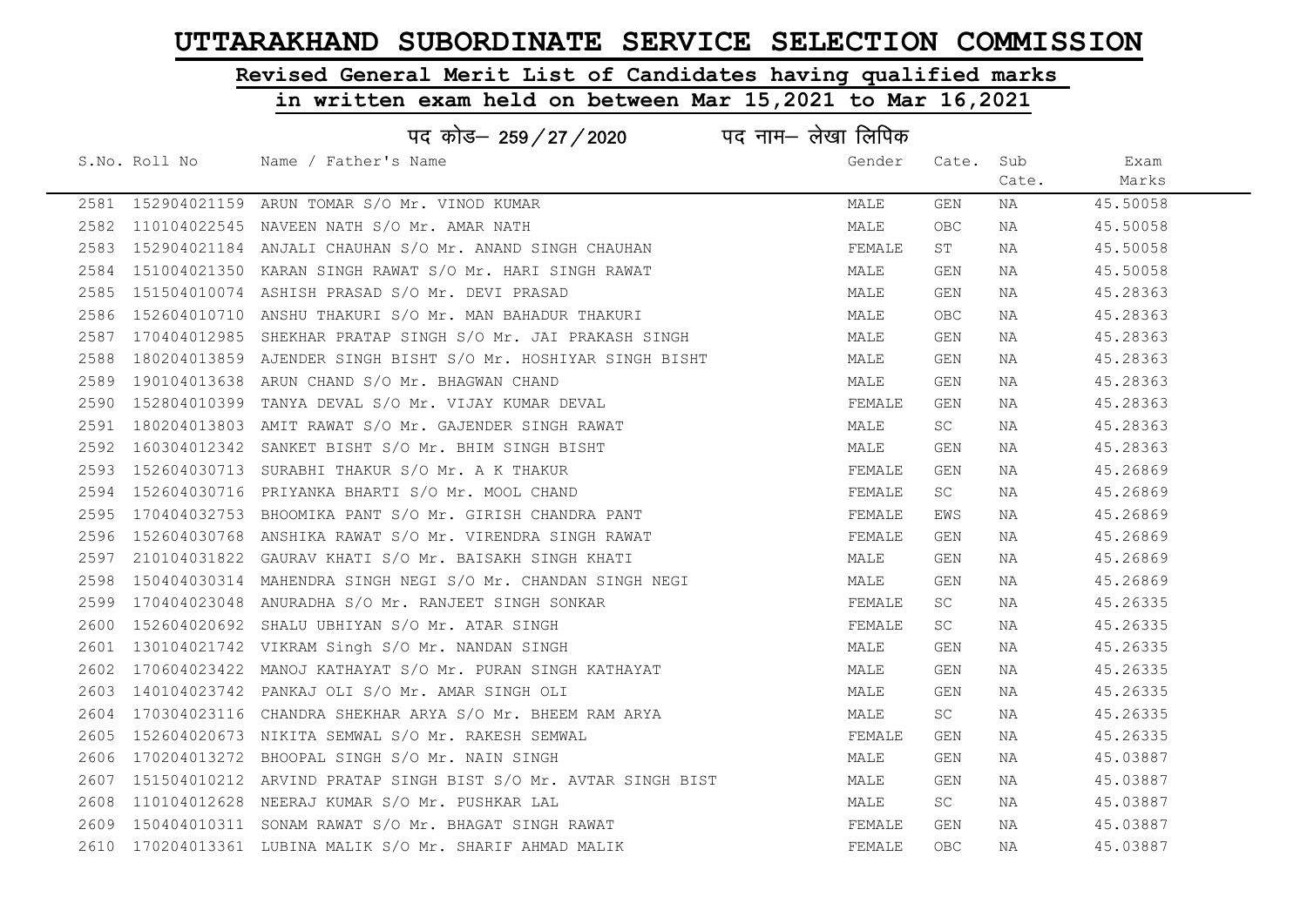# Revised General Merit List of Candidates having qualified marks

| पद नाम— लेखा लिपिक<br>पद कोड– 259/27/2020 |               |                                                                      |        |           |       |          |  |
|-------------------------------------------|---------------|----------------------------------------------------------------------|--------|-----------|-------|----------|--|
|                                           | S.No. Roll No | Name / Father's Name                                                 | Gender | Cate. Sub |       | Exam     |  |
|                                           |               |                                                                      |        |           | Cate. | Marks    |  |
|                                           |               | 2611 170504012769 PRAKASH CHANDRA KAPRI S/O Mr. MOHAN CHANDRA KAPRI  | MALE   | GEN       | NA    | 45.03887 |  |
|                                           |               | 2612 150404010313 PRIYANKA RAWAT S/O Mr. KRISHAN CHANDRA SINGH RAWAT | FEMALE | GEN       | ΝA    | 45.03887 |  |
|                                           |               | 2613 151204011571 SHUBHAM CHAUDHARY S/O Mr. RAJENDRA SINGH CHAUDHARY | MALE   | GEN       | ΝA    | 45.03887 |  |
|                                           |               | 2614 152904011149 KOMAL BHATT S/O Mr. JEEWANAND BHATT                | FEMALE | GEN       | NA    | 45.03887 |  |
| 2615                                      |               | 150404020296 MUKESH KUMAR S/O Mr. MAGANA LAL                         | MALE   | SC        | NA    | 45.02612 |  |
| 2616                                      |               | 170604023431 OMKAR PRAJAPATI S/O Mr. GHASI RAM PRAJAPATI             | MALE   | GEN       | ΝA    | 45.02612 |  |
|                                           |               | 2617 152604020603 ABHISHEK VAISH S/O Mr. BRIJ BHUSHAN VAISH          | MALE   | GEN       | NA    | 45.02612 |  |
| 2618                                      |               | 152804020439 VIRENDRA KUMAR S/O Mr. DEVLAL                           | MALE   | ST        | ΝA    | 45.02612 |  |
| 2619                                      |               | 151504020143 SHILPA BISHT S/O Mr. TAPENDAR SINGH                     | FEMALE | GEN       | ΝA    | 45.02612 |  |
| 2620                                      |               | 170504022705 NIKHIL CHAND S/O Mr. PRAKASH CHAND                      | MALE   | SC        | NA    | 45.02612 |  |
| 2621                                      |               | 151004021378 ROHIT KUMAR S/O Mr. VIPIN CHANDRA                       | MALE   | SC        | NA    | 45.02612 |  |
| 2622                                      |               | 170404032951 MANOJ KUMAR S/O Mr. RAM LAL                             | MALE   | SC.       | NA    | 44.98977 |  |
|                                           |               | 2623 170604033412 AADITI KAUSHAL S/O Mr. JAGDISH CHANDRA             | FEMALE | SC        | NA    | 44.98977 |  |
|                                           |               | 2624 140104023709 ABHISHEK KUMAR S/O Mr. BHAWAN RAM                  | MALE   | SC        | NA    | 44.78888 |  |
| 2625                                      |               | 190104033656 CHHAYA TAMTA S/O Mr. DINESH KUMAR                       | FEMALE | SC        | NA    | 44.71086 |  |
| 2626                                      |               | 180204023833 MANOJ KUMAR S/O Mr. BUDH SINGH                          | MALE   | SC        | NA    | 44.31442 |  |
| 2627                                      | 170204023320  | SUMIT KUMAR GAUR S/O Mr. GOVIND GAUR                                 | MALE   | <b>SC</b> | NA    | 44.31442 |  |
| 2628                                      |               | 152904021089 SANDHYA KOHLI S/O Mr. DHYAN CHANDRA KOHLI               | FEMALE | SC        | NA    | 44.31442 |  |
| 2629                                      |               | 150404020245 NIKHIL KUMAR S/O Mr. VIJAY KUMAR                        | MALE   | SC        | ΝA    | 44.31442 |  |
| 2630                                      |               | 160604012047 MANOJ KUMAR S/O Mr. RAJ KUMAR                           | MALE   | SC        | NA    | 44.30458 |  |
|                                           |               | 2631 152804030364 VIPAN KUMAR S/O Mr. INDRI RAM                      | MALE   | SC        | NA    | 44.15303 |  |
|                                           |               | 2632 150404030266 ANIL KUMAR S/O Mr. DALEEP RAM                      | MALE   | SC.       | NA    | 44.15303 |  |
|                                           |               | 2633 170704023560 MUKESH KUMAR S/O Mr. SUNDER LAL                    | MALE   | SC.       | NA    | 44.07718 |  |
| 2634                                      |               | 160504011931 AJAY KUMAR S/O Mr. RAM SAGAR                            | MALE   | SC        | ΝA    | 44.05982 |  |
| 2635                                      |               | 170504032613 RAMJI S/O Mr. MOTI CHANDRA                              | MALE   | SC        | NA    | 43.87411 |  |
| 2636                                      |               | 170504032693 ANJALI ARYA S/O Mr. BHUWAN CHANDRA                      | FEMALE | SC        | NA    | 43.87411 |  |
| 2637                                      |               | 151204021466 ARUN KUMAR S/O Mr. PRAMOD KUMAR                         | MALE   | SC        | ΝA    | 43.83995 |  |
| 2638                                      |               | 151204021722 NEETU PRASAD S/O Mr. RAJENDRA PRASAD                    | FEMALE | SC        | ΝA    | 43.83995 |  |
| 2639                                      |               | 161504012439 BHARTI S/O Mr. VIMAL KUMAR                              | FEMALE | SC        | NA    | 43.81505 |  |
|                                           |               | 2640 130104011790 SHRISTI NATHWAL S/O Mr. HARISH                     | FEMALE | SC        | NA    | 43.81505 |  |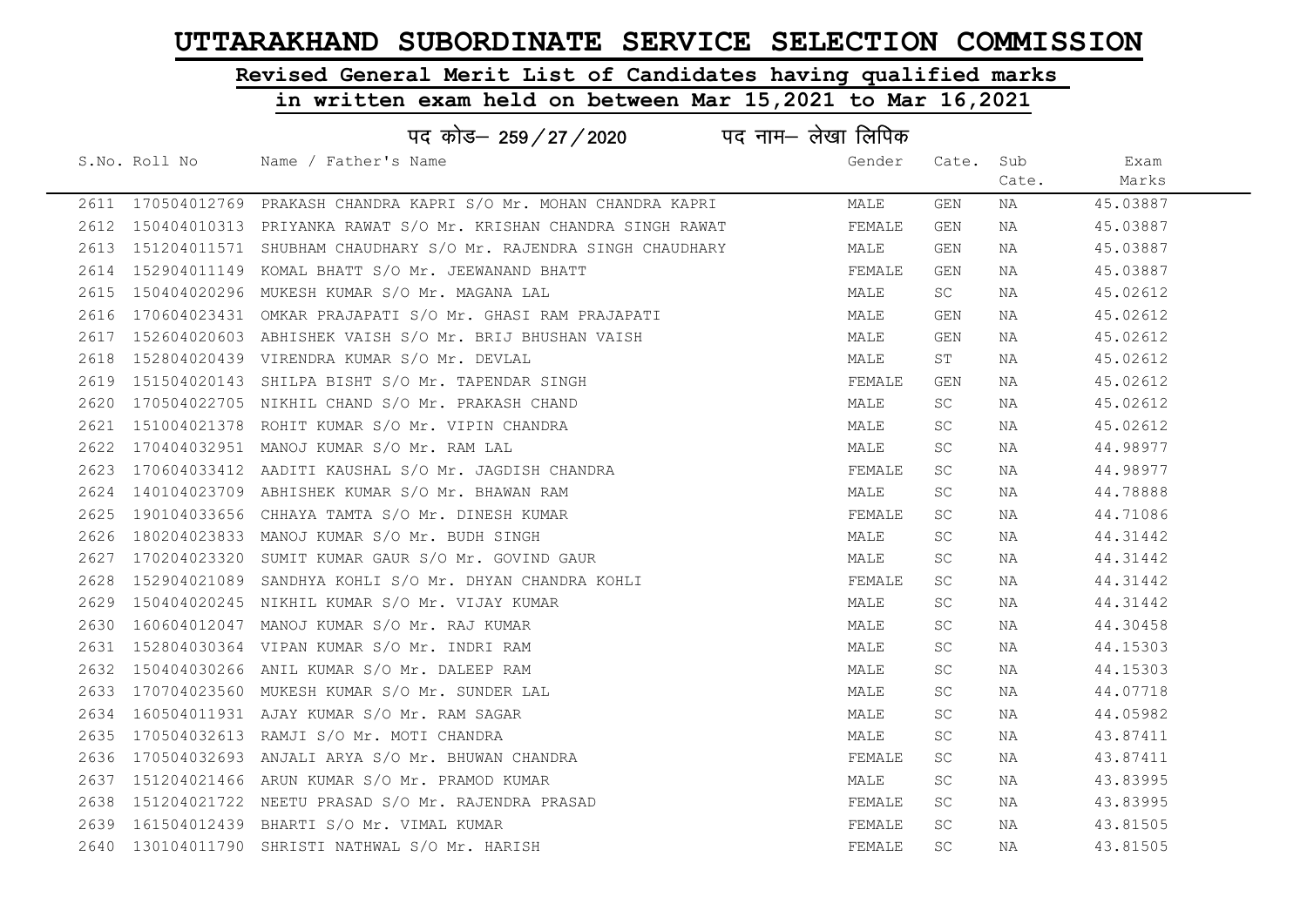# Revised General Merit List of Candidates having qualified marks

|      |               | पद कोड– 259/27/2020                                     | पद नाम— लेखा लिपिक |           |       |          |
|------|---------------|---------------------------------------------------------|--------------------|-----------|-------|----------|
|      | S.No. Roll No | Name / Father's Name                                    | Gender             | Cate.     | Sub   | Exam     |
|      |               |                                                         |                    |           | Cate. | Marks    |
|      |               | 2641 150404010228 ASHISH KUMAR S/O Mr. ANIL KUMAR       | MALE               | SC        | NA    | 43.81505 |
| 2642 | 160504021936  | PRADUM KUMAR TOMAR S/O Mr. SUSHIL KUMAR TOMAR           | MALE               | SC        | NA    | 43.60272 |
| 2643 |               | 152604020731 BRIJESH VISHWAKARMA S/O Mr. HARISH RAM     | MALE               | SC.       | NA    | 43.36548 |
| 2644 |               | 170604013406 JITENDRA KUMAR S/O Mr. GOPAL RAM           | MALE               | SC.       | NA    | 43.32553 |
| 2645 |               | 152804010415 SHIVANI BHATTWAL S/O Mr. BRIJ MOHAN        | FEMALE             | SC        | NA    | 43.32553 |
| 2646 |               | 150404010329 SATISH DOBHAL S/O Mr. INDRAM DOBHAL        | MALE               | ST        | NA    | 43.32553 |
| 2647 |               | 152804030385 ANJALI RAJPUT S/O Mr. BETAL SINGH RAJPUT   | FEMALE             | SC.       | NA    | 43.31628 |
| 2648 | 190104033648  | PRIYANKA S/O Mr. RAJENDRA PRASAD                        | FEMALE             | SC.       | NA    | 43.31628 |
| 2649 | 170504032728  | PANKAJ KOMRIYAL S/O Mr. SOHAN LAL                       | MALE               | SC.       | NA    | 43.31628 |
| 2650 |               | 170504032611 KARAN KUMAR ARYA S/O Mr. PRAKASH ARYA      | MALE               | SC        | NA    | 43.31628 |
| 2651 |               | 170404022922 ALOK KUMAR S/O Mr. SHER RAM ARYA           | MALE               | SC.       | NA    | 43.12825 |
| 2652 | 151004021392  | DEEPSHIKHA RAHI S/O Mr. CHAMAN PRAKASH RAHI             | FEMALE             | SC        | NA    | 43.12825 |
| 2653 |               | 151004021439 SAKSHI CHAUHAN S/O Mr. ATTAR SINGH CHAUHAN | FEMALE             | ST        | NA    | 43.12825 |
| 2654 |               | 130104021789 GAURAV CHANDRA S/O Mr. HARISHCHANDRA       | MALE               | SC.       | NA    | 43.12825 |
| 2655 |               | 210104031806 ANKIT PATHRIYAL S/O Mr. BIHARI LAL         | MALE               | SC        | NA    | 43.03737 |
| 2656 | 152904021112  | PARINEETA CHAUHAN S/O Mr. ARJUN SINGH CHAUHAN           | FEMALE             | ST        | NA    | 42.89102 |
| 2657 |               | 151504010093 MANSI S/O Mr. SUNIL                        | FEMALE             | SC        | NA    | 42.83600 |
| 2658 |               | 150504030816 NAVEEN KUMAR S/O Mr. DHAM SINGH            | MALE               | SC.       | NA    | 42.75845 |
| 2659 |               | 170504032663 SARESHWAR KUMAR S/O Mr. AKLU RAM           | MALE               | SC.       | NA    | 42.75845 |
| 2660 |               | 160504032026 POOJA S/O Mr. RAJ KUMAR                    | FEMALE             | SC.       | NA    | 42.75845 |
| 2661 |               | 152604030656 DEEPAK SAILANI S/O Mr. SRIPAT SINGH        | MALE               | SC        | NA    | 42.75845 |
| 2662 |               | 170404022966 RAJENDRA PRAKASH S/O Mr. NARAYAN PRASAD    | MALE               | SC        | NA    | 42.65378 |
| 2663 |               | 150504010837 JITENDRA PRAKASH S/O Mr. MOHAN LAL         | MALE               | <b>SC</b> | NA    | 42.59124 |
| 2664 | 151504030196  | SHASHI KUMAR S/O Mr. BALDEV SINGH                       | MALE               | SC        | NA    | 42.47954 |
| 2665 | 170604033361  | SUBODH SINGH RANA S/O Mr. KARTAR SINGH RANA             | MALE               | ST        | NA    | 42.47954 |
| 2666 |               | 160204022241 AKASH S/O Mr. RAGHUNATH                    | MALE               | SC        | NA    | 42.17932 |
| 2667 |               | 150404020264 MANSI PASSI S/O Mr. SUNIL PASSI            | FEMALE             | SC        | NA    | 42.17932 |
| 2668 |               | 110104012595 GIRISH KUMAR S/O Mr. TARA RAM              | MALE               | SC        | NA    | 41.85695 |
| 2669 | 152904021111  | SONAM SINGH S/O Mr. RAJ KUMAR SINGH                     | FEMALE             | SC        | NA    | 41.70485 |
|      |               | 2670 180204013865 ROHIT S/O Mr. DALI RAM                | MALE               | SC        | NA    | 41.61218 |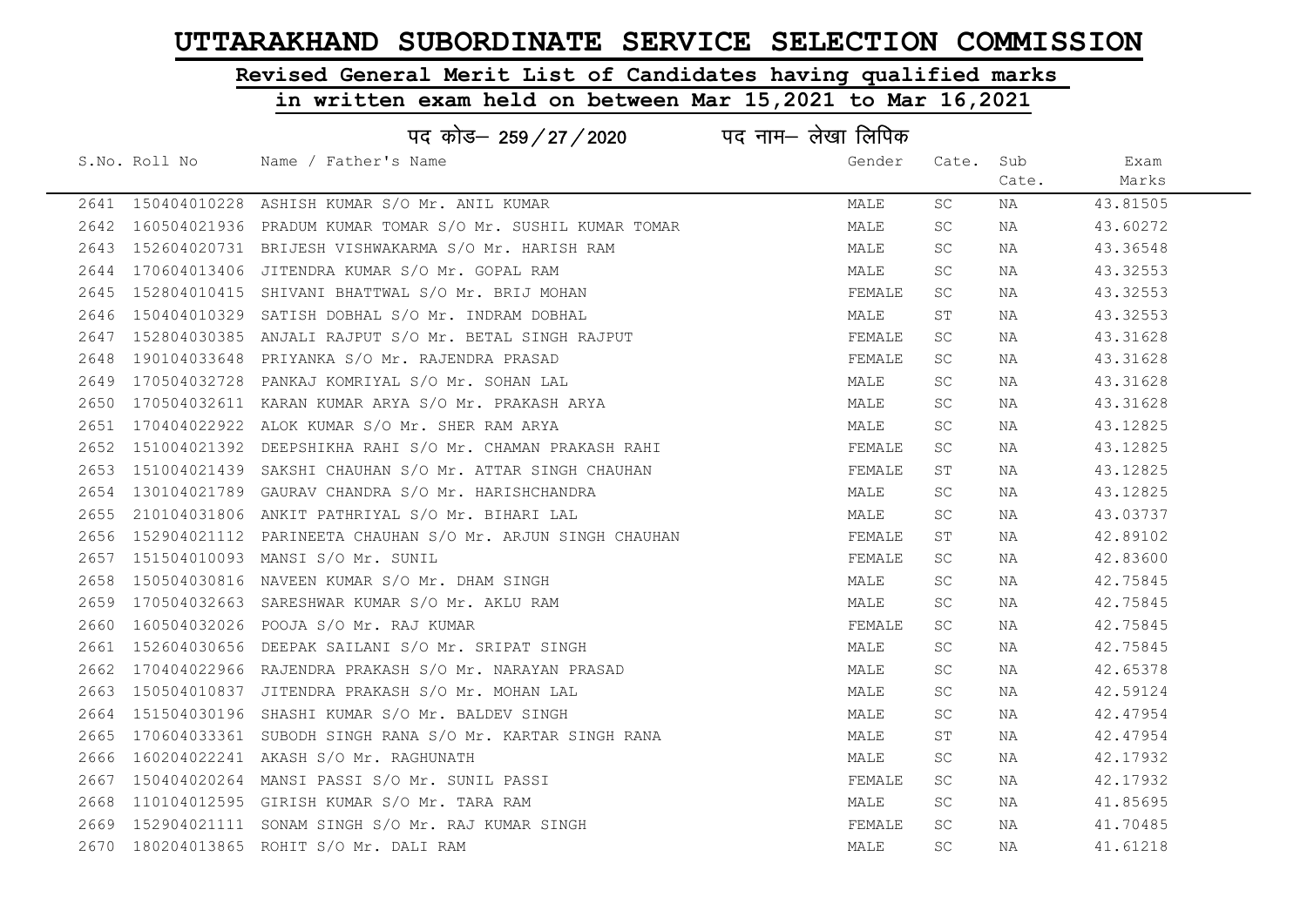# Revised General Merit List of Candidates having qualified marks

#### in written exam held on between Mar 15,2021 to Mar 16,2021

|      |               | पद कोड– 259/27/2020                                         | पद नाम— लेखा लिपिक |           |       |          |
|------|---------------|-------------------------------------------------------------|--------------------|-----------|-------|----------|
|      | S.No. Roll No | Name / Father's Name                                        | Gender             | Cate.     | Sub   | Exam     |
|      |               |                                                             |                    |           | Cate. | Marks    |
|      |               | 2671 151804021201 ANITA KUMARI SHARMA S/O Mr. SOM PRAKASH   | FEMALE             | SC        | NA    | 41.46762 |
| 2672 | 151604011008  | NITIN SINGH S/O Mr. PREM SINGH                              | MALE               | <b>SC</b> | NA    | 41.36742 |
| 2673 | 151504020030  | SUMIT KUMAR SELANI S/O Mr. RAJENDRA PRASAD                  | MALE               | <b>SC</b> | NA    | 41.23039 |
| 2674 |               | 170604023381 PAWAN KUMAR S/O Mr. BAHADUR RAM                | MALE               | SC.       | NA    | 41.23039 |
| 2675 |               | 152804010378 VASU KANOJIA S/O Mr. SANJAY KANOJIA            | MALE               | SC.       | NA    | 41.12266 |
| 2676 |               | 151204031643 USHA SHAH S/O Mr. GAURI LAL SHAH               | FEMALE             | SC.       | NA    | 41.08496 |
| 2677 | 161504022467  | SANJEEV KUMAR S/O Mr. TARA CHAND                            | MALE               | <b>SC</b> | NA    | 40.99315 |
| 2678 |               | 110104022639 HIMANSHU KUMAR S/O Mr. KISHAN RAM              | MALE               | SC        | NA    | 40.99315 |
| 2679 | 170304013242  | SUNIDHI KANT S/O Mr. UMESH CHANDRA                          | FEMALE             | SC.       | NA    | 40.87789 |
| 2680 |               | 160504011929 MOHIT S/O Mr. KISHAN CHAND                     | MALE               | SC.       | NA    | 40.87789 |
| 2681 | 160604032063  | SANJAY SINGH S/O Mr. SURENDER SINGH                         | MALE               | SC.       | NA    | 40.80604 |
| 2682 | 151504020085  | RAVINDER SINGH S/O Mr.                                      | MALE               | SC.       | NA    | 40.75592 |
| 2683 | 160504021944  | PANKAJ S/O Mr. SATYA PAL SINGH                              | MALE               | SC.       | NA    | 40.75592 |
| 2684 |               | 161504012461 SUMIT KUMAR S/O Mr. BABBAL KUMAR               | MALE               | SC.       | NA    | 40.63313 |
| 2685 |               |                                                             | FEMALE             | SC        | NA    | 40.52713 |
| 2686 | 170504032707  | DEEPAK KUMAR S/O Mr. RAMEKBAL                               | MALE               | <b>SC</b> | NA    | 40.52713 |
| 2687 | 151604020924  | SHALINI TAMTA S/O Mr. KESHAV TAMTA                          | FEMALE             | SC.       | NA    | 40.51869 |
| 2688 | 151504010022  | PRAJJWAL SINGH S/O Mr. RAVINDRA SINGH                       | MALE               | SC.       | NA    | 40.38836 |
| 2689 | 160204022199  | MANOJ KUMAR S/O Mr. RAM DAYAL SINGH                         | MALE               | SC        | NA    | 40.28145 |
| 2690 |               | 170504022721 BHAWANA S/O Mr. GANGA PRASAD                   | FEMALE             | SC        | NA    | 40.28145 |
| 2691 | 170304033146  | JAI PRAKASH S/O Mr. OM PRAKASH                              | MALE               | SC        | NA    | 40.24821 |
| 2692 |               | 170604033313 NITU RAWAT S/O Mr. INDER SINGH RAWAT           | FEMALE             | ST        | NA    | 40.24821 |
| 2693 |               | 120104023600 PRADEEP KUMAR S/O Mr. ISHWARI ARYA             | MALE               | SC        | NA    | 40.04422 |
| 2694 | 151604031043  | PARSHANT SINGH S/O Mr. RAJINDER SINGH                       | MALE               | <b>SC</b> | NA    | 39.96930 |
| 2695 | 151204031697  | SHIVANI BHARTI S/O Mr. KUNDI LAL BHARTI                     | FEMALE             | SC.       | NA    | 39.96930 |
| 2696 |               | 230204033760 AJAY VISHWAKARMA S/O Mr. KAMAL LAL VISHWAKARMA | MALE               | SC.       | NA    | 39.96930 |
| 2697 |               | 160504031867 ROHIT SAGAR S/O Mr. BIRAM SINGH                | MALE               | SC.       | NA    | 39.96930 |
| 2698 |               | 190104013671 NEELAM LASPAL S/O Mr. BHUPAL SINGH             | FEMALE             | ST        | NA    | 39.89884 |
| 2699 |               | 160504021886 YOGESH CHANDRA S/O Mr. SHOBHAN KUMAR           | MALE               | SC.       | NA    | 39.80699 |
| 2700 |               | 170404032894 GAURAV SINGH S/O Mr. SHYAM SINGH               | MALE               | ST        | NA    | 39.69038 |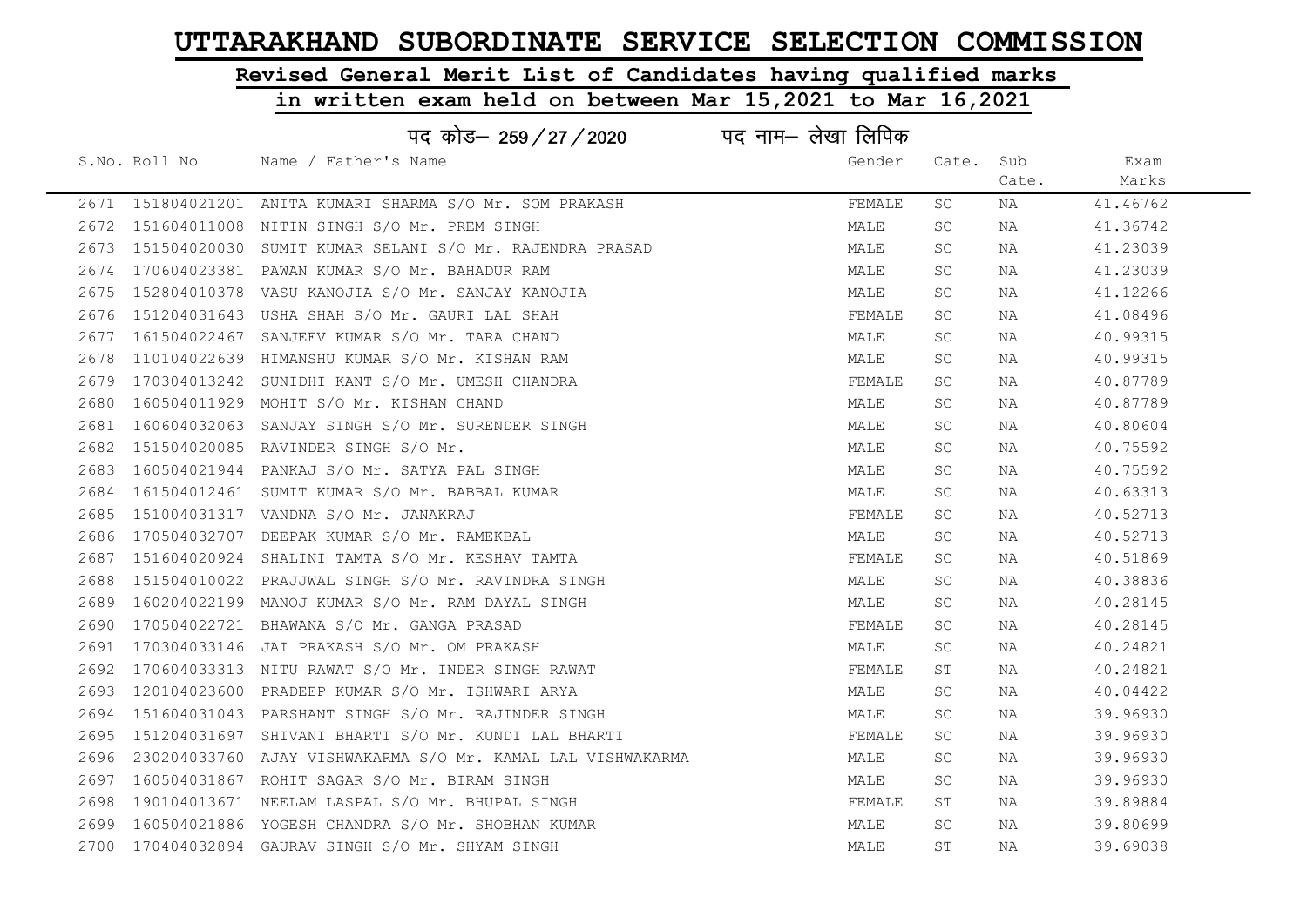# Revised General Merit List of Candidates having qualified marks

|      |               | पद कोड– 259/27/2020                                         | पद नाम– लेखा लिपिक |           |       |          |
|------|---------------|-------------------------------------------------------------|--------------------|-----------|-------|----------|
|      | S.No. Roll No | Name / Father's Name                                        | Gender             | Cate. Sub |       | Exam     |
|      |               |                                                             |                    |           | Cate. | Marks    |
|      |               | 2701 170704013571 PRADEEP KUMAR S/O Mr. KISHORI LAL         | MALE               | SC        | NA    | 39.65407 |
|      |               | 2702 151204011741 ARUN RATHORE S/O Mr. CHAMAN SINGH RATHORE | MALE               | ST        | NA    | 39.65407 |
| 2703 |               | 152604010537 SHIVANKER PASSI S/O Mr. OM PARKASH PASSI       | MALE               | SC.       | NA    | 39.65407 |
| 2704 |               | 230204013770 RAJESH KUMAR S/O Mr. DARSHAN LAL               | MALE               | SC        | NA    | 39.65407 |
| 2705 |               | 170704013530 SHARWAN KUMAR S/O Mr. MACHINDAR                | MALE               | SC.       | NA    | 39.65407 |
|      |               | 2706 151004011392 KM MUSKAN S/O Mr. SUNDER LAL              | FEMALE             | SC.       | NA    | 39.65407 |
| 2707 |               | 160204022251 MUKUL S/O Mr. RAVINDRA                         | MALE               | SC.       | NA    | 39.56975 |
| 2708 |               | 170404022992 PRAKASH CHANDRA ARYA S/O Mr. BACHI RAM ARYA    | MALE               | SC.       | NA    | 39.56975 |
| 2709 |               | 151804031255 NITISH CHANDRA S/O Mr. BUDHI RAM SARIYAL       | MALE               | SC.       | NA    | 39.41147 |
| 2710 |               | 150404010275 ABHISHEK S/O Mr. ROHIT                         | MALE               | SC.       | NA    | 39.40931 |
| 2711 |               | 170704013559 AMIT ARYA S/O Mr. RAMESH CHANDRA ARYA          | MALE               | SC.       | NA    | 39.40931 |
|      |               | 2712 152804010495 KRISHAN KUMAR ARYA S/O Mr. MADHO RAM      | MALE               | SC.       | NA    | 38.91978 |
|      |               | 2713 170704023549 MOHAN LAL S/O Mr. RAM LAL                 | MALE               | SC.       | NA    | 38.85805 |
| 2714 |               | 190104023622 KAPIL KUMAR S/O Mr. VINOD KUMAR                | MALE               | SC.       | NA    | 38.85805 |
|      |               | 2715 152604020755 ANIL ARYA S/O Mr. PREM PRAKASH ARYA       | MALE               | SC.       | NA    | 38.62082 |
| 2716 |               | 151004021437 RAJESH JOSHI S/O Mr. SITARAM JOSHI             | MALE               | ST        | NA    | 38.62082 |
| 2717 |               | 170604023405 ASHWANI SINGH S/O Mr. RAJ KUMAR SINGH          | MALE               | ST        | NA    | 38.62082 |
| 2718 |               | 151804031310 PRAVEEN SINGH S/O Mr. KISHAN SINGH             | MALE               | <b>SC</b> | NA    | 38.57472 |
| 2719 |               | 151204011573 ANKUR HALDWAL S/O Mr. SANTRAM KUMAR HALDWAL    | MALE               | SC.       | NA    | 38.43026 |
| 2720 |               | 151504020026 AJEET SINGH TOMAR S/O Mr. RATAN SINGH TOMAR    | MALE               | ST        | NA    | 38.38359 |
| 2721 |               | 110104022632 SHUBHAM ARYA S/O Mr. GOVIND PRASAD             | MALE               | SC        | NA    | 38.38359 |
| 2722 |               | 230204023782 AZAD KUMAR S/O Mr. RAM LAL                     | MALE               | SC        | NA    | 38.38359 |
| 2723 |               | 152604020636 SAKSHI KASHYAP S/O Mr. SHARVAN KUMAR KASHYAP   | FEMALE             | SC        | NA    | 38.38359 |
| 2724 |               | 151804031246 AKSHAY PANWAR S/O Mr. SURAT SINGH PANWAR       | MALE               | SΤ        | NA    | 38.29581 |
| 2725 |               | 170404032784 ARTI KUMARI S/O Mr. KUWAR RAM                  | FEMALE             | SC        | NA    | 38.29581 |
| 2726 |               | 140104013766 RAJENDRA PRASAD S/O Mr. DHARI RAM              | MALE               | SC.       | NA    | 38.18549 |
| 2727 |               | 170704013580 SACHIN KUMAR S/O Mr. PURAN RAM                 | MALE               | SC.       | NA    | 38.18549 |
| 2728 |               | 151804011257 ABHISHEK BHAGAL S/O Mr. SHASHIPAL BHAGAL       | MALE               | SC        | NA    | 38.18549 |
|      |               | 2729 170404012845 RAHUL ARYA S/O Mr. RAMLAL ARYA            | MALE               | SC        | NA    | 38.18549 |
| 2730 |               | 150404030353 REETU CHAUHAN S/O Mr. BHOTAN SINGH CHAUHAN     | FEMALE             | ST        | NA    | 38.01689 |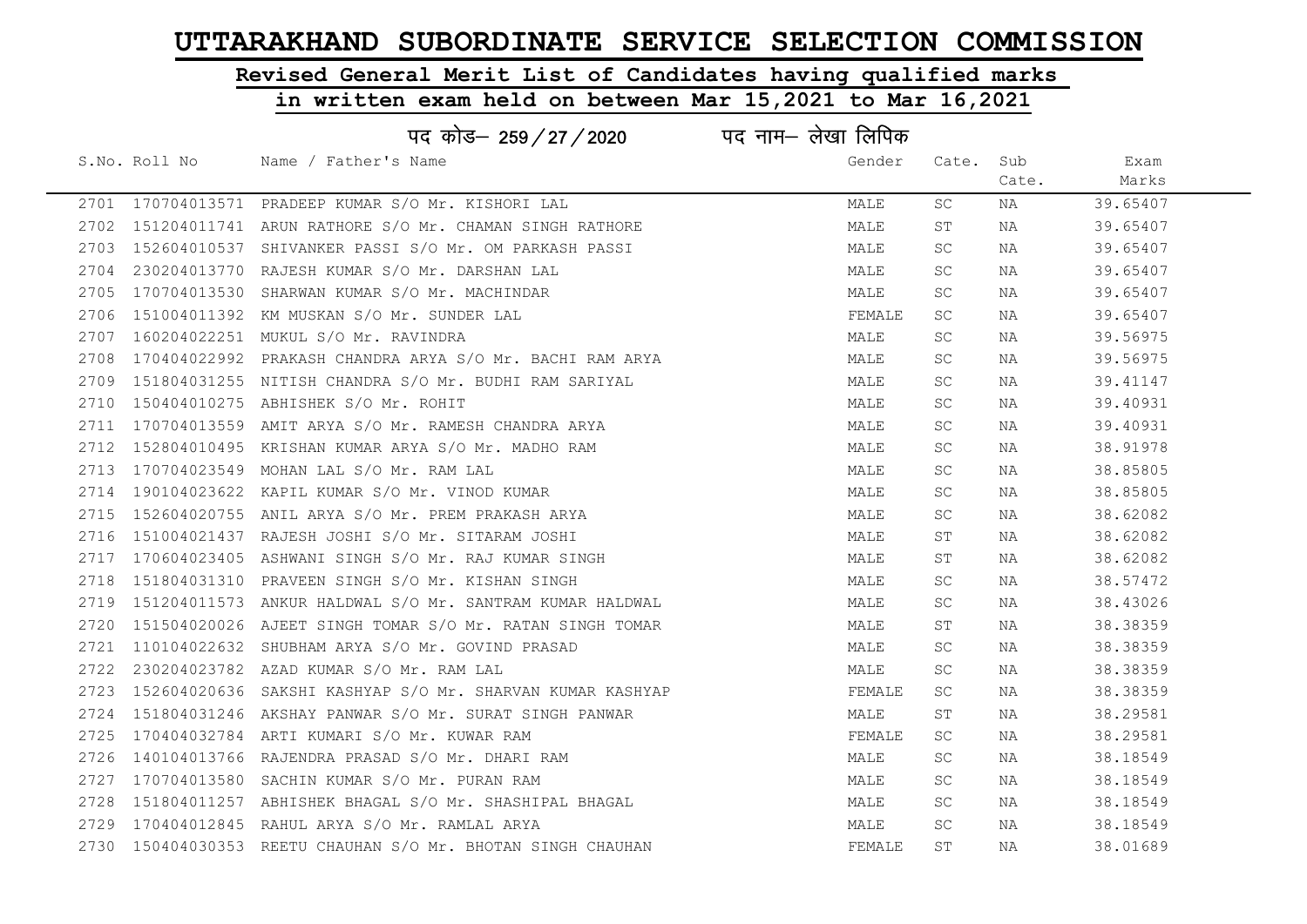## Revised General Merit List of Candidates having qualified marks

|      |               | पद कोड– 259/27/2020                                             | पद नाम– लेखा लिपिक |           |       |          |
|------|---------------|-----------------------------------------------------------------|--------------------|-----------|-------|----------|
|      | S.No. Roll No | Name / Father's Name                                            | Gender             | Cate. Sub |       | Exam     |
|      |               |                                                                 |                    |           | Cate. | Marks    |
|      |               | 2731 151604010985 SUMIT KUMAR BHARTI S/O Mr. RAM CHARAN BHARTI  | MALE               | SC        | NA    | 37.94073 |
|      |               | 2732 170504012681 LOKESH KUMAR SAGAR S/O Mr. INDRASAN SAGAR     | MALE               | SC        | NA    | 37.69597 |
|      |               | 2733 151504020115 JAYPAL SINGH S/O Mr. INDRA SINGH              | MALE               | SC.       | NA    | 37.67189 |
|      |               | 2734 152804020465 ISHANT CHAUHAN S/O Mr. KISHAN SINGH CHAUHAN   | MALE               | ST        | NA    | 37.67189 |
| 2735 |               | 210104031831 SURESH LAL S/O Mr. DARSHAN LAL                     | MALE               | SC.       | NA    | 37.45906 |
|      |               | 2736 170304033045 VIVEK KUMAR TAMTA S/O Mr. HARISH PRASAD TAMTA | MALE               | SC        | NA    | 37.45906 |
|      |               | 2737 170304023122 HEMANT KUMAR S/O Mr. SHERI RAM                | MALE               | SC.       | NA    | 37.43465 |
| 2738 |               | 152804020396 ANJALI CHAUHAN S/O Mr. BAHADUR SINGH CHAUHAN       | FEMALE             | SΤ        | NA    | 37.43465 |
|      |               | 2739 180204013898 DEVI PRASAD KHARE S/O Mr. RAJENDRA LAL KHARE  | MALE               | SC        | ΝA    | 37.20644 |
| 2740 |               | 151204011482 RASHMI S/O Mr. ASHARAM                             | FEMALE             | SC.       | NA    | 37.20644 |
|      |               | 2741 152604020588 MANISH SHAH S/O Mr. SUNIL KUMAR               | MALE               | SC        | NA    | 37.19742 |
|      |               | 2742 170304023144 MOHIT KANOJIA S/O Mr. AJAY KANOJIA            | MALE               | SC.       | NA    | 37.19742 |
|      |               | 2743 152804020500 ANKIT PAURIYAL S/O Mr. SHIV SINGH             | MALE               | SC.       | NA    | 37.19742 |
|      |               | 2744 152604020540 KULDEEP KUMAR S/O Mr. SUNIL KUMAR             | MALE               | SC.       | NA    | 37.19742 |
|      |               | 2745 170304033111 MEENAKSHI ARYA S/O Mr. KISHAN RAM ARYA        | FEMALE             | SC.       | ΝA    | 37.18015 |
| 2746 |               | 151204031648 SHUBHAM RANA S/O Mr. K S RANA                      | MALE               | ST        | NA    | 37.18015 |
|      |               | 2747 170604033293 PRIYANKA ARYA S/O Mr. PREM PRAKASH            | FEMALE             | SC        | NA    | 37.18015 |
| 2748 |               | 151004031352 VAISHALIKA S/O Mr. RAJENDER                        | FEMALE             | SC.       | ΝA    | 37.18015 |
| 2749 |               | 170304013237 JAGAT SINGH S/O Mr. ROSHAN LAL                     | MALE               | SC        | NA    | 36.96168 |
| 2750 |               | 152904011112 AKASH S/O Mr. VIRENDER SINGH                       | MALE               | SC        | NA    | 36.96168 |
|      |               | 2751 170504022729 ASHWANI KANT S/O Mr. KISHAN LAL               | MALE               | SC.       | NA    | 36.96019 |
|      |               | 2752 150404020232 TUSHAR KANAUJIA S/O Mr. VINOD KANAUJIA        | MALE               | SC        | NA    | 36.96019 |
|      |               | 2753 160304022330 HIMANSHU SONY S/O Mr. ANANT PAL SINGH         | MALE               | SC        | NA    | 36.96019 |
| 2754 |               | 151204011627 PRADEEP KUMAR S/O Mr. DHARAMPAL                    | MALE               | SC        | ΝA    | 36.71691 |
| 2755 |               | 110104022669 PANKAJ KUMAR S/O Mr. DIWAN RAM                     | MALE               | SC        | ΝA    | 36.48572 |
| 2756 |               | 150504030804 VIPIN KUMAR S/O Mr. MADAN LAL SHAH                 | MALE               | SC        | ΝA    | 36.34340 |
|      |               | 2757 150404030248 MUNENDRA KUMAR S/O Mr. PREM LAL ARYA          | MALE               | SC        | NA    | 36.34340 |
| 2758 |               | 160204022201 SANDEEP KUMAR S/O Mr. NARESH KUMAR                 | MALE               | SC        | NA    | 36.24849 |
|      |               | 2759 110104022595 VISHAL KUMAR S/O Mr. KRIPAL CHANDRA           | MALE               | SC        | NA    | 36.24849 |
|      |               | 2760 151804011205 VANDANA MURATHIA S/O Mr. MAHESH KUMAR         | FEMALE             | SC        | NA    | 36.22739 |